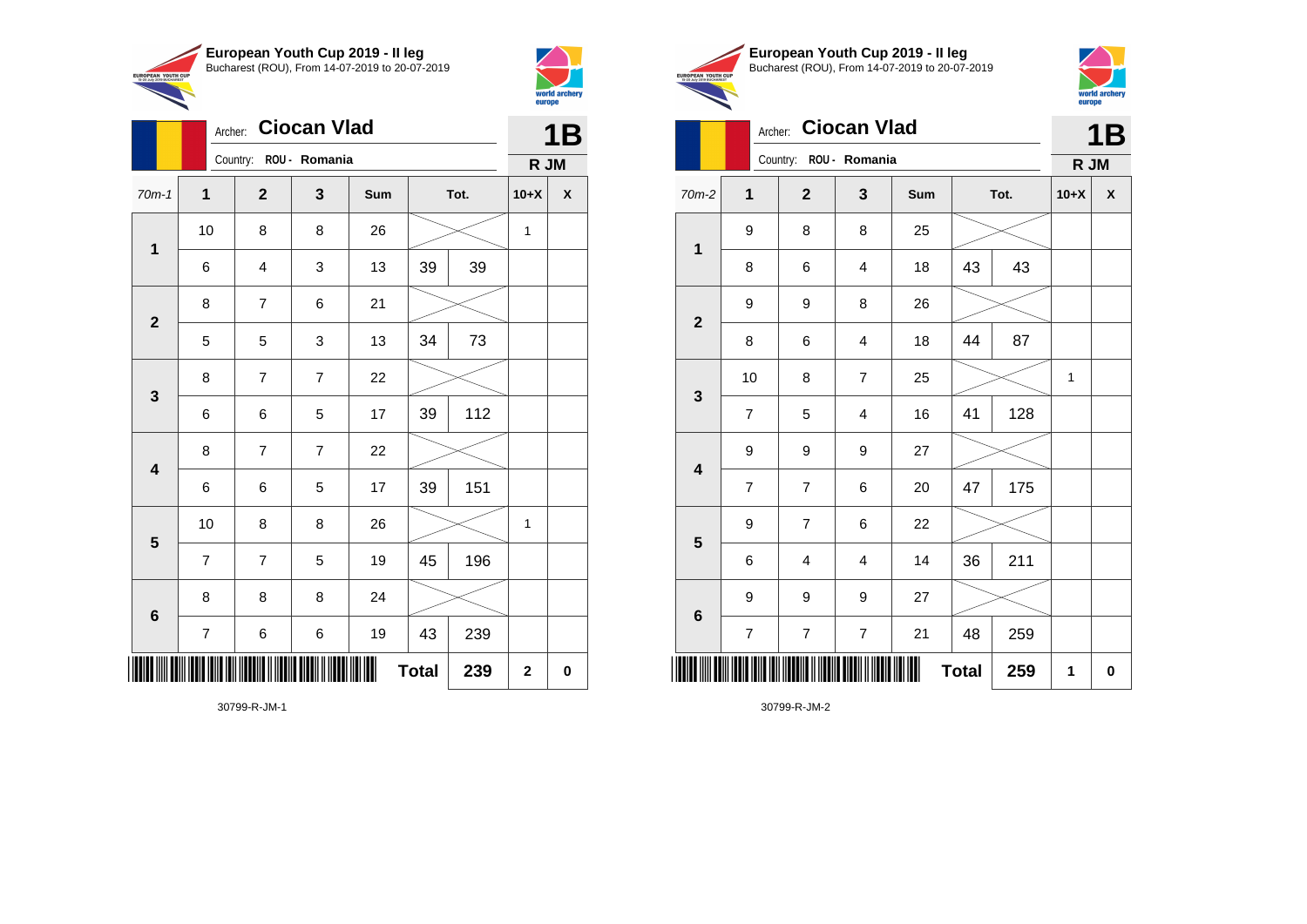



|                         | <b>Jech Matej</b><br>Archer: |                               |                |     |              | 1 <sup>C</sup> |                |              |
|-------------------------|------------------------------|-------------------------------|----------------|-----|--------------|----------------|----------------|--------------|
|                         |                              | Country: CZE - Czech Republic |                |     |              |                | R JM           |              |
| $70m-1$                 | 1                            | $\overline{2}$                | 3              | Sum |              | Tot.           | $10+X$         | χ            |
| $\mathbf{1}$            | 9                            | 9                             | 9              | 27  |              |                |                |              |
|                         | 9                            | 8                             | $\overline{7}$ | 24  | 51           | 51             |                |              |
| $\mathbf{2}$            | X                            | 10                            | 9              | 29  |              |                | $\overline{2}$ | $\mathbf{1}$ |
|                         | 8                            | 8                             | 6              | 22  | 51           | 102            |                |              |
| 3                       | 9                            | 9                             | 8              | 26  |              |                |                |              |
|                         | 8                            | $\overline{7}$                | 6              | 21  | 47           | 149            |                |              |
| $\overline{\mathbf{4}}$ | X                            | 10                            | 8              | 28  |              |                | 2              | 1            |
|                         | $\overline{7}$               | $\overline{7}$                | 5              | 19  | 47           | 196            |                |              |
| $\overline{\mathbf{5}}$ | 10                           | 9                             | 9              | 28  |              |                | $\mathbf 1$    |              |
|                         | 8                            | 8                             | $\overline{7}$ | 23  | 51           | 247            |                |              |
| $\bf 6$                 | 10                           | 9                             | 9              | 28  |              |                | $\mathbf{1}$   |              |
|                         | 9                            | 9                             | 5              | 23  | 51           | 298            |                |              |
| ║║║                     |                              |                               |                |     | <b>Total</b> | 298            | 6              | $\mathbf 2$  |





|                         | Archer: |                               | <b>Jech Matej</b> |     |              |      | 1C             |              |
|-------------------------|---------|-------------------------------|-------------------|-----|--------------|------|----------------|--------------|
|                         |         | Country: CZE - Czech Republic |                   |     |              |      | R JM           |              |
| $70m-2$                 | 1       | $\overline{2}$                | 3                 | Sum |              | Tot. | $10+X$         | X            |
| 1                       | 9       | 9                             | 8                 | 26  |              |      |                |              |
|                         | 8       | 8                             | 5                 | 21  | 47           | 47   |                |              |
| $\overline{\mathbf{2}}$ | 10      | 10                            | 10                | 30  |              |      | 3              |              |
|                         | 9       | 8                             | $\overline{7}$    | 24  | 54           | 101  |                |              |
| 3                       | 10      | 10                            | 8                 | 28  |              |      | $\overline{2}$ |              |
|                         | 8       | 7                             | $\overline{7}$    | 22  | 50           | 151  |                |              |
| $\overline{\mathbf{4}}$ | X       | 9                             | 9                 | 28  |              |      | 1              | $\mathbf{1}$ |
|                         | 9       | 9                             | 7                 | 25  | 53           | 204  |                |              |
| 5                       | X       | 10                            | 9                 | 29  |              |      | 2              | 1            |
|                         | 8       | $\overline{7}$                | $\overline{7}$    | 22  | 51           | 255  |                |              |
| $6\phantom{1}6$         | 10      | 10                            | 9                 | 29  |              |      | $\overline{2}$ |              |
|                         | 9       | 8                             | $\overline{7}$    | 24  | 53           | 308  |                |              |
| ║║║                     |         |                               |                   |     | <b>Total</b> | 308  | 10             | $\mathbf{2}$ |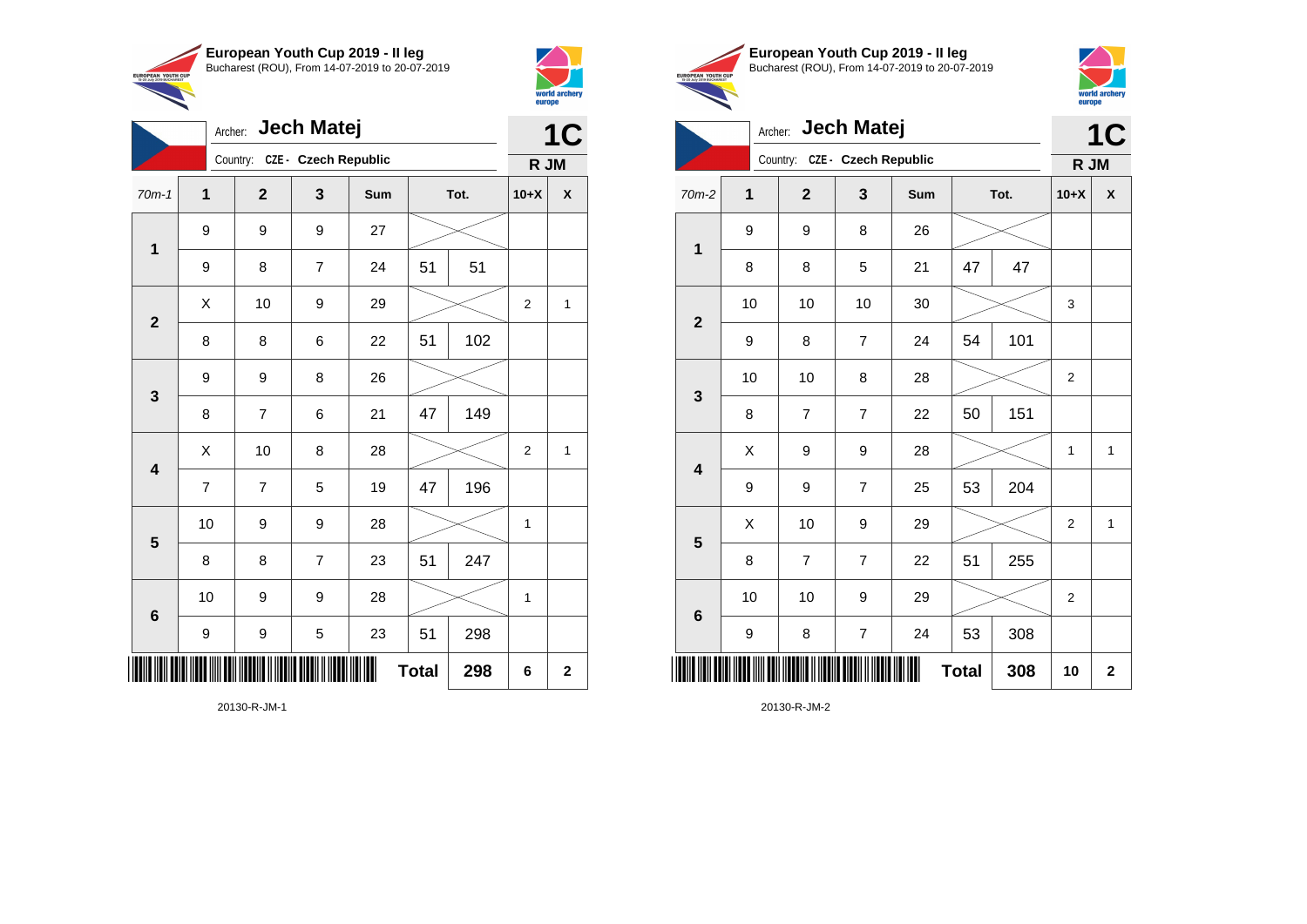

Archer: **Santi Matteo**

70m-1 **1 2 3 Sum Tot. 10+X X**

9 | 9 | 8 | 26 | 54 | 54

9 | 9 | 8 | 26 | 55 | 109

9 | 9 | 8 | 26 | 55 | 164

9 | 8 | 8 | 25 | 54 | 218

9 | 6 | 4 | 19 | 47 | 265

9 | 8 | 7 | 24 | 52 | 317

10 | 9 | 9 | 28 |  $\times$  | 1

10 | 9 | 9 | 28 |  $\times$  | 1

 $Total | 317 | 9 | 3$ 

10 | 10 | 9 | 29 |  $\times$  | 2

 $X$  | 9 | 9 | 28 |  $\times$  | 1 | 1

 $\begin{array}{|c|c|c|c|c|c|}\hline \hspace{.1cm}X & \hspace{.1cm} \text{10} & \hspace{.1cm} \text{9} & \hspace{.1cm} \text{29} & \hspace{.1cm} \text{20} & \hspace{.1cm} \text{\large{\fbox{\hspace{1cm}}}}\hline \end{array} \hspace{.2cm} \begin{array}{|c|c|c|c|c|c|}\hline \hspace{.1cm}X & \hspace{.1cm} \text{12} & \hspace{.1cm} \text{11} & \hspace{.1cm} \end{array}$ 

 $\begin{array}{|c|c|c|c|c|c|}\hline \hspace{.1cm}X & \hspace{.1cm} \text{10} & \hspace{.1cm} \text{9} & \hspace{.1cm} \text{29} & \hspace{.1cm} \text{20} & \hspace{.1cm} \text{\large{\fbox{\hspace{1cm}}}}\hline \end{array} \hspace{.2cm} \begin{array}{|c|c|c|c|c|c|}\hline \hspace{.1cm}X & \hspace{.1cm} \text{12} & \hspace{.1cm} \text{11} & \hspace{.1cm} \end{array}$ 

Country: **ITA - Italy**

**1**

**2**

**3**

**4**

**5**

**6**



**1D**

**R JM**

| <b>EUROPEAN YOUTH CUP</b> | European Youth Cup 2019 - Il leg               |
|---------------------------|------------------------------------------------|
| 15-20 July 2019 BUCHAREST | Bucharest (ROU), From 14-07-2019 to 20-07-2019 |
|                           | Archer Santi Matteo                            |



**1D**

# **Archer: Santi Matteo**

|                         |              | Country: ITA - Italy    |                         |        |              |      | R JM   |              |
|-------------------------|--------------|-------------------------|-------------------------|--------|--------------|------|--------|--------------|
| $70m-2$                 | $\mathbf{1}$ | $\overline{\mathbf{2}}$ | $\mathbf{3}$            | Sum    |              | Tot. | $10+X$ | X            |
| $\mathbf 1$             | X            | 10                      | 10                      | $30\,$ |              |      | 3      | $\mathbf{1}$ |
|                         | 9            | 9                       | 8                       | 26     | 56           | 56   |        |              |
| $\mathbf{2}$            | 9            | 9                       | 9                       | 27     |              |      |        |              |
|                         | 9            | 8                       | 8                       | 25     | 52           | 108  |        |              |
| $\mathbf{3}$            | 10           | 10                      | 10                      | $30\,$ |              |      | 3      |              |
|                         | 9            | 9                       | 8                       | 26     | 56           | 164  |        |              |
|                         | Χ            | 10                      | 10                      | 30     |              |      | 3      | $\mathbf 1$  |
| $\overline{\mathbf{4}}$ | 9            | 8                       | 6                       | 23     | 53           | 217  |        |              |
| $\overline{\mathbf{5}}$ | X            | 9                       | 9                       | 28     |              |      | 1      | $\mathbf{1}$ |
|                         | 9            | $\overline{7}$          | $\overline{7}$          | 23     | 51           | 268  |        |              |
|                         | 9            | 9                       | 9                       | 27     |              |      |        |              |
| $\bf 6$                 | 8            | 8                       | $\overline{\mathbf{7}}$ | 23     | 50           | 318  |        |              |
|                         |              |                         |                         | ║║     | <b>Total</b> | 318  | 10     | 3            |

20803-R-JM-2

20803-R-JM-1

\*20803-R-JM-1\*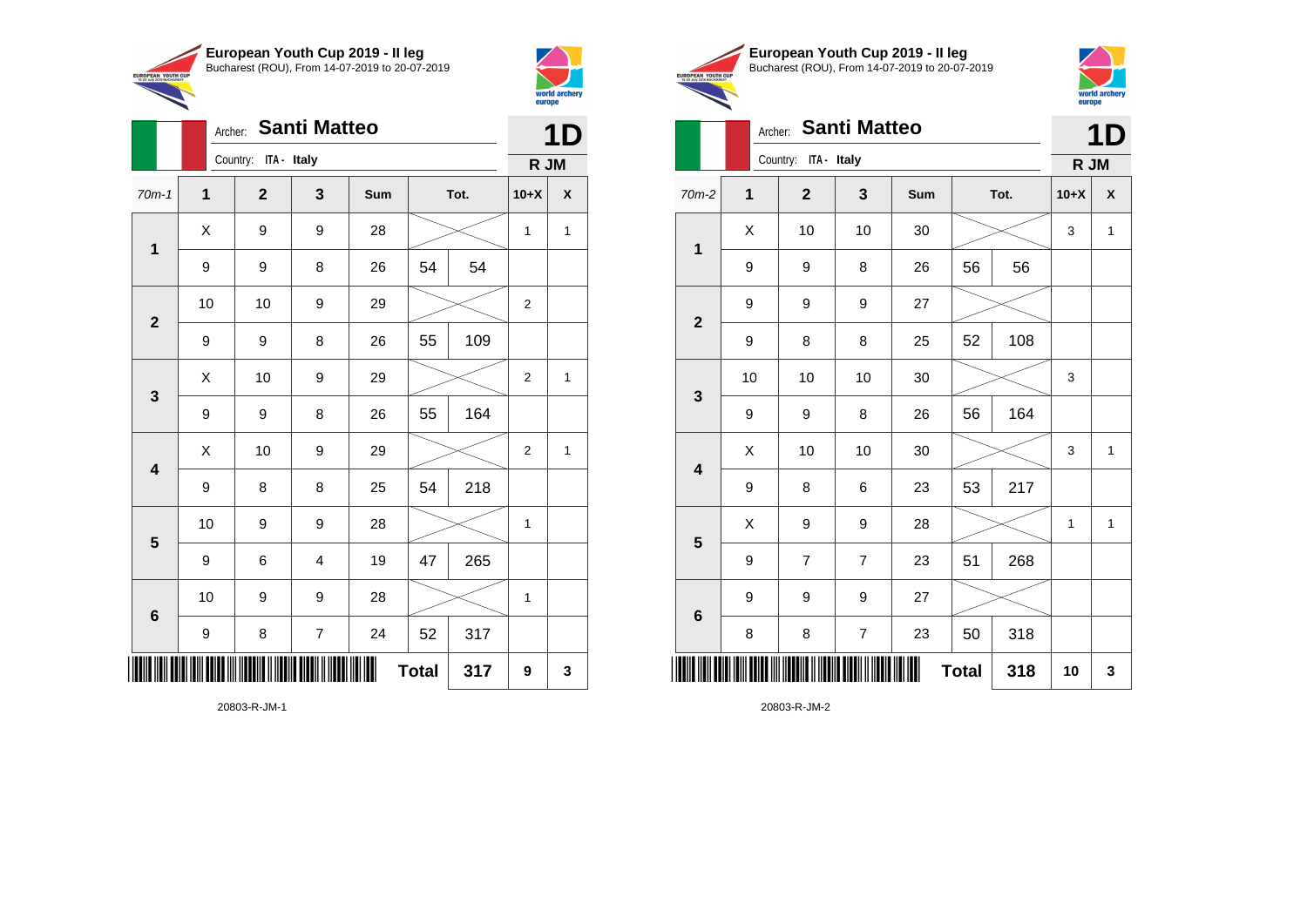



|                         |    | Archer: |                |                | <b>Pantsyru Oleksandr</b> |              |      |                | 2A             |
|-------------------------|----|---------|----------------|----------------|---------------------------|--------------|------|----------------|----------------|
|                         |    |         | Country:       | UKR - Ukraine  |                           |              |      | R JM           |                |
| $70m-1$                 | 1  |         | $\overline{2}$ | 3              | Sum                       |              | Tot. | $10+X$         | χ              |
| $\mathbf 1$             | 10 |         | 10             | 9              | 29                        |              |      | $\overline{2}$ |                |
|                         | 9  |         | 9              | $\overline{7}$ | 25                        | 54           | 54   |                |                |
| $\overline{2}$          | Χ  |         | 10             | 9              | 29                        |              |      | $\overline{2}$ | 1              |
|                         | 9  |         | 8              | $\overline{7}$ | 24                        | 53           | 107  |                |                |
| $\mathbf{3}$            | X  |         | 10             | 9              | 29                        |              |      | $\overline{2}$ | 1              |
|                         | 9  |         | 9              | 9              | 27                        | 56           | 163  |                |                |
| $\overline{\mathbf{4}}$ | X  |         | 10             | 10             | 30                        |              |      | 3              | 1              |
|                         | 9  |         | 9              | 8              | 26                        | 56           | 219  |                |                |
| 5                       | X  |         | 9              | 9              | 28                        |              |      | $\mathbf{1}$   | $\overline{1}$ |
|                         | 8  |         | 8              | 8              | 24                        | 52           | 271  |                |                |
| $\bf 6$                 | 10 |         | 9              | 9              | 28                        |              |      | 1              |                |
|                         | 9  |         | 8              | 8              | 25                        | 53           | 324  |                |                |
|                         |    |         |                |                |                           | <b>Total</b> | 324  | 11             | 4              |





**2A**

### Archer: **Pantsyru Oleksandr**

|                         |                                                          | Country:     | <b>UKR</b> - Ukraine |     |              |      | R JM             |   |
|-------------------------|----------------------------------------------------------|--------------|----------------------|-----|--------------|------|------------------|---|
| $70m-2$                 | 1                                                        | $\mathbf{2}$ | 3                    | Sum |              | Tot. | $10+X$           | X |
| $\mathbf 1$             | 10                                                       | 9            | 9                    | 28  |              |      | 1                |   |
|                         | 9                                                        | 9            | 8                    | 26  | 54           | 54   |                  |   |
| $\mathbf{2}$            | Χ                                                        | 10           | 10                   | 30  |              |      | 3                | 1 |
|                         | 10                                                       | 10           | $\boldsymbol{9}$     | 29  | 59           | 113  | $\boldsymbol{2}$ |   |
| 3                       | 9                                                        | 9            | $\boldsymbol{9}$     | 27  |              |      |                  |   |
|                         | 8                                                        | 8            | 8                    | 24  | 51           | 164  |                  |   |
| $\overline{\mathbf{4}}$ | 9                                                        | 9            | 9                    | 27  |              |      |                  |   |
|                         | 9                                                        | 9            | 8                    | 26  | 53           | 217  |                  |   |
| 5                       | 10                                                       | 10           | $\boldsymbol{9}$     | 29  |              |      | $\overline{2}$   |   |
|                         | 9                                                        | 9            | 9                    | 27  | 56           | 273  |                  |   |
| $\bf 6$                 | 10                                                       | 9            | 9                    | 28  |              |      | 1                |   |
|                         | 8                                                        | 8            | 8                    | 24  | 52           | 325  |                  |   |
|                         | I <mark>i dan ini dahil dina dini dan nadan</mark> a n m |              |                      | Ш   | <b>Total</b> | 325  | 9                | 1 |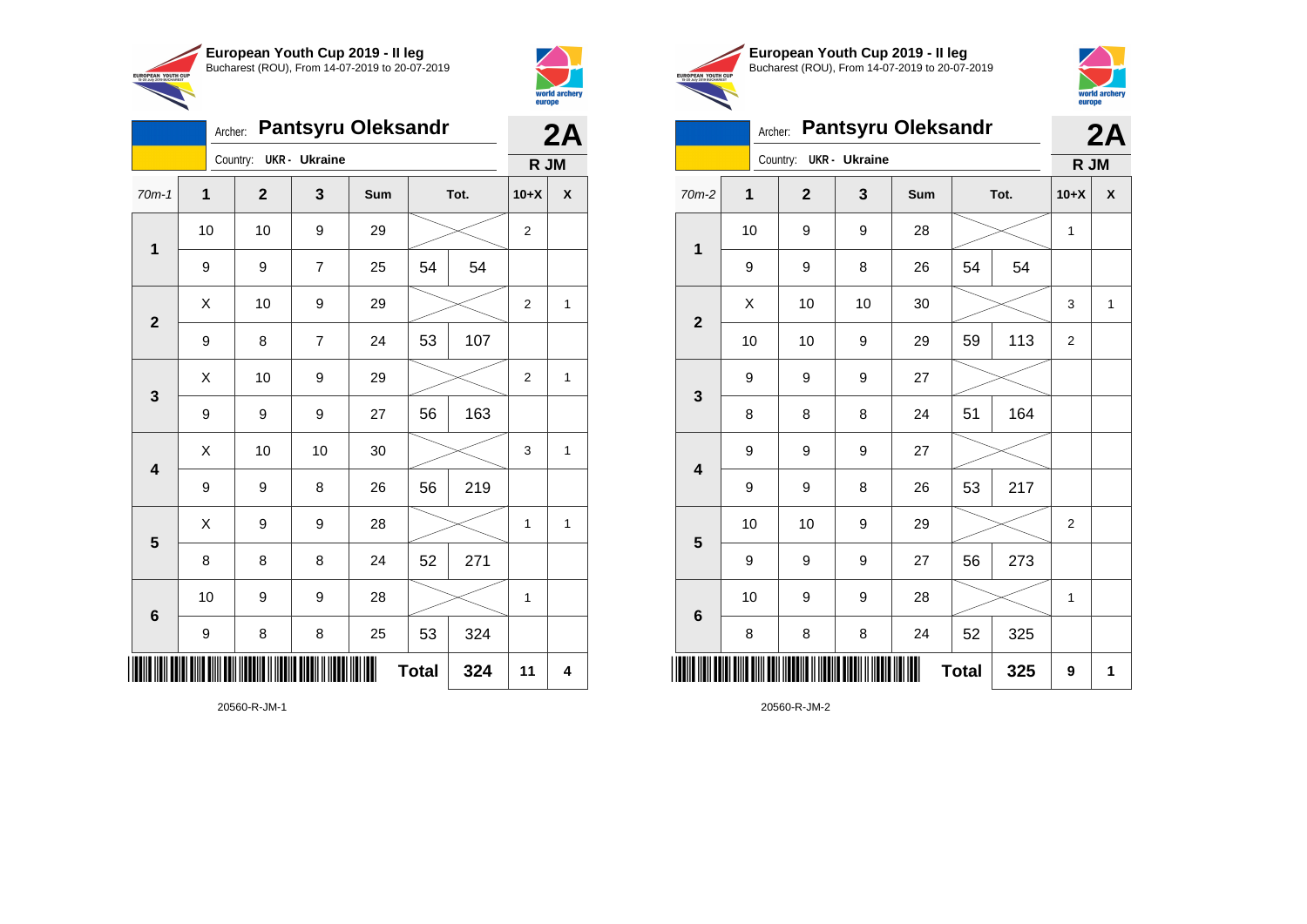

Archer: **Frai Cosmin**

9 9 9 27

70m-1 **1 2 3 Sum Tot. 10+X X**

9 | 9 | 27 | 57 | 57

9 | 9 | 8 | 26 | 56 | 113

8 | 8 | 8 | 24 | 51 | 164

9 | 9 | 7 | 25 | 54 | 218

 $\begin{array}{|c|c|c|c|c|c|}\hline \hspace{.1cm}X & \hspace{.1cm} \text{ 10} & \hspace{.1cm} \text{ 10} & \hspace{.1cm} \text{ 30} & \hspace{.1cm} \end{array} \hspace{.2cm} \begin{array}{|c|c|c|c|c|c|}\hline \hspace{.1cm}X & \hspace{.1cm} \text{ 3} & \hspace{.1cm} \text{ 1} & \hspace{.1cm} \text{ 4} & \hspace{.1cm} \end{array}$ 

 $\begin{array}{|c|c|c|c|c|c|}\hline \hspace{.1cm}X & \hspace{.1cm} \text{ 10} & \hspace{.1cm} \text{ 10} & \hspace{.1cm} \text{ 30} & \hspace{.1cm} \end{array} \hspace{.2cm} \begin{array}{|c|c|c|c|c|c|}\hline \hspace{.1cm}X & \hspace{.1cm} \text{ 3} & \hspace{.1cm} \text{ 1} & \hspace{.1cm} \text{ 4} & \hspace{.1cm} \end{array}$ 

 $\begin{array}{|c|c|c|c|c|}\hline \hspace{0.2cm}X & X & 9 & 29 & \nearrow \ \hline \end{array}$ 

 $\begin{array}{|c|c|c|c|c|c|}\hline \hspace{.1cm}X & \hspace{.1cm} \text{ 10} & \hspace{.1cm} \text{ 10} & \hspace{.1cm} \text{ 30} & \hspace{.1cm} \end{array} \hspace{1.2cm} \begin{array}{|c|c|c|c|c|c|}\hline \hspace{.1cm}X & \hspace{.1cm} \text{ 3} & \hspace{.1cm} \text{ 1} & \hspace{.1cm} \text{ 4} & \hspace{.1cm} \end{array} \hspace{1.2cm}$ 

**Total 330 14 5**

10 | 9 | 9 | 28 | 58 | 276 | 1

10 | 10 | 9 | 29 |  $\!\!\!\!\!\times$  | 2

9 | 8 | 8 | 25 | 54 | 330

Country: **ROU - Romania**

**1**

**2**

**3**

**4**

**5**

**6**



**2B**

**R JM**

|                                                        | European Youth Cup 2019 - Il leg               |
|--------------------------------------------------------|------------------------------------------------|
| <b>EUROPEAN YOUTH CUP</b><br>15-20 July 2019 BUCHAREST | Bucharest (ROU), From 14-07-2019 to 20-07-2019 |



**2B**

# Archer: **Frai Cosmin**

|                         |             | Country:                | ROU - Romania    |        |              |      | R JM        |              |
|-------------------------|-------------|-------------------------|------------------|--------|--------------|------|-------------|--------------|
| 70m-2                   | $\mathbf 1$ | $\mathbf{2}$            | 3                | Sum    |              | Tot. | $10+X$      | X            |
| $\mathbf 1$             | Χ           | 10                      | 10               | $30\,$ |              |      | 3           | $\mathbf{1}$ |
|                         | 10          | 9                       | 8                | 27     | 57           | 57   | 1           |              |
| $\mathbf{2}$            | 10          | 9                       | $\boldsymbol{9}$ | 28     |              |      | 1           |              |
|                         | 9           | 8                       | $\boldsymbol{7}$ | 24     | 52           | 109  |             |              |
| 3                       | 9           | 9                       | 8                | 26     |              |      |             |              |
|                         | 8           | 8                       | 8                | 24     | 50           | 159  |             |              |
| $\overline{\mathbf{4}}$ | 10          | 9                       | $\boldsymbol{9}$ | 28     |              |      | $\mathbf 1$ |              |
|                         | 8           | 8                       | $\overline{7}$   | 23     | 51           | 210  |             |              |
| $\overline{\mathbf{5}}$ | 6           | $\overline{\mathbf{7}}$ | $\overline{7}$   | 20     |              |      |             |              |
|                         | 9           | 9                       | 8                | 26     | 46           | 256  |             |              |
|                         | X           | 10                      | 9                | 29     |              |      | 2           | $\mathbf 1$  |
| 6                       | 9           | 8                       | $\boldsymbol{7}$ | 24     | 53           | 309  |             |              |
| IIII                    |             |                         |                  | ║║     | <b>Total</b> | 309  | 8           | $\mathbf{2}$ |

3296-R-JM-2

3296-R-JM-1

\*3296-R-JM-1\*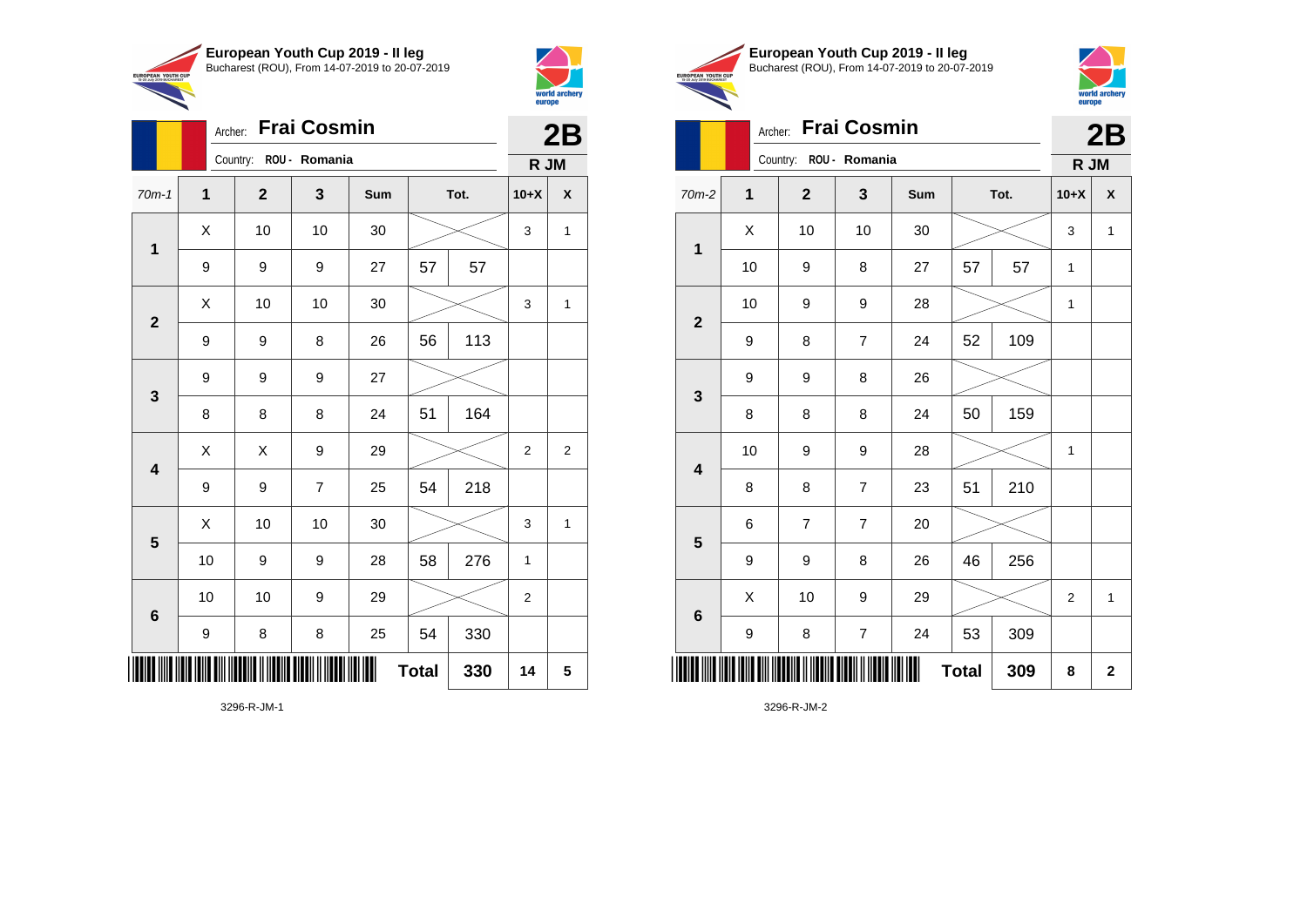



|                         | Archer:          |                               | Herák Jiri     |     |              |      | 2C             |                         |
|-------------------------|------------------|-------------------------------|----------------|-----|--------------|------|----------------|-------------------------|
|                         |                  | Country: CZE - Czech Republic |                |     |              |      | R JM           |                         |
| $70m-1$                 | $\mathbf{1}$     | $\overline{2}$                | $\mathbf{3}$   | Sum |              | Tot. | $10+X$         | X                       |
| 1                       | 10               | 9                             | 9              | 28  |              |      | 1              |                         |
|                         | 9                | 8                             | $\overline{7}$ | 24  | 52           | 52   |                |                         |
| $\overline{2}$          | X                | 10                            | 9              | 29  |              |      | $\overline{2}$ | 1                       |
|                         | $\boldsymbol{9}$ | 9                             | 7              | 25  | 54           | 106  |                |                         |
| 3                       | 10               | 9                             | 9              | 28  |              |      | 1              |                         |
|                         | 8                | 8                             | 6              | 22  | 50           | 156  |                |                         |
| $\overline{\mathbf{4}}$ | 9                | 9                             | 9              | 27  |              |      |                |                         |
|                         | 9                | 8                             | $\overline{7}$ | 24  | 51           | 207  |                |                         |
| 5                       | 10               | 10                            | 9              | 29  |              |      | $\overline{c}$ |                         |
|                         | 9                | 8                             | $\overline{7}$ | 24  | 53           | 260  |                |                         |
| $6\phantom{1}6$         | Χ                | 9                             | 8              | 27  |              |      | 1              | 1                       |
|                         | 8                | 8                             | 8              | 24  | 51           | 311  |                |                         |
| ║║║                     |                  |                               |                |     | <b>Total</b> | 311  | $\overline{7}$ | $\overline{\mathbf{2}}$ |





|                         | Archer:     |                               | Herák Jiri |     |              |      |                  | 2C           |
|-------------------------|-------------|-------------------------------|------------|-----|--------------|------|------------------|--------------|
|                         |             | Country: CZE - Czech Republic |            |     |              |      | R JM             |              |
| $70m-2$                 | $\mathbf 1$ | $\overline{2}$                | 3          | Sum |              | Tot. | $10+X$           | X            |
| 1                       | 10          | 10                            | 9          | 29  |              |      | $\mathbf{2}$     |              |
|                         | 9           | 8                             | 7          | 24  | 53           | 53   |                  |              |
| $\overline{\mathbf{2}}$ | 10          | 10                            | 9          | 29  |              |      | $\boldsymbol{2}$ |              |
|                         | 8           | $\overline{7}$                | 6          | 21  | 50           | 103  |                  |              |
| 3                       | X           | 10                            | 9          | 29  |              |      | $\overline{2}$   | 1            |
|                         | 9           | 9                             | 8          | 26  | 55           | 158  |                  |              |
| $\overline{\mathbf{4}}$ | 10          | 9                             | 9          | 28  |              |      | 1                |              |
|                         | 9           | 8                             | 8          | 25  | 53           | 211  |                  |              |
| $\overline{\mathbf{5}}$ | X           | 10                            | 10         | 30  |              |      | 3                | $\mathbf{1}$ |
|                         | 9           | 9                             | 8          | 26  | 56           | 267  |                  |              |
| $6\phantom{1}6$         | 10          | 9                             | 9          | 28  |              |      | 1                |              |
|                         | 9           | 8                             | 8          | 25  | 53           | 320  |                  |              |
| ║║║                     |             |                               |            |     | <b>Total</b> | 320  | 11               | $\mathbf{2}$ |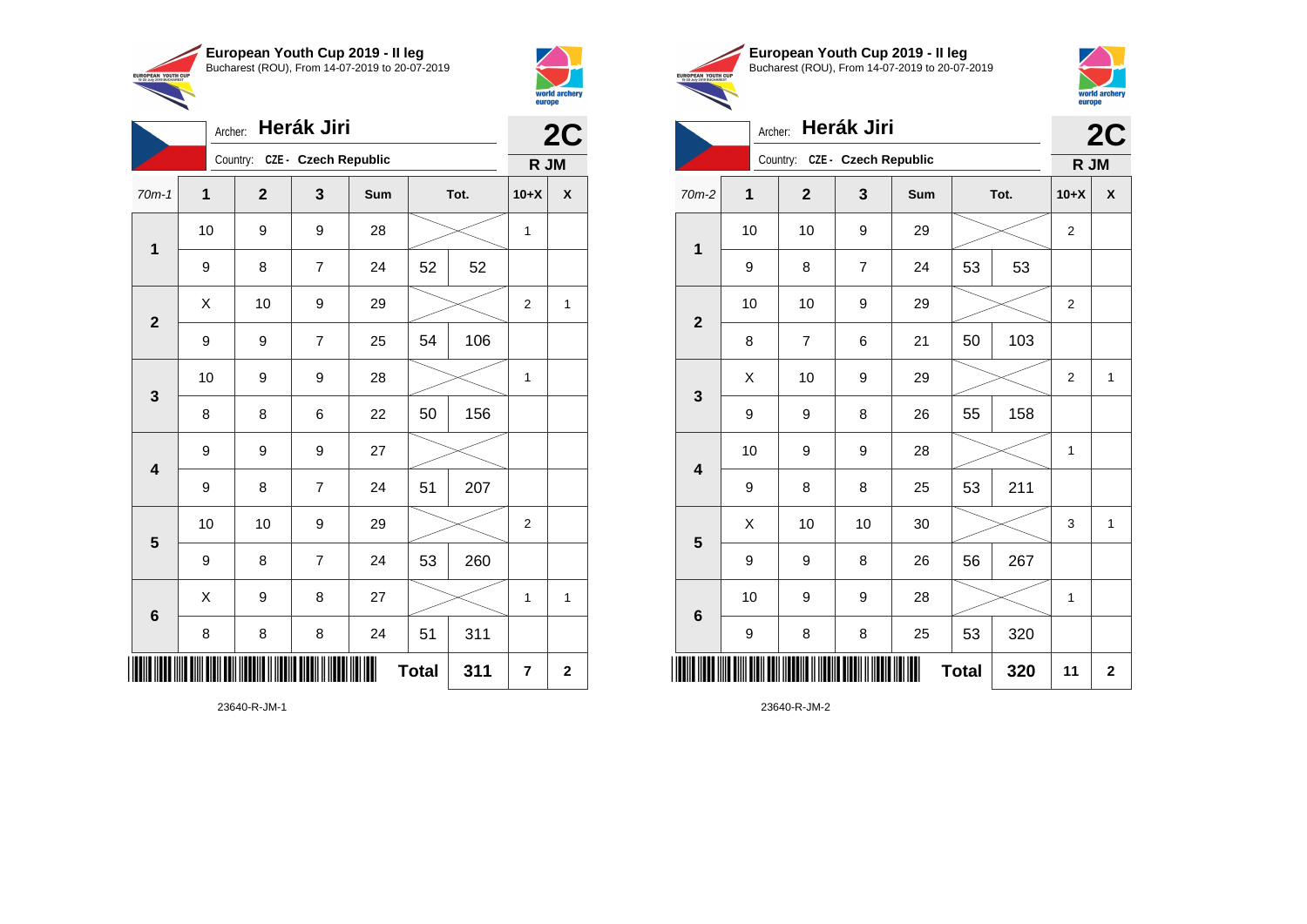



|                         | Archer:     |                      |                  | 2D  |              |      |                |              |
|-------------------------|-------------|----------------------|------------------|-----|--------------|------|----------------|--------------|
|                         |             | Country: ITA - Italy |                  |     |              |      | R JM           |              |
| $70m-1$                 | $\mathbf 1$ | $\mathbf{2}$         | 3                | Sum |              | Tot. | $10+X$         | X            |
| $\mathbf 1$             | 9           | 9                    | 9                | 27  |              |      |                |              |
|                         | 8           | $\overline{7}$       | $\overline{7}$   | 22  | 49           | 49   |                |              |
| $\overline{2}$          | 10          | 9                    | 8                | 27  |              |      | 1              |              |
|                         | 8           | $\overline{7}$       | 6                | 21  | 48           | 97   |                |              |
|                         | 10          | 10                   | 9                | 29  |              |      |                |              |
| $\mathbf 3$             | 9           | 8                    | 6                | 23  | 52           | 149  |                |              |
| $\overline{\mathbf{4}}$ | Χ           | Χ                    | 9                | 29  |              |      | $\mathbf 2$    | 2            |
|                         | 8           | 8                    | 8                | 24  | 53           | 202  |                |              |
| 5                       | X           | 10                   | 9                | 29  |              |      | $\overline{2}$ | $\mathbf{1}$ |
|                         | 9           | 8                    | $\overline{7}$   | 24  | 53           | 255  |                |              |
| $6\phantom{1}6$         | 10          | 10                   | 8                | 28  |              |      | $\overline{c}$ |              |
|                         | 8           | 8                    | $\boldsymbol{7}$ | 23  | 51           | 306  |                |              |
| ▏▎▌▌▌▌▌                 |             |                      |                  |     | <b>Total</b> | 306  | 9              | 3            |





**2D**

Archer: **Biscardo Elia**

|                         |              | Country: ITA - Italy     |                  | R JM |              |     |              |                |
|-------------------------|--------------|--------------------------|------------------|------|--------------|-----|--------------|----------------|
| $70m-2$                 | $\mathbf{1}$ | $\overline{\mathbf{2}}$  | $\mathbf{3}$     | Sum  | Tot.         |     | $10+X$       | X              |
| $\mathbf 1$             | 10           | 9                        | 9                | 28   |              |     | $\mathbf{1}$ |                |
|                         | 9            | 8                        | 8                | 25   | 53           | 53  |              |                |
|                         | 9            | 8                        | 8                | 25   |              |     |              |                |
| $\mathbf 2$             | 8            | $\overline{\mathcal{I}}$ | $\overline{7}$   | 22   | 47           | 100 |              |                |
| $\mathbf{3}$            | 10           | 9                        | 9                | 28   |              |     | 1            |                |
|                         | 8            | 8                        | $\overline{7}$   | 23   | 51           | 151 |              |                |
| $\overline{\mathbf{4}}$ | 10           | 9                        | 9                | 28   |              |     | 1            |                |
|                         | 8            | 8                        | $\overline{7}$   | 23   | 51           | 202 |              |                |
| $5\phantom{1}$          | Χ            | 9                        | 9                | 28   |              |     | 1            | $\mathbf 1$    |
|                         | 9            | 9                        | 8                | 26   | 54           | 256 |              |                |
| $\bf 6$                 | X            | X                        | 10               | 30   |              |     | 3            | $\overline{2}$ |
|                         | 10           | 8                        | $\boldsymbol{7}$ | 25   | 55           | 311 | 1            |                |
| ▏▎▌▌▌▌▌                 |              |                          |                  |      | <b>Total</b> | 311 | 8            | 3              |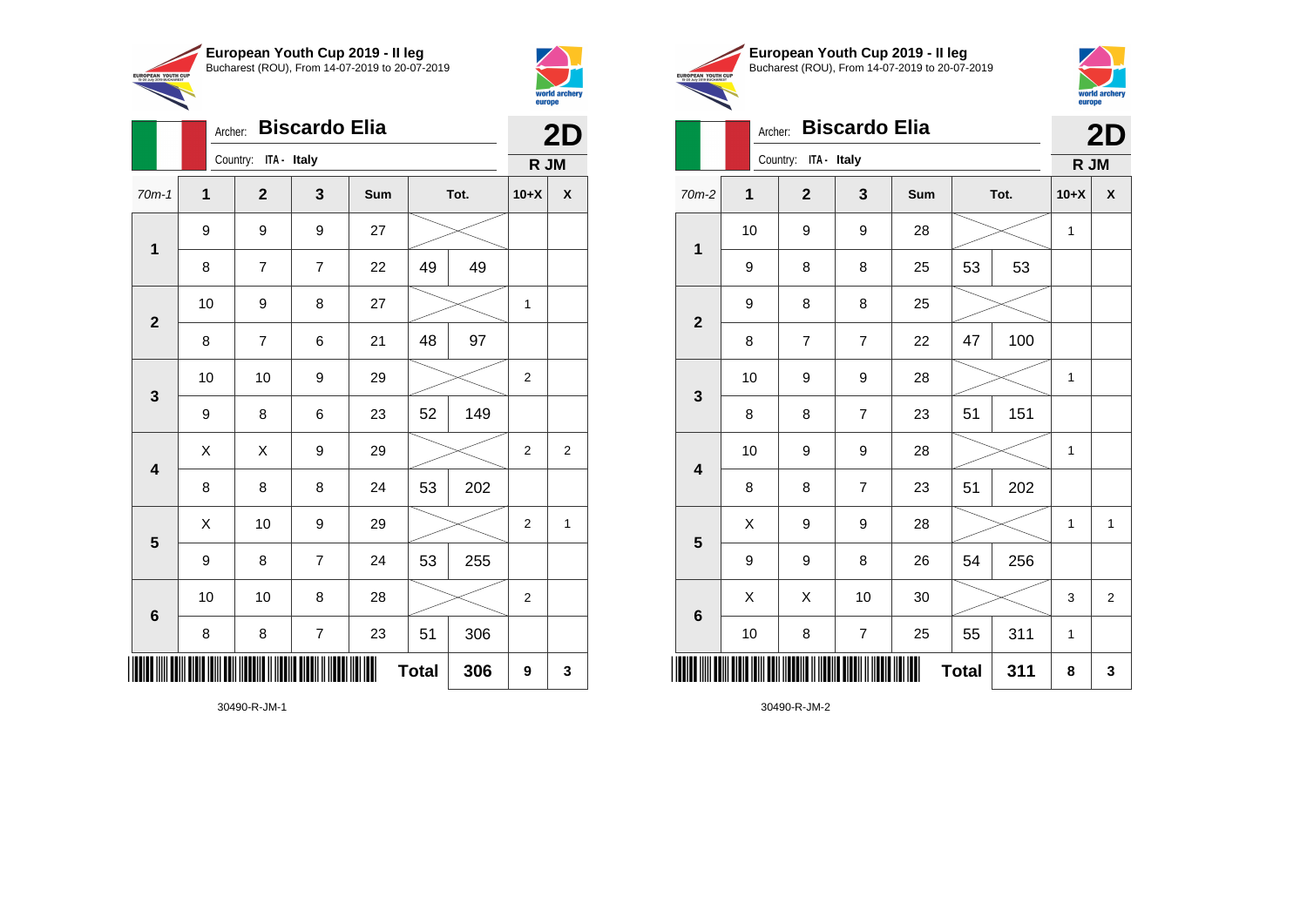

Country: **UKR - Ukraine**

9 9 9 27

9 8 8 25

**1**

**2**

**3**

**4**

**5**

**6**

Archer: **Boiko Mykhailo**

70m-1 **1 2 3 Sum Tot. 10+X X**

8 | 8 | 7 | 23 | 50 | 50

8 | 8 | 7 | 23 | 51 | 101

9 | 9 | 8 | 26 | 54 | 155

7 7 7 21 46 201

9 | 8 | 7 | 24 | 52 | 253

9 | 9 | 9 | 27 | 56 | 309

10 | 10 | 9 | 29 |  $\!\!\!\!\!\times$  | 2

 $X$  | 9 | 9 | 28 |  $\swarrow$  | 1 | 1

 $X$  | 9 | 9 | 28 |  $\swarrow$  | 1 | 1

 $X$  | 9 | 9 | 28 |  $\swarrow$  | 1 | 1

**Total 309 5 3**



**3A**

**R JM**

|                                                        | European Youth Cup 2019 - Il leg               |
|--------------------------------------------------------|------------------------------------------------|
|                                                        | Bucharest (ROU), From 14-07-2019 to 20-07-2019 |
| <b>EUROPEAN YOUTH CUP</b><br>15-20 July 2019 BUCHAREST |                                                |
|                                                        |                                                |



### Archer: **Boiko Mykhailo**

|                         | <b>Boiko Mykhailo</b><br>Archer: |                        |                |     |              |     |                |   |  |
|-------------------------|----------------------------------|------------------------|----------------|-----|--------------|-----|----------------|---|--|
|                         |                                  | Country: UKR - Ukraine |                |     |              |     | R JM           |   |  |
| $70m-2$                 | $\overline{1}$                   | $\mathbf{2}$           | 3              | Sum | Tot.         |     | $10+X$         | X |  |
| $\mathbf 1$             | 10                               | 10                     | 10             | 30  |              |     | 3              |   |  |
|                         | 9                                | 9                      | 7              | 25  | 55           | 55  |                |   |  |
| $\overline{\mathbf{2}}$ | 10                               | 10                     | 10             | 30  |              |     | 3              |   |  |
|                         | 9                                | 8                      | 8              | 25  | 55           | 110 |                |   |  |
| 3                       | 9                                | 9                      | 9              | 27  |              |     |                |   |  |
|                         | 8                                | 7                      | $\overline{7}$ | 22  | 49           | 159 |                |   |  |
| $\overline{\mathbf{4}}$ | 10                               | 10                     | 9              | 29  |              |     | $\overline{2}$ |   |  |
|                         | 9                                | 8                      | $\overline{7}$ | 24  | 53           | 212 |                |   |  |
| 5                       | Χ                                | 10                     | 9              | 29  |              |     | $\overline{c}$ | 1 |  |
|                         | 9                                | 8                      | 8              | 25  | 54           | 266 |                |   |  |
| $\bf 6$                 | 10                               | 9                      | 9              | 28  |              |     | 1              |   |  |
|                         | 9                                | 9                      | 6              | 24  | 52           | 318 |                |   |  |
|                         |                                  |                        |                |     | <b>Total</b> | 318 | 11             | 1 |  |

20639-R-JM-2

20639-R-JM-1

\*20639-R-JM-1\*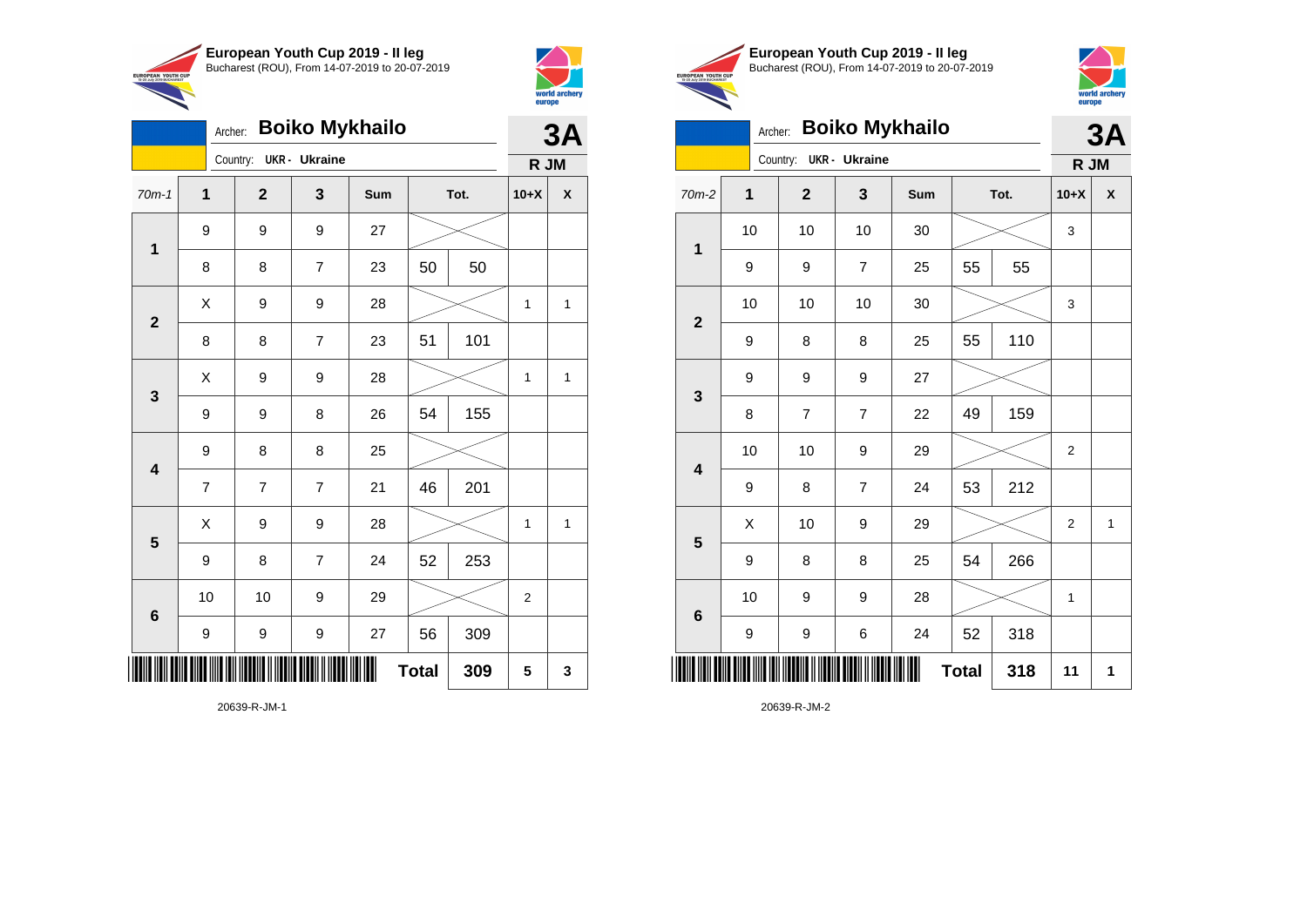

Archer: **Miklos Eduard**

70m-1 **1 2 3 Sum Tot. 10+X X**

9 | 7 | 2 | 18 | 47 | 47

7 | 6 | M | 13 | 40 | 87

8 | 7 | 6 | 21 | 48 | 135

6 6 M 12 36 171

8 | 8 | 5 | 21 | 50 | 221

8 | 7 | 6 | 21 | 51 | 272

10 | 10 | 9 | 29 |  $\times$  | 2

10 10 10 30 3

 $Total | 272 | 8 | 0$ 

10 | 10 | 9 | 29 |  $\times$  | 2

10 | 9 | 8 | 27 |  $\times$  | 1

Country: **ROU - Romania**

9 9 9 27

9 8 7 24

**1**

**2**

**3**

**4**

**5**

**6**



**3B**

**R JM**

|                           | European Youth Cup 2019 - Il leg               |
|---------------------------|------------------------------------------------|
| <b>UTH CUP</b><br>1440157 | Bucharest (ROU), From 14-07-2019 to 20-07-2019 |
|                           |                                                |



### Archer: **Miklos Eduard 3B**

|                         |                | Country: ROU - Romania   |                  | R JM             |              |      |                |          |
|-------------------------|----------------|--------------------------|------------------|------------------|--------------|------|----------------|----------|
| $70m-2$                 | $\mathbf 1$    | $\mathbf{2}$             | 3                | Sum              |              | Tot. | $10+X$         | X        |
|                         | 10             | 10                       | 8                | 28               |              |      | $\overline{c}$ |          |
| $\mathbf 1$             | 8              | 8                        | 6                | 22               | 50           | 50   |                |          |
| $\mathbf{2}$            | 9              | 8                        | 8                | 25               |              |      |                |          |
|                         | $\overline{7}$ | $\overline{\mathcal{I}}$ | $\boldsymbol{7}$ | 21               | 46           | 96   |                |          |
| $\mathbf{3}$            | 9              | $\overline{7}$           | 7                | 23               |              |      |                |          |
|                         | $\overline{7}$ | $\,6$                    | $\overline{c}$   | 15               | 38           | 134  |                |          |
| $\overline{\mathbf{4}}$ | 6              | 5                        | 4                | 15               |              |      |                |          |
|                         | 3              | $\overline{c}$           | $\mathbf{1}$     | 6                | 21           | 155  |                |          |
| $5\phantom{1}$          | 10             | 6                        | 5                | 21               |              |      | $\mathbf{1}$   |          |
|                         | 5              | $\overline{4}$           | $\overline{c}$   | 11               | 32           | 187  |                |          |
|                         | 10             | 10                       | $\overline{7}$   | 27               |              |      | 2              |          |
| $\bf 6$                 | $\overline{7}$ | ${\sf M}$                | M                | $\boldsymbol{7}$ | 34           | 221  |                |          |
|                         |                |                          |                  | Ш                | <b>Total</b> | 221  | 5              | $\bf{0}$ |

30789-R-JM-1

\*30789-R-JM-1\*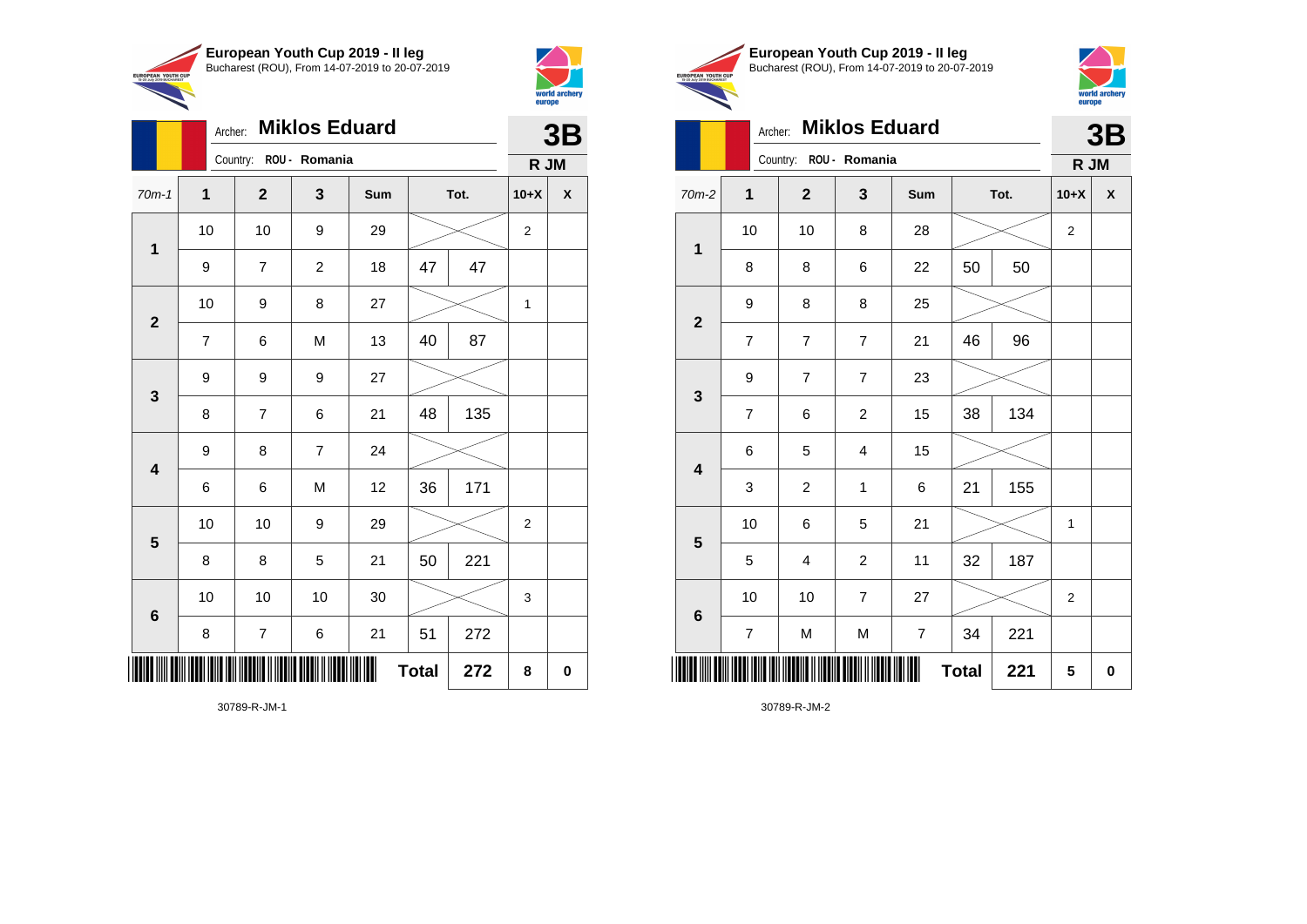



|                         |              |                               |                         |     |              |      |                | world archery<br>europe |
|-------------------------|--------------|-------------------------------|-------------------------|-----|--------------|------|----------------|-------------------------|
|                         | Archer:      |                               | <b>Kresala Josef</b>    |     |              |      |                | 3C                      |
|                         |              | Country: CZE - Czech Republic |                         |     |              |      | R JM           |                         |
| $70m-1$                 | $\mathbf{1}$ | $\overline{2}$                | 3                       | Sum |              | Tot. | $10+X$         | $\mathsf{x}$            |
|                         | X            | X                             | 9                       | 29  |              |      | $\overline{2}$ | $\overline{2}$          |
| $\mathbf{1}$            | 9            | 9                             | 8                       | 26  | 55           | 55   |                |                         |
| $\overline{2}$          | X            | 9                             | 9                       | 28  |              |      | $\mathbf{1}$   | $\mathbf{1}$            |
|                         | 9            | 8                             | 6                       | 23  | 51           | 106  |                |                         |
| $\mathbf{3}$            | X            | 9                             | 9                       | 28  |              |      | 1              | $\mathbf{1}$            |
|                         | 9            | 9                             | 8                       | 26  | 54           | 160  |                |                         |
| $\overline{\mathbf{4}}$ | 9            | 9                             | 8                       | 26  |              |      |                |                         |
|                         | 8            | 8                             | $\overline{7}$          | 23  | 49           | 209  |                |                         |
| 5                       | 9            | 9                             | 9                       | 27  |              |      |                |                         |
|                         | 9            | 9                             | 8                       | 26  | 53           | 262  |                |                         |
| $6\phantom{1}$          | X            | X                             | X                       | 30  |              |      | 3              | 3                       |
|                         | 10           | 9                             | $\overline{\mathbf{7}}$ | 26  | 56           | 318  | 1              |                         |
|                         |              |                               |                         |     | <b>Total</b> | 318  | 8              | $\overline{\mathbf{r}}$ |

19782-R-JM-1





|                         | <b>Kresala Josef</b><br>Archer: |                               |                |     |              |     |                |                         |  |
|-------------------------|---------------------------------|-------------------------------|----------------|-----|--------------|-----|----------------|-------------------------|--|
|                         |                                 | Country: CZE - Czech Republic |                |     |              |     | R JM           | 3C                      |  |
| $70m-2$                 | $\mathbf{1}$                    | $\mathbf{2}$                  | 3              | Sum | Tot.         |     | $10+X$         | X                       |  |
| 1                       | 10                              | 9                             | 9              | 28  |              |     | 1              |                         |  |
|                         | 9                               | 8                             | 7              | 24  | 52           | 52  |                |                         |  |
| $\mathbf{2}$            | X                               | 10                            | 9              | 29  |              |     | $\overline{2}$ | 1                       |  |
|                         | 9                               | 9                             | $\overline{7}$ | 25  | 54           | 106 |                |                         |  |
| $\mathbf{3}$            | X                               | 10                            | 10             | 30  |              |     | 3              | $\mathbf{1}$            |  |
|                         | 8                               | 8                             | $\overline{7}$ | 23  | 53           | 159 |                |                         |  |
| $\overline{\mathbf{4}}$ | 10                              | 9                             | 9              | 28  |              |     | 1              |                         |  |
|                         | 8                               | 8                             | 8              | 24  | 52           | 211 |                |                         |  |
| 5                       | 9                               | 8                             | 8              | 25  |              |     |                |                         |  |
|                         | 8                               | 8                             | 6              | 22  | 47           | 258 |                |                         |  |
| $\bf 6$                 | X                               | X                             | 10             | 30  |              |     | 3              | $\overline{\mathbf{c}}$ |  |
|                         | 9                               | 9                             | 8              | 26  | 56           | 314 |                |                         |  |
| ┉                       |                                 |                               |                |     | <b>Total</b> | 314 | 10             | 4                       |  |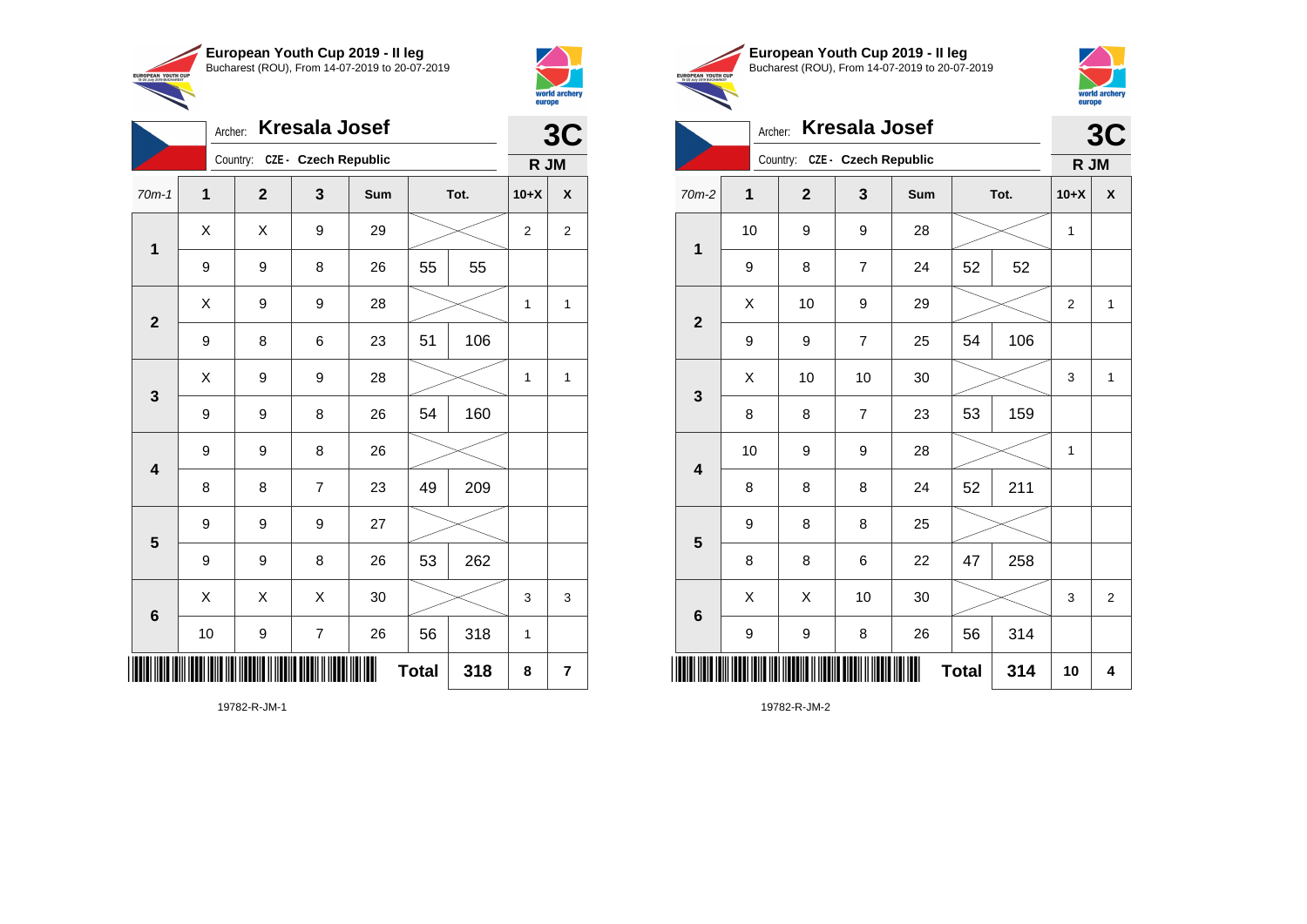



|                         | Archer:     | Paoli Alessandro     |                |     | 3D           |     |                |                         |
|-------------------------|-------------|----------------------|----------------|-----|--------------|-----|----------------|-------------------------|
|                         |             | Country: ITA - Italy |                |     |              |     | R JM           |                         |
| $70m-1$                 | $\mathbf 1$ | $\mathbf{2}$         | 3              | Sum | Tot.         |     | $10+X$         | $\pmb{\mathsf{X}}$      |
| $\mathbf 1$             | Χ           | X                    | 10             | 30  |              |     | 3              | $\overline{\mathbf{c}}$ |
|                         | 10          | 9                    | 8              | 27  | 57           | 57  | 1              |                         |
| $\mathbf{2}$            | Χ           | X                    | 10             | 30  |              |     | 3              | $\overline{2}$          |
|                         | 9           | 8                    | 8              | 25  | 55           | 112 |                |                         |
| $\mathbf{3}$            | Χ           | 10                   | 9              | 29  |              |     | 2              | 1                       |
|                         | 8           | 8                    | $\overline{7}$ | 23  | 52           | 164 |                |                         |
| $\overline{\mathbf{4}}$ | Χ           | 10                   | 9              | 29  |              |     | $\overline{c}$ | 1                       |
|                         | 8           | 8                    | 8              | 24  | 53           | 217 |                |                         |
| $5\phantom{1}$          | X           | 10                   | 9              | 29  |              |     | $\overline{2}$ | 1                       |
|                         | 9           | 9                    | 8              | 26  | 55           | 272 |                |                         |
| 6                       | 10          | 10                   | 9              | 29  |              |     | 2              |                         |
|                         | 9           | 9                    | 8              | 26  | 55           | 327 |                |                         |
|                         |             |                      |                | ║   | <b>Total</b> | 327 | 15             | 7                       |





**3D**

# Archer: **Paoli Alessandro**

|                         |              | Country: ITA - Italy |                | R JM |              |     |                  |              |
|-------------------------|--------------|----------------------|----------------|------|--------------|-----|------------------|--------------|
| $70m-2$                 | $\mathbf{1}$ | $\mathbf{2}$         | 3              | Sum  | Tot.         |     | $10+X$           | X            |
| $\mathbf 1$             | 10           | 10                   | 10             | 30   |              |     | 3                |              |
|                         | 9            | 9                    | 9              | 27   | 57           | 57  |                  |              |
|                         | Χ            | 9                    | 9              | 28   |              |     | 1                | $\mathbf{1}$ |
| $\mathbf{2}$            | 8            | 8                    | $\overline{7}$ | 23   | 51           | 108 |                  |              |
|                         | X            | 10                   | 10             | 30   |              |     | 3                | $\mathbf{1}$ |
| $\mathbf{3}$            | 9            | 9                    | 9              | 27   | 57           | 165 |                  |              |
|                         | 10           | 10                   | 9              | 29   |              |     | $\boldsymbol{2}$ |              |
| $\overline{\mathbf{4}}$ | 9            | 9                    | 8              | 26   | 55           | 220 |                  |              |
| $5\phantom{1}$          | X            | $10$                 | 9              | 29   |              |     | $\overline{2}$   | $\mathbf{1}$ |
|                         | 9            | 8                    | 8              | 25   | 54           | 274 |                  |              |
|                         | X            | 9                    | 9              | 28   |              |     | $\mathbf{1}$     | $\mathbf{1}$ |
| $\bf 6$                 | 9            | 8                    | $\overline{7}$ | 24   | 52           | 326 |                  |              |
| ║║║                     |              |                      |                |      | <b>Total</b> | 326 | 12               | 4            |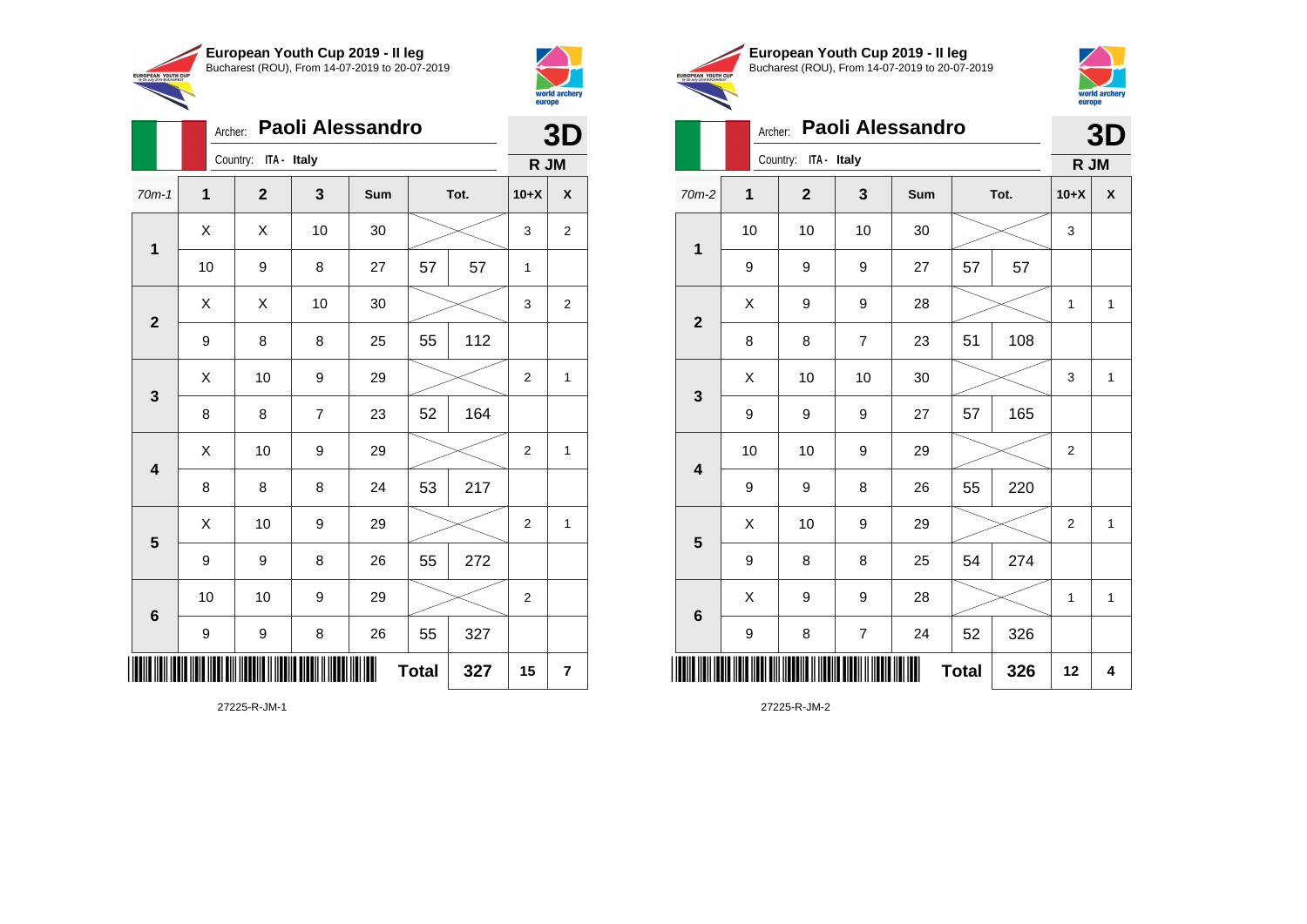



|                                                        | European Youth Cup 2019 - Il leg               |
|--------------------------------------------------------|------------------------------------------------|
|                                                        | Bucharest (ROU), From 14-07-2019 to 20-07-2019 |
| <b>EUROPEAN YOUTH CUP</b><br>15-20 July 2019 BUCHAREST |                                                |
|                                                        |                                                |



# Archer: **Kravchuk Mykyta**

|                 | <b>Kravchuk Mykyta</b><br>Archer: |              |                      |     |              |      |                |                |  |
|-----------------|-----------------------------------|--------------|----------------------|-----|--------------|------|----------------|----------------|--|
|                 |                                   | Country:     | <b>UKR</b> - Ukraine |     |              |      | R JM           |                |  |
| $70m-2$         | 1                                 | $\mathbf{2}$ | 3                    | Sum |              | Tot. | $10+X$         | X              |  |
| $\mathbf 1$     | 10                                | 10           | 10                   | 30  |              |      | 3              |                |  |
|                 | 9                                 | 8            | 8                    | 25  | 55           | 55   |                |                |  |
| $\overline{2}$  | 10                                | 9            | 9                    | 28  |              |      | 1              |                |  |
|                 | 9                                 | 8            | 6                    | 23  | 51           | 106  |                |                |  |
| $\mathbf{3}$    | X                                 | X            | 10                   | 30  |              |      | 3              | $\overline{2}$ |  |
|                 | 10                                | 9            | 9                    | 28  | 58           | 164  | 1              |                |  |
| 4               | X                                 | X            | 10                   | 30  |              |      | 3              | $\overline{2}$ |  |
|                 | 9                                 | 8            | 7                    | 24  | 54           | 218  |                |                |  |
| 5               | 10                                | 10           | 9                    | 29  |              |      | $\overline{2}$ |                |  |
|                 | 9                                 | 8            | 8                    | 25  | 54           | 272  |                |                |  |
| $6\phantom{1}6$ | 9                                 | 9            | 9                    | 27  |              |      |                |                |  |
|                 | 9                                 | 9            | 9                    | 27  | 54           | 326  |                |                |  |
| ║║║             |                                   |              |                      |     | <b>Total</b> | 326  | 13             | 4              |  |

17681-R-JM-2

|                         | <b>Kravchuk Mykyta</b><br>Archer: |              |                |     |              |      |                |             |
|-------------------------|-----------------------------------|--------------|----------------|-----|--------------|------|----------------|-------------|
|                         |                                   | Country:     | UKR - Ukraine  |     |              | R JM |                |             |
| $70m-1$                 | $\overline{\mathbf{1}}$           | $\mathbf{2}$ | 3              | Sum |              | Tot. | $10+X$         | X           |
| $\mathbf 1$             | 10                                | 10           | 9              | 29  |              |      | $\overline{2}$ |             |
|                         | 9                                 | 8            | 4              | 21  | 50           | 50   |                |             |
| $\mathbf{2}$            | X                                 | 10           | 9              | 29  |              |      | 2              | 1           |
|                         | 9                                 | 8            | $\overline{7}$ | 24  | 53           | 103  |                |             |
| 3                       | Χ                                 | 10           | 10             | 30  |              |      |                | 1           |
|                         | 10                                | 9            | 9              | 28  | 58           | 161  | $\mathbf{1}$   |             |
| $\overline{\mathbf{4}}$ | 10                                | 9            | 9              | 28  |              |      | 1              |             |
|                         | 9                                 | 8            | 8              | 25  | 53           | 214  |                |             |
| 5                       | 10                                | 10           | 10             | 30  |              |      | 3              |             |
|                         | 9                                 | 8            | $\overline{7}$ | 24  | 54           | 268  |                |             |
| $\boldsymbol{6}$        | 10                                | 9            | 9              | 28  |              |      | 1              |             |
|                         | 9                                 | 9            | 8              | 26  | 54           | 322  |                |             |
|                         |                                   |              |                |     | <b>Total</b> | 322  | 13             | $\mathbf 2$ |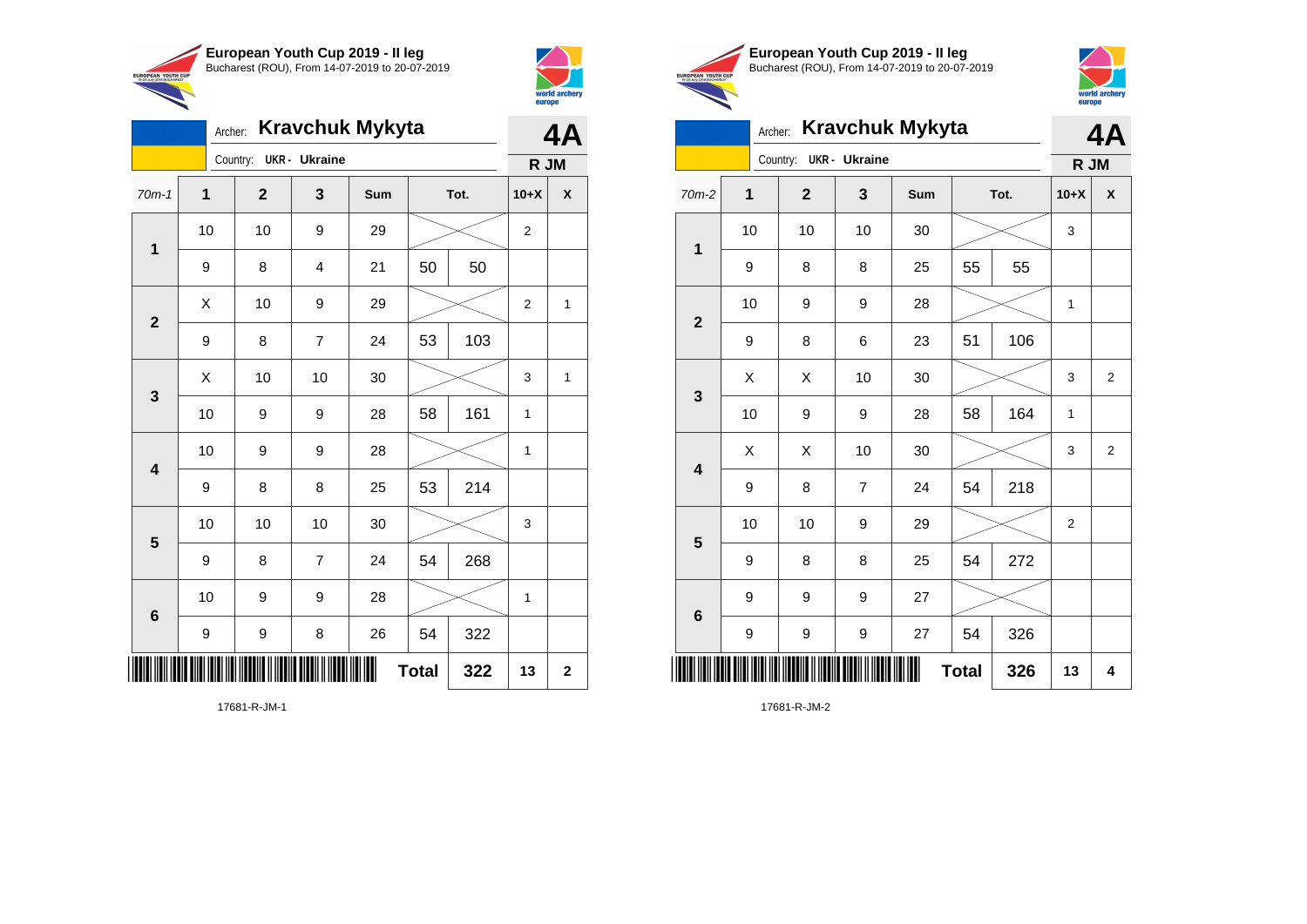

Archer: **Rusu Mihai**

8 8 6 22

9 8 8 25

8 6 6 20

9 9 9 27

70m-1 **1 2 3 Sum Tot. 10+X X**

5 5 4 14 36 36

5 5 4 14 39 75

6 5 3 14 34 109

7 | 6 | 5 | 18 | 43 | 152

9 | 9 | 8 | 26 | 53 | 205

6 6 6 18 44 249

10 | 8 | 8 | 26 |  $\!\!\!\!\!\!\times$  | 1

 $Total | 249 | 2 | 0$ 

10 | 8 | 7 | 25 |  $\times$  | 1

Country: **ROU - Romania**

**1**

**2**

**3**

**4**

**5**

**6**



**PEAN YOUTH O** 

**4B**

**R JM**

|    | European Youth Cup 2019 - Il leg               |
|----|------------------------------------------------|
| JP | Bucharest (ROU), From 14-07-2019 to 20-07-2019 |



|                                                                                |                |                | Archer: Rusu Mihai     |     |              |      |              | <b>4B</b>    |
|--------------------------------------------------------------------------------|----------------|----------------|------------------------|-----|--------------|------|--------------|--------------|
|                                                                                |                |                | Country: ROU - Romania |     |              |      | R JM         |              |
| $70m-2$                                                                        | $\mathbf{1}$   | $\overline{2}$ | 3                      | Sum |              | Tot. | $10+X$       | X            |
|                                                                                | X              | 9              | 8                      | 27  |              |      | $\mathbf{1}$ | $\mathbf{1}$ |
| 1<br>$\overline{2}$<br>$\mathbf{3}$<br>$\overline{\mathbf{4}}$<br>5<br>$\bf 6$ | 8              | $\overline{7}$ | $\overline{7}$         | 22  | 49           | 49   |              |              |
|                                                                                | 9              | 9              | 9                      | 27  |              |      |              |              |
|                                                                                | $\overline{7}$ | $\overline{7}$ | 4                      | 18  | 45           | 94   |              |              |
|                                                                                | 9              | 9              | $\overline{7}$         | 25  |              |      |              |              |
|                                                                                | 6              | 5              | 3                      | 14  | 39           | 133  |              |              |
|                                                                                | 9              | 9              | 8                      | 26  |              |      |              |              |
|                                                                                | 7              | 7              | $\overline{7}$         | 21  | 47           | 180  |              |              |
|                                                                                | 9              | 9              | $\overline{7}$         | 25  |              |      |              |              |
|                                                                                | 6              | 6              | $\overline{c}$         | 14  | 39           | 219  |              |              |
|                                                                                | 10             | 9              | 9                      | 28  |              |      | 1            |              |
|                                                                                | 8              | 6              | 6                      | 20  | 48           | 267  |              |              |
|                                                                                |                |                |                        |     | <b>Total</b> | 267  | $\mathbf 2$  | 1            |

17756-R-JM-1

\*17756-R-JM-17856-R-JM-17856-R-JM-17856-R-JM-17856-R-JM-17856-R-JM-17856-R-JM-17856-R-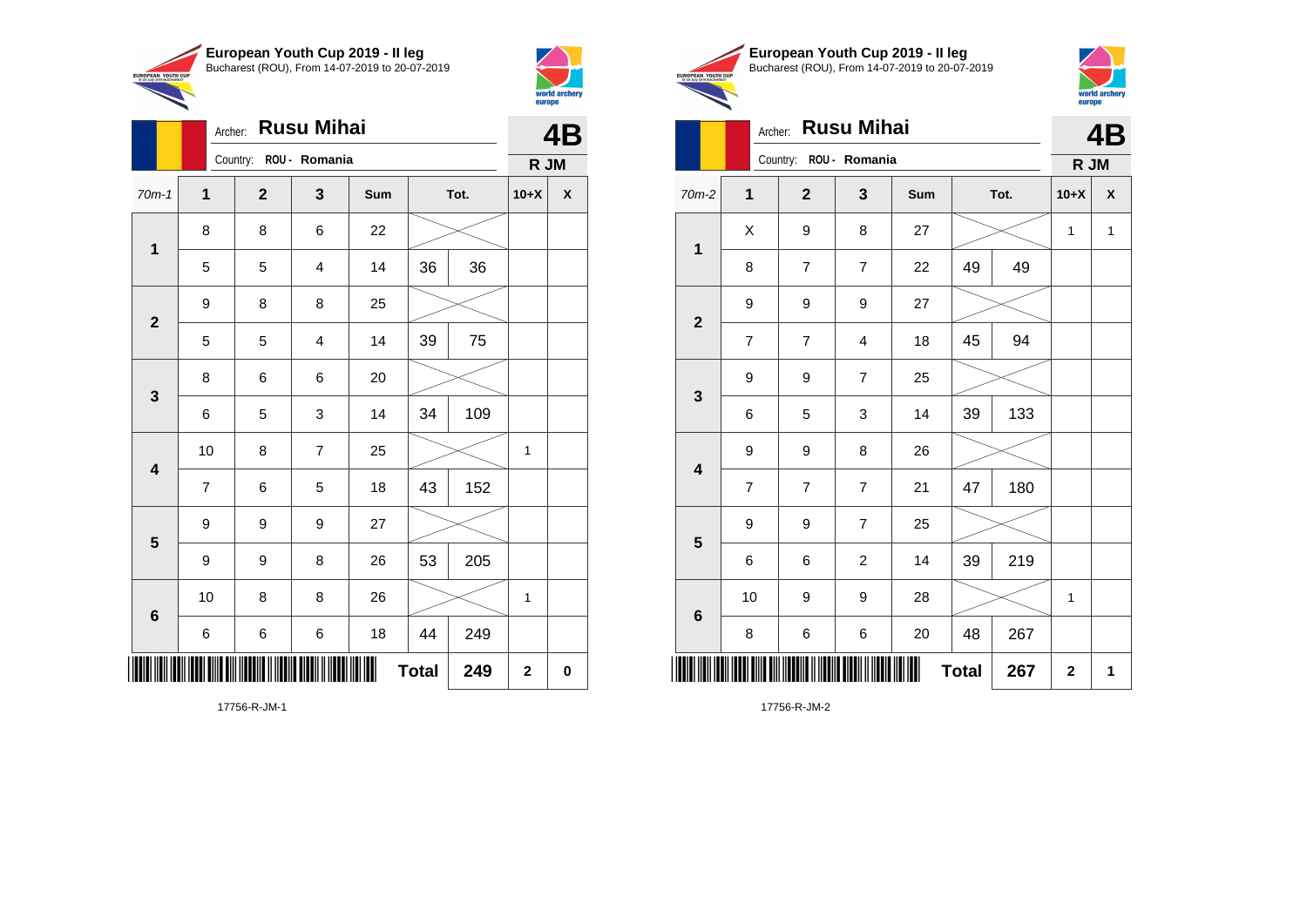



|                |                  | <b>Vitovec David</b><br>Archer: |                |     | 4C           |      |                |   |
|----------------|------------------|---------------------------------|----------------|-----|--------------|------|----------------|---|
|                |                  | Country: CZE - Czech Republic   |                |     |              |      | R JM           |   |
| $70m-1$        | $\mathbf{1}$     | $\overline{2}$                  | 3              | Sum |              | Tot. | $10+X$         | X |
| $\mathbf 1$    | 10               | 10                              | 9              | 29  |              |      | $\mathbf{2}$   |   |
|                | 9                | 9                               | 8              | 26  | 55           | 55   |                |   |
| $\overline{2}$ | 10               | 9                               | 9              | 28  |              |      | 1              |   |
|                | 8                | $\overline{7}$                  | 5              | 20  | 48           | 103  |                |   |
| $\mathbf{3}$   | 10               | 10                              | 10             | 30  |              |      | 3              |   |
|                | 9                | 9                               | $\overline{7}$ | 25  | 55           | 158  |                |   |
| 4              | 10               | 9                               | 9              | 28  |              |      | $\mathbf 1$    |   |
|                | 9                | 8                               | 5              | 22  | 50           | 208  |                |   |
| 5              | 9                | 9                               | 9              | 27  |              |      |                |   |
|                | 8                | $\overline{7}$                  | 6              | 21  | 48           | 256  |                |   |
| 6              | 10               | 10                              | 9              | 29  |              |      | $\overline{2}$ |   |
|                | $\boldsymbol{9}$ | 8                               | 6              | 23  | 52           | 308  |                |   |
|                |                  |                                 |                |     | <b>Total</b> | 308  | 9              | 0 |





|                         | Archer:     |                | <b>Vitovec David</b>        |     |              |     | 4<br>C |              |  |
|-------------------------|-------------|----------------|-----------------------------|-----|--------------|-----|--------|--------------|--|
|                         |             | Country:       | <b>CZE - Czech Republic</b> |     |              |     | R JM   |              |  |
| 70m-2                   | $\mathbf 1$ | $\overline{2}$ | 3                           | Sum | Tot.         |     | $10+X$ | X            |  |
| 1                       | 10          | 10             | 10                          | 30  |              |     | 3      |              |  |
|                         | 9           | 9              | $\overline{7}$              | 25  | 55           | 55  |        |              |  |
|                         | X           | 10             | 10                          | 30  |              |     | 3      | 1            |  |
| $\overline{\mathbf{2}}$ | 9           | 9              | 6                           | 24  | 54           | 109 |        |              |  |
| 3                       | X           | 10             | 10                          | 30  |              |     | 3      | $\mathbf{1}$ |  |
|                         | 9           | 8              | $\overline{7}$              | 24  | 54           | 163 |        |              |  |
| $\overline{\mathbf{4}}$ | 9           | 8              | 8                           | 25  |              |     |        |              |  |
|                         | 8           | 8              | $\overline{7}$              | 23  | 48           | 211 |        |              |  |
| 5                       | 10          | 9              | 9                           | 28  |              |     | 1      |              |  |
|                         | 9           | 9              | 6                           | 24  | 52           | 263 |        |              |  |
| $6\phantom{1}6$         | 10          | 9              | 9                           | 28  |              |     | 1      |              |  |
|                         | 9           | 8              | 6                           | 23  | 51           | 314 |        |              |  |
| Ⅲ                       |             |                |                             |     | <b>Total</b> | 314 | 11     | $\mathbf 2$  |  |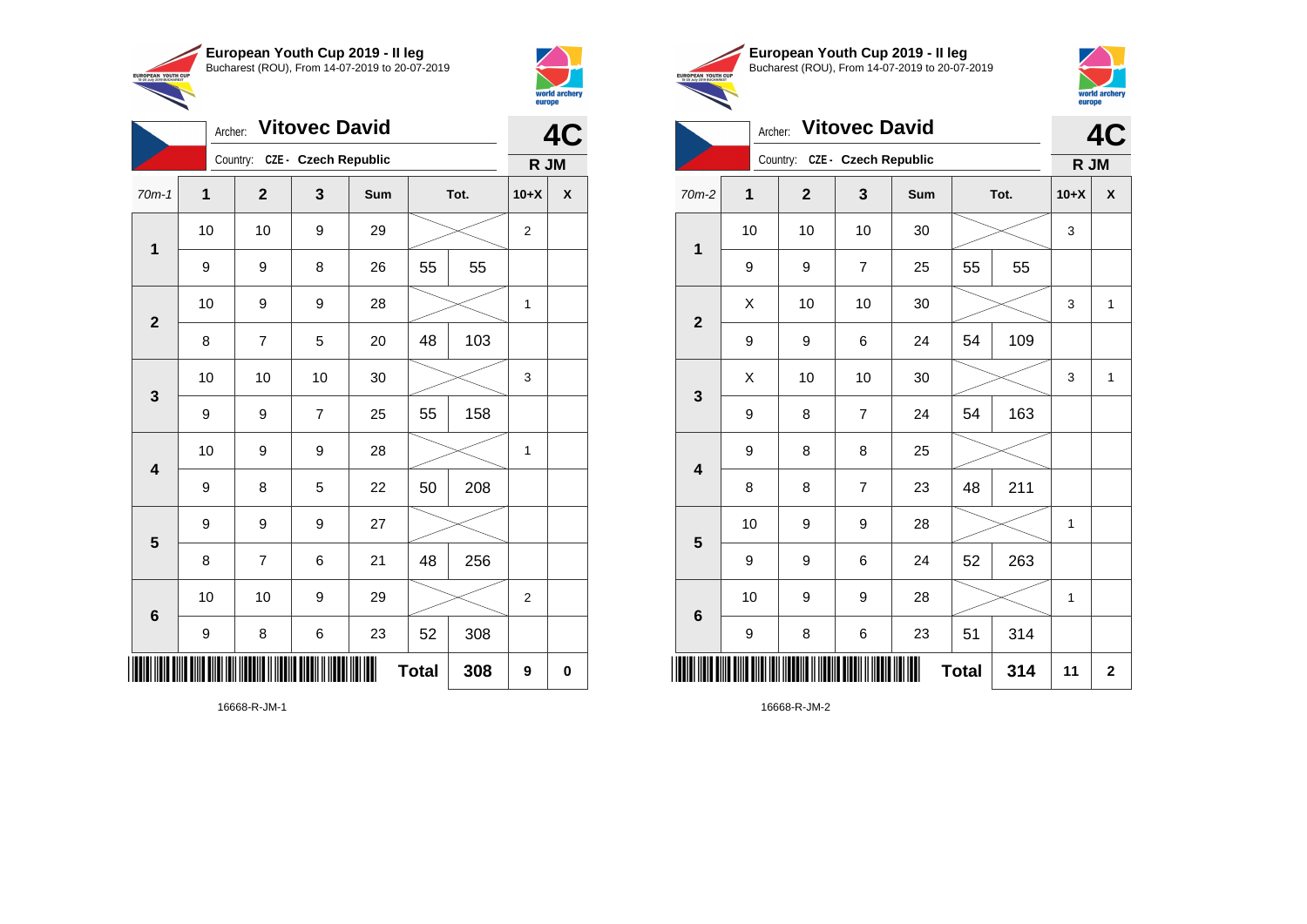

Archer: **Lovo Niccolò**

70m-1 **1 2 3 Sum Tot. 10+X X**

9 | 9 | 8 | 26 | 55 | 55

9 | 8 | 7 | 24 | 53 | 108

8 | 8 | 8 | 24 | 53 | 161

9 | 7 | 6 | 22 | 50 | 211

8 | 8 | 8 | 24 | 51 | 262

8 | 8 | 8 | 24 | 51 | 313

10 | 9 | 8 | 27 |  $\times$  | 1

10 | 9 | 8 | 27 |  $\!\!\!\!\!\!\times$  | 1

**Total 313 9 4**

10 | 10 | 9 | 29 |  $\times$  | 2

 $\begin{array}{|c|c|c|c|c|c|}\hline \hspace{.1cm}X & \hspace{.1cm} \text{10} & \hspace{.1cm} \text{9} & \hspace{.1cm} \text{29} & \hspace{.1cm} \text{20} & \hspace{.1cm} \text{\large{\fbox{\hspace{1cm}}}}\hline \end{array} \hspace{.2cm} \begin{array}{|c|c|c|c|c|c|}\hline \hspace{.1cm}X & \hspace{.1cm} \text{12} & \hspace{.1cm} \text{11} & \hspace{.1cm} \end{array}$ 

 $\begin{array}{|c|c|c|c|c|}\hline \hspace{0.2cm}X & X & 9 & 29 & \nearrow \ \hline \end{array}$ 

 $X$  | 9 | 9 | 28 |  $\swarrow$  | 1 | 1

Country: **ITA - Italy**

**1**

**2**

**3**

**4**

**5**

**6**



**4D**

**R JM**

|                                                        | European Youth Cup 2019 - Il leg               |
|--------------------------------------------------------|------------------------------------------------|
| <b>EUROPEAN YOUTH CUP</b><br>15-20 July 2019 BUCHAREST | Bucharest (ROU), From 14-07-2019 to 20-07-2019 |
|                                                        |                                                |



# Archer: **Lovo Niccolò**

| Lovo Niccolò<br>Archer: |             |                      |                         |     |              |     |                | $\mathbf{\Lambda}$<br>Ŋ |  |  |
|-------------------------|-------------|----------------------|-------------------------|-----|--------------|-----|----------------|-------------------------|--|--|
|                         |             | Country: ITA - Italy |                         |     |              |     | R JM           |                         |  |  |
| $70m-2$                 | $\mathbf 1$ | $\mathbf{2}$         | 3                       | Sum | Tot.         |     | $10+X$         | X                       |  |  |
| $\mathbf{1}$            | X           | 10                   | 10                      | 30  |              |     | 3              | $\mathbf{1}$            |  |  |
|                         | 9           | 8                    | 8                       | 25  | 55           | 55  |                |                         |  |  |
| $\overline{\mathbf{2}}$ | 9           | 9                    | 9                       | 27  |              |     |                |                         |  |  |
|                         | 9           | $\overline{7}$       | $\overline{7}$          | 23  | 50           | 105 |                |                         |  |  |
| $\mathbf{3}$            | X           | 9                    | 9                       | 28  |              |     | 1              | $\mathbf 1$             |  |  |
|                         | 9           | 9                    | 8                       | 26  | 54           | 159 |                |                         |  |  |
| $\overline{\mathbf{4}}$ | 10          | 9                    | $\boldsymbol{9}$        | 28  |              |     | 1              |                         |  |  |
|                         | 9           | 8                    | $\overline{7}$          | 24  | 52           | 211 |                |                         |  |  |
| 5                       | 10          | 9                    | 9                       | 28  |              |     | 1              |                         |  |  |
|                         | 9           | 8                    | $\overline{7}$          | 24  | 52           | 263 |                |                         |  |  |
| $\bf 6$                 | 10          | 9                    | 9                       | 28  |              |     | 1              |                         |  |  |
|                         | 9           | 8                    | $\overline{\mathbf{7}}$ | 24  | 52           | 315 |                |                         |  |  |
|                         |             |                      |                         |     | <b>Total</b> | 315 | $\overline{7}$ | $\mathbf 2$             |  |  |

19997-R-JM-2

19997-R-JM-1

\*19997-R-JM-1999-R-JM-1999-R-JM-1999-R-JM-1999-R-JM-1999-R-JM-1999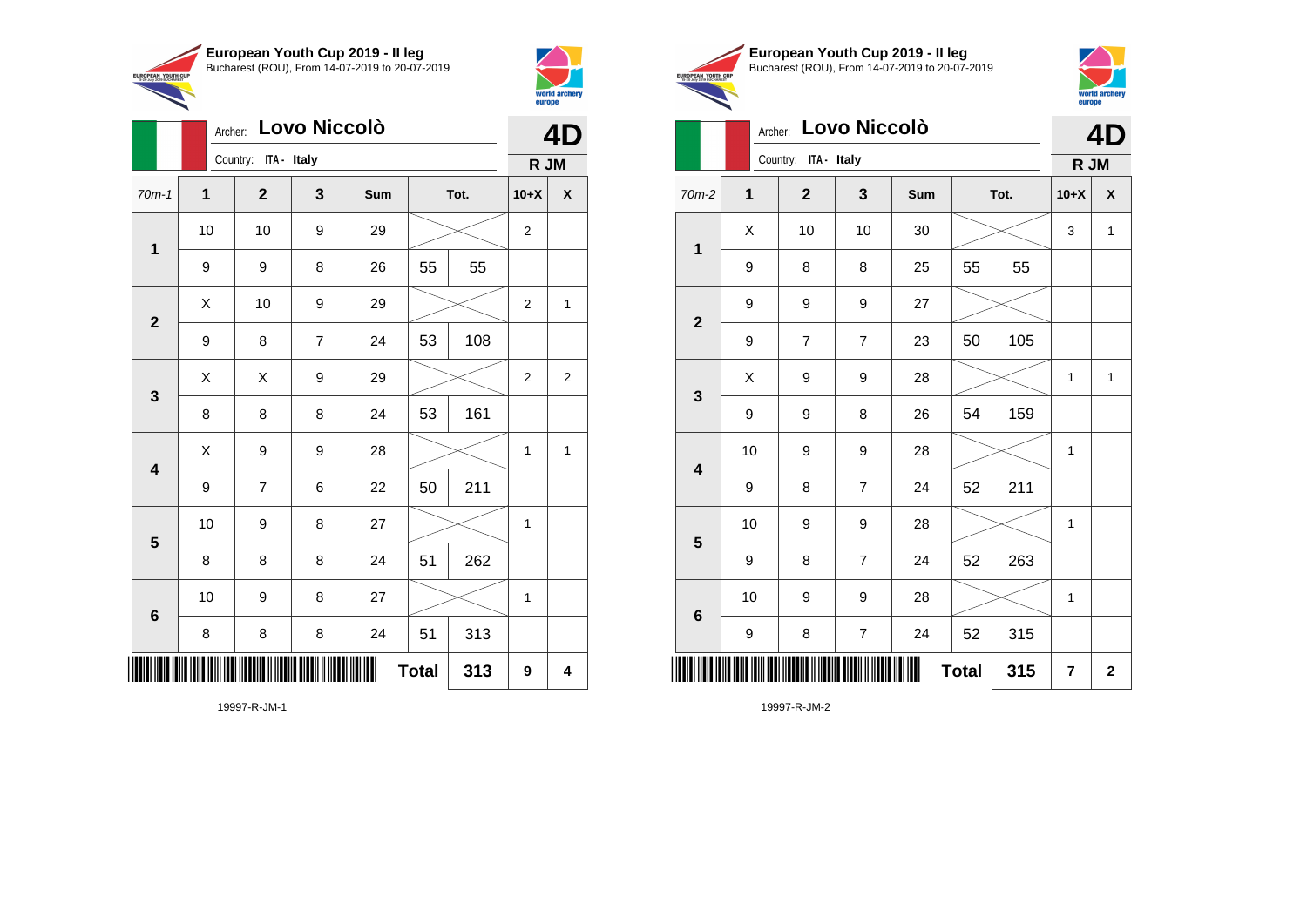

Country: **UKR - Ukraine**

**1**

**2**

**3**

**4**

**5**

**6**

Archer: **Kamenskyi Volodymyr**

70m-1 **1 2 3 Sum Tot. 10+X X**

9 | 8 | 7 | 24 | 52 | 52

9 | 9 | 8 | 26 | 55 | 107

8 | 8 | 7 | 23 | 50 | 157

9 | 9 | 8 | 26 | 56 | 213

9 | 9 | 9 | 27 | 57 | 270

9 | 8 | 8 | 25 | 55 | 325

10 | 10 | 10 | 30 |  $\!\!\!\!\!\!\!\!\times$  | 3

 $\begin{array}{|c|c|c|c|c|c|}\hline \hspace{.1cm}X & \hspace{.1cm} \text{ 10} & \hspace{.1cm} \text{ 10} & \hspace{.1cm} \text{ 30} & \hspace{.1cm} \end{array} \hspace{1.2cm} \begin{array}{|c|c|c|c|c|c|}\hline \hspace{.1cm}X & \hspace{.1cm} \text{ 3} & \hspace{.1cm} \text{ 1} & \hspace{.1cm} \text{ 4} & \hspace{.1cm} \end{array} \hspace{1.2cm}$ 

 $\begin{array}{|c|c|c|c|c|c|}\hline \hspace{.1cm}X & \hspace{.1cm} \text{ 10} & \hspace{.1cm} \text{ 10} & \hspace{.1cm} \text{ 30} & \hspace{.1cm} \end{array} \hspace{1.2cm} \begin{array}{|c|c|c|c|c|c|}\hline \hspace{.1cm}X & \hspace{.1cm} \text{ 3} & \hspace{.1cm} \text{ 1} & \hspace{.1cm} \text{ 4} & \hspace{.1cm} \end{array} \hspace{1.2cm}$ 

**Total 325 12 2**

9 9 9 27

10 | 9 | 9 | 28 |  $\times$  | 1

10 | 10 | 9 | 29 |  $\times$  | 2



EUROPEAN YOUTH CUR

**5A**

**R JM**

| European Youth Cup 2019 - Il leg               |
|------------------------------------------------|
| Bucharest (ROU), From 14-07-2019 to 20-07-2019 |



# Archer: **Kamenskyi Volodymyr**

|                 | Kamenskyi Volodymyr<br>Archer: |                |                      |     |              |      |                | <b>5A</b>                 |  |
|-----------------|--------------------------------|----------------|----------------------|-----|--------------|------|----------------|---------------------------|--|
|                 |                                | Country:       | <b>UKR</b> - Ukraine |     |              |      |                | R JM                      |  |
| $70m-2$         | 1                              | $\mathbf{2}$   | 3                    | Sum |              | Tot. | $10+X$         | $\boldsymbol{\mathsf{x}}$ |  |
| 1               | X                              | 10             | 10                   | 30  |              |      | 3              | 1                         |  |
|                 | 9                              | 9              | 8                    | 26  | 56           | 56   |                |                           |  |
| $\overline{2}$  | 10                             | 10             | 9                    | 29  |              |      | $\overline{2}$ |                           |  |
|                 | 9                              | 9              | 9                    | 27  | 56           | 112  |                |                           |  |
| 3               | 10                             | 10             | 9                    | 29  |              |      | $\overline{2}$ |                           |  |
|                 | 9                              | 9              | 8                    | 26  | 55           | 167  |                |                           |  |
| 4               | 10                             | 9              | 9                    | 28  |              |      | 1              |                           |  |
|                 | 9                              | 9              | 8                    | 26  | 54           | 221  |                |                           |  |
| 5               | 10                             | 8              | $\overline{7}$       | 25  |              |      | 1              |                           |  |
|                 | $\overline{7}$                 | $\overline{7}$ | 6                    | 20  | 45           | 266  |                |                           |  |
| $6\phantom{1}6$ | 10                             | 10             | 10                   | 30  |              |      | 3              |                           |  |
|                 | 8                              | 8              | 8                    | 24  | 54           | 320  |                |                           |  |
|                 |                                |                |                      |     | <b>Total</b> | 320  | 12             | 1                         |  |

22401-R-JM-2

22401-R-JM-1

\*22401-R-JM-1\*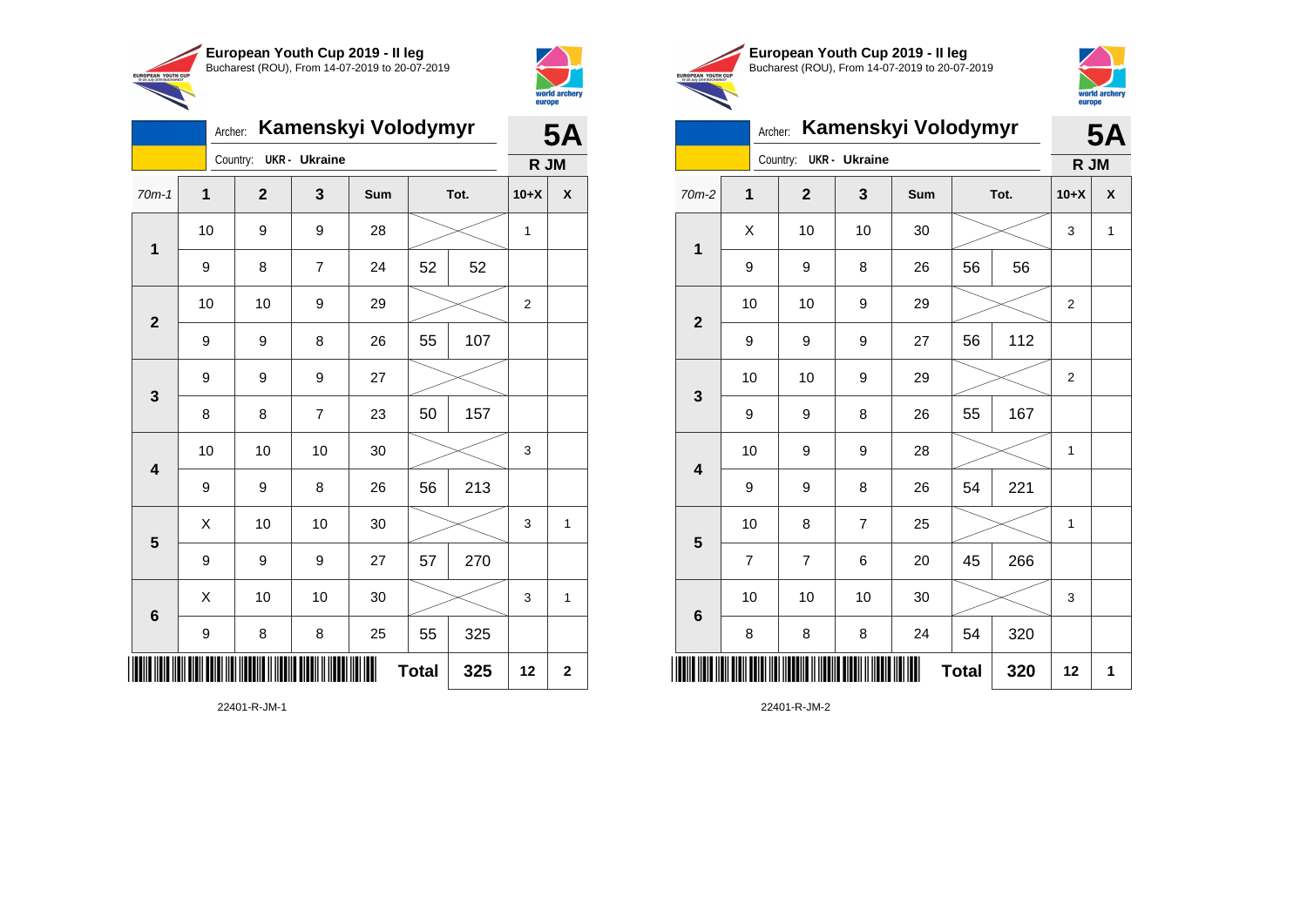



**IPOPEAN YOUTH** 

|     | European Youth Cup 2019 - Il leg               |
|-----|------------------------------------------------|
| IJР | Bucharest (ROU), From 14-07-2019 to 20-07-2019 |



# Archer: **Sinnikovs Nikolajs**

|                         | <b>Sinnikovs Nikolajs</b><br>Archer: |  |                       |                | <b>5B</b> |              |      |                |              |
|-------------------------|--------------------------------------|--|-----------------------|----------------|-----------|--------------|------|----------------|--------------|
|                         |                                      |  | Country: LAT - Latvia |                |           |              |      | R JM           |              |
| 70m-2                   | 1                                    |  | $\overline{2}$        | 3              | Sum       |              | Tot. | $10+X$         | X            |
| $\overline{\mathbf{1}}$ | X                                    |  | 10                    | 9              | 29        |              |      | $\overline{2}$ | $\mathbf{1}$ |
|                         | 8                                    |  | 8                     | 8              | 24        | 53           | 53   |                |              |
|                         | 9                                    |  | 8                     | 8              | 25        |              |      |                |              |
| $\overline{2}$          | 8                                    |  | 7                     | $\overline{7}$ | 22        | 47           | 100  |                |              |
| $\mathbf{3}$            | X                                    |  | 10                    | 10             | 30        |              |      | 3              | 1            |
|                         | 9                                    |  | 9                     | 8              | 26        | 56           | 156  |                |              |
| $\overline{\mathbf{4}}$ | 10                                   |  | 9                     | 8              | 27        |              |      | 1              |              |
|                         | 8                                    |  | $\overline{7}$        | 5              | 20        | 47           | 203  |                |              |
| $\overline{\mathbf{5}}$ | 10                                   |  | 9                     | 8              | 27        |              |      | 1              |              |
|                         | $\overline{7}$                       |  | $\overline{7}$        | 4              | 18        | 45           | 248  |                |              |
| $6\phantom{1}6$         | 10                                   |  | 9                     | 9              | 28        |              |      | 1              |              |
|                         | 8                                    |  | 8                     | 8              | 24        | 52           | 300  |                |              |
| ║║║                     |                                      |  |                       |                |           | <b>Total</b> | 300  | 8              | $\mathbf 2$  |

23391-R-JM-2

|                         | Archer: |              |                | <b>Sinnikovs Nikolajs</b> |              |      | <b>5B</b>      |              |  |
|-------------------------|---------|--------------|----------------|---------------------------|--------------|------|----------------|--------------|--|
|                         |         | Country:     | LAT - Latvia   |                           |              |      |                | R JM         |  |
| $70m-1$                 | 1       | $\mathbf{2}$ | 3              | Sum                       |              | Tot. | $10+X$         | X            |  |
|                         | 10      | 10           | 9              | 29                        |              |      | $\overline{2}$ |              |  |
| $\mathbf{1}$            | 9       | 8            | $\overline{7}$ | 24                        | 53           | 53   |                |              |  |
|                         | 10      | 9            | 9              | 28                        |              |      | 1              |              |  |
| $\overline{\mathbf{2}}$ | 9       | 9            | 8              | 26                        | 54           | 107  |                |              |  |
| 3                       | X       | 9            | 9              | 28                        |              |      |                | $\mathbf{1}$ |  |
|                         | 9       | 9            | 9              | 27                        | 55           | 162  |                |              |  |
| $\overline{\mathbf{4}}$ | 10      | 10           | 9              | 29                        |              |      | $\overline{c}$ |              |  |
|                         | 8       | 8            | 4              | 20                        | 49           | 211  |                |              |  |
| 5                       | X       | 10           | 9              | 29                        |              |      | $\overline{2}$ | 1            |  |
|                         | 9       | 9            | 8              | 26                        | 55           | 266  |                |              |  |
| $6\phantom{1}$          | 10      | 10           | 9              | 29                        |              |      | $\overline{c}$ |              |  |
|                         | 9       | 8            | 8              | 25                        | 54           | 320  |                |              |  |
| IIIII                   |         |              |                |                           | <b>Total</b> | 320  | 10             | $\mathbf 2$  |  |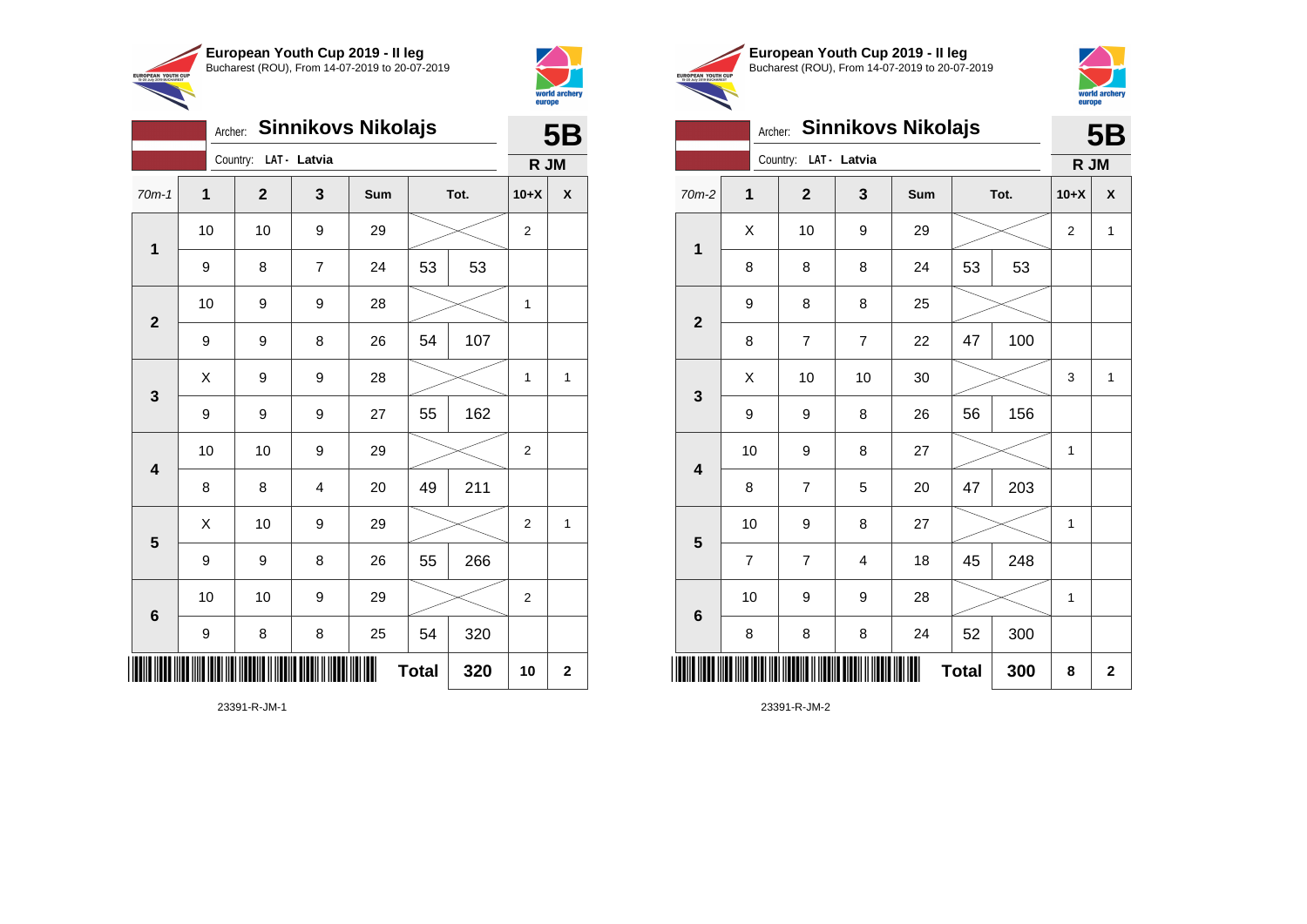

Archer: **Kivilo Karl**

9 8 8 25

9 9 9 27

70m-1 **1 2 3 Sum Tot. 10+X X**

8 | 8 | 7 | 23 | 48 | 48

8 | 8 | 7 | 23 | 52 | 100

8 | 7 | 6 | 21 |49 | 149

8 8 8 24 51 200

9 | 8 | 8 | 25 | 54 | 254

9 | 8 | 8 | 25 | 54 | 308

10 | 10 | 9 | 29 |  $\!\!\!\!\!\times$  | 2

 $\begin{array}{|c|c|c|c|c|c|}\hline \hspace{.1cm}X & \hspace{.1cm} \text{10} & \hspace{.1cm} \text{9} & \hspace{.1cm} \text{29} & \hspace{.1cm} \text{20} & \hspace{.1cm} \text{\large{\fbox{\hspace{1cm}}}}\hline \end{array} \hspace{.2cm} \begin{array}{|c|c|c|c|c|c|}\hline \hspace{.1cm}X & \hspace{.1cm} \text{12} & \hspace{.1cm} \text{11} & \hspace{.1cm} \end{array}$ 

 $X$  | 9 | 9 | 28 |  $\swarrow$  | 1 | 1

 $\begin{array}{|c|c|c|c|c|}\hline \hspace{.1cm}X & \hspace{.1cm} \text{10} & \hspace{.1cm} \text{9} & \hspace{.1cm} \text{29} & \hspace{.1cm} \hline \end{array} \hspace{.2cm} \begin{array}{|c|c|c|c|c|c|}\hline \hspace{.1cm}X & \hspace{.1cm} \text{2} & \hspace{.1cm} \text{2} & \hspace{.1cm} \text{1} & \hspace{.1cm} \hline \end{array}$ 

**Total 308 7 3**

Country: **EST - Estonia**

**1**

**2**

**3**

**4**

**5**

**6**



**TIPOPEAN YOUTH** 

**5C**

**R JM**

|     | European Youth Cup 2019 - Il leg               |
|-----|------------------------------------------------|
| CUP | Bucharest (ROU), From 14-07-2019 to 20-07-2019 |



|                         | Archer:                |                | <b>Kivilo Karl</b> |     |              |      |                | <b>5C</b>    |  |
|-------------------------|------------------------|----------------|--------------------|-----|--------------|------|----------------|--------------|--|
|                         | Country: EST - Estonia |                |                    |     |              |      |                |              |  |
| $70m-2$                 | $\mathbf{1}$           | $\overline{2}$ | 3                  | Sum |              | Tot. | $10+X$         | X            |  |
| 1                       | Χ                      | 10             | 9                  | 29  |              |      | $\overline{2}$ | $\mathbf 1$  |  |
|                         | 8                      | 8              | 6                  | 22  | 51           | 51   |                |              |  |
| $\overline{2}$          | 10                     | 9              | 9                  | 28  |              |      | 1              |              |  |
|                         | 9                      | 9              | 8                  | 26  | 54           | 105  |                |              |  |
| $\mathbf{3}$            | 10                     | 9              | 9                  | 28  |              |      | $\mathbf{1}$   |              |  |
|                         | 9                      | 8              | 8                  | 25  | 53           | 158  |                |              |  |
| $\overline{\mathbf{4}}$ | 9                      | 9              | 9                  | 27  |              |      |                |              |  |
|                         | 9                      | 8              | 8                  | 25  | 52           | 210  |                |              |  |
| 5                       | 10                     | 10             | 9                  | 29  |              |      | $\overline{2}$ |              |  |
|                         | 8                      | 8              | 4                  | 20  | 49           | 259  |                |              |  |
| $6\phantom{1}$          | X                      | 10             | 9                  | 29  |              |      | $\overline{2}$ | $\mathbf{1}$ |  |
|                         | 8                      | 8              | $\overline{7}$     | 23  | 52           | 311  |                |              |  |
|                         |                        |                |                    |     | <b>Total</b> | 311  | 8              | $\mathbf 2$  |  |

13753-R-JM-2

13753-R-JM-1

\*13753-R-JM-1\*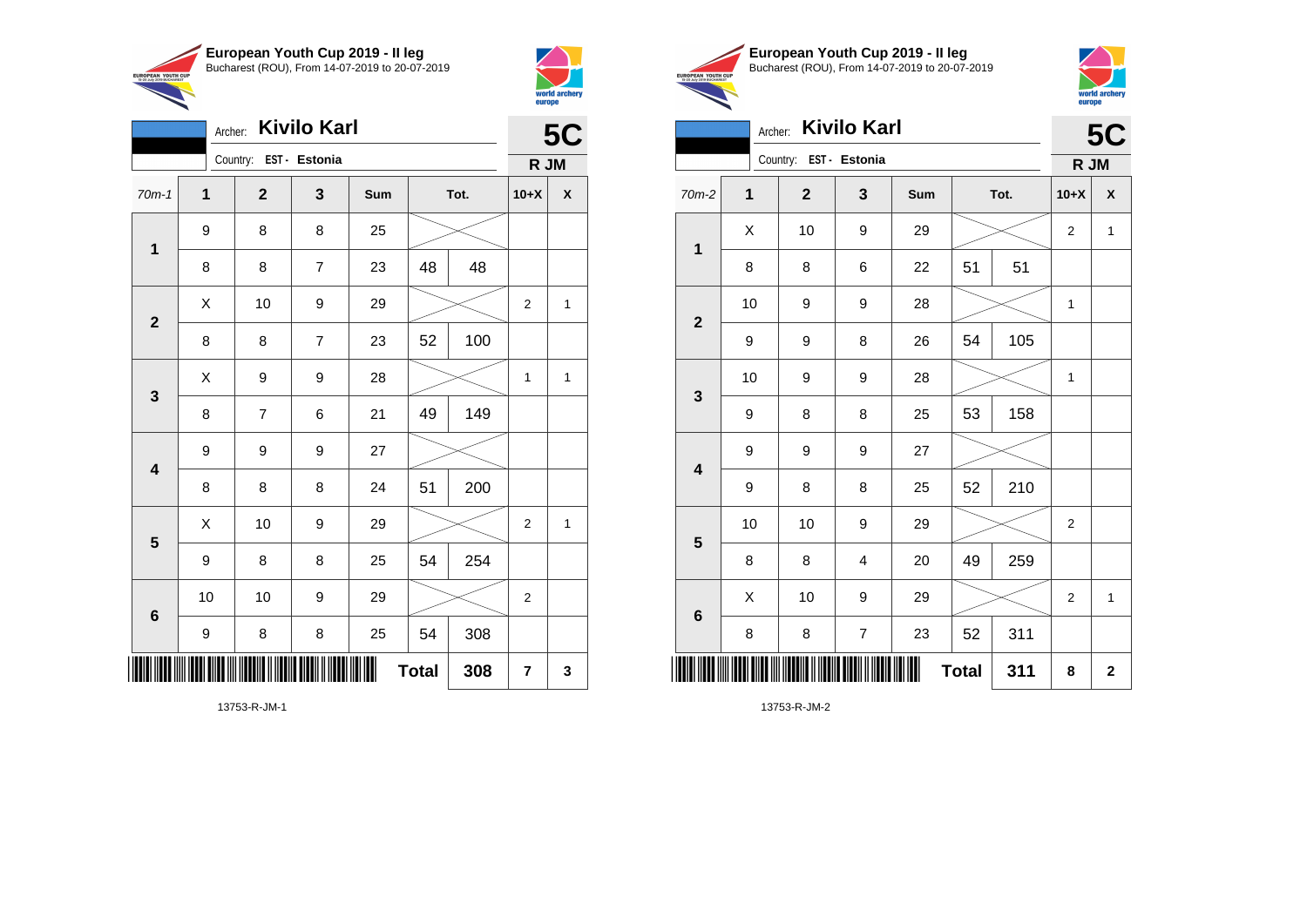



| <b>Themelis Panagiotis</b><br>Archer: |    |             |                |     |              |      |                | 5D           |
|---------------------------------------|----|-------------|----------------|-----|--------------|------|----------------|--------------|
| Country:<br>GRE - Greece              |    |             |                |     |              |      |                | R JM         |
| $70m-1$                               | 1  | $\mathbf 2$ | 3              | Sum |              | Tot. | $10+X$         | X            |
| 1                                     | X  | 9           | 9              | 28  |              |      | 1              | $\mathbf{1}$ |
|                                       | 8  | 7           | $\overline{7}$ | 22  | 50           | 50   |                |              |
| $\mathbf{2}$                          | Χ  | 10          | 9              | 29  |              |      | $\overline{2}$ | $\mathbf{1}$ |
|                                       | 9  | 9           | 6              | 24  | 53           | 103  |                |              |
| $\mathbf{3}$                          | Χ  | 10          | 9              | 29  |              |      | $\overline{2}$ | $\mathbf{1}$ |
|                                       | 9  | 9           | 8              | 26  | 55           | 158  |                |              |
| $\overline{\mathbf{4}}$               | 10 | 9           | 9              | 28  |              |      | 1              |              |
|                                       | 8  | 7           | 7              | 22  | 50           | 208  |                |              |
| $\overline{\mathbf{5}}$               | 10 | 10          | 9              | 29  |              |      | 2              |              |
|                                       | 9  | 8           | 8              | 25  | 54           | 262  |                |              |
| 6                                     | Χ  | 10          | 10             | 30  |              |      | 3              | $\mathbf{1}$ |
|                                       | 9  | 9           | 6              | 24  | 54           | 316  |                |              |
|                                       |    |             |                |     | <b>Total</b> | 316  | 11             | 4            |





Archer: **Themelis Panagiotis 5D**

|                         |                                  | Country: GRE - Greece |                  |               |              |      | R JM   |              |
|-------------------------|----------------------------------|-----------------------|------------------|---------------|--------------|------|--------|--------------|
| $70m-2$                 | 1                                | $\mathbf{2}$          | 3                | Sum           |              | Tot. | $10+X$ | χ            |
|                         | 9                                | 8                     | 8                | 25            |              |      |        |              |
| $\mathbf 1$             | $\overline{\mathbf{7}}$          | $\overline{7}$        | $\overline{7}$   | 21            | 46           | 46   |        |              |
|                         | 10                               | 9                     | $\boldsymbol{9}$ | 28            |              |      | 1      |              |
| $\mathbf{2}$            | 8                                | $\overline{7}$        | 6                | 21            | 49           | 95   |        |              |
| $\mathbf{3}$            | 10                               | 9                     | 9                | 28            |              |      | 1      |              |
|                         | 8                                | 6                     | 6                | 20            | 48           | 143  |        |              |
| $\overline{\mathbf{4}}$ | 10                               | 9                     | $\boldsymbol{9}$ | 28            |              |      | 1      |              |
|                         | 8                                | 8                     | 8                | 24            | 52           | 195  |        |              |
| $\overline{\mathbf{5}}$ | X                                | 8                     | 8                | 26            |              |      | 1      | $\mathbf{1}$ |
|                         | 8                                | 8                     | 8                | 24            | 50           | 245  |        |              |
| $\bf 6$                 | 9                                | 9                     | $\boldsymbol{9}$ | 27            |              |      |        |              |
|                         | 9                                | 8                     | 6                | 23            | 50           | 295  |        |              |
|                         | <u> Hill Hill Hill Hill Hill</u> |                       |                  | III IIII IIII | <b>Total</b> | 295  | 4      | 1            |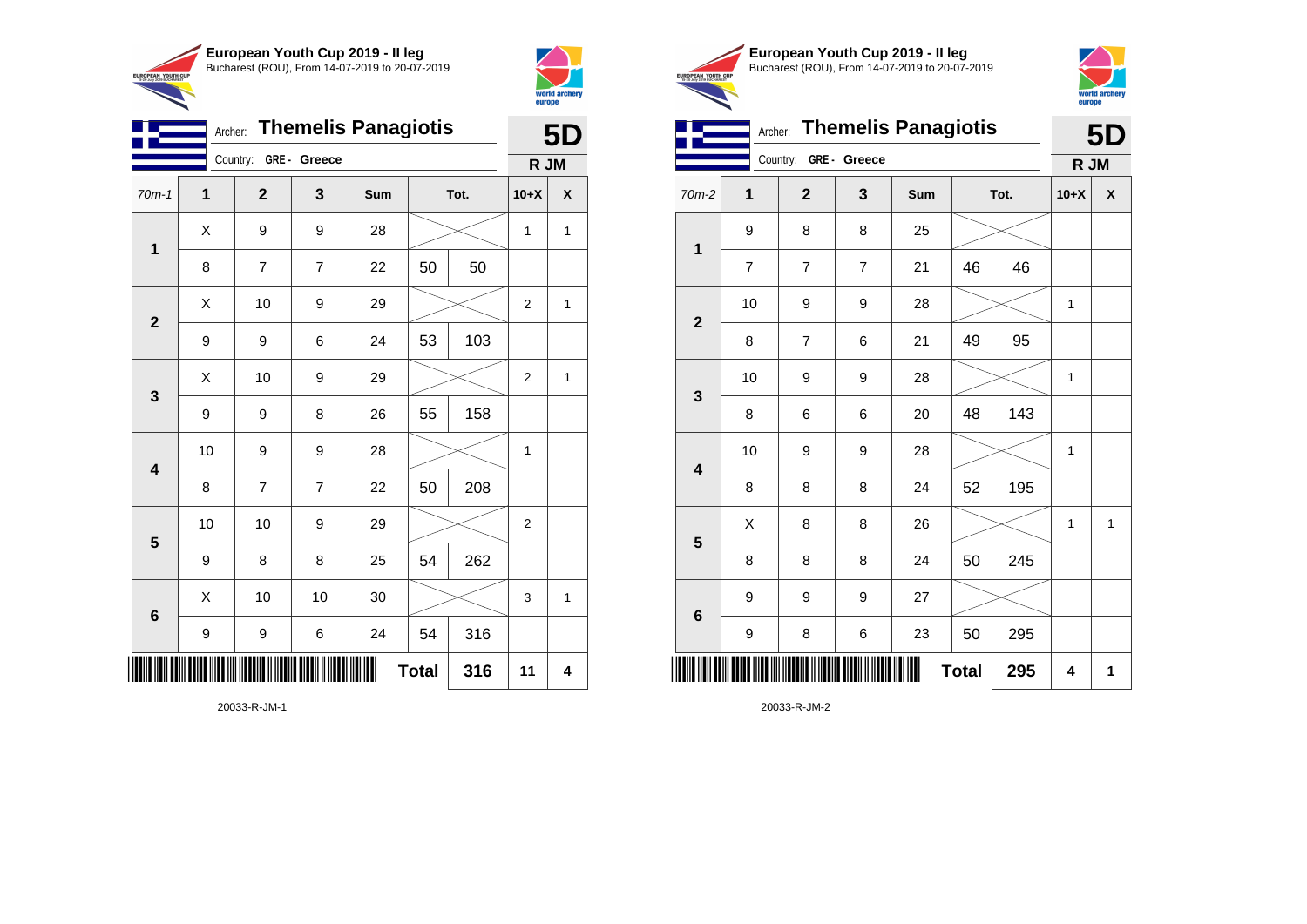



|                |             | Archer: Serebriakov Ruslan |                         |     |              |      |                | 6A |
|----------------|-------------|----------------------------|-------------------------|-----|--------------|------|----------------|----|
|                |             | Country: RUS - Russia      |                         |     |              |      | R JM           |    |
| $70m-1$        | $\mathbf 1$ | $\overline{2}$             | $\overline{\mathbf{3}}$ | Sum |              | Tot. | $10+X$         | X  |
| 1              | 9           | 9                          | 9                       | 27  |              |      |                |    |
|                | 8           | 6                          | 5                       | 19  | 46           | 46   |                |    |
| $\overline{2}$ | 9           | 9                          | 8                       | 26  |              |      |                |    |
|                | 8           | 8                          | $\overline{7}$          | 23  | 49           | 95   |                |    |
| 3              | 9           | 9                          | 9                       | 27  |              |      |                |    |
|                | 9           | 8                          | 8                       | 25  | 52           | 147  |                |    |
| 4              | Χ           | 10                         | 8                       | 28  |              |      | 2              | 1  |
|                | 8           | 8                          | 8                       | 24  | 52           | 199  |                |    |
|                | 10          | 10                         | 10                      | 30  |              |      | 3              |    |
| 5              | 10          | 9                          | 8                       | 27  | 57           | 256  | 1              |    |
|                | 10          | 10                         | 9                       | 29  |              |      | $\overline{2}$ |    |
| $6\phantom{1}$ | 9           | 9                          | 8                       | 26  | 55           | 311  |                |    |
|                |             |                            |                         |     | <b>Total</b> | 311  | 8              | 1  |





#### Archer: **Serebriakov Ruslan 6A**

| Country: RUS - Russia   |    |              |                  |     |              |      | R JM         |              |
|-------------------------|----|--------------|------------------|-----|--------------|------|--------------|--------------|
| $70m-2$                 | 1  | $\mathbf{2}$ | 3                | Sum |              | Tot. | $10+X$       | χ            |
| $\mathbf 1$             | 9  | 9            | 9                | 27  |              |      |              |              |
|                         | 8  | 8            | $\overline{7}$   | 23  | 50           | 50   |              |              |
| $\overline{\mathbf{2}}$ | 10 | 9            | 9                | 28  |              |      | 1            |              |
|                         | 9  | 9            | $\overline{7}$   | 25  | 53           | 103  |              |              |
| $\mathbf{3}$            | Χ  | 10           | $10$             | 30  |              |      | 3            | $\mathbf{1}$ |
|                         | 9  | 9            | 9                | 27  | 57           | 160  |              |              |
| $\overline{\mathbf{4}}$ | 10 | 9            | $\boldsymbol{9}$ | 28  |              |      | 1            |              |
|                         | 9  | 8            | 8                | 25  | 53           | 213  |              |              |
| $\overline{\mathbf{5}}$ | 9  | 9            | $\boldsymbol{9}$ | 27  |              |      |              |              |
|                         | 8  | 8            | 6                | 22  | 49           | 262  |              |              |
| $\bf 6$                 | 10 | 9            | $\boldsymbol{9}$ | 28  |              |      | $\mathbf{1}$ |              |
|                         | 8  | 8            | 8                | 24  | 52           | 314  |              |              |
|                         |    |              |                  | Ш   | <b>Total</b> | 314  | 6            | 1            |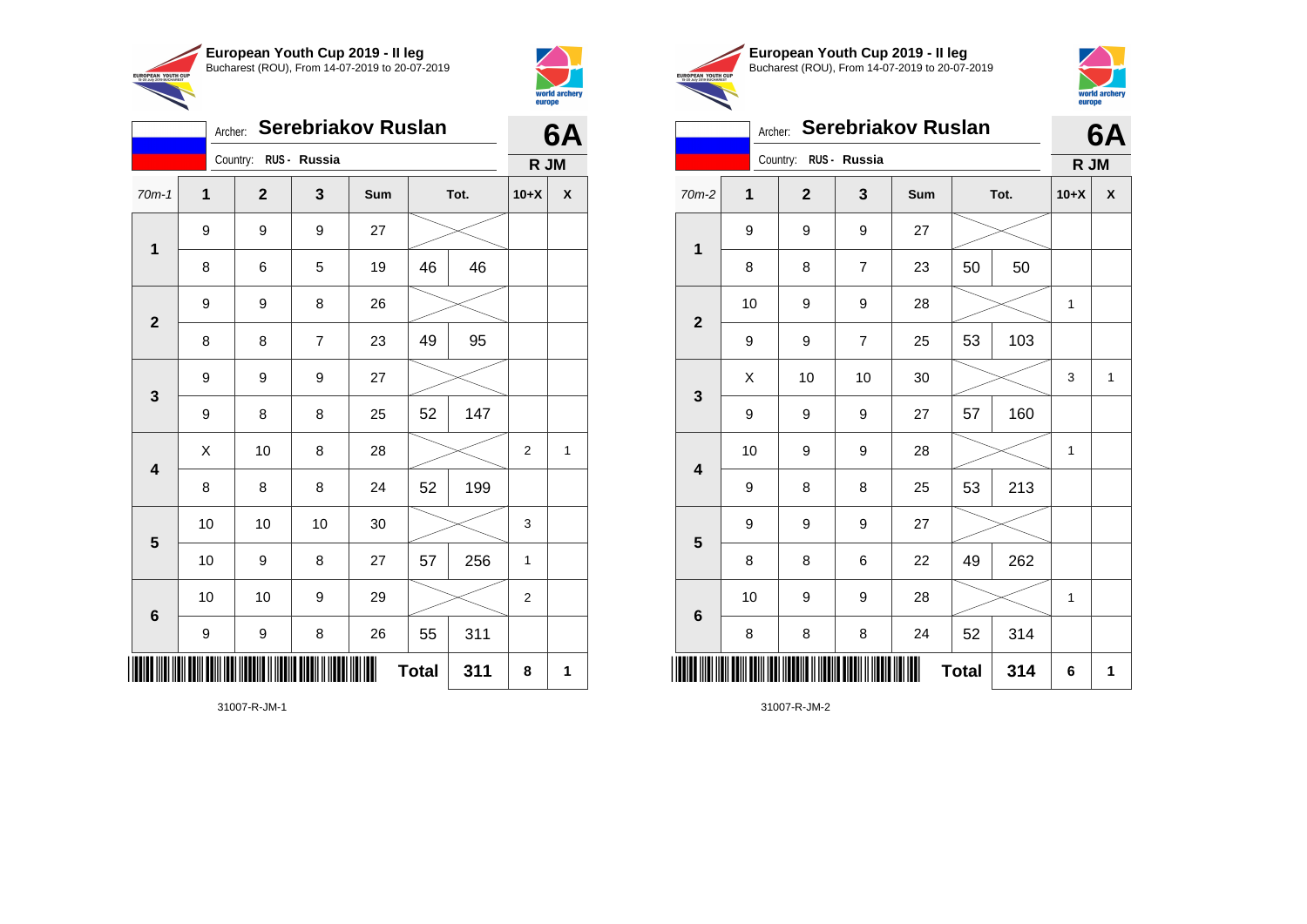

Archer: **Blaze Davis**

70m-1 **1 2 3 Sum Tot. 10+X X**

9 | 9 | 8 | 26 | 56 | 56

8 | 8 | 8 | 24 | 52 | 108

9 | 9 | 7 | 25 | 55 | 163

9 | 9 | 8 | 26 | 56 | 219

8 | 8 | 7 | 23 | 51 | 270

9 | 9 | 9 | 27 | 56 | 326

10 | 10 | 9 | 29 |  $\!\!\!\!\!\times$  | 2

10 | 9 | 9 | 28 |  $\times$  | 1

X X 10 30 3 2

 $\begin{array}{|c|c|c|c|c|c|}\hline \hspace{.1cm}X & \hspace{.1cm} \text{ 10} & \hspace{.1cm} \text{ 10} & \hspace{.1cm} \text{ 30} & \hspace{.1cm} \end{array} \hspace{.2cm} \begin{array}{|c|c|c|c|c|c|}\hline \hspace{.1cm}X & \hspace{.1cm} \text{ 3} & \hspace{.1cm} \text{ 1} & \hspace{.1cm} \text{ 4} & \hspace{.1cm} \end{array}$ 

 $\begin{array}{|c|c|c|c|c|c|}\hline \hspace{.1cm}X & \hspace{.1cm} \text{ 10} & \hspace{.1cm} \text{ 10} & \hspace{.1cm} \text{ 30} & \hspace{.1cm} \end{array} \hspace{.2cm} \begin{array}{|c|c|c|c|c|c|}\hline \hspace{.1cm}X & \hspace{.1cm} \text{ 3} & \hspace{.1cm} \text{ 1} & \hspace{.1cm} \text{ 4} & \hspace{.1cm} \end{array}$ 

 $X$  | 9 | 9 | 28 |  $\swarrow$  | 1 | 1

**Total 326 13 5**

Country: **LAT - Latvia**

**1**

**2**

**3**

**4**

**5**

**6**



**6B**

**R JM**

**European Youth Cup 2019 - II leg** Bucharest (ROU), From 14-07-2019 to 20-07-2019 EUROPEAN YOUTH CUP



### Archer: **Blaze Davis**

| <b>Blaze Davis</b><br>Archer: |              |  |                          |                |     |              |      |                | 6B                      |
|-------------------------------|--------------|--|--------------------------|----------------|-----|--------------|------|----------------|-------------------------|
|                               |              |  | Country: LAT - Latvia    |                |     |              |      | R JM           |                         |
| 70m-2                         | $\mathbf{1}$ |  | $\mathbf{2}$             | 3              | Sum |              | Tot. | $10+X$         | X                       |
| $\mathbf{1}$                  | 10           |  | 10                       | 9              | 29  |              |      | $\overline{2}$ |                         |
|                               | 9            |  | 9                        | 8              | 26  | 55           | 55   |                |                         |
| $\mathbf{2}$                  | Χ            |  | X                        | 10             | 30  |              |      | 3              | $\overline{2}$          |
|                               | 9            |  | 9                        | 8              | 26  | 56           | 111  |                |                         |
| $\mathbf{3}$                  | 10           |  | 9                        | 9              | 28  |              |      | $\mathbf 1$    |                         |
|                               | 8            |  | $\overline{7}$           | 6              | 21  | 49           | 160  |                |                         |
| $\overline{\mathbf{4}}$       | X            |  | 10                       | 9              | 29  |              |      | $\overline{2}$ | 1                       |
|                               | 9            |  | 8                        | 8              | 25  | 54           | 214  |                |                         |
| $\overline{\mathbf{5}}$       | X            |  | 9                        | 9              | 28  |              |      | 1              | 1                       |
|                               | 9            |  | 8                        | $\overline{7}$ | 24  | 52           | 266  |                |                         |
|                               | 10           |  | 9                        | 9              | 28  |              |      | 1              |                         |
| $\bf 6$                       | 9            |  | $\overline{\mathcal{I}}$ | 6              | 22  | 50           | 316  |                |                         |
|                               |              |  |                          |                |     | <b>Total</b> | 316  | 10             | $\overline{\mathbf{4}}$ |

20500-R-JM-2

| 20500-R-JM-1 |  |
|--------------|--|
|              |  |

\*20500-R-JM-1\*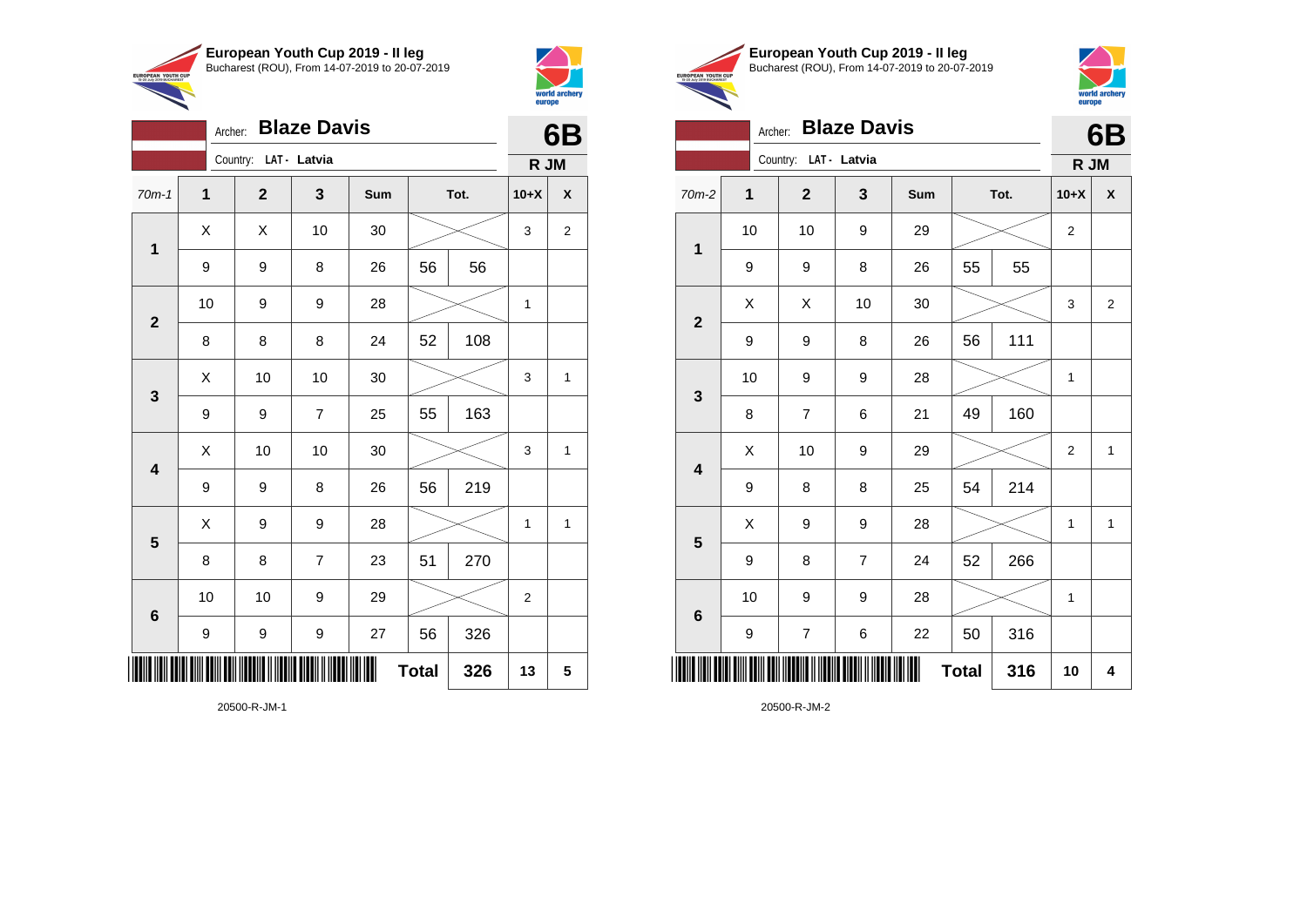

Archer: **Staudt Oliver**

70m-1 **1 2 3 Sum Tot. 10+X X**

8 | 7 | 7 | 22 | 48 | 48

8 | 8 | 7 | 23 | 49 | 97

9 | 8 | 7 | 24 | 52 | 149

8 | 8 | 7 | 23 | 50 | 199

8 | 8 | 8 | 24 | 52 | 251

8 8 8 24 52 303

\*20600-R-JM-1\*

20600-R-JM-1

10 | 9 | 8 | 27 |  $\times$  | 1

10 | 9 | 9 | 28 |  $\times$  | 1

10 | 9 | 9 | 28 |  $\times$  | 1

 $X$  | 9 | 9 | 28 |  $\swarrow$  | 1 | 1

Country: **DEN - Denmark**

9 8 26

9 9 8 26

**1**

**2**

**3**

**4**

**5**

**6**



**6C**

**R JM**

|                                                        | European Youth Cup 2019 - Il leg               |
|--------------------------------------------------------|------------------------------------------------|
| <b>EUROPEAN YOUTH CUP</b><br>15-20 July 2019 BUCHAREST | Bucharest (ROU), From 14-07-2019 to 20-07-2019 |
|                                                        |                                                |



### Archer: **Staudt Oliver**

|                         | <b>Staudt Oliver</b><br>Archer: |                |                         |     |              |      |                |                         |
|-------------------------|---------------------------------|----------------|-------------------------|-----|--------------|------|----------------|-------------------------|
|                         | Country: DEN - Denmark          |                |                         |     |              |      |                |                         |
| 70m-2                   | $\mathbf 1$                     | $\mathbf{2}$   | 3                       | Sum |              | Tot. | $10+X$         | χ                       |
| $\mathbf 1$             | X                               | 10             | 9                       | 29  |              |      | $\overline{2}$ | $\mathbf{1}$            |
|                         | 9                               | 9              | 8                       | 26  | 55           | 55   |                |                         |
| $\overline{2}$          | X                               | 9              | 9                       | 28  |              |      | $\mathbf{1}$   | $\mathbf{1}$            |
|                         | 8                               | 8              | 7                       | 23  | 51           | 106  |                |                         |
| 3                       | 10                              | 9              | 9                       | 28  |              |      | 1              |                         |
|                         | 9                               | 8              | 8                       | 25  | 53           | 159  |                |                         |
| $\overline{\mathbf{4}}$ | 10                              | 9              | 9                       | 28  |              |      | $\mathbf{1}$   |                         |
|                         | 8                               | 8              | 8                       | 24  | 52           | 211  |                |                         |
| 5                       | 9                               | 9              | 8                       | 26  |              |      |                |                         |
|                         | 8                               | $\overline{7}$ | $\overline{7}$          | 22  | 48           | 259  |                |                         |
| 6                       | 10                              | 9              | 9                       | 28  |              |      | 1              |                         |
|                         | 8                               | 8              | $\overline{\mathbf{7}}$ | 23  | 51           | 310  |                |                         |
|                         |                                 |                |                         |     | <b>Total</b> | 310  | 6              | $\overline{\mathbf{2}}$ |

 $Total | 303 | 4 | 1$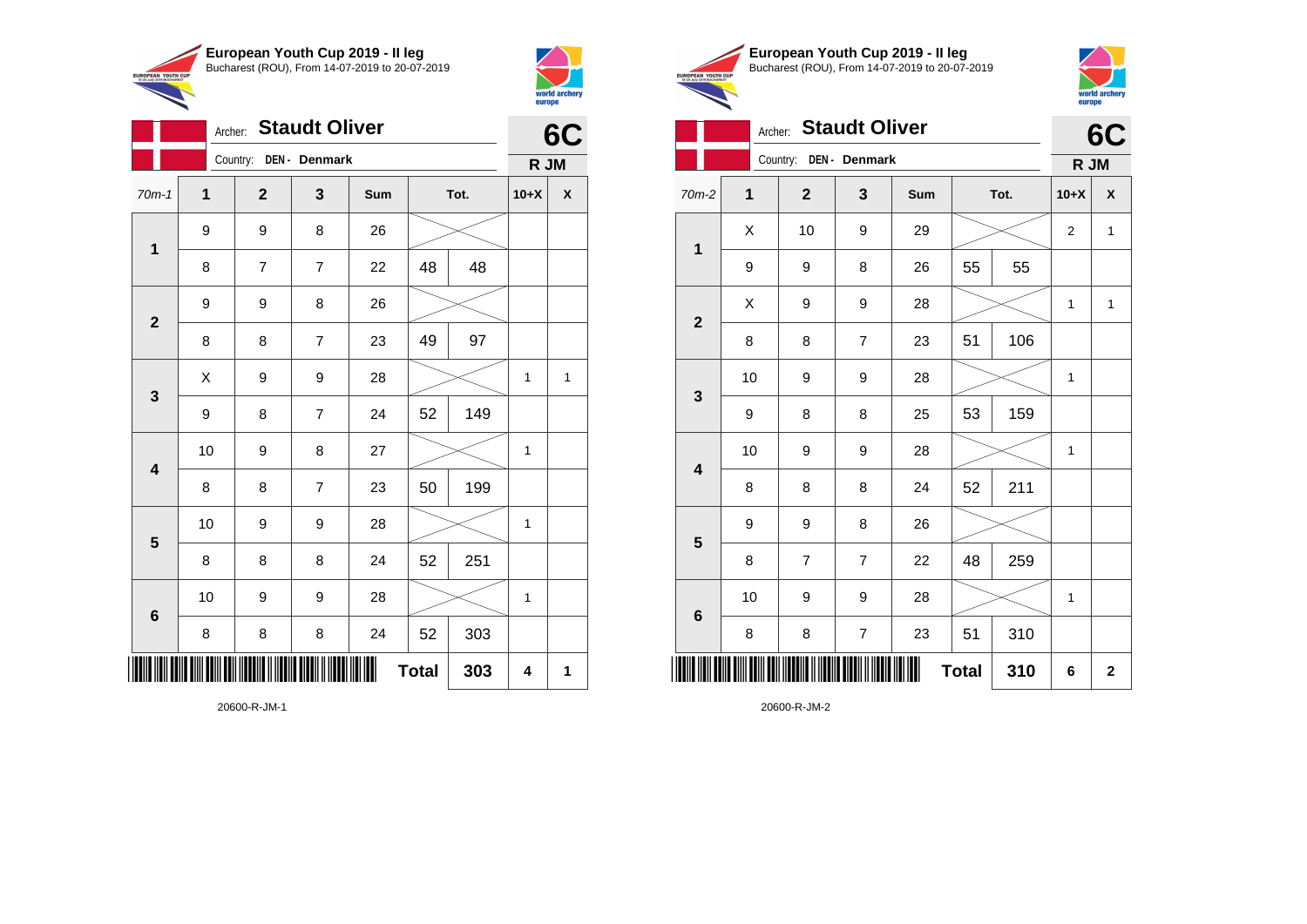

Country: **GRE - Greece**

**1**

**2**

**3**

**4**

**5**

**6**

Archer: **Zacharias Konstantinos**

70m-1 **1 2 3 Sum Tot. 10+X X**

9 | 9 | 8 | 26 | 54 | 54

8 | 7 | 6 | 21 |49 | 103

8 | 7 | 7 | 22 | 50 | 153

8 | 6 | 5 | 19 | 47 | 200

8 | 8 | 7 | 23 | 51 | 251

7 | 6 | 5 | 18 | 44 | 295

**Total** 295  $\vert 7 \vert 1$ 

9 9 8 26

10 | 9 | 9 | 28 |  $\times$  | 1

10 | 9 | 9 | 28 |  $\times$  | 1

10 | 10 | 8 | 28 |  $\times$  | 2

10 | 9 | 9 | 28 |  $\times$  | 1

 $X$  | 10 | 8 | 28 |  $\swarrow$  | 2 | 1



**6D**

**R JM**

|                                                        | European Youth Cup 2019 - Il leg               |
|--------------------------------------------------------|------------------------------------------------|
| <b>EUROPEAN YOUTH CUP</b><br>15-20 July 2019 BUCHAREST | Bucharest (ROU), From 14-07-2019 to 20-07-2019 |
|                                                        |                                                |



|  | Archer: Zacharias Konstantinos |  |
|--|--------------------------------|--|
|  |                                |  |

|                         | Country: GRE - Greece    |                          |                         |     |              | R JM |        |             |
|-------------------------|--------------------------|--------------------------|-------------------------|-----|--------------|------|--------|-------------|
| 70m-2                   | $\mathbf{1}$             | $\mathbf{2}$             | $\mathbf{3}$            | Sum |              | Tot. | $10+X$ | χ           |
|                         | 9                        | 8                        | 8                       | 25  |              |      |        |             |
| 1                       | 8                        | $\overline{\mathcal{I}}$ | $\boldsymbol{7}$        | 22  | 47           | 47   |        |             |
|                         | 10                       | 9                        | 8                       | 27  |              |      | 1      |             |
| $\mathbf{2}$            | 8                        | 8                        | $\overline{7}$          | 23  | 50           | 97   |        |             |
| $\mathbf{3}$            | Χ                        | 10                       | 9                       | 29  |              |      | 2      | $\mathbf 1$ |
|                         | 8                        | 8                        | 6                       | 22  | 51           | 148  |        |             |
| $\overline{\mathbf{4}}$ | 8                        | 8                        | 8                       | 24  |              |      |        |             |
|                         | $\overline{\mathcal{I}}$ | 6                        | $\overline{\mathbf{4}}$ | 17  | 41           | 189  |        |             |
| $\overline{\mathbf{5}}$ | 9                        | 9                        | 8                       | 26  |              |      |        |             |
|                         | 8                        | $\overline{7}$           | $\overline{7}$          | 22  | 48           | 237  |        |             |
| $\bf 6$                 | 9                        | 9                        | 8                       | 26  |              |      |        |             |
|                         | $\overline{\mathcal{I}}$ | $\overline{\mathcal{I}}$ | $\boldsymbol{7}$        | 21  | 47           | 284  |        |             |
|                         |                          |                          |                         | ∭   | <b>Total</b> | 284  | 3      | 1           |

23645-R-JM-2

23645-R-JM-1

\*23645-R-JM-1\*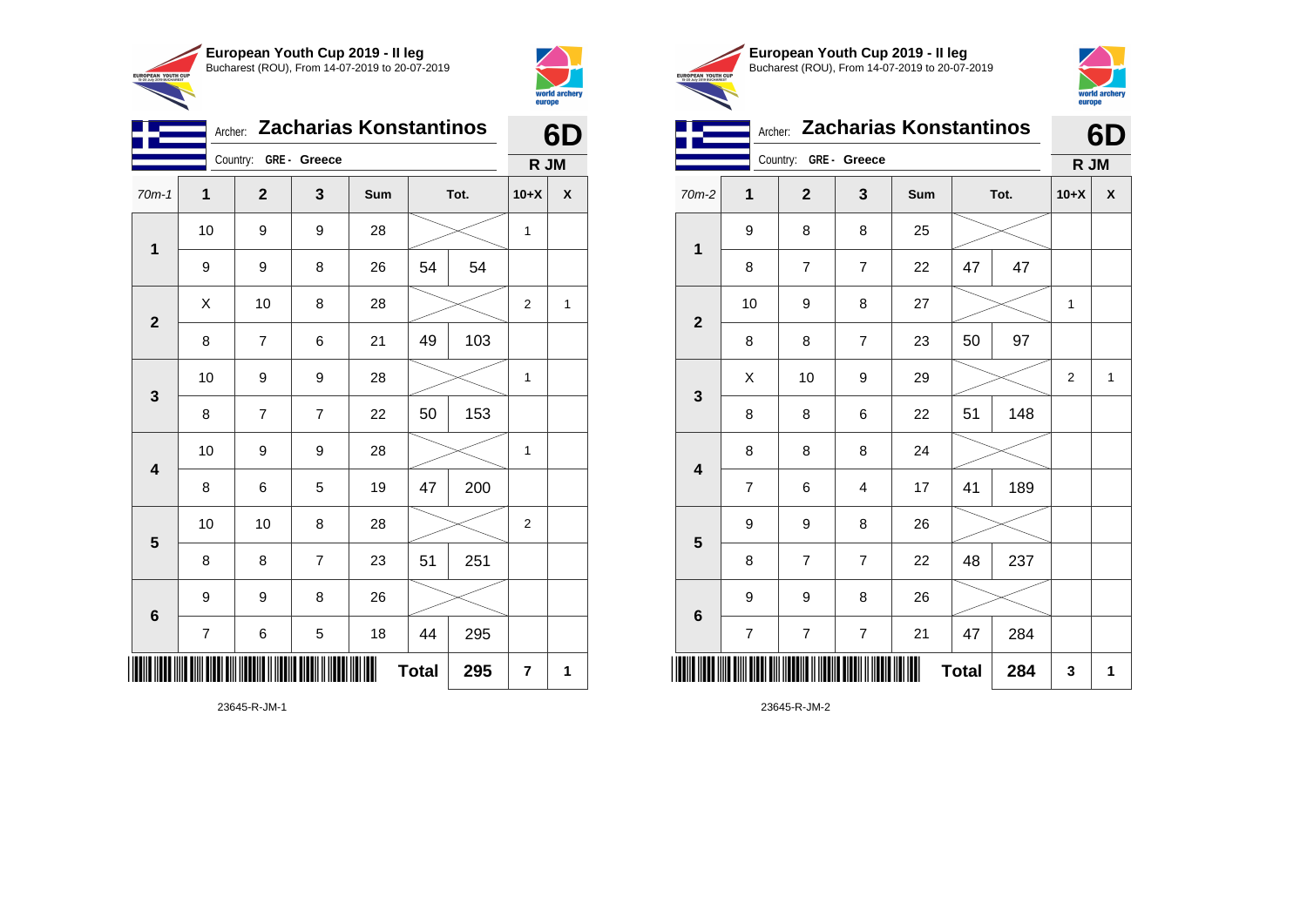

Archer: **Roth Sander**

9 9 9 27

9 8 8 25

9 9 9 27

9 8 8 25

9 8 8 25

70m-1 **1 2 3 Sum Tot. 10+X X**

8 | 8 | 8 | 24 | 51 | 51

8 | 8 | 6 | 22 | 47 | 98

8 | 8 | 5 | 21 | 48 | 146

9 | 9 | 7 | 25 | 54 | 200

8 | 5 | 3 | 16 | 41 | 241

7 | 6 | 3 | 16 | 41 | 282

 $\begin{array}{|c|c|c|c|c|c|}\hline \hspace{.1cm}X & \hspace{.1cm} \text{10} & \hspace{.1cm} \text{9} & \hspace{.1cm} \text{29} & \hspace{.1cm} \text{20} & \hspace{.1cm} \text{\large{\fbox{\hspace{1cm}}}}\hline \end{array} \hspace{.2cm} \begin{array}{|c|c|c|c|c|c|}\hline \hspace{.1cm}X & \hspace{.1cm} \text{12} & \hspace{.1cm} \text{11} & \hspace{.1cm} \end{array}$ 

**Total** 282  $2 \mid 2 \mid 1$ 

Country: **NOR - Norway**

**1**

**2**

**3**

**4**

**5**

**6**



**7A**

**R JM**

|                               | European Youth Cup 2019 - Il leg               |
|-------------------------------|------------------------------------------------|
| <b>TH CUP</b><br><b>ADEST</b> | Bucharest (ROU), From 14-07-2019 to 20-07-2019 |



| Archer: Roth Sander |
|---------------------|
|---------------------|

| <b>Roth Sander</b><br>Archer: |                |                          |                |     |              |      | <b>7A</b>    |   |  |
|-------------------------------|----------------|--------------------------|----------------|-----|--------------|------|--------------|---|--|
|                               |                | Country:<br>NOR - Norway |                |     |              |      |              |   |  |
| 70m-2                         | 1              | $\mathbf{2}$             | 3              | Sum |              | Tot. | $10+X$       | X |  |
|                               | X              | 10                       | 10             | 30  |              |      | 3            | 1 |  |
| 1                             | 8              | $\overline{7}$           | $\overline{7}$ | 22  | 52           | 52   |              |   |  |
| $\overline{2}$                | 10             | 8                        | $\overline{7}$ | 25  |              |      | $\mathbf{1}$ |   |  |
|                               | $\overline{7}$ | $\overline{7}$           | 5              | 19  | 44           | 96   |              |   |  |
| 3                             | 9              | 9                        | 8              | 26  |              |      |              |   |  |
|                               | $\overline{7}$ | 6                        | 5              | 18  | 44           | 140  |              |   |  |
| $\overline{\mathbf{4}}$       | 8              | 8                        | $\overline{7}$ | 23  |              |      |              |   |  |
|                               | $\overline{7}$ | 6                        | 4              | 17  | 40           | 180  |              |   |  |
| 5                             | 9              | 9                        | 9              | 27  |              |      |              |   |  |
|                               | 9              | $\overline{7}$           | 5              | 21  | 48           | 228  |              |   |  |
| $6\phantom{1}6$               | 10             | 10                       | 9              | 29  |              |      | 2            |   |  |
|                               | 9              | 9                        | 6              | 24  | 53           | 281  |              |   |  |
|                               |                |                          |                |     | <b>Total</b> | 281  | 6            | 1 |  |

23384-R-JM-2

23384-R-JM-1

\*23384-R-JM-1\*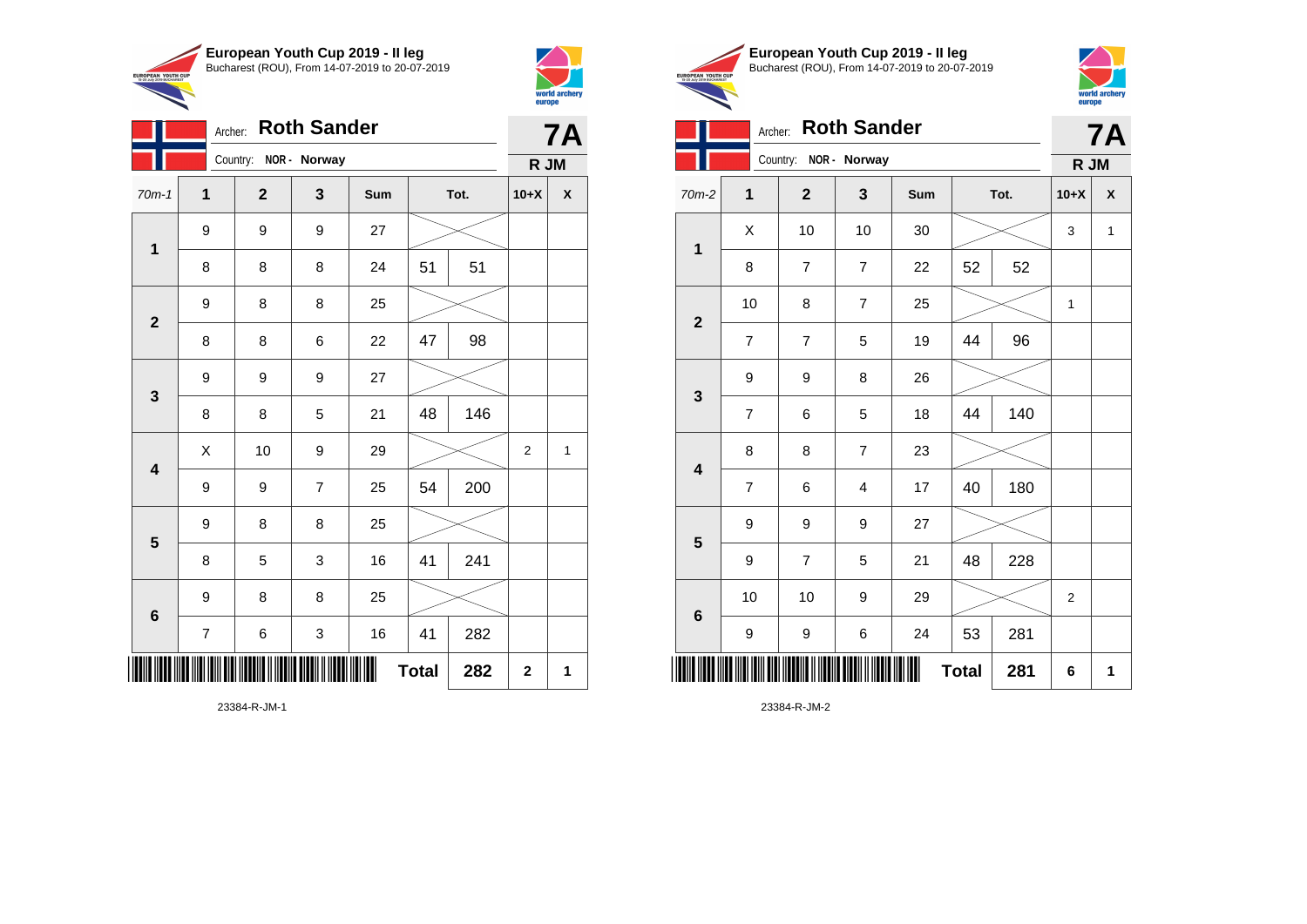

Archer: **Cooke Innes**

70m-1 **1 2 3 Sum Tot. 10+X X**

9 9 9 27 56 56

9 | 9 | 7 | 25 | 54 | 110

8 | 7 | 5 | 20 | 47 | 157

8 | 8 | 8 | 24 | 52 | 209

9 | 8 | 8 | 25 | 55 | 264

9 | 9 | 5 | 23 | 52 | 316

10 | 9 | 9 | 28 |  $\times$  | 1

10 | 10 | 9 | 29 |  $\times$  | 2

 $\begin{array}{|c|c|c|c|c|c|}\hline \hspace{.1cm}X & \hspace{.1cm} \text{10} & \hspace{.1cm} \text{9} & \hspace{.1cm} \text{29} & \hspace{.1cm} \text{20} & \hspace{.1cm} \text{\large{\fbox{\hspace{1cm}}}}\hline \end{array} \hspace{.2cm} \begin{array}{|c|c|c|c|c|c|}\hline \hspace{.1cm}X & \hspace{.1cm} \text{12} & \hspace{.1cm} \text{11} & \hspace{.1cm} \end{array}$ 

 $X$  | 9 | 8 | 27 |  $\swarrow$  | 1 | 1

 $\begin{array}{|c|c|c|c|c|c|}\hline \hspace{.1cm}X & \hspace{.1cm} \text{ 10} & \hspace{.1cm} \text{ 10} & \hspace{.1cm} \text{ 30} & \hspace{.1cm} \end{array} \hspace{1.2cm} \begin{array}{|c|c|c|c|c|c|}\hline \hspace{.1cm}X & \hspace{.1cm} \text{ 3} & \hspace{.1cm} \text{ 1} & \hspace{.1cm} \text{ 4} & \hspace{.1cm} \end{array} \hspace{1.2cm}$ 

X 10 9 29 2 1

**Total 316 11 4**

Country: **SUI - Switzerland**

**1**

÷

**2**

**3**

**4**

**5**

**6**

 $\overline{\phantom{a}}$ 



**7B**

**R JM**

| European Youth Cup 2019 - Il leg<br>Bucharest (ROU), From 14-07-2019 to 20-07-2019 |
|------------------------------------------------------------------------------------|
|                                                                                    |
|                                                                                    |



**7B**

| Archer: Cooke Innes |  |
|---------------------|--|
|                     |  |

| ш<br>Country:<br>SUI - Switzerland |      |              |                |     |              |      | R JM           |                         |
|------------------------------------|------|--------------|----------------|-----|--------------|------|----------------|-------------------------|
| 70m-2                              | 1    | $\mathbf{2}$ | $\mathbf{3}$   | Sum |              | Tot. | $10+X$         | $\pmb{\mathsf{X}}$      |
| $\mathbf{1}$                       | $10$ | 10           | 9              | 29  |              |      | $\overline{c}$ |                         |
|                                    | 9    | 8            | 8              | 25  | 54           | 54   |                |                         |
| $\mathbf{2}$                       | 10   | 10           | 9              | 29  |              |      | $\overline{c}$ |                         |
|                                    | 9    | 8            | $\overline{7}$ | 24  | 53           | 107  |                |                         |
| $\mathbf 3$                        | 10   | 9            | 9              | 28  |              |      | 1              |                         |
|                                    | 9    | 9            | 8              | 26  | 54           | 161  |                |                         |
| $\overline{\mathbf{4}}$            | Χ    | Χ            | 10             | 30  |              |      | 3              | $\overline{\mathbf{c}}$ |
|                                    | 10   | 8            | 8              | 26  | 56           | 217  | 1              |                         |
| $\overline{\mathbf{5}}$            | 10   | 9            | 9              | 28  |              |      | $\mathbf 1$    |                         |
|                                    | 9    | 8            | 6              | 23  | 51           | 268  |                |                         |
| $\bf 6$                            | X    | 10           | 10             | 30  |              |      | 3              | $\mathbf{1}$            |
|                                    | 9    | 9            | 8              | 26  | 56           | 324  |                |                         |
|                                    |      |              |                | ║║  | <b>Total</b> | 324  | 13             | 3                       |

3595-R-JM-2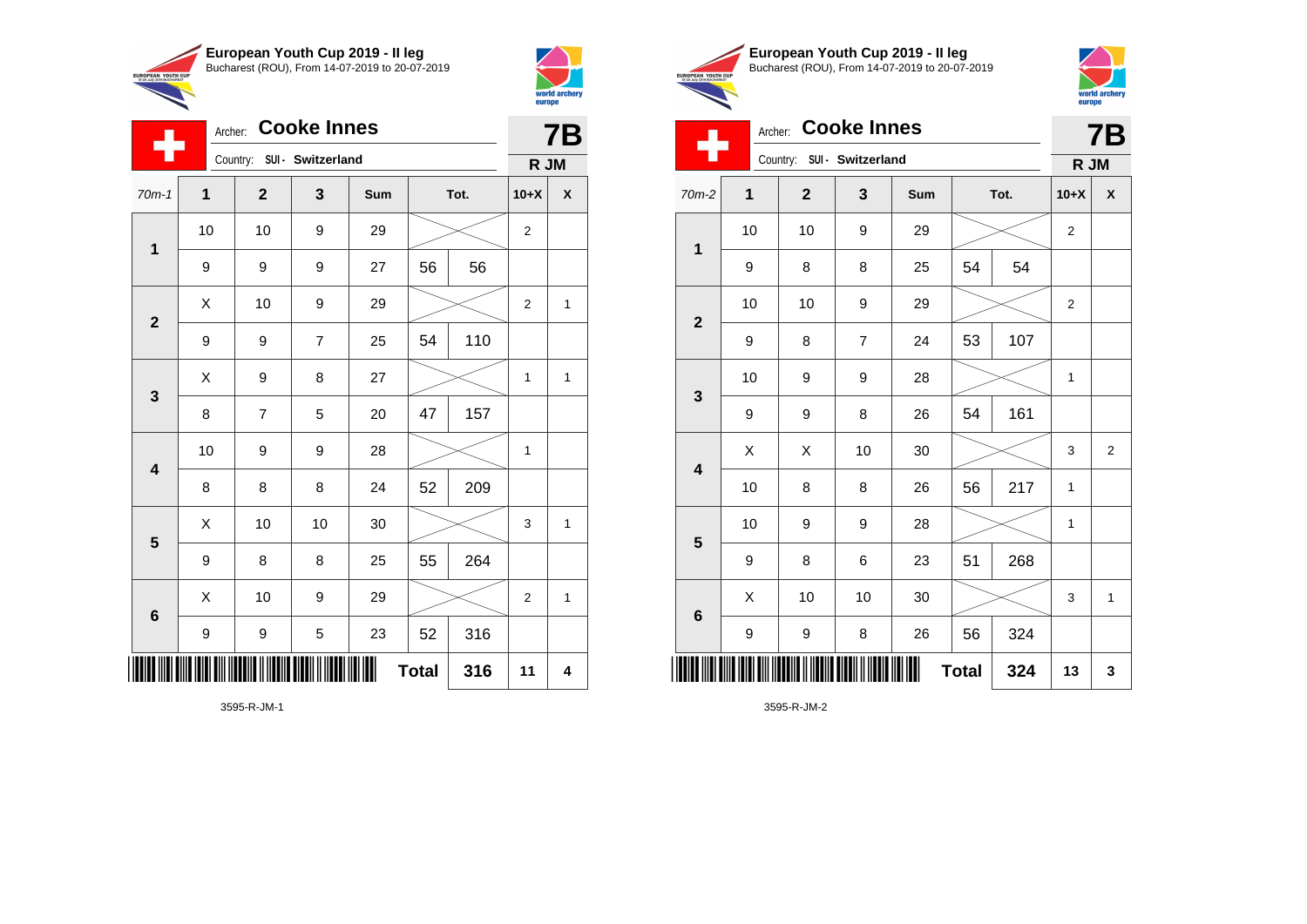



|                         |                                |                | europe         |     |              |      |                |   |
|-------------------------|--------------------------------|----------------|----------------|-----|--------------|------|----------------|---|
|                         | <b>Rasmussen Mikkel Berrig</b> |                | <b>7C</b>      |     |              |      |                |   |
|                         |                                | R JM           |                |     |              |      |                |   |
| $70m-1$                 | 1                              | $\overline{2}$ | 3              | Sum |              | Tot. | $10+X$         | X |
|                         | 9                              | 9              | 9              | 27  |              |      |                |   |
| $\mathbf 1$             | 9                              | 9              | $\overline{7}$ | 25  | 52           | 52   |                |   |
|                         | 10                             | 9              | 9              | 28  |              |      |                |   |
| $\overline{2}$          | 9                              | 9              | 8              | 26  | 54           | 106  |                |   |
|                         | 10                             | 10             | 9              | 29  |              |      | $\overline{2}$ |   |
| 3                       | 9                              | 8              | $\overline{7}$ | 24  | 53           | 159  |                |   |
|                         | 10                             | 10             | 9              | 29  |              |      | $\overline{2}$ |   |
| $\overline{\mathbf{4}}$ | 9                              | 8              | 8              | 25  | 54           | 213  |                |   |
|                         | X                              | 10             | 10             | 30  |              |      |                | 1 |
| 5                       | 10                             | 9              | 9              | 28  | 58           | 271  | 1              |   |
|                         | 10                             | 10             | 9              | 29  |              |      | $\overline{2}$ |   |
| $6\phantom{1}6$         | 9                              | 9              | 9              | 27  | 56           | 327  |                |   |
| ║║                      |                                |                |                |     | <b>Total</b> | 327  | 11             | 1 |





|                         |                           |                |                |     |              |      | ----p- |                |
|-------------------------|---------------------------|----------------|----------------|-----|--------------|------|--------|----------------|
|                         |                           | <b>7C</b>      |                |     |              |      |        |                |
|                         | Country:<br>DEN - Denmark |                |                |     |              |      |        | R JM           |
| $70m-2$                 | 1                         | $\mathbf{2}$   | 3              | Sum |              | Tot. | $10+X$ | X              |
| 1                       | 9                         | 9              | 9              | 27  |              |      |        |                |
|                         | 8                         | 8              | $\overline{7}$ | 23  | 50           | 50   |        |                |
|                         | 9                         | 9              | 8              | 26  |              |      |        |                |
| $\overline{2}$          | 8                         | 8              | $\overline{7}$ | 23  | 49           | 99   |        |                |
|                         | 10                        | 10             | 10             | 30  |              |      | 3      |                |
| 3                       | 9                         | $\overline{7}$ | 6              | 22  | 52           | 151  |        |                |
| $\overline{\mathbf{4}}$ | 10                        | 10             | 8              | 28  |              |      | 2      |                |
|                         | 8                         | $\overline{7}$ | M              | 15  | 43           | 194  |        |                |
|                         | X                         | 9              | 9              | 28  |              |      | 1      | 1              |
| 5                       | 9                         | 9              | 8              | 26  | 54           | 248  |        |                |
|                         | Χ                         | X              | 10             | 30  |              |      | 3      | $\overline{2}$ |
| 6                       | 9                         | 9              | 8              | 26  | 56           | 304  |        |                |
|                         |                           |                |                |     | <b>Total</b> | 304  | 9      | 3              |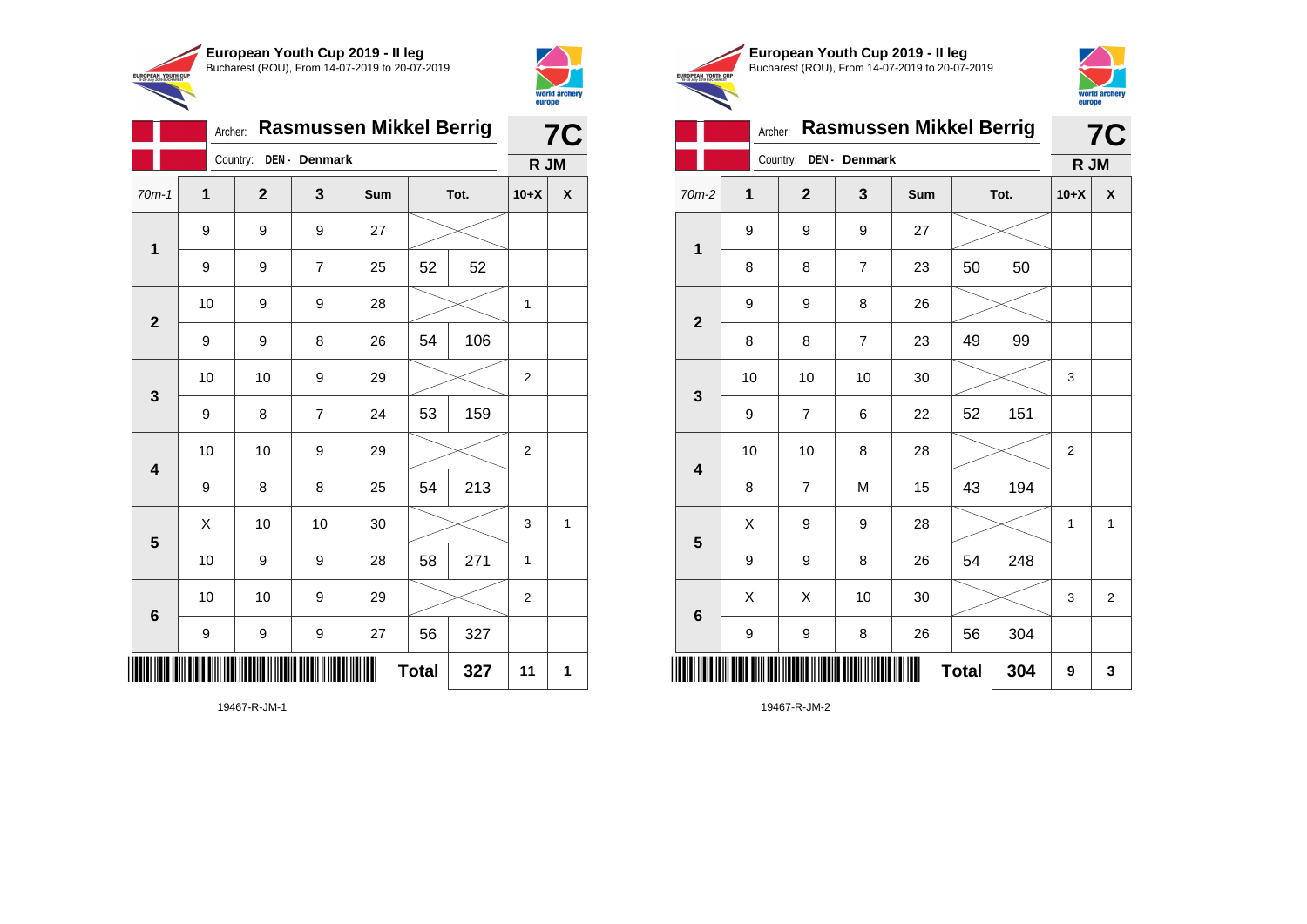

Archer: **Cader Tomas**

9 8 26

9 8 8 25

8 8 8 24

9 9 8 26

70m-1 **1 2 3 Sum Tot. 10+X X**

8 | 7 | 6 | 21 | 47 | 47

7 | 7 | 6 | 20 | 45 | 92

8 | 7 | 7 | 22 | 46 | 138

8 | 7 | 5 | 20 | 46 | 184

7 | 6 | 6 | 19 | 47 | 231

9 | 8 | 7 | 24 | 53 | 284

10 | 10 | 9 | 29 |  $\!\!\!\!\!\times$  | 2

 $X$  | 10 | 8 | 28 |  $\swarrow$  | 2 | 1

**Total** 284  $\vert 4 \vert 1$ 

Country: **SVK - Slovakia**

**1**

电

**2**

**3**

**4**

**5**

**6**



**7D**

**R JM**

|                                     | European Youth Cup 2019 - Il leq               |
|-------------------------------------|------------------------------------------------|
| <b>OUTH CUP</b><br><b>LICHADEST</b> | Bucharest (ROU), From 14-07-2019 to 20-07-2019 |
| c.                                  |                                                |



| <b>Cader Tomas</b><br>Archer:<br>$\left( \begin{matrix} \mathbf{\ddot{r}} \end{matrix} \right)$ |                         |  |              |                  |     |              |      |              | <b>7D</b> |  |  |
|-------------------------------------------------------------------------------------------------|-------------------------|--|--------------|------------------|-----|--------------|------|--------------|-----------|--|--|
|                                                                                                 | Country: SVK - Slovakia |  |              |                  |     |              |      | R JM         |           |  |  |
| 70m-2                                                                                           | 1                       |  | $\mathbf{2}$ | 3                | Sum |              | Tot. | $10+X$       | X         |  |  |
|                                                                                                 | 10                      |  | 9            | 8                | 27  |              |      | $\mathbf{1}$ |           |  |  |
| $\mathbf 1$                                                                                     | 8                       |  | 8            | 5                | 21  | 48           | 48   |              |           |  |  |
| $\mathbf{2}$                                                                                    | 9                       |  | 9            | $\boldsymbol{9}$ | 27  |              |      |              |           |  |  |
|                                                                                                 | 9                       |  | 8            | 6                | 23  | 50           | 98   |              |           |  |  |
| $\mathbf{3}$                                                                                    | 9                       |  | 9            | 9                | 27  |              |      |              |           |  |  |
|                                                                                                 | 8                       |  | 8            | $\overline{7}$   | 23  | 50           | 148  |              |           |  |  |
| $\overline{\mathbf{4}}$                                                                         | 10                      |  | 9            | 9                | 28  |              |      | $\mathbf{1}$ |           |  |  |
|                                                                                                 | 9                       |  | 8            | 8                | 25  | 53           | 201  |              |           |  |  |
| 5                                                                                               | 9                       |  | 9            | 8                | 26  |              |      |              |           |  |  |
|                                                                                                 | 8                       |  | 8            | 8                | 24  | 50           | 251  |              |           |  |  |
| $\bf 6$                                                                                         | 10                      |  | 10           | 9                | 29  |              |      | 2            |           |  |  |
|                                                                                                 | 9                       |  | 8            | 8                | 25  | 54           | 305  |              |           |  |  |
|                                                                                                 |                         |  |              |                  | Ш   | <b>Total</b> | 305  | 4            | $\bf{0}$  |  |  |

17232-R-JM-2

17232-R-JM-1

\*17232-R-JM-1\*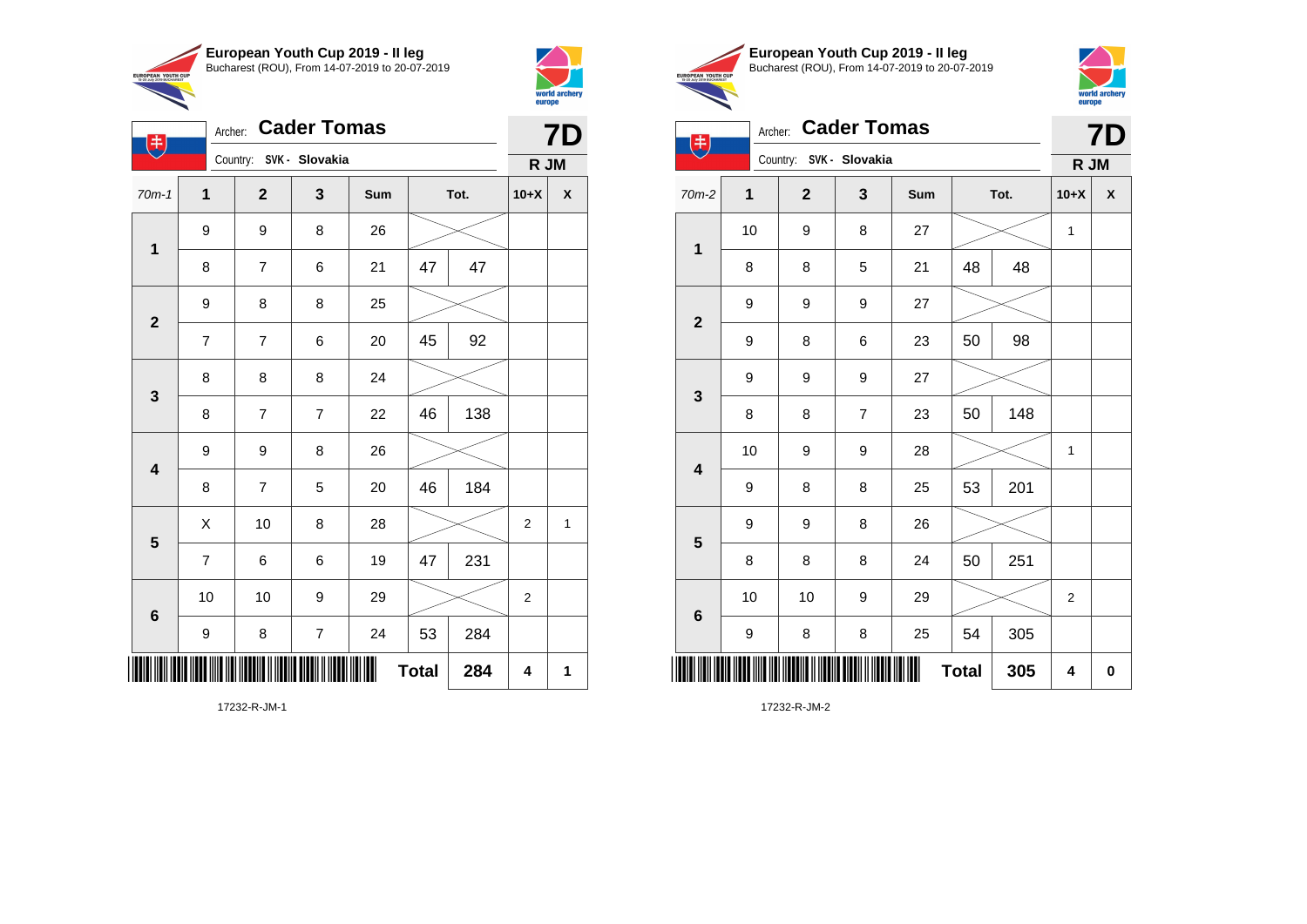

Archer: **Ravid Naveh**

Country: **ISR - Israel**

**IN** 



| European Youth Cup 2019 - Il leg               |
|------------------------------------------------|
| Bucharest (ROU), From 14-07-2019 to 20-07-2019 |



**8A**

**R JM**

| R JM                     |  |                          |  | Archer: Ravid Naveh   |  |  |  |  |
|--------------------------|--|--------------------------|--|-----------------------|--|--|--|--|
|                          |  |                          |  | Country: ISR - Israel |  |  |  |  |
| $\overline{\phantom{a}}$ |  | $\overline{\phantom{a}}$ |  |                       |  |  |  |  |

EUROPEAN YOUTH CU

| 70m-2                   | 1                       | $\mathbf 2$             | 3                       | Sum |              | Tot. | $10+X$       | X         |
|-------------------------|-------------------------|-------------------------|-------------------------|-----|--------------|------|--------------|-----------|
| $\mathbf{1}$            | 9                       | 8                       | 8                       | 25  |              |      |              |           |
|                         | 6                       | 3                       | $\overline{c}$          | 11  | 36           | 36   |              |           |
| $\mathbf 2$             | 9                       | 9                       | 9                       | 27  |              |      |              |           |
|                         | $\boldsymbol{7}$        | $\overline{\mathbf{4}}$ | 4                       | 15  | 42           | 78   |              |           |
| $\mathbf{3}$            | 10                      | 9                       | 8                       | 27  |              |      | $\mathbf 1$  |           |
|                         | 6                       | 5                       | $\overline{\mathbf{c}}$ | 13  | 40           | 118  |              |           |
| $\overline{\mathbf{4}}$ | 9                       | 8                       | 8                       | 25  |              |      |              |           |
|                         | $\overline{\mathbf{7}}$ | 6                       | 6                       | 19  | 44           | 162  |              |           |
| $\overline{\mathbf{5}}$ | 8                       | $\overline{\mathbf{7}}$ | $\boldsymbol{7}$        | 22  |              |      |              |           |
|                         | $\overline{\mathbf{7}}$ | $\overline{\mathbf{7}}$ | 4                       | 18  | 40           | 202  |              |           |
| 6                       | 10                      | 9                       | $\boldsymbol{9}$        | 28  |              |      | $\mathbf{1}$ |           |
|                         | 9                       | 9                       | $\overline{\mathbf{4}}$ | 22  | 50           | 252  |              |           |
| IIIII                   |                         |                         |                         | Ш   | <b>Total</b> | 252  | $\mathbf 2$  | $\pmb{0}$ |

22115-R-JM-2

| $70m-1$                 | 1                        | $\boldsymbol{2}$         | 3                        | Sum |              | Tot. | $10+X$       | X                       |
|-------------------------|--------------------------|--------------------------|--------------------------|-----|--------------|------|--------------|-------------------------|
| $\mathbf{1}$            | 9                        | 8                        | $\overline{\mathcal{I}}$ | 24  |              |      |              |                         |
|                         | 6                        | 6                        | 5                        | 17  | 41           | 41   |              |                         |
| $\overline{\mathbf{2}}$ | Χ                        | 9                        | 9                        | 28  |              |      | $\mathbf{1}$ | $\mathbf{1}$            |
|                         | $\boldsymbol{7}$         | $\boldsymbol{7}$         | $\boldsymbol{7}$         | 21  | 49           | 90   |              |                         |
| 3                       | $\overline{\mathbf{7}}$  | $\boldsymbol{7}$         | $\boldsymbol{7}$         | 21  |              |      |              |                         |
|                         | $\boldsymbol{7}$         | 6                        | 6                        | 19  | 40           | 130  |              |                         |
| $\overline{\mathbf{4}}$ | 9                        | 8                        | 8                        | 25  |              |      |              |                         |
|                         | $\overline{\mathcal{I}}$ | $\overline{\mathcal{I}}$ | 6                        | 20  | 45           | 175  |              |                         |
| $5\phantom{1}$          | 9                        | 9                        | 8                        | 26  |              |      |              |                         |
|                         | 8                        | $\overline{\mathbf{7}}$  | 6                        | 21  | 47           | 222  |              |                         |
| $\bf 6$                 | Χ                        | 9                        | 8                        | 27  |              |      | $\mathbf 1$  | $\mathbf 1$             |
|                         | $\boldsymbol{7}$         | 6                        | $\overline{\mathbf{4}}$  | 17  | 44           | 266  |              |                         |
|                         |                          |                          |                          | ∭   | <b>Total</b> | 266  | $\mathbf 2$  | $\overline{\mathbf{c}}$ |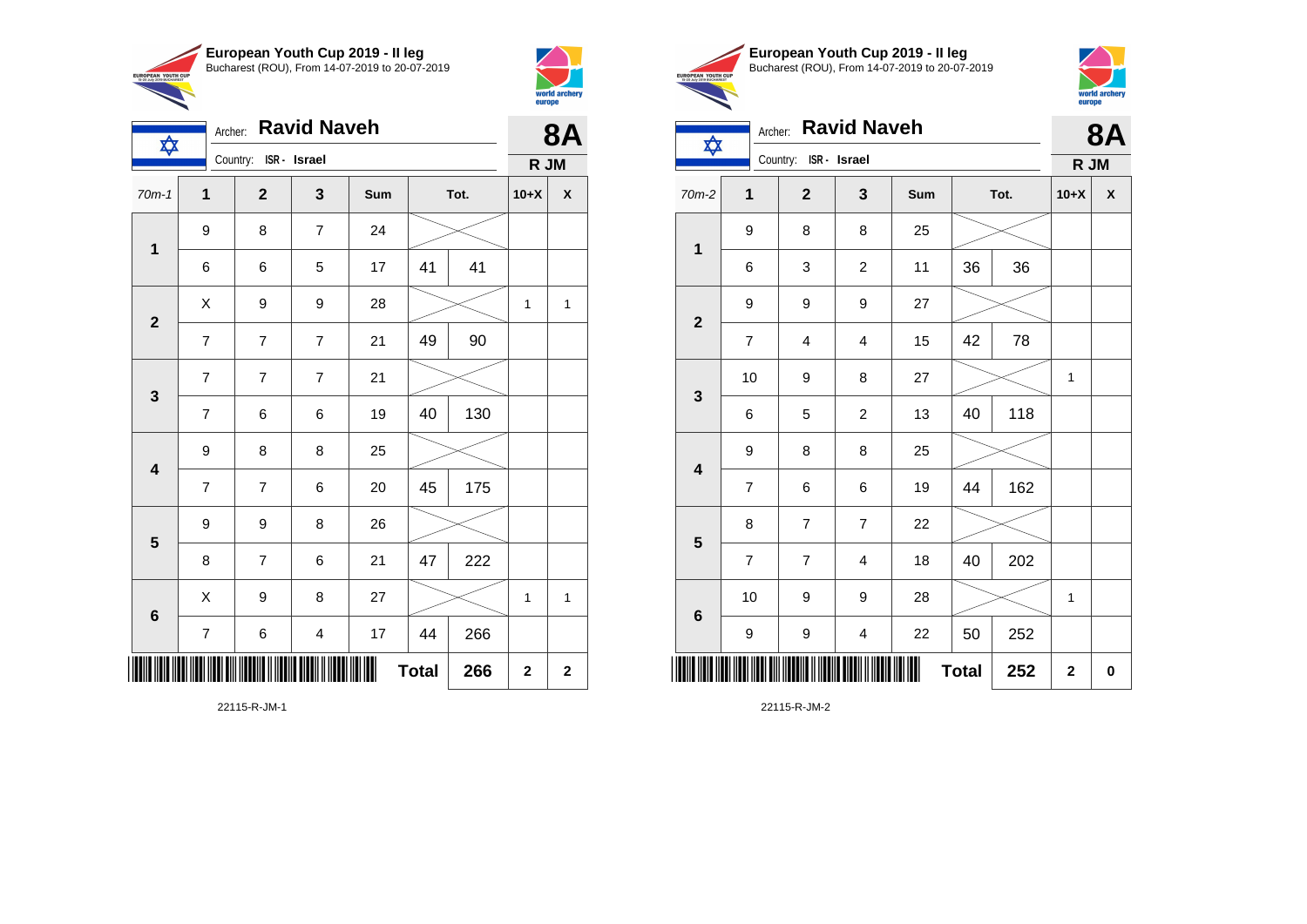

Country: **SUI - Switzerland**

9 8 26

**1**

÷

**2**

**3**

**4**

**5**

**6**

Archer: **Choffat Valentin**

70m-1 **1 2 3 Sum Tot. 10+X X**

8 | 8 | 8 | 24 | 50 | 50

9 | 9 | 9 | 27 | 56 | 106

8 | 8 | 7 | 23 | 51 | 157

9 | 9 | 8 | 26 | 55 | 212

9 | 8 | 6 | 23 | 52 | 264

9 | 9 | 8 | 26 | 54 | 318

10 | 9 | 9 | 28 |  $\times$  | 1

 $\begin{array}{|c|c|c|c|c|}\hline \hspace{0.2cm}X & X & 9 & 29 & \nearrow \ \hline \end{array}$ 

 $X$  | 9 | 9 | 28 |  $\swarrow$  | 1 | 1

 $\begin{array}{|c|c|c|c|c|c|}\hline \hspace{.1cm}X & \hspace{.1cm} \text{10} & \hspace{.1cm} \text{9} & \hspace{.1cm} \text{29} & \hspace{.1cm} \text{20} & \hspace{.1cm} \text{\large{\fbox{\hspace{1cm}}}}\hline \end{array} \hspace{.2cm} \begin{array}{|c|c|c|c|c|c|}\hline \hspace{.1cm}X & \hspace{.1cm} \text{12} & \hspace{.1cm} \text{11} & \hspace{.1cm} \end{array}$ 

 $\begin{array}{|c|c|c|c|c|}\hline \hspace{.1cm}X & \hspace{.1cm} \text{10} & \hspace{.1cm} \text{9} & \hspace{.1cm} \text{29} & \hspace{.1cm} \hline \end{array} \hspace{.2cm} \begin{array}{|c|c|c|c|c|c|}\hline \hspace{.1cm}X & \hspace{.1cm} \text{2} & \hspace{.1cm} \text{2} & \hspace{.1cm} \text{1} & \hspace{.1cm} \hline \end{array}$ 

**Total 318 8 5**



**8B**

**R JM**

|                                                        | European Youth Cup 2019 - Il leg               |
|--------------------------------------------------------|------------------------------------------------|
| <b>EUROPEAN YOUTH CUP</b><br>15-20 July 2019 BUCHAREST | Bucharest (ROU), From 14-07-2019 to 20-07-2019 |
|                                                        |                                                |
|                                                        |                                                |



| Archer: Choffat Valentin   |  |
|----------------------------|--|
| Country: SUI - Switzerland |  |

|                         | ٠           |  |                  |                  |                |              |     |                | <b>INI</b> UNI     |  |
|-------------------------|-------------|--|------------------|------------------|----------------|--------------|-----|----------------|--------------------|--|
| 70m-2                   | $\mathbf 1$ |  | $\mathbf{2}$     | 3                | Sum            | Tot.         |     | $10+X$         | $\pmb{\mathsf{X}}$ |  |
| $\mathbf{1}$            | 9           |  | 9                | 9                | $27\,$         |              |     |                |                    |  |
|                         | 8           |  | 8                | 8                | 24             | 51           | 51  |                |                    |  |
| $\mathbf 2$             | X           |  | 10               | 9                | 29             |              |     | 2              | $\mathbf{1}$       |  |
|                         | 9           |  | 9                | 8                | 26             | 55           | 106 |                |                    |  |
| $\mathbf 3$             | X           |  | 10               | 9                | 29             |              |     | 2              | $\mathbf{1}$       |  |
|                         | 9           |  | 9                | 6                | 24             | 53           | 159 |                |                    |  |
| $\overline{\mathbf{4}}$ | 10          |  | 9                | 9                | 28             |              |     | $\mathbf{1}$   |                    |  |
|                         | 8           |  | 8                | $\boldsymbol{7}$ | 23             | 51           | 210 |                |                    |  |
| $5\phantom{1}$          | X           |  | 9                | 9                | 28             |              |     | $\mathbf{1}$   | $\mathbf 1$        |  |
|                         | 8           |  | 8                | 8                | 24             | 52           | 262 |                |                    |  |
| $\bf 6$                 | $10$        |  | 10               | 9                | 29             |              |     | $\overline{2}$ |                    |  |
|                         | 9           |  | $\boldsymbol{9}$ | 9                | $27\,$         | 56           | 318 |                |                    |  |
|                         |             |  |                  |                  | $\blacksquare$ | <b>Total</b> | 318 | 8              | 3                  |  |

19417-R-JM-2

19417-R-JM-1

\*19417-R-JM-1\*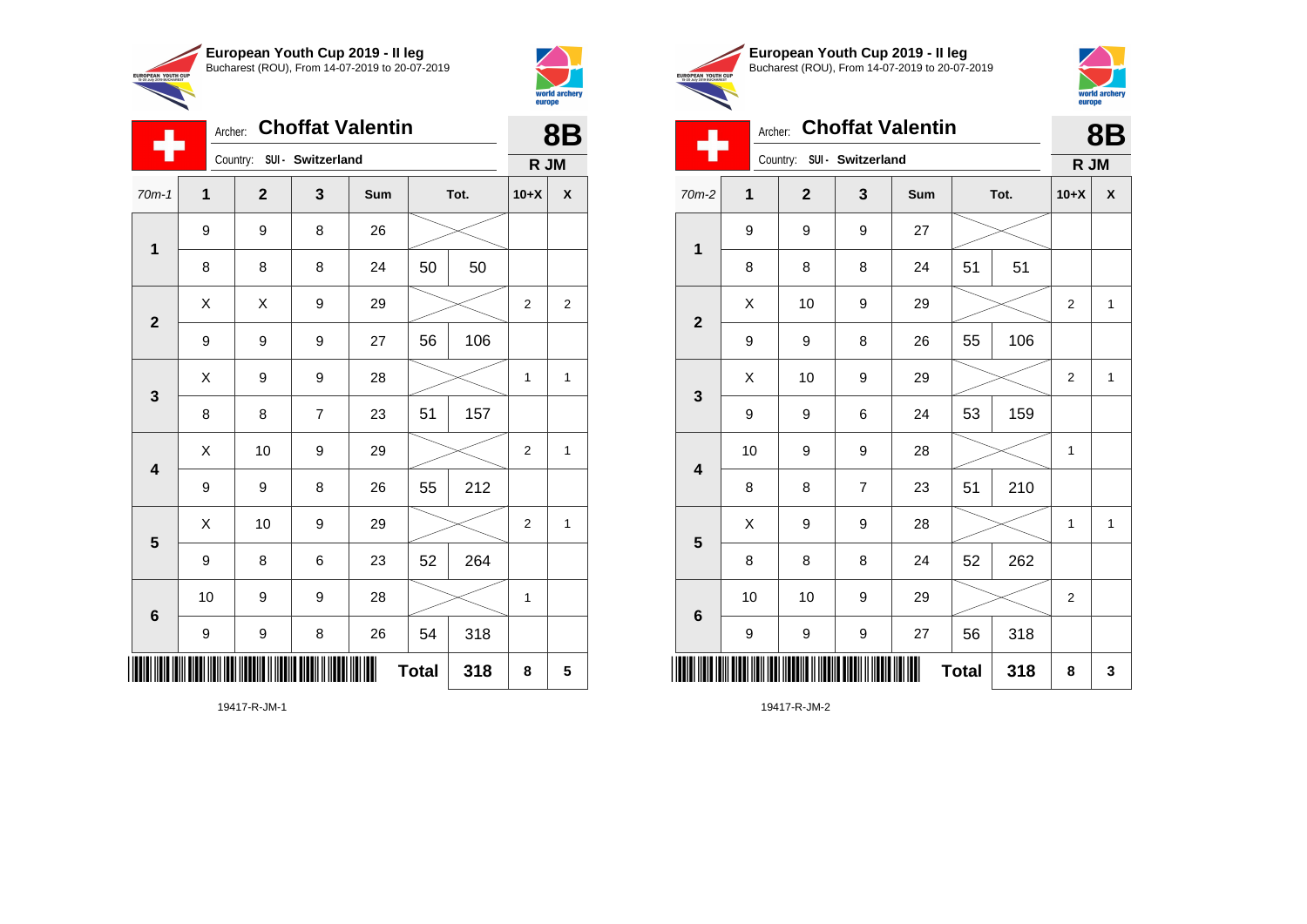



|                 | 8C |                       |   |     |              |      |                  |                |
|-----------------|----|-----------------------|---|-----|--------------|------|------------------|----------------|
|                 |    | Country: RUS - Russia |   |     |              |      | R JM             |                |
| $70m-1$         | 1  | $\mathbf{2}$          | 3 | Sum |              | Tot. | $10+X$           | X              |
| $\mathbf{1}$    | X  | 10                    | 9 | 29  |              |      | $\boldsymbol{2}$ | $\mathbf{1}$   |
|                 | 9  | 8                     | 8 | 25  | 54           | 54   |                  |                |
| $\overline{2}$  | X  | 10                    | 9 | 29  |              |      | $\overline{c}$   | $\mathbf{1}$   |
|                 | 9  | 9                     | 8 | 26  | 55           | 109  |                  |                |
| $\mathbf{3}$    | 9  | 9                     | 9 | 27  |              |      |                  |                |
|                 | 9  | 9                     | 8 | 26  | 53           | 162  |                  |                |
| 4               | X  | 10                    | 9 | 29  |              |      | 2                | 1              |
|                 | 9  | 9                     | 8 | 26  | 55           | 217  |                  |                |
| 5               | X  | X                     | 9 | 29  |              |      | $\mathbf 2$      | $\overline{2}$ |
|                 | 9  | 8                     | 8 | 25  | 54           | 271  |                  |                |
| $6\phantom{1}6$ | 10 | 9                     | 9 | 28  |              |      | 1                |                |
|                 | 9  | 9                     | 9 | 27  | 55           | 326  |                  |                |
|                 |    |                       |   |     | <b>Total</b> | 326  | 9                | 5              |





#### Archer: **Budaev Sodnom 8C**

| Country: RUS - Russia   |    |                                          |                |     |              |      | R JM             |                         |
|-------------------------|----|------------------------------------------|----------------|-----|--------------|------|------------------|-------------------------|
| $70m-2$                 | 1  | $\mathbf{2}$                             | 3              | Sum |              | Tot. | $10+X$           | X                       |
| $\mathbf 1$             | 10 | 10                                       | 9              | 29  |              |      | $\overline{2}$   |                         |
|                         | 9  | 9                                        | 9              | 27  | 56           | 56   |                  |                         |
|                         | 10 | 10                                       | 9              | 29  |              |      | $\overline{2}$   |                         |
| $\mathbf{2}$            | 9  | 8                                        | $\overline{7}$ | 24  | 53           | 109  |                  |                         |
|                         | 10 | 10                                       | 9              | 29  |              |      | $\boldsymbol{2}$ |                         |
| $\mathbf 3$             | 9  | 9                                        | 8              | 26  | 55           | 164  |                  |                         |
| $\overline{\mathbf{4}}$ | X  | 9                                        | 9              | 28  |              |      | 1                | $\mathbf{1}$            |
|                         | 9  | 9                                        | 8              | 26  | 54           | 218  |                  |                         |
| $5\phantom{1}$          | X  | 10                                       | 9              | 29  |              |      | $\overline{2}$   | $\mathbf{1}$            |
|                         | 9  | 8                                        | 8              | 25  | 54           | 272  |                  |                         |
|                         | 10 | 10                                       | 9              | 29  |              |      | $\overline{2}$   |                         |
| $\bf 6$                 | 9  | 8                                        | 8              | 25  | 54           | 326  |                  |                         |
| ║║║                     |    | <u> 11   11   11   11   11   11   11</u> |                |     | <b>Total</b> | 326  | 11               | $\overline{\mathbf{2}}$ |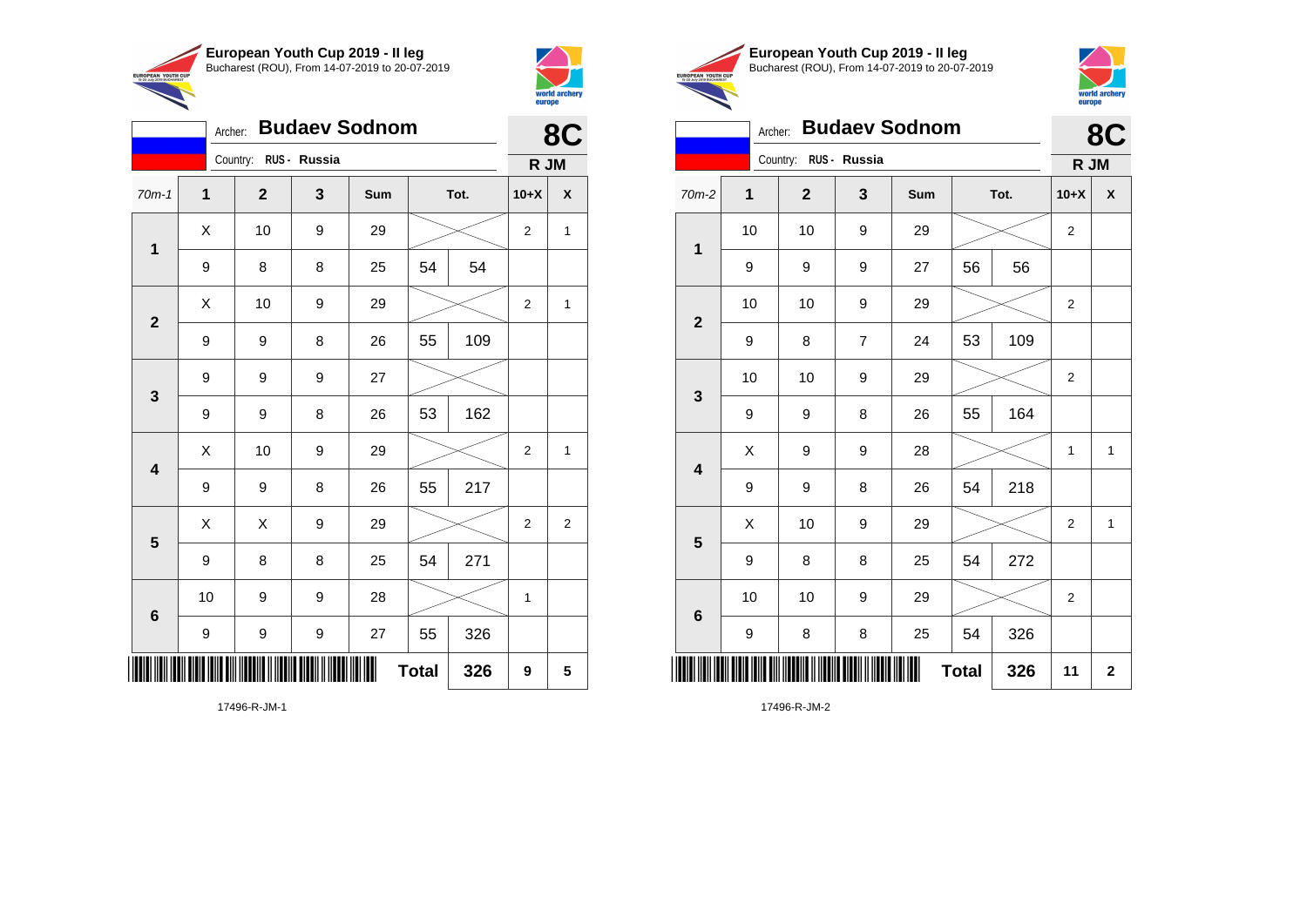

Country: **SVK - Slovakia**

9 9 9 27

9 9 8 26

8 8 8 24

9 9 9 27

**1**

电

**2**

**3**

**4**

**5**

**6**

Archer: **Hanuliak Jan Jakub**

70m-1 **1 2 3 Sum Tot. 10+X X**

8 | 8 | 8 | 24 | 51 | 51

8 | 7 | 6 | 21 | 47 | 98

8 | 7 | 7 | 22 | 46 | 144

9 | 9 | 8 | 26 | 53 | 197

8 | 8 | 5 | 21 | 50 | 247

9 | 9 | 8 | 26 | 56 | 303

10 | 10 | 10 | 30 |  $\!\!\!\!\!\!\!\!\!\!\times$  | 3

 $\begin{array}{|c|c|c|c|c|}\hline \hspace{0.2cm}X & X & 9 & 29 & \nearrow \ \hline \end{array}$ 



| world archery<br>europe | <b>EUROPEAN YOUTH CUP</b><br>15-20 July 2019 BUCHAREST | European<br><b>Bucharest</b> (R |   |
|-------------------------|--------------------------------------------------------|---------------------------------|---|
| 8D                      |                                                        | Archer:                         | Н |
| R JM                    |                                                        | Country: S                      |   |





| 书                       | Archer: | <b>Hanuliak Jan Jakub</b> | 8D             |     |              |      |                |              |
|-------------------------|---------|---------------------------|----------------|-----|--------------|------|----------------|--------------|
|                         |         | Country: SVK - Slovakia   |                |     |              |      | R JM           |              |
| $70m-2$                 | 1       | $\mathbf{2}$              | 3              | Sum |              | Tot. | $10+X$         | χ            |
| $\mathbf 1$             | X       | 10                        | 9              | 29  |              |      | 2              | $\mathbf{1}$ |
|                         | 9       | 8                         | 8              | 25  | 54           | 54   |                |              |
| $\mathbf{2}$            | Χ       | 10                        | 9              | 29  |              |      | 2              | $\mathbf{1}$ |
|                         | 9       | 9                         | 9              | 27  | 56           | 110  |                |              |
| $\mathbf 3$             | 9       | 9                         | 8              | 26  |              |      |                |              |
|                         | 8       | $\overline{7}$            | $\overline{7}$ | 22  | 48           | 158  |                |              |
| $\overline{\mathbf{4}}$ | 10      | 10                        | 10             | 30  |              |      | 3              |              |
|                         | 9       | 8                         | 8              | 25  | 55           | 213  |                |              |
| 5                       | 10      | 10                        | 9              | 29  |              |      | $\overline{2}$ |              |
|                         | 8       | $\overline{7}$            | $\overline{7}$ | 22  | 51           | 264  |                |              |
| $\bf 6$                 | 10      | 10                        | 10             | 30  |              |      | 3              |              |
|                         | 10      | 9                         | 8              | 27  | 57           | 321  | 1              |              |
| ║║║                     |         |                           |                |     | <b>Total</b> | 321  | 13             | $\mathbf 2$  |

22798-R-JM-2

**Total 303 5 2**

22798-R-JM-1

\*22798-R-JM-1\*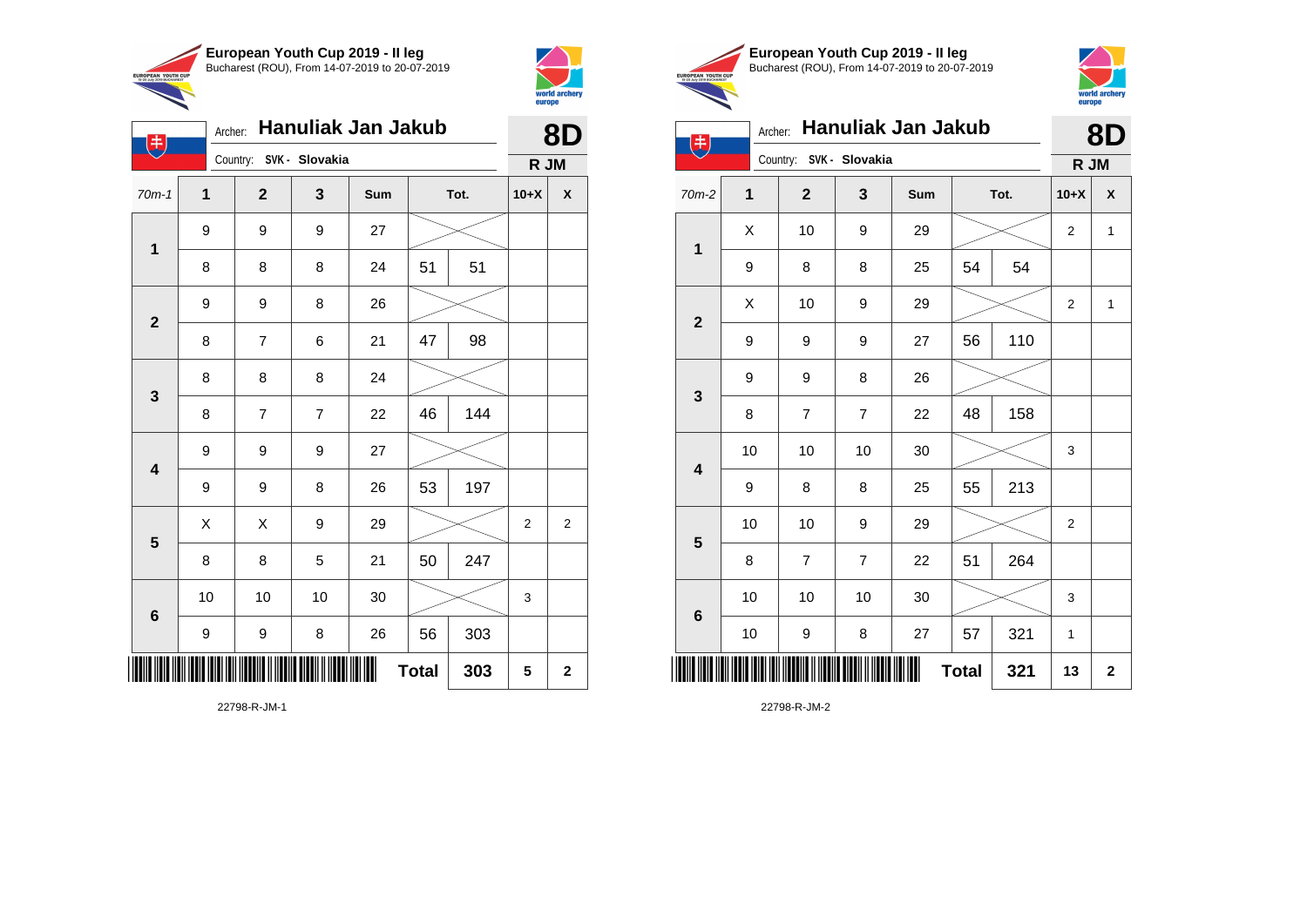



|                         | <b>Ne?cior Andrzej</b><br>Archer: |                       |                |     |              |     |                |                |
|-------------------------|-----------------------------------|-----------------------|----------------|-----|--------------|-----|----------------|----------------|
|                         |                                   | Country: POL - Poland |                |     |              |     | R JM           |                |
| $70m-1$                 | $\mathbf 1$                       | $\mathbf{2}$          | 3              | Sum | Tot.         |     | $10+X$         | X              |
| 1                       | X                                 | X                     | 9              | 29  |              |     | $\overline{2}$ | $\overline{2}$ |
|                         | 9                                 | 9                     | 9              | 27  | 56           | 56  |                |                |
| $\mathbf{2}$            | 10                                | 10                    | 9              | 29  |              |     | $\overline{c}$ |                |
|                         | 9                                 | 8                     | $\overline{7}$ | 24  | 53           | 109 |                |                |
| $\mathbf{3}$            | 10                                | 9                     | 9              | 28  |              |     | 1              |                |
|                         | 9                                 | 9                     | 8              | 26  | 54           | 163 |                |                |
| $\overline{\mathbf{4}}$ | Χ                                 | 10                    | 9              | 29  |              |     | $\overline{2}$ | 1              |
|                         | 9                                 | 9                     | 8              | 26  | 55           | 218 |                |                |
| 5                       | 10                                | 9                     | 9              | 28  |              |     | 1              |                |
|                         | 9                                 | 9                     | 7              | 25  | 53           | 271 |                |                |
| 6                       | X                                 | 10                    | 9              | 29  |              |     | $\overline{2}$ | 1              |
|                         | 9                                 | 9                     | $\overline{7}$ | 25  | 54           | 325 |                |                |
|                         |                                   |                       |                |     | <b>Total</b> | 325 | 10             | 4              |





|                         | Archer: |                          |                | <b>Ne?cior Andrzej</b> |              |     | 9Α           |                    |
|-------------------------|---------|--------------------------|----------------|------------------------|--------------|-----|--------------|--------------------|
|                         |         | Country: POL - Poland    |                |                        |              |     | R JM         |                    |
| $70m-2$                 | 1       | $\mathbf{2}$             | 3              | Sum                    | Tot.         |     | $10+X$       | $\pmb{\mathsf{X}}$ |
| $\mathbf 1$             | 10      | 9                        | 9              | 28                     |              |     |              |                    |
|                         | 8       | 8                        | 7              | 23                     | 51           | 51  |              |                    |
| $\mathbf{2}$            | 10      | 10                       | 10             | 30                     |              |     | 3            |                    |
|                         | 9       | 9                        | 8              | 26                     | 56           | 107 |              |                    |
| 3                       | 10      | 9                        | 8              | 27                     |              |     | $\mathbf{1}$ |                    |
|                         | 8       | 8                        | 8              | 24                     | 51           | 158 |              |                    |
| $\overline{\mathbf{4}}$ | 10      | 9                        | 8              | 27                     |              |     | 1            |                    |
|                         | 8       | $\overline{7}$           | 7              | 22                     | 49           | 207 |              |                    |
| 5                       | X       | Χ                        | 9              | 29                     |              |     | 2            | 2                  |
|                         | 9       | 9                        | 8              | 26                     | 55           | 262 |              |                    |
| $6\phantom{1}6$         | 10      | 9                        | 9              | 28                     |              |     | $\mathbf{1}$ |                    |
|                         | 8       | $\overline{\mathcal{I}}$ | $\overline{7}$ | 22                     | 50           | 312 |              |                    |
| ║║                      |         |                          |                |                        | <b>Total</b> | 312 | 9            | $\mathbf 2$        |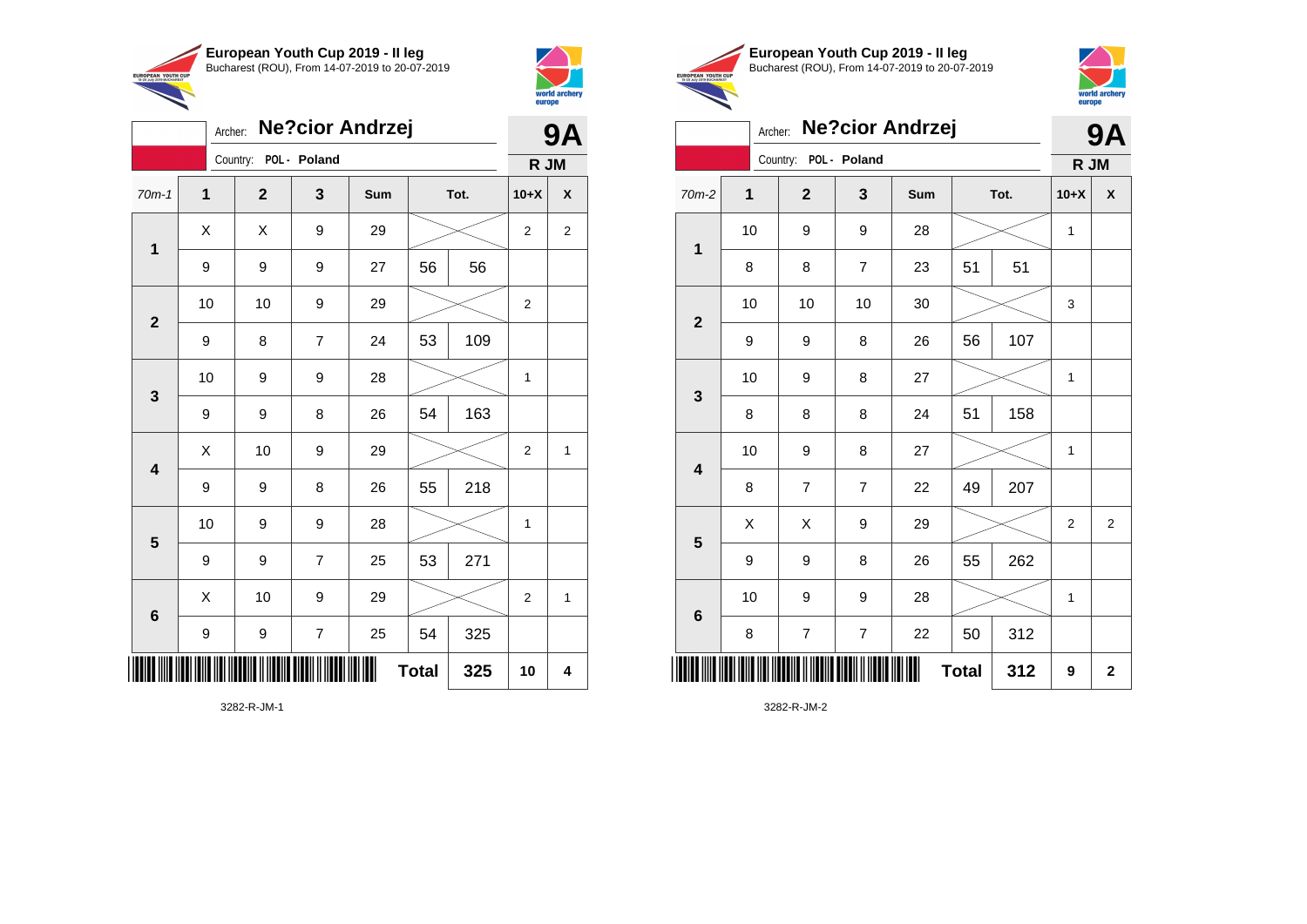

Archer: **Vaes Damian**

Country: **NED - Netherlands**

**1**

**2**

**3**

**4**

**5**

**6**

70m-1 **1 2 3 Sum Tot. 10+X X**

9 | 9 | 27 | 55 | 55

9 | 8 | 8 | 25 | 53 | 108

9 | 9 | 6 | 24 | 53 | 217

8 | 8 | 8 | 24 | 53 | 270

9 | 9 | 8 | 26 | 54 | 324

10 | 9 | 9 | 28 |  $\times$  | 1

 $X$  | 9 | 9 | 28 |  $\swarrow$  | 1 | 1

 $\begin{array}{|c|c|c|c|c|c|}\hline \hspace{.1cm}X & \hspace{.1cm} \text{ 10} & \hspace{.1cm} \text{ 10} & \hspace{.1cm} \text{ 30} & \hspace{.1cm} \end{array} \hspace{.2cm} \begin{array}{|c|c|c|c|c|c|}\hline \hspace{.1cm}X & \hspace{.1cm} \text{ 3} & \hspace{.1cm} \text{ 1} & \hspace{.1cm} \text{ 4} & \hspace{.1cm} \end{array}$ 

 $\begin{array}{|c|c|c|c|c|c|}\hline \hspace{.1cm}X & \hspace{.1cm} \text{10} & \hspace{.1cm} \text{9} & \hspace{.1cm} \text{29} & \hspace{.1cm} \text{20} & \hspace{.1cm} \text{\large{\fbox{\hspace{1cm}}}}\hline \end{array} \hspace{.2cm} \begin{array}{|c|c|c|c|c|c|}\hline \hspace{.1cm}X & \hspace{.1cm} \text{12} & \hspace{.1cm} \text{11} & \hspace{.1cm} \end{array}$ 

10 | 8 | 8 | 26 | 56 | 164 | 1

10 | 10 | 9 | 29 |  $\times$  | 2

10 | 9 | 9 | 28 |  $\times$  | 1

**Total 324 11 3**



**9B**

**R JM**

|                                                        | European Youth Cup 2019 - Il leg               |
|--------------------------------------------------------|------------------------------------------------|
|                                                        | Bucharest (ROU), From 14-07-2019 to 20-07-2019 |
| <b>EUROPEAN YOUTH CUP</b><br>15-20 July 2019 BUCHAREST |                                                |



**9B**

# Archer: **Vaes Damian**

|                         |                          | Country:     | NED - Netherlands |     |      |     | R JM        |              |
|-------------------------|--------------------------|--------------|-------------------|-----|------|-----|-------------|--------------|
| 70m-2                   | $\overline{\mathbf{1}}$  | $\mathbf{2}$ | 3                 | Sum | Tot. |     | $10+X$      | X            |
| 1                       | 10                       | 10           | 10                | 30  |      |     | 3           |              |
|                         | 9                        | 9            | 9                 | 27  | 57   | 57  |             |              |
| $\mathbf{2}$            | X                        | X            | 10                | 30  |      |     | 3           | 2            |
|                         | 10                       | 8            | 8                 | 26  | 56   | 113 | 1           |              |
| $\mathbf{3}$            | 10                       | 9            | 9                 | 28  |      |     | $\mathbf 1$ |              |
|                         | 9                        | 8            | 8                 | 25  | 53   | 166 |             |              |
| $\overline{\mathbf{4}}$ | Χ                        | 10           | 10                | 30  |      |     | 3           | $\mathbf{1}$ |
|                         | 10                       | 9            | 8                 | 27  | 57   | 223 | 1           |              |
| $5\phantom{1}$          | 10                       | 9            | 9                 | 28  |      |     | 1           |              |
|                         | 9                        | 8            | $\overline{7}$    | 24  | 52   | 275 |             |              |
| $\bf 6$                 | 10                       | 9            | 9                 | 28  |      |     | 1           |              |
|                         | 9                        | 9            | 9                 | 27  | 55   | 330 |             |              |
|                         | Ш<br><b>Total</b><br>330 |              |                   |     |      |     | 14          | 3            |

2629-R-JM-2

2629-R-JM-1

\*2629-R-JM-1\*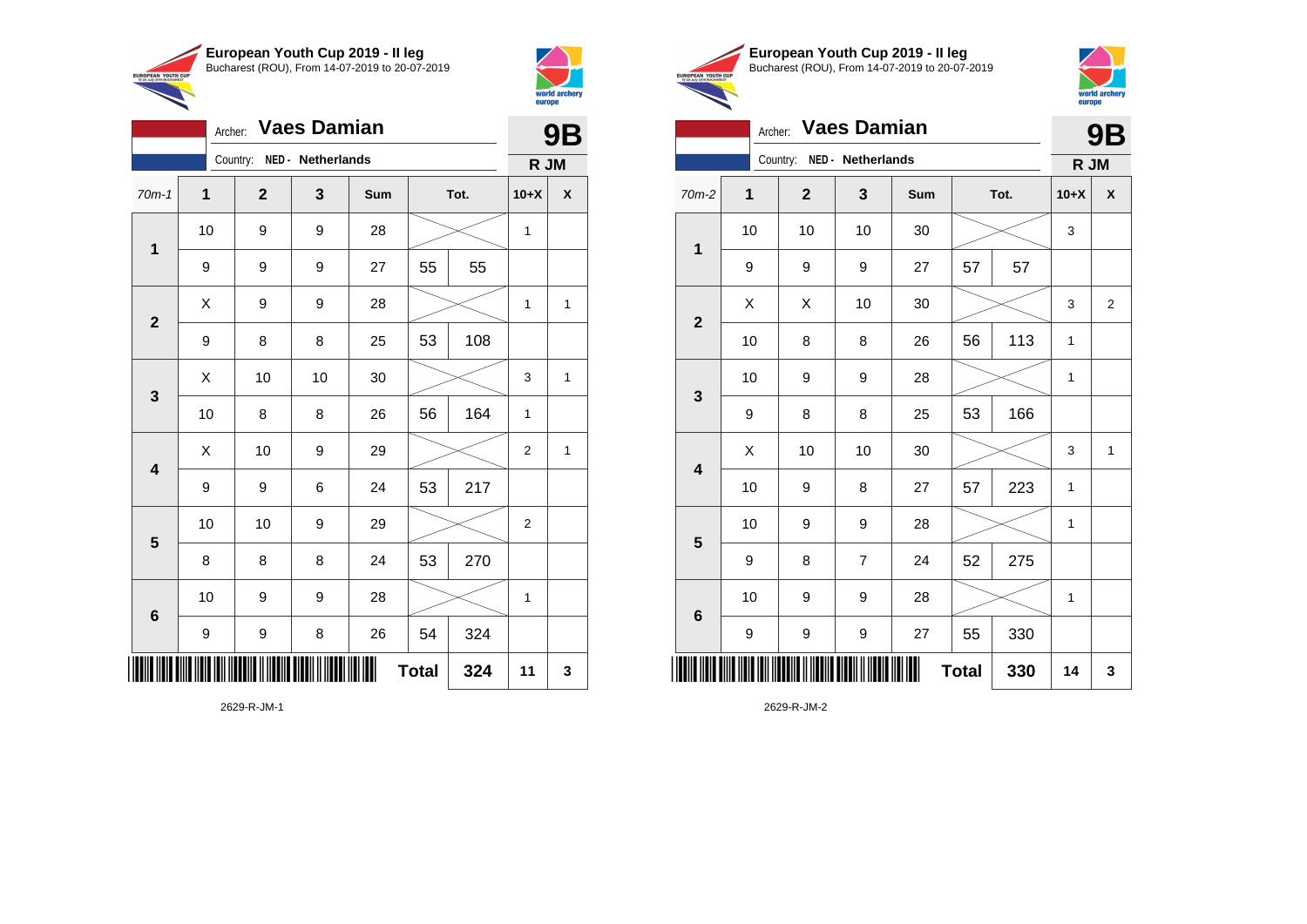



| <b>Cheremiskin Stanislav</b><br>Archer: |                       |              |    |     |              | 9C   |                |   |
|-----------------------------------------|-----------------------|--------------|----|-----|--------------|------|----------------|---|
|                                         | Country: RUS - Russia |              |    |     | R JM         |      |                |   |
| $70m-1$                                 | 1                     | $\mathbf{2}$ | 3  | Sum |              | Tot. | $10+X$         | χ |
| $\mathbf 1$                             | 10                    | 10           | 9  | 29  |              |      | $\overline{2}$ |   |
|                                         | 9                     | 9            | 8  | 26  | 55           | 55   |                |   |
| $\overline{2}$                          | Χ                     | 9            | 9  | 28  |              |      | 1              | 1 |
|                                         | 9                     | 8            | 5  | 22  | 50           | 105  |                |   |
| 3                                       | 10                    | 9            | 9  | 28  |              |      | 1              |   |
|                                         | 9                     | 8            | 8  | 25  | 53           | 158  |                |   |
| 4                                       | 10                    | 10           | 9  | 29  |              |      | $\overline{2}$ |   |
|                                         | 9                     | 8            | 8  | 25  | 54           | 212  |                |   |
| 5                                       | Χ                     | 10           | 10 | 30  |              |      | 3              | 1 |
|                                         | 9                     | 9            | 8  | 26  | 56           | 268  |                |   |
| 6                                       | Χ                     | 9            | 9  | 28  |              |      | 1              | 1 |
|                                         | $\boldsymbol{9}$      | 8            | 8  | 25  | 53           | 321  |                |   |
| ║║║                                     |                       |              |    |     | <b>Total</b> | 321  | 10             | 3 |





### Archer: **Cheremiskin Stanislav 9C**

|                         |                     | Country: RUS - Russia |    |     |      |     | R JM           |                    |
|-------------------------|---------------------|-----------------------|----|-----|------|-----|----------------|--------------------|
| $70m-2$                 | 1                   | $\mathbf{2}$          | 3  | Sum | Tot. |     | $10+X$         | $\pmb{\mathsf{X}}$ |
| $\mathbf{1}$            | 9                   | 9                     | 9  | 27  |      |     |                |                    |
|                         | 9                   | 8                     | 8  | 25  | 52   | 52  |                |                    |
| $\overline{\mathbf{2}}$ | X                   | 10                    | 10 | 30  |      |     | 3              | $\mathbf{1}$       |
|                         | 10                  | 9                     | 9  | 28  | 58   | 110 | $\mathbf{1}$   |                    |
| 3                       | 10                  | 10                    | 9  | 29  |      |     | $\overline{2}$ |                    |
|                         | 9                   | 8                     | 4  | 21  | 50   | 160 |                |                    |
| $\overline{\mathbf{4}}$ | Χ                   | 10                    | 10 | 30  |      |     | 3              | $\mathbf{1}$       |
|                         | 10                  | 9                     | 8  | 27  | 57   | 217 | 1              |                    |
| $\overline{\mathbf{5}}$ | 10                  | 9                     | 9  | 28  |      |     | 1              |                    |
|                         | 8                   | 8                     | 5  | 21  | 49   | 266 |                |                    |
| $\bf 6$                 | 10                  | 9                     | 9  | 28  |      |     | $\mathbf{1}$   |                    |
|                         | 9                   | 9                     | 8  | 26  | 54   | 320 |                |                    |
|                         | 320<br><b>Total</b> |                       |    |     |      |     | 12             | $\mathbf 2$        |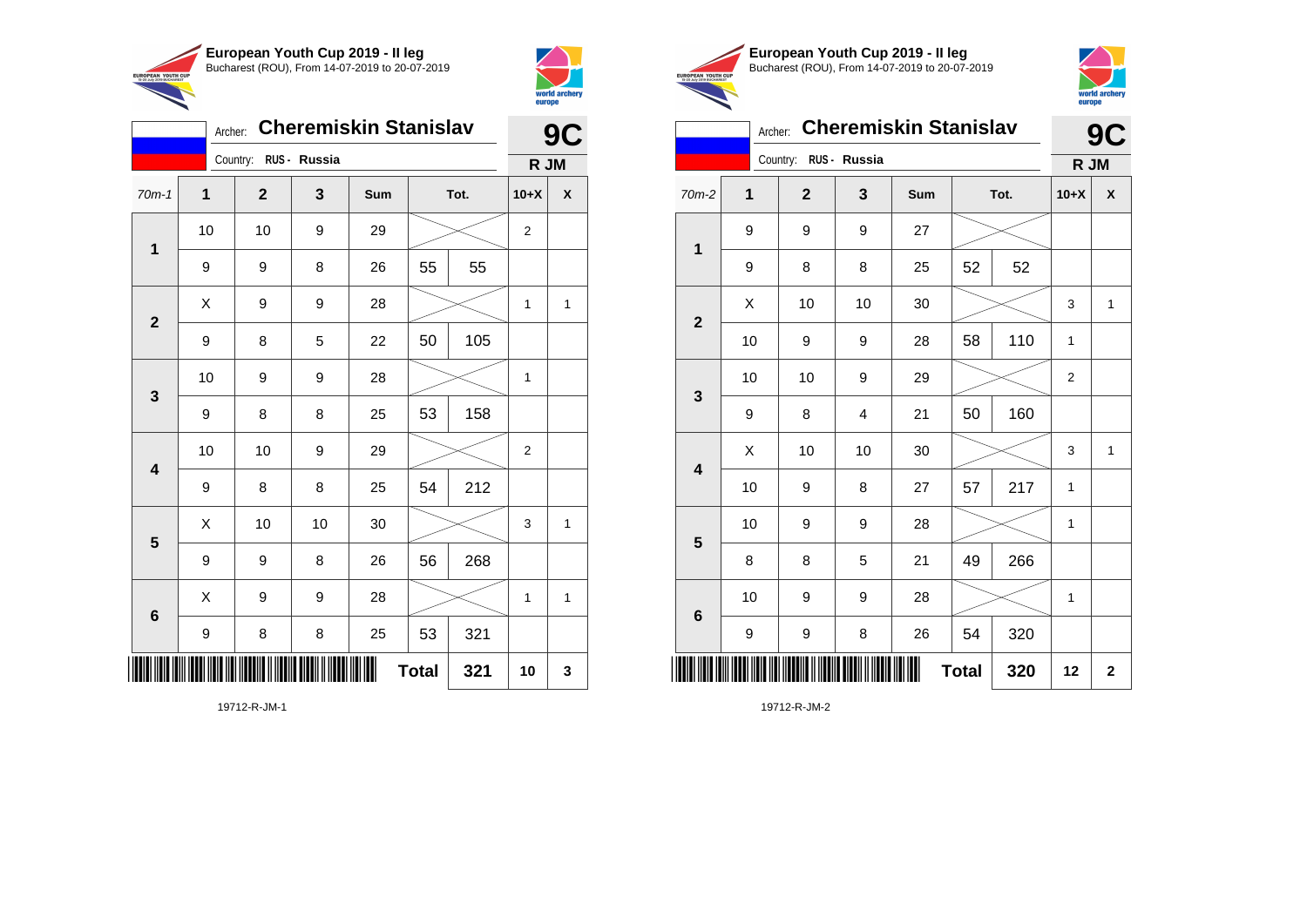

Country: **GER - Germany**

**1**

**2**

**3**

**4**

**5**

**6**

Archer: **Schwertmann Nils**

70m-1 **1 2 3 Sum Tot. 10+X X**

8 | 8 | 8 | 24 | 53 | 53

9 | 9 | 9 | 27 | 57 | 110

9 | 9 | 9 | 27 | 55 | 165

8 | 8 | 7 | 23 | 50 | 215

8 | 8 | 8 | 24 | 52 | 267

9 | 9 | 8 | 26 | 55 | 322

10 | 10 | 9 | 29 |  $\!\!\!\!\!\times$  | 2

10 | 10 | 10 | 30 |  $\!\!\!\!\!\!\!\!\times$  | 3

10 | 9 | 9 | 28 |  $\times$  | 1

10 | 9 | 8 | 27 |  $\times$  | 1

 $X$  | 10 | 8 | 28 |  $\swarrow$  | 2 | 1

**Total 322 11 2**

 $\begin{array}{|c|c|c|c|c|c|}\hline \hspace{.1cm}X & \hspace{.1cm} \text{10} & \hspace{.1cm} \text{9} & \hspace{.1cm} \text{29} & \hspace{.1cm} \text{20} & \hspace{.1cm} \text{\large $\times$} & \hspace{.1cm} \text{2} & \hspace{.1cm} \text{1} \end{array}$ 



**9D**

**R JM**

**European Youth Cup 2019 - II leg** Bucharest (ROU), From 14-07-2019 to 20-07-2019 EUROPEAN YOUTH CUP



### Archer: **Schwertmann Nils**

| Archer: Schwertmann Nils |                        |                |    |     |              |     |                | 9<br>Ŋ             |  |
|--------------------------|------------------------|----------------|----|-----|--------------|-----|----------------|--------------------|--|
|                          | Country: GER - Germany |                |    |     |              |     | R JM           |                    |  |
| 70m-2                    | $\mathbf 1$            | $\overline{2}$ | 3  | Sum | Tot.         |     | $10+X$         | $\pmb{\mathsf{X}}$ |  |
| $\overline{\mathbf{1}}$  | X                      | X              | 10 | 30  |              |     | 3              | $\overline{2}$     |  |
|                          | 10                     | 9              | 8  | 27  | 57           | 57  | 1              |                    |  |
| $\overline{\mathbf{2}}$  | Χ                      | 9              | 9  | 28  |              |     | 1              | $\mathbf{1}$       |  |
|                          | 9                      | 9              | 8  | 26  | 54           | 111 |                |                    |  |
| 3                        | 9                      | 9              | 9  | 27  |              |     |                |                    |  |
|                          | 9                      | 9              | 9  | 27  | 54           | 165 |                |                    |  |
| $\overline{\mathbf{4}}$  | 10                     | 9              | 9  | 28  |              |     | $\mathbf 1$    |                    |  |
|                          | 9                      | 9              | 8  | 26  | 54           | 219 |                |                    |  |
| 5                        | 10                     | 10             | 10 | 30  |              |     | 3              |                    |  |
|                          | 9                      | 8              | 8  | 25  | 55           | 274 |                |                    |  |
| $\bf 6$                  | X                      | 10             | 9  | 29  |              |     | $\overline{2}$ | $\mathbf{1}$       |  |
|                          | 9                      | 9              | 9  | 27  | 56           | 330 |                |                    |  |
|                          |                        |                |    |     | <b>Total</b> | 330 | 11             | 4                  |  |

3553-R-JM-2

3553-R-JM-1

\*3553-R-JM-1\*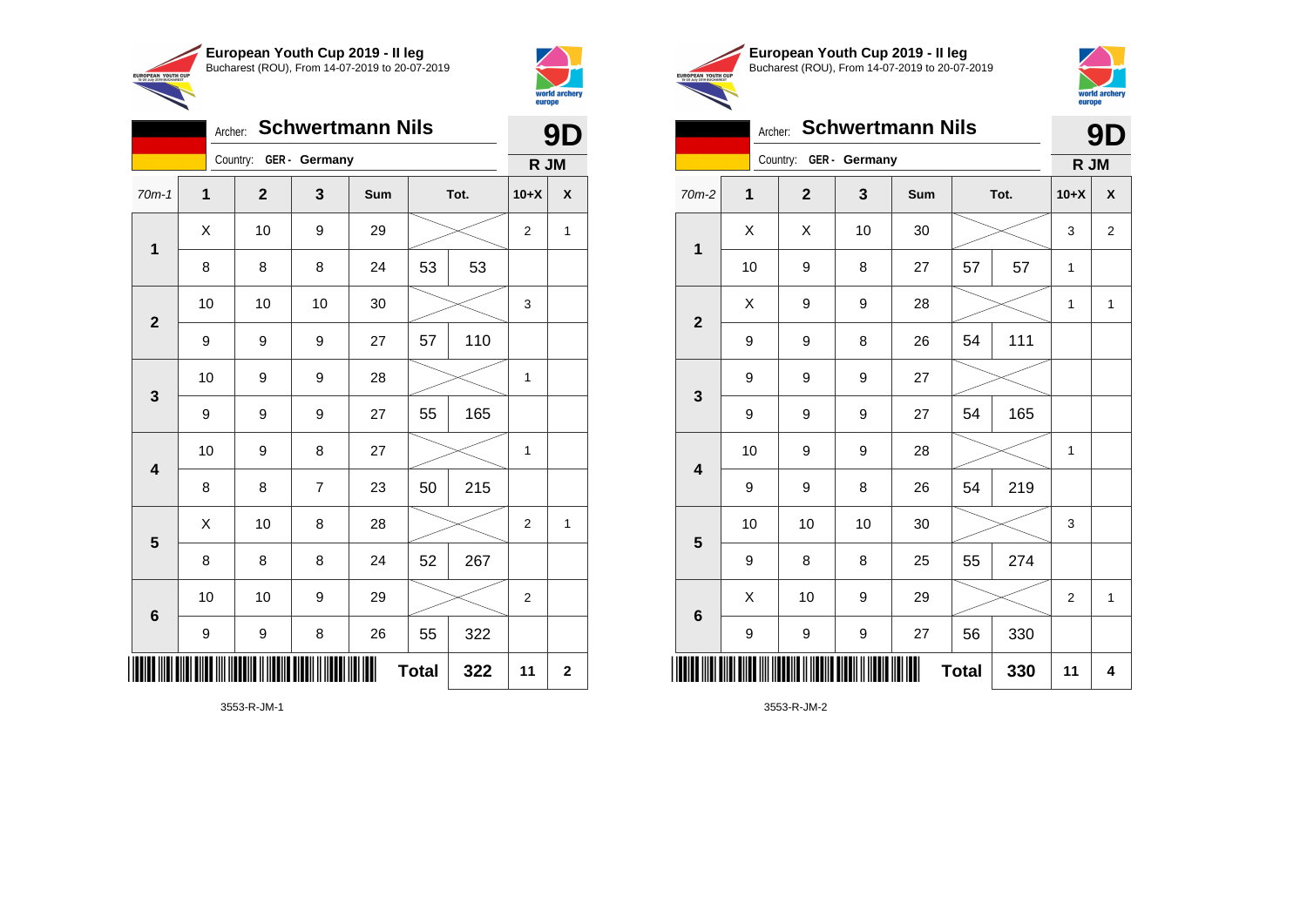

Country: **BEL - Belgium**

**1**

**2**

**3**

**4**

**5**

**6**

Archer: **Carbonetti Theo**

70m-1 **1 2 3 Sum Tot. 10+X X**

9 | 9 | 27 | 57 | 57

8 | 8 | 7 | 23 | 51 | 108

9 | 8 | 7 | 24 | 53 | 161

9 | 9 | 6 | 24 | 52 | 213

7 | 7 | 6 | 20 | 46 | 259

8 | 8 | 6 | 22 | 51 | 310

9 9 8 26

10 | 9 | 9 | 28 |  $\times$  | 1

10 | 10 | 10 | 30 |  $\swarrow$  | 3

10 | 9 | 9 | 28 |  $\times$  | 1

 $\begin{array}{|c|c|c|c|c|c|}\hline \hspace{.1cm}X & \hspace{.1cm} \text{10} & \hspace{.1cm} \text{9} & \hspace{.1cm} \text{29} & \hspace{.1cm} \text{20} & \hspace{.1cm} \text{\large{\fbox{\hspace{1cm}}}}\hline \end{array} \hspace{.2cm} \begin{array}{|c|c|c|c|c|c|}\hline \hspace{.1cm}X & \hspace{.1cm} \text{12} & \hspace{.1cm} \text{11} & \hspace{.1cm} \end{array}$ 

X 10 9 29 2 1

 $Total | 310 | 9 | 2$ 



**10A R JM**

|                                                        | European Youth Cup 2019 - Il leg               |
|--------------------------------------------------------|------------------------------------------------|
| <b>EUROPEAN YOUTH CUP</b><br>15-20 July 2019 BUCHAREST | Bucharest (ROU), From 14-07-2019 to 20-07-2019 |
|                                                        |                                                |



|                         | <b>Carbonetti Theo</b><br>Archer: |                |                |     |              |      |                | <b>10A</b>     |
|-------------------------|-----------------------------------|----------------|----------------|-----|--------------|------|----------------|----------------|
|                         | Country: BEL - Belgium            |                |                |     | R JM         |      |                |                |
| $70m-2$                 | $\mathbf{1}$                      | $\overline{2}$ | 3              | Sum |              | Tot. | $10+X$         | X              |
| $\mathbf{1}$            | 9                                 | 9              | 9              | 27  |              |      |                |                |
|                         | 9                                 | 8              | 6              | 23  | 50           | 50   |                |                |
| $\mathbf{2}$            | 10                                | 10             | 9              | 29  |              |      | 2              |                |
|                         | 8                                 | 8              | $\overline{7}$ | 23  | 52           | 102  |                |                |
| 3                       | X                                 | X              | 9              | 29  |              |      |                | $\overline{2}$ |
|                         | 9                                 | 8              | $\overline{7}$ | 24  | 53           | 155  |                |                |
| $\overline{\mathbf{4}}$ | X                                 | X              | 10             | 30  |              |      | 3              | $\overline{2}$ |
|                         | 9                                 | 9              | 9              | 27  | 57           | 212  |                |                |
| 5                       | 10                                | 10             | 9              | 29  |              |      | 2              |                |
|                         | 9                                 | 8              | 6              | 23  | 52           | 264  |                |                |
| 6                       | 10                                | 10             | 9              | 29  |              |      | $\overline{2}$ |                |
|                         | 9                                 | 9              | 7              | 25  | 54           | 318  |                |                |
|                         |                                   |                |                |     | <b>Total</b> | 318  | 11             | 4              |

20420-R-JM-1

\*20420-R-JM-1\*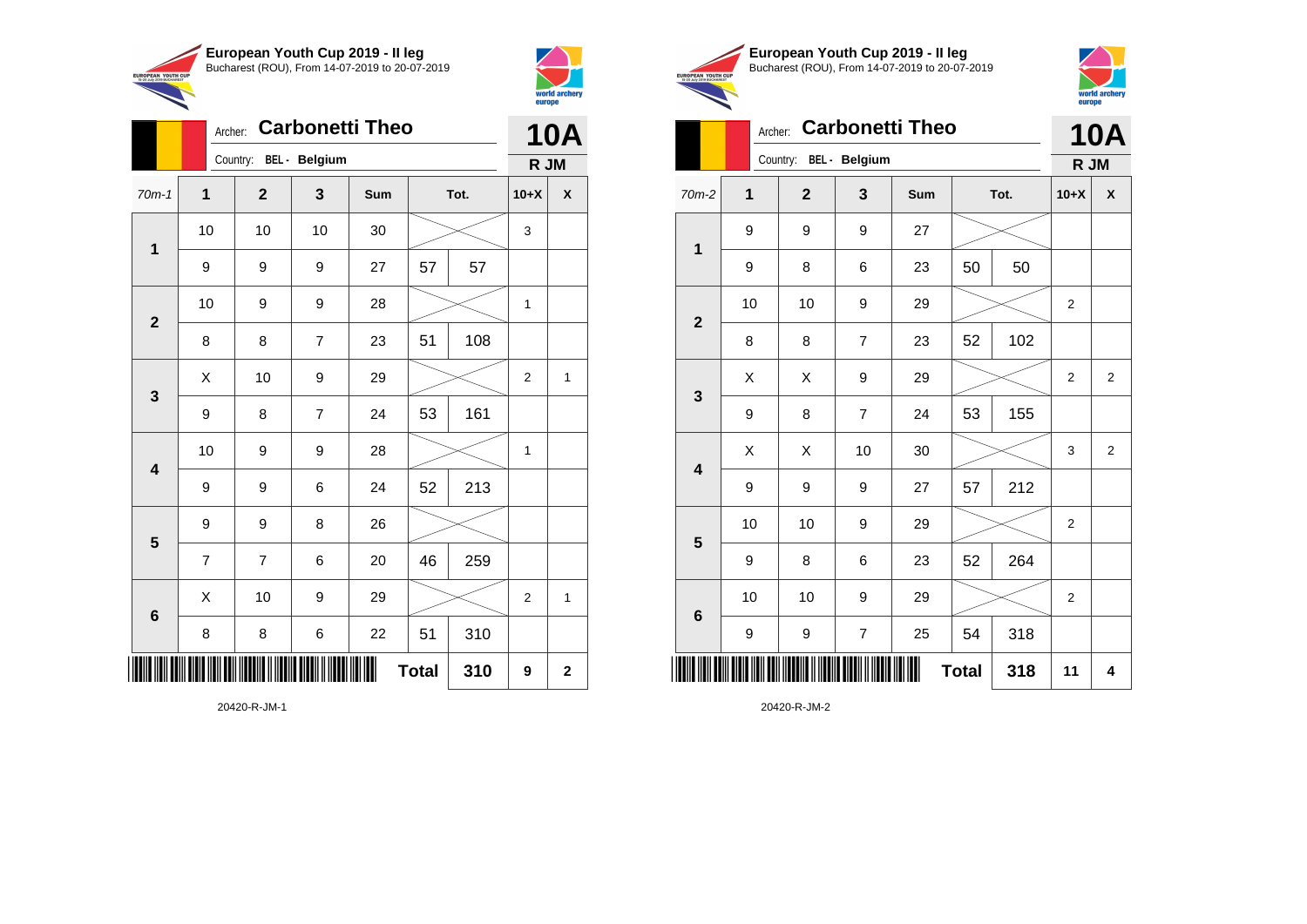

Archer: **Broeksma Gijs**

70m-1 **1 2 3 Sum Tot. 10+X X**

8 | 8 | 7 | 23 | 51 | 51

9 | 8 | 8 | 25 | 53 | 104

9 | 8 | 5 | 22 | 51 | 155

9 | 9 | 9 | 27 | 57 | 270

9 | 9 | 2 | 20 | 48 | 318

10 | 9 | 9 | 28 |  $\times$  | 1

10 | 9 | 9 | 28 |  $\times$  | 1

 $\begin{array}{|c|c|c|c|c|c|}\hline \hspace{.1cm}X & \hspace{.1cm} \text{10} & \hspace{.1cm} \text{9} & \hspace{.1cm} \text{29} & \hspace{.1cm} \text{20} & \hspace{.1cm} \text{\large{\fbox{\hspace{1cm}}}}\hline \end{array} \hspace{.2cm} \begin{array}{|c|c|c|c|c|c|}\hline \hspace{.1cm}X & \hspace{.1cm} \text{12} & \hspace{.1cm} \text{11} & \hspace{.1cm} \end{array}$ 

 $\begin{array}{|c|c|c|c|c|}\hline \hspace{0.8cm}X & X & 10 & 30 & \nearrow & \ \hline \end{array} \hspace{0.2cm} \begin{array}{|c|c|c|c|c|}\hline \hspace{0.8cm}3 & 3 & 2 \end{array}$ 

 $\begin{array}{|c|c|c|c|c|}\hline \hspace{0.8cm}X & X & 10 & 30 & \nearrow & \ \hline \end{array} \hspace{0.2cm} \begin{array}{|c|c|c|c|c|}\hline \hspace{0.8cm}3 & 3 & 2 \end{array}$ 

**Total 318 12 5**

10 | 9 | 9 | 28 | 58 | 213 | 1

10 | 9 | 9 | 28 |  $\times$  | 1

Country: **NED - Netherlands**

**1**

**2**

**3**

**4**

**5**

**6**



UROPEAN YOUTH

|            | European Youth Cup 2019 - Il leg               |
|------------|------------------------------------------------|
| <b>CUP</b> | Bucharest (ROU), From 14-07-2019 to 20-07-2019 |

Archer: **Broeksma Gijs**



**10B R JM**

|                | <b>10B</b>   |                            | Archer:  |              | <b>Broeksma Gijs</b> |     |    |      | <b>10E</b> |                           |
|----------------|--------------|----------------------------|----------|--------------|----------------------|-----|----|------|------------|---------------------------|
|                | R JM         | Country: NED - Netherlands |          |              |                      |     |    |      |            |                           |
| $+X$           | $\mathsf{x}$ | $70m-2$                    | 1        | $\mathbf{2}$ | $\mathbf{3}$         | Sum |    | Tot. | $10+X$     | $\boldsymbol{\mathsf{x}}$ |
| 1              |              |                            | 10       | 10           | 9                    | 29  |    |      | 2          |                           |
|                |              | 1                          | 9        | 9            | 8                    | 26  | 55 | 55   |            |                           |
| 1              |              |                            | 10       | 10           | 10                   | 30  |    |      | 3          |                           |
|                |              | $\mathbf{2}$               | 10       | 10           | 9                    | 29  | 59 | 114  | 2          |                           |
| $\overline{2}$ | 1            |                            | 10       | 9            | 9                    | 28  |    |      | 1          |                           |
|                |              | $\mathbf{3}$               | 9        | 9            | 9                    | 27  | 55 | 169  |            |                           |
| 3              | 2            |                            | X        | 9            | 9                    | 28  |    |      | 1          | $\mathbf{1}$              |
| $\mathbf{1}$   |              | $\overline{\mathbf{4}}$    | $\Omega$ | $\Omega$     | $\Omega$             | つに  | 52 | つつつ  |            |                           |

| $\mathbf{3}$            |                  |                                     |                   |      |              |     |    |                |
|-------------------------|------------------|-------------------------------------|-------------------|------|--------------|-----|----|----------------|
|                         | $\boldsymbol{9}$ | 9                                   | $\boldsymbol{9}$  | 27   | 55           | 169 |    |                |
| $\overline{\mathbf{4}}$ | X                | 9                                   | 9                 | 28   |              |     | 1  | 1              |
|                         | 9                | 8                                   | 8                 | 25   | 53           | 222 |    |                |
| $5\phantom{1}$          | X                | 10                                  | 10                | 30   |              |     | 3  | 1              |
|                         | 9                | 8                                   | 8                 | 25   | 55           | 277 |    |                |
| $6\phantom{1}6$         | Χ                | Χ                                   | 10                | 30   |              |     | 3  | $\overline{2}$ |
|                         | 9                | 8                                   | 8                 | 25   | 55           | 332 |    |                |
|                         | Ш<br>ШШ          | ٠III<br>HIII ITII III IIII III<br>Ш | WW<br><b>HIMI</b> | IIII | <b>Total</b> | 332 | 15 | 4              |

17367-R-JM-2

17367-R-JM-1

\*17367-R-JM-1\*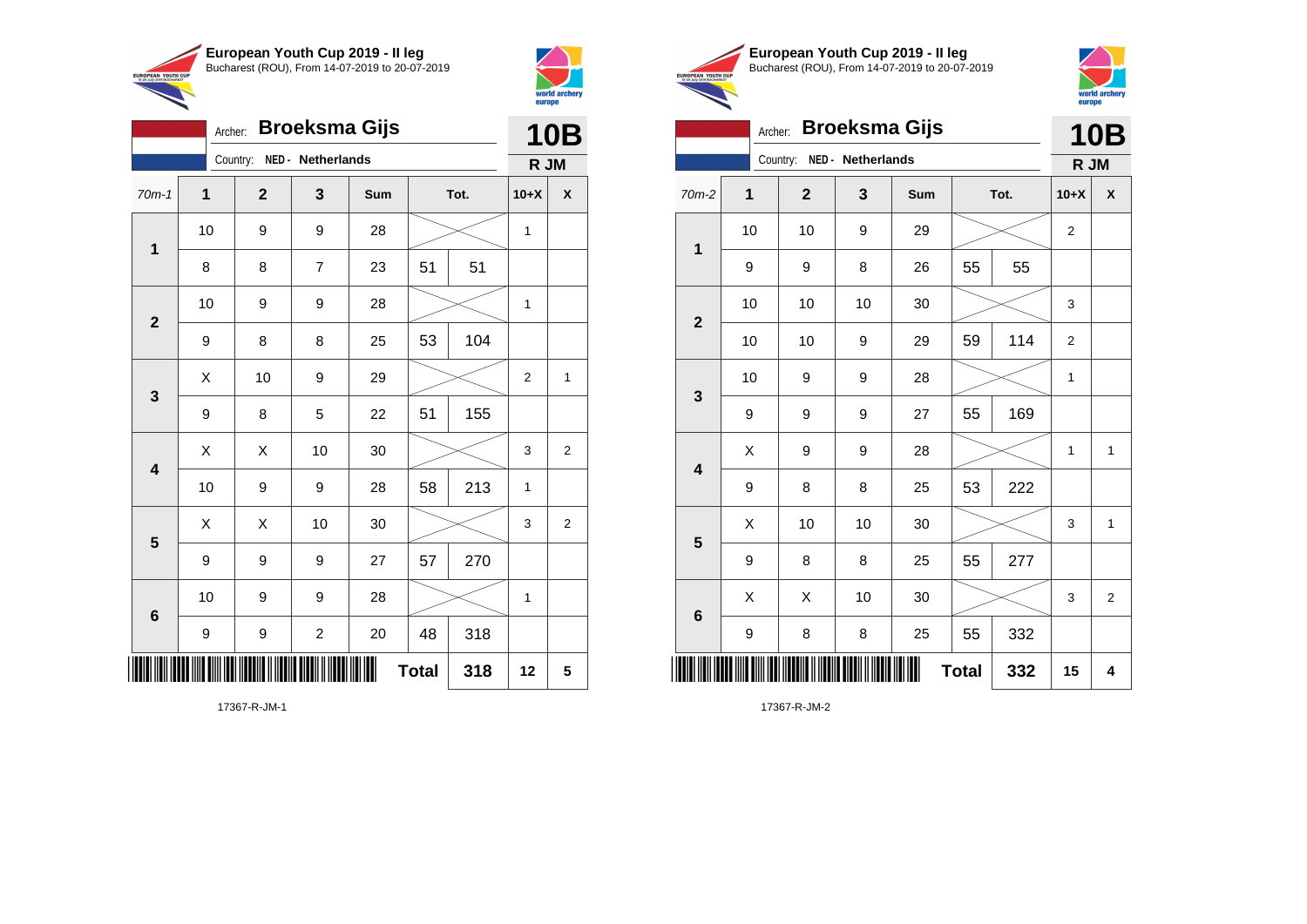

Country: **RUS - Russia**

Archer: **Sushkeev Naidan**



**10C**

|                | European Youth Cup 2019 - Il leg               |
|----------------|------------------------------------------------|
| <b>JTH CUP</b> | Bucharest (ROU), From 14-07-2019 to 20-07-2019 |
| <b>HADEST</b>  |                                                |



#### Archer: **Sushkeev Naidan** Country: **RUS - Russia 10C R JM**

|                  |                | Country: RUS - Russia                                           |                |     |                     |                | R JM               |                 |    | Country: RUS - Russia |                         |     |              |      | R JM         |                         |
|------------------|----------------|-----------------------------------------------------------------|----------------|-----|---------------------|----------------|--------------------|-----------------|----|-----------------------|-------------------------|-----|--------------|------|--------------|-------------------------|
| $70m-1$          | 1              | $\mathbf{2}$                                                    | $\mathbf{3}$   | Sum | Tot.                | $10+X$         | $\pmb{\mathsf{X}}$ | $70m-2$         | 1  | $\mathbf{2}$          | 3                       | Sum |              | Tot. | $10+X$       | $\mathbf{x}$            |
|                  | 9              | 8                                                               | 8              | 25  |                     |                |                    |                 | 10 | 9                     | 8                       | 27  |              |      | $\mathbf{1}$ |                         |
| $\mathbf{1}$     | 6              | 6                                                               | 5              | 17  | 42<br>42            |                |                    | 1               | 8  | 8                     | $\overline{7}$          | 23  | 50           | 50   |              |                         |
|                  | 9              | $\boldsymbol{9}$                                                | 9              | 27  |                     |                |                    |                 | 10 | 9                     | $\boldsymbol{9}$        | 28  |              |      | 1            |                         |
| $\overline{2}$   | 8              | $\overline{7}$                                                  | 6              | 21  | 48<br>90            |                |                    | $\overline{2}$  | 8  | 8                     | 8                       | 24  | 52           | 102  |              |                         |
|                  | X              | 10                                                              | 9              | 29  |                     | 2              | $\mathbf{1}$       |                 | X  | 10                    | $\boldsymbol{9}$        | 29  |              |      | 2            |                         |
| $\mathbf{3}$     | 9              | 9                                                               | 8              | 26  | 55<br>145           |                |                    | $\mathbf{3}$    | 8  | 8                     | $\overline{5}$          | 21  | 50           | 152  |              |                         |
|                  | 9              | 9                                                               | 8              | 26  |                     |                |                    |                 | X  | 8                     | 8                       | 26  |              |      | $\mathbf{1}$ | $\mathbf 1$             |
| $\boldsymbol{4}$ | $\overline{7}$ | $\overline{7}$                                                  | 6              | 20  | 46<br>191           |                |                    | 4               | 8  | $\overline{7}$        | $\overline{7}$          | 22  | 48           | 200  |              |                         |
|                  | 8              | 8                                                               | 8              | 24  |                     |                |                    |                 | 10 | 9                     | $\boldsymbol{9}$        | 28  |              |      | $\mathbf{1}$ |                         |
| $5\phantom{1}$   | $\overline{7}$ | $\overline{7}$                                                  | ${\sf M}$      | 14  | 38<br>229           |                |                    | $5\phantom{.0}$ | 9  | 8                     | $\,6$                   | 23  | 51           | 251  |              |                         |
|                  | 9              | 9                                                               | 9              | 27  |                     |                |                    |                 | 9  | 8                     | 8                       | 25  |              |      |              |                         |
| $6\phantom{1}6$  | 8              | 8                                                               | $\overline{7}$ | 23  | 279<br>50           |                |                    | $6\phantom{1}6$ | 8  | $\overline{7}$        | $\overline{\mathbf{4}}$ | 19  | 44           | 295  |              |                         |
|                  |                | <u> ANT NAN TAN TANA NAN NAN MATANA NI NAN TAN MANA NAN NAN</u> |                |     | <b>Total</b><br>279 | $\overline{2}$ | $\mathbf{1}$       |                 |    |                       |                         |     | <b>Total</b> | 295  | $\bf 6$      | $\overline{\mathbf{2}}$ |

20017-R-JM-1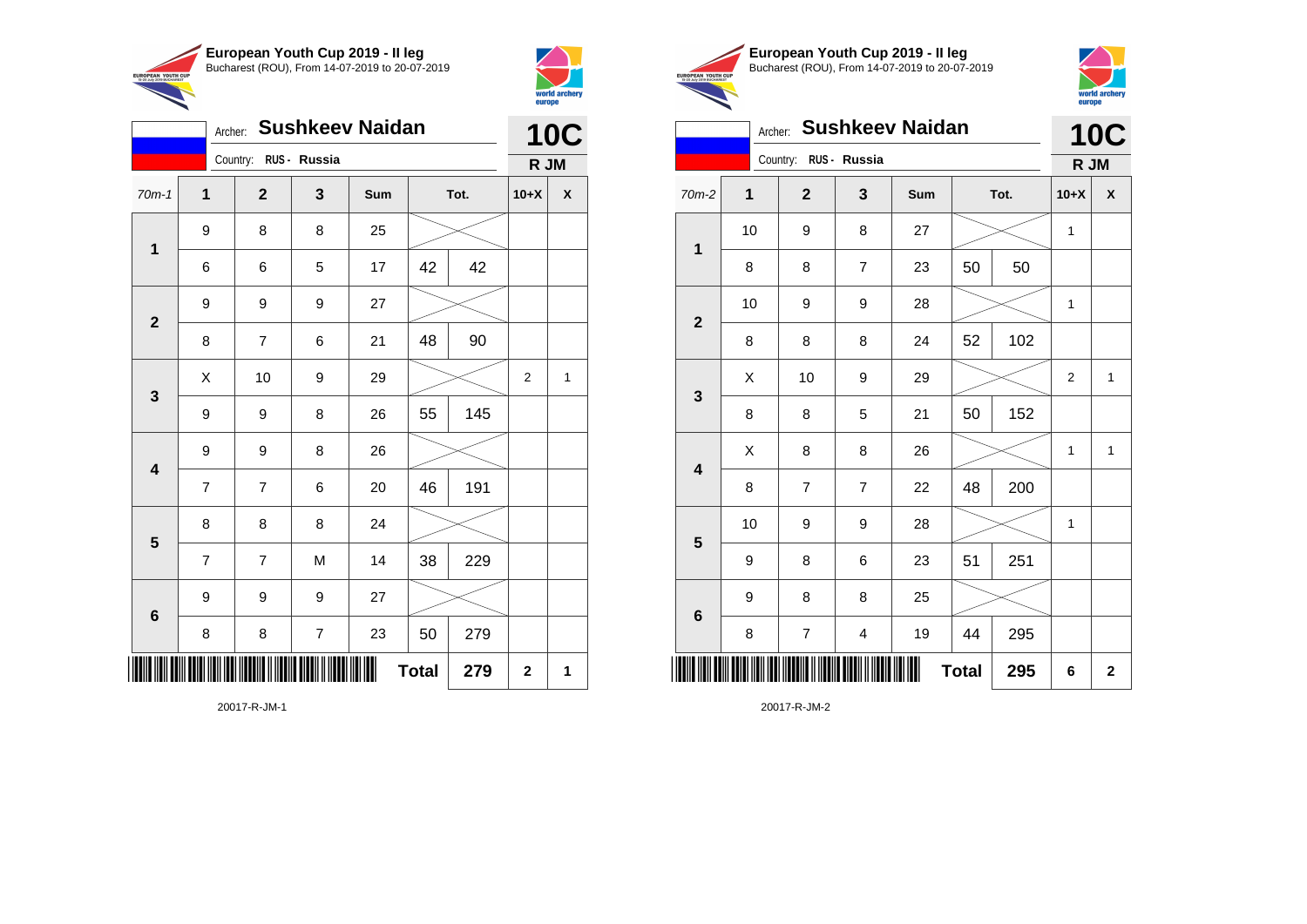

Archer: **Vetter Jonathan**



**TIPOPEAN YOUTH O** 

**10D**

|     | European Youth Cup 2019 - Il leg               |
|-----|------------------------------------------------|
| IJР | Bucharest (ROU), From 14-07-2019 to 20-07-2019 |



## Archer: **Vetter Jonathan 10D**

|                         |              | Country:     | GER - Germany                                                                                                         |     |              |      | R JM           |              |
|-------------------------|--------------|--------------|-----------------------------------------------------------------------------------------------------------------------|-----|--------------|------|----------------|--------------|
| $70m-2$                 | $\mathbf{1}$ | $\mathbf{2}$ | 3                                                                                                                     | Sum |              | Tot. | $10+X$         | X            |
| $\mathbf 1$             | X            | 9            | 9                                                                                                                     | 28  |              |      | 1              | $\mathbf{1}$ |
|                         | 9            | 9            | 9                                                                                                                     | 27  | 55           | 55   |                |              |
| $\overline{\mathbf{2}}$ | 9            | 9            | 9                                                                                                                     | 27  |              |      |                |              |
|                         | 9            | 8            | 8                                                                                                                     | 25  | 52           | 107  |                |              |
| $\mathbf{3}$            | X            | 10           | 10                                                                                                                    | 30  |              |      | 3              | 1            |
|                         | 10           | 9            | 9                                                                                                                     | 28  | 58           | 165  | 1              |              |
| $\overline{\mathbf{4}}$ | Χ            | 10           | 10                                                                                                                    | 30  |              |      | 3              | 1            |
|                         | 9            | 9            | 9                                                                                                                     | 27  | 57           | 222  |                |              |
| 5                       | X            | 10           | 10                                                                                                                    | 30  |              |      | 3              | $\mathbf{1}$ |
|                         | 8            | 8            | $\overline{7}$                                                                                                        | 23  | 53           | 275  |                |              |
| $6\phantom{1}$          | X            | 10           | 8                                                                                                                     | 28  |              |      | $\overline{2}$ | $\mathbf{1}$ |
|                         | 8            | 8            | 8                                                                                                                     | 24  | 52           | 327  |                |              |
|                         |              |              | <u> Indian American III (Indian III) (Indian III) (Indian III) (Indian III) (Indian III) (Indian III) (Indian III</u> | ▓   | <b>Total</b> | 327  | 13             | 5            |

20657-R-JM-2

|                         |             | Country:     | GER - Germany |        |              |      | R JM           |                         |
|-------------------------|-------------|--------------|---------------|--------|--------------|------|----------------|-------------------------|
| $70m-1$                 | $\mathbf 1$ | $\mathbf{2}$ | 3             | Sum    |              | Tot. | $10+X$         | X                       |
|                         | 10          | 10           | 9             | 29     |              |      | $\overline{2}$ |                         |
| $\mathbf 1$             | 9           | 8            | 8             | 25     | 54           | 54   |                |                         |
| $\overline{\mathbf{2}}$ | 10          | 10           | 10            | 30     |              |      | 3              |                         |
|                         | 9           | 8            | 8             | 25     | 55           | 109  |                |                         |
| $\mathbf{3}$            | X           | Χ            | 10            | 30     |              |      | 3              | $\overline{\mathbf{c}}$ |
|                         | 9           | 9            | 9             | 27     | 57           | 166  |                |                         |
| $\overline{\mathbf{4}}$ | $10$        | 10           | 9             | 29     |              |      | 2              |                         |
|                         | 9           | 8            | 8             | 25     | 54           | 220  |                |                         |
| $5\phantom{1}$          | X           | 10           | 10            | $30\,$ |              |      | 3              | $\mathbf{1}$            |
|                         | 9           | 9            | 8             | 26     | 56           | 276  |                |                         |
| $\bf 6$                 | X           | 10           | 10            | 30     |              |      | 3              | $\mathbf{1}$            |
|                         | 9           | 9            | 8             | 26     | 56           | 332  |                |                         |
|                         |             |              |               | ∭      | <b>Total</b> | 332  | 16             | 4                       |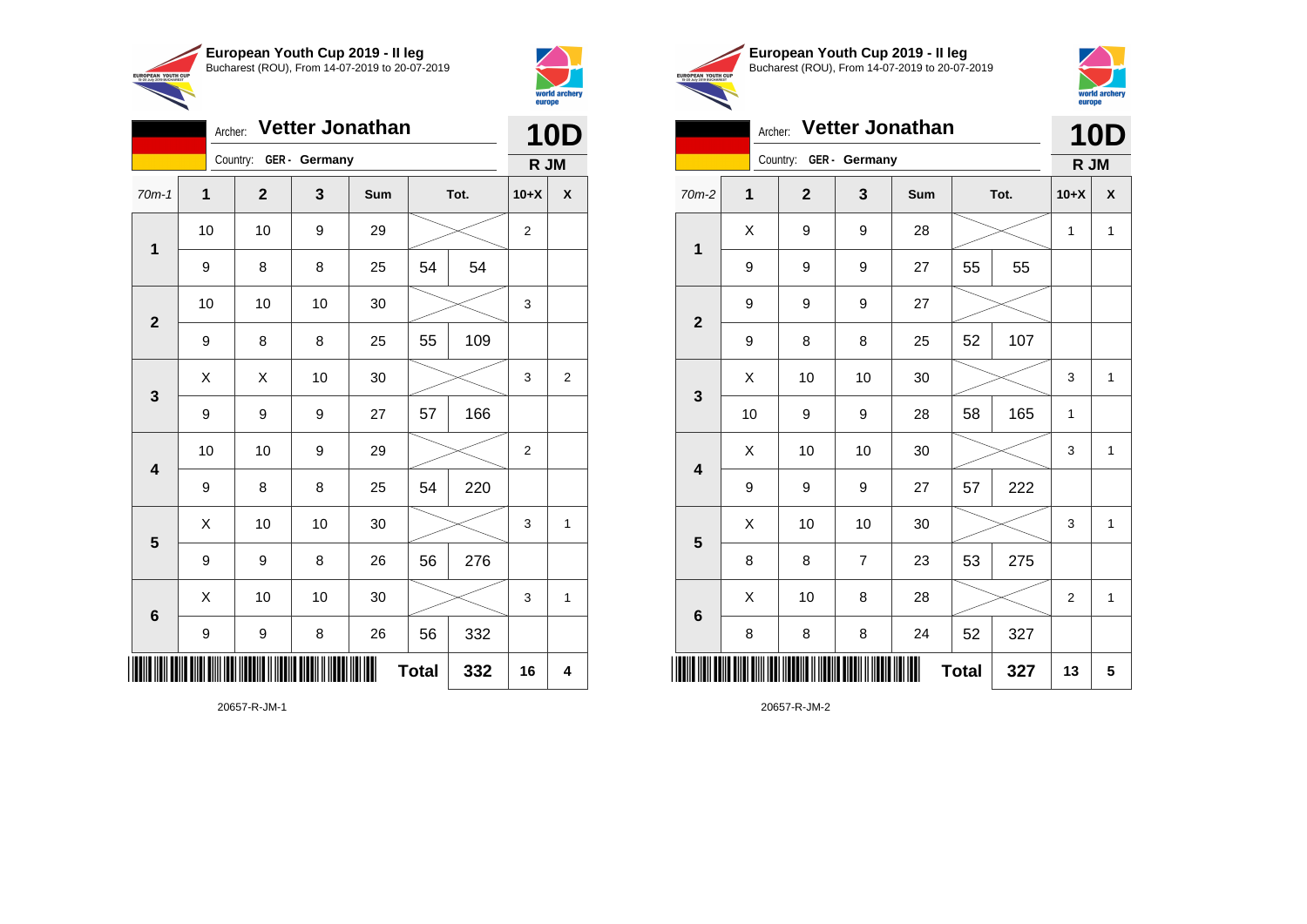

|                         | ◥<br>Archer: |              | <b>Vanhaeren Maarten</b> |     |              |     |        | 11A         |
|-------------------------|--------------|--------------|--------------------------|-----|--------------|-----|--------|-------------|
|                         |              |              | Country: BEL - Belgium   |     | R JM         |     |        |             |
| $70m-1$                 | $\mathbf{1}$ | $\mathbf{2}$ | 3                        | Sum | Tot.         |     | $10+X$ | X           |
| 1                       | 10           | 9            | 9                        | 28  |              |     | 1      |             |
|                         | 9            | 9            | 9                        | 27  | 55           | 55  |        |             |
| $\overline{2}$          | 9            | 9            | 9                        | 27  |              |     |        |             |
|                         | 8            | 8            | 6                        | 22  | 49           | 104 |        |             |
| 3                       | 10           | 9            | 9                        | 28  |              |     | 1      |             |
|                         | 8            | 8            | 5                        | 21  | 49           | 153 |        |             |
| $\overline{\mathbf{4}}$ | 10           | 10           | 10                       | 30  |              |     | 3      |             |
|                         | 9            | 9            | 8                        | 26  | 56           | 209 |        |             |
| 5                       | 9            | 9            | 9                        | 27  |              |     |        |             |
|                         | 8            | 8            | $\overline{7}$           | 23  | 50           | 259 |        |             |
| $6\phantom{1}6$         | 8            | 8            | $\overline{7}$           | 23  |              |     |        |             |
|                         | 7            | 6            | $\overline{\mathbf{4}}$  | 17  | 40           | 299 |        |             |
|                         |              |              |                          |     | <b>Total</b> | 299 | 5      | $\mathbf 0$ |

world archer

20512-R-JM-1





Archer: **Vanhaeren Maarten** Country: **BEL - Belgium 11A R JM** 70m-2 **1 2 3 Sum Tot. 10+X X**  $X$  | 8 | 8 | 26 |  $\times$  | 1 | 1

| 1                       |                  |                         |                  |    |              |     |   |              |
|-------------------------|------------------|-------------------------|------------------|----|--------------|-----|---|--------------|
|                         | 8                | 8                       | 6                | 22 | 48           | 48  |   |              |
| $\mathbf{2}$            | 10               | 9                       | 8                | 27 |              |     | 1 |              |
|                         | $\boldsymbol{7}$ | 6                       | 6                | 19 | 46           | 94  |   |              |
| $\mathbf{3}$            | 9                | 9                       | $\boldsymbol{9}$ | 27 |              |     |   |              |
|                         | 8                | $\overline{\mathbf{7}}$ | $\boldsymbol{7}$ | 22 | 49           | 143 |   |              |
| $\overline{\mathbf{4}}$ | 9                | 8                       | 8                | 25 |              |     |   |              |
|                         | 8                | 8                       | 6                | 22 | 47           | 190 |   |              |
| $5\phantom{1}$          | X                | 9                       | $\boldsymbol{9}$ | 28 |              |     | 1 | $\mathbf{1}$ |
|                         | 9                | 8                       | 6                | 23 | 51           | 241 |   |              |
| $\bf 6$                 | X                | 9                       | 9                | 28 |              |     | 1 | $\mathbf{1}$ |
|                         | 9                | $\boldsymbol{7}$        | 6                | 22 | 50           | 291 |   |              |
|                         |                  |                         |                  |    | <b>Total</b> | 291 | 4 | 3            |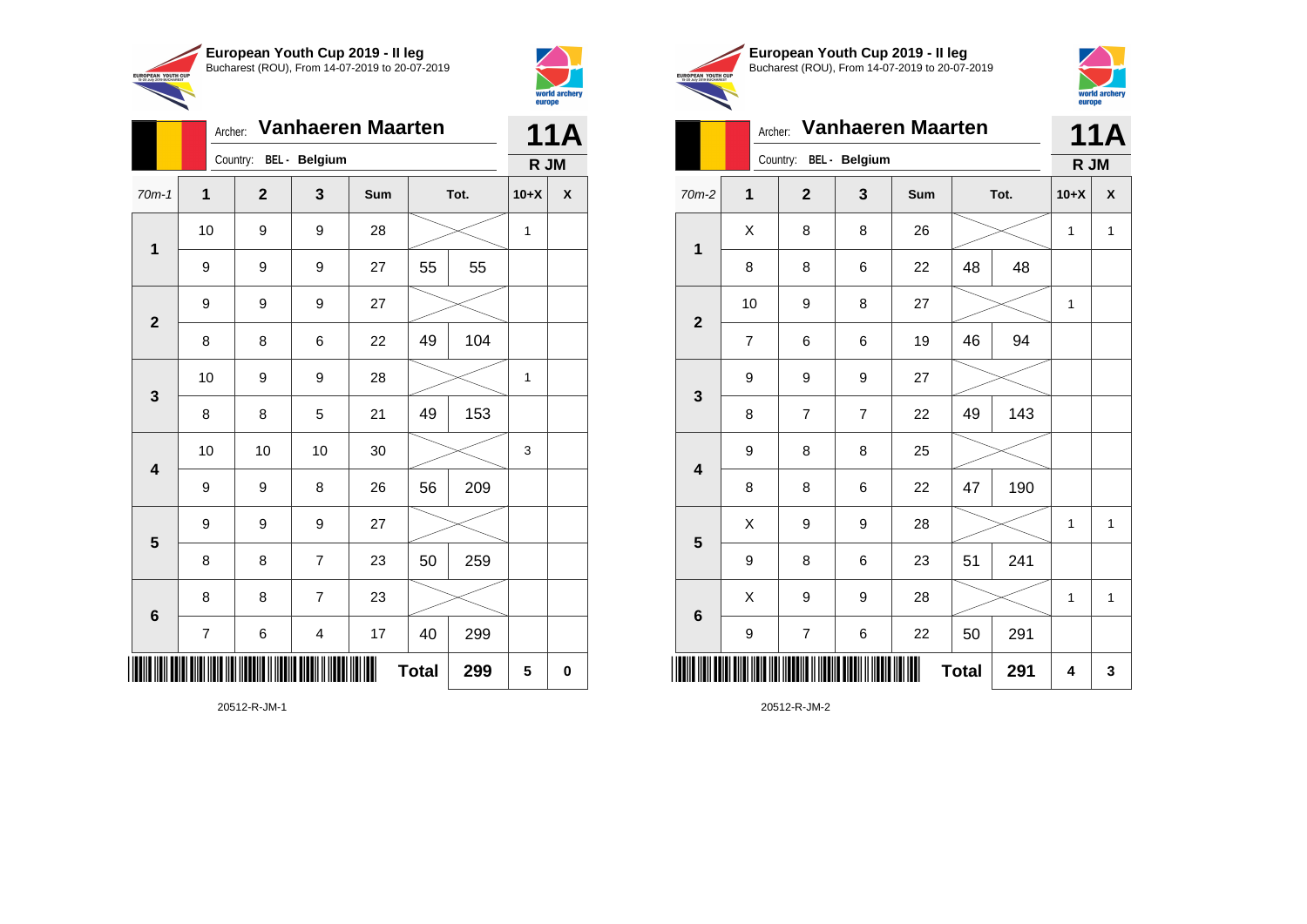

Country: **NED - Netherlands**

**1**

**2**

**3**

**4**

**5**

**6**

Archer: **Wilthagen Jonah**

70m-1 **1 2 3 Sum Tot. 10+X X**

9 | 9 | 8 | 26 | 54 | 54

9 | 9 | 8 | 26 | 54 | 108

9 | 8 | 7 | 24 | 53 | 161

8 | 8 | 8 | 24 | 53 | 214

9 | 9 | 8 | 26 | 56 | 270

9 | 8 | 7 | 24 | 53 | 323

10 | 10 | 9 | 29 |  $\times$  | 2

10 | 10 | 9 | 29 |  $\times$  | 2

 $\begin{array}{|c|c|c|c|c|c|}\hline \hspace{.1cm}X & \hspace{.1cm} \text{ 10} & \hspace{.1cm} \text{ 10} & \hspace{.1cm} \text{ 30} & \hspace{.1cm} \end{array} \hspace{1.2cm} \begin{array}{|c|c|c|c|c|c|}\hline \hspace{.1cm}X & \hspace{.1cm} \text{ 3} & \hspace{.1cm} \text{ 1} & \hspace{.1cm} \text{ 4} & \hspace{.1cm} \end{array} \hspace{1.2cm}$ 

X 10 9 29 2 1

**Total 323 11 3**

10 | 9 | 9 | 28 |  $\times$  | 1

 $X$  | 9 | 9 | 28 |  $\swarrow$  | 1 | 1



**11B R JM**

**European Youth Cup 2019 - II leg** Bucharest (ROU), From 14-07-2019 to 20-07-2019 EUROPEAN YOUTH CUP



|                         | <b>Wilthagen Jonah</b><br>Archer: |                            |    |     |              |      |                |                         |  |  |  |
|-------------------------|-----------------------------------|----------------------------|----|-----|--------------|------|----------------|-------------------------|--|--|--|
|                         |                                   | Country: NED - Netherlands |    |     |              |      | R JM           | 11B                     |  |  |  |
| $70m-2$                 | $\mathbf 1$                       | $\overline{2}$             | 3  | Sum |              | Tot. | $10+X$         | X                       |  |  |  |
|                         | X                                 | 10                         | 9  | 29  |              |      | 2              | $\mathbf{1}$            |  |  |  |
| $\mathbf 1$             | 9                                 | 9                          | 9  | 27  | 56           | 56   |                |                         |  |  |  |
| $\mathbf{2}$            | Χ                                 | X                          | 10 | 30  |              |      | 3              | $\overline{c}$          |  |  |  |
|                         | 10                                | 9                          | 9  | 28  | 58           | 114  | 1              |                         |  |  |  |
| $\mathbf{3}$            | X                                 | X                          | 10 | 30  |              |      | 3              | $\overline{2}$          |  |  |  |
|                         | 9                                 | 9                          | 8  | 26  | 56           | 170  |                |                         |  |  |  |
| $\overline{\mathbf{4}}$ | X                                 | X                          | 10 | 30  |              |      | 3              | $\overline{2}$          |  |  |  |
|                         | 9                                 | 9                          | 8  | 26  | 56           | 226  |                |                         |  |  |  |
| $\overline{\mathbf{5}}$ | 10                                | 10                         | 9  | 29  |              |      | $\overline{2}$ |                         |  |  |  |
|                         | 9                                 | 9                          | 9  | 27  | 56           | 282  |                |                         |  |  |  |
| $6\phantom{1}6$         | 9                                 | 8                          | 8  | 25  |              |      |                |                         |  |  |  |
|                         | 8                                 | 8                          | 7  | 23  | 48           | 330  |                |                         |  |  |  |
|                         |                                   |                            |    |     | <b>Total</b> | 330  | 14             | $\overline{\mathbf{r}}$ |  |  |  |

2630-R-JM-2

2630-R-JM-1

\*2630-R-JM-1\*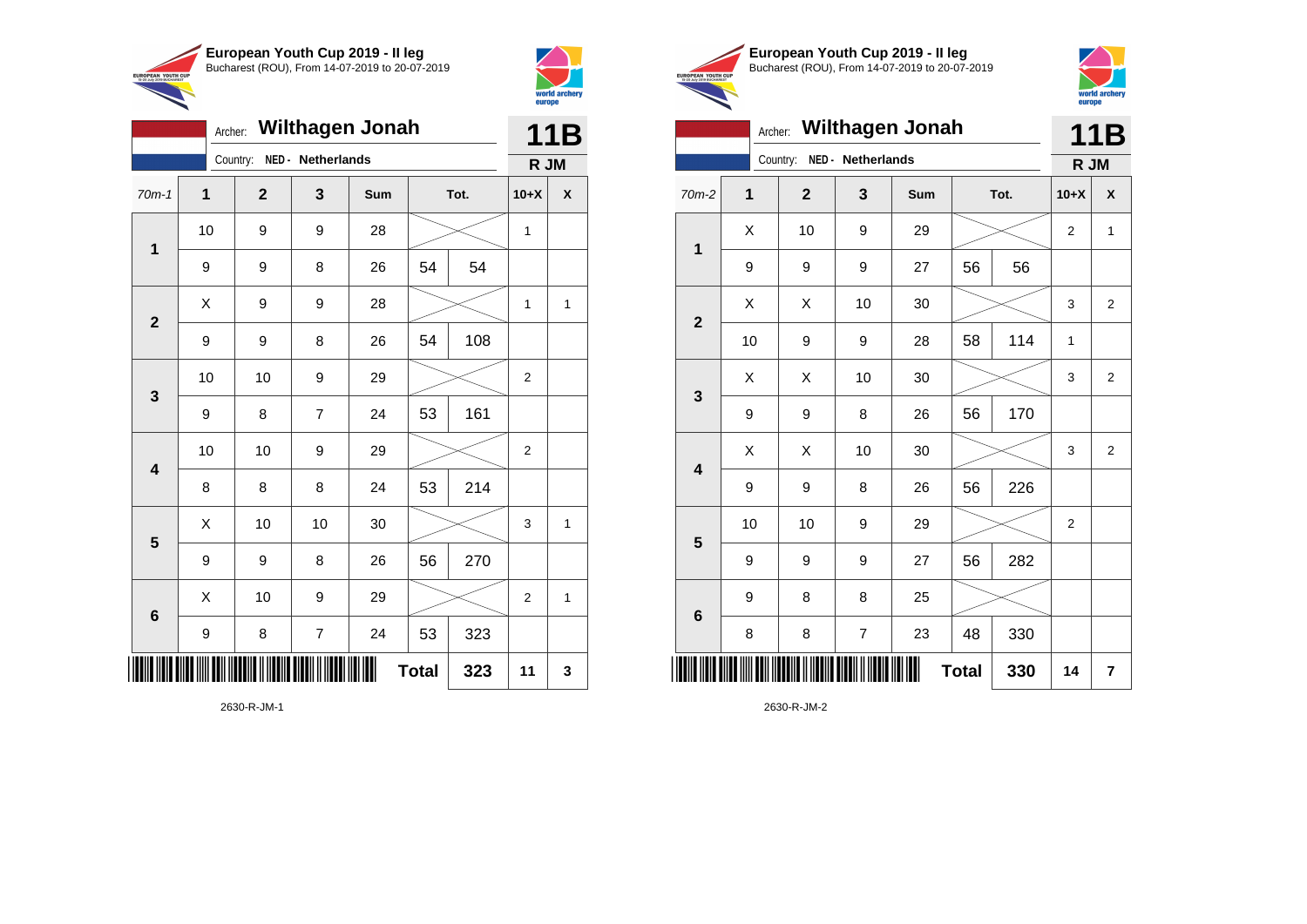



|                 |                  | Archer: Jacquey Clement |    |     |              |      |                |                |  |  |
|-----------------|------------------|-------------------------|----|-----|--------------|------|----------------|----------------|--|--|
|                 |                  | Country: FRA - France   |    |     |              |      |                |                |  |  |
| $70m-1$         | 1                | $\overline{2}$          | 3  | Sum |              | Tot. | $10+X$         | X              |  |  |
| $\mathbf 1$     | X                | Χ                       | 9  | 29  |              |      | $\overline{2}$ | $\overline{2}$ |  |  |
|                 | 9                | 9                       | 9  | 27  | 56           | 56   |                |                |  |  |
| $\overline{2}$  | Χ                | 10                      | 10 | 30  |              |      | 3              | 1              |  |  |
|                 | 9                | 9                       | 9  | 27  | 57           | 113  |                |                |  |  |
| 3               | Χ                | 9                       | 9  | 28  |              |      | 1              | 1              |  |  |
|                 | 9                | 8                       | 8  | 25  | 53           | 166  |                |                |  |  |
| 4               | X                | 10                      | 10 | 30  |              |      | 3              | 1              |  |  |
|                 | 9                | 9                       | 8  | 26  | 56           | 222  |                |                |  |  |
| 5               | 10               | 10                      | 9  | 29  |              |      | $\overline{2}$ |                |  |  |
|                 | 8                | 8                       | 8  | 24  | 53           | 275  |                |                |  |  |
| $6\phantom{1}6$ | Χ                | 10                      | 9  | 29  |              |      | $\overline{2}$ | 1              |  |  |
|                 | $\boldsymbol{9}$ | 9                       | 9  | 27  | 56           | 331  |                |                |  |  |
| IIIII           |                  |                         |    |     | <b>Total</b> | 331  | 13             | 6              |  |  |





|                         |    | Archer: Jacquey Clement |                |     |              |      |                |                    |  |  |
|-------------------------|----|-------------------------|----------------|-----|--------------|------|----------------|--------------------|--|--|
|                         |    | Country: FRA - France   |                |     |              |      | R JM           |                    |  |  |
| 70m-2                   | 1  | $\overline{2}$          | 3              | Sum |              | Tot. | $10+X$         | $\pmb{\mathsf{X}}$ |  |  |
| $\mathbf 1$             | 10 | 9                       | 9              | 28  |              |      | 1              |                    |  |  |
|                         | 9  | 9                       | 9              | 27  | 55           | 55   |                |                    |  |  |
| $\overline{\mathbf{2}}$ | 10 | 9                       | 9              | 28  |              |      | 1              |                    |  |  |
|                         | 9  | 8                       | $\overline{7}$ | 24  | 52           | 107  |                |                    |  |  |
| 3                       | X  | 10                      | 9              | 29  |              |      | $\overline{2}$ | $\mathbf{1}$       |  |  |
|                         | 9  | 9                       | 8              | 26  | 55           | 162  |                |                    |  |  |
| $\overline{\mathbf{4}}$ | Χ  | 10                      | 10             | 30  |              |      | 3              | $\mathbf{1}$       |  |  |
|                         | 9  | 9                       | 8              | 26  | 56           | 218  |                |                    |  |  |
| $\overline{\mathbf{5}}$ | X  | 10                      | 9              | 29  |              |      | $\overline{2}$ | $\mathbf{1}$       |  |  |
|                         | 9  | 9                       | 9              | 27  | 56           | 274  |                |                    |  |  |
| $\bf 6$                 | Χ  | 10                      | 10             | 30  |              |      | 3              | $\mathbf{1}$       |  |  |
|                         | 9  | 8                       | 8              | 25  | 55           | 329  |                |                    |  |  |
| ∭                       |    |                         |                |     | <b>Total</b> | 329  | 12             | 4                  |  |  |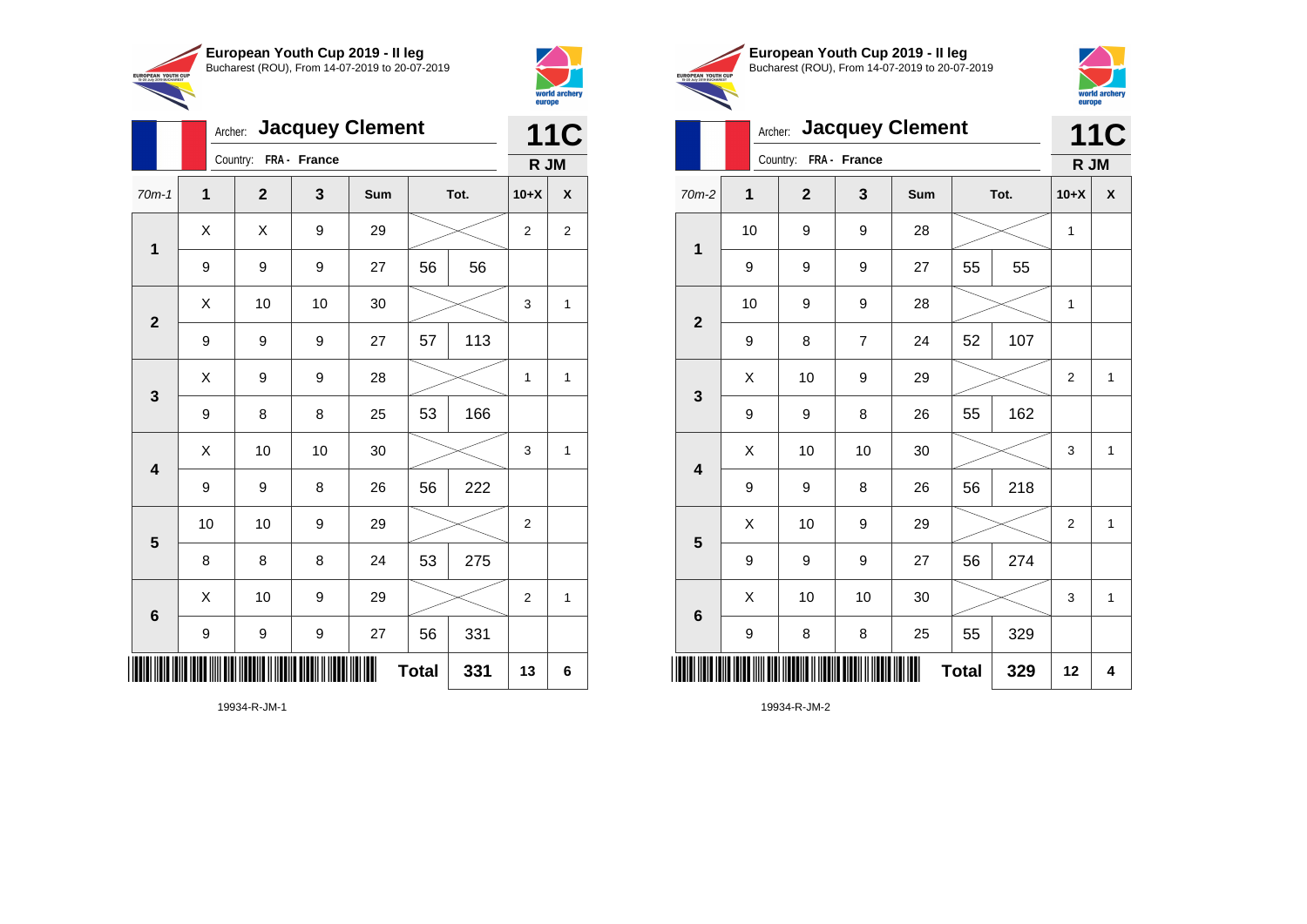



|                         |    | <b>11D</b>     |                |     |              |     |              |   |
|-------------------------|----|----------------|----------------|-----|--------------|-----|--------------|---|
|                         |    | Country:       | GER - Germany  |     |              |     | R JM         |   |
| $70m-1$                 | 1  | $\mathbf{2}$   | 3              | Sum | Tot.         |     | $10+X$       | X |
| $\mathbf 1$             | 9  | 9              | 9              | 27  |              |     |              |   |
|                         | 9  | 8              | $\overline{7}$ | 24  | 51           | 51  |              |   |
| $\overline{2}$          | X  | 10             | 9              | 29  |              |     | 2            | 1 |
|                         | 8  | 8              | $\overline{7}$ | 23  | 52           | 103 |              |   |
| $\mathbf{3}$            | 9  | 8              | 8              | 25  |              |     |              |   |
|                         | 8  | $\overline{7}$ | 6              | 21  | 46           | 149 |              |   |
| $\overline{\mathbf{4}}$ | 10 | 9              | 9              | 28  |              |     | $\mathbf{1}$ |   |
|                         | 8  | 8              | 8              | 24  | 52           | 201 |              |   |
| $\overline{\mathbf{5}}$ | 10 | 9              | 9              | 28  |              |     | 1            |   |
|                         | 9  | 8              | 6              | 23  | 51           | 252 |              |   |
| $\bf 6$                 | 10 | 9              | 8              | 27  |              |     | 1            |   |
|                         | 8  | 8              | 8              | 24  | 51           | 303 |              |   |
| ║║                      |    |                |                |     | <b>Total</b> | 303 | 5            | 1 |





# Archer: **Wieser Moritz** Country: **GER - Germany 11D R JM** 70m-2 **1 2 3 Sum Tot. 10+X X**

| $\mathbf 1$             | 10 | 10                      | 9                | 29             |              |     | 2           |             |
|-------------------------|----|-------------------------|------------------|----------------|--------------|-----|-------------|-------------|
|                         | 8  | $\overline{\mathbf{7}}$ | $\boldsymbol{7}$ | 22             | 51           | 51  |             |             |
| $\mathbf{2}$            | 10 | 9                       | 9                | 28             |              |     | 1           |             |
|                         | 8  | 8                       | 6                | 22             | 50           | 101 |             |             |
| $\mathbf 3$             | 10 | 9                       | 9                | 28             |              |     | 1           |             |
|                         | 8  | 8                       | $\boldsymbol{7}$ | 23             | 51           | 152 |             |             |
| $\overline{\mathbf{4}}$ | 10 | 9                       | 9                | 28             |              |     | 1           |             |
|                         | 9  | 8                       | 8                | 25             | 53           | 205 |             |             |
| $5\phantom{1}$          | Χ  | 10                      | 9                | 29             |              |     | $\mathbf 2$ | 1           |
|                         | 9  | 8                       | 8                | 25             | 54           | 259 |             |             |
| $\bf 6$                 | Χ  | 10                      | 10               | 30             |              |     | 3           | 1           |
|                         | 8  | $\boldsymbol{7}$        | 6                | 21             | 51           | 310 |             |             |
|                         |    |                         |                  | $\blacksquare$ | <b>Total</b> | 310 | 10          | $\mathbf 2$ |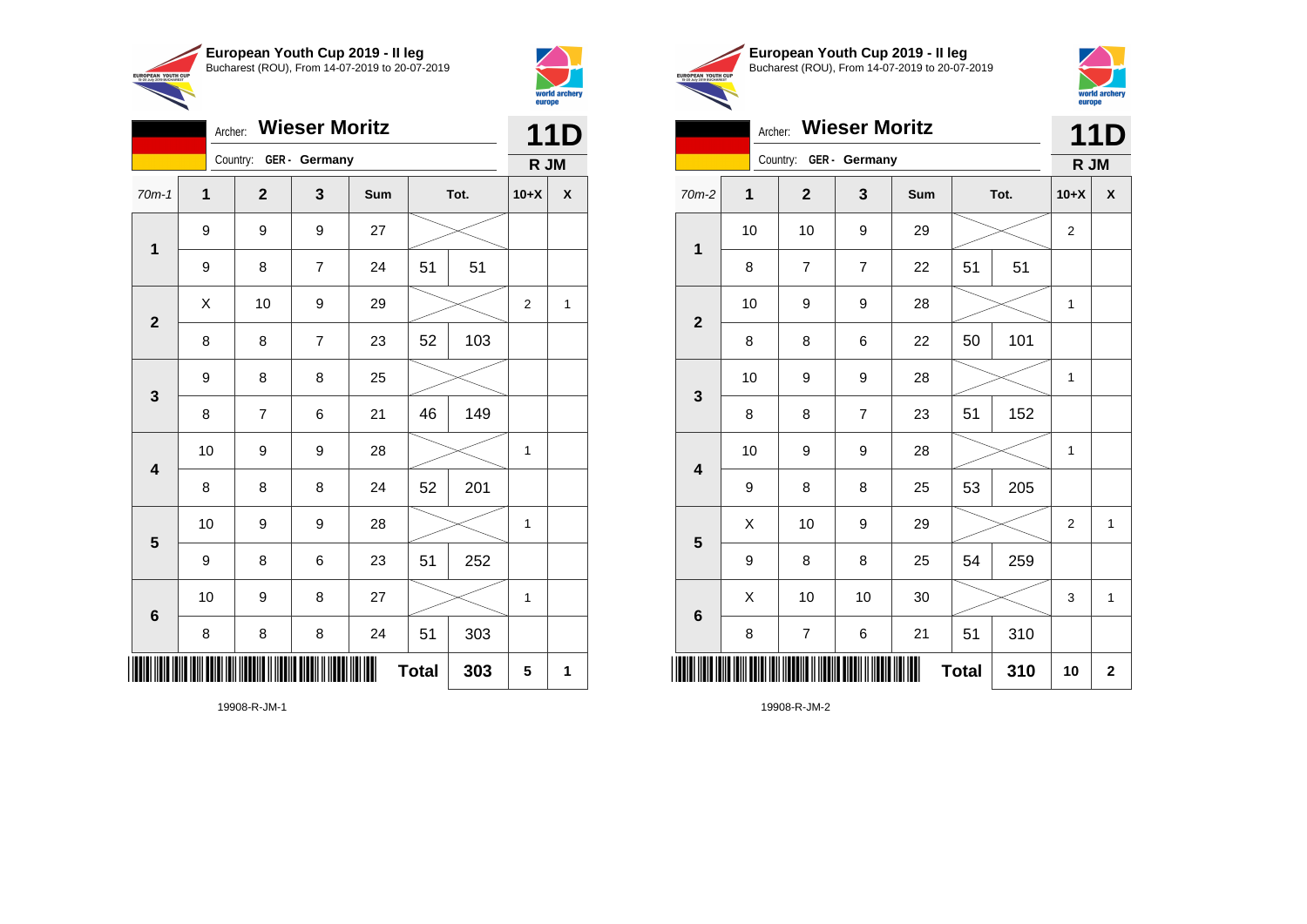



|                         | ╲              |                |                      |                      |              |     | europe         |              |
|-------------------------|----------------|----------------|----------------------|----------------------|--------------|-----|----------------|--------------|
|                         | Archer:        |                |                      | <b>Desmedt Jarno</b> |              |     |                | <b>12A</b>   |
|                         |                | Country:       | <b>BEL</b> - Belgium |                      |              |     | R JM           |              |
| $70m-1$                 | $\overline{1}$ | $\overline{2}$ | 3                    | Sum                  | Tot.         |     | $10+X$         | χ            |
|                         | Χ              | X              | X                    | 30                   |              |     | 3              | 3            |
| $\mathbf 1$             | 10             | 8              | $\overline{7}$       | 25                   | 55           | 55  | 1              |              |
|                         | X              | 10             | 10                   | 30                   |              |     | 3              | 1            |
| $\overline{2}$          | 10             | 9              | 9                    | 28                   | 58           | 113 | 1              |              |
|                         | X              | X              | X                    | 30                   |              |     | 3              | 3            |
| 3                       | 10             | 10             | 9                    | 29                   | 59           | 172 | $\overline{2}$ |              |
|                         | X              | 10             | 9                    | 29                   |              |     | $\overline{2}$ | $\mathbf{1}$ |
| $\overline{\mathbf{4}}$ | 9              | 8              | $\overline{7}$       | 24                   | 53           | 225 |                |              |
|                         | X              | 10             | 10                   | 30                   |              |     | 3              | 1            |
| $\overline{\mathbf{5}}$ | 10             | 9              | 9                    | 28                   | 58           | 283 | 1              |              |
|                         | 10             | 10             | 9                    | 29                   |              |     | $\overline{2}$ |              |
| 6                       | 9              | 9              | 9                    | 27                   | 56           | 339 |                |              |
|                         |                |                |                      |                      | <b>Total</b> | 339 | 21             | 9            |

20515-R-JM-1





Archer: **Desmedt Jarno** Country: **BEL - Belgium 12A**

|                         | Country. <b>DEL</b> - <b>Deigium</b> | R JM                                                                                                                  |   |     |              |     |                         |              |
|-------------------------|--------------------------------------|-----------------------------------------------------------------------------------------------------------------------|---|-----|--------------|-----|-------------------------|--------------|
| $70m-2$                 | 1                                    | $\mathbf{2}$                                                                                                          | 3 | Sum | Tot.         |     | $10+X$                  | X            |
| $\mathbf 1$             | 10                                   | 10                                                                                                                    | 9 | 29  |              |     | $\boldsymbol{2}$        |              |
|                         | 8                                    | 8                                                                                                                     | 8 | 24  | 53           | 53  |                         |              |
|                         | 10                                   | 9                                                                                                                     | 9 | 28  |              |     | 1                       |              |
| $\boldsymbol{2}$        | 9                                    | 9                                                                                                                     | 8 | 26  | 54           | 107 |                         |              |
| $\mathbf{3}$            | X                                    | 9                                                                                                                     | 9 | 28  |              |     | 1                       | $\mathbf{1}$ |
|                         | 9                                    | 9                                                                                                                     | 8 | 26  | 54           | 161 |                         |              |
| $\overline{\mathbf{4}}$ | 9                                    | 9                                                                                                                     | 9 | 27  |              |     |                         |              |
|                         | 8                                    | 8                                                                                                                     | 8 | 24  | 51           | 212 |                         |              |
| $\overline{\mathbf{5}}$ | 10                                   | 9                                                                                                                     | 9 | 28  |              |     | 1                       |              |
|                         | 9                                    | 9                                                                                                                     | 8 | 26  | 54           | 266 |                         |              |
| $\bf 6$                 | X                                    | 10                                                                                                                    | 9 | 29  |              |     | $\overline{2}$          | $\mathbf{1}$ |
|                         | 9                                    | 9                                                                                                                     | 8 | 26  | 55           | 321 |                         |              |
|                         |                                      | <u> 11 AN 11 AN 11 AN 11 AN 11 AN 11 AN 11 AN 11 AN 11 AN 11 AN 11 AN 11 AN 11 AN 11 AN 11 AN 11 AN 11 AN 11 AN 1</u> |   |     | <b>Total</b> | 321 | $\overline{\mathbf{r}}$ | $\mathbf 2$  |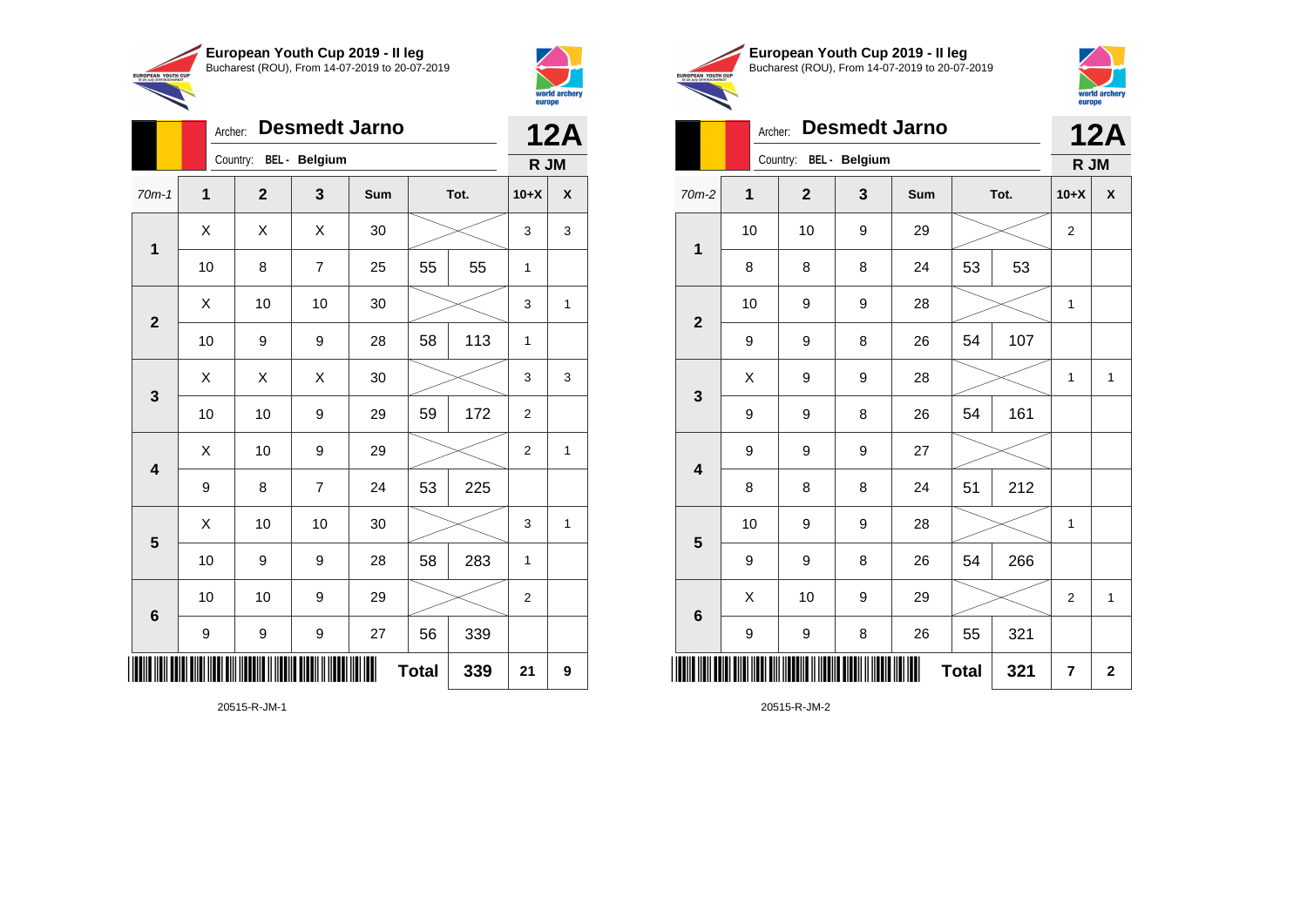



|                         | Archer: Donaldson Cameron<br><b>NZ</b> |                              |                |     |              |      |                |                |  |  |
|-------------------------|----------------------------------------|------------------------------|----------------|-----|--------------|------|----------------|----------------|--|--|
|                         |                                        | Country: GBR - Great Britain |                |     |              |      | R JM           |                |  |  |
| $70m-1$                 | 1                                      | $\mathbf{2}$                 | 3              | Sum |              | Tot. |                | χ              |  |  |
| 1                       | 10                                     | 10                           | 10             | 30  |              |      | 3              |                |  |  |
|                         | 10                                     | 10                           | 10             | 30  | 60           | 60   | 3              |                |  |  |
| $\overline{2}$          | X                                      | 10                           | 9              | 29  |              |      | $\overline{2}$ | 1              |  |  |
|                         | 8                                      | 8                            | $\overline{7}$ | 23  | 52           | 112  |                |                |  |  |
| $\mathbf{3}$            | X                                      | 10                           | 9              | 29  |              |      | $\overline{2}$ | 1              |  |  |
|                         | 9                                      | 9                            | 8              | 26  | 55           | 167  |                |                |  |  |
| $\overline{\mathbf{4}}$ | 10                                     | 9                            | 9              | 28  |              |      | $\mathbf 1$    |                |  |  |
|                         | 9                                      | 8                            | 8              | 25  | 53           | 220  |                |                |  |  |
| 5                       | 10                                     | 9                            | 9              | 28  |              |      | 1              |                |  |  |
|                         | 9                                      | 9                            | 8              | 26  | 54           | 274  |                |                |  |  |
| 6                       | X                                      | X                            | 10             | 30  |              |      | 3              | $\overline{c}$ |  |  |
|                         | 8                                      | 8                            | 8              | 24  | 54           | 328  |                |                |  |  |
|                         |                                        |                              |                |     | <b>Total</b> | 328  | 15             | 4              |  |  |





**12B**

Archer: **Donaldson Cameron**

|                         |                                                            | Country: GBR - Great Britain |    |     |              |      |                |                |  |  |
|-------------------------|------------------------------------------------------------|------------------------------|----|-----|--------------|------|----------------|----------------|--|--|
| $70m-2$                 | 1                                                          | $\mathbf{2}$                 | 3  | Sum |              | Tot. | $10+X$         | X              |  |  |
|                         | 10                                                         | 9                            | 9  | 28  |              |      | 1              |                |  |  |
| $\mathbf 1$             | 9                                                          | 9                            | 8  | 26  | 54           | 54   |                |                |  |  |
|                         | Χ                                                          | 9                            | 9  | 28  |              |      | 1              | 1              |  |  |
| $\boldsymbol{2}$        | 9                                                          | 9                            | 9  | 27  | 55           | 109  |                |                |  |  |
| $\mathbf{3}$            | 10                                                         | 10                           | 9  | 29  |              |      | $\overline{2}$ |                |  |  |
|                         | 9                                                          | 9                            | 8  | 26  | 55           | 164  |                |                |  |  |
| $\overline{\mathbf{4}}$ | 9                                                          | 9                            | 9  | 27  |              |      |                |                |  |  |
|                         | 9                                                          | 9                            | 8  | 26  | 53           | 217  |                |                |  |  |
| $5\phantom{1}$          | Χ                                                          | Χ                            | 10 | 30  |              |      | 3              | $\overline{2}$ |  |  |
|                         | 10                                                         | 8                            | 8  | 26  | 56           | 273  | 1              |                |  |  |
| $\bf 6$                 | Χ                                                          | 9                            | 9  | 28  |              |      | 1              | 1              |  |  |
|                         | 9                                                          | 8                            | 8  | 25  | 53           | 326  |                |                |  |  |
|                         | TE INIE NEEL NEEL IN NEEENE II NEENE EIEEN II NEEL NEI NEI |                              |    |     | <b>Total</b> | 326  | 9              | 4              |  |  |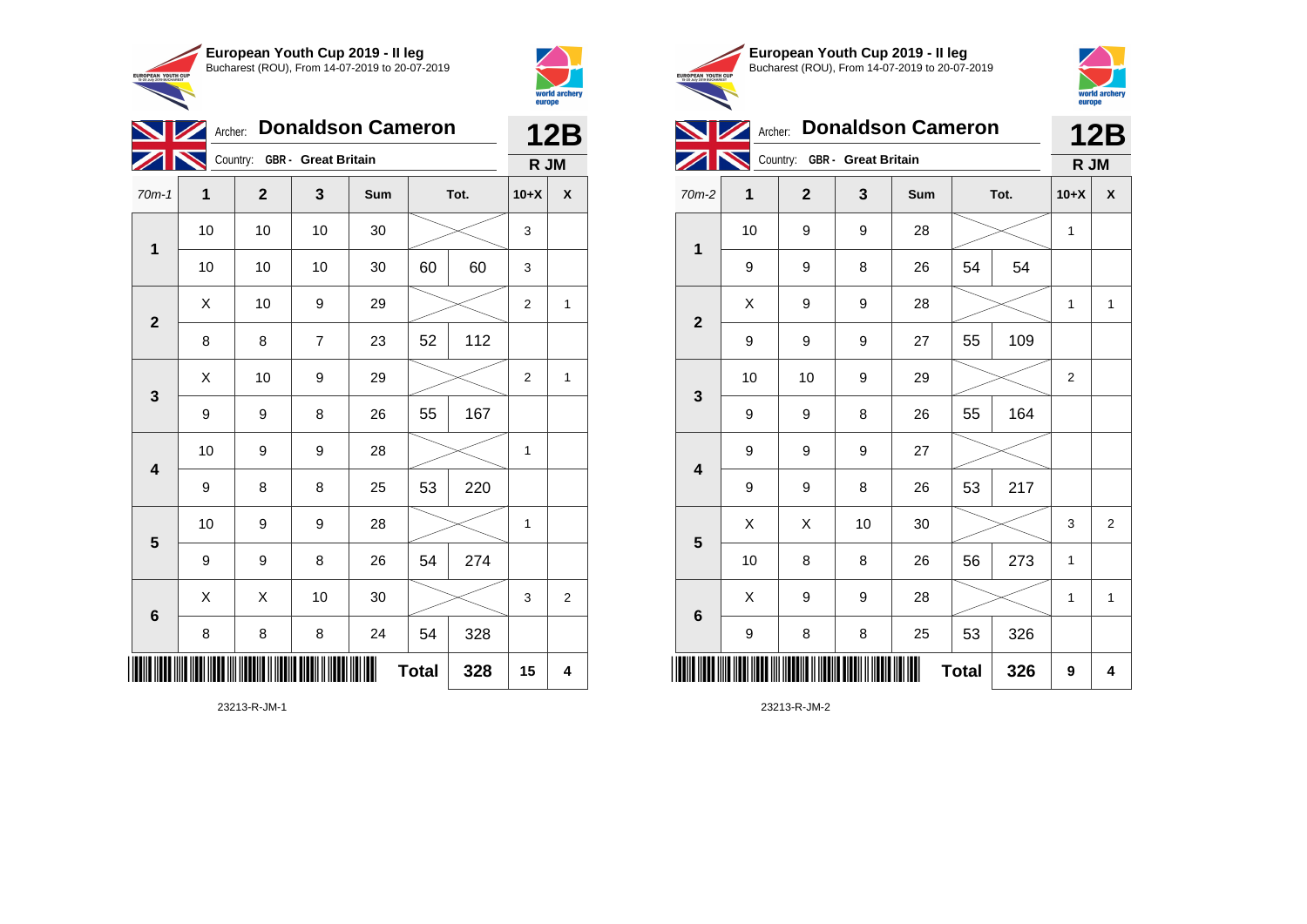



|                               | European Youth Cup 2019 - Il leg               |
|-------------------------------|------------------------------------------------|
| <b>TH CUP</b><br><b>ADEST</b> | Bucharest (ROU), From 14-07-2019 to 20-07-2019 |



# Archer: **Jamot Maxence 12C**

|                         | Archer: Jamot Maxence |                       | <b>12C</b>     |     |              |      |              |              |
|-------------------------|-----------------------|-----------------------|----------------|-----|--------------|------|--------------|--------------|
|                         |                       | Country: FRA - France |                |     |              |      | R JM         |              |
| $70m-1$                 | $\mathbf{1}$          | $\mathbf{2}$          | $\mathbf{3}$   | Sum |              | Tot. | $10+X$       | $\pmb{\chi}$ |
|                         | 10                    | 10                    | 9              | 29  |              |      | $\sqrt{2}$   |              |
| $\mathbf 1$             | 9                     | 9                     | $\overline{7}$ | 25  | 54           | 54   |              |              |
|                         | X                     | 9                     | 9              | 28  |              |      | $\mathbf{1}$ | $\mathbf{1}$ |
| $\boldsymbol{2}$        | 9                     | 8                     | $\overline{7}$ | 24  | 52           | 106  |              |              |
|                         | X                     | 10                    | 9              | 29  |              |      | $\sqrt{2}$   | $\mathbf{1}$ |
| $\mathbf 3$             | 8                     | 8                     | $\overline{7}$ | 23  | 52           | 158  |              |              |
| $\overline{\mathbf{4}}$ | X                     | 9                     | 9              | 28  |              |      | $\mathbf{1}$ | $\mathbf{1}$ |
|                         | 8                     | 8                     | $\overline{7}$ | 23  | 51           | 209  |              |              |
| ${\bf 5}$               | 10                    | 10                    | 9              | 29  |              |      | $\sqrt{2}$   |              |
|                         | 9                     | 9                     | 8              | 26  | 55           | 264  |              |              |
| $6\phantom{1}6$         | 9                     | 9                     | 9              | 27  |              |      |              |              |
|                         | $\boldsymbol{9}$      | 8                     | $\overline{7}$ | 24  | 51           | 315  |              |              |
| IIIII                   |                       |                       |                | Ш   | <b>Total</b> | 315  | 8            | ${\bf 3}$    |

3285-R-JM-1

|                         |             | Country:<br>FRA - France         |                |     |              |      |                |   |  |
|-------------------------|-------------|----------------------------------|----------------|-----|--------------|------|----------------|---|--|
| $70m-2$                 | $\mathbf 1$ | $\mathbf{2}$                     | 3              | Sum |              | Tot. | $10+X$         | X |  |
| $\mathbf 1$             | 10          | 9                                | 9              | 28  |              |      | 1              |   |  |
|                         | 9           | 8                                | $\overline{7}$ | 24  | 52           | 52   |                |   |  |
|                         | 10          | 10                               | 9              | 29  |              |      | $\overline{2}$ |   |  |
| $\mathbf{2}$            | 9           | 9                                | $\overline{7}$ | 25  | 54           | 106  |                |   |  |
| $\mathbf{3}$            | 10          | 10                               | 10             | 30  |              |      | 3              |   |  |
|                         | 9           | 9                                | $\overline{7}$ | 25  | 55           | 161  |                |   |  |
| $\overline{\mathbf{4}}$ | Χ           | 10                               | 9              | 29  |              |      | $\overline{2}$ | 1 |  |
|                         | 9           | 8                                | 8              | 25  | 54           | 215  |                |   |  |
| $\overline{\mathbf{5}}$ | 10          | 10                               | 9              | 29  |              |      | $\overline{2}$ |   |  |
|                         | 9           | 8                                | 8              | 25  | 54           | 269  |                |   |  |
| $\bf 6$                 | 10          | 9                                | 9              | 28  |              |      | 1              |   |  |
|                         | 9           | 8                                | 8              | 25  | 53           | 322  |                |   |  |
|                         |             | II ITITI DIII IITTIIN II IITTIIN |                | Ш   | <b>Total</b> | 322  | 11             | 1 |  |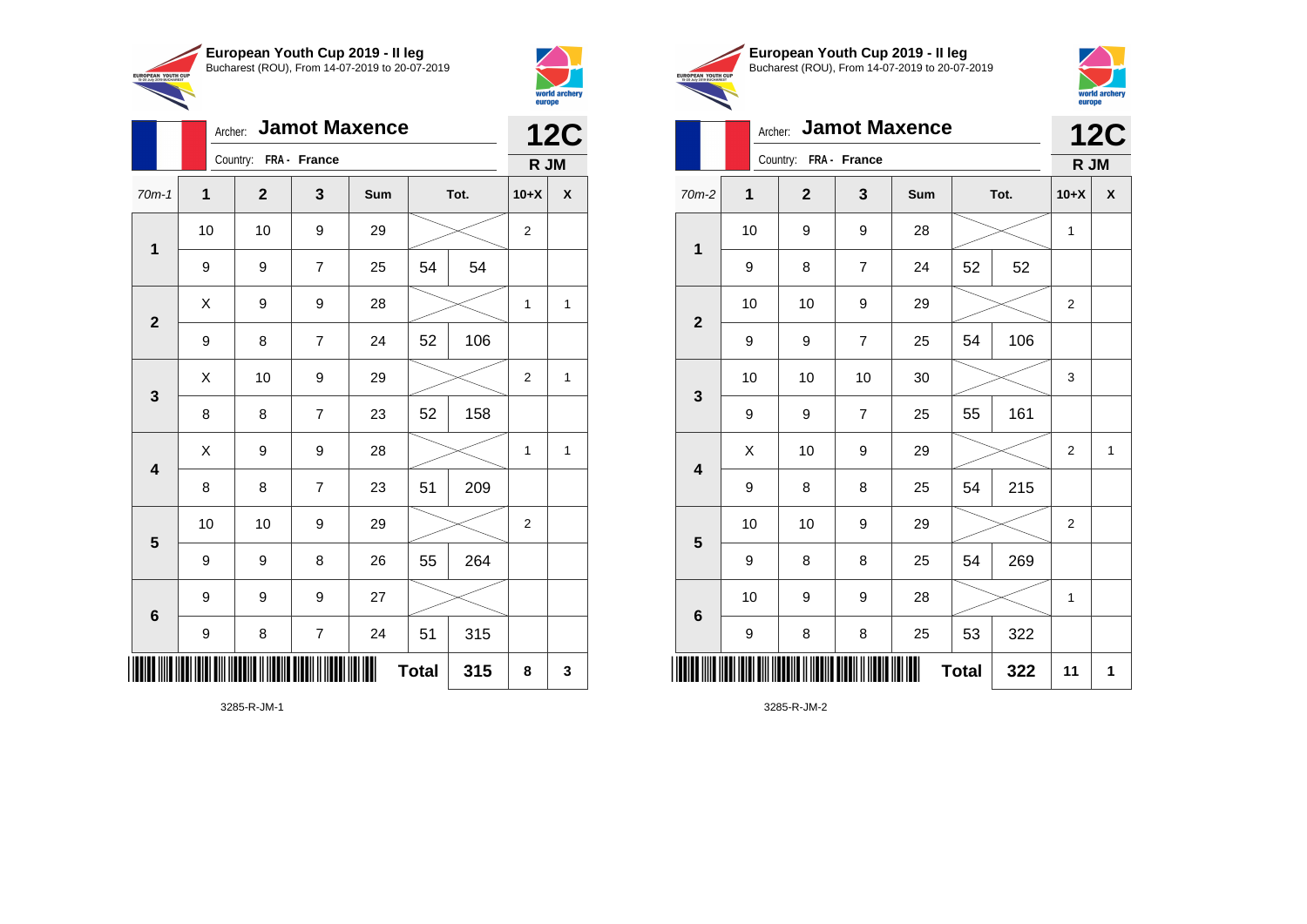



|                         | Podkrajšek Sergej<br>Archer: |                |                |     |              |      |                |              |  |
|-------------------------|------------------------------|----------------|----------------|-----|--------------|------|----------------|--------------|--|
|                         |                              | Country:       | SLO - Slovenia |     |              |      | R JM           |              |  |
| $70m-1$                 | $\mathbf 1$                  | $\overline{2}$ | 3              | Sum |              | Tot. | $10+X$         | X            |  |
| $\overline{\mathbf{1}}$ | X                            | 9              | 9              | 28  |              |      | 1              | $\mathbf{1}$ |  |
|                         | 9                            | 9              | 8              | 26  | 54           | 54   |                |              |  |
| $\overline{\mathbf{2}}$ | 10                           | 10             | 9              | 29  |              |      | 2              |              |  |
|                         | 9                            | 9              | $\overline{7}$ | 25  | 54           | 108  |                |              |  |
| $\mathbf{3}$            | 10                           | 9              | 9              | 28  |              |      | 1              |              |  |
|                         | 9                            | 8              | 8              | 25  | 53           | 161  |                |              |  |
| $\overline{\mathbf{4}}$ | Χ                            | 9              | 9              | 28  |              |      | 1              | 1            |  |
|                         | 9                            | 8              | 8              | 25  | 53           | 214  |                |              |  |
| 5                       | X                            | 10             | 9              | 29  |              |      | $\overline{2}$ | $\mathbf{1}$ |  |
|                         | 8                            | 8              | 8              | 24  | 53           | 267  |                |              |  |
| $\bf 6$                 | 10                           | 9              | 9              | 28  |              |      | 1              |              |  |
|                         | 9                            | 9              | 8              | 26  | 54           | 321  |                |              |  |
| IIII                    |                              |                |                |     | <b>Total</b> | 321  | 8              | 3            |  |



€



Archer: **Podkrajšek Sergej 12D**

|                         | Country: SLO - Slovenia |                  |                          |        |              |     |                |                         |
|-------------------------|-------------------------|------------------|--------------------------|--------|--------------|-----|----------------|-------------------------|
| $70m-2$                 | 1                       | $\mathbf{2}$     | 3                        | Sum    | Tot.         |     | $10+X$         | $\pmb{\mathsf{x}}$      |
| $\mathbf 1$             | Χ                       | 10               | 10                       | $30\,$ |              |     | 3              | $\mathbf{1}$            |
|                         | 9                       | 8                | $\overline{7}$           | 24     | 54           | 54  |                |                         |
| $\boldsymbol{2}$        | 10                      | 10               | $\boldsymbol{9}$         | 29     |              |     | $\overline{2}$ |                         |
|                         | 8                       | $\overline{7}$   | $\overline{7}$           | 22     | 51           | 105 |                |                         |
| $\mathbf 3$             | 10                      | 9                | $\boldsymbol{9}$         | 28     |              |     | 1              |                         |
|                         | 9                       | 8                | $\overline{7}$           | 24     | 52           | 157 |                |                         |
| $\overline{\mathbf{4}}$ | 10                      | 10               | 10                       | $30\,$ |              |     | 3              |                         |
|                         | 9                       | 9                | 6                        | 24     | 54           | 211 |                |                         |
| $\overline{\mathbf{5}}$ | 9                       | 9                | 9                        | 27     |              |     |                |                         |
|                         | 8                       | 8                | $\overline{\mathcal{I}}$ | 23     | 50           | 261 |                |                         |
| $\bf 6$                 | Χ                       | 9                | $\boldsymbol{9}$         | 28     |              |     | 1              | 1                       |
|                         | $\boldsymbol{7}$        | $\boldsymbol{7}$ | $\boldsymbol{7}$         | 21     | 49           | 310 |                |                         |
|                         |                         |                  |                          | Ⅲ      | <b>Total</b> | 310 | 10             | $\overline{\mathbf{2}}$ |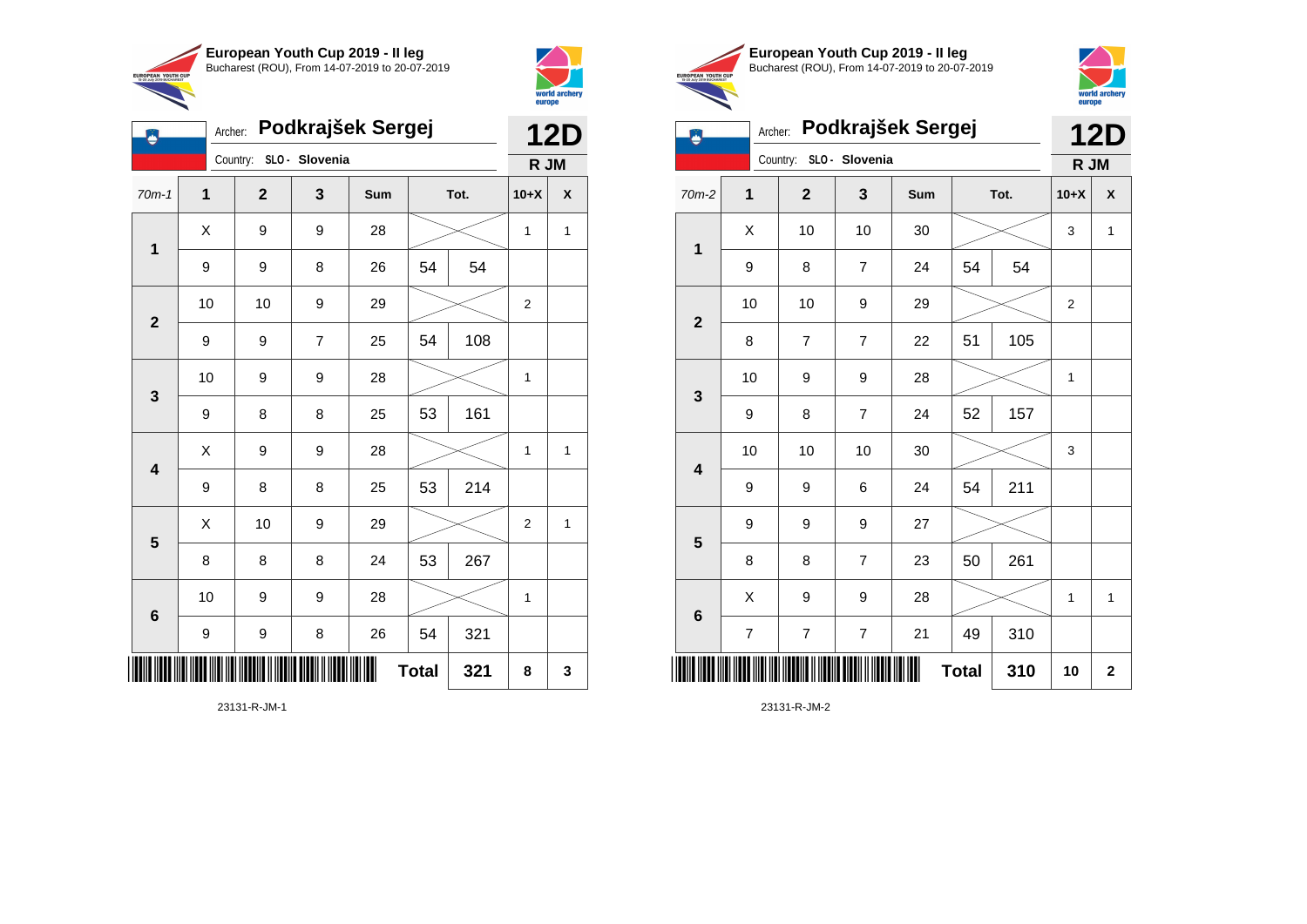



|                         | <b>Bizjak Nik</b><br>Archer: |              |                         |     |              |      |                |   |
|-------------------------|------------------------------|--------------|-------------------------|-----|--------------|------|----------------|---|
|                         |                              |              | Country: SLO - Slovenia |     |              |      | R JM           |   |
| $70m-1$                 | 1                            | $\mathbf{2}$ | 3                       | Sum |              | Tot. | $10+X$         | X |
| $\mathbf{1}$            | X                            | 10           | 9                       | 29  |              |      | $\overline{2}$ | 1 |
|                         | 9                            | 8            | 8                       | 25  | 54           | 54   |                |   |
| $\mathbf{2}$            | 10                           | 9            | 8                       | 27  |              |      | 1              |   |
|                         | 8                            | 6            | 5                       | 19  | 46           | 100  |                |   |
| 3                       | X                            | 9            | 9                       | 28  |              |      | 1              | 1 |
|                         | 8                            | 8            | 6                       | 22  | 50           | 150  |                |   |
| 4                       | 9                            | 9            | 9                       | 27  |              |      |                |   |
|                         | 8                            | 8            | 6                       | 22  | 49           | 199  |                |   |
| $\overline{\mathbf{5}}$ | X                            | 8            | 8                       | 26  |              |      | 1              | 1 |
|                         | 8                            | 8            | 8                       | 24  | 50           | 249  |                |   |
| $6\phantom{1}6$         | 9                            | 9            | 9                       | 27  |              |      |                |   |
|                         | 9                            | 9            | 7                       | 25  | 52           | 301  |                |   |
| IIIII                   |                              |              |                         |     | <b>Total</b> | 301  | 5              | 3 |





| ۸                       |                         | <b>Bizjak Nik</b><br>Archer: |                          |     |              |      |                |                    |
|-------------------------|-------------------------|------------------------------|--------------------------|-----|--------------|------|----------------|--------------------|
|                         |                         | Country:                     | SLO - Slovenia           |     |              |      | R JM           |                    |
| $70m-2$                 | $\overline{\mathbf{1}}$ | $\mathbf{2}$                 | $\mathbf{3}$             | Sum |              | Tot. | $10+X$         | $\pmb{\mathsf{X}}$ |
| $\mathbf 1$             | X                       | 10                           | 9                        | 29  |              |      | $\overline{2}$ | $\mathbf 1$        |
|                         | 8                       | 8                            | $\overline{7}$           | 23  | 52           | 52   |                |                    |
| $\mathbf{2}$            | 9                       | 9                            | 9                        | 27  |              |      |                |                    |
|                         | 9                       | 8                            | 8                        | 25  | 52           | 104  |                |                    |
| 3                       | 9                       | 8                            | 8                        | 25  |              |      |                |                    |
|                         | 8                       | 8                            | 6                        | 22  | 47           | 151  |                |                    |
| $\overline{\mathbf{4}}$ | 9                       | 9                            | 8                        | 26  |              |      |                |                    |
|                         | 8                       | 8                            | 6                        | 22  | 48           | 199  |                |                    |
| $5\phantom{1}$          | 10                      | 9                            | 9                        | 28  |              |      | $\mathbf 1$    |                    |
|                         | 9                       | 9                            | 7                        | 25  | 53           | 252  |                |                    |
| $6\phantom{1}6$         | 10                      | 9                            | 8                        | 27  |              |      | 1              |                    |
|                         | 8                       | $\overline{\mathcal{I}}$     | $\overline{\mathcal{I}}$ | 22  | 49           | 301  |                |                    |
|                         |                         |                              |                          |     | <b>Total</b> | 301  | 4              | 1                  |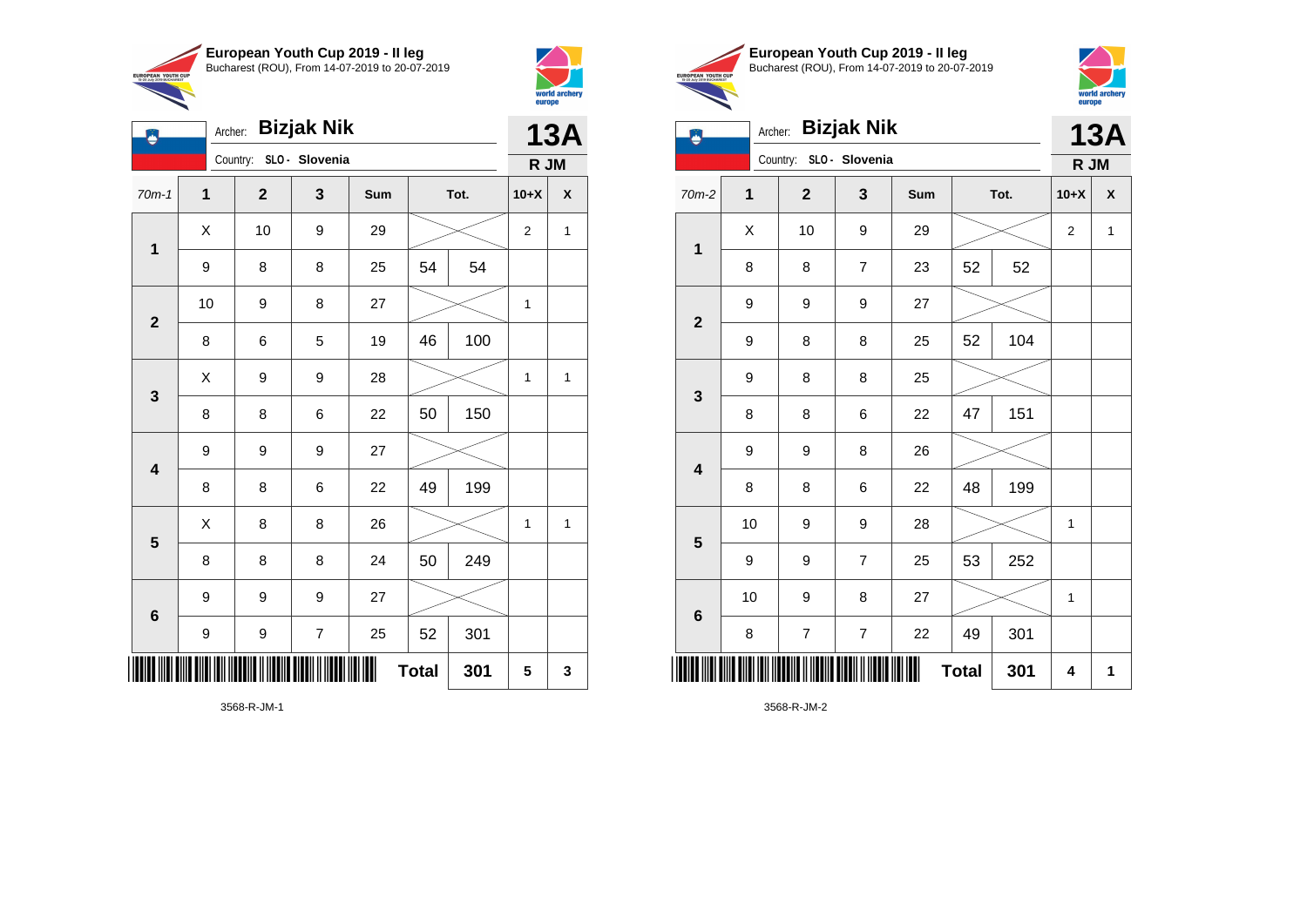



**European Youth Cup 2019 - II leg** Bucharest (ROU), From 14-07-2019 to 20-07-2019 EUROPEAN YOUTH CUP



|  | Archer: Pinder Ryan                  |  |
|--|--------------------------------------|--|
|  | <b>Excel Company One Open Dubble</b> |  |



|                         |                         | Country: GBR - Great Britain |                  |     |              |      |                |                    |
|-------------------------|-------------------------|------------------------------|------------------|-----|--------------|------|----------------|--------------------|
| 70m-2                   | 1                       | $\mathbf{2}$                 | $\mathbf{3}$     | Sum |              | Tot. | $10+X$         | $\pmb{\mathsf{x}}$ |
| $\mathbf 1$             | 10                      | 9                            | 9                | 28  |              |      | 1              |                    |
|                         | 9                       | 8                            | 8                | 25  | 53           | 53   |                |                    |
| $\boldsymbol{2}$        | Χ                       | Χ                            | 10               | 30  |              |      | 3              | $\overline{2}$     |
|                         | 9                       | 9                            | 9                | 27  | 57           | 110  |                |                    |
| $\mathbf{3}$            | 10                      | 9                            | $\boldsymbol{9}$ | 28  |              |      | 1              |                    |
|                         | 8                       | 8                            | 8                | 24  | 52           | 162  |                |                    |
| $\overline{\mathbf{4}}$ | 10                      | 10                           | 9                | 29  |              |      | $\overline{2}$ |                    |
|                         | 9                       | 8                            | $\overline{7}$   | 24  | 53           | 215  |                |                    |
| $\overline{\mathbf{5}}$ | 10                      | 9                            | 9                | 28  |              |      | 1              |                    |
|                         | 9                       | $\overline{\mathbf{7}}$      | $\overline{7}$   | 23  | 51           | 266  |                |                    |
| $\bf 6$                 | Χ                       | 9                            | $\boldsymbol{9}$ | 28  |              |      | 1              | 1                  |
|                         | $\overline{\mathbf{7}}$ | $\boldsymbol{7}$             | $\boldsymbol{7}$ | 21  | 49           | 315  |                |                    |
| ║║║                     |                         |                              |                  | Ш   | <b>Total</b> | 315  | 9              | 3                  |

17434-R-JM-2

|              |              | <b>13B</b>                   |                |     |              |      |                |   |
|--------------|--------------|------------------------------|----------------|-----|--------------|------|----------------|---|
|              |              | Country: GBR - Great Britain |                |     |              |      | R JM           |   |
| $70m-1$      | $\mathbf{1}$ | $\mathbf{2}$                 | 3              | Sum |              | Tot. | $10+X$         | χ |
| $\mathbf{1}$ | 9            | 9                            | 9              | 27  |              |      |                |   |
|              | 9            | 8                            | $\overline{7}$ | 24  | 51           | 51   |                |   |
| $\mathbf{2}$ | 10           | 10                           | 9              | 29  |              |      | $\overline{2}$ |   |
|              | 9            | 9                            | $\overline{7}$ | 25  | 54           | 105  |                |   |
| 3            | Χ            | X                            | X              | 30  |              |      | 3              | 3 |
|              | 9            | 8                            | 8              | 25  | 55           | 160  |                |   |
| 4            | 9            | 9                            | 8              | 26  |              |      |                |   |
|              | 8            | 8                            | 8              | 24  | 50           | 210  |                |   |
| 5            | 10           | 9                            | 9              | 28  |              |      | $\mathbf{1}$   |   |
|              | 9            | 8                            | 8              | 25  | 53           | 263  |                |   |
| 6            | 10           | 9                            | 9              | 28  |              |      | 1              |   |
|              | 9            | 8                            | 8              | 25  | 53           | 316  |                |   |
|              |              |                              |                |     | <b>Total</b> | 316  | 7              | 3 |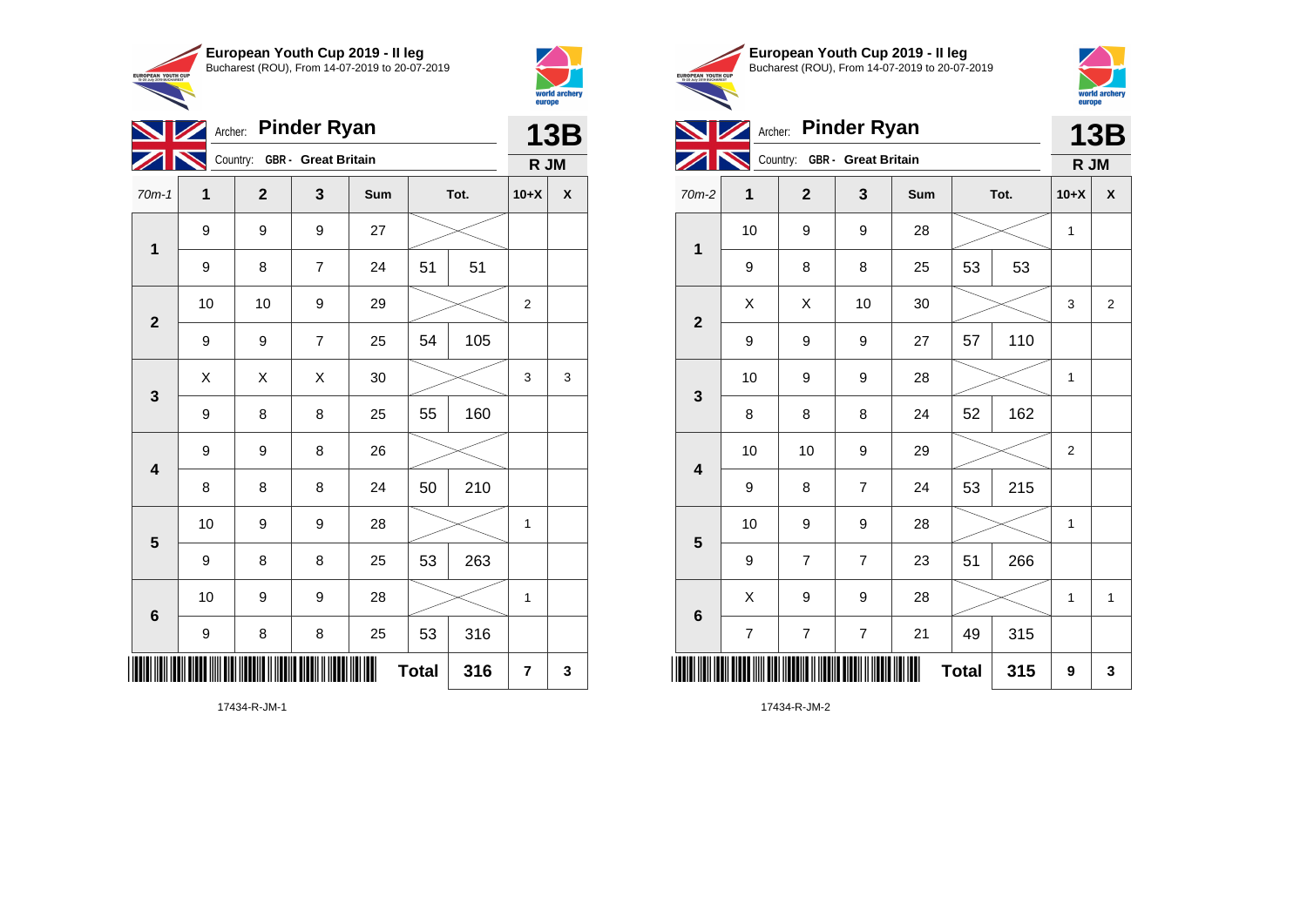



|                         |    | <b>Thirion Lou</b><br>Archer: |              |     |              |      |                    |              |  |
|-------------------------|----|-------------------------------|--------------|-----|--------------|------|--------------------|--------------|--|
|                         |    | Country: FRA - France         |              |     |              |      | <b>13C</b><br>R JM |              |  |
| $70m-1$                 | 1  | $\mathbf{2}$                  | $\mathbf{3}$ | Sum |              | Tot. | $10+X$             | X            |  |
| $\mathbf 1$             | 10 | 10                            | 9            | 29  |              |      | $\overline{2}$     |              |  |
|                         | 9  | 9                             | 9            | 27  | 56           | 56   |                    |              |  |
| $\overline{2}$          | 10 | 10                            | 10           | 30  |              |      | 3                  |              |  |
|                         | 9  | 8                             | 8            | 25  | 55           | 111  |                    |              |  |
| 3                       | 10 | 10                            | 10           | 30  |              |      | 3                  |              |  |
|                         | 9  | 9                             | 8            | 26  | 56           | 167  |                    |              |  |
| $\overline{\mathbf{4}}$ | 10 | 10                            | 9            | 29  |              |      | $\overline{2}$     |              |  |
|                         | 8  | 8                             | 8            | 24  | 53           | 220  |                    |              |  |
| $\overline{\mathbf{5}}$ | X  | 10                            | 9            | 29  |              |      | $\overline{2}$     | 1            |  |
|                         | 8  | 8                             | 8            | 24  | 53           | 273  |                    |              |  |
| $6\phantom{1}6$         | X  | 10                            | 9            | 29  |              |      | $\overline{2}$     | $\mathbf{1}$ |  |
|                         | 9  | 9                             | 9            | 27  | 56           | 329  |                    |              |  |
| ║║║                     |    |                               |              |     | <b>Total</b> | 329  | 14                 | $\mathbf 2$  |  |





|                         |    | <b>Thirion Lou</b><br>Archer: |                |     |              |      |                    |              |  |
|-------------------------|----|-------------------------------|----------------|-----|--------------|------|--------------------|--------------|--|
|                         |    | Country: FRA - France         |                |     |              |      | <b>13C</b><br>R JM |              |  |
| $70m-2$                 | 1  | $\mathbf{2}$                  | 3              | Sum |              | Tot. | $10+X$             | X            |  |
| $\mathbf 1$             | X  | 10                            | 10             | 30  |              |      | 3                  | $\mathbf{1}$ |  |
|                         | 9  | 9                             | 8              | 26  | 56           | 56   |                    |              |  |
| $\overline{\mathbf{2}}$ | 10 | 10                            | 9              | 29  |              |      | $\overline{2}$     |              |  |
|                         | 9  | 9                             | 8              | 26  | 55           | 111  |                    |              |  |
| 3                       | 10 | 10                            | 9              | 29  |              |      | 2                  |              |  |
|                         | 9  | 9                             | 8              | 26  | 55           | 166  |                    |              |  |
| 4                       | 10 | 10                            | 10             | 30  |              |      | 3                  |              |  |
|                         | 9  | 9                             | $\overline{7}$ | 25  | 55           | 221  |                    |              |  |
| 5                       | 9  | 9                             | 9              | 27  |              |      |                    |              |  |
|                         | 9  | 8                             | $\overline{7}$ | 24  | 51           | 272  |                    |              |  |
| $\bf 6$                 | X  | 10                            | 10             | 30  |              |      | 3                  | $\mathbf{1}$ |  |
|                         | 9  | 8                             | 8              | 25  | 55           | 327  |                    |              |  |
| ║║║                     |    |                               |                |     | <b>Total</b> | 327  | 13                 | $\mathbf{2}$ |  |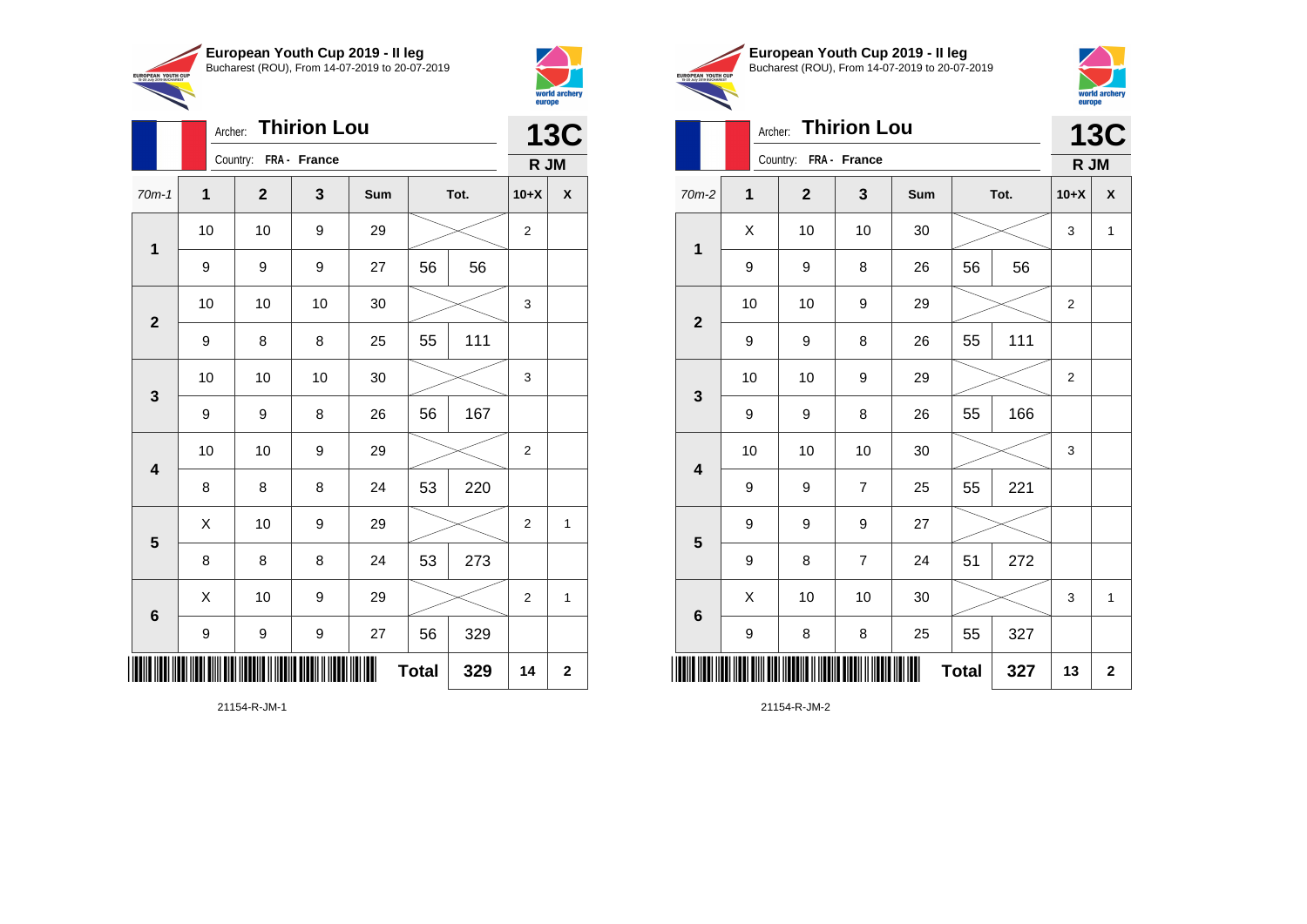

Archer: **Lazowski Filip**

9 9 9 27

70m-1 **1 2 3 Sum Tot. 10+X X**

9 | 9 | 7 | 25 | 55 | 55

8 | 7 | 4 | 19 | 46 | 101

8 | 8 | 7 | 23 | 51 | 152

9 | 9 | 8 | 26 | 55 | 265

9 | 8 | 8 | 25 | 55 | 320

10 | 9 | 9 | 28 |  $\times$  | 1

10 | 9 | 9 | 28 | 58 | 210 | 1

10 | 10 | 10 | 30 |  $\!\!\!\!\!\!\!\!\!\!\times$  | 3

 $\begin{array}{|c|c|c|c|c|c|}\hline \hspace{.1cm}X & \hspace{.1cm} \text{ 10} & \hspace{.1cm} \text{ 10} & \hspace{.1cm} \text{ 30} & \hspace{.1cm} \end{array} \hspace{.2cm} \begin{array}{|c|c|c|c|c|c|}\hline \hspace{.1cm}X & \hspace{.1cm} \text{ 3} & \hspace{.1cm} \text{ 1} & \hspace{.1cm} \text{ 4} & \hspace{.1cm} \end{array}$ 

 $\begin{array}{|c|c|c|c|c|}\hline \hspace{.1cm}X & \hspace{.1cm} \text{10} & \hspace{.1cm} \text{9} & \hspace{.1cm} \text{29} & \hspace{.1cm} \hline \end{array} \hspace{.2cm} \begin{array}{|c|c|c|c|c|c|}\hline \hspace{.1cm}X & \hspace{.1cm} \text{2} & \hspace{.1cm} \text{2} & \hspace{.1cm} \text{1} & \hspace{.1cm} \hline \end{array}$ 

 $Total \, | \, 320 \, | \, 13 \, | \, 3$ 

 $\begin{array}{|c|c|c|c|c|c|}\hline \hspace{.1cm}X & \hspace{.1cm} \text{ 10} & \hspace{.1cm} \text{ 10} & \hspace{.1cm} \text{ 30} & \hspace{.1cm} \end{array} \hspace{.2cm} \begin{array}{|c|c|c|c|c|c|}\hline \hspace{.1cm}X & \hspace{.1cm} \text{ 3} & \hspace{.1cm} \text{ 1} & \hspace{.1cm} \text{ 4} & \hspace{.1cm} \end{array}$ 

Country: **POL - Poland**

**1**

**2**

**3**

**4**

**5**

**6**



**13D**

**R JM**

|                                | European Youth Cup 2019 - Il leg               |
|--------------------------------|------------------------------------------------|
| YOUTH CUP<br><b>BLICHADEST</b> | Bucharest (ROU), From 14-07-2019 to 20-07-2019 |



|                         | Archer: Lazowski Filip |                       |    |     |              |      |              |                    |
|-------------------------|------------------------|-----------------------|----|-----|--------------|------|--------------|--------------------|
|                         |                        | Country: POL - Poland |    |     |              |      | R JM         |                    |
| $70m-2$                 | $\overline{1}$         | $\overline{2}$        | 3  | Sum |              | Tot. | $10+X$       | $\pmb{\mathsf{X}}$ |
| 1                       | 9                      | 9                     | 9  | 27  |              |      |              |                    |
|                         | 9                      | 6                     | 6  | 21  | 48           | 48   |              |                    |
| $\overline{2}$          | 10                     | 10                    | 10 | 30  |              |      | 3            |                    |
|                         | 10                     | 9                     | 9  | 28  | 58           | 106  | 1            |                    |
| $\mathbf{3}$            | 9                      | 9                     | 9  | 27  |              |      |              |                    |
|                         | 9                      | 8                     | 8  | 25  | 52           | 158  |              |                    |
| $\overline{\mathbf{4}}$ | 10                     | 9                     | 9  | 28  |              |      | $\mathbf{1}$ |                    |
|                         | 9                      | 9                     | 8  | 26  | 54           | 212  |              |                    |
| 5                       | X                      | X                     | 10 | 30  |              |      | 3            | $\overline{2}$     |
|                         | 10                     | 9                     | 8  | 27  | 57           | 269  | $\mathbf{1}$ |                    |
| $6\phantom{1}6$         | X                      | 9                     | 9  | 28  |              |      | $\mathbf{1}$ | $\mathbf{1}$       |
|                         | 9                      | 9                     | 8  | 26  | 54           | 323  |              |                    |
|                         |                        |                       |    |     | <b>Total</b> | 323  | 10           | 3                  |

3262-R-JM-2

\*3262-R-JM-1\*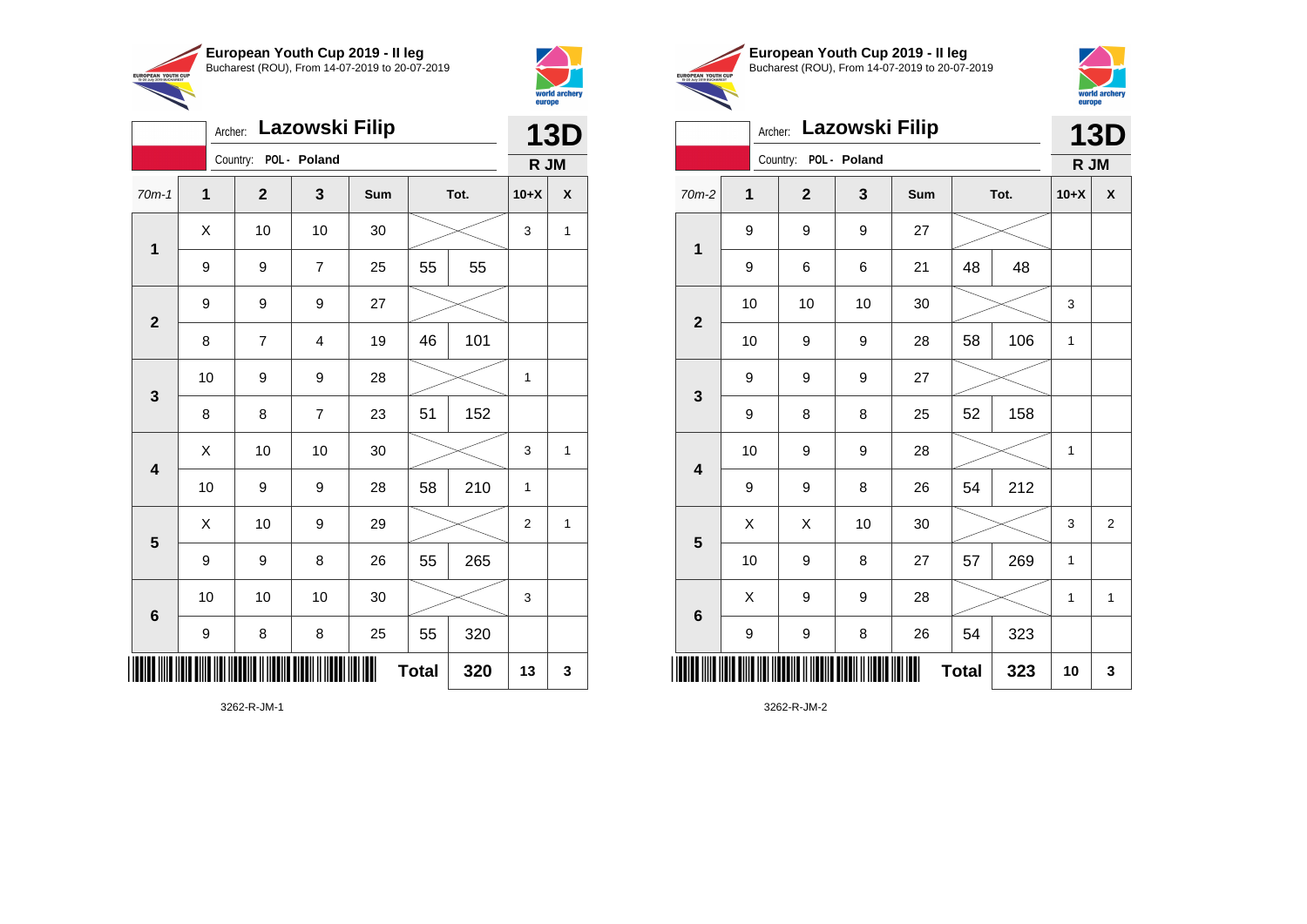



| ٥                       | Ravnikar Ziga<br>Archer: |                          |                |     |              |     |                |   |  |
|-------------------------|--------------------------|--------------------------|----------------|-----|--------------|-----|----------------|---|--|
|                         |                          | Country:                 | SLO - Slovenia |     |              |     | R JM           |   |  |
| $70m-1$                 | 1                        | $\mathbf 2$              | 3              | Sum | Tot.         |     | $10+X$         | χ |  |
| $\mathbf{1}$            | 10                       | 9                        | 9              | 28  |              |     | 1              |   |  |
|                         | 9                        | 8                        | 8              | 25  | 53           | 53  |                |   |  |
| $\mathbf{2}$            | Χ                        | 10                       | 9              | 29  |              |     | $\overline{2}$ | 1 |  |
|                         | 9                        | 9                        | $\overline{7}$ | 25  | 54           | 107 |                |   |  |
| $\mathbf 3$             | 10                       | 10                       | 9              | 29  |              |     | 2              |   |  |
|                         | 8                        | 8                        | 8              | 24  | 53           | 160 |                |   |  |
| $\overline{\mathbf{4}}$ | 9                        | 9                        | 9              | 27  |              |     |                |   |  |
|                         | 9                        | 9                        | 6              | 24  | 51           | 211 |                |   |  |
| $\overline{\mathbf{5}}$ | 10                       | 9                        | 9              | 28  |              |     | 1              |   |  |
|                         | 9                        | 8                        | 8              | 25  | 53           | 264 |                |   |  |
| $\bf 6$                 | 10                       | 9                        | 8              | 27  |              |     | 1              |   |  |
|                         | 8                        | $\overline{\mathcal{I}}$ | $\overline{7}$ | 22  | 49           | 313 |                |   |  |
| ║║║                     |                          |                          |                |     | <b>Total</b> | 313 | 7              | 1 |  |





| Ŋ                       |             | Ravnikar Ziga<br>Archer: |                |     |              |      |                |                    |  |
|-------------------------|-------------|--------------------------|----------------|-----|--------------|------|----------------|--------------------|--|
|                         |             | Country: SLO - Slovenia  |                |     |              |      | R JM           |                    |  |
| 70m-2                   | $\mathbf 1$ | $\overline{2}$           | 3              | Sum |              | Tot. | $10+X$         | $\pmb{\mathsf{X}}$ |  |
| 1                       | 10          | 9                        | 9              | 28  |              |      | 1              |                    |  |
|                         | 9           | 8                        | 8              | 25  | 53           | 53   |                |                    |  |
| $\mathbf{2}$            | 10          | 10                       | 9              | 29  |              |      | $\overline{2}$ |                    |  |
|                         | 8           | 8                        | $\overline{7}$ | 23  | 52           | 105  |                |                    |  |
| $\mathbf{3}$            | 10          | 10                       | 10             | 30  |              |      | 3              |                    |  |
|                         | 10          | 9                        | 9              | 28  | 58           | 163  | $\mathbf{1}$   |                    |  |
| $\overline{\mathbf{4}}$ | X           | 10                       | 9              | 29  |              |      | $\overline{c}$ | $\mathbf 1$        |  |
|                         | 9           | 9                        | $\overline{7}$ | 25  | 54           | 217  |                |                    |  |
| 5                       | 10          | 10                       | 9              | 29  |              |      | 2              |                    |  |
|                         | 9           | 9                        | 8              | 26  | 55           | 272  |                |                    |  |
| $\bf 6$                 | 10          | 10                       | 9              | 29  |              |      | $\overline{2}$ |                    |  |
|                         | 8           | 8                        | 7              | 23  | 52           | 324  |                |                    |  |
| ║║║                     |             |                          |                | Ш   | <b>Total</b> | 324  | 13             | 1                  |  |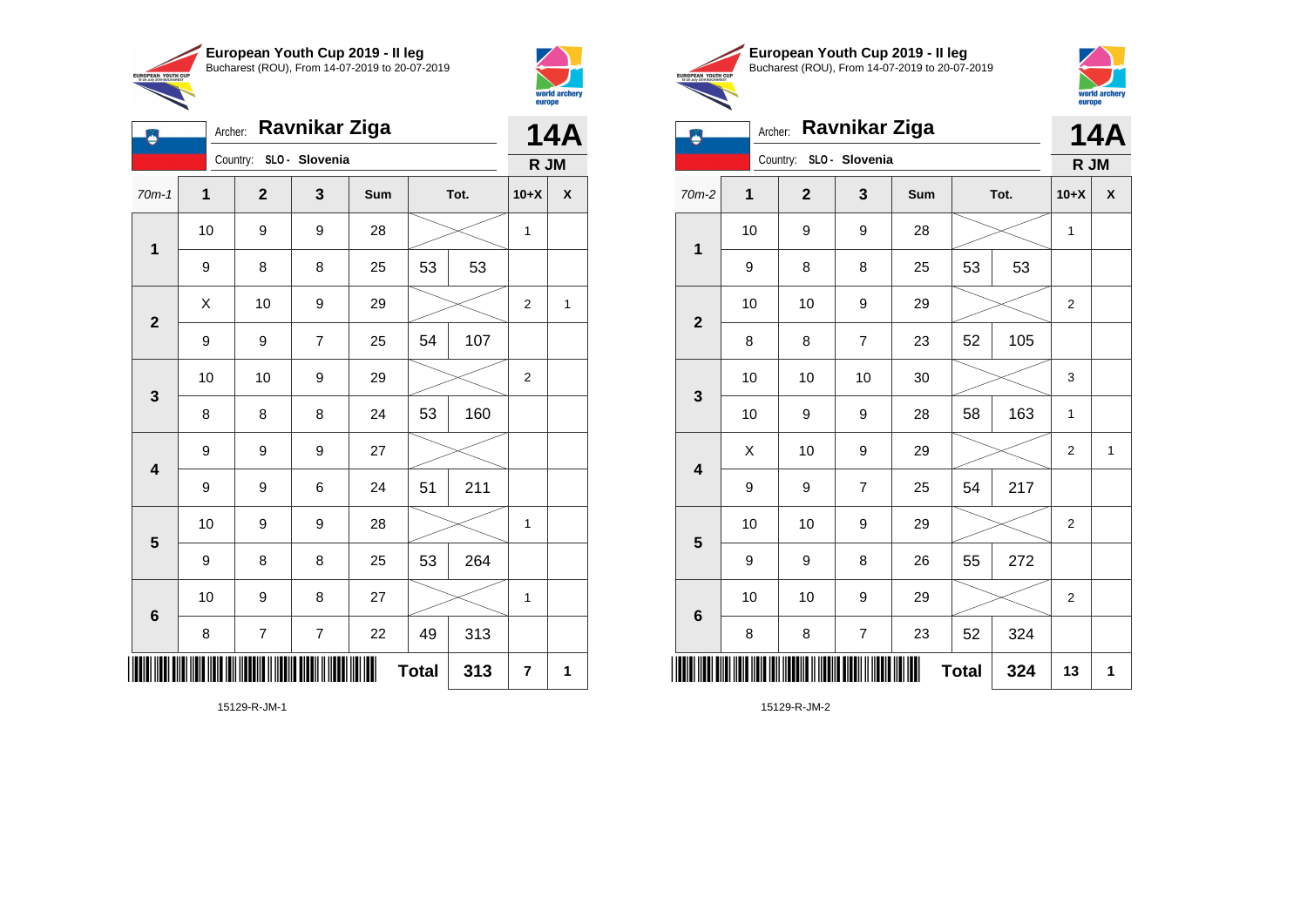



|                         | <b>Reid Jacob</b><br><b>NZ</b><br>Archer: |                              |                |     |              |      |              |                |  |  |
|-------------------------|-------------------------------------------|------------------------------|----------------|-----|--------------|------|--------------|----------------|--|--|
|                         |                                           | Country: GBR - Great Britain |                |     |              |      | R JM         |                |  |  |
| $70m-1$                 | 1                                         | $\mathbf{2}$                 | 3              | Sum |              | Tot. | $10+X$       | X              |  |  |
| $\mathbf{1}$            | X                                         | 10                           | 9              | 29  |              |      | 2            | 1              |  |  |
|                         | 9                                         | 9                            | 8              | 26  | 55           | 55   |              |                |  |  |
| $\mathbf{2}$            | X                                         | 9                            | 9              | 28  |              |      | 1            | $\mathbf{1}$   |  |  |
|                         | 8                                         | 8                            | 8              | 24  | 52           | 107  |              |                |  |  |
| 3                       | 10                                        | 9                            | 9              | 28  |              |      | $\mathbf{1}$ |                |  |  |
|                         | 8                                         | 8                            | $\overline{7}$ | 23  | 51           | 158  |              |                |  |  |
| $\overline{\mathbf{4}}$ | X                                         | X                            | 10             | 30  |              |      | 3            | $\overline{2}$ |  |  |
|                         | 10                                        | 9                            | 9              | 28  | 58           | 216  | 1            |                |  |  |
| 5                       | 10                                        | 9                            | 9              | 28  |              |      | 1            |                |  |  |
|                         | 9                                         | 9                            | $\overline{7}$ | 25  | 53           | 269  |              |                |  |  |
| 6                       | 10                                        | 9                            | 9              | 28  |              |      | 1            |                |  |  |
|                         | 9                                         | 9                            | 8              | 26  | 54           | 323  |              |                |  |  |
| IIII                    |                                           |                              |                |     | <b>Total</b> | 323  | 10           | 4              |  |  |





|                         |    | Archer: Reid Jacob           |                |     |              |      |                | 14B            |
|-------------------------|----|------------------------------|----------------|-----|--------------|------|----------------|----------------|
|                         |    | Country: GBR - Great Britain |                |     |              |      | R JM           |                |
| 70m-2                   | 1  | $\overline{2}$               | 3              | Sum |              | Tot. | $10+X$         | X              |
| 1                       | Χ  | 10                           | 9              | 29  |              |      | $\overline{2}$ | 1              |
|                         | 9  | 9                            | 9              | 27  | 56           | 56   |                |                |
| $\overline{2}$          | X  | 10                           | 9              | 29  |              |      | 2              | 1              |
|                         | 9  | 8                            | $\overline{7}$ | 24  | 53           | 109  |                |                |
| 3                       | 10 | 9                            | 8              | 27  |              |      | $\mathbf{1}$   |                |
|                         | 8  | 8                            | 8              | 24  | 51           | 160  |                |                |
| $\overline{\mathbf{4}}$ | X  | 10                           | 9              | 29  |              |      | $\overline{2}$ | 1              |
|                         | 9  | 9                            | 9              | 27  | 56           | 216  |                |                |
| 5                       | 10 | 10                           | 9              | 29  |              |      | $\overline{2}$ |                |
|                         | 9  | 8                            | $\overline{7}$ | 24  | 53           | 269  |                |                |
| $6\phantom{1}6$         | X  | X                            | 10             | 30  |              |      | 3              | $\overline{2}$ |
|                         | 10 | 9                            | 9              | 28  | 58           | 327  | 1              |                |
| ║║║                     |    |                              |                |     | <b>Total</b> | 327  | 13             | 5              |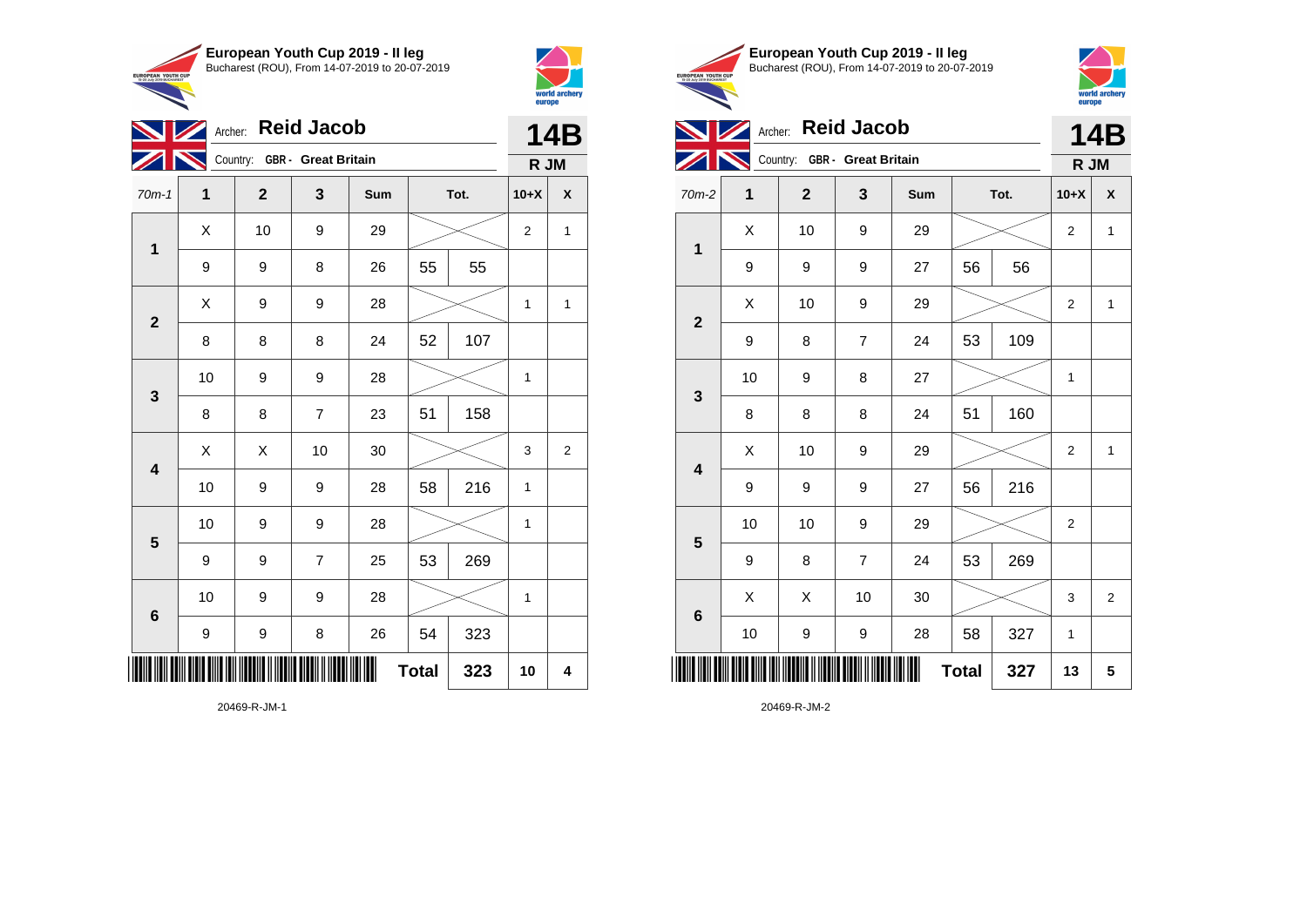

Country: **POL - Poland**

9 9 9 27

9 9 9 27

**1**

**2**

**3**

**4**

**5**

**6**

Archer: **Kasprowski Oskar**

70m-1 **1 2 3 Sum Tot. 10+X X**

9 | 9 | 9 | 27 | 54 | 54

9 | 9 | 8 | 26 | 54 | 108

9 | 9 | 8 | 26 | 55 | 163

9 | 9 | 9 | 27 | 54 | 217

8 | 8 | 7 | 23 | 50 | 267

9 | 9 | 8 | 26 | 55 | 322

10 | 9 | 8 | 27 |  $\times$  | 1

X 10 9 29 2 1

**Total 322 6 1**

10 | 9 | 9 | 28 |  $\times$  | 1

10 | 10 | 9 | 29 |  $\times$  | 2



**14C R JM**

|                                                        | European Youth Cup 2019 - Il leg               |
|--------------------------------------------------------|------------------------------------------------|
| <b>EUROPEAN YOUTH CUP</b><br>15-20 July 2019 BUCHAREST | Bucharest (ROU), From 14-07-2019 to 20-07-2019 |
|                                                        |                                                |



|                         | Archer:     |                       | Kasprowski Oskar |     |              |      |                | <b>14C</b>              |
|-------------------------|-------------|-----------------------|------------------|-----|--------------|------|----------------|-------------------------|
|                         |             | Country: POL - Poland |                  |     |              |      | R JM           |                         |
| 70m-2                   | $\mathbf 1$ | $\overline{2}$        | 3                | Sum |              | Tot. | $10+X$         | X                       |
|                         | X           | 10                    | 9                | 29  |              |      | $\overline{2}$ | $\mathbf{1}$            |
| 1                       | 9           | 8                     | $\overline{7}$   | 24  | 53           | 53   |                |                         |
| $\mathbf{2}$            | X           | 10                    | 10               | 30  |              |      | 3              | $\mathbf{1}$            |
|                         | 9           | 9                     | 9                | 27  | 57           | 110  |                |                         |
| 3                       | X           | 9                     | 9                | 28  |              |      | 1              | $\mathbf{1}$            |
|                         | 9           | 9                     | $\overline{7}$   | 25  | 53           | 163  |                |                         |
| $\overline{\mathbf{4}}$ | Χ           | Χ                     | X                | 30  |              |      | 3              | 3                       |
|                         | 10          | 9                     | 9                | 28  | 58           | 221  | 1              |                         |
| 5                       | X           | 9                     | 9                | 28  |              |      | 1              | $\mathbf{1}$            |
|                         | 8           | 8                     | 8                | 24  | 52           | 273  |                |                         |
| $6\phantom{1}6$         | 9           | 9                     | 9                | 27  |              |      |                |                         |
|                         | 9           | 8                     | 8                | 25  | 52           | 325  |                |                         |
|                         |             |                       |                  | Ш   | <b>Total</b> | 325  | 11             | $\overline{\mathbf{r}}$ |

17416-R-JM-1

\*17416-R-JM-1\*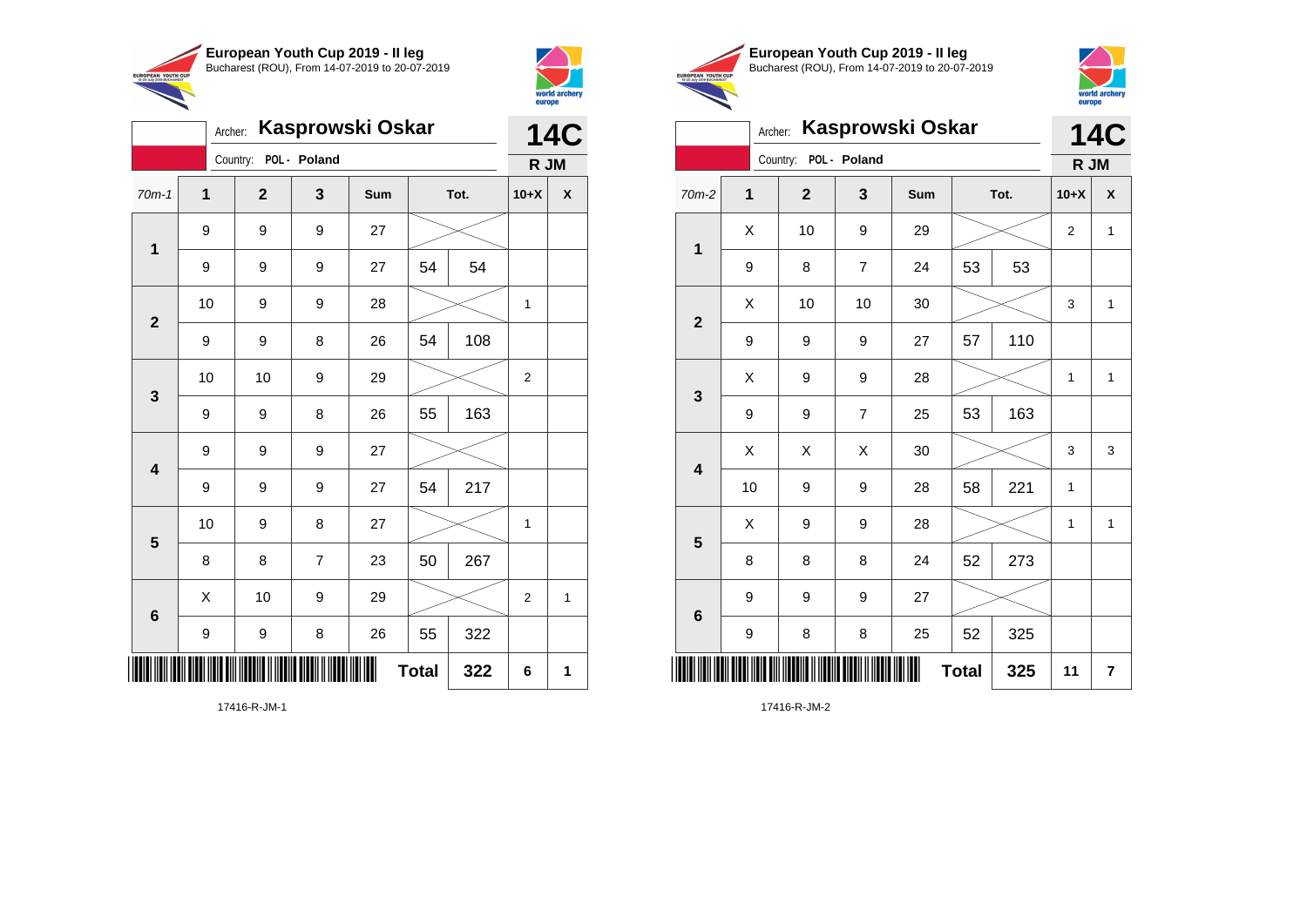



|                | Naumova Zhanna<br>Archer: |  |                |                      |     |              |      |                |              |
|----------------|---------------------------|--|----------------|----------------------|-----|--------------|------|----------------|--------------|
|                |                           |  | Country:       | <b>UKR</b> - Ukraine |     |              |      | R JW           | <b>17A</b>   |
| $70m-1$        | $\mathbf{1}$              |  | $\overline{2}$ | 3                    | Sum |              | Tot. |                | X            |
| $\mathbf 1$    | 10                        |  | 9              | 9                    | 28  |              |      |                |              |
|                | 9                         |  | 8              | 8                    | 25  | 53           | 53   |                |              |
| $\overline{2}$ | Χ                         |  | 9              | 9                    | 28  |              |      | 1              | 1            |
|                | 8                         |  | 8              | 7                    | 23  | 51           | 104  |                |              |
| 3              | X                         |  | 10             | 9                    | 29  |              |      | $\overline{2}$ | $\mathbf{1}$ |
|                | 9                         |  | 8              | $\overline{7}$       | 24  | 53           | 157  |                |              |
| 4              | 10                        |  | 10             | 10                   | 30  |              |      | 3              |              |
|                | 9                         |  | 8              | $\overline{7}$       | 24  | 54           | 211  |                |              |
| 5              | X                         |  | 10             | 9                    | 29  |              |      | $\overline{2}$ | $\mathbf{1}$ |
|                | 9                         |  | 8              | 8                    | 25  | 54           | 265  |                |              |
| 6              | 10                        |  | 9              | 9                    | 28  |              |      | 1              |              |
|                | 9                         |  | 9              | 9                    | 27  | 55           | 320  |                |              |
| Ш              |                           |  |                |                      | ║║  | <b>Total</b> | 320  | 10             | 3            |





|                         | Archer:        |                        |                | Naumova Zhanna |              |      |                | <b>17A</b>         |
|-------------------------|----------------|------------------------|----------------|----------------|--------------|------|----------------|--------------------|
|                         |                | Country: UKR - Ukraine |                |                |              |      | R JW           |                    |
| $70m-2$                 | 1              | $\mathbf{2}$           | $\mathbf{3}$   | Sum            |              | Tot. | $10+X$         | $\pmb{\mathsf{X}}$ |
| $\mathbf 1$             | X              | 10                     | 9              | 29             |              |      | $\overline{2}$ | $\mathbf{1}$       |
|                         | 9              | 9                      | 8              | 26             | 55           | 55   |                |                    |
| $\mathbf{2}$            | X              | 10                     | 10             | 30             |              |      | 3              | $\mathbf{1}$       |
|                         | 9              | 9                      | $\overline{7}$ | 25             | 55           | 110  |                |                    |
| $\mathbf{3}$            | 9              | 9                      | 9              | 27             |              |      |                |                    |
|                         | $\overline{7}$ | 7                      | $\overline{c}$ | 16             | 43           | 153  |                |                    |
| $\overline{\mathbf{4}}$ | 10             | 10                     | 9              | 29             |              |      | $\overline{2}$ |                    |
|                         | 9              | 8                      | $\overline{7}$ | 24             | 53           | 206  |                |                    |
| $\overline{\mathbf{5}}$ | 9              | 8                      | 8              | 25             |              |      |                |                    |
|                         | $\overline{7}$ | $\overline{7}$         | $\overline{7}$ | 21             | 46           | 252  |                |                    |
| $\bf 6$                 | X              | 10                     | 9              | 29             |              |      | 2              | 1                  |
|                         | 9              | 9                      | 6              | 24             | 53           | 305  |                |                    |
| ┉                       |                |                        |                |                | <b>Total</b> | 305  | 9              | 3                  |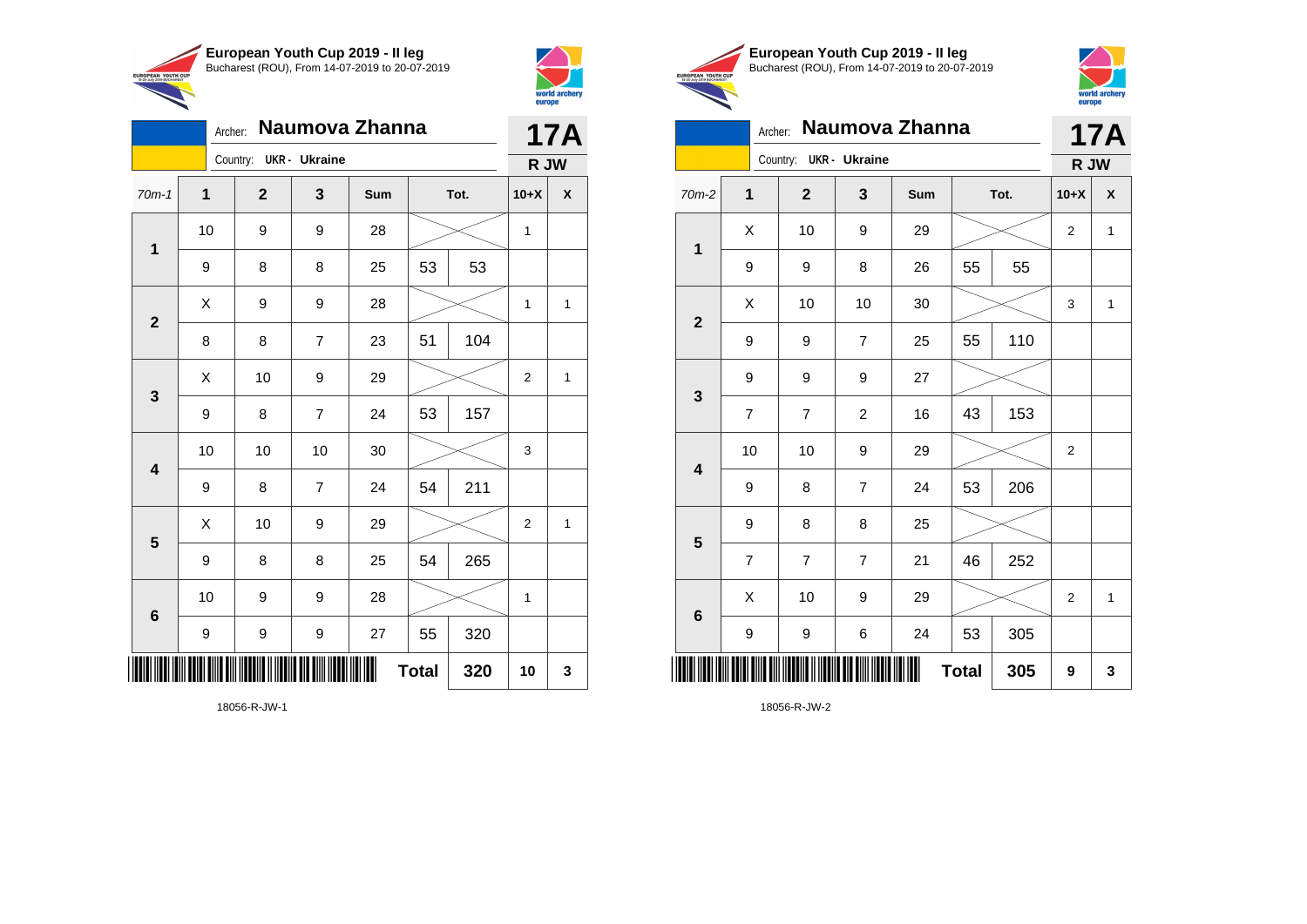



| <b>NZ</b>               |    | Archer: Piper Eleanor        |                |     |              |      |                  | <b>17B</b>   |
|-------------------------|----|------------------------------|----------------|-----|--------------|------|------------------|--------------|
|                         |    | Country: GBR - Great Britain |                |     |              |      | R JW             |              |
| $70m-1$                 | 1  | $\mathbf 2$                  | 3              | Sum |              | Tot. | $10+X$           | X            |
| $\mathbf 1$             | 9  | 9                            | 9              | 27  |              |      |                  |              |
|                         | 9  | $\overline{7}$               | $\overline{7}$ | 23  | 50           | 50   |                  |              |
|                         | 10 | 10                           | 10             | 30  |              |      | 3                |              |
| $\mathbf{2}$            | 9  | 9                            | 9              | 27  | 57           | 107  |                  |              |
| $\mathbf{3}$            | 9  | 9                            | 9              | 27  |              |      |                  |              |
|                         | 9  | 8                            | 8              | 25  | 52           | 159  |                  |              |
| $\overline{\mathbf{4}}$ | 10 | 9                            | 9              | 28  |              |      | 1                |              |
|                         | 8  | $\overline{7}$               | $\overline{7}$ | 22  | 50           | 209  |                  |              |
| 5                       | 10 | 9                            | 9              | 28  |              |      | 1                |              |
|                         | 9  | 9                            | $\overline{7}$ | 25  | 53           | 262  |                  |              |
| $\bf 6$                 | X  | 10                           | 10             | 30  |              |      | 3                | $\mathbf{1}$ |
|                         | 10 | $10$                         | 9              | 29  | 59           | 321  | $\boldsymbol{2}$ |              |
| ║║                      |    |                              |                | III | <b>Total</b> | 321  | 10               | 1            |



**5**

**6**



|              | Archer: |                              | <b>Piper Eleanor</b> |            |    |      |        | <b>17B</b> |
|--------------|---------|------------------------------|----------------------|------------|----|------|--------|------------|
|              |         | Country: GBR - Great Britain |                      |            |    |      | R JW   |            |
| $70m-2$      | 1       | $\mathbf{2}$                 | 3                    | <b>Sum</b> |    | Tot. | $10+X$ | X          |
| 1            | X       | 10                           | 9                    | 29         |    |      | 2      | 1          |
|              | 9       | 8                            | 8                    | 25         | 54 | 54   |        |            |
|              | 10      | 10                           | 10                   | 30         |    |      | 3      |            |
| $\mathbf{2}$ | 10      | 9                            | 5                    | 24         | 54 | 108  | 1      |            |
| $\mathbf{3}$ | 10      | 9                            | 9                    | 28         |    |      | 1      |            |
|              | 9       | 8                            | $\overline{7}$       | 24         | 52 | 160  |        |            |
|              | 9       | 9                            | 9                    | 27         |    |      |        |            |
| 4            | 8       | 7                            | $\overline{7}$       | 22         | 49 | 209  |        |            |

10 10 10 30 3

10 9 8 27 57 266 1

10 | 10 | 9 | 29 |  $\!\!\!\!\!\times$  | 2

**Total 320 13 1**

9 | 9 | 7 | 25 | 54 | 320

17631-R-JW-2

\*17631-R-JW-2\*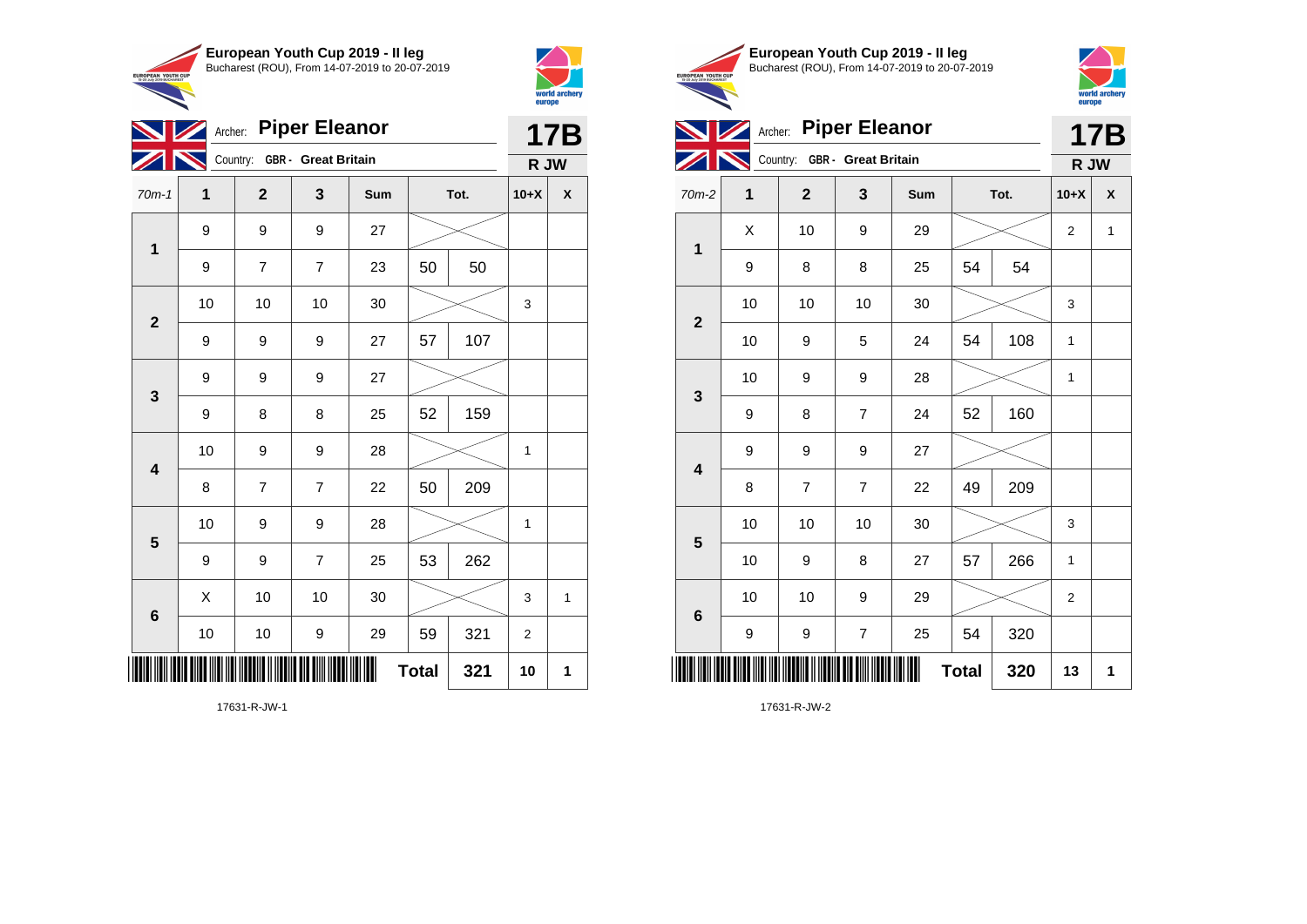

Archer: **Kocaj Marlena**

9 9 9 27

70m-1 **1 2 3 Sum Tot. 10+X X**

8 7 7 22 49 49

8 | 8 | 7 | 23 | 52 | 101

10 | 10 | 9 | 29 |  $\times$  | 2

10 | 9 | 5 | 24 | 54 | 155 | 1

10 | 9 | 9 | 28 |  $\times$  | 1

8 | 7 | 7 | 22 | 50 | 205

9 | 9 | 6 | 24 | 54 | 259

8 | 7 | 7 | 22 | 50 | 309

10 | 9 | 9 | 28 |  $\times$  | 1

 $\begin{array}{|c|c|c|c|c|c|}\hline \hspace{.1cm}X & \hspace{.1cm} \text{ 10} & \hspace{.1cm} \text{ 10} & \hspace{.1cm} \text{ 30} & \hspace{.1cm} \end{array} \hspace{.2cm} \begin{array}{|c|c|c|c|c|c|}\hline \hspace{.1cm}X & \hspace{.1cm} \text{ 3} & \hspace{.1cm} \text{ 1} & \hspace{.1cm} \text{ 4} & \hspace{.1cm} \end{array}$ 

 $\begin{array}{|c|c|c|c|c|}\hline \hspace{0.8cm}X & X & 10 & 30 & \nearrow & \ \hline \end{array} \hspace{0.2cm} \begin{array}{|c|c|c|c|c|}\hline \hspace{0.8cm}3 & 3 & 2 \end{array}$ 

**Total 309 11 3**

Country: **POL - Poland**

**1**

**2**

**3**

**4**

**5**

**6**



**17C**

**R JW**

|                                                        | European Youth Cup 2019 - Il leg               |
|--------------------------------------------------------|------------------------------------------------|
| <b>EUROPEAN YOUTH CUP</b><br>15-20 July 2019 BUCHAREST | Bucharest (ROU), From 14-07-2019 to 20-07-2019 |



|                         | Kocaj Marlena<br>Archer: |                       |                |     |              |      |                |              |  |  |
|-------------------------|--------------------------|-----------------------|----------------|-----|--------------|------|----------------|--------------|--|--|
|                         |                          | Country: POL - Poland |                |     |              |      | R JW           | <b>17C</b>   |  |  |
| $70m-2$                 | $\mathbf 1$              | $\overline{2}$        | 3              | Sum |              | Tot. | $10+X$         | X            |  |  |
| 1                       | X                        | 9                     | 9              | 28  |              |      | $\mathbf{1}$   | $\mathbf{1}$ |  |  |
|                         | 8                        | 8                     | 8              | 24  | 52           | 52   |                |              |  |  |
| $\overline{2}$          | 10                       | 10                    | 10             | 30  |              |      | 3              |              |  |  |
|                         | 10                       | 9                     | 8              | 27  | 57           | 109  | 1              |              |  |  |
| 3                       | 9                        | 9                     | 8              | 26  |              |      |                |              |  |  |
|                         | 8                        | $\overline{7}$        | $\overline{7}$ | 22  | 48           | 157  |                |              |  |  |
| $\overline{\mathbf{4}}$ | 9                        | 9                     | 9              | 27  |              |      |                |              |  |  |
|                         | 9                        | 8                     | 7              | 24  | 51           | 208  |                |              |  |  |
| 5                       | 10                       | 10                    | 9              | 29  |              |      | $\overline{2}$ |              |  |  |
|                         | 9                        | 8                     | $\overline{7}$ | 24  | 53           | 261  |                |              |  |  |
| $6\phantom{1}6$         | 10                       | 10                    | 9              | 29  |              |      | $\overline{2}$ |              |  |  |
|                         | 8                        | 8                     | 8              | 24  | 53           | 314  |                |              |  |  |
|                         |                          |                       |                |     | <b>Total</b> | 314  | 9              | 1            |  |  |

17882-R-JW-2

17882-R-JW-1

\*17882-R-JW-1788-R-JW-1788-R-JW-1788-R-JW-1788-R-JW-1788-R-JW-1788-R-JW-1788-R-JW-1788-R-JW-1788-R-JW-1788-R-J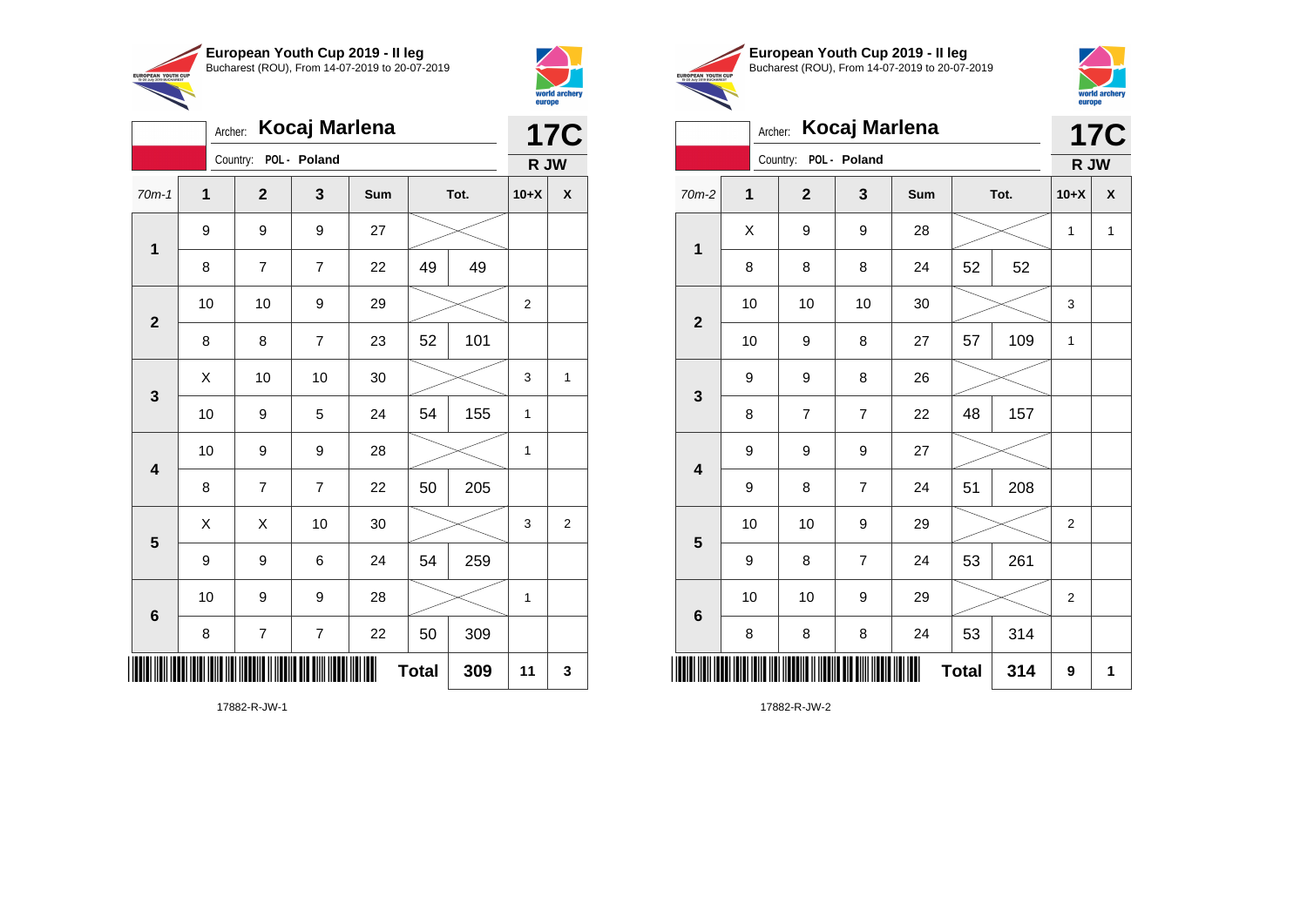



|                         | Archer: |                       |                | Kharitonova Viktoria |              |      |                | <b>17D</b> |  |
|-------------------------|---------|-----------------------|----------------|----------------------|--------------|------|----------------|------------|--|
|                         |         | Country: RUS - Russia |                |                      |              |      | R JW           |            |  |
| $70m-1$                 | 1       | $\mathbf{2}$          | 3              | Sum                  |              | Tot. | $10+X$         | X          |  |
| 1                       | X       | X                     | 10             | 30                   |              |      | 3              | 2          |  |
|                         | 9       | 8                     | $\overline{7}$ | 24                   | 54           | 54   |                |            |  |
| $\overline{2}$          | 9       | 9                     | 9              | 27                   |              |      |                |            |  |
|                         | 8       | 8                     | 7              | 23                   | 50           | 104  |                |            |  |
| 3                       | X       | 9                     | 9              | 28                   |              |      | 1              | 1          |  |
|                         | 8       | 8                     | $\overline{7}$ | 23                   | 51           | 155  |                |            |  |
| $\overline{\mathbf{4}}$ | Χ       | X                     | 9              | 29                   |              |      | 2              | 2          |  |
|                         | 9       | 8                     | 6              | 23                   | 52           | 207  |                |            |  |
| 5                       | 10      | 9                     | 9              | 28                   |              |      | 1              |            |  |
|                         | 8       | 8                     | 8              | 24                   | 52           | 259  |                |            |  |
| $6\phantom{1}6$         | 10      | 10                    | 9              | 29                   |              |      | $\overline{2}$ |            |  |
|                         | 9       | 9                     | $\overline{7}$ | 25                   | 54           | 313  |                |            |  |
| IIIII                   |         |                       |                |                      | <b>Total</b> | 313  | 9              | 5          |  |





#### Archer: **Kharitonova Viktoria 17D** Country: **RUS - Russia R JW**  $\overline{a}$

| $70m-2$                 | 1                       | $\mathbf{2}$             | 3                | Sum | Tot.         |     | $10+X$       | $\pmb{\mathsf{X}}$ |
|-------------------------|-------------------------|--------------------------|------------------|-----|--------------|-----|--------------|--------------------|
| $\mathbf{1}$            | X                       | X                        | 10               | 30  |              |     | 3            | $\boldsymbol{2}$   |
|                         | 10                      | 9                        | 9                | 28  | 58           | 58  | $\mathbf{1}$ |                    |
| $\mathbf{2}$            | $10$                    | 8                        | 8                | 26  |              |     | 1            |                    |
|                         | 7                       | 6                        | 6                | 19  | 45           | 103 |              |                    |
| $\mathbf 3$             | 10                      | 9                        | 9                | 28  |              |     | 1            |                    |
|                         | 9                       | 8                        | 8                | 25  | 53           | 156 |              |                    |
| $\overline{\mathbf{4}}$ | X                       | 9                        | $\boldsymbol{7}$ | 26  |              |     | 1            | 1                  |
|                         | $\overline{\mathbf{7}}$ | $\overline{\mathcal{I}}$ | $\boldsymbol{7}$ | 21  | 47           | 203 |              |                    |
| $\overline{\mathbf{5}}$ | X                       | 9                        | 9                | 28  |              |     | 1            | 1                  |
|                         | 8                       | 8                        | 8                | 24  | 52           | 255 |              |                    |
| $\bf 6$                 | Χ                       | X                        | 10               | 30  |              |     | 3            | $\boldsymbol{2}$   |
|                         | 8                       | 8                        | $\boldsymbol{7}$ | 23  | 53           | 308 |              |                    |
|                         |                         |                          |                  | Ш   | <b>Total</b> | 308 | 11           | 6                  |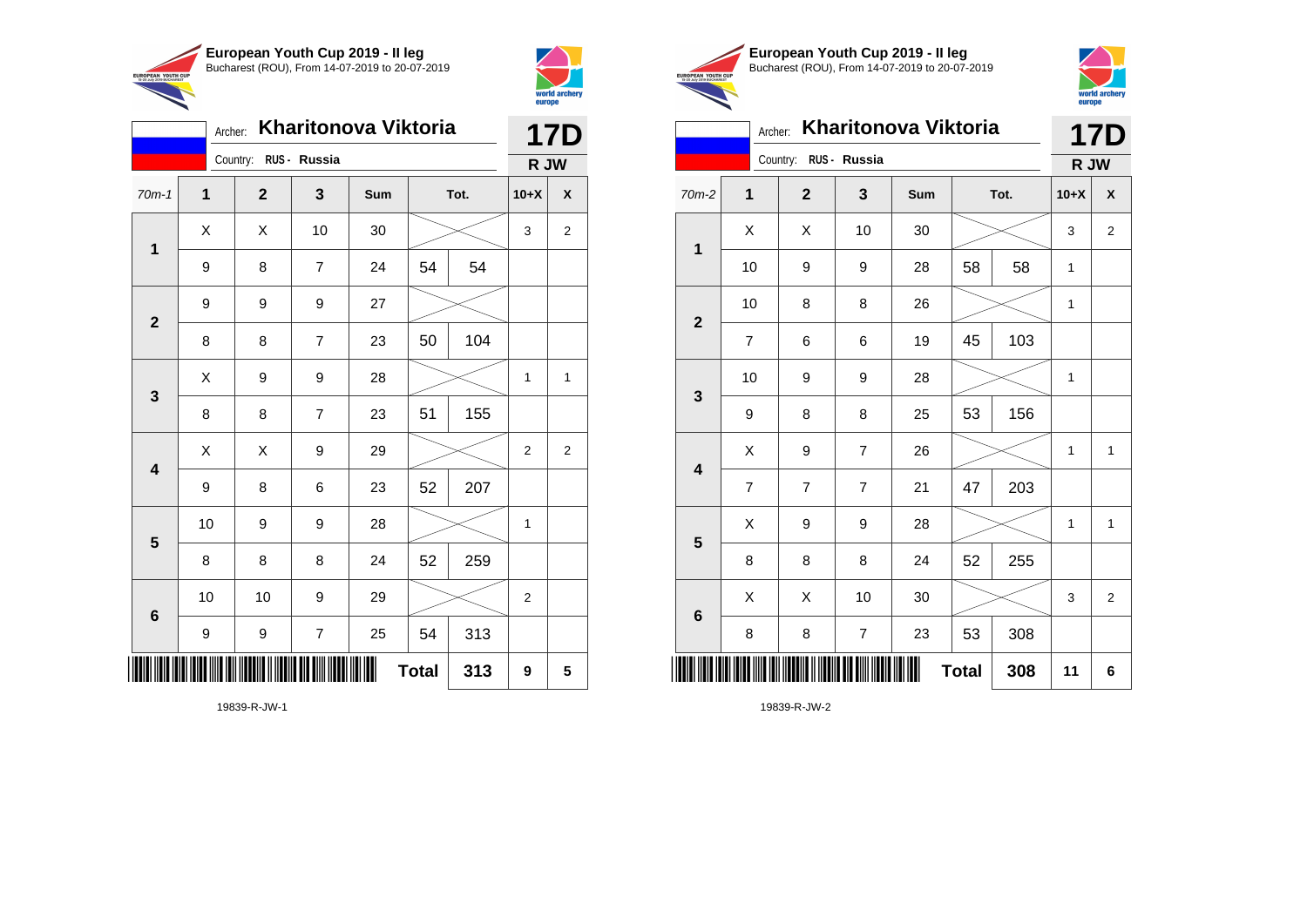



EUROPEAN YOUTH CUP

|                         |             |                        |                |                   |    |      |                | world archery<br>europe   |
|-------------------------|-------------|------------------------|----------------|-------------------|----|------|----------------|---------------------------|
|                         | Archer:     |                        |                | Sikalo Yelyzaveta |    |      |                | <b>18A</b>                |
|                         |             | Country: UKR - Ukraine |                |                   |    |      | R JW           |                           |
| $70m-1$                 | $\mathbf 1$ | $\mathbf{2}$           | 3              | Sum               |    | Tot. | $10+X$         | $\boldsymbol{\mathsf{x}}$ |
|                         | 10          | 9                      | 9              | 28                |    |      | 1              |                           |
| $\mathbf 1$             | 9           | 9                      | 8              | 26                | 54 | 54   |                |                           |
| $\mathbf{2}$            | 9           | 9                      | 9              | 27                |    |      |                |                           |
|                         | 9           | 8                      | $\overline{7}$ | 24                | 51 | 105  |                |                           |
| $\mathbf{3}$            | 10          | 10                     | 9              | 29                |    |      | $\overline{2}$ |                           |
|                         | 8           | 8                      | $\overline{7}$ | 23                | 52 | 157  |                |                           |
| $\overline{\mathbf{4}}$ | X           | 9                      | 8              | 27                |    |      | 1              | $\mathbf{1}$              |
|                         | 8           | 8                      | $\overline{7}$ | 23                | 50 | 207  |                |                           |
| $5\phantom{1}$          | X           | X                      | 10             | 30                |    |      | 3              | $\overline{2}$            |
|                         | 10          | 9                      | 6              | 25                | 55 | 262  | 1              |                           |
| $\bf 6$                 | X           | 10                     | 10             | 30                |    |      | 3              | $\mathbf{1}$              |
|                         | 9           | 8                      | 8              | 25                | 55 | 317  |                |                           |

**Total**  $317$  11 4

27804-R-JW-1

\*27804-R-JW-1\*





|                         | Archer:        |              |                | Sikalo Yelyzaveta |              |      |        | <b>18A</b>  |
|-------------------------|----------------|--------------|----------------|-------------------|--------------|------|--------|-------------|
|                         |                | Country:     | UKR - Ukraine  |                   |              |      | R JW   |             |
| $70m-2$                 | 1              | $\mathbf{2}$ | 3              | Sum               |              | Tot. | $10+X$ | X           |
| $\mathbf 1$             | X              | 10           | 10             | 30                |              |      | 3      | 1           |
|                         | 9              | 8            | 8              | 25                | 55           | 55   |        |             |
| $\mathbf{2}$            | X              | 9            | 9              | 28                |              |      | 1      | 1           |
|                         | 9              | 8            | 6              | 23                | 51           | 106  |        |             |
| 3                       | 9              | 9            | 9              | 27                |              |      |        |             |
|                         | 8              | 6            | M              | 14                | 41           | 147  |        |             |
| $\overline{\mathbf{4}}$ | 10             | 8            | $\overline{7}$ | 25                |              |      | 1      |             |
|                         | $\overline{7}$ | 7            | 6              | 20                | 45           | 192  |        |             |
| $\overline{\mathbf{5}}$ | 9              | 9            | $\overline{7}$ | 25                |              |      |        |             |
|                         | $\overline{7}$ | 7            | 6              | 20                | 45           | 237  |        |             |
| $\bf 6$                 | 10             | 9            | 8              | 27                |              |      | 1      |             |
|                         | 8              | 8            | 8              | 24                | 51           | 288  |        |             |
| ║║║                     |                |              |                |                   | <b>Total</b> | 288  | 6      | $\mathbf 2$ |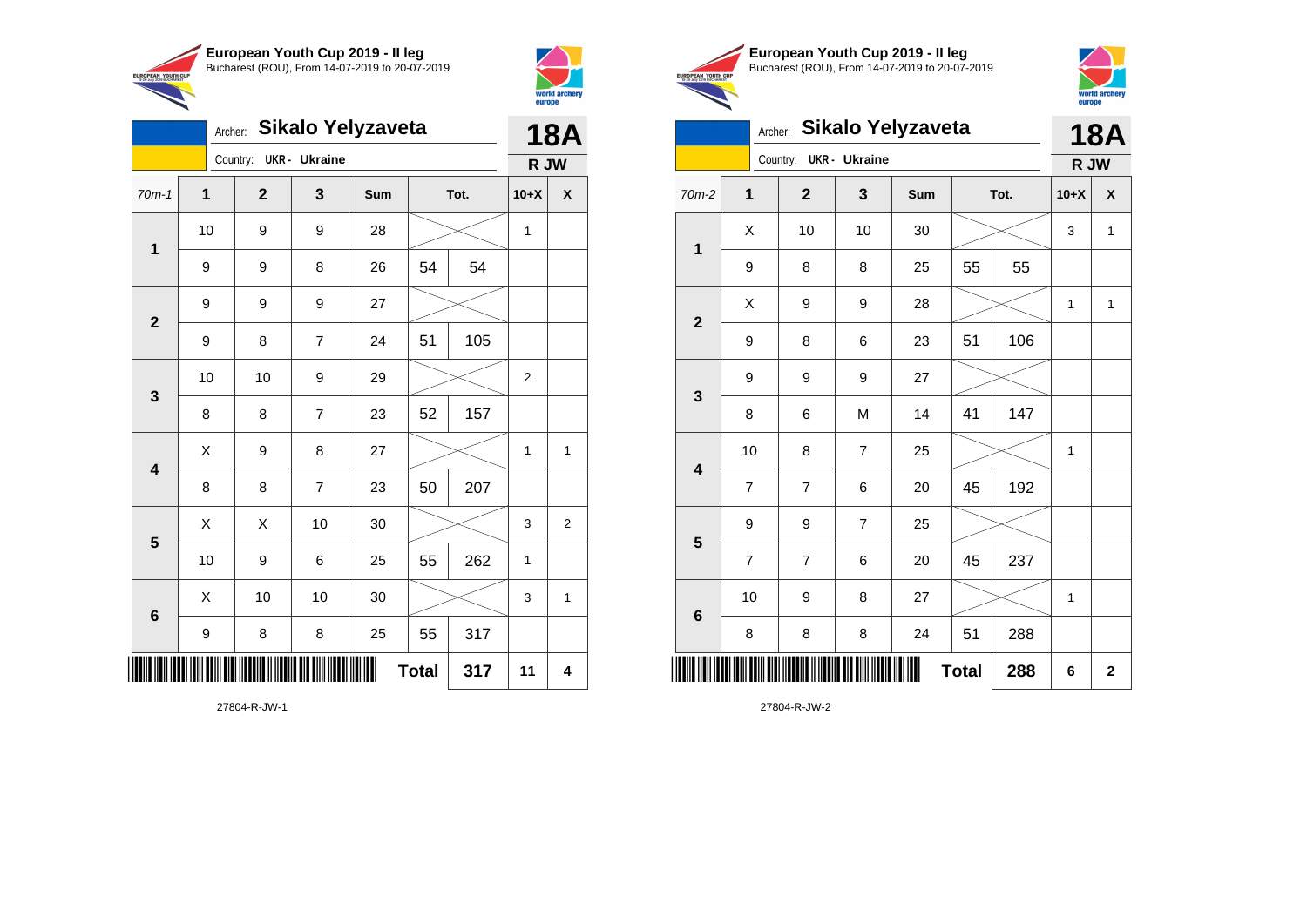



|                         | Archer:      | <b>Paul Ruby</b>             |                |     | <b>18B</b>   |      |        |                |
|-------------------------|--------------|------------------------------|----------------|-----|--------------|------|--------|----------------|
|                         |              | Country: GBR - Great Britain |                |     |              |      | R JW   |                |
| $70m-1$                 | $\mathbf{1}$ | $\overline{2}$               | 3              | Sum |              | Tot. | $10+X$ | X              |
| $\overline{\mathbf{1}}$ | 9            | 9                            | 9              | 27  |              |      |        |                |
|                         | 8            | 8                            | $\overline{7}$ | 23  | 50           | 50   |        |                |
| $\overline{\mathbf{2}}$ | X            | 9                            | 9              | 28  |              |      | 1      | 1              |
|                         | 8            | 8                            | 8              | 24  | 52           | 102  |        |                |
| $\mathbf{3}$            | 10           | 9                            | 9              | 28  |              |      | 1      |                |
|                         | 9            | 9                            | 8              | 26  | 54           | 156  |        |                |
| $\overline{\mathbf{4}}$ | X            | 9                            | 8              | 27  |              |      | 1      | 1              |
|                         | 8            | 8                            | 6              | 22  | 49           | 205  |        |                |
| $\overline{\mathbf{5}}$ | 10           | 9                            | 9              | 28  |              |      | 1      |                |
|                         | 9            | 8                            | $\overline{7}$ | 24  | 52           | 257  |        |                |
| 6                       | 10           | 9                            | 9              | 28  |              |      | 1      |                |
|                         | 8            | 8                            | $\overline{7}$ | 23  | 51           | 308  |        |                |
|                         |              |                              |                |     | <b>Total</b> | 308  | 5      | $\overline{2}$ |





|                 | 2  |                              |                  |     |              |      |                | europe                  |
|-----------------|----|------------------------------|------------------|-----|--------------|------|----------------|-------------------------|
|                 |    | Archer:                      | <b>Paul Ruby</b> |     |              |      |                | <b>18B</b>              |
|                 |    | Country: GBR - Great Britain |                  |     |              |      | R JW           |                         |
| $70m-2$         | 1  | $\overline{2}$               | 3                | Sum |              | Tot. | $10+X$         | $\pmb{\mathsf{X}}$      |
| 1               | X  | X                            | 9                | 29  |              |      | 2              | 2                       |
|                 | 9  | 8                            | $\overline{7}$   | 24  | 53           | 53   |                |                         |
| $\overline{2}$  | X  | 10                           | 9                | 29  |              |      | $\overline{2}$ | $\mathbf{1}$            |
|                 | 9  | 9                            | 8                | 26  | 55           | 108  |                |                         |
| 3               | X  | X                            | 10               | 30  |              |      | 3              | $\overline{2}$          |
|                 | 9  | 8                            | 8                | 25  | 55           | 163  |                |                         |
| 4               | 10 | 9                            | 8                | 27  |              |      | 1              |                         |
|                 | 8  | 8                            | 8                | 24  | 51           | 214  |                |                         |
| 5               | X  | 10                           | 10               | 30  |              |      | 3              | $\mathbf{1}$            |
|                 | 10 | 9                            | 6                | 25  | 55           | 269  | 1              |                         |
| $6\phantom{1}6$ | X  | 9                            | 9                | 28  |              |      | $\mathbf{1}$   | $\mathbf{1}$            |
|                 | 9  | 8                            | 8                | 25  | 53           | 322  |                |                         |
| Ⅲ               |    |                              |                  |     | <b>Total</b> | 322  | 13             | $\overline{\mathbf{r}}$ |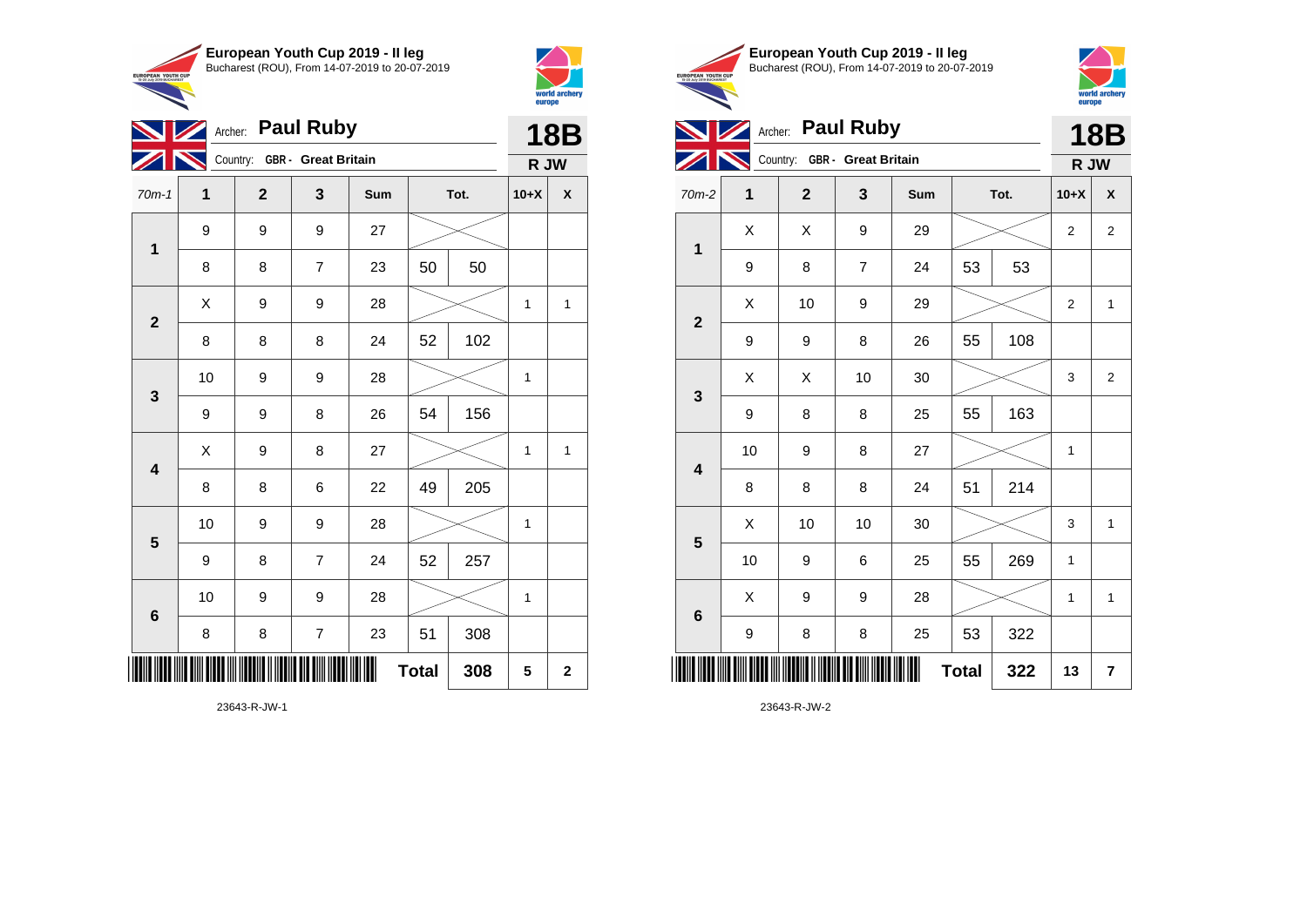

Archer: **Plaza Klaudia**

9 9 8 26

9 9 8 26

70m-1 **1 2 3 Sum Tot. 10+X X**

8 | 8 | 7 | 23 | 52 | 52

8 | 8 | 6 | 22 | 50 | 102

8 8 7 23 49 151

8 | 8 | 7 | 23 | 49 | 200

8 | 8 | 8 | 24 | 51 | 251

9 | 8 | 7 | 24 | 52 | 303

10 | 9 | 8 | 27 |  $\times$  | 1

10 | 9 | 9 | 28 |  $\times$  | 1

 $Total | 303 | 5 | 0$ 

10 | 10 | 9 | 29 |  $\times$  | 2

10 | 9 | 9 | 28 |  $\times$  | 1

Country: **POL - Poland**

**1**

**2**

**3**

**4**

**5**

**6**



**18C**

**R JW**

|                                       | European Youth Cup 2019 - Il leq               |
|---------------------------------------|------------------------------------------------|
| <b>YOUTH CUP</b><br><b>BLICHADEST</b> | Bucharest (ROU), From 14-07-2019 to 20-07-2019 |
|                                       |                                                |



| Plaza Klaudia<br>Archer: |                |                         |                |     |              |      |                  | <b>18C</b> |
|--------------------------|----------------|-------------------------|----------------|-----|--------------|------|------------------|------------|
|                          |                | Country: POL - Poland   |                |     |              |      | R JW             |            |
| $70m-2$                  | $\mathbf{1}$   | $\overline{2}$          | 3              | Sum |              | Tot. | $10+X$           | X          |
| $\mathbf{1}$             | 9              | 9                       | $\overline{7}$ | 25  |              |      |                  |            |
|                          | $\overline{7}$ | $\overline{\mathbf{7}}$ | 6              | 20  | 45           | 45   |                  |            |
| $\mathbf 2$              | 9              | 9                       | 9              | 27  |              |      |                  |            |
|                          | 9              | 9                       | 8              | 26  | 53           | 98   |                  |            |
| 3                        | 10             | 9                       | 9              | 28  |              |      | 1                |            |
|                          | 8              | 8                       | 8              | 24  | 52           | 150  |                  |            |
| $\overline{\mathbf{4}}$  | 10             | 10                      | 9              | 29  |              |      | $\boldsymbol{2}$ |            |
|                          | 9              | 8                       | 8              | 25  | 54           | 204  |                  |            |
| $\overline{\mathbf{5}}$  | 9              | 9                       | 8              | 26  |              |      |                  |            |
|                          | $\overline{7}$ | 6                       | $\overline{4}$ | 17  | 43           | 247  |                  |            |
| 6                        | 10             | 9                       | 8              | 27  |              |      | $\mathbf{1}$     |            |
|                          | $\overline{7}$ | $\boldsymbol{7}$        | 6              | 20  | 47           | 294  |                  |            |
|                          |                |                         |                |     | <b>Total</b> | 294  | 4                | $\pmb{0}$  |

30496-R-JW-1

\*30496-R-JW-1\*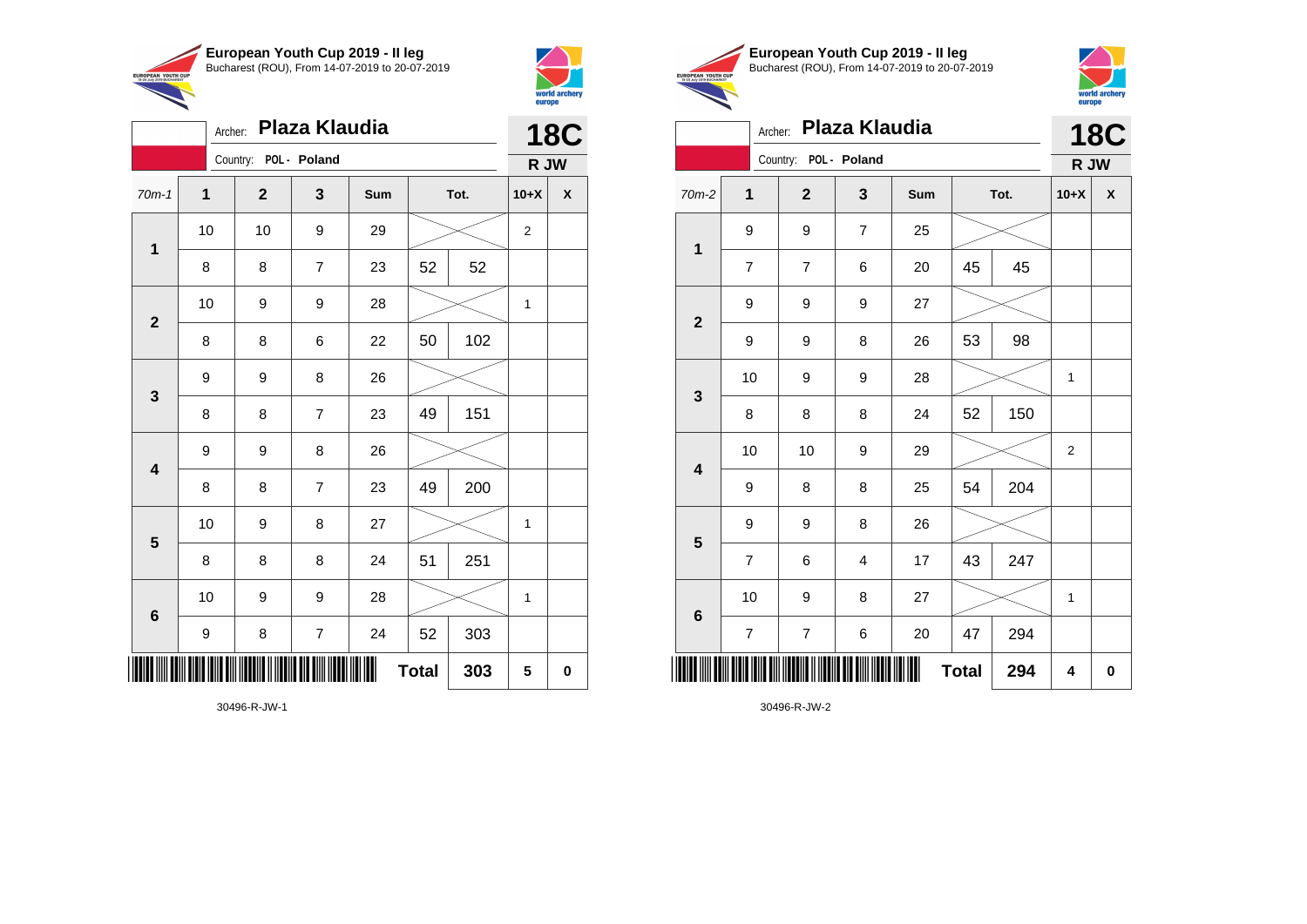



|                         | Archer:          |                       |                | <b>Biriukova Ekaterina</b> |              |      |                | <b>18D</b>   |
|-------------------------|------------------|-----------------------|----------------|----------------------------|--------------|------|----------------|--------------|
|                         |                  | Country: RUS - Russia |                |                            |              |      | R JW           |              |
| $70m-1$                 | 1                | $\mathbf{2}$          | 3              | Sum                        |              | Tot. | $10+X$         | χ            |
| $\mathbf 1$             | 10               | 10                    | 10             | 30                         |              |      | 3              |              |
|                         | 9                | 8                     | $\overline{7}$ | 24                         | 54           | 54   |                |              |
| $\mathbf{2}$            | 10               | 9                     | 9              | 28                         |              |      | $\mathbf{1}$   |              |
|                         | 8                | $\overline{7}$        | $\overline{7}$ | 22                         | 50           | 104  |                |              |
|                         | 10               | 9                     | 9              | 28                         |              |      | 1              |              |
| 3                       | 8                | $\overline{7}$        | $\overline{7}$ | 22                         | 50           | 154  |                |              |
| $\overline{\mathbf{4}}$ | 10               | 9                     | 8              | 27                         |              |      | $\mathbf 1$    |              |
|                         | $\overline{7}$   | $\overline{7}$        | $\overline{7}$ | 21                         | 48           | 202  |                |              |
| $\overline{\mathbf{5}}$ | X                | 10                    | 9              | 29                         |              |      | $\overline{c}$ | $\mathbf{1}$ |
|                         | 9                | 8                     | 6              | 23                         | 52           | 254  |                |              |
| $\bf 6$                 | 10               | 9                     | 9              | 28                         |              |      | 1              |              |
|                         | $\boldsymbol{9}$ | 8                     | 8              | 25                         | 53           | 307  |                |              |
| ║║║                     |                  |                       |                |                            | <b>Total</b> | 307  | 9              | 1            |





|                         | Archer: |                       |                | Biriukova Ekaterina |              |      |                | <b>18D</b>     |
|-------------------------|---------|-----------------------|----------------|---------------------|--------------|------|----------------|----------------|
|                         |         | Country: RUS - Russia |                |                     |              |      | R JW           |                |
| 70m-2                   | 1       | $\mathbf 2$           | 3              | Sum                 |              | Tot. | $10+X$         | X              |
| $\mathbf 1$             | X       | Χ                     | 10             | 30                  |              |      | 3              | $\overline{c}$ |
|                         | 9       | 9                     | 8              | 26                  | 56           | 56   |                |                |
| $\boldsymbol{2}$        | Χ       | 9                     | 9              | 28                  |              |      | 1              | $\mathbf{1}$   |
|                         | 9       | 8                     | 6              | 23                  | 51           | 107  |                |                |
| 3                       | 10      | 9                     | 9              | 28                  |              |      | 1              |                |
|                         | 9       | 9                     | $\overline{7}$ | 25                  | 53           | 160  |                |                |
| $\overline{\mathbf{4}}$ | 9       | 9                     | 9              | 27                  |              |      |                |                |
|                         | 8       | 8                     | 7              | 23                  | 50           | 210  |                |                |
| 5                       | 10      | 9                     | 9              | 28                  |              |      | 1              |                |
|                         | 8       | 8                     | 8              | 24                  | 52           | 262  |                |                |
| $\bf 6$                 | X       | 9                     | 9              | 28                  |              |      | 1              | $\mathbf{1}$   |
|                         | 8       | 8                     | 6              | 22                  | 50           | 312  |                |                |
| IIIII                   |         |                       |                |                     | <b>Total</b> | 312  | $\overline{7}$ | 4              |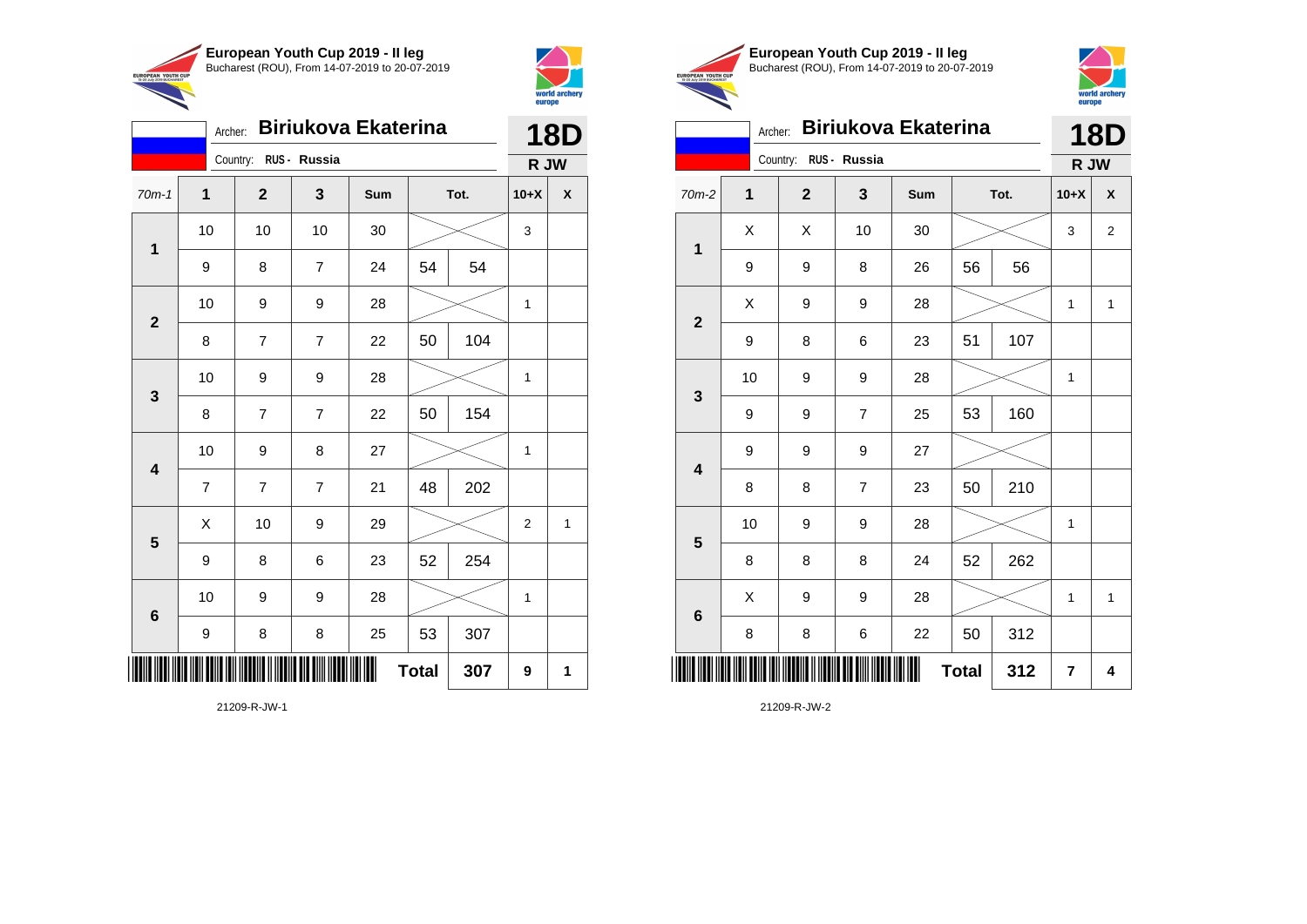



|                         | Chybisova Yevheniia<br>Archer: |    |                |                      |     |              |     |                | <b>19A</b> |
|-------------------------|--------------------------------|----|----------------|----------------------|-----|--------------|-----|----------------|------------|
|                         |                                |    | Country:       | <b>UKR</b> - Ukraine |     |              |     | R JW           |            |
| $70m-1$                 | 1                              |    | $\mathbf{2}$   | 3                    | Sum | Tot.         |     | $10+X$         | χ          |
|                         |                                | 10 | 9              | 9                    | 28  |              |     | 1              |            |
| $\mathbf{1}$            |                                | 9  | 9              | 9                    | 27  | 55           | 55  |                |            |
| $\overline{2}$          |                                | X  | 10             | 9                    | 29  |              |     | $\overline{2}$ | 1          |
|                         |                                | 9  | 9              | 9                    | 27  | 56           | 111 |                |            |
|                         | 9                              |    | 9              | 9                    | 27  |              |     |                |            |
| 3                       |                                | 8  | $\overline{7}$ | $\overline{7}$       | 22  | 49           | 160 |                |            |
| $\overline{\mathbf{4}}$ |                                | 10 | 9              | 9                    | 28  |              |     | 1              |            |
|                         |                                | 9  | 8              | 5                    | 22  | 50           | 210 |                |            |
| 5                       |                                | 10 | 9              | 9                    | 28  |              |     | 1              |            |
|                         |                                | 9  | 8              | $\overline{7}$       | 24  | 52           | 262 |                |            |
| 6                       |                                | X  | X              | 9                    | 29  |              |     | $\overline{2}$ | 2          |
|                         |                                | 9  | 8              | 8                    | 25  | 54           | 316 |                |            |
|                         |                                |    |                |                      |     | <b>Total</b> | 316 | 7              | 3          |





|                         |    | Archer: |                | Chybisova Yevheniia  |     |              |      |                | 19A          |
|-------------------------|----|---------|----------------|----------------------|-----|--------------|------|----------------|--------------|
|                         |    |         | Country:       | <b>UKR</b> - Ukraine |     |              |      | R JW           |              |
| 70m-2                   | 1  |         | $\overline{2}$ | 3                    | Sum |              | Tot. | $10+X$         | X            |
| 1                       | 9  |         | 9              | 8                    | 26  |              |      |                |              |
|                         | 8  |         | 8              | 8                    | 24  | 50           | 50   |                |              |
| $\overline{\mathbf{2}}$ | Χ  |         | 10             | 9                    | 29  |              |      | $\overline{c}$ | 1            |
|                         | 8  |         | 8              | 7                    | 23  | 52           | 102  |                |              |
| 3                       | X  |         | X              | Χ                    | 30  |              |      | 3              | 3            |
|                         | 9  |         | 9              | 9                    | 27  | 57           | 159  |                |              |
| $\overline{\mathbf{4}}$ | 10 |         | 9              | 9                    | 28  |              |      | 1              |              |
|                         | 9  |         | 9              | 7                    | 25  | 53           | 212  |                |              |
| 5                       | X  |         | 10             | 9                    | 29  |              |      | $\overline{2}$ | $\mathbf{1}$ |
|                         | 8  |         | 8              | $\overline{7}$       | 23  | 52           | 264  |                |              |
| $\bf 6$                 | X  |         | 9              | 9                    | 28  |              |      | 1              | $\mathbf{1}$ |
|                         | 9  |         | 9              | 8                    | 26  | 54           | 318  |                |              |
|                         |    |         |                |                      |     | <b>Total</b> | 318  | 9              | 6            |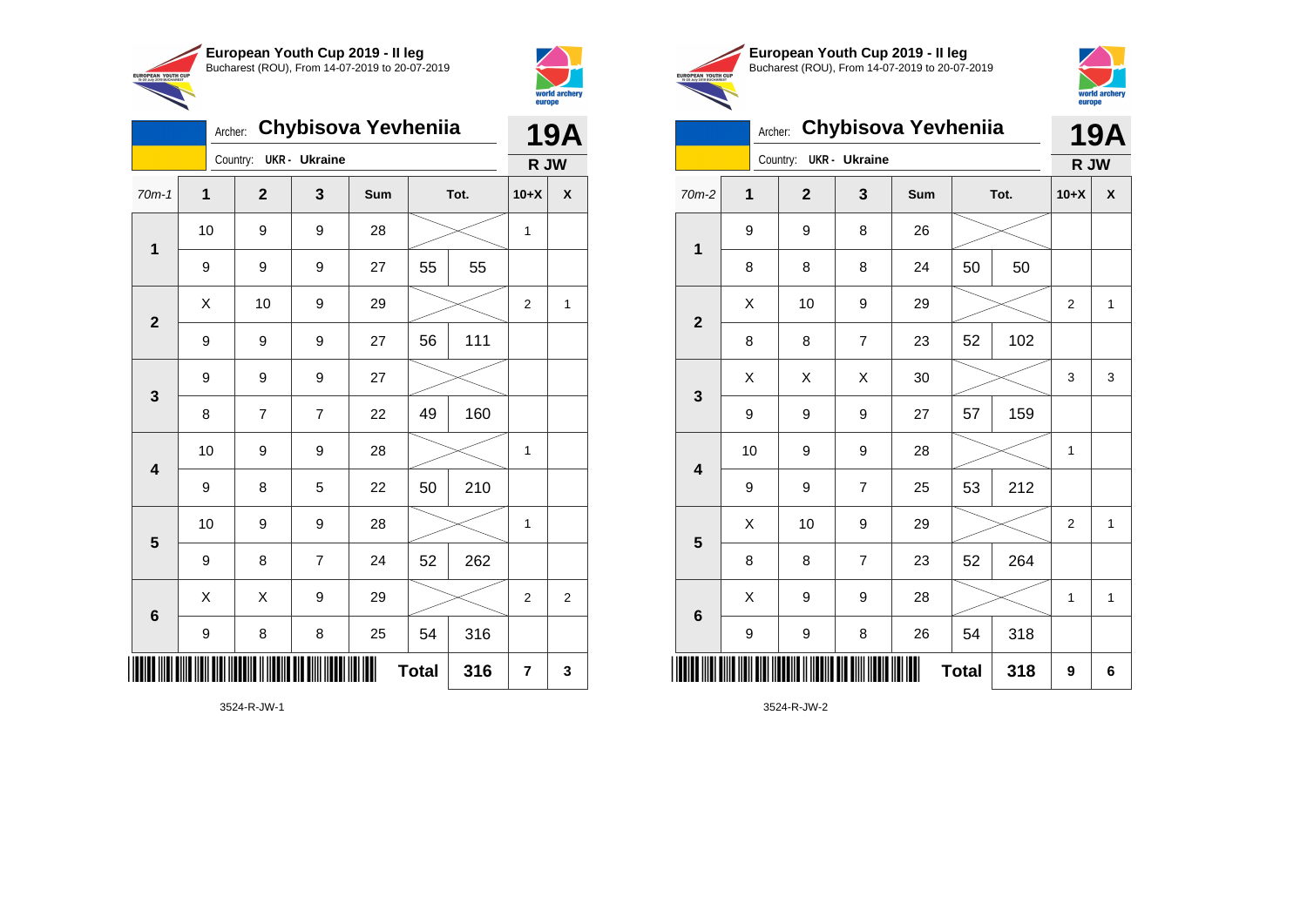



| <b>NZ</b>      |                  |                              |                | Archer: Warner Elizabeth |              |     |                | <b>19B</b>       |
|----------------|------------------|------------------------------|----------------|--------------------------|--------------|-----|----------------|------------------|
|                |                  | Country: GBR - Great Britain |                |                          |              |     | R JW           |                  |
| $70m-1$        | 1                | $\mathbf{2}$                 | 3              | Sum                      | Tot.         |     | $10+X$         | $\boldsymbol{x}$ |
| $\mathbf 1$    | 9                | 9                            | 9              | 27                       |              |     |                |                  |
|                | 9                | 8                            | 6              | 23                       | 50           | 50  |                |                  |
| $\overline{2}$ | 10               | 10                           | 9              | 29                       |              |     | $\overline{c}$ |                  |
|                | 9                | 8                            | $\overline{7}$ | 24                       | 53           | 103 |                |                  |
| $\mathbf{3}$   | $\boldsymbol{9}$ | 9                            | 9              | 27                       |              |     |                |                  |
|                | 9                | 8                            | 6              | 23                       | 50           | 153 |                |                  |
| 4              | 10               | 9                            | 9              | 28                       |              |     | 1              |                  |
|                | 9                | 8                            | 8              | 25                       | 53           | 206 |                |                  |
| $5\phantom{1}$ | Χ                | 9                            | 9              | 28                       |              |     | 1              | 1                |
|                | 8                | 8                            | 6              | 22                       | 50           | 256 |                |                  |
| $\bf 6$        | 10               | 9                            | 9              | 28                       |              |     | $\mathbf{1}$   |                  |
|                | 9                | 8                            | 8              | 25                       | 53           | 309 |                |                  |
| ║║║            |                  |                              |                | ∭                        | <b>Total</b> | 309 | 5              | 1                |





|                         |                | Archer: Warner Elizabeth           |                  |     |              |      |                |                           |  |
|-------------------------|----------------|------------------------------------|------------------|-----|--------------|------|----------------|---------------------------|--|
|                         |                | Country: GBR - Great Britain       |                  |     |              |      | R JW           |                           |  |
| 70m-2                   | 1              | $\mathbf{2}$                       | 3                | Sum |              | Tot. | $10+X$         | $\boldsymbol{\mathsf{x}}$ |  |
| $\mathbf{1}$            | 9              | 9                                  | 9                | 27  |              |      |                |                           |  |
|                         | $\overline{7}$ | $\overline{7}$                     | $\overline{7}$   | 21  | 48           | 48   |                |                           |  |
| $\overline{2}$          | Χ              | 10                                 | 9                | 29  |              |      | $\overline{2}$ | $\mathbf{1}$              |  |
|                         | 9              | 9                                  | 8                | 26  | 55           | 103  |                |                           |  |
|                         | 9              | 9                                  | 9                | 27  |              |      |                |                           |  |
| 3                       | 8              | 8                                  | $\overline{7}$   | 23  | 50           | 153  |                |                           |  |
| $\overline{\mathbf{4}}$ | 9              | 9                                  | 8                | 26  |              |      |                |                           |  |
|                         | 8              | 8                                  | $\overline{7}$   | 23  | 49           | 202  |                |                           |  |
| $\overline{\mathbf{5}}$ | 10             | 10                                 | 8                | 28  |              |      | 2              |                           |  |
|                         | 8              | $\overline{7}$                     | 6                | 21  | 49           | 251  |                |                           |  |
|                         | 9              | 9                                  | 9                | 27  |              |      |                |                           |  |
| $6\phantom{1}6$         | 8              | 8                                  | $\boldsymbol{7}$ | 23  | 50           | 301  |                |                           |  |
| ║║║                     |                | <u>HEINII TII III IIII III III</u> |                  |     | <b>Total</b> | 301  | 4              | 1                         |  |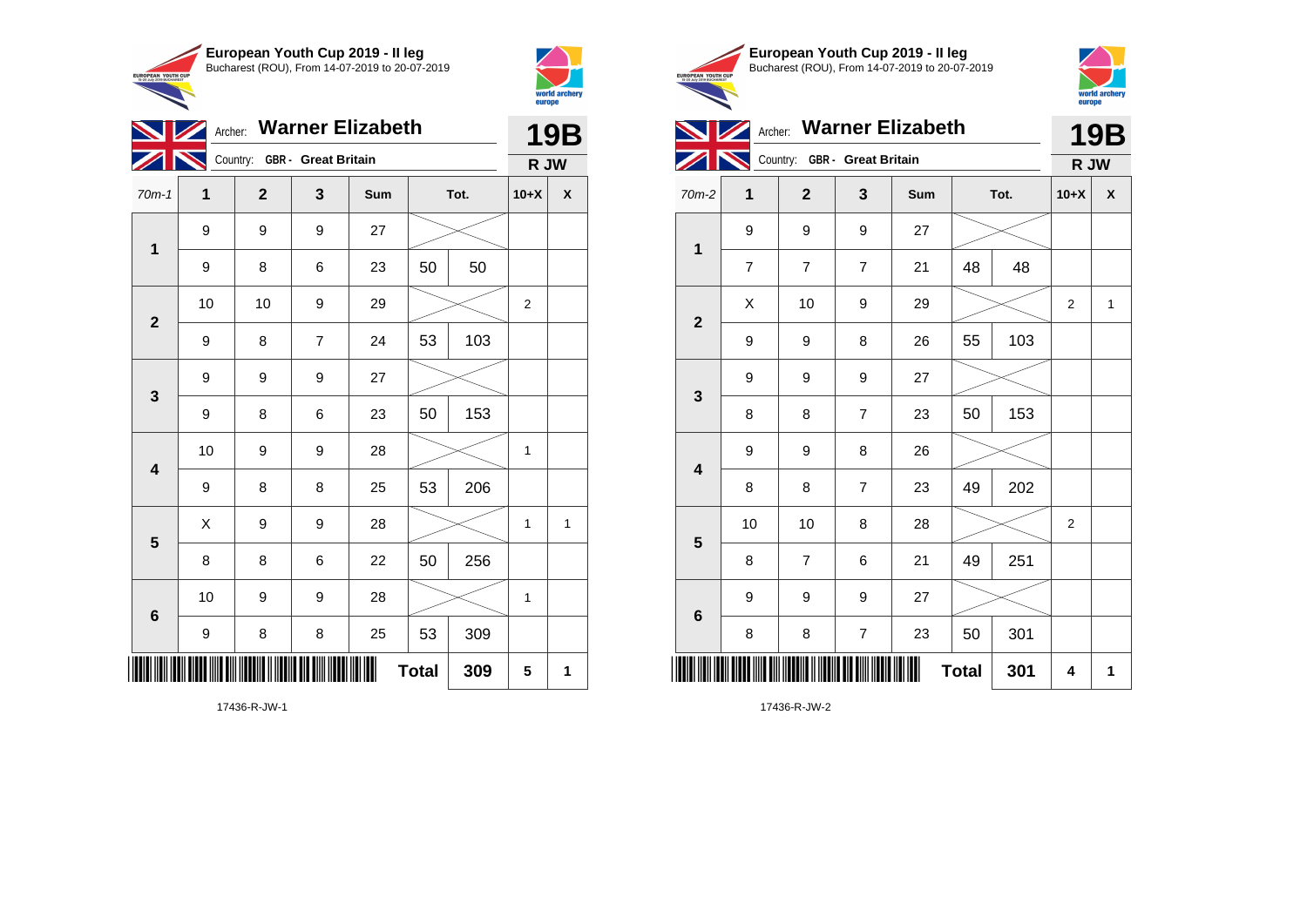

Country: **POL - Poland**

**1**

**2**

**3**

**4**

**5**

**6**

Archer: **Naploszek Kamila**

70m-1 **1 2 3 Sum Tot. 10+X X**

9 | 8 | 8 | 25 | 55 | 55

9 | 9 | 9 | 27 | 55 | 110

9 | 9 | 8 | 26 | 56 | 166

9 | 8 | 8 | 25 | 53 | 219

9 | 8 | 6 | 23 | 52 | 271

9 | 9 | 7 | 25 | 52 | 323

**Total 323 10 2**

10 | 9 | 9 | 28 |  $\times$  | 1

10 | 10 | 9 | 29 |  $\times$  | 2

10 | 10 | 10 | 30 |  $\,\gg$  | 3

 $X$  | 9 | 9 | 28 |  $\swarrow$  | 1 | 1

 $\begin{array}{|c|c|c|c|c|c|}\hline \hspace{.1cm}X & \hspace{.1cm} \text{ 10} & \hspace{.1cm} \text{ 10} & \hspace{.1cm} \text{ 30} & \hspace{.1cm} \end{array} \hspace{.2cm} \begin{array}{|c|c|c|c|c|c|}\hline \hspace{.1cm}X & \hspace{.1cm} \text{ 3} & \hspace{.1cm} \text{ 1} & \hspace{.1cm} \text{ 4} & \hspace{.1cm} \end{array}$ 



**19C**

**R JW**

|                                                        | European Youth Cup 2019 - Il leg               |
|--------------------------------------------------------|------------------------------------------------|
| <b>EUROPEAN YOUTH CUP</b><br>15-20 July 2019 BUCHAREST | Bucharest (ROU), From 14-07-2019 to 20-07-2019 |



|                         | Archer:     |                       |                  | <b>Naploszek Kamila</b> |              |      |                | <b>19C</b>   |  |
|-------------------------|-------------|-----------------------|------------------|-------------------------|--------------|------|----------------|--------------|--|
|                         |             | Country: POL - Poland |                  |                         |              |      | R JW           |              |  |
| 70m-2                   | $\mathbf 1$ | $\mathbf{2}$          | 3                | Sum                     |              | Tot. |                | X            |  |
| $\mathbf{1}$            | X           | 10                    | 10               | 30                      |              |      | 3              | $\mathbf{1}$ |  |
|                         | 9           | 9                     | 9                | 27                      | 57           | 57   |                |              |  |
| $\mathbf{2}$            | Χ           | Χ                     | 8                | 28                      |              |      | $\overline{c}$ | 2            |  |
|                         | 8           | $\overline{7}$        | $\overline{7}$   | 22                      | 50           | 107  |                |              |  |
| $\mathbf{3}$            | X           | 10                    | $\boldsymbol{9}$ | 29                      |              |      | $\overline{2}$ | $\mathbf{1}$ |  |
|                         | 8           | 8                     | 6                | 22                      | 51           | 158  |                |              |  |
| $\overline{\mathbf{4}}$ | X           | X                     | X                | 30                      |              |      | 3              | 3            |  |
|                         | 8           | 8                     | 8                | 24                      | 54           | 212  |                |              |  |
| 5                       | X           | 10                    | 9                | 29                      |              |      | $\overline{2}$ | $\mathbf{1}$ |  |
|                         | 9           | 9                     | 8                | 26                      | 55           | 267  |                |              |  |
| $\bf 6$                 | 10          | 9                     | 9                | 28                      |              |      | 1              |              |  |
|                         | 8           | 8                     | $\overline{7}$   | 23                      | 51           | 318  |                |              |  |
|                         |             |                       |                  |                         | <b>Total</b> | 318  | 13             | 8            |  |

15538-R-JW-1

\*15538-R-JW-15538-R-JW-15538-R-JW-15538-R-JW-15538-R-JW-15538-R-JW-15538-R-JW-15538-R-JW-15538-R-JW-

9 9 9 27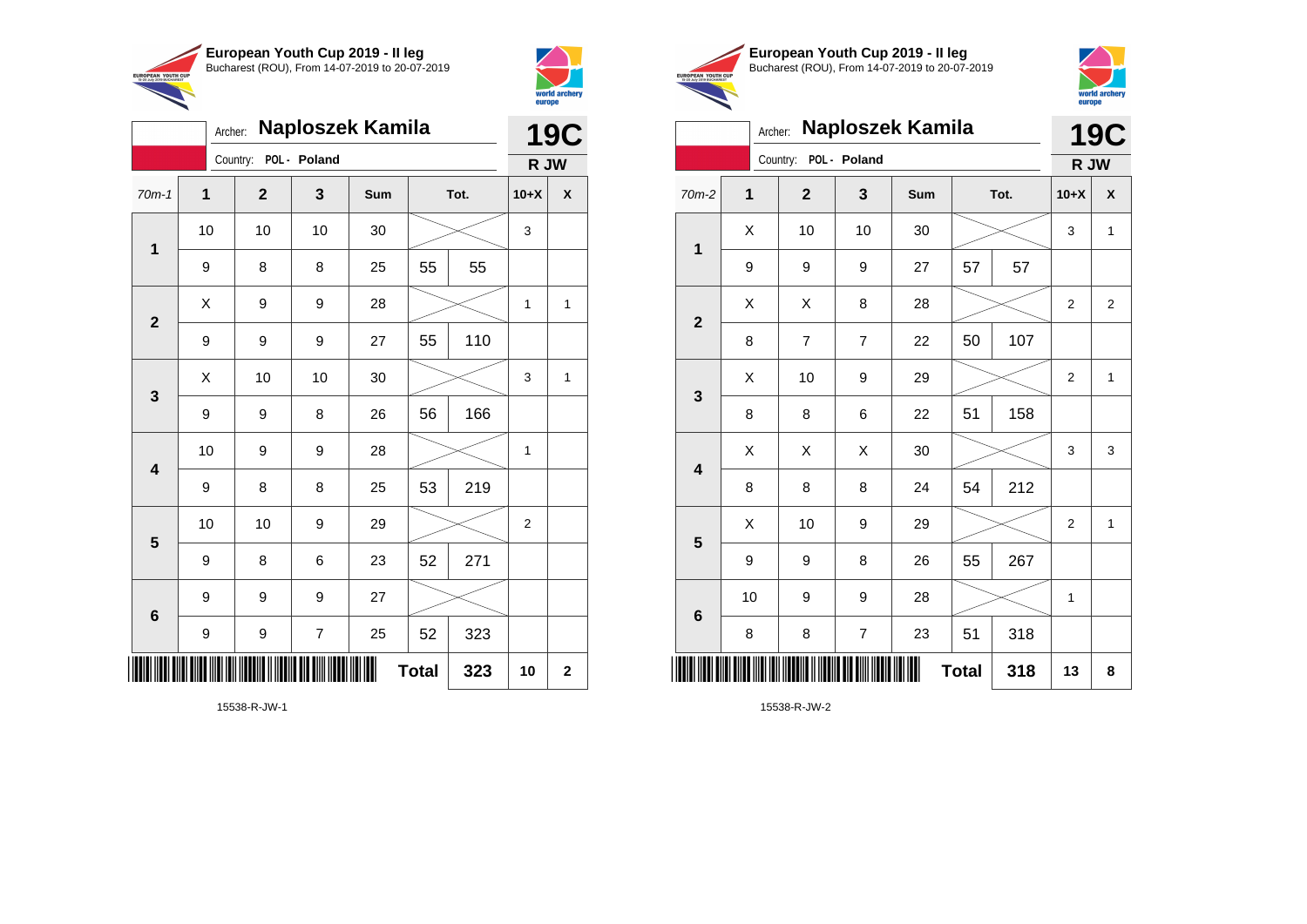



|                | Archer:          |                       |                | <b>Makhmudova Nurinisso</b> |              |      |                | <b>19D</b> |
|----------------|------------------|-----------------------|----------------|-----------------------------|--------------|------|----------------|------------|
|                |                  | Country: RUS - Russia |                |                             |              |      | R JW           |            |
| $70m-1$        | $\mathbf 1$      | $\mathbf{2}$          | 3              | Sum                         |              | Tot. | $10+X$         | χ          |
| 1              | Χ                | 10                    | 9              | 29                          |              |      | $\overline{2}$ | 1          |
|                | 9                | 8                     | $\overline{7}$ | 24                          | 53           | 53   |                |            |
| $\overline{2}$ | X                | 9                     | 9              | 28                          |              |      | 1              | 1          |
|                | 8                | 8                     | $\overline{7}$ | 23                          | 51           | 104  |                |            |
| $\mathbf{3}$   | Χ                | 10                    | 9              | 29                          |              |      | $\overline{2}$ | 1          |
|                | 9                | 9                     | 9              | 27                          | 56           | 160  |                |            |
| 4              | $\boldsymbol{9}$ | 9                     | 9              | 27                          |              |      |                |            |
|                | 9                | 8                     | $\overline{7}$ | 24                          | 51           | 211  |                |            |
| 5              | X                | X                     | X              | 30                          |              |      | 3              | 3          |
|                | 10               | 9                     | 8              | 27                          | 57           | 268  | $\mathbf{1}$   |            |
| 6              | 10               | 9                     | 9              | 28                          |              |      | $\mathbf{1}$   |            |
|                | 8                | 8                     | 5              | 21                          | 49           | 317  |                |            |
|                |                  |                       |                |                             | <b>Total</b> | 317  | 10             | 6          |





|                         |             | <b>Makhmudova Nurinisso</b><br>Archer:<br>Country:<br>RUS - Russia<br>3<br>$\overline{2}$<br>Sum<br>Tot. |                | europe |              |     |                |              |
|-------------------------|-------------|----------------------------------------------------------------------------------------------------------|----------------|--------|--------------|-----|----------------|--------------|
|                         |             |                                                                                                          |                |        |              |     |                | 19D          |
|                         |             |                                                                                                          |                |        |              |     | R JW           |              |
| $70m-2$                 | $\mathbf 1$ |                                                                                                          |                |        |              |     | $10+X$         | X            |
| 1                       | 10          | 10                                                                                                       | 9              | 29     |              |     | $\overline{c}$ |              |
|                         | 9           | 9                                                                                                        | 8              | 26     | 55           | 55  |                |              |
| $\overline{2}$          | 10          | 9                                                                                                        | 8              | 27     |              |     | 1              |              |
|                         | 8           | 8                                                                                                        | 6              | 22     | 49           | 104 |                |              |
| 3                       | 9           | 9                                                                                                        | 9              | 27     |              |     |                |              |
|                         | 9           | $\overline{7}$                                                                                           | 6              | 22     | 49           | 153 |                |              |
| $\overline{\mathbf{4}}$ | Χ           | 10                                                                                                       | 10             | 30     |              |     | 3              | 1            |
|                         | 9           | 9                                                                                                        | 7              | 25     | 55           | 208 |                |              |
| 5                       | X           | 9                                                                                                        | 9              | 28     |              |     | 1              | $\mathbf{1}$ |
|                         | 8           | $\overline{7}$                                                                                           | $\overline{7}$ | 22     | 50           | 258 |                |              |
| $6\phantom{1}6$         | 10          | 9                                                                                                        | 9              | 28     |              |     | 1              |              |
|                         | 8           | 8                                                                                                        | 6              | 22     | 50           | 308 |                |              |
| ║║                      |             |                                                                                                          |                |        | <b>Total</b> | 308 | 8              | $\mathbf{2}$ |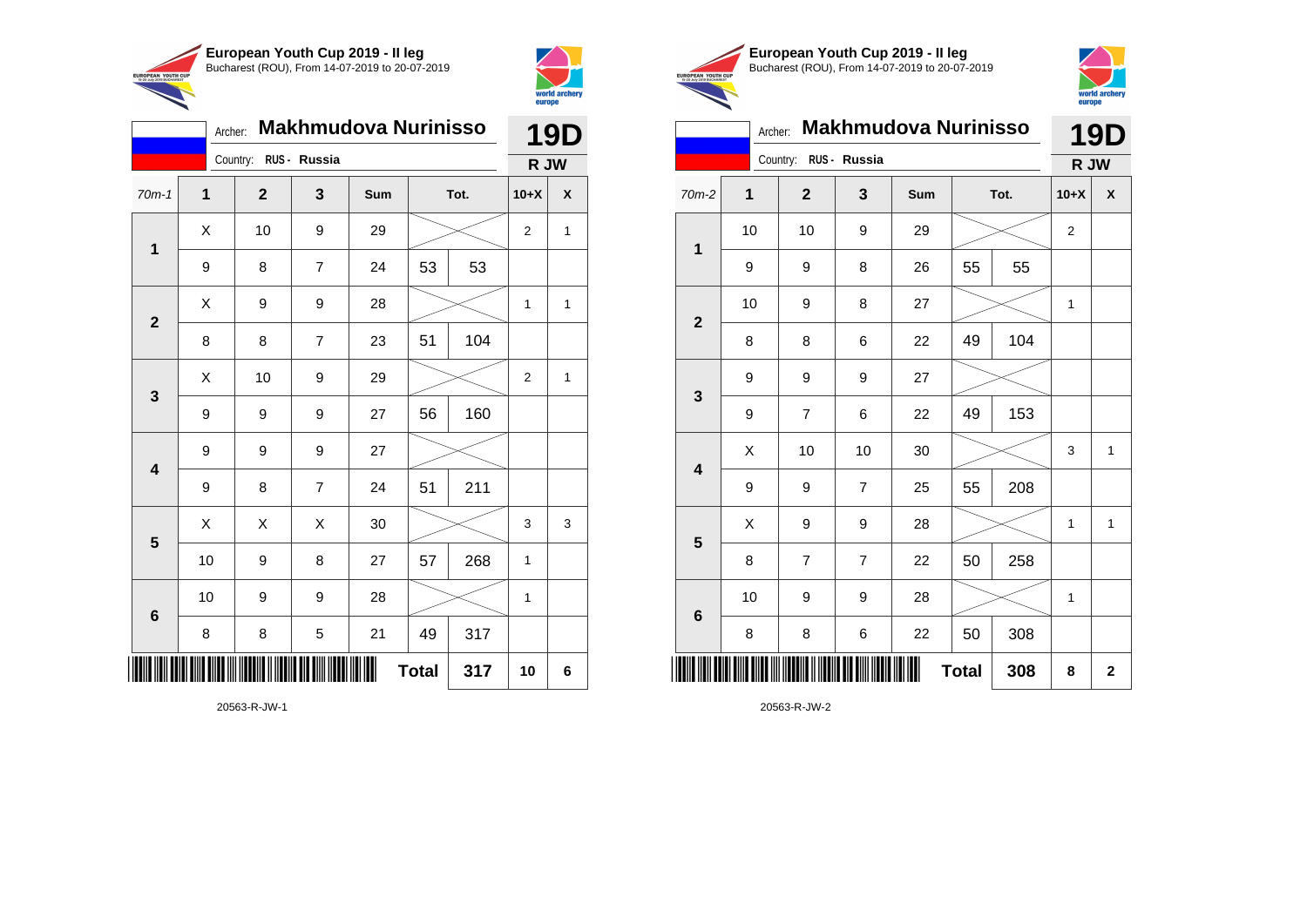

Country: **UKR - Ukraine**

**1**

**2**

**3**

**4**

**5**

**6**

Archer: **Tretiakova Iryna**

70m-1 **1 2 3 Sum Tot. 10+X X**

7 | 7 | 1 | 15 | 43 | 43

9 | 6 | 6 | 21 | 50 | 93

6 5 4 15 41 134

8 | 7 | 4 | 19 | 46 | 180

7 | 6 | 4 | 17 | 43 | 223

6 | 5 | 5 | 16 | 38 | 261

**Total 261 5 3**

9 9 9 27

9 9 8 26

9 7 6 22

10 | 9 | 7 | 26 |  $\times$  | 1

 $X$  | 10 | 8 | 28 |  $\swarrow$  | 2 | 1

 $\begin{array}{|c|c|c|c|c|}\hline \hspace{0.2cm}X & X & 9 & 29 & \nearrow \ \hline \end{array}$ 



**20A R JW**

|                                                        | European Youth Cup 2019 - Il leg               |
|--------------------------------------------------------|------------------------------------------------|
|                                                        | Bucharest (ROU), From 14-07-2019 to 20-07-2019 |
| <b>EUROPEAN YOUTH CUP</b><br>15-20 July 2019 BUCHAREST |                                                |
|                                                        |                                                |



### Archer: **Tretiakova Iryna 20A**

|                         | Country: UKR - Ukraine  |                         |                |     |              |      | R JW         |             |
|-------------------------|-------------------------|-------------------------|----------------|-----|--------------|------|--------------|-------------|
| $70m-2$                 | $\mathbf 1$             | $\mathbf{2}$            | 3              | Sum |              | Tot. | $10+X$       | χ           |
| $\mathbf 1$             | 9                       | 9                       | $\overline{7}$ | 25  |              |      |              |             |
|                         | 6                       | 6                       | 5              | 17  | 42           | 42   |              |             |
|                         | 10                      | 9                       | 8              | 27  |              |      | $\mathbf{1}$ |             |
| $\mathbf{2}$            | 8                       | $\overline{\mathbf{7}}$ | 6              | 21  | 48           | 90   |              |             |
|                         | Χ                       | 8                       | 8              | 26  |              |      | $\mathbf 1$  | $\mathbf 1$ |
| $\mathbf{3}$            | $\overline{\mathbf{7}}$ | 6                       | 6              | 19  | 45           | 135  |              |             |
| $\overline{\mathbf{4}}$ | 10                      | 9                       | 9              | 28  |              |      | 1            |             |
|                         | 9                       | 8                       | $\overline{7}$ | 24  | 52           | 187  |              |             |
| $\overline{\mathbf{5}}$ | 10                      | 9                       | 9              | 28  |              |      | $\mathbf{1}$ |             |
|                         | 8                       | $\overline{\mathbf{7}}$ | 5              | 20  | 48           | 235  |              |             |
|                         | 10                      | 8                       | $\overline{7}$ | 25  |              |      | 1            |             |
| $\bf 6$                 | $\boldsymbol{7}$        | 6                       | 6              | 19  | 44           | 279  |              |             |
| ║║║                     |                         |                         |                | ∭   | <b>Total</b> | 279  | 5            | 1           |

30483-R-JW-2

30483-R-JW-1

\*30483-R-JW-1\*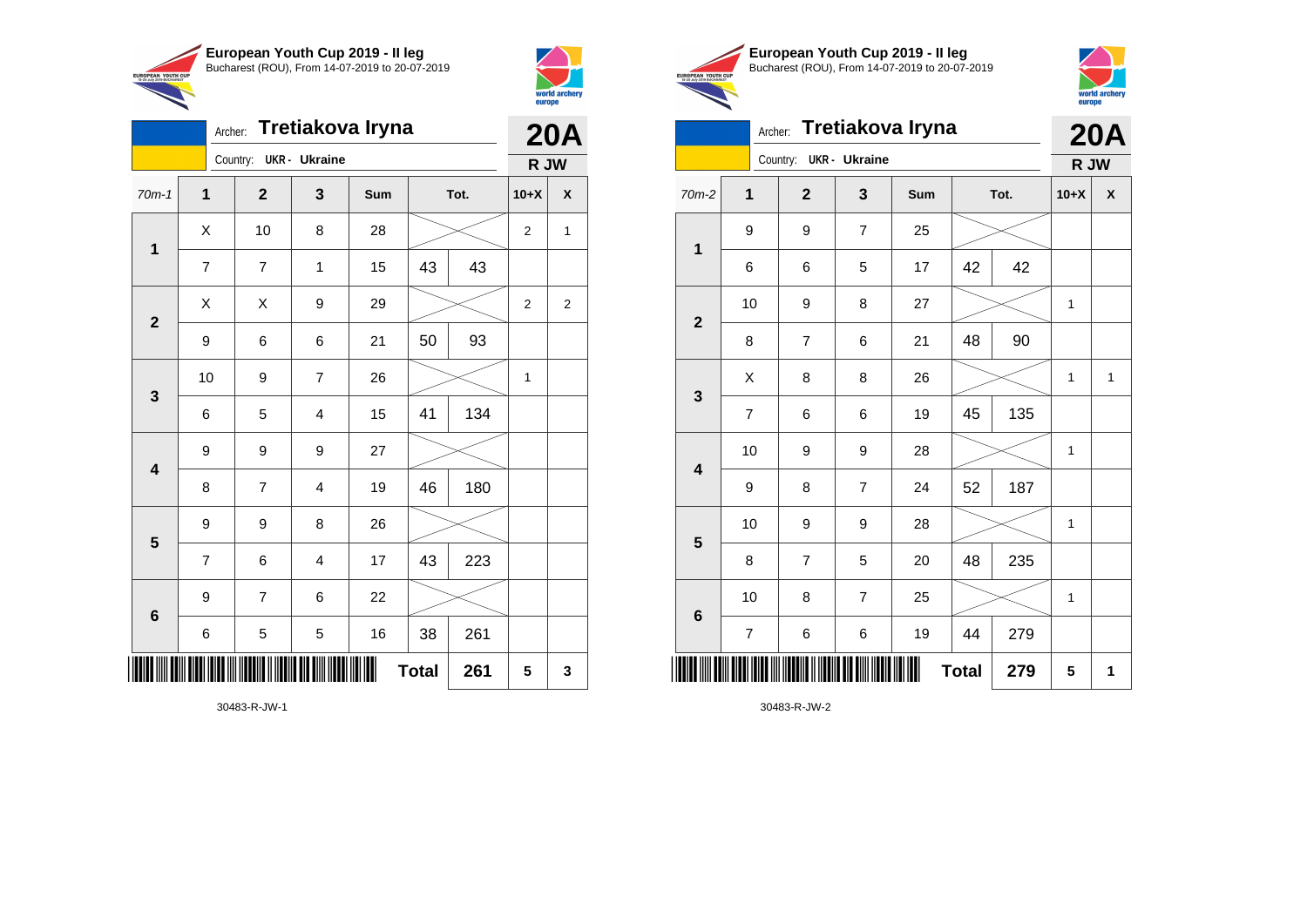

**6**



|                         |                |                |                               |     |      |     |              | europe     |  |
|-------------------------|----------------|----------------|-------------------------------|-----|------|-----|--------------|------------|--|
|                         | Archer:        |                | <b>Grapova Klara</b>          |     |      |     |              | <b>20B</b> |  |
|                         |                |                | Country: CZE - Czech Republic |     |      |     | R JW         |            |  |
| $70m-1$                 | $\mathbf{1}$   | $\mathbf{2}$   | 3                             | Sum | Tot. |     | $10+X$       | X          |  |
|                         | 10             | 9              | 9                             | 28  |      |     | $\mathbf{1}$ |            |  |
| $\mathbf 1$             | 8              | 8              | 6                             | 22  | 50   | 50  |              |            |  |
|                         | 9              | 9              | 8                             | 26  |      |     |              |            |  |
| $\mathbf{2}$            | 8              | 8              | 6                             | 22  | 48   | 98  |              |            |  |
|                         | 9              | 8              | $\overline{7}$                | 24  |      |     |              |            |  |
| $\mathbf{3}$            | $\overline{7}$ | $\overline{7}$ | $\overline{7}$                | 21  | 45   | 143 |              |            |  |
| $\overline{\mathbf{4}}$ | 10             | 9              | 9                             | 28  |      |     | $\mathbf{1}$ |            |  |
|                         | 8              | 8              | $\overline{7}$                | 23  | 51   | 194 |              |            |  |
|                         | 10             | 9              | 9                             | 28  |      |     | $\mathbf{1}$ |            |  |
| 5                       | 9              | 8              | 4                             | 21  | 49   | 243 |              |            |  |

**Total 294 3 0**





|                         | Archer:        |                               | <b>Grapova Klara</b> |     |              |      |                | <b>20B</b>   |
|-------------------------|----------------|-------------------------------|----------------------|-----|--------------|------|----------------|--------------|
|                         |                | Country: CZE - Czech Republic |                      |     |              |      | R JW           |              |
| 70m-2                   | 1              | $\overline{2}$                | 3                    | Sum |              | Tot. | $10+X$         | X            |
| 1                       | 9              | 9                             | 9                    | 27  |              |      |                |              |
|                         | $\overline{7}$ | $\overline{7}$                | 6                    | 20  | 47           | 47   |                |              |
| $\overline{2}$          | X              | 10                            | 9                    | 29  |              |      | $\overline{2}$ | $\mathbf{1}$ |
|                         | 9              | 8                             | 8                    | 25  | 54           | 101  |                |              |
| 3                       | 9              | 8                             | 8                    | 25  |              |      |                |              |
|                         | $\overline{7}$ | 7                             | $\overline{7}$       | 21  | 46           | 147  |                |              |
| $\overline{\mathbf{4}}$ | X              | 10                            | 9                    | 29  |              |      | $\overline{2}$ | $\mathbf{1}$ |
|                         | 9              | 8                             | 8                    | 25  | 54           | 201  |                |              |
| 5                       | X              | 10                            | 9                    | 29  |              |      | $\overline{2}$ | $\mathbf{1}$ |
|                         | 9              | 8                             | $\overline{7}$       | 24  | 53           | 254  |                |              |
| $\bf 6$                 | 8              | 8                             | 8                    | 24  |              |      |                |              |
|                         | $\overline{7}$ | 7                             | $\overline{7}$       | 21  | 45           | 299  |                |              |
| ║║║                     |                |                               |                      |     | <b>Total</b> | 299  | 6              | 3            |

6065-R-JW-2

6065-R-JW-1

\***FORTH AND THE AND AND ITERATION IN THE AND THE AND THE TELL** 

9 9 9 27

8 | 8 | 8 | 24 | 51 | 294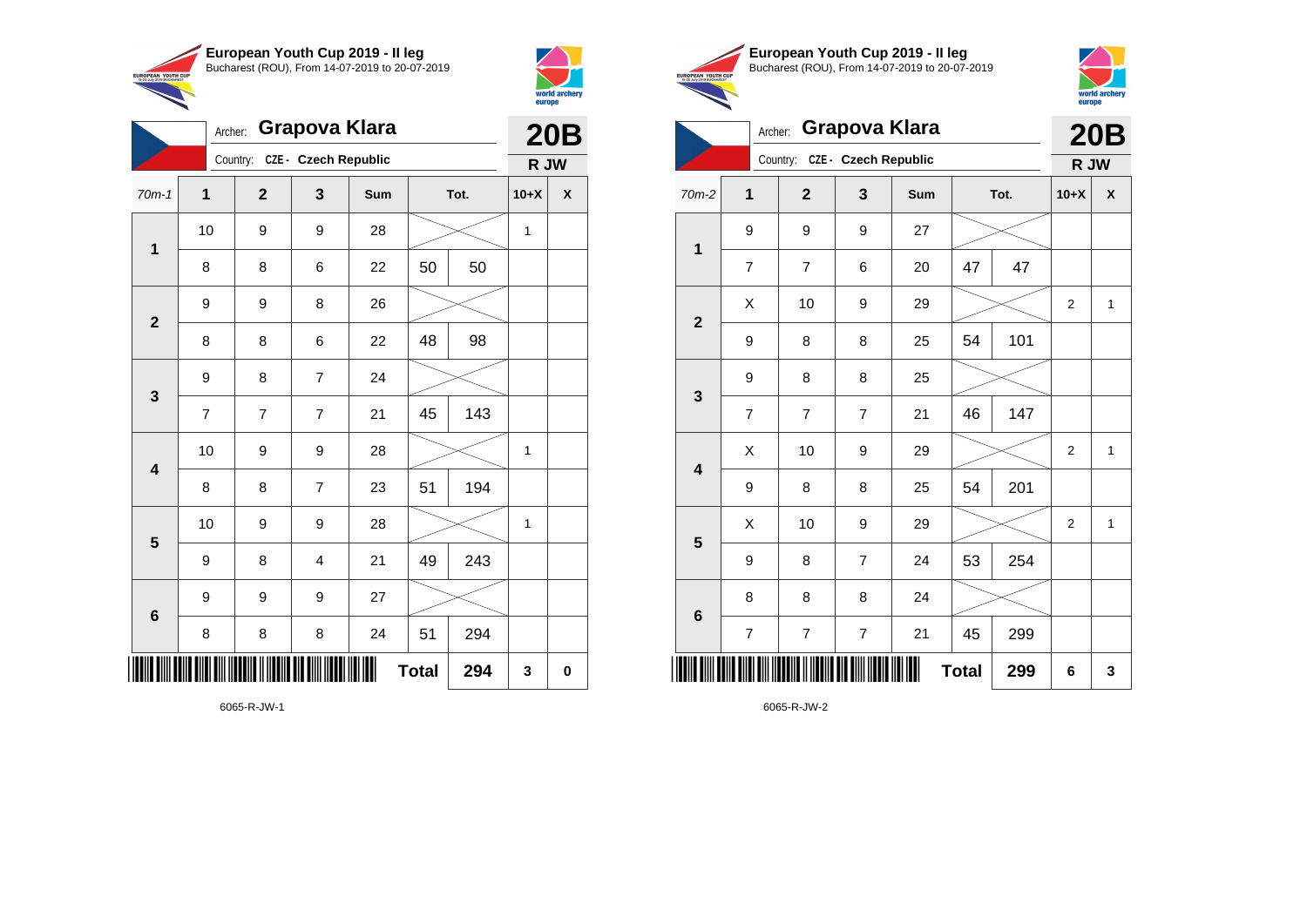

Country: **NED - Netherlands**

9 9 8 26

9 8 8 25

9 9 9 27

9 8 8 25

**1**

**2**

**3**

**4**

**5**

**6**

Archer: **van der Winkel Laura**

70m-1 **1 2 3 Sum Tot. 10+X X**

8 | 7 | 6 | 21 | 49 | 49

9 | 9 | 6 | 24 | 53 | 102

7 | 7 | 3 | 17 | 43 | 145

8 | 8 | 7 | 23 | 48 | 193

8 | 8 | 7 | 23 | 50 | 243

8 | 8 | 7 | 23 | 48 | 291

 $\textbf{Total}$  291  $3$  0

10 | 9 | 9 | 28 |  $\times$  | 1

10 | 10 | 9 | 29 |  $\times$  | 2



EUROPEAN YOUTH

**20C**

**R JW**

|      | European Youth Cup 2019 - Il leg               |
|------|------------------------------------------------|
| CUP: | Bucharest (ROU), From 14-07-2019 to 20-07-2019 |



|                                                                                                                                                         |                          |   |                   |                | van der Winkel Laura |              |      |                | <b>20C</b>   |
|---------------------------------------------------------------------------------------------------------------------------------------------------------|--------------------------|---|-------------------|----------------|----------------------|--------------|------|----------------|--------------|
| 1<br>$70m-2$<br>10<br>1<br>9<br>10<br>$\overline{2}$<br>9<br>10<br>3<br>9<br>10<br>$\overline{\mathbf{4}}$<br>8<br>X<br>5<br>8<br>10<br>$6\phantom{1}6$ |                          |   | NED - Netherlands |                |                      |              | R JW |                |              |
|                                                                                                                                                         |                          |   | $\overline{2}$    | 3              | Sum                  |              | Tot. | $10+X$         | X            |
|                                                                                                                                                         |                          |   | 9                 | 9              | 28                   |              |      | 1              |              |
|                                                                                                                                                         |                          |   | 8                 | 6              | 23                   | 51           | 51   |                |              |
|                                                                                                                                                         |                          |   | 10                | 9              | 29                   |              |      | 2              |              |
|                                                                                                                                                         |                          |   | 9                 | 8              | 26                   | 55           | 106  |                |              |
|                                                                                                                                                         |                          |   | 9                 | 9              | 28                   |              |      | 1              |              |
|                                                                                                                                                         |                          |   | 8                 | 5              | 22                   | 156<br>50    |      |                |              |
|                                                                                                                                                         | Archer:<br>Country:<br>8 | 9 | 9                 | 28             |                      |              | 1    |                |              |
|                                                                                                                                                         |                          |   | 8                 | 8              | 24                   | 52           | 208  |                |              |
|                                                                                                                                                         |                          |   | 10                | 8              | 28                   |              |      | $\overline{2}$ | $\mathbf{1}$ |
|                                                                                                                                                         |                          |   | $\overline{7}$    | $\overline{7}$ | 22                   | 50           | 258  |                |              |
|                                                                                                                                                         |                          |   | 10                | 9              | 29                   |              |      | 2              |              |
|                                                                                                                                                         |                          |   | 8                 | $\overline{7}$ | 23                   | 52           | 310  |                |              |
|                                                                                                                                                         |                          |   |                   |                |                      | <b>Total</b> | 310  | 9              | 1            |

20460-R-JW-1

\*20460-R-JW-1\*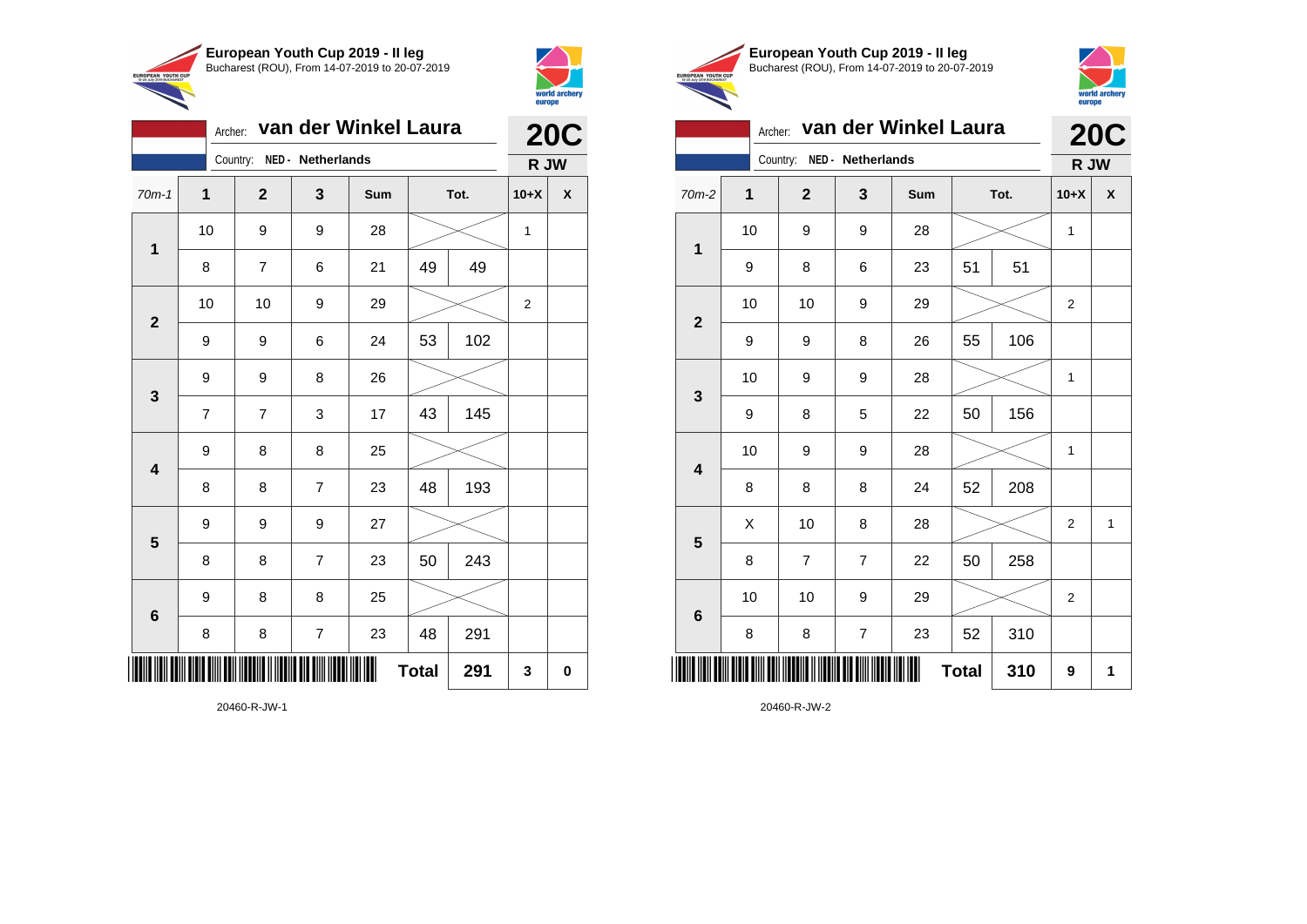



|                         | Archer: | <b>Destrooper Charlotte</b> |                |     | <b>20D</b>   |     |                |              |
|-------------------------|---------|-----------------------------|----------------|-----|--------------|-----|----------------|--------------|
|                         |         | Country:                    | BEL - Belgium  |     |              |     | R JW           |              |
| $70m-1$                 | 1       | $\overline{2}$              | 3              | Sum | Tot.         |     | $10+X$         | X            |
|                         | 9       | 9                           | 9              | 27  |              |     |                |              |
| $\mathbf 1$             | 9       | 8                           | 3              | 20  | 47           | 47  |                |              |
| $\overline{2}$          | 9       | 9                           | 8              | 26  |              |     |                |              |
|                         | 8       | $\overline{7}$              | $\overline{7}$ | 22  | 48           | 95  |                |              |
| 3                       | 9       | 9                           | 8              | 26  |              |     |                |              |
|                         | 7       | $\overline{7}$              | $\overline{7}$ | 21  | 47           | 142 |                |              |
| $\overline{\mathbf{4}}$ | X       | 10                          | 9              | 29  |              |     | $\overline{2}$ | $\mathbf{1}$ |
|                         | 8       | 7                           | 5              | 20  | 49           | 191 |                |              |
| 5                       | 10      | 9                           | 8              | 27  |              |     | 1              |              |
|                         | 8       | $\overline{7}$              | 6              | 21  | 48           | 239 |                |              |
| $6\phantom{1}$          | 9       | 9                           | 9              | 27  |              |     |                |              |
|                         | 8       | 8                           | 8              | 24  | 51           | 290 |                |              |
| ║║                      |         |                             |                |     | <b>Total</b> | 290 | 3              | 1            |





### Archer: **Destrooper Charlotte 20D**

|                         |    | Country: BEL - Belgium |                | R JW |              |      |                  |              |
|-------------------------|----|------------------------|----------------|------|--------------|------|------------------|--------------|
| 70m-2                   | 1  | $\mathbf{2}$           | $\mathbf 3$    | Sum  |              | Tot. | $10+X$           | X            |
| $\mathbf 1$             | 10 | 10                     | 9              | 29   |              |      | $\boldsymbol{2}$ |              |
|                         | 9  | 9                      | 9              | 27   | 56           | 56   |                  |              |
| $\mathbf{2}$            | 9  | 9                      | 9              | 27   |              |      |                  |              |
|                         | 8  | 8                      | 8              | 24   | 51           | 107  |                  |              |
| $\mathbf{3}$            | 10 | 9                      | 9              | 28   |              |      | 1                |              |
|                         | 8  | 8                      | 6              | 22   | 50           | 157  |                  |              |
| $\overline{\mathbf{4}}$ | X  | 9                      | 9              | 28   |              |      | 1                | 1            |
|                         | 9  | 8                      | $\overline{7}$ | 24   | 52           | 209  |                  |              |
| $\overline{\mathbf{5}}$ | 10 | 9                      | 8              | 27   |              |      | 1                |              |
|                         | 8  | 8                      | 6              | 22   | 49           | 258  |                  |              |
| $\bf 6$                 | X  | 10                     | 10             | 30   |              |      | 3                | $\mathbf{1}$ |
|                         | 7  | 6                      | 6              | 19   | 49           | 307  |                  |              |
|                         |    |                        |                | III  | <b>Total</b> | 307  | 8                | $\mathbf 2$  |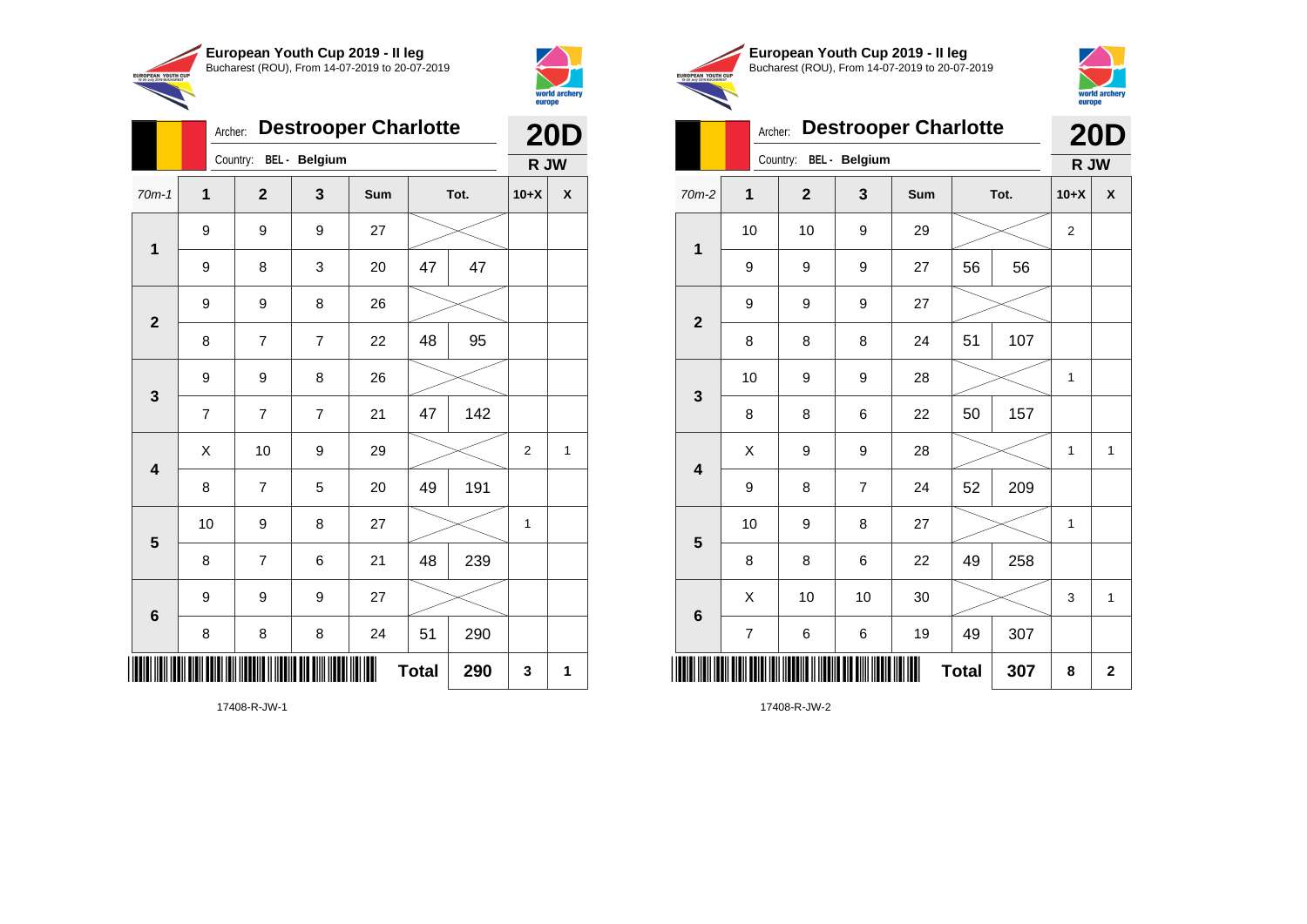

Country: **SVK - Slovakia**

**1**

电

**2**

**3**

**4**

**5**

**6**

Archer: **Barankova Denisa**

70m-1 **1 2 3 Sum Tot. 10+X X**

9 | 9 | 27 | 55 | 55

9 | 9 | 6 | 24 | 52 | 107

9 | 9 | 9 | 27 | 57 | 164

9 | 8 | 8 | 25 | 53 | 217

8 | 8 | 8 | 24 | 52 | 269

9 | 9 | 9 | 27 | 57 | 326

10 | 9 | 9 | 28 |  $\times$  | 1

10 | 9 | 9 | 28 |  $\times$  | 1

 $\begin{array}{|c|c|c|c|c|c|}\hline \hspace{.1cm}X & \hspace{.1cm} \text{ 10} & \hspace{.1cm} \text{ 10} & \hspace{.1cm} \text{ 30} & \hspace{.1cm} \end{array} \hspace{1.2cm} \begin{array}{|c|c|c|c|c|c|}\hline \hspace{.1cm}X & \hspace{.1cm} \text{ 3} & \hspace{.1cm} \text{ 1} & \hspace{.1cm} \text{ 4} & \hspace{.1cm} \end{array} \hspace{1.2cm}$ 

**Total 326 10 3**

10 | 9 | 9 | 28 |  $\times$  | 1

 $X$  | 9 | 9 | 28 |  $\swarrow$  | 1 | 1

 $\begin{array}{|c|c|c|c|c|c|}\hline \hspace{.1cm}X & \hspace{.1cm} \text{ 10} & \hspace{.1cm} \text{ 10} & \hspace{.1cm} \text{ 30} & \hspace{.1cm} \end{array} \hspace{.2cm} \begin{array}{|c|c|c|c|c|c|}\hline \hspace{.1cm}X & \hspace{.1cm} \text{ 3} & \hspace{.1cm} \text{ 1} & \hspace{.1cm} \text{ 4} & \hspace{.1cm} \end{array}$ 



**21A**

**R JW**

|                                                        | European Youth Cup 2019 - Il leg               |
|--------------------------------------------------------|------------------------------------------------|
| <b>EUROPEAN YOUTH CUP</b><br>15-20 July 2019 BUCHAREST | Bucharest (ROU), From 14-07-2019 to 20-07-2019 |
|                                                        |                                                |



|  | Archer: Barankova Denisa | ZIA. |
|--|--------------------------|------|
|  |                          |      |

|  | $\checkmark$                                                                                                                    | Country:<br>SVK - Slovakia |              |                  |               |              |                                 |                       | R JW         |  |
|--|---------------------------------------------------------------------------------------------------------------------------------|----------------------------|--------------|------------------|---------------|--------------|---------------------------------|-----------------------|--------------|--|
|  | $70m-2$                                                                                                                         | 1                          | $\mathbf{2}$ | 3                | Sum           | Tot.         |                                 | $10+X$                | X            |  |
|  |                                                                                                                                 | Χ                          | 10           | 9                | 29            |              |                                 | $\overline{2}$        | $\mathbf{1}$ |  |
|  |                                                                                                                                 | 9                          | 9            | 8                | 26            | 55           | 55                              |                       |              |  |
|  |                                                                                                                                 | 10                         | 9            | 9                | 28            |              |                                 | $\mathbf{1}$          |              |  |
|  |                                                                                                                                 | 8                          | 8            | $\boldsymbol{7}$ | 23            | 51           | 106                             | 1<br>3<br>1<br>8<br>1 |              |  |
|  |                                                                                                                                 | 10                         | 9            | 8                | 27            |              | 157<br>212<br>265<br>318<br>318 |                       |              |  |
|  |                                                                                                                                 | 8                          | 8            | 8                | 24            | 51           |                                 |                       |              |  |
|  |                                                                                                                                 | 10                         | 10           | 10               | $30\,$        |              |                                 |                       |              |  |
|  |                                                                                                                                 | 9                          | 9            | $\overline{7}$   | 25            | 55           |                                 |                       |              |  |
|  |                                                                                                                                 | 10                         | 9            | 9                | 28            |              |                                 |                       |              |  |
|  |                                                                                                                                 | 9                          | 8            | 8                | 25            | 53           |                                 |                       |              |  |
|  | $\overline{\mathbf{1}}$<br>$\mathbf{2}$<br>$\mathbf{3}$<br>$\overline{\mathbf{4}}$<br>$\overline{\mathbf{5}}$<br>$6\phantom{a}$ | 9                          | 9            | 9                | 27            |              |                                 |                       |              |  |
|  |                                                                                                                                 | 9                          | 9            | 8                | 26            | 53           |                                 |                       |              |  |
|  |                                                                                                                                 |                            |              |                  | <b>TILLIN</b> | <b>Total</b> |                                 |                       |              |  |

20532-R-JW-1

\*20532-R-JW-1780-R-JW-1780-R-JW-1780-R-JW-1780-R-JW-1780-R-JW-1780-R-JW-1780-R-JW-1780-R-JW-1780-R-JW-1780-R-J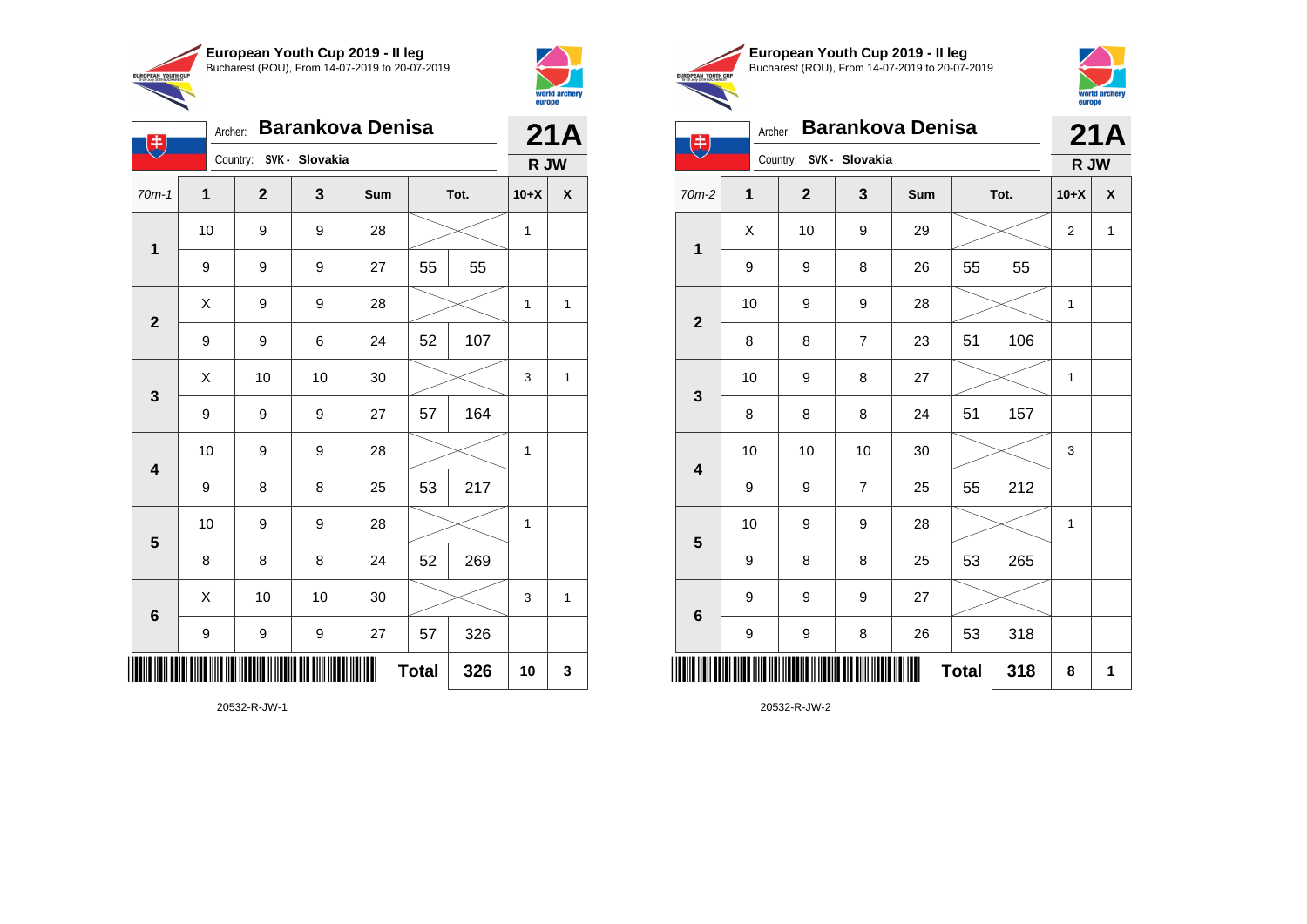



|                          | <b>Kaczmareck Elodie</b><br>Archer: |                |   |     |    |      |                  | 21B |  |
|--------------------------|-------------------------------------|----------------|---|-----|----|------|------------------|-----|--|
|                          | Country: FRA - France               | R JW           |   |     |    |      |                  |     |  |
| $70m-1$                  | $\mathbf 1$                         | $\mathbf{2}$   | 3 | Sum |    | Tot. |                  | X   |  |
| $\mathbf 1$              | 10                                  | 10             | 9 | 29  |    |      | $\boldsymbol{2}$ |     |  |
|                          | 8                                   | 7              | 6 | 21  | 50 | 50   |                  |     |  |
| $\overline{2}$           | 10                                  | 10             | 9 | 29  |    |      | $\overline{2}$   |     |  |
|                          | 9                                   | 9              | 9 | 27  | 56 | 106  |                  |     |  |
| $\mathbf{3}$             | 9                                   | 9              | 8 | 26  |    |      |                  |     |  |
|                          | 8                                   | $\overline{7}$ | 6 | 21  | 47 | 153  |                  |     |  |
| $\overline{\mathbf{4}}$  | 10                                  | 9              | 9 | 28  |    |      | 1                |     |  |
|                          | 8                                   | 8              | 8 | 24  | 52 | 205  |                  |     |  |
| 5                        | 10                                  | 10             | 9 | 29  |    |      | $\boldsymbol{2}$ |     |  |
|                          | 9                                   | 9              | 8 | 26  | 55 | 260  |                  |     |  |
| 6                        | 10                                  | 10             | 9 | 29  |    |      | $\overline{2}$   |     |  |
|                          | 8                                   | 6              | 6 | 20  | 49 | 309  |                  |     |  |
| <b>Total</b><br>309<br>9 |                                     |                |   |     |    |      |                  | 0   |  |





# Archer: **Kaczmareck Elodie 21B**

|                          | Country: FRA - France   |                          |                |     |      |     | R JW             |                |
|--------------------------|-------------------------|--------------------------|----------------|-----|------|-----|------------------|----------------|
| $70m-2$                  | 1                       | $\mathbf{2}$             | 3              | Sum | Tot. |     | $10+X$           | X              |
| $\mathbf 1$              | Χ                       | Χ                        | 10             | 30  |      |     | 3                | $\overline{2}$ |
|                          | 9                       | 8                        | 8              | 25  | 55   | 55  |                  |                |
| $\mathbf{2}$             | Χ                       | Χ                        | 10             | 30  |      |     | 3                | $\overline{c}$ |
|                          | 9                       | 8                        | $\overline{7}$ | 24  | 54   | 109 |                  |                |
| $\mathbf 3$              | 10                      | 9                        | 9              | 28  |      |     |                  |                |
|                          | $\overline{\mathbf{7}}$ | $\overline{\mathcal{I}}$ | 5              | 19  | 47   | 156 |                  |                |
| $\overline{\mathbf{4}}$  | 9                       | 9                        | 9              | 27  |      |     |                  |                |
|                          | 9                       | 8                        | 6              | 23  | 50   | 206 |                  |                |
| $\overline{\mathbf{5}}$  | 10                      | 9                        | 9              | 28  |      |     |                  |                |
|                          | 9                       | 8                        | 8              | 25  | 53   | 259 |                  |                |
| $\bf 6$                  | 10                      | 10                       | 9              | 29  |      |     | $\boldsymbol{2}$ |                |
|                          | 9                       | 8                        | 8              | 25  | 54   | 313 |                  |                |
| Ш<br><b>Total</b><br>313 |                         |                          |                |     |      |     | 10               | 4              |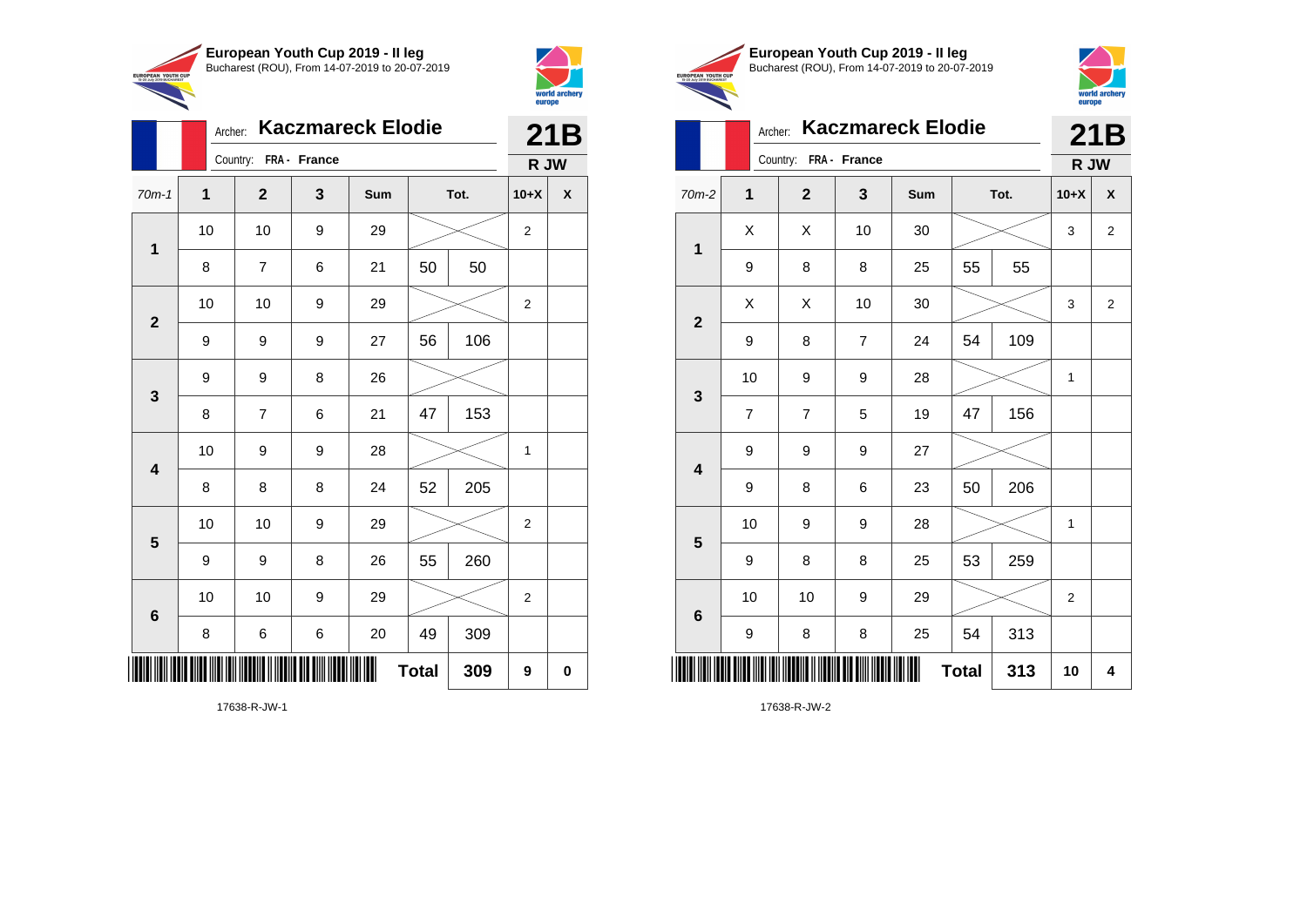



|                         | Archer:        |                | <b>Pichonnaz Maxine</b>    |     |              |      |              | <b>21C</b> |  |
|-------------------------|----------------|----------------|----------------------------|-----|--------------|------|--------------|------------|--|
|                         |                |                | Country: SUI - Switzerland |     |              |      | R JW         |            |  |
| $70m-1$                 | $\mathbf{1}$   | $\overline{2}$ | 3                          | Sum |              | Tot. | $10+X$       | X          |  |
|                         | 10             | 9              | 9                          | 28  |              |      | 1            |            |  |
| $\mathbf 1$             | 9              | 8              | 8                          | 25  | 53           | 53   |              |            |  |
|                         | 10             | 8              | 8                          | 26  |              |      | 1            |            |  |
| $\overline{2}$          | $\overline{7}$ | $\overline{7}$ | 6                          | 20  | 46           | 99   |              |            |  |
|                         | 9              | 9              | 9                          | 27  |              |      |              |            |  |
| $\mathbf{3}$            | 8              | 8              | 8                          | 24  | 51           | 150  |              |            |  |
| $\overline{\mathbf{4}}$ | 10             | 9              | 8                          | 27  |              |      | 1            |            |  |
|                         | 8              | $\overline{7}$ | $\overline{7}$             | 22  | 49           | 199  |              |            |  |
| 5                       | 10             | 9              | 9                          | 28  |              |      | 1            |            |  |
|                         | 8              | 8              | $\overline{7}$             | 23  | 51           | 250  |              |            |  |
| 6                       | 10             | 9              | 9                          | 28  |              |      | $\mathbf{1}$ |            |  |
|                         | 9              | 8              | $\overline{\mathcal{I}}$   | 24  | 52           | 302  |              |            |  |
|                         |                |                |                            |     | <b>Total</b> | 302  | 5            | 0          |  |

23443-R-JW-1





Archer: **Pichonnaz Maxine 21C**

| . .                     | Country: SUI - Switzerland |                         |              |     |              |     |                  | R JW               |
|-------------------------|----------------------------|-------------------------|--------------|-----|--------------|-----|------------------|--------------------|
| $70m-2$                 | 1                          | $\mathbf{2}$            | $\mathbf{3}$ | Sum | Tot.         |     | $10+X$           | $\pmb{\mathsf{X}}$ |
| $\mathbf 1$             | 10                         | 9                       | 9            | 28  |              |     | 1                |                    |
|                         | 8                          | 7                       | 6            | 21  | 49           | 49  |                  |                    |
| $\mathbf{2}$            | 10                         | 9                       | 9            | 28  |              |     | 1                |                    |
|                         | 9                          | 8                       | 8            | 25  | 53           | 102 |                  |                    |
| $\mathbf 3$             | 10                         | 9                       | 9            | 28  |              |     | 1                |                    |
|                         | 8                          | 8                       | 6            | 22  | 50           | 152 |                  |                    |
| $\overline{\mathbf{4}}$ | 10                         | 10                      | 9            | 29  |              |     | $\boldsymbol{2}$ |                    |
|                         | 9                          | 9                       | 6            | 24  | 53           | 205 |                  |                    |
| $\overline{\mathbf{5}}$ | 10                         | 8                       | 8            | 26  |              |     | 1                |                    |
|                         | 8                          | $\overline{\mathbf{7}}$ | 5            | 20  | 46           | 251 |                  |                    |
| $\bf 6$                 | 10                         | 9                       | 9            | 28  |              |     | 1                |                    |
|                         | 8                          | 8                       | 6            | 22  | 50           | 301 |                  |                    |
|                         |                            |                         |              |     | <b>Total</b> | 301 | 7                | 0                  |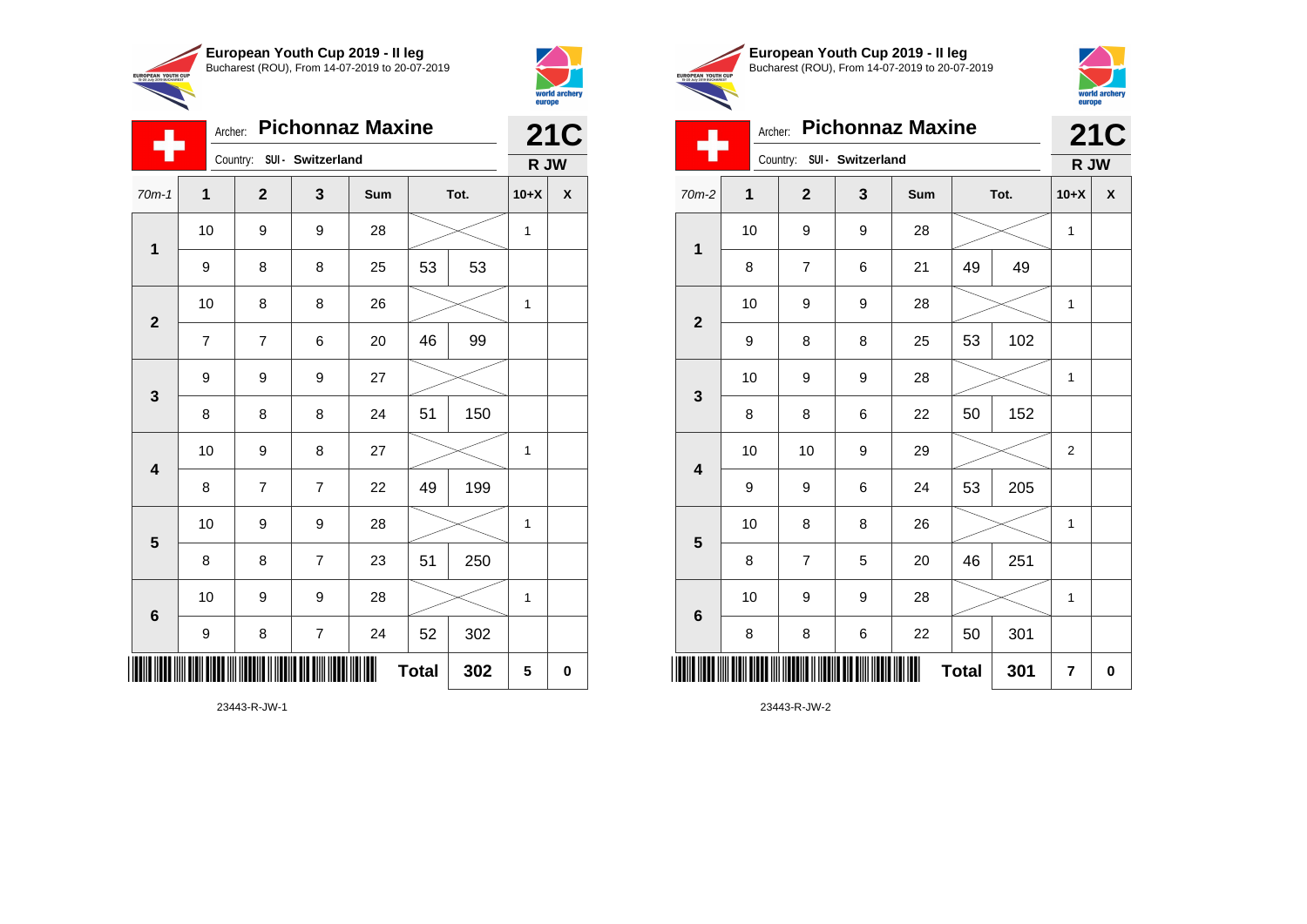



| Archer: Tartler Elisa |    |                        |    |     |              |      |              | <b>21D</b>     |  |
|-----------------------|----|------------------------|----|-----|--------------|------|--------------|----------------|--|
|                       |    | Country: GER - Germany |    |     |              |      | R JW         |                |  |
| $70m-1$               | 1  | $\overline{2}$         | 3  | Sum |              | Tot. |              | X              |  |
|                       | 9  | 9                      | 8  | 26  |              |      |              |                |  |
| $\mathbf 1$           | 8  | 8                      | 8  | 24  | 50           | 50   |              |                |  |
|                       | Χ  | 10                     | 9  | 29  |              |      | 2            | 1              |  |
| $\mathbf{2}$          | 8  | 8                      | 8  | 24  | 53           | 103  |              |                |  |
|                       | 10 | 9                      | 9  | 28  |              |      | $\mathbf{1}$ |                |  |
| 3                     | 9  | 8                      | 3  | 20  | 48           | 151  |              |                |  |
| 4                     | 10 | 9                      | 9  | 28  |              |      | $\mathbf{1}$ |                |  |
|                       | 9  | 9                      | 8  | 26  | 54           | 205  |              |                |  |
| 5                     | 10 | 9                      | 8  | 27  |              |      | $\mathbf{1}$ |                |  |
|                       | 8  | 8                      | 8  | 24  | 51           | 256  |              |                |  |
| $6\phantom{1}6$       | X  | X                      | 10 | 30  |              |      | 3            | $\overline{2}$ |  |
|                       | 10 | 9                      | 8  | 27  | 57           | 313  | 1            |                |  |
| ║║║                   |    |                        |    |     | <b>Total</b> | 313  | 9            | 3              |  |

17484-R-JW-1





|                         | 21D          |                        |                |     |              |      |                |                         |  |
|-------------------------|--------------|------------------------|----------------|-----|--------------|------|----------------|-------------------------|--|
|                         |              | Country: GER - Germany |                |     |              |      | R JW           |                         |  |
| $70m-2$                 | $\mathbf{1}$ | $\overline{2}$         | 3              | Sum |              | Tot. | $10+X$         | X                       |  |
|                         | 10           | 9                      | 9              | 28  |              |      | 1              |                         |  |
| 1                       | 9            | 9                      | 8              | 26  | 54           | 54   |                |                         |  |
| $\mathbf{2}$            | X            | 10                     | 10             | 30  |              |      | 3              | 1                       |  |
|                         | 10           | 10                     | $\overline{7}$ | 27  | 57           | 111  | $\overline{2}$ |                         |  |
| $\mathbf{3}$            | X            | 10                     | 10             | 30  |              |      | 3              | 1                       |  |
|                         | 9            | 9                      | 8              | 26  | 56           | 167  |                |                         |  |
| 4                       | 10           | 10                     | 9              | 29  |              |      | $\overline{2}$ |                         |  |
|                         | 9            | 8                      | 8              | 25  | 54           | 221  |                |                         |  |
| $\overline{\mathbf{5}}$ | X            | X                      | 10             | 30  |              |      | 3              | $\overline{\mathbf{c}}$ |  |
|                         | 9            | 9                      | 9              | 27  | 57           | 278  |                |                         |  |
| $\bf 6$                 | 10           | 9                      | 9              | 28  |              |      | 1              |                         |  |
|                         | 9            | 9                      | 9              | 27  | 55           | 333  |                |                         |  |
| ┉                       |              |                        |                |     | <b>Total</b> | 333  | 15             | 4                       |  |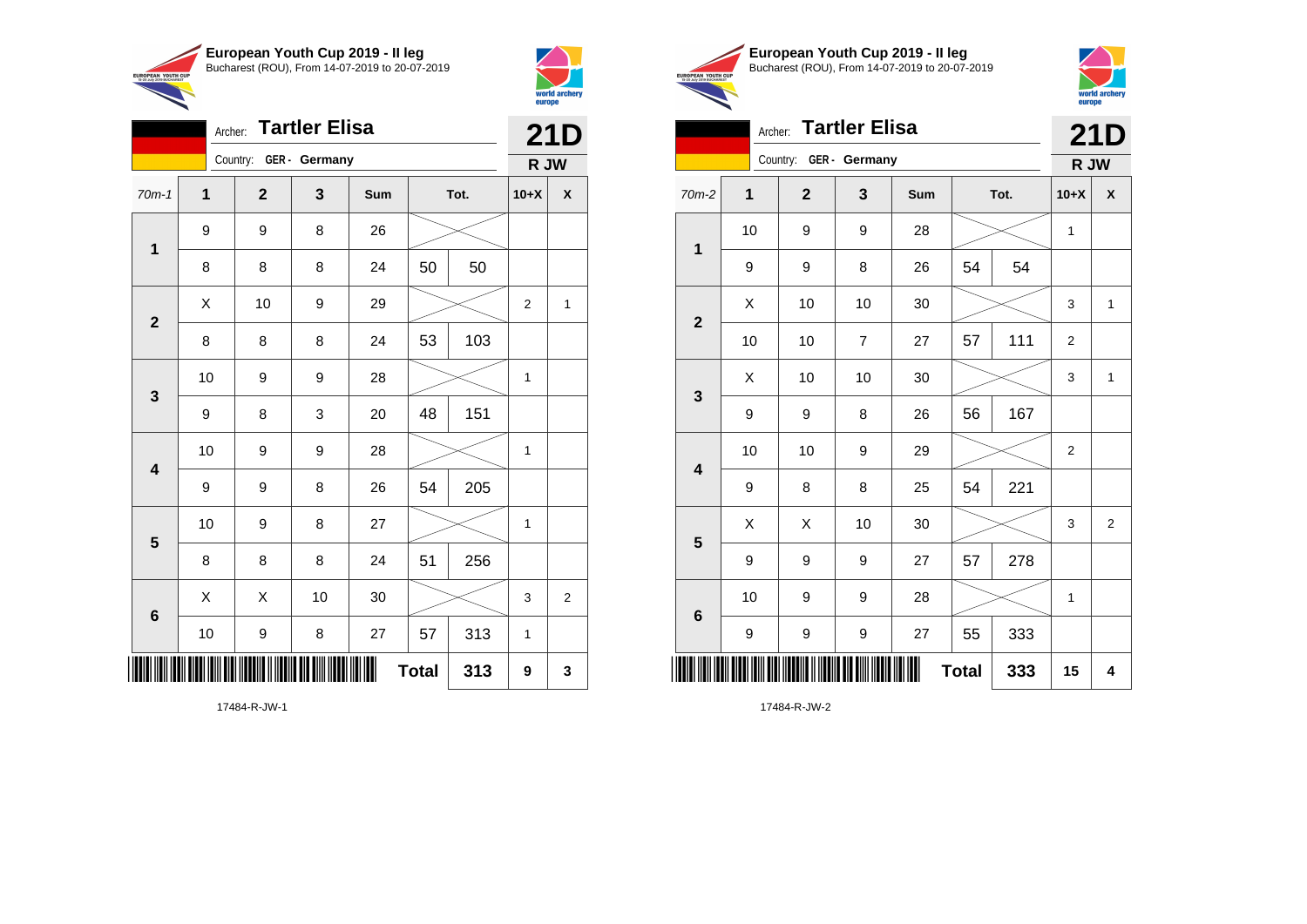

Archer: **Hervat Karen**

70m-1 **1 2 3 Sum Tot. 10+X X**

9 | 9 | 8 | 26 | 55 | 55

9 | 9 | 8 | 26 | 54 | 109

9 | 8 | 8 | 25 | 54 | 163

9 | 8 | 8 | 25 | 53 | 216

9 | 8 | 7 | 24 | 53 | 269

9 | 9 | 8 | 26 | 54 | 323

10 | 9 | 9 | 28 |  $\times$  | 1

10 | 9 | 9 | 28 |  $\times$  | 1

10 | 10 | 9 | 29 |  $\times$  | 2

10 | 9 | 9 | 28 |  $\times$  | 1

 $\begin{array}{|c|c|c|c|c|c|}\hline \hspace{.1cm}X & \hspace{.1cm} \text{10} & \hspace{.1cm} \text{9} & \hspace{.1cm} \text{29} & \hspace{.1cm} \text{20} & \hspace{.1cm} \text{\large{\fbox{\hspace{1cm}}}}\hline \end{array} \hspace{.2cm} \begin{array}{|c|c|c|c|c|c|}\hline \hspace{.1cm}X & \hspace{.1cm} \text{12} & \hspace{.1cm} \text{11} & \hspace{.1cm} \end{array}$ 

 $\begin{array}{|c|c|c|c|c|}\hline \hspace{.1cm}X & \hspace{.1cm} \text{10} & \hspace{.1cm} \text{9} & \hspace{.1cm} \text{29} & \hspace{.1cm} \hline \end{array} \hspace{.2cm} \begin{array}{|c|c|c|c|c|c|}\hline \hspace{.1cm}X & \hspace{.1cm} \text{2} & \hspace{.1cm} \text{2} & \hspace{.1cm} \text{1} & \hspace{.1cm} \hline \end{array}$ 

 $Total | 323 | 9 | 2$ 

Country: **ITA - Italy**

**1**

**2**

**3**

**4**

**5**

**6**

 $\overline{\phantom{a}}$ 



EUROPEAN YOU

**22A**

**R JW**

|                             | European Youth Cup 2019 - Il leg               |
|-----------------------------|------------------------------------------------|
|                             | Bucharest (ROU), From 14-07-2019 to 20-07-2019 |
| <b>H</b> CUP<br><b>DEST</b> |                                                |
|                             |                                                |



### Archer: **Hervat Karen 22A**

|                         |              | Country: ITA - Italy |                  |     |              |      |                |                |
|-------------------------|--------------|----------------------|------------------|-----|--------------|------|----------------|----------------|
| $70m-2$                 | $\mathbf{1}$ | $\mathbf{2}$         | 3                | Sum |              | Tot. | $10+X$         | X              |
|                         | X            | 10                   | 9                | 29  |              |      | $\overline{2}$ | $\mathbf{1}$   |
| $\mathbf 1$             | 9            | 9                    | 8                | 26  | 55           | 55   |                |                |
|                         | 10           | 10                   | 9                | 29  |              |      |                |                |
| $\overline{\mathbf{2}}$ | 9            | 9                    | $\boldsymbol{9}$ | 27  | 56           | 111  |                |                |
| $\mathbf{3}$            | Χ            | 10                   | $\boldsymbol{9}$ | 29  |              |      | $\overline{2}$ | $\mathbf{1}$   |
|                         | 9            | 9                    | 8                | 26  | 55           | 166  |                |                |
| $\overline{\mathbf{4}}$ | X            | X                    | 10               | 30  |              |      | 3              | $\overline{2}$ |
|                         | 9            | 9                    | 9                | 27  | 57           | 223  |                |                |
| $\overline{\mathbf{5}}$ | X            | 9                    | 9                | 28  |              |      | 1              | $\mathbf{1}$   |
|                         | 9            | 8                    | 8                | 25  | 53           | 276  |                |                |
|                         | X            | 9                    | 9                | 28  |              |      | 1              | $\mathbf{1}$   |
| $\bf 6$                 | 8            | 8                    | 6                | 22  | 50           | 326  |                |                |
|                         |              |                      |                  | Ш   | <b>Total</b> | 326  | 11             | 6              |

3545-R-JW-2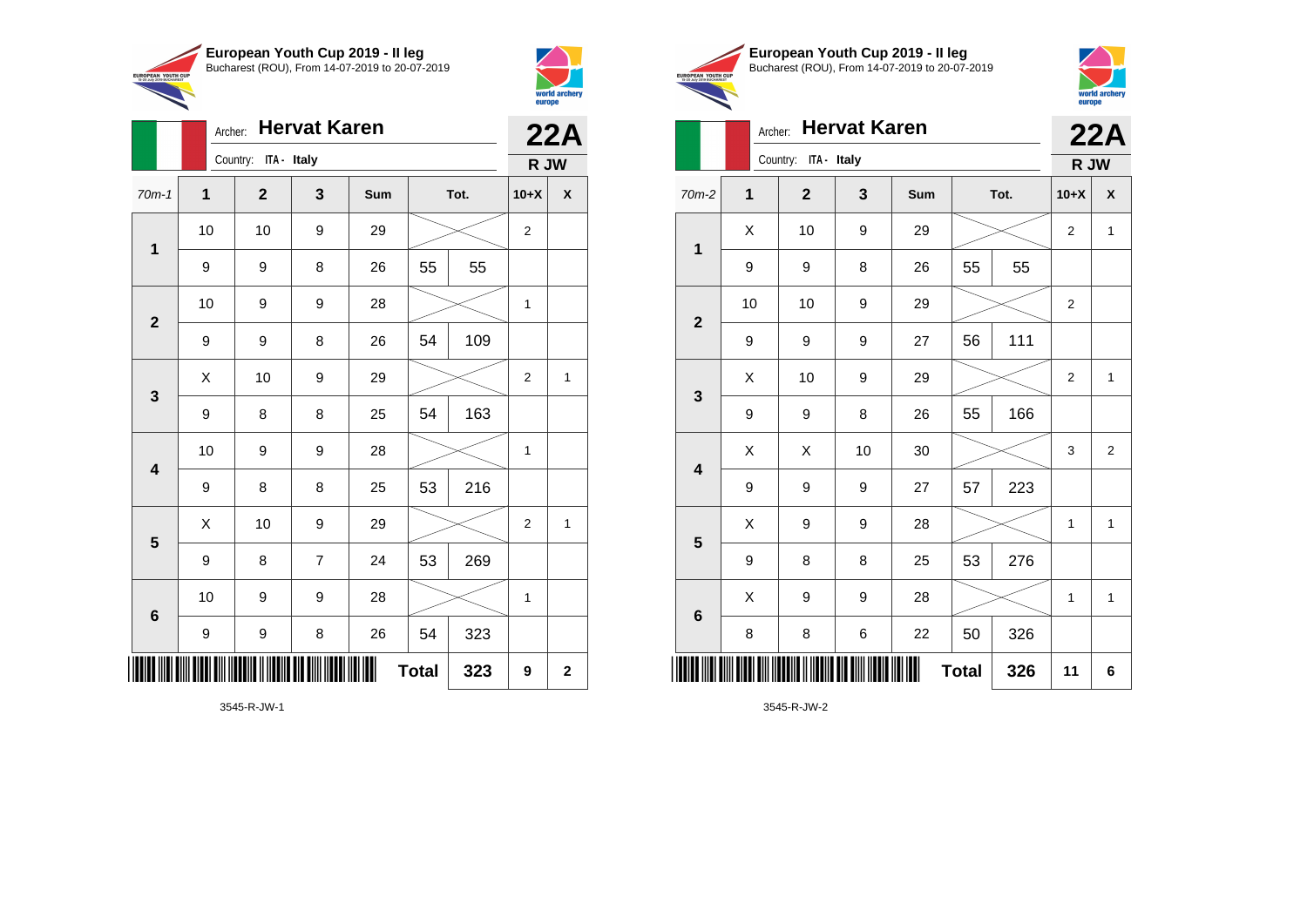



|                 | Archer:        | <b>Ruuskanen Aleksandra</b> | 22B            |     |              |      |                |             |  |
|-----------------|----------------|-----------------------------|----------------|-----|--------------|------|----------------|-------------|--|
|                 |                | Country:                    | FIN - Finland  |     |              |      | R JW           |             |  |
| $70m-1$         | 1              | $\mathbf{2}$                | 3              | Sum |              | Tot. | $10+X$         | X           |  |
| 1               | X              | 10                          | 9              | 29  |              |      | $\overline{2}$ | 1           |  |
|                 | 8              | 8                           | $\overline{7}$ | 23  | 52           | 52   |                |             |  |
| $\overline{2}$  | 8              | 8                           | 8              | 24  |              |      |                |             |  |
|                 | 8              | 8                           | 7              | 23  | 47           | 99   |                |             |  |
| 3               | Χ              | 10                          | 9              | 29  |              |      | $\overline{2}$ | 1           |  |
|                 | 8              | 7                           | 6              | 21  | 50           | 149  |                |             |  |
| 4               | 9              | 9                           | 8              | 26  |              |      |                |             |  |
|                 | 8              | 6                           | 5              | 19  | 45           | 194  |                |             |  |
| 5               | 9              | 9                           | 9              | 27  |              |      |                |             |  |
|                 | 9              | 6                           | 6              | 21  | 48           | 242  |                |             |  |
| $6\phantom{1}6$ | 10             | 9                           | 9              | 28  |              |      | 1              |             |  |
|                 | $\overline{7}$ | 6                           | 5              | 18  | 46           | 288  |                |             |  |
| ║║║             |                |                             |                |     | <b>Total</b> | 288  | 5              | $\mathbf 2$ |  |

18075-R-JW-1





|                         | Archer:        |                |                | Ruuskanen Aleksandra |              |      | 22B    |   |
|-------------------------|----------------|----------------|----------------|----------------------|--------------|------|--------|---|
|                         |                | Country:       | FIN- Finland   |                      |              |      | R JW   |   |
| 70m-2                   | 1              | $\overline{2}$ | 3              | Sum                  |              | Tot. | $10+X$ | X |
| $\mathbf 1$             | 9              | 9              | 9              | 27                   |              |      |        |   |
|                         | 9              | 9              | 8              | 26                   | 53           | 53   |        |   |
| $\mathbf{2}$            | 9              | 9              | 9              | 27                   |              |      |        |   |
|                         | 8              | 8              | 8              | 24                   | 51           | 104  |        |   |
| 3                       | 9              | 8              | 8              | 25                   |              |      |        |   |
|                         | $\overline{7}$ | $\overline{7}$ | $\overline{7}$ | 21                   | 46           | 150  |        |   |
| $\overline{\mathbf{4}}$ | 10             | 9              | 8              | 27                   |              |      | 1      |   |
|                         | 8              | 8              | 8              | 24                   | 51           | 201  |        |   |
| 5                       | 9              | 9              | 8              | 26                   |              |      |        |   |
|                         | $\overline{7}$ | 5              | 5              | 17                   | 43           | 244  |        |   |
| $6\phantom{1}6$         | 9              | 9              | 8              | 26                   |              |      |        |   |
|                         | 7              | 6              | 5              | 18                   | 44           | 288  |        |   |
| Ⅲ                       |                |                |                |                      | <b>Total</b> | 288  | 1      | 0 |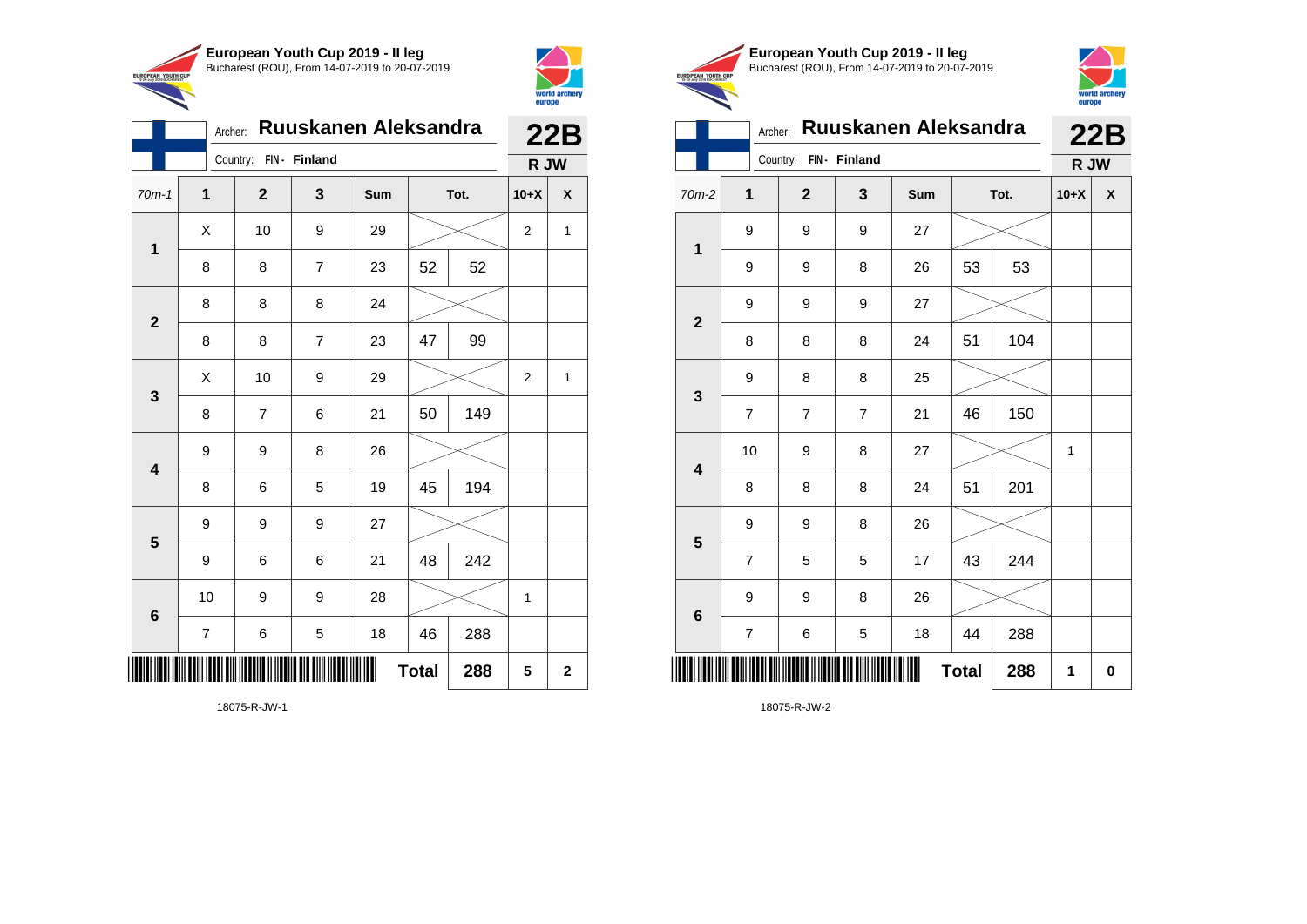



|                         |                | Archer: Busuioc Corina  |                |     |              |      |              | <b>22C</b> |
|-------------------------|----------------|-------------------------|----------------|-----|--------------|------|--------------|------------|
|                         |                | Country:                | ROU - Romania  |     | R JW         |      |              |            |
| $70m-1$                 | $\overline{1}$ | $\overline{2}$          | 3              | Sum |              | Tot. | $10+X$       | X          |
| $\mathbf 1$             | 9              | 8                       | $\overline{7}$ | 24  |              |      |              |            |
|                         | 7              | 6                       | 3              | 16  | 40           | 40   |              |            |
| $\mathbf{2}$            | 8              | 8                       | $\overline{7}$ | 23  |              |      |              |            |
|                         | 5              | 4                       | $\overline{4}$ | 13  | 36           | 76   |              |            |
| 3                       | 8              | $\overline{7}$          | $\overline{7}$ | 22  |              |      |              |            |
|                         | 7              | $\mathbf{1}$            | M              | 8   | 30           | 106  |              |            |
| $\overline{\mathbf{4}}$ | 10             | $\overline{7}$          | 6              | 23  |              |      | $\mathbf{1}$ |            |
|                         | 6              | 6                       | $\overline{2}$ | 14  | 37           | 143  |              |            |
| 5                       | 9              | 9                       | 9              | 27  |              |      |              |            |
|                         | $\overline{7}$ | 5                       | 5              | 17  | 44           | 187  |              |            |
| $6\phantom{1}6$         | 10             | 9                       | 8              | 27  |              |      | 1            |            |
|                         | 7              | $\overline{\mathbf{7}}$ | 6              | 20  | 47           | 234  |              |            |
|                         |                |                         |                |     | <b>Total</b> | 234  | $\mathbf 2$  | 0          |

30798-R-JW-1





# Archer: **Busuioc Corina 22C**

|                         | Country: ROU - Romania  |                |                           |     |              |      | R JW        |   |
|-------------------------|-------------------------|----------------|---------------------------|-----|--------------|------|-------------|---|
| $70m-2$                 | $\mathbf{1}$            | $\mathbf{2}$   | 3                         | Sum |              | Tot. | $10+X$      | χ |
| $\mathbf 1$             | 9                       | 8              | $\overline{7}$            | 24  |              |      |             |   |
|                         | $\overline{\mathbf{7}}$ | 6              | 6                         | 19  | 43           | 43   |             |   |
| $\mathbf{2}$            | 9                       | 8              | 8                         | 25  |              |      |             |   |
|                         | $\overline{\mathbf{7}}$ | 5              | $\ensuremath{\mathsf{3}}$ | 15  | 40           | 83   |             |   |
| $\mathbf{3}$            | 9                       | 8              | $\boldsymbol{7}$          | 24  |              |      |             |   |
|                         | $\overline{\mathbf{7}}$ | 6              | 3                         | 16  | 40           | 123  |             |   |
| $\overline{\mathbf{4}}$ | 10                      | 10             | 9                         | 29  |              |      | 2           |   |
|                         | $\overline{7}$          | 6              | 5                         | 18  | 47           | 170  |             |   |
| $5\phantom{1}$          | 8                       | $\overline{7}$ | $\overline{7}$            | 22  |              |      |             |   |
|                         | $\overline{\mathbf{7}}$ | 6              | 4                         | 17  | 39           | 209  |             |   |
| $\bf 6$                 | 8                       | 8              | 8                         | 24  |              |      |             |   |
|                         | $\overline{\mathbf{7}}$ | 6              | $\mathbf 1$               | 14  | 38           | 247  |             |   |
|                         |                         |                |                           | Ш   | <b>Total</b> | 247  | $\mathbf 2$ | 0 |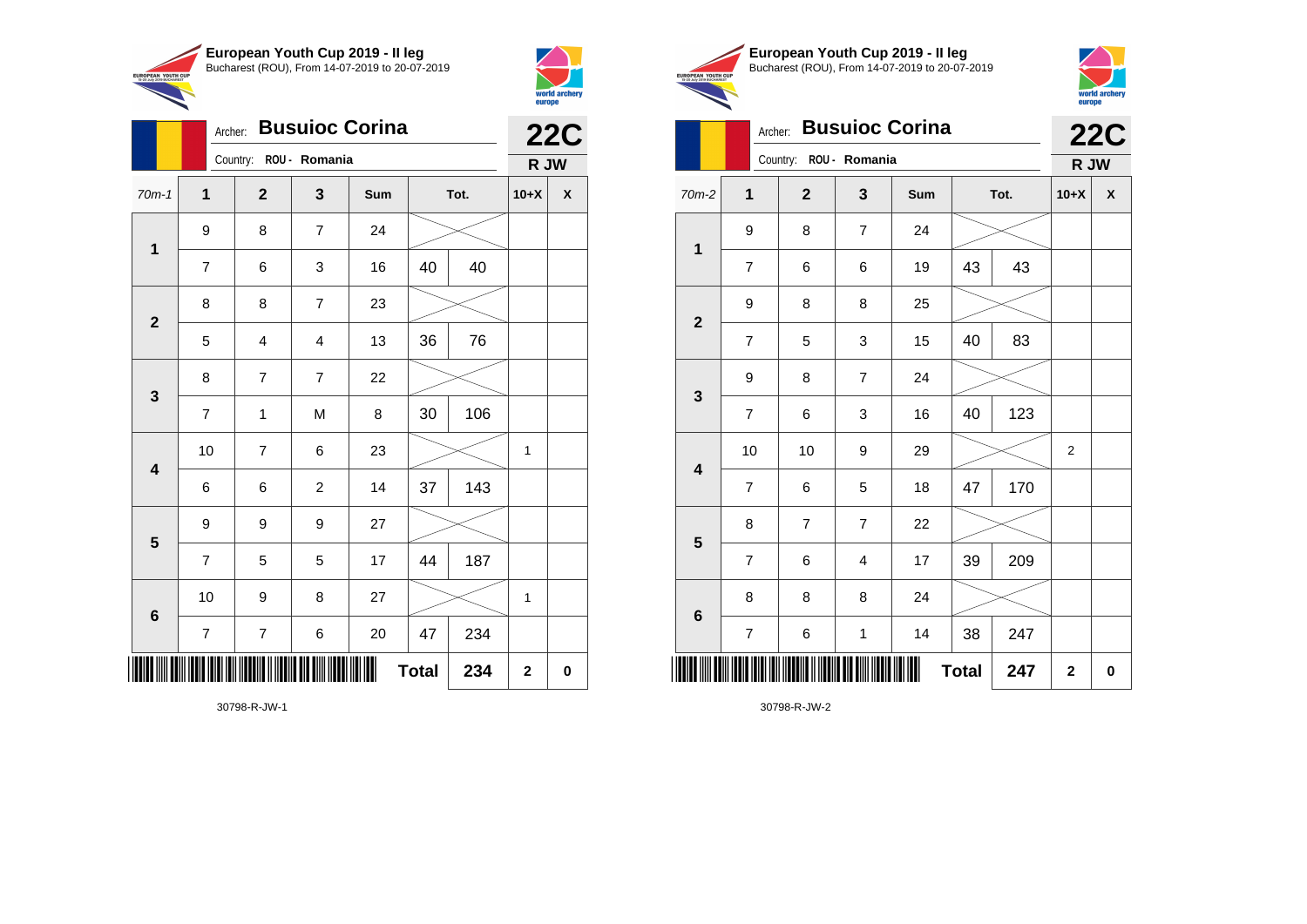

Country: **SWE - Sweden**

9 8 26

9 8 8 25

9 9 8 26

9 9 8 26

9 8 7 24

**1**

**2**

**3**

**4**

**5**

**6**

Archer: **Hölaas-Borén Sofia**

70m-1 **1 2 3 Sum Tot. 10+X X**

7 | 7 | 5 | 19 | 45 | 45

9 | 8 | 7 | 24 | 53 | 98

7 | 6 | 2 | 15 | 40 | 138

7 7 7 21 47 185

8 | 8 | 8 | 24 | 50 | 235

7 | 6 | 5 | 18 | 42 | 277

**Total**  $277$   $2$  1

 $\begin{array}{|c|c|c|c|c|c|}\hline \hspace{.1cm}X & \hspace{.1cm} \text{10} & \hspace{.1cm} \text{9} & \hspace{.1cm} \text{29} & \hspace{.1cm} \text{20} & \hspace{.1cm} \text{\large{\fbox{\hspace{1cm}}}}\hline \end{array} \hspace{.2cm} \begin{array}{|c|c|c|c|c|c|}\hline \hspace{.1cm}X & \hspace{.1cm} \text{12} & \hspace{.1cm} \text{11} & \hspace{.1cm} \end{array}$ 



**23B R JW**

|                                 | European Youth Cup 2019 - Il leg               |
|---------------------------------|------------------------------------------------|
| AN YOUTH CUP<br>2019 BLICHADEST | Bucharest (ROU), From 14-07-2019 to 20-07-2019 |



|  | Archer: Hölaas-Borén Sofia | 23R<br>LJL |
|--|----------------------------|------------|
|  |                            |            |

|                         |                         | Country:<br>SWE - Sweden |                  |                | R JW         |      |             |          |
|-------------------------|-------------------------|--------------------------|------------------|----------------|--------------|------|-------------|----------|
| 70m-2                   | $\mathbf 1$             | $\overline{\mathbf{2}}$  | 3                | Sum            |              | Tot. | $10+X$      | X        |
| $\mathbf 1$             | 9                       | 9                        | 9                | 27             |              |      |             |          |
|                         | 8                       | 8                        | 7                | 23             | 50           | 50   |             |          |
| $\overline{\mathbf{2}}$ | 10                      | 9                        | 9                | 28             |              |      | 1           |          |
|                         | 8                       | 8                        | $\overline{7}$   | 23             | 51           | 101  |             |          |
| 3                       | 10                      | 9                        | 8                | 27             |              |      | 1           |          |
|                         | 8                       | $\overline{\mathbf{7}}$  | 5                | 20             | 47           | 148  |             |          |
| $\overline{\mathbf{4}}$ | 9                       | 8                        | $\overline{7}$   | 24             |              |      |             |          |
|                         | $\overline{\mathbf{7}}$ | 6                        | 6                | 19             | 43           | 191  |             |          |
| 5                       | 9                       | 9                        | 9                | 27             |              |      |             |          |
|                         | $\overline{\mathbf{7}}$ | 6                        | 5                | 18             | 45           | 236  |             |          |
| $\bf 6$                 | 9                       | 8                        | 8                | 25             |              |      |             |          |
|                         | 8                       | 8                        | $\boldsymbol{7}$ | 23             | 48           | 284  |             |          |
| IIII                    |                         |                          |                  | $\blacksquare$ | <b>Total</b> | 284  | $\mathbf 2$ | $\bf{0}$ |

23269-R-JW-2

23269-R-JW-1

\*23269-R-JW-1\*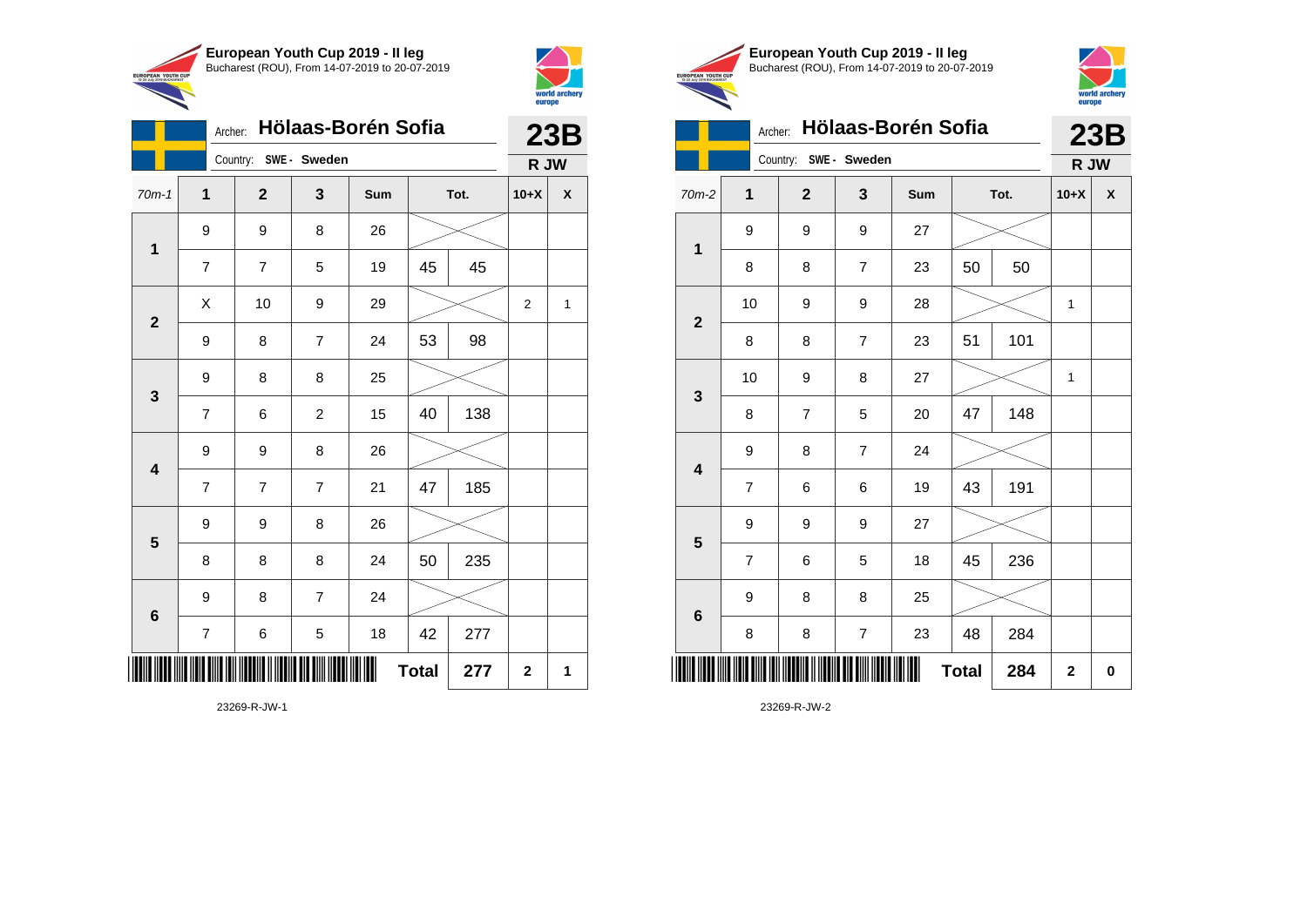

Archer: **Halus Anda**

8 7 6 21

7 | 7 | 5 | 19

8 | 7 | 7 | 22

9 7 7 23

9 7 7 23

70m-1 **1 2 3 Sum Tot. 10+X X**

6 5 4 15 36 36

5 | 2 | M | 7 | 26 | 62

6 6 5 17 39 101

5 4 4 13 36 137

9 | 7 | 5 | 21 | 50 | 187

7 | 5 | 5 | 17 | 40 | 227

 $\begin{array}{|c|c|c|c|c|}\hline \hspace{.1cm}X & \hspace{.1cm} \text{10} & \hspace{.1cm} \text{9} & \hspace{.1cm} \text{29} & \hspace{.1cm} \hline \end{array} \hspace{.2cm} \begin{array}{|c|c|c|c|c|c|}\hline \hspace{.1cm}X & \hspace{.1cm} \text{2} & \hspace{.1cm} \text{2} & \hspace{.1cm} \text{1} & \hspace{.1cm} \hline \end{array}$ 

**Total**  $227$  | 2 | 1

Country: **ROU - Romania**

**1**

**2**

**3**

**4**

**5**

**6**



**23C R JW**

|              | European Youth Cup 2019 - Il leg               |
|--------------|------------------------------------------------|
| <b>H</b> CUP | Bucharest (ROU), From 14-07-2019 to 20-07-2019 |
| <b>DEST</b>  |                                                |



|                         |                | Archer: Halus Anda     |                |     |              |      |              | <b>23C</b>         |
|-------------------------|----------------|------------------------|----------------|-----|--------------|------|--------------|--------------------|
|                         |                | Country: ROU - Romania |                |     |              |      | R JW         |                    |
| 70m-2                   | $\mathbf{1}$   | $\mathbf{2}$           | $\mathbf{3}$   | Sum |              | Tot. | $10+X$       | $\pmb{\mathsf{x}}$ |
|                         | 8              | 8                      | $\overline{7}$ | 23  |              |      |              |                    |
| $\mathbf{1}$            | 6              | 5                      | 5              | 16  | 39           | 39   |              |                    |
|                         | 9              | 8                      | 8              | 25  |              |      |              |                    |
| $\mathbf 2$             | 8              | $\overline{7}$         | 6              | 21  | 46           | 85   |              |                    |
|                         | 9              | 8                      | $\overline{7}$ | 24  |              |      |              |                    |
| $\mathbf{3}$            | 6              | 6                      | 6              | 18  | 42           | 127  |              |                    |
| $\overline{\mathbf{4}}$ | 9              | 9                      | 8              | 26  |              |      |              |                    |
|                         | 8              | $\overline{7}$         | $\overline{7}$ | 22  | 48           | 175  |              |                    |
| $5\phantom{1}$          | 10             | 9                      | 9              | 28  |              |      | 1            |                    |
|                         | 8              | 8                      | 6              | 22  | 50           | 225  |              |                    |
| $\bf 6$                 | $10$           | 8                      | 8              | 26  |              |      | 1            |                    |
|                         | $\overline{7}$ | 6                      | 6              | 19  | 45           | 270  |              |                    |
|                         |                |                        |                |     | <b>Total</b> | 270  | $\mathbf{2}$ | $\pmb{0}$          |

30801-R-JW-2

30801-R-JW-1

\*30801-R-JW-1\*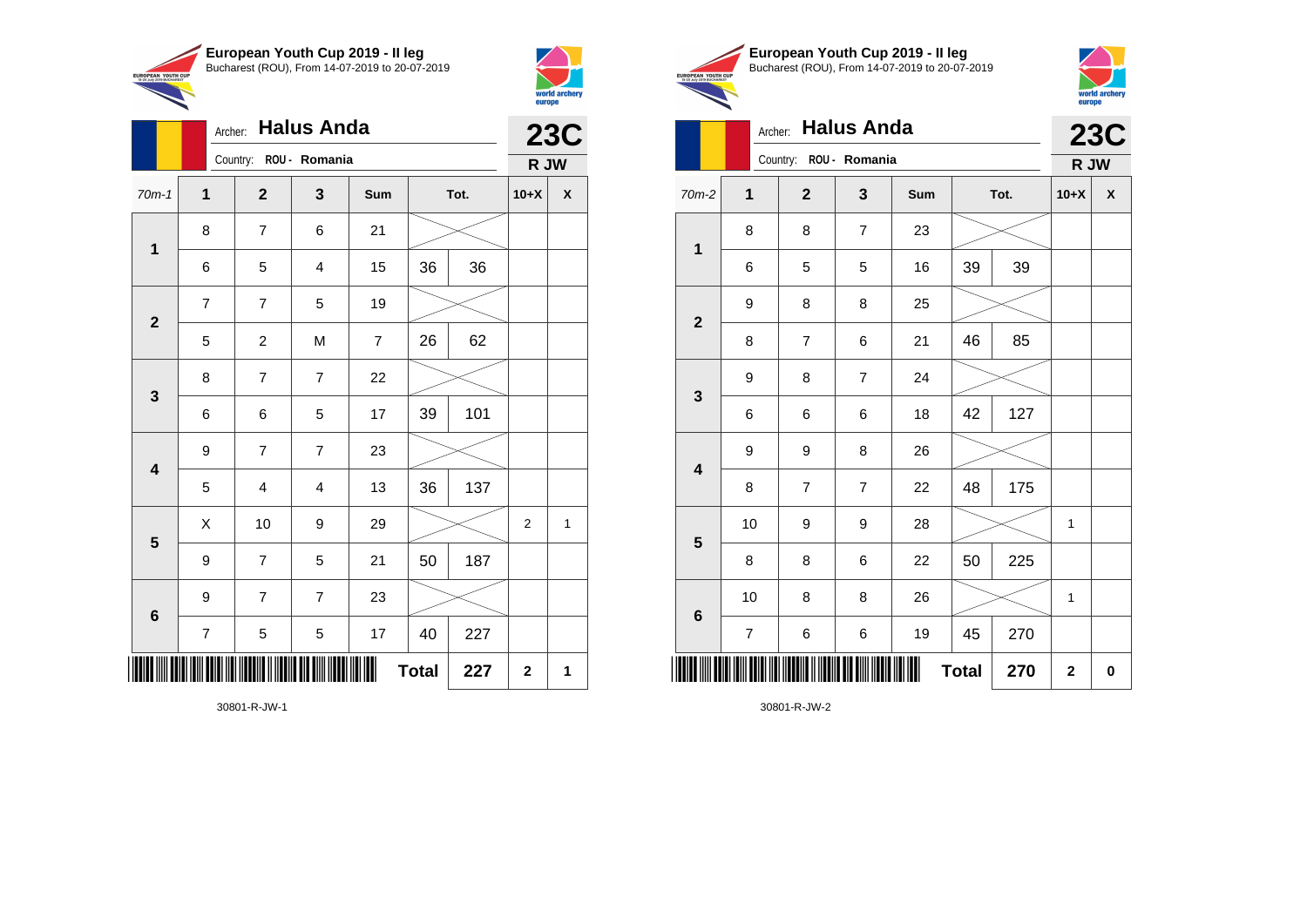



| <b>Pollumae Alexandra</b><br>Archer: |                |                        |                |     |              |      |        | <b>23D</b>       |  |
|--------------------------------------|----------------|------------------------|----------------|-----|--------------|------|--------|------------------|--|
|                                      |                | Country: EST - Estonia |                |     |              |      | R JW   |                  |  |
| $70m-1$                              | $\overline{1}$ | $\mathbf{2}$           | 3              | Sum |              | Tot. | $10+X$ | $\boldsymbol{x}$ |  |
| $\mathbf 1$                          | 9              | 9                      | 8              | 26  |              |      |        |                  |  |
|                                      | 8              | $\overline{7}$         | 6              | 21  | 47           | 47   |        |                  |  |
|                                      | 10             | 9                      | 9              | 28  |              |      | 1      |                  |  |
| $\mathbf{2}$                         | 9              | 8                      | $\overline{7}$ | 24  | 52           | 99   |        |                  |  |
| 3                                    | 10             | 8                      | 8              | 26  |              |      | 1      |                  |  |
|                                      | 8              | 8                      | 6              | 22  | 48           | 147  |        |                  |  |
| $\overline{\mathbf{4}}$              | 10             | 10                     | 8              | 28  |              |      | 2      |                  |  |
|                                      | $\overline{7}$ | 5                      | 5              | 17  | 45           | 192  |        |                  |  |
| 5                                    | 9              | 9                      | 9              | 27  |              |      |        |                  |  |
|                                      | 9              | 8                      | 8              | 25  | 52           | 244  |        |                  |  |
| $6\phantom{1}$                       | 10             | 9                      | 9              | 28  |              |      | 1      |                  |  |
|                                      | 8              | 8                      | $\overline{7}$ | 23  | 51           | 295  |        |                  |  |
|                                      |                |                        |                |     | <b>Total</b> | 295  | 5      | 0                |  |

18116-R-JW-1





|                         | <b>Pollumae Alexandra</b><br>Archer: |                        |                |     |              |      |                |              |  |
|-------------------------|--------------------------------------|------------------------|----------------|-----|--------------|------|----------------|--------------|--|
|                         |                                      | Country: EST - Estonia |                |     |              |      | <b>23D</b>     | R JW         |  |
| 70m-2                   | 1                                    | $\mathbf{2}$           | 3              | Sum |              | Tot. | $10+X$         | X            |  |
| $\mathbf{1}$            | 9                                    | 9                      | 8              | 26  |              |      |                |              |  |
|                         | 8                                    | $\overline{7}$         | $\overline{7}$ | 22  | 48           | 48   |                |              |  |
| $\overline{\mathbf{2}}$ | 10                                   | 10                     | 8              | 28  |              |      | $\overline{2}$ |              |  |
|                         | 8                                    | 8                      | 8              | 24  | 52           | 100  |                |              |  |
| 3                       | X                                    | 9                      | 9              | 28  |              |      | 1              | $\mathbf{1}$ |  |
|                         | 9                                    | 8                      | 8              | 25  | 53           | 153  |                |              |  |
| 4                       | 10                                   | 10                     | 8              | 28  |              |      | $\overline{2}$ |              |  |
|                         | 8                                    | 8                      | M              | 16  | 44           | 197  |                |              |  |
| 5                       | 9                                    | 9                      | 9              | 27  |              |      |                |              |  |
|                         | 8                                    | 8                      | 7              | 23  | 50           | 247  |                |              |  |
| $6\phantom{1}6$         | 9                                    | 9                      | 9              | 27  |              |      |                |              |  |
|                         | 8                                    | 8                      | 8              | 24  | 51           | 298  |                |              |  |
| Ш                       |                                      |                        |                |     | <b>Total</b> | 298  | 5              | 1            |  |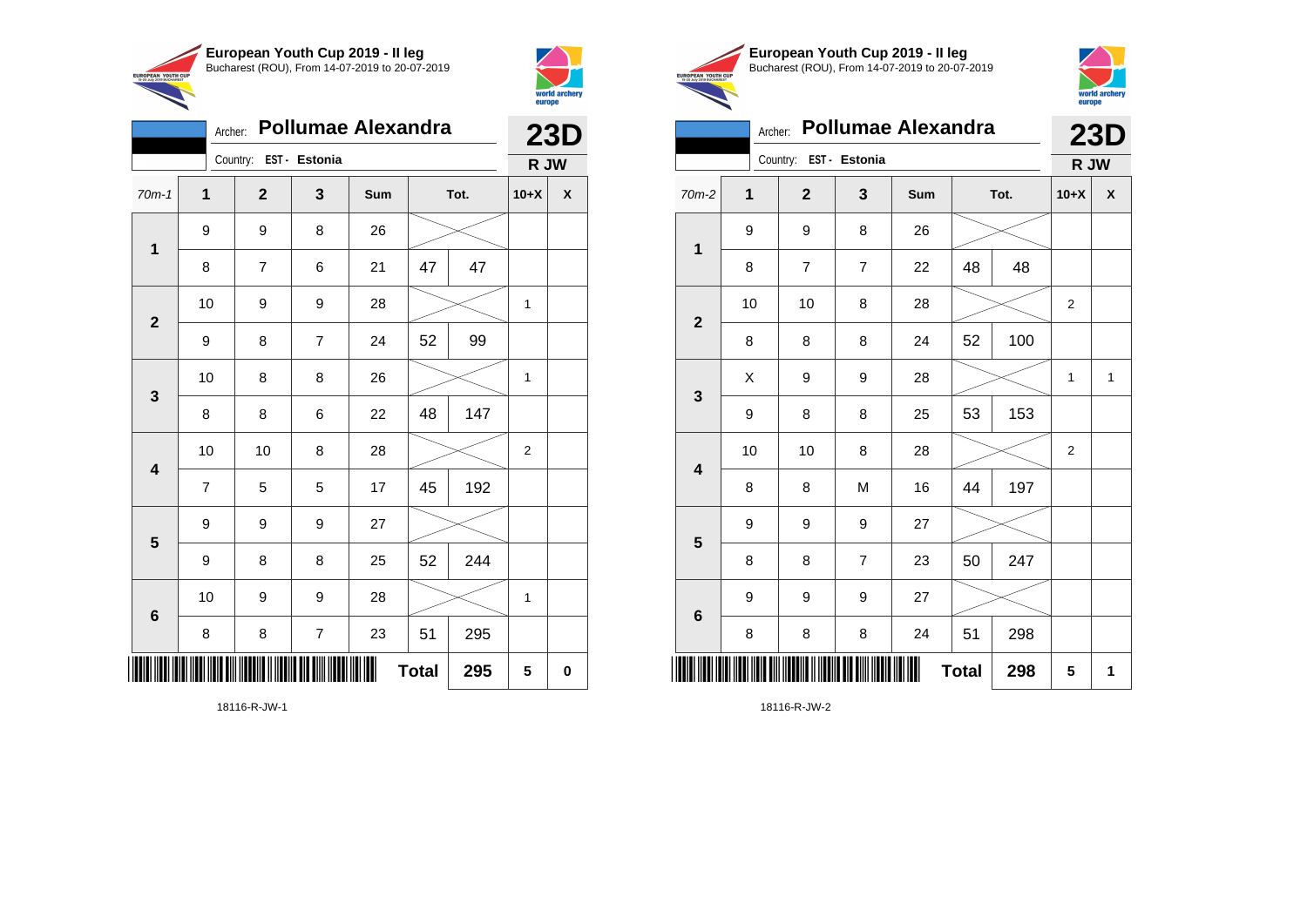

Country: **EST - Estonia**

**1**

**2**

**3**

**4**

**5**

**6**

Archer: **Lilienthal Triinu**

70m-1 **1 2 3 Sum Tot. 10+X X**

8 7 7 22 49 49

9 | 9 | 9 | 27 | 56 | 105

8 | 8 | 7 | 23 | 50 | 155

9 | 8 | 7 | 24 | 51 | 206

7 | 6 | 6 | 19 | 43 | 249

9 | 6 | 6 | 21 | 48 | 297

 $Total | 297 | 3 | 0$ 

9 9 9 27

9 9 9 27

9 8 7 24

9 9 9 27

10 | 9 | 8 | 27 |  $\times$  | 1

10 | 10 | 9 | 29 |  $\times$  | 2



**24A R JW**

|                                                        | European Youth Cup 2019 - Il leg               |
|--------------------------------------------------------|------------------------------------------------|
| <b>EUROPEAN YOUTH CUP</b><br>15-20 July 2019 BUCHAREST | Bucharest (ROU), From 14-07-2019 to 20-07-2019 |
|                                                        |                                                |



|                        |                                                                                                         |              |                         |                | Archer: Lilienthal Triinu |    |              |                | <b>24A</b>   |
|------------------------|---------------------------------------------------------------------------------------------------------|--------------|-------------------------|----------------|---------------------------|----|--------------|----------------|--------------|
|                        |                                                                                                         |              |                         |                |                           |    |              | R JW           |              |
|                        | $70m-2$                                                                                                 | $\mathbf{1}$ | $\overline{\mathbf{2}}$ | 3              | Sum                       |    | Tot.         | $10+X$         | X            |
|                        | $\mathbf{1}$<br>$\overline{\mathbf{2}}$<br>$\overline{\mathbf{3}}$<br>$\overline{\mathbf{4}}$<br>5<br>6 | 9            | 9                       | 8              | 26                        |    |              |                |              |
|                        |                                                                                                         | 8            | 8                       | $\overline{7}$ | 23                        | 49 | 49           |                |              |
|                        |                                                                                                         | 8            | 8                       | 7              | 23                        |    |              |                |              |
|                        | $\overline{7}$                                                                                          | 6            | $\overline{\mathbf{4}}$ | 17             | 40                        | 89 |              |                |              |
|                        |                                                                                                         | Χ            | 10                      | 9              | 29                        |    |              | $\overline{2}$ | $\mathbf{1}$ |
|                        |                                                                                                         | 9            | 9                       | 8              | 26                        | 55 | 144          |                |              |
|                        |                                                                                                         | 9            | 9                       | 9              | 27                        |    |              |                |              |
|                        |                                                                                                         | 9            | 4                       | $\overline{4}$ | 17                        | 44 | 188          |                |              |
|                        |                                                                                                         | 10           | 9                       | 9              | 28                        |    |              | $\mathbf{1}$   |              |
|                        |                                                                                                         | 9            | 9                       | M              | 18                        | 46 | 234          |                |              |
|                        | 10                                                                                                      | 9            | 9                       | 28             |                           |    | $\mathbf{1}$ |                |              |
|                        |                                                                                                         | 8            | $\overline{7}$          | $\overline{7}$ | 22                        | 50 | 284          |                |              |
| Country: EST - Estonia |                                                                                                         |              |                         | <b>Total</b>   | 284                       | 4  | 1            |                |              |

18115-R-JW-2

18115-R-JW-1

\*18115-R-JW-1\*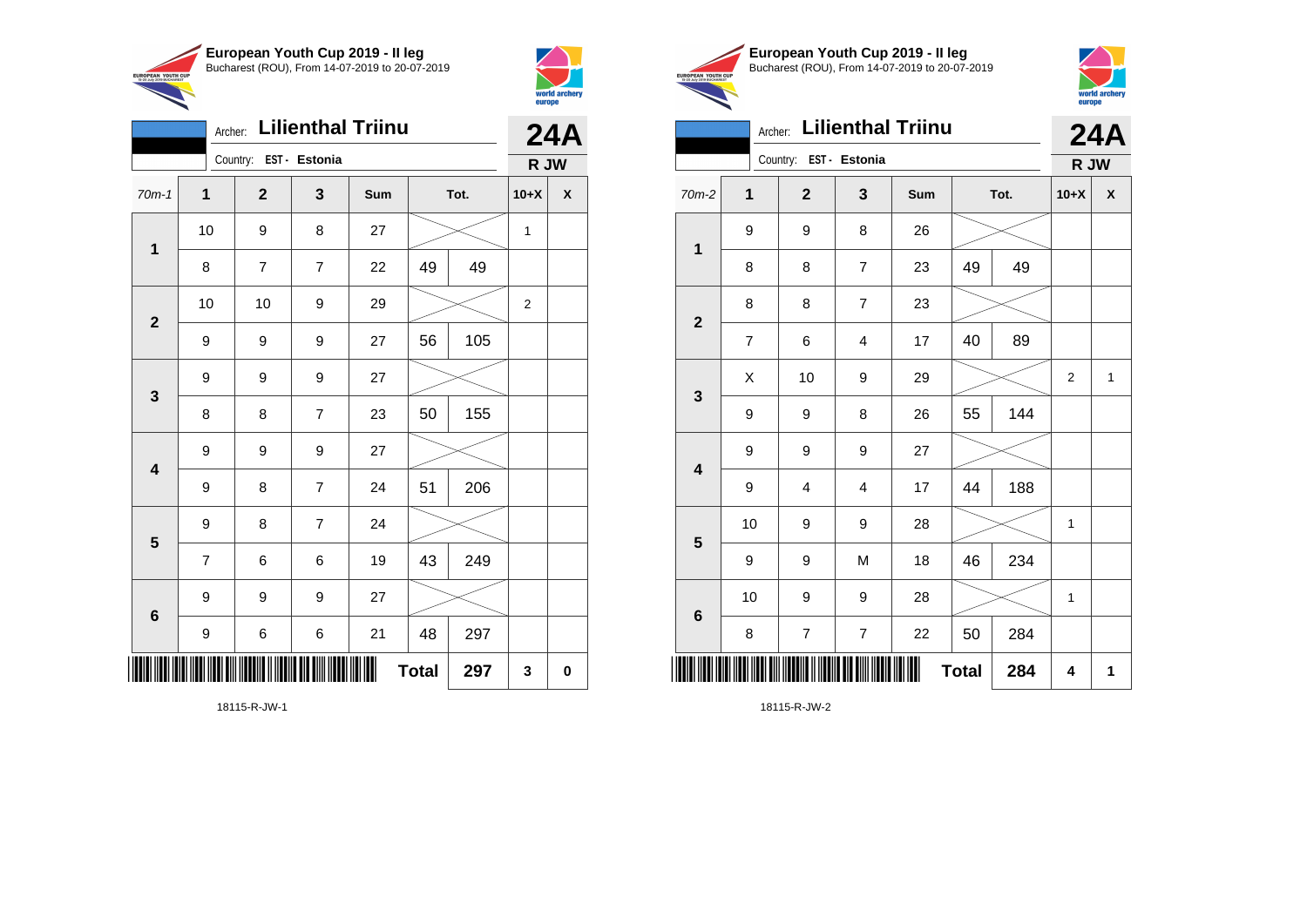

Archer: **Scintei Elena**

70m-1 **1 2 3 Sum Tot. 10+X X**

7 | 7 | 7 | 21 | 42 | 42

6 4 1 11 33 75

5 4 2 11 32 107

6 6 4 16 39 146

3 | M | M | 3 | 20 | 166

7 3 2 12 35 201

**Total 201 0 0**

Country: **ROU - Romania**

7 7 7 21

9 | 7 | 6 | 22

8 | 7 | 6 | 21

8 8 7 23

7 | 3 | 17

8 8 7 23

**1**

**2**

**3**

**4**

**5**

**6**



**R JW**

|                                                        | European Youth Cup 2019 - Il leg               |
|--------------------------------------------------------|------------------------------------------------|
| <b>EUROPEAN YOUTH CUP</b><br>15-20 July 2019 BUCHAREST | Bucharest (ROU), From 14-07-2019 to 20-07-2019 |
|                                                        |                                                |



|  |         | <b>Scintei Elena</b><br>Archer:<br>Country: ROU - Romania<br>$\mathbf{1}$<br>$\mathbf{3}$<br>$\mathbf{2}$<br>Sum<br>Tot.<br>9<br>8<br>25<br>8<br>$\mathbf{1}$<br>37<br>5<br>$\overline{c}$<br>37<br>5<br>12<br>9<br>9<br>8<br>26<br>$\mathbf{2}$<br>43<br>80<br>8<br>6<br>3<br>17<br>8<br>8<br>8<br>24<br>$\mathbf{3}$<br>122<br>42<br>$\overline{7}$<br>18<br>6<br>5<br>$\overline{7}$<br>9<br>9<br>25<br>$\overline{\mathbf{4}}$<br>M<br>11<br>158<br>6<br>5<br>36 |              |                | <b>24C</b>     |              |     |           |           |
|--|---------|----------------------------------------------------------------------------------------------------------------------------------------------------------------------------------------------------------------------------------------------------------------------------------------------------------------------------------------------------------------------------------------------------------------------------------------------------------------------|--------------|----------------|----------------|--------------|-----|-----------|-----------|
|  |         |                                                                                                                                                                                                                                                                                                                                                                                                                                                                      |              |                |                |              |     | R JW      |           |
|  | 70m-2   |                                                                                                                                                                                                                                                                                                                                                                                                                                                                      |              |                |                |              |     | $10+X$    | X         |
|  |         |                                                                                                                                                                                                                                                                                                                                                                                                                                                                      |              |                |                |              |     |           |           |
|  |         |                                                                                                                                                                                                                                                                                                                                                                                                                                                                      |              |                |                |              |     |           |           |
|  |         |                                                                                                                                                                                                                                                                                                                                                                                                                                                                      |              |                |                |              |     |           |           |
|  |         |                                                                                                                                                                                                                                                                                                                                                                                                                                                                      |              |                |                |              |     |           |           |
|  |         |                                                                                                                                                                                                                                                                                                                                                                                                                                                                      |              |                |                |              |     |           |           |
|  |         |                                                                                                                                                                                                                                                                                                                                                                                                                                                                      |              |                |                |              |     |           |           |
|  |         |                                                                                                                                                                                                                                                                                                                                                                                                                                                                      |              |                |                |              |     |           |           |
|  |         |                                                                                                                                                                                                                                                                                                                                                                                                                                                                      |              |                |                |              |     |           |           |
|  | 5       | 8                                                                                                                                                                                                                                                                                                                                                                                                                                                                    | 8            | $\overline{7}$ | 23             |              |     |           |           |
|  |         | 6                                                                                                                                                                                                                                                                                                                                                                                                                                                                    | $\mathbf{1}$ | M              | $\overline{7}$ | 30           | 188 |           |           |
|  | $\bf 6$ | 9                                                                                                                                                                                                                                                                                                                                                                                                                                                                    | 6            | 5              | 20             |              |     |           |           |
|  |         | 4                                                                                                                                                                                                                                                                                                                                                                                                                                                                    | 3            | 3              | 10             | 30           | 218 |           |           |
|  |         |                                                                                                                                                                                                                                                                                                                                                                                                                                                                      |              |                |                | <b>Total</b> | 218 | $\pmb{0}$ | $\pmb{0}$ |

31005-R-JW-1

\*31005-R-JW-1\*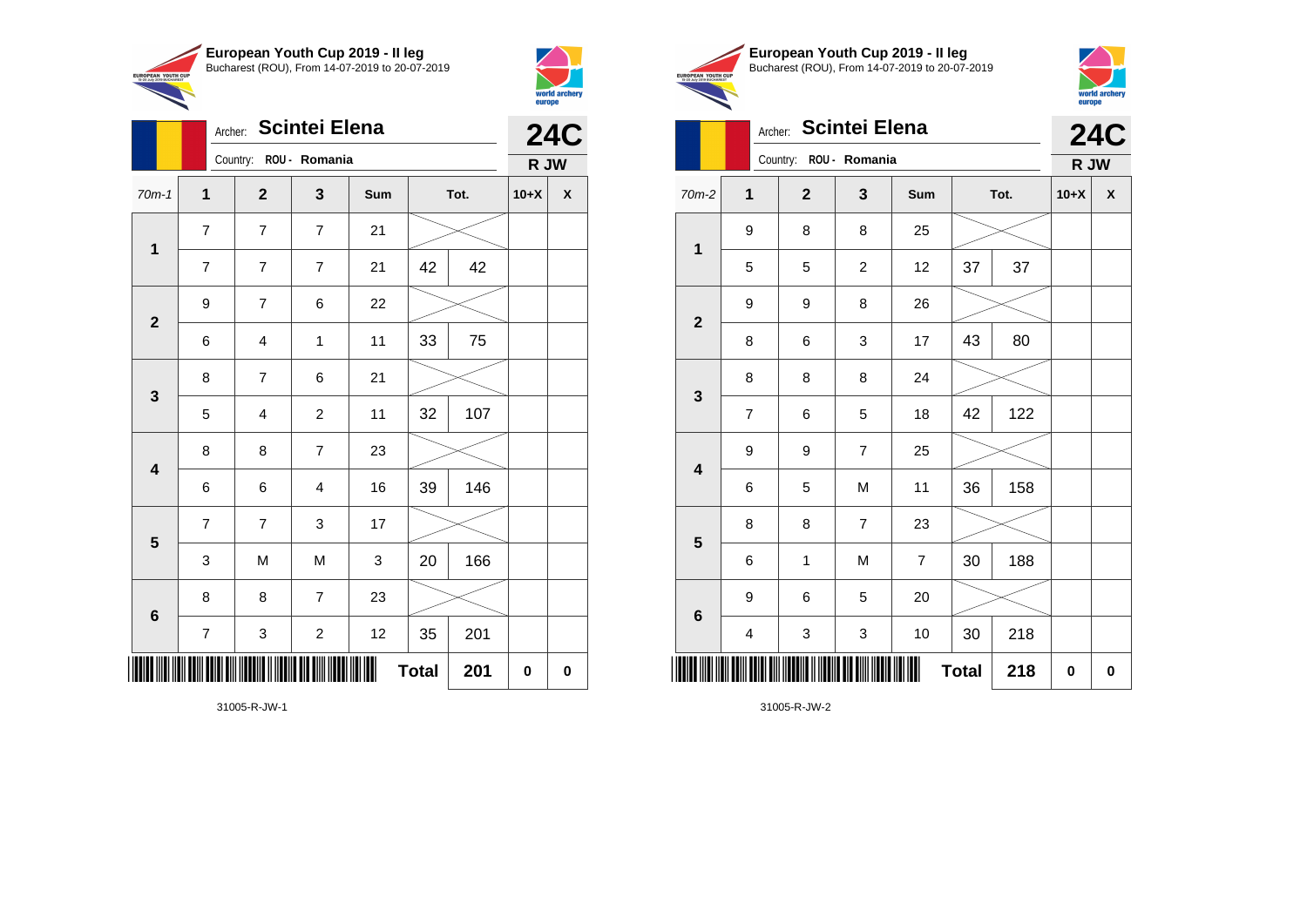



|                                                        | European Youth Cup 2019 - Il leg               |
|--------------------------------------------------------|------------------------------------------------|
| <b>EUROPEAN YOUTH CUP</b><br>15-20 July 2019 BUCHAREST | Bucharest (ROU), From 14-07-2019 to 20-07-2019 |
|                                                        |                                                |



## Archer: **Jakobsen Nanna 24D**

|                         |                | Country:<br>DEN - Denmark |                  |     |              |      |                  |                |  |
|-------------------------|----------------|---------------------------|------------------|-----|--------------|------|------------------|----------------|--|
| $70m-2$                 | $\mathbf{1}$   | $\mathbf{2}$              | 3                | Sum |              | Tot. | $10+X$           | X              |  |
| $\overline{\mathbf{1}}$ | Χ              | 10                        | 9                | 29  |              |      | $\boldsymbol{2}$ | $\mathbf{1}$   |  |
|                         | 8              | $\overline{\mathbf{7}}$   | $\boldsymbol{7}$ | 22  | 51           | 51   |                  |                |  |
| $\mathbf{2}$            | 10             | 9                         | 9                | 28  |              |      | 1                |                |  |
|                         | 8              | $\overline{\mathbf{7}}$   | 6                | 21  | 49           | 100  |                  |                |  |
|                         | 10             | 9                         | 9                | 28  |              |      | 1                |                |  |
| $\mathbf{3}$            | 9              | 9                         | 5                | 23  | 51           | 151  |                  |                |  |
|                         | Χ              | 9                         | 8                | 27  |              |      | $\mathbf 1$      | $\mathbf 1$    |  |
| $\overline{\mathbf{4}}$ | $\overline{7}$ | $\overline{\mathbf{7}}$   | 6                | 20  | 47           | 198  |                  |                |  |
| $\overline{\mathbf{5}}$ | 10             | 9                         | 9                | 28  |              |      | 1                |                |  |
|                         | 9              | 9                         | 5                | 23  | 51           | 249  |                  |                |  |
|                         | Χ              | Χ                         | 8                | 28  |              |      | $\overline{2}$   | $\overline{2}$ |  |
| $\bf 6$                 | 8              | 8                         | 6                | 22  | 50           | 299  |                  |                |  |
|                         |                |                           |                  | ∭   | <b>Total</b> | 299  | 8                | 4              |  |

23637-R-JW-2

Archer: **Jakobsen Nanna** Country: **DEN - Denmark 24D R JW** 70m-1 **1 2 3 Sum Tot. 10+X X 1** 10 | 9 | 8 | 27 |  $\times$  | 1 7 7 7 21 48 48 **2**  $\begin{array}{|c|c|c|c|c|}\hline \hspace{0.8cm}X & X & 10 & 30 & \nearrow & \ \hline \end{array} \hspace{0.2cm} \begin{array}{|c|c|c|c|c|}\hline \hspace{0.8cm}3 & 3 & 2 \end{array}$ 9 | 9 | 7 | 25 | 55 | 103 **3**  $\begin{array}{|c|c|c|c|c|c|}\hline \hspace{.1cm}X & \hspace{.1cm} \text{10} & \hspace{.1cm} \text{9} & \hspace{.1cm} \text{29} & \hspace{.1cm} \text{20} & \hspace{.1cm} \text{\large{\fbox{\hspace{1cm}}}}\hline \end{array} \hspace{.2cm} \begin{array}{|c|c|c|c|c|c|}\hline \hspace{.1cm}X & \hspace{.1cm} \text{12} & \hspace{.1cm} \text{11} & \hspace{.1cm} \end{array}$ 8 | 8 | 8 | 24 | 53 | 156 **4** 8 8 8 24 8 | 7 | 6 | 21 | 45 | 201 **5**  $\begin{array}{|c|c|c|c|c|}\hline \hspace{.1cm}X & \hspace{.1cm} \text{10} & \hspace{.1cm} \text{9} & \hspace{.1cm} \text{29} & \hspace{.1cm} \hline \end{array} \hspace{.2cm} \begin{array}{|c|c|c|c|c|c|}\hline \hspace{.1cm}X & \hspace{.1cm} \text{2} & \hspace{.1cm} \text{2} & \hspace{.1cm} \text{1} & \hspace{.1cm} \hline \end{array}$ 9 | 8 | 5 | 22 | 51 | 252 **6** 9 9 9 27 9 | 8 | 8 | 25 | 52 | 304  $\overline{2}$ **Total 304 8 4**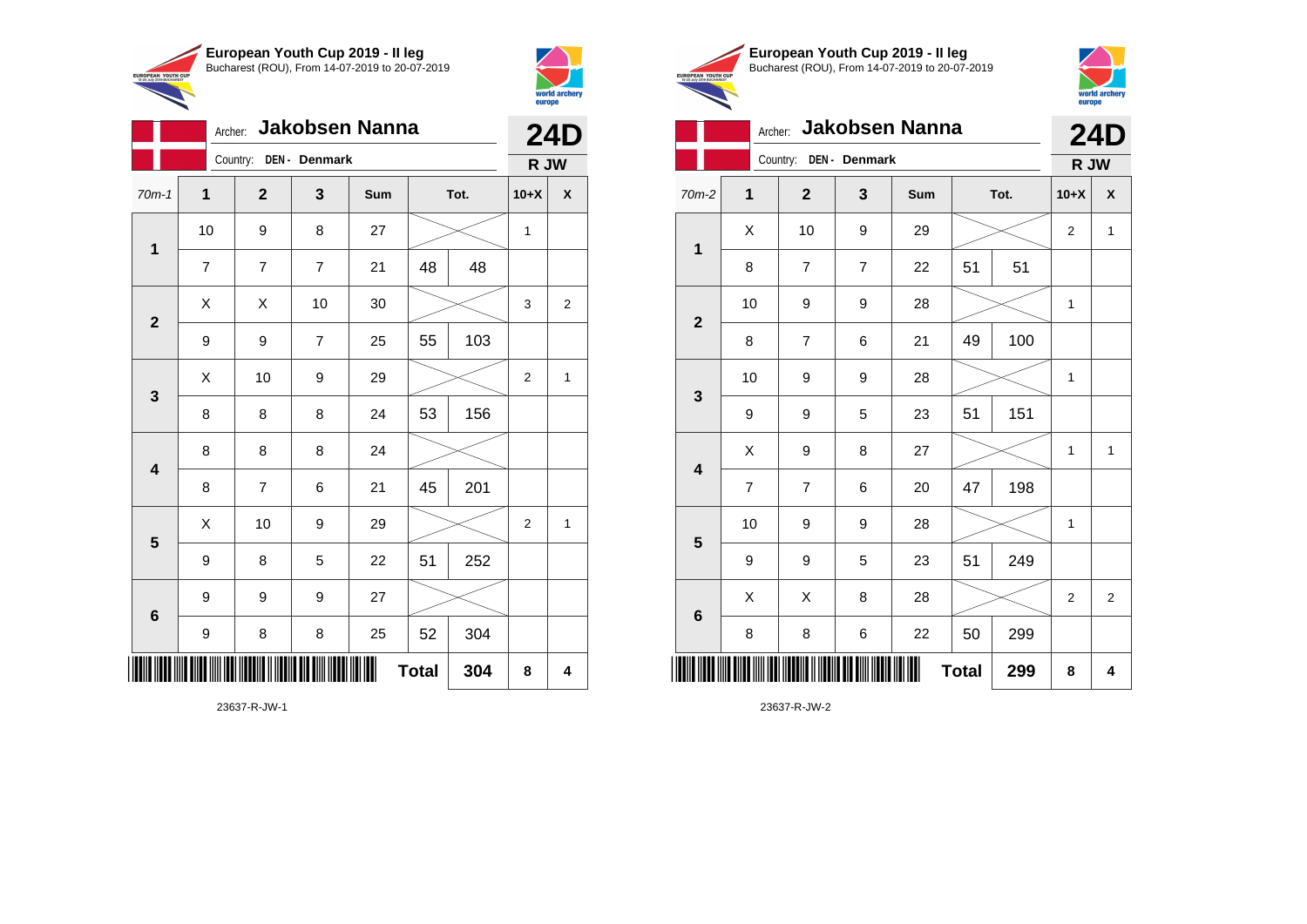



|                         |      | <b>Natale Paola</b><br>Archer: |    |     |              |      |                |              |  |
|-------------------------|------|--------------------------------|----|-----|--------------|------|----------------|--------------|--|
|                         |      | Country: ITA - Italy           |    |     |              |      |                | C JW         |  |
| $50m-1$                 | 1    | $\mathbf{2}$                   | 3  | Sum |              | Tot. | $10+X$         | X            |  |
| $\mathbf 1$             | X    | Χ                              | 10 | 30  |              |      | 3              | $\mathbf 2$  |  |
|                         | 10   | 9                              | 9  | 28  | 58           | 58   | 1              |              |  |
| $\mathbf{2}$            | 10   | 9                              | 9  | 28  |              |      | 1              |              |  |
|                         | 9    | 9                              | 8  | 26  | 54           | 112  |                |              |  |
| $\mathbf{3}$            | X    | 10                             | 9  | 29  |              |      | $\overline{2}$ | 1            |  |
|                         | 9    | 9                              | 8  | 26  | 55           | 167  |                |              |  |
| $\overline{\mathbf{4}}$ | X    | 10                             | 9  | 29  |              |      | $\overline{2}$ | $\mathbf{1}$ |  |
|                         | 9    | 9                              | 8  | 26  | 55           | 222  |                |              |  |
| 5                       | Χ    | 10                             | 9  | 29  |              |      | $\overline{2}$ | 1            |  |
|                         | 9    | 9                              | 9  | 27  | 56           | 278  |                |              |  |
| $\bf 6$                 | X    | 10                             | 10 | 30  |              |      | 3              | 1            |  |
|                         | $10$ | 9                              | 8  | 27  | 57           | 335  | 1              |              |  |
|                         |      |                                |    |     | <b>Total</b> | 335  | 15             | 6            |  |





| <b>Natale Paola</b><br>Archer: |              |              |                |     |              |      |                | <b>26A</b>     |
|--------------------------------|--------------|--------------|----------------|-----|--------------|------|----------------|----------------|
|                                | Country:     |              | C JW           |     |              |      |                |                |
| $50m-2$                        | $\mathbf{1}$ | $\mathbf{2}$ | 3              | Sum |              | Tot. | $10+X$         | X              |
| 1                              | Χ            | 10           | 10             | 30  |              |      | 3              | 1              |
|                                | 9            | 9            | 8              | 26  | 56           | 56   |                |                |
| $\overline{2}$                 | 10           | 9            | 9              | 28  |              |      | 1              |                |
|                                | 9            | 9            | 9              | 27  | 55           | 111  |                |                |
| 3                              | Χ            | X            | 10             | 30  |              |      | 3              | $\overline{2}$ |
|                                | 10           | 9            | 8              | 27  | 57           | 168  | $\mathbf{1}$   |                |
| $\overline{\mathbf{4}}$        | X            | X            | 10             | 30  |              |      | 3              | $\overline{2}$ |
|                                | 10           | 9            | $\overline{7}$ | 26  | 56           | 224  | 1              |                |
| 5                              | Χ            | 10           | 9              | 29  |              |      | $\overline{2}$ | 1              |
|                                | 9            | 9            | 8              | 26  | 55           | 279  |                |                |
| $6\phantom{1}$                 | 10           | 10           | 10             | 30  |              |      | 3              |                |
|                                | 10           | 10           | 10             | 30  | 60           | 339  | 3              |                |
| ║║║                            |              |              |                |     | <b>Total</b> | 339  | 20             | 6              |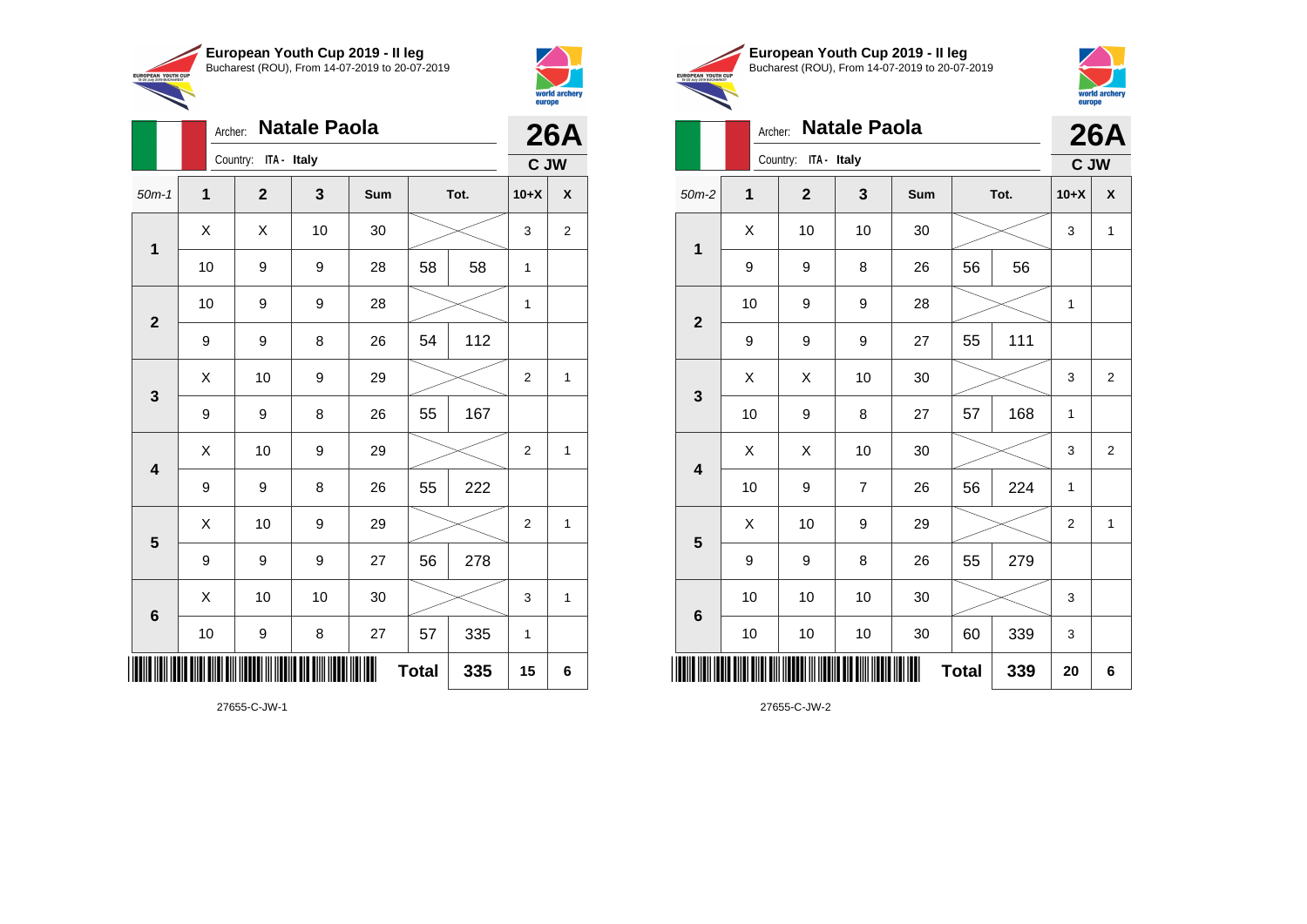

Archer: **Serban Erica**

9 9 9 27

9 9 8 26

50m-1 **1 2 3 Sum Tot. 10+X X**

8 | 7 | 5 | 20 | 47 | 47

7 | 7 | 6 | 20 | 46 | 93

8 | 8 | 7 | 23 | 51 | 144

9 | 7 | 7 | 23 | 51 | 195

8 | 7 | 5 | 20 | 46 | 241

7 | 6 | M | 13 | 39 | 280

10 | 8 | 8 | 26 |  $\times$  | 1

10 | 8 | 8 | 26 |  $\!\!\!\!\!\!\times$  | 1

 $Total | 280 | 4 | 1$ 

10 | 9 | 9 | 28 |  $\times$  | 1

 $X$  | 9 | 9 | 28 |  $\swarrow$  | 1 | 1

Country: **ROU - Romania**

**1**

**2**

**3**

**4**

**5**

**6**

\*30797-C-JW-1\*



**26B C JW**

|                                                        | European Youth Cup 2019 - Il leg               |
|--------------------------------------------------------|------------------------------------------------|
| <b>EUROPEAN YOUTH CUP</b><br>15-20 July 2019 BUCHAREST | Bucharest (ROU), From 14-07-2019 to 20-07-2019 |
|                                                        |                                                |



# **Serban Erica** Country: **ROU - Romania 26B C JW** 50m-2 **1 2 3 Sum Tot. 10+X X 1**  $X$   $\mid$   $X$   $\mid$  10  $\mid$  30  $\mid$   $\gg$   $\mid$  3  $\mid$  2 7 | 6 | 6 | 19 | 49 | 49 **2** 9 9 8 26 7 | 7 | 6 | 20 | 46 | 95 **3** 9 9 9 27 8 | 8 | 6 | 22 | 49 | 144 **4** 10 | 10 | 9 | 29 |  $\times$  | 2 9 | 9 | 8 | 26 | 55 | 199 **5** X 10 9 29 2 1 9 | 8 | 7 | 24 | 53 | 252 **6** 10 | 10 | 9 | 29 |  $\!\!\!\!\!\times$  | 2 8 | 8 | 5 | 21 | 50 | 302 \*30797-C-JW-2\*  $Total | 302 | 9 | 3$

| 30797-C-JW-1 |  |
|--------------|--|
|              |  |

|              |   | Archer:  |  |
|--------------|---|----------|--|
|              |   | Country: |  |
| $50m-2$      |   |          |  |
|              | X |          |  |
| 1            | 7 |          |  |
| $\mathbf{2}$ | 9 |          |  |
|              |   |          |  |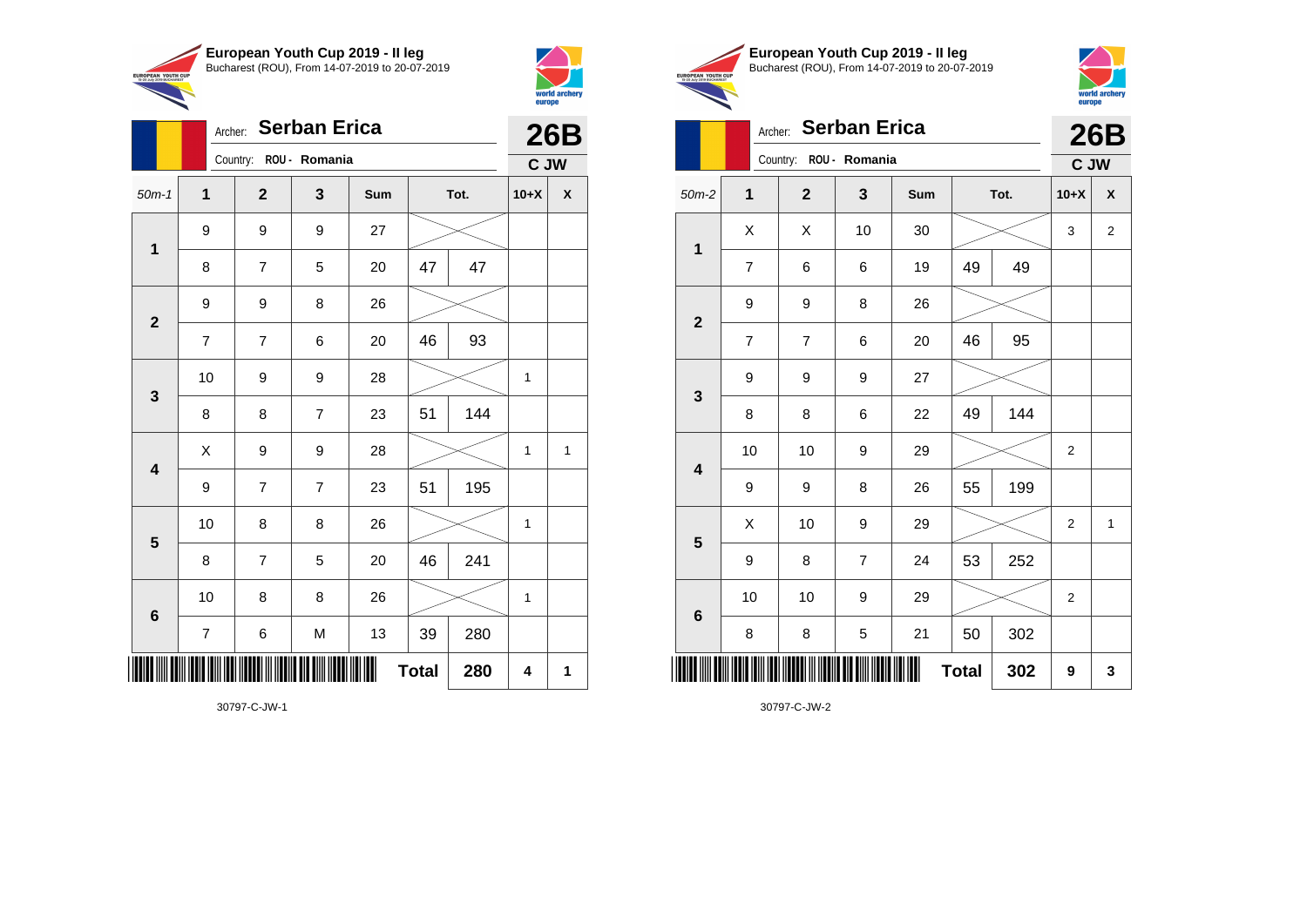

Country: **GBR - Great Britain**

50m-1 **1 2 3 Sum Tot. 10+X X**

10 | 8 | 8 | 26 | 56 | 56 | 1

9 | 9 | 9 | 27 | 56 | 112

 $X \quad | \quad X \quad | \quad X \quad | \quad 30 \quad | \quad \textcolor{red}{\textbf{3}} \textcolor{red}{\textbf{2}} \textcolor{red}{\textbf{3}} \quad | \quad 3 \quad | \quad 3$ 

 $\begin{array}{|c|c|c|c|c|c|}\hline \hspace{.1cm}X & \hspace{.1cm} \text{10} & \hspace{.1cm} \text{9} & \hspace{.1cm} \text{29} & \hspace{.1cm} \text{20} & \hspace{.1cm} \text{\large{\fbox{\hspace{1cm}}}}\hline \end{array} \hspace{.2cm} \begin{array}{|c|c|c|c|c|c|}\hline \hspace{.1cm}X & \hspace{.1cm} \text{12} & \hspace{.1cm} \text{11} & \hspace{.1cm} \end{array}$ 

 $\begin{array}{|c|c|c|c|c|c|}\hline \hspace{.1cm}X & \hspace{.1cm} \text{ 10} & \hspace{.1cm} \text{ 10} & \hspace{.1cm} \text{ 30} & \hspace{.1cm} \end{array} \hspace{.2cm} \begin{array}{|c|c|c|c|c|c|}\hline \hspace{.1cm}X & \hspace{.1cm} \text{ 3} & \hspace{.1cm} \text{ 1} & \hspace{.1cm} \text{ 4} & \hspace{.1cm} \end{array}$ 

 $\begin{array}{|c|c|c|c|c|}\hline \hspace{0.8cm}X & X & 10 & 30 & \nearrow & \ \hline \end{array} \hspace{0.2cm} \begin{array}{|c|c|c|c|c|}\hline \hspace{0.8cm}3 & 3 & 2 \end{array}$ 

 $\begin{array}{|c|c|c|c|c|c|}\hline \hspace{.1cm}X & \hspace{.1cm} \text{ 10} & \hspace{.1cm} \text{ 10} & \hspace{.1cm} \text{ 30} & \hspace{.1cm} \end{array} \hspace{1.2cm} \begin{array}{|c|c|c|c|c|c|}\hline \hspace{.1cm}X & \hspace{.1cm} \text{ 3} & \hspace{.1cm} \text{ 1} & \hspace{.1cm} \text{ 4} & \hspace{.1cm} \end{array} \hspace{1.2cm}$ 

X 10 9 29 2 1

**Total 341 20 9**

10 | 9 | 9 | 28 | 58 | 170 | 1

10 | 10 | 9 | 29 | 59 | 229 | 2

9 | 9 | 8 | 26 | 56 | 285

9 | 9 | 9 | 27 | 56 | 341

**NIMArcher:** Mason Lucy

**1**

 $ZN$ 

**2**

**3**

**4**

**5**

**6**



**26C C JW**

|               | European Youth Cup 2019 - Il leg               |
|---------------|------------------------------------------------|
| <b>TH CUP</b> | Bucharest (ROU), From 14-07-2019 to 20-07-2019 |
| <b>IADEST</b> |                                                |



|                 |    | Archer: Mason Lucy           |    |     |              |      |              | <b>26C</b>                                             |
|-----------------|----|------------------------------|----|-----|--------------|------|--------------|--------------------------------------------------------|
|                 |    | Country: GBR - Great Britain |    |     |              |      |              | C JW                                                   |
| $50m-2$         | 1  | $\mathbf{2}$                 | 3  | Sum |              | Tot. | $10+X$       | X                                                      |
| $\mathbf{1}$    | X  | 10                           | 10 | 30  |              |      | 3            | $\mathbf{1}$                                           |
|                 | 10 | 9                            | 9  | 28  | 58           | 58   | $\mathbf{1}$ |                                                        |
| $\overline{2}$  | X  | X                            | 9  | 29  |              |      | 2            | $\overline{2}$                                         |
|                 | 9  | 8                            | 8  | 25  | 54           | 112  |              |                                                        |
|                 | X  | X                            | 10 | 30  |              |      | 3            | $\overline{2}$                                         |
| $\mathbf{3}$    | 9  | 9                            | 9  | 27  | 57           | 169  |              |                                                        |
|                 | 9  | 9                            | 9  | 27  |              |      |              | $\mathbf{1}$<br>$\mathbf 1$<br>$\overline{\mathbf{r}}$ |
| 4               | 9  | 9                            | 8  | 26  | 53           | 222  |              |                                                        |
| $5\phantom{1}$  | X  | 10                           | 10 | 30  |              |      | 3<br>3<br>15 |                                                        |
|                 | 9  | 9                            | 8  | 26  | 56           | 278  |              |                                                        |
| $6\phantom{1}6$ | X  | 10                           | 10 | 30  |              |      |              |                                                        |
|                 | 9  | 9                            | 8  | 26  | 56           | 334  |              |                                                        |
|                 |    |                              |    | Ш   | <b>Total</b> | 334  |              |                                                        |

15472-C-JW-1

\*15472-C-JW-1\*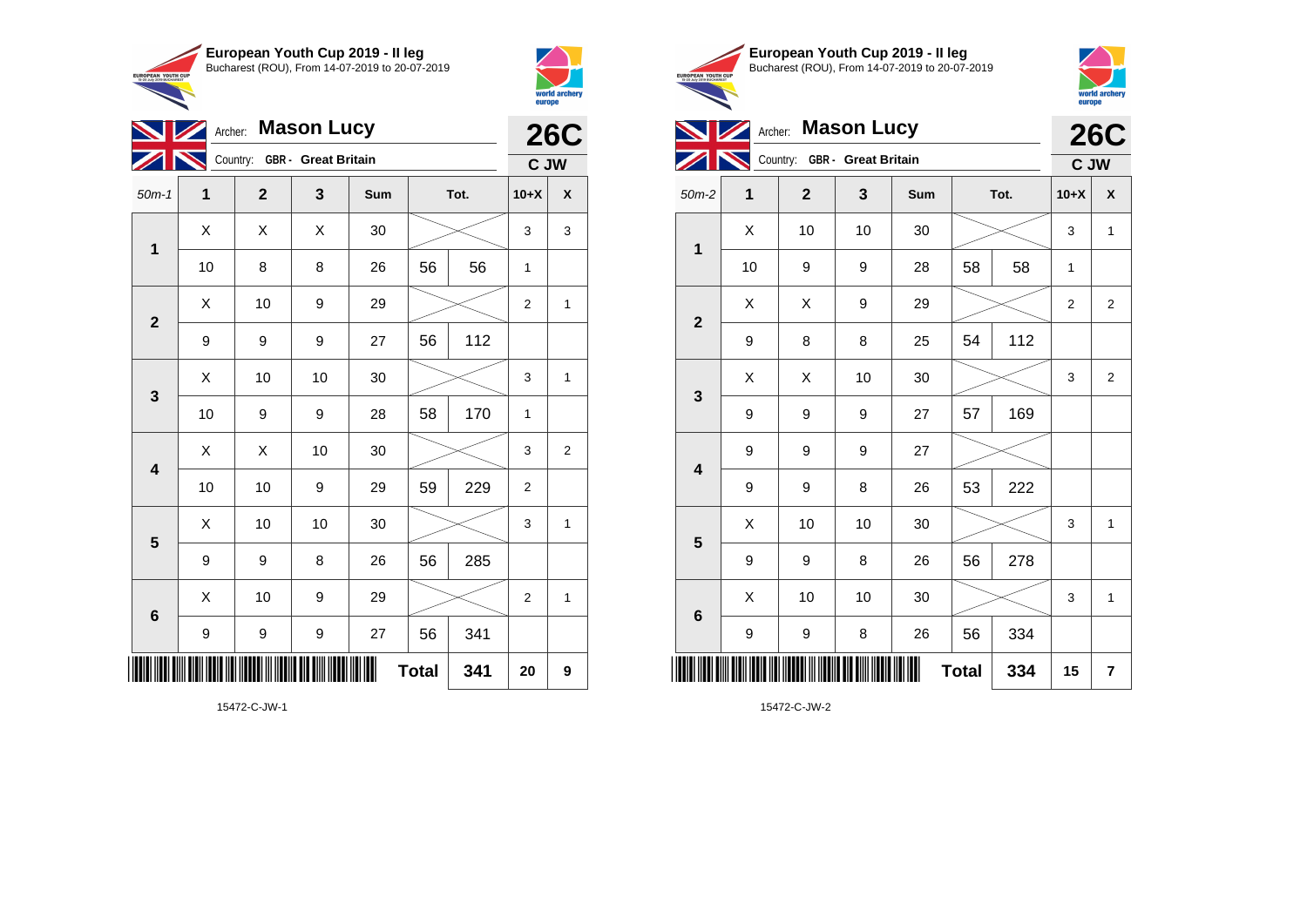



| Zaimidi Alexandra<br>Archer: |                       |             |                  |     |              |      |                | <b>26D</b>       |
|------------------------------|-----------------------|-------------|------------------|-----|--------------|------|----------------|------------------|
|                              | Country: GRE - Greece |             |                  |     |              |      |                | C JW             |
| $50m-1$                      | 1                     | $\mathbf 2$ | 3                | Sum |              | Tot. | $10+X$         | $\boldsymbol{x}$ |
| $\mathbf{1}$                 | Χ                     | X           | 9                | 29  |              |      | $\overline{2}$ | $\overline{2}$   |
|                              | 9                     | 9           | 9                | 27  | 56           | 56   |                |                  |
| $\mathbf{2}$                 | Χ                     | 10          | 10               | 30  |              |      | 3              | 1                |
|                              | 9                     | 9           | 9                | 27  | 57           | 113  |                |                  |
| 3                            | 9                     | 9           | 9                | 27  |              |      |                |                  |
|                              | 9                     | 9           | 8                | 26  | 53           | 166  |                |                  |
| $\overline{\mathbf{4}}$      | 10                    | 10          | 10               | 30  |              |      | 3              |                  |
|                              | 9                     | 9           | $\boldsymbol{9}$ | 27  | 57           | 223  |                |                  |
| 5                            | 10                    | 10          | 9                | 29  |              |      | 2              |                  |
|                              | 9                     | 9           | 8                | 26  | 55           | 278  |                |                  |
| $6\phantom{1}6$              | 9                     | 9           | 9                | 27  |              |      |                |                  |
|                              | 9                     | 8           | 8                | 25  | 52           | 330  |                |                  |
|                              |                       |             |                  | III | <b>Total</b> | 330  | 10             | 3                |





Archer: **Zaimidi Alexandra 26D**

|                         | Country:<br>GRE - Greece                  |              |                  | C JW   |              |     |                |              |
|-------------------------|-------------------------------------------|--------------|------------------|--------|--------------|-----|----------------|--------------|
| $50m-2$                 | 1                                         | $\mathbf{2}$ | 3                | Sum    | Tot.         |     | $10+X$         | χ            |
| $\mathbf 1$             | X                                         | 10           | $\boldsymbol{9}$ | 29     |              |     | $\overline{2}$ | 1            |
|                         | 9                                         | 9            | 9                | 27     | 56           | 56  |                |              |
| $\mathbf{2}$            | 9                                         | 9            | 9                | 27     |              |     |                |              |
|                         | 8                                         | 8            | $\boldsymbol{7}$ | 23     | 50           | 106 |                |              |
| $\mathbf{3}$            | 10                                        | 9            | $\boldsymbol{9}$ | 28     |              |     | 1              |              |
|                         | 9                                         | 9            | 9                | 27     | 55           | 161 |                |              |
| $\overline{\mathbf{4}}$ | 10                                        | $10$         | $\boldsymbol{9}$ | 29     |              |     | 2              |              |
|                         | 9                                         | 9            | 8                | 26     | 55           | 216 |                |              |
| 5                       | X                                         | 10           | 10               | $30\,$ |              |     | 3              | $\mathbf{1}$ |
|                         | 9                                         | 9            | 8                | 26     | 56           | 272 |                |              |
| $\bf 6$                 | Χ                                         | 10           | 9                | 29     |              |     | $\overline{2}$ | 1            |
|                         | 9                                         | 8            | $\boldsymbol{7}$ | 24     | 53           | 325 |                |              |
|                         | <u> HIII HIII III III IIII III III II</u> |              |                  |        | <b>Total</b> | 325 | 10             | 3            |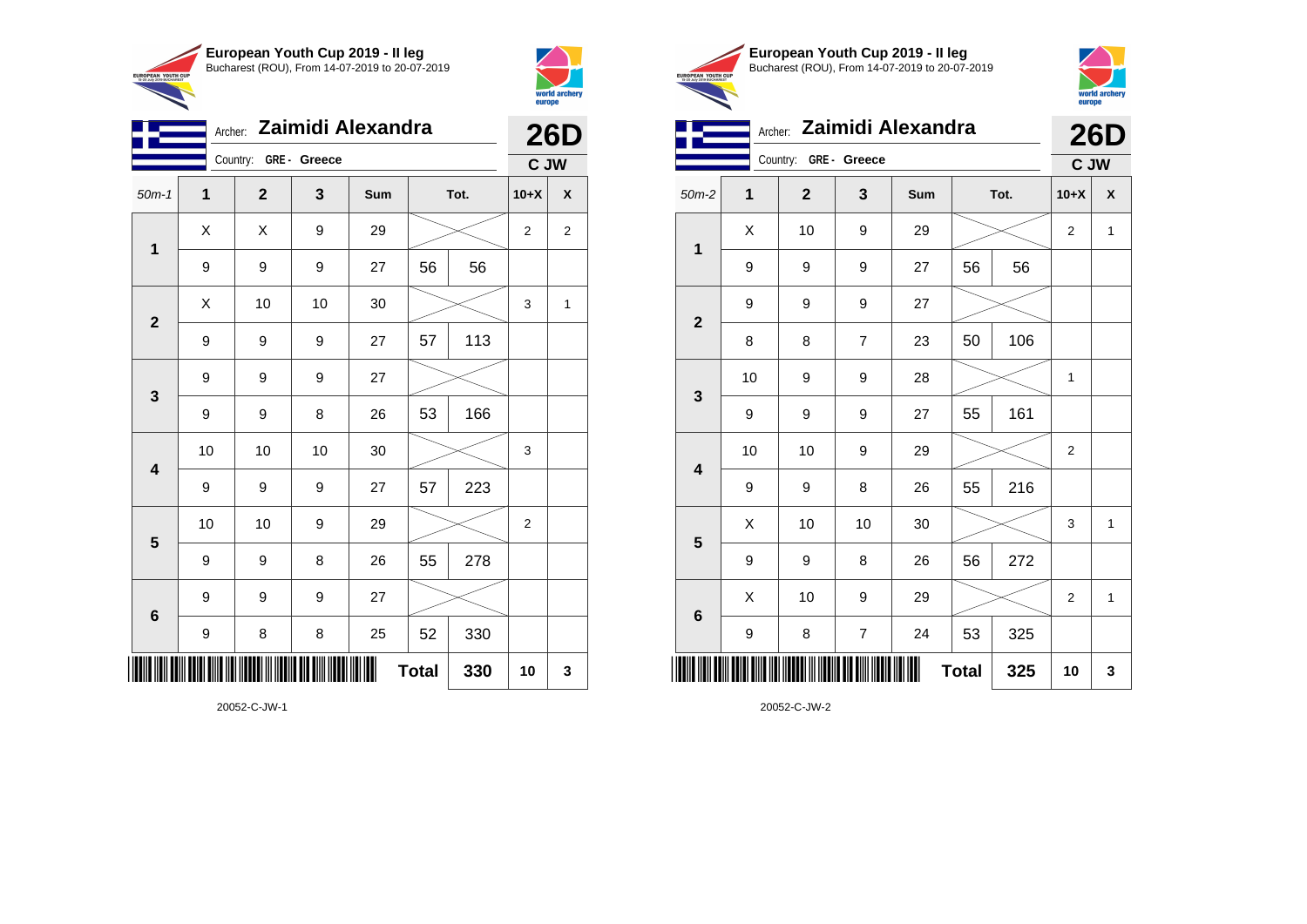

Archer: **Grilli Eleonora**

50m-1 **1 2 3 Sum Tot. 10+X X**

9 | 9 | 8 | 26 | 56 | 56

8 | 8 | 8 | 24 | 52 | 108

10 | 9 | 9 | 28 |  $\times$  | 1

10 | 10 | 10 | 30 |  $\!\!\!\!\!\!\!\!\times$  | 3

10 | 9 | 9 | 28 | 58 | 166 | 1

10 | 9 | 9 | 28 |  $\times$  | 1

10 | 9 | 9 | 28 |  $\times$  | 1

10 | 10 | 10 | 30 | 60 | 332 | 3

 $\begin{array}{|c|c|c|c|c|c|}\hline \hspace{.1cm}X & \hspace{.1cm} \text{ 10} & \hspace{.1cm} \text{ 10} & \hspace{.1cm} \text{ 30} & \hspace{.1cm} \end{array} \hspace{1.2cm} \begin{array}{|c|c|c|c|c|c|}\hline \hspace{.1cm}X & \hspace{.1cm} \text{ 3} & \hspace{.1cm} \text{ 1} & \hspace{.1cm} \text{ 4} & \hspace{.1cm} \end{array} \hspace{1.2cm}$ 

**Total 332 16 2**

9 | 8 | 8 | 25 | 53 | 219

9 | 8 | 8 | 25 | 53 | 272

 $\begin{array}{|c|c|c|c|c|c|}\hline \hspace{.1cm}X & \hspace{.1cm} \text{ 10} & \hspace{.1cm} \text{ 10} & \hspace{.1cm} \text{ 30} & \hspace{.1cm} \end{array} \hspace{.2cm} \begin{array}{|c|c|c|c|c|c|}\hline \hspace{.1cm}X & \hspace{.1cm} \text{ 3} & \hspace{.1cm} \text{ 1} & \hspace{.1cm} \text{ 4} & \hspace{.1cm} \end{array}$ 

Country: **ITA - Italy**

**1**

**2**

**3**

**4**

**5**

**6**



EUROPEAN YOUT

**27A**

**C JW**

|                     | European Youth Cup 2019 - Il leg               |
|---------------------|------------------------------------------------|
| I CUP<br><b>HAT</b> | Bucharest (ROU), From 14-07-2019 to 20-07-2019 |
|                     |                                                |



# Archer: **Grilli Eleonora**

| <b>Grilli Eleonora</b><br>Archer: |          |                |    |     |              |      |                | <b>27A</b>     |
|-----------------------------------|----------|----------------|----|-----|--------------|------|----------------|----------------|
|                                   | Country: | C JW           |    |     |              |      |                |                |
| $50m-2$                           | 1        | $\overline{2}$ | 3  | Sum |              | Tot. | $10+X$         | X              |
| 1                                 | 10       | 10             | 10 | 30  |              |      | 3              |                |
|                                   | 9        | 9              | 8  | 26  | 56           | 56   |                |                |
| $\overline{2}$                    | 10       | 9              | 9  | 28  |              |      | $\mathbf{1}$   |                |
|                                   | 9        | 9              | 8  | 26  | 54           | 110  |                |                |
| 3                                 | X        | X              | 10 | 30  |              |      | 3              | $\overline{2}$ |
|                                   | 9        | 9              | 9  | 27  | 57           | 167  |                |                |
| 4                                 | X        | 10             | 9  | 29  |              |      | $\overline{2}$ | 1              |
|                                   | 9        | 9              | 9  | 27  | 56           | 223  |                |                |
| 5                                 | X        | 10             | 10 | 30  |              |      | 3              | 1              |
|                                   | 10       | 9              | 9  | 28  | 58           | 281  | 1              |                |
| $6\phantom{1}$                    | X        | 10             | 9  | 29  |              |      | $\overline{2}$ | $\mathbf{1}$   |
|                                   | 9        | 9              | 9  | 27  | 56           | 337  |                |                |
| ║║║║                              |          |                |    |     | <b>Total</b> | 337  | 15             | 5              |

27244-C-JW-2

27244-C-JW-1

\*27244-C-JW-1\*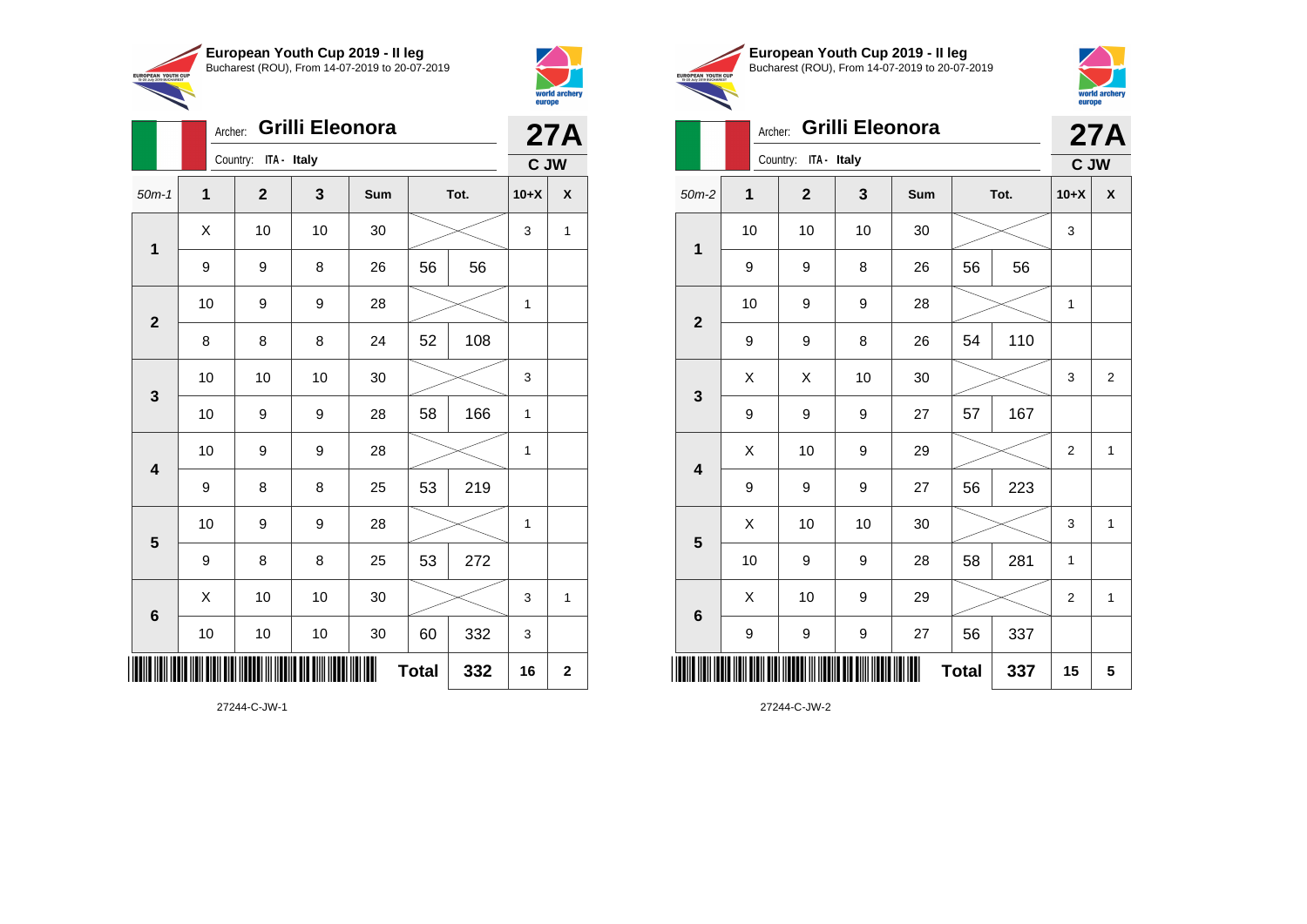



|                         | <b>Andronic Vasilica</b><br>Archer: |                |                |     |              |      |             | <b>27B</b> |
|-------------------------|-------------------------------------|----------------|----------------|-----|--------------|------|-------------|------------|
|                         | Country:                            |                | C JW           |     |              |      |             |            |
| $50m-1$                 | $\mathbf 1$                         | $\mathbf{2}$   | 3              | Sum |              | Tot. | $10+X$      | X          |
| $\mathbf 1$             | 8                                   | $\overline{7}$ | $\overline{7}$ | 22  |              |      |             |            |
|                         | 6                                   | 5              | M              | 11  | 33           | 33   |             |            |
| $\overline{2}$          | 8                                   | 8              | 8              | 24  |              |      |             |            |
|                         | $\overline{7}$                      | $\overline{7}$ | 6              | 20  | 44           | 77   |             |            |
| $\mathbf{3}$            | 10                                  | 9              | 9              | 28  |              |      | 1           |            |
|                         | 8                                   | $\overline{7}$ | M              | 15  | 43           | 120  |             |            |
| $\overline{\mathbf{4}}$ | 9                                   | 9              | $\overline{7}$ | 25  |              |      |             |            |
|                         | M                                   | M              | M              | 0   | 25           | 145  |             |            |
| 5                       | 8                                   | 8              | $\overline{7}$ | 23  |              |      |             |            |
|                         | 5                                   | M              | M              | 5   | 28           | 173  |             |            |
| $\bf 6$                 | X                                   | 8              | $\overline{7}$ | 25  |              |      | 1           | 1          |
|                         | 6                                   | M              | M              | 6   | 31           | 204  |             |            |
| IIII                    |                                     |                |                | ║   | <b>Total</b> | 204  | $\mathbf 2$ | 1          |





|                         | <b>Andronic Vasilica</b><br>Archer: |                        |   |     |              |      |        | <b>27B</b> |
|-------------------------|-------------------------------------|------------------------|---|-----|--------------|------|--------|------------|
|                         |                                     | Country: ROU - Romania |   |     |              |      | C JW   |            |
| $50m-2$                 | 1                                   | $\mathbf{2}$           | 3 | Sum |              | Tot. | $10+X$ | X          |
| $\mathbf{1}$            | 9                                   | 8                      | 8 | 25  |              |      |        |            |
|                         | 8                                   | $\overline{7}$         | 5 | 20  | 45           | 45   |        |            |
| $\overline{\mathbf{2}}$ | 9                                   | 8                      | 8 | 25  |              |      |        |            |
|                         | 5                                   | M                      | M | 5   | 30           | 75   |        |            |
| 3                       | 9                                   | $\overline{7}$         | 7 | 23  |              |      |        |            |
|                         | 5                                   | M                      | M | 5   | 28           | 103  |        |            |
| 4                       | 9                                   | 9                      | 8 | 26  |              |      |        |            |
|                         | 6                                   | M                      | M | 6   | 32           | 135  |        |            |
| 5                       | 9                                   | 8                      | 8 | 25  |              |      |        |            |
|                         | $\overline{7}$                      | 5                      | M | 12  | 37           | 172  |        |            |
| $6\phantom{1}6$         | 8                                   | $\overline{7}$         | 6 | 21  |              |      |        |            |
|                         | 6                                   | 5                      | M | 11  | 32           | 204  |        |            |
| Ⅲ                       |                                     |                        |   |     | <b>Total</b> | 204  | 0      | $\bf{0}$   |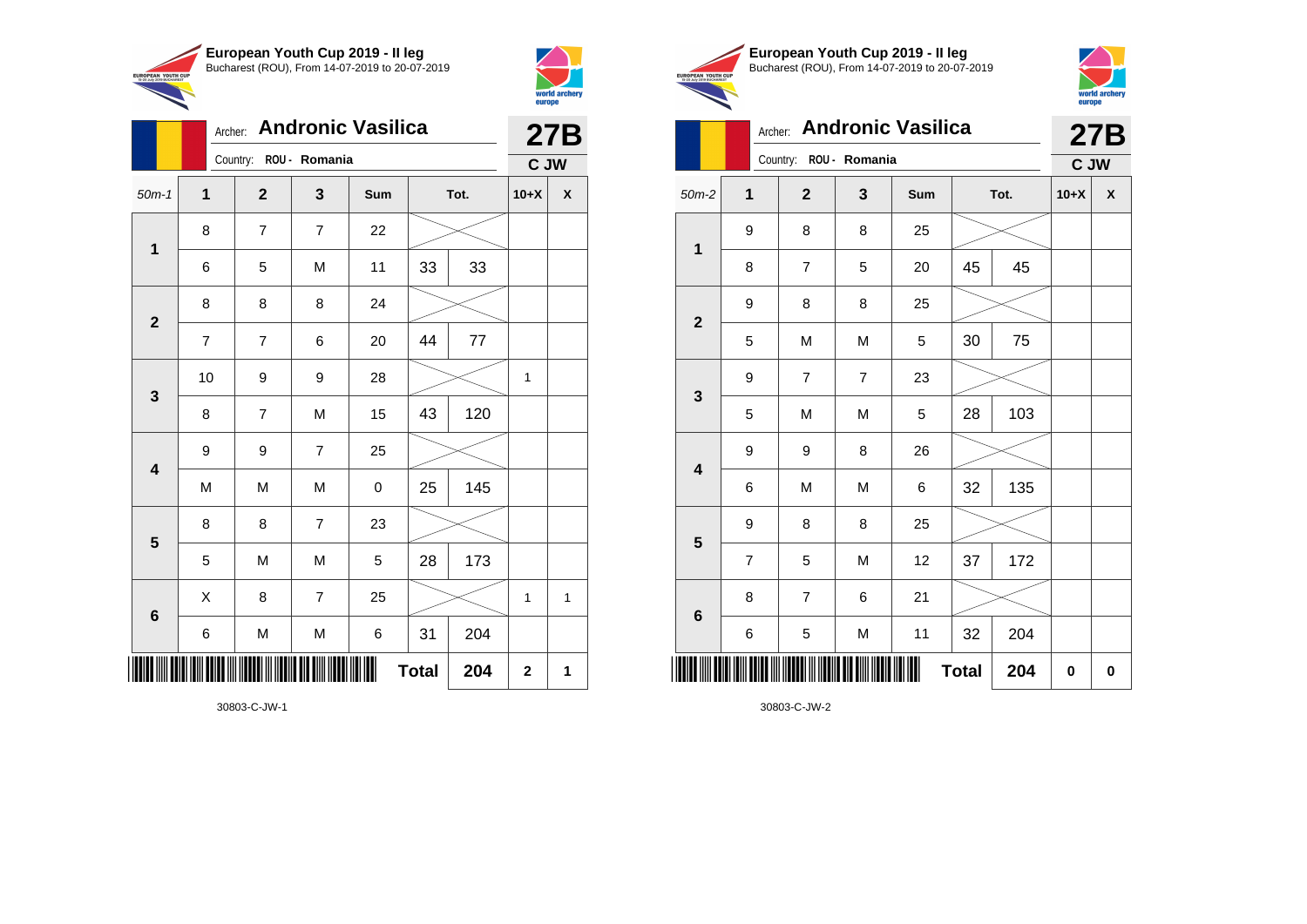



|                         |    | Archer: Carpenter Isabelle   |    |     | ----p-       | <b>27C</b> |              |                    |
|-------------------------|----|------------------------------|----|-----|--------------|------------|--------------|--------------------|
|                         |    | Country: GBR - Great Britain |    |     |              |            | C JW         |                    |
| $50m-1$                 | 1  | $\overline{2}$               | 3  | Sum | Tot.         |            | $10+X$       | $\pmb{\mathsf{X}}$ |
|                         | X  | 10                           | 10 | 30  |              |            | 3            | 1                  |
| 1                       | 9  | $\boldsymbol{9}$             | 9  | 27  | 57           | 57         |              |                    |
|                         | X  | Χ                            | 10 | 30  |              |            | 3            | 2                  |
| $\overline{\mathbf{2}}$ | 10 | 10                           | 10 | 30  | 60           | 117        | 3            |                    |
| 3                       | 10 | 9                            | 9  | 28  |              |            | 1            |                    |
|                         | 9  | $\boldsymbol{9}$             | 8  | 26  | 54           | 171        |              |                    |
| $\overline{\mathbf{4}}$ | 10 | 9                            | 9  | 28  |              |            |              |                    |
|                         | 9  | 8                            | 8  | 25  | 53           | 224        |              |                    |
| $5\phantom{1}$          | Χ  | 10                           | 10 | 30  |              |            | 3            | $\mathbf{1}$       |
|                         | 9  | 9                            | 9  | 27  | 57           | 281        |              |                    |
| 6                       | 10 | 9                            | 9  | 28  |              |            | $\mathbf{1}$ |                    |
|                         | 9  | 9                            | 8  | 26  | 54           | 335        |              |                    |
|                         |    |                              |    |     | <b>Total</b> | 335        | 15           | 4                  |

15473-C-JW-1





**27C**



|                         |    | Country: GBR - Great Britain |      | C JW |              |     |                  |                |
|-------------------------|----|------------------------------|------|------|--------------|-----|------------------|----------------|
| $50m-2$                 | 1  | $\mathbf{2}$                 | 3    | Sum  | Tot.         |     | $10+X$           | X              |
| $\mathbf 1$             | X  | Χ                            | X    | 30   |              |     | 3                | 3              |
|                         | Χ  | 9                            | 9    | 28   | 58           | 58  | 1                | 1              |
| $\mathbf{2}$            | Χ  | 10                           | 9    | 29   |              |     | $\boldsymbol{2}$ | 1              |
|                         | 9  | 9                            | 8    | 26   | 55           | 113 |                  |                |
| 3                       | Χ  | Χ                            | 10   | 30   |              |     | 3                | $\overline{2}$ |
|                         | 10 | 9                            | 8    | 27   | 57           | 170 | $\mathbf{1}$     |                |
| $\overline{\mathbf{4}}$ | X  | 10                           | 9    | 29   |              |     | $\overline{c}$   | $\mathbf{1}$   |
|                         | 9  | 8                            | 8    | 25   | 54           | 224 |                  |                |
| $\overline{\mathbf{5}}$ | 10 | 10                           | 10   | 30   |              |     | 3                |                |
|                         | 9  | 9                            | 9    | 27   | 57           | 281 |                  |                |
| $\bf 6$                 | X  | X                            | $10$ | 30   |              |     | 3                | 2              |
|                         | 9  | 9                            | 8    | 26   | 56           | 337 |                  |                |
| IIII                    |    |                              |      | ∭    | <b>Total</b> | 337 | 18               | 10             |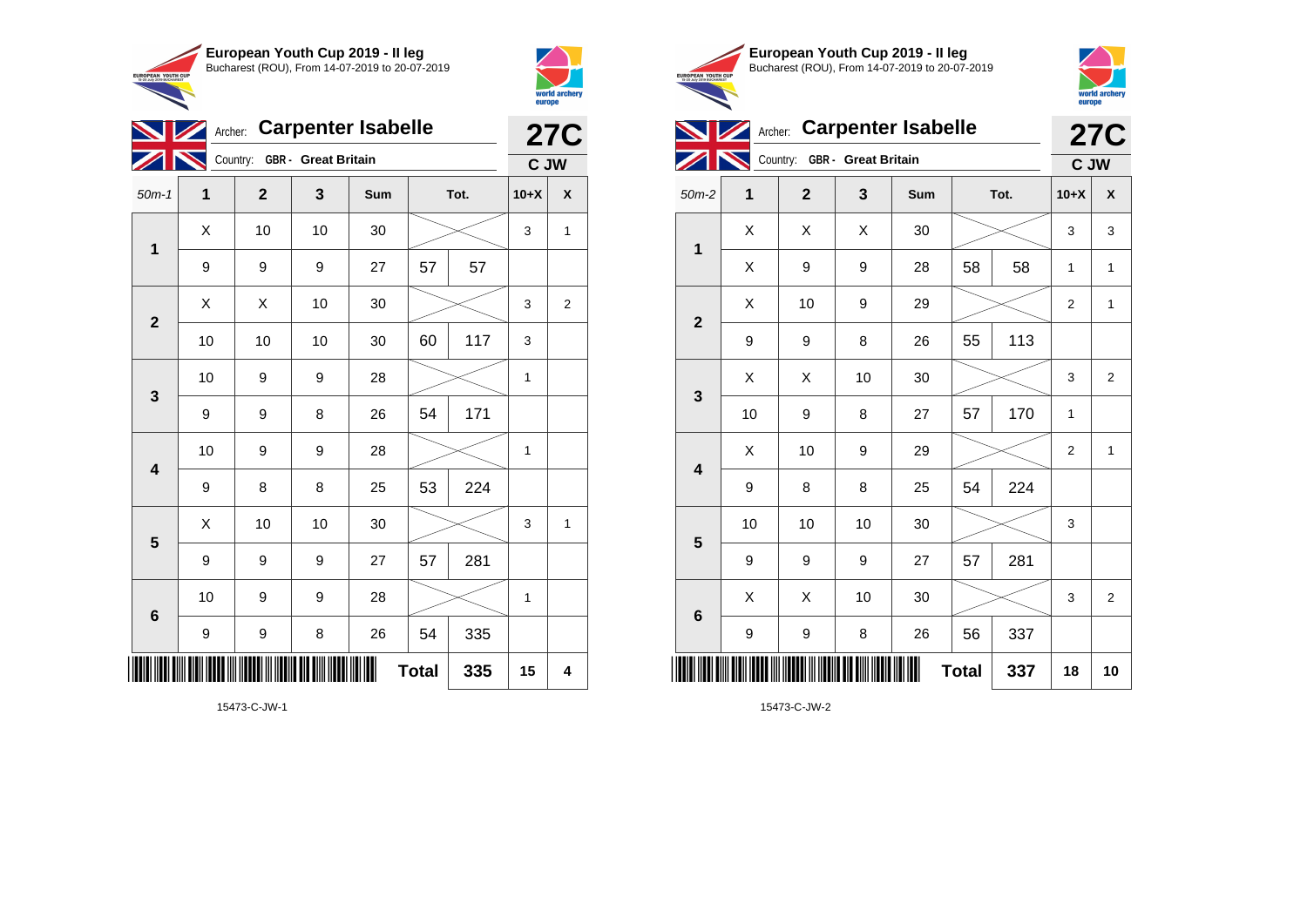

Archer: **Jaatma Lisell**

50m-1 **1 2 3 Sum Tot. 10+X X**

10 | 10 | 9 | 29 | 59 | 59 | 2

10 | 9 | 9 | 28 | 58 | 117 | 1

10 | 10 | 9 | 29 |  $\times$  | 2

10 | 10 | 10 | 30 | 60 | 232 | 3

10 | 10 | 10 | 30 |  $\!\!\!\!\!\!\!\!\times$  | 3

10 | 9 | 9 | 28 | 58 | 346 | 1

9 | 9 | 8 | 26 | 56 | 288

9 | 9 | 8 | 26 | 55 | 172

X X 10 30 3 2

 $\begin{array}{|c|c|c|c|c|}\hline \hspace{0.8cm}X & X & 10 & 30 & \nearrow & \ \hline \end{array} \hspace{0.2cm} \begin{array}{|c|c|c|c|c|}\hline \hspace{0.8cm}3 & 3 & 2 \end{array}$ 

 $\begin{array}{|c|c|c|c|c|}\hline \hspace{0.8cm}X & X & 10 & 30 & \nearrow & \ \hline \end{array} \hspace{0.2cm} \begin{array}{|c|c|c|c|c|}\hline \hspace{0.8cm}3 & 3 & 2 \end{array}$ 

 $\begin{array}{|c|c|c|c|c|}\hline \hspace{0.8cm}X & X & X & 30 & \nearrow & \hline \end{array} \hspace{0.2cm} \begin{array}{|c|c|c|c|c|c|}\hline \hspace{0.8cm}X & 3 & 3 & 3 \hline \end{array}$ 

**Total 346 24 9**

Country: **EST - Estonia**

**1**

**2**

**3**

**4**

**5**

**6**



**UROPEAN YOUTH** 

**27D**

**C JW**

|     | European Youth Cup 2019 - Il leg               |
|-----|------------------------------------------------|
| CUP | Bucharest (ROU), From 14-07-2019 to 20-07-2019 |



|                         |    | Archer:                | <b>Jaatma Lisell</b> |     |              |     |                | <b>27D</b>              |  |
|-------------------------|----|------------------------|----------------------|-----|--------------|-----|----------------|-------------------------|--|
|                         |    | Country: EST - Estonia |                      |     |              |     | C JW           |                         |  |
| $50m-2$                 | 1  | $\mathbf{2}$           | 3                    | Sum | Tot.         |     | $10+X$         | X                       |  |
| 1                       | X  | 10                     | 10                   | 30  |              |     | 3              | $\mathbf{1}$            |  |
|                         | 10 | 10                     | 9                    | 29  | 59           | 59  | $\overline{2}$ |                         |  |
| $\mathbf{2}$            | Χ  | Χ                      | 10                   | 30  |              |     | 3              | 2                       |  |
|                         | 9  | 9                      | 9                    | 27  | 57           | 116 |                |                         |  |
| $\mathbf{3}$            | X  | Χ                      | 10                   | 30  |              |     | 3              | $\overline{2}$          |  |
|                         | 10 | 9                      | 9                    | 28  | 58           | 174 | 1              |                         |  |
| $\overline{\mathbf{4}}$ | X  | X                      | 10                   | 30  |              |     | 3              | $\overline{\mathbf{c}}$ |  |
|                         | 9  | 9                      | 8                    | 26  | 56           | 230 |                |                         |  |
| $\overline{\mathbf{5}}$ | X  | X                      | 10                   | 30  |              |     | 3              | $\overline{2}$          |  |
|                         | 10 | 9                      | 9                    | 28  | 58           | 288 | 1              |                         |  |
| $6\phantom{1}6$         | Χ  | 10                     | 10                   | 30  |              |     | 3              | $\mathbf{1}$            |  |
|                         | 9  | 9                      | 8                    | 26  | 56           | 344 |                |                         |  |
| ∭                       |    |                        |                      | Ш   | <b>Total</b> | 344 | 22             | 10                      |  |

13752-C-JW-2

13752-C-JW-1

\*13752-C-JW-1\*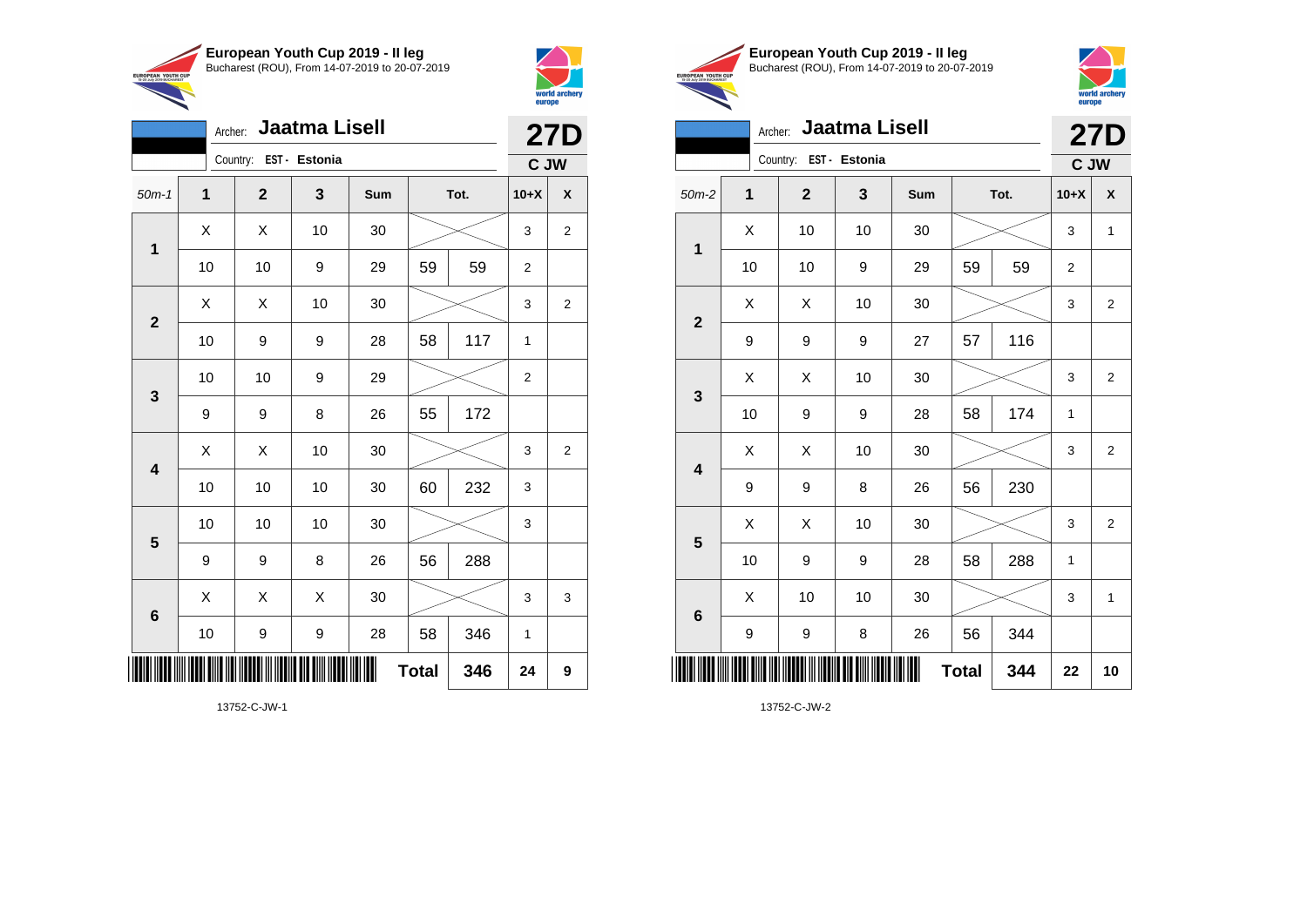

Archer: **Roner Elisa**

50m-1 **1 2 3 Sum Tot. 10+X X**

10 | 9 | 9 | 28 | 58 | 58 | 1

10 | 10 | 9 | 29 |  $\times$  | 2

10 | 10 | 9 | 29 | 59 | 230 | 2

10 | 10 | 9 | 29 | 59 | 289 | 2

10 | 9 | 8 | 27 | 57 | 346 | 1

9 | 9 | 9 | 27 | 57 | 115

9 9 9 27 56 171

X X 10 30 3 2

 $\begin{array}{|c|c|c|c|c|c|}\hline \hspace{.1cm}X & \hspace{.1cm} \text{ 10} & \hspace{.1cm} \text{ 10} & \hspace{.1cm} \text{ 30} & \hspace{.1cm} \end{array} \hspace{.2cm} \begin{array}{|c|c|c|c|c|c|}\hline \hspace{.1cm}X & \hspace{.1cm} \text{ 3} & \hspace{.1cm} \text{ 1} & \hspace{.1cm} \text{ 4} & \hspace{.1cm} \end{array}$ 

 $\begin{array}{|c|c|c|c|c|c|}\hline \hspace{.1cm}X & \hspace{.1cm} \text{ 10} & \hspace{.1cm} \text{ 10} & \hspace{.1cm} \text{ 30} & \hspace{.1cm} \end{array} \hspace{.2cm} \begin{array}{|c|c|c|c|c|c|}\hline \hspace{.1cm}X & \hspace{.1cm} \text{ 3} & \hspace{.1cm} \text{ 1} & \hspace{.1cm} \text{ 4} & \hspace{.1cm} \end{array}$ 

 $\begin{array}{|c|c|c|c|c|}\hline \hspace{0.8cm}X & X & 10 & 30 & \nearrow & \ \hline \end{array} \hspace{0.2cm} \begin{array}{|c|c|c|c|c|}\hline \hspace{0.8cm}3 & 3 & 2 \end{array}$ 

 $\begin{array}{|c|c|c|c|c|c|}\hline \hspace{.1cm}X & \hspace{.1cm} \text{ 10} & \hspace{.1cm} \text{ 10} & \hspace{.1cm} \text{ 30} & \hspace{.1cm} \end{array} \hspace{1.2cm} \begin{array}{|c|c|c|c|c|c|}\hline \hspace{.1cm}X & \hspace{.1cm} \text{ 3} & \hspace{.1cm} \text{ 1} & \hspace{.1cm} \text{ 4} & \hspace{.1cm} \end{array} \hspace{1.2cm}$ 

**Total 346 23 7**

Country: **ITA - Italy**

**1**

**2**

**3**

**4**

**5**

**6**



**28A C JW**

| <b>EUROPEAN YOUTH CUP</b> | European Youth Cup 2019 - Il leg               |
|---------------------------|------------------------------------------------|
| 15-20 July 2019 BUCHAREST | Bucharest (ROU), From 14-07-2019 to 20-07-2019 |
|                           | Archer <b>Roner Elisa</b>                      |



|                 | Archer: | <b>Roner Elisa</b>   |    |     | <b>28A</b>   |      |                |                |
|-----------------|---------|----------------------|----|-----|--------------|------|----------------|----------------|
|                 |         | Country: ITA - Italy |    |     |              |      | C JW           |                |
| $50m-2$         | 1       | $\overline{2}$       | 3  | Sum |              | Tot. | $10+X$         | X              |
| 1               | X       | 10                   | 10 | 30  |              |      |                | $\mathbf{1}$   |
|                 | 10      | 10                   | 9  | 29  | 59           | 59   | $\overline{2}$ |                |
| $\overline{2}$  | X       | X                    | 10 | 30  |              |      | 3              | $\overline{2}$ |
|                 | 9       | 9                    | 8  | 26  | 56           | 115  |                |                |
| $\mathbf{3}$    | Χ       | 10                   | 10 | 30  |              |      | 3              | $\mathbf{1}$   |
|                 | 10      | 9                    | 9  | 28  | 58           | 173  | 1              |                |
| 4               | X       | Χ                    | 10 | 30  |              |      | 3              | $\overline{2}$ |
|                 | 10      | 10                   | 9  | 29  | 59           | 232  | $\overline{2}$ |                |
| 5               | 10      | 10                   | 10 | 30  |              |      | 3              |                |
|                 | 10      | 10                   | 9  | 29  | 59           | 291  | $\overline{2}$ |                |
| $6\phantom{1}6$ | Χ       | X                    | 10 | 30  |              |      | 3              | $\overline{2}$ |
|                 | 10      | 10                   | 9  | 29  | 59           | 350  | 2              |                |
| ║║║             |         |                      |    |     | <b>Total</b> | 350  | 27             | 8              |

3542-C-JW-1

\*3542-C-JW-1\*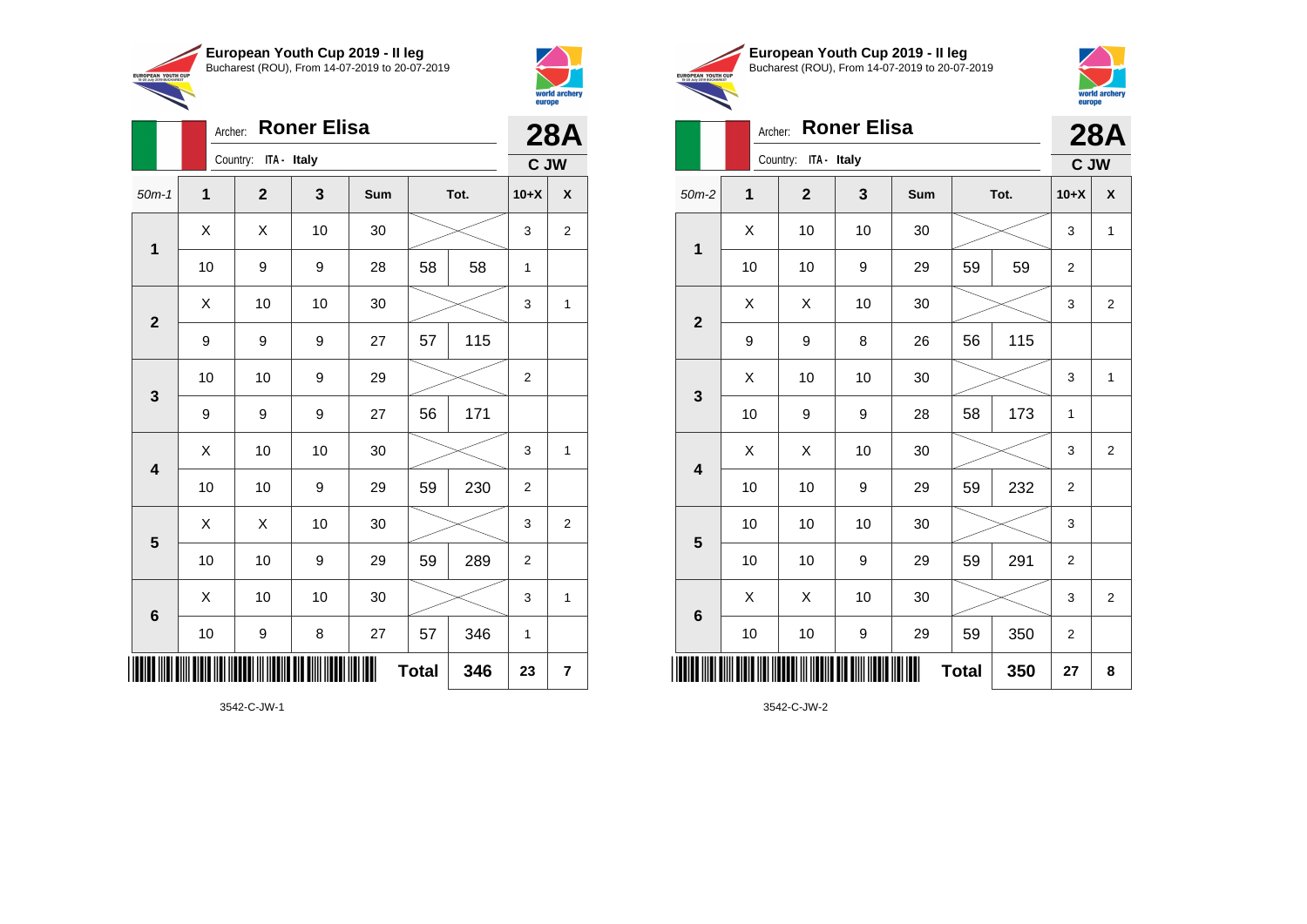

Country: **ROU - Romania**

9 8 7 24

9 9 8 26

**1**

**2**

**3**

**4**

**5**

**6**

Archer: **Trestariu Ivu Ana**

50m-1 **1 2 3 Sum Tot. 10+X X**

8 | 7 | 5 | 20 | 47 | 47

7 7 7 21 45 92

9 | 8 | 7 | 24 | 53 | 145

8 | 6 | M | 14 |40 | 185

7 7 7 21 48 233

8 | 8 | 5 | 21 | 49 | 282

10 | 9 | 9 | 28 |  $\times$  | 1

 $X$  | 9 | 8 | 27 |  $\swarrow$  | 1 | 1

**Total 282 5 1**

10 | 10 | 9 | 29 |  $\times$  | 2

10 | 9 | 8 | 27 |  $\times$  | 1



**28B C JW**

|                                                       | European Youth Cup 2019 - Il leg               |
|-------------------------------------------------------|------------------------------------------------|
|                                                       | Bucharest (ROU), From 14-07-2019 to 20-07-2019 |
| <b>JROPEAN YOUTH CUP</b><br>15-20 July 2019 BUCHAREST |                                                |
|                                                       |                                                |



|                         | Archer:        |                |                        | <b>Trestariu Ivu Ana</b> |              |      |        | <b>28B</b>         |
|-------------------------|----------------|----------------|------------------------|--------------------------|--------------|------|--------|--------------------|
|                         |                |                | Country: ROU - Romania |                          |              |      | C JW   |                    |
| $50m-2$                 | $\overline{1}$ | $\overline{2}$ | 3                      | Sum                      |              | Tot. | $10+X$ | $\pmb{\mathsf{X}}$ |
| $\mathbf 1$             | 9              | 9              | 8                      | 26                       |              |      |        |                    |
|                         | $\overline{7}$ | 5              | 5                      | 17                       | 43           | 43   |        |                    |
|                         | 9              | 9              | 9                      | 27                       |              |      |        |                    |
| $\overline{2}$          | 8              | $\overline{7}$ | M                      | 15                       | 42           | 85   |        |                    |
|                         | 9              | 9              | 9                      | 27                       |              |      |        |                    |
| $\mathbf{3}$            | 8              | 8              | 5                      | 21                       | 48           | 133  |        |                    |
| $\overline{\mathbf{4}}$ | 10             | 9              | 9                      | 28                       |              |      | 1      |                    |
|                         | 9              | 8              | 6                      | 23                       | 51           | 184  |        |                    |
|                         | 9              | 9              | 9                      | 27                       |              |      |        |                    |
| $\overline{\mathbf{5}}$ | 8              | $\overline{7}$ | $\overline{7}$         | 22                       | 49           | 233  |        |                    |
|                         | 8              | 8              | $\overline{7}$         | 23                       |              |      |        |                    |
| $6\phantom{1}6$         | 6              | 6              | 5                      | 17                       | 40           | 273  |        |                    |
|                         |                |                |                        |                          | <b>Total</b> | 273  | 1      | $\mathbf 0$        |

31004-C-JW-2

31004-C-JW-1

\*31004-C-JW-1\*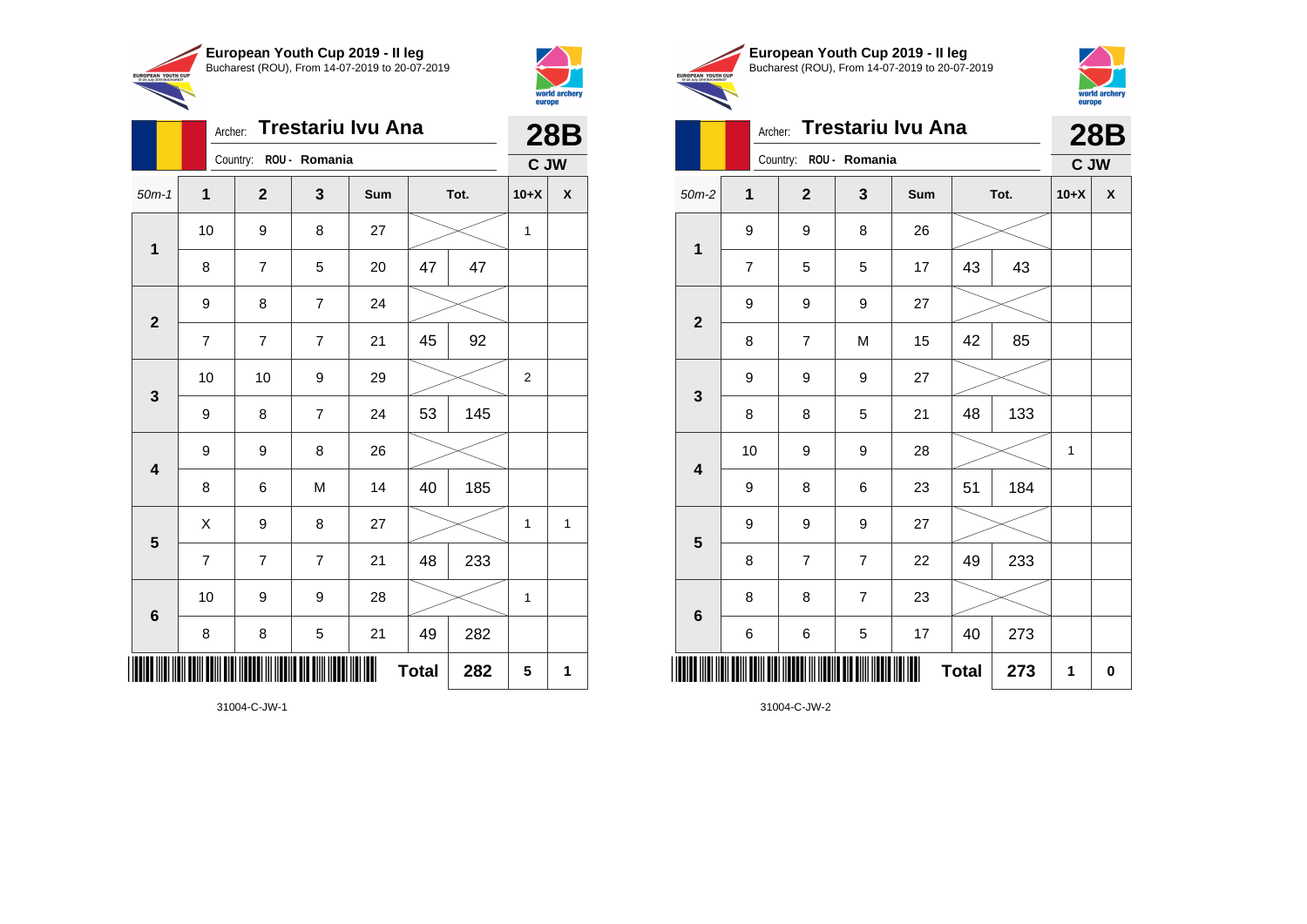**European Youth Cup 2019 - II leg** Bucharest (ROU), From 14-07-2019 to 20-07-2019 EUROPEAN YOUTH CUP



|                | Archer: Gibson Ella |                |                              | <b>28C</b> |              |     |                |              |
|----------------|---------------------|----------------|------------------------------|------------|--------------|-----|----------------|--------------|
|                |                     |                | Country: GBR - Great Britain |            |              |     | C JW           |              |
| $50m-1$        | 1                   | $\overline{2}$ | 3                            | Sum        | Tot.         |     | $10+X$         | X            |
| 1              | X                   | 10             | 10                           | 30         |              |     |                | 1            |
|                | 9                   | 9              | 8                            | 26         | 56           | 56  |                |              |
|                | X                   | 10             | 10                           | 30         |              |     |                | $\mathbf{1}$ |
| $\overline{2}$ | 10                  | 10             | 9                            | 29         | 59           | 115 | $\overline{2}$ |              |
| 3              | X                   | X              | X                            | 30         |              |     | 3              | 3            |
|                | X                   | 10             | 10                           | 30         | 60           | 175 | 3              | 1            |
| 4              | X                   | X              | X                            | 30         |              |     | 3              | 3            |
|                | 10                  | 10             | 9                            | 29         | 59           | 234 | 2              |              |
| 5              | 10                  | 10             | 10                           | 30         |              |     | 3              |              |
|                | 9                   | 9              | 8                            | 26         | 56           | 290 |                |              |
|                | X                   | X              | Χ                            | 30         |              |     | 3              | 3            |
| 6              | 10                  | 10             | 9                            | 29         | 59           | 349 | $\overline{2}$ |              |
|                |                     |                |                              |            | <b>Total</b> | 349 | 27             | 12           |

22413-C-JW-1





|                 |    | Archer:                      | <b>Gibson Ella</b> |     |              |      | ----p-         | <b>28C</b>              |
|-----------------|----|------------------------------|--------------------|-----|--------------|------|----------------|-------------------------|
|                 |    | Country: GBR - Great Britain |                    |     |              |      | C JW           |                         |
| $50m-2$         | 1  | $\mathbf{2}$                 | 3                  | Sum |              | Tot. |                | X                       |
| 1               | X  | X                            | Χ                  | 30  |              |      | 3              | 3                       |
|                 | 10 | 9                            | 9                  | 28  | 58           | 58   | 1              |                         |
| $\mathbf{2}$    | Χ  | Χ                            | Χ                  | 30  |              |      | 3              | 3                       |
|                 | 10 | 9                            | 9                  | 28  | 58           | 116  | 1              |                         |
| 3               | Χ  | Χ                            | 10                 | 30  |              |      | 3              | 2                       |
|                 | 9  | 9                            | 9                  | 27  | 57           | 173  |                |                         |
| 4               | 10 | 10                           | 9                  | 29  |              |      | $\overline{2}$ |                         |
|                 | 9  | 9                            | 9                  | 27  | 56           | 229  |                |                         |
| 5               | X  | X                            | X                  | 30  |              |      | 3              | 3                       |
|                 | X  | 10                           | 9                  | 29  | 59           | 288  | $\overline{2}$ | 1                       |
| $6\phantom{1}6$ | X  | X                            | 10                 | 30  |              |      | 3              | $\overline{\mathbf{c}}$ |
|                 | 10 | 10                           | 8                  | 28  | 58           | 346  | 2              |                         |
| ║║║             |    |                              |                    |     | <b>Total</b> | 346  | 23             | 14                      |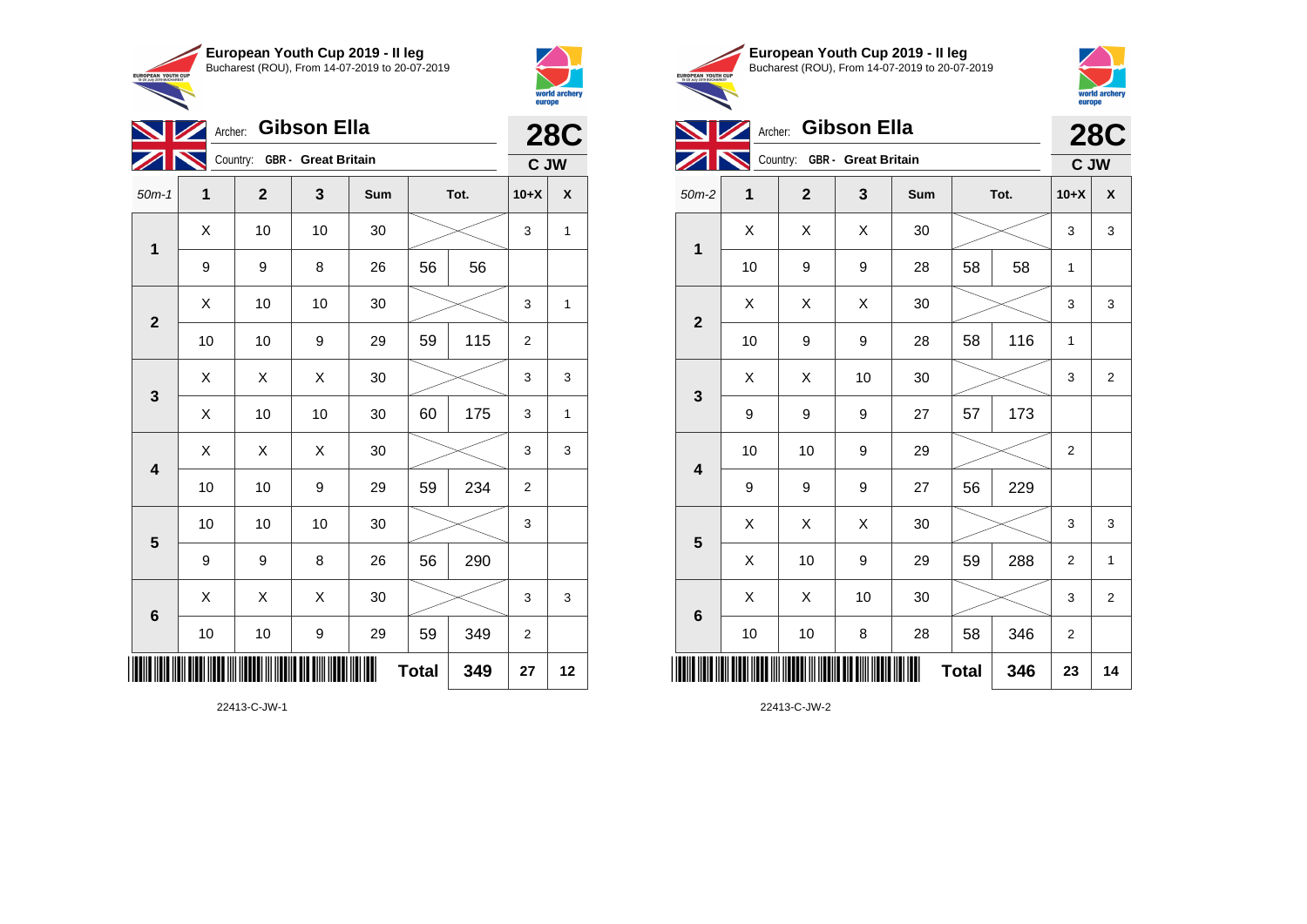



|                 | Archer: |                        |                | Krasnitska Anastasia |              |      | <b>29A</b>   |                         |
|-----------------|---------|------------------------|----------------|----------------------|--------------|------|--------------|-------------------------|
|                 |         | Country: UKR - Ukraine |                |                      |              |      | C JW         |                         |
| $50m-1$         | 1       | $\mathbf{2}$           | 3              | Sum                  |              | Tot. | $10+X$       | X                       |
| 1               | Χ       | X                      | 10             | 30                   |              |      | 3            | $\overline{\mathbf{c}}$ |
|                 | 10      | 9                      | 8              | 27                   | 57           | 57   | $\mathbf{1}$ |                         |
|                 | 10      | 9                      | 8              | 27                   |              |      | 1            |                         |
| $\mathbf{2}$    | 8       | 8                      | $\overline{7}$ | 23                   | 50           | 107  |              |                         |
| 3               | 9       | 9                      | 9              | 27                   |              |      |              |                         |
|                 | 9       | 9                      | $\overline{7}$ | 25                   | 52           | 159  |              |                         |
| 4               | Χ       | X                      | Χ              | 30                   |              |      | 3            | 3                       |
|                 | 9       | 9                      | 9              | 27                   | 57           | 216  |              |                         |
| 5               | Χ       | 10                     | 10             | 30                   |              |      | 3            | $\mathbf{1}$            |
|                 | 10      | 10                     | 9              | 29                   | 59           | 275  | 2            |                         |
| $6\phantom{1}6$ | X       | 10                     | 10             | 30                   |              |      | 3            | 1                       |
|                 | 9       | 9                      | 8              | 26                   | 56           | 331  |              |                         |
| IIIII           |         |                        |                |                      | <b>Total</b> | 331  | 16           | 7                       |





#### Archer: **Krasnitska Anastasia** Country: **UKR - Ukraine 29A**

|                         | C JW                    |              |                  |                |              |      |              |                         |
|-------------------------|-------------------------|--------------|------------------|----------------|--------------|------|--------------|-------------------------|
| $50m-2$                 | 1                       | $\mathbf{2}$ | 3                | Sum            |              | Tot. | $10+X$       | $\pmb{\mathsf{X}}$      |
| $\mathbf 1$             | 10                      | 9            | 9                | 28             |              |      | $\mathbf{1}$ |                         |
|                         | 8                       | 8            | $\boldsymbol{7}$ | 23             | 51           | 51   |              |                         |
| $\overline{\mathbf{2}}$ | Χ                       | X            | 9                | 29             |              |      | 2            | $\overline{\mathbf{c}}$ |
|                         | 9                       | 9            | 9                | 27             | 56           | 107  |              |                         |
| $\mathbf{3}$            | 9                       | 9            | 9                | 27             |              |      |              |                         |
|                         | 9                       | 9            | 9                | 27             | 54           | 161  |              |                         |
| $\overline{\mathbf{4}}$ | 8                       | 8            | $\boldsymbol{7}$ | 23             |              |      |              |                         |
|                         | 5                       | 5            | 5                | 15             | 38           | 199  |              |                         |
| $5\phantom{1}$          | 9                       | 8            | $\boldsymbol{7}$ | 24             |              |      |              |                         |
|                         | $\overline{\mathbf{7}}$ | M            | M                | $\overline{7}$ | 31           | 230  |              |                         |
|                         | 9                       | 9            | 6                | 24             |              |      |              |                         |
| $\bf 6$                 | M                       | M            | M                | 0              | 24           | 254  |              |                         |
|                         |                         |              |                  |                | <b>Total</b> | 254  | 3            | $\mathbf 2$             |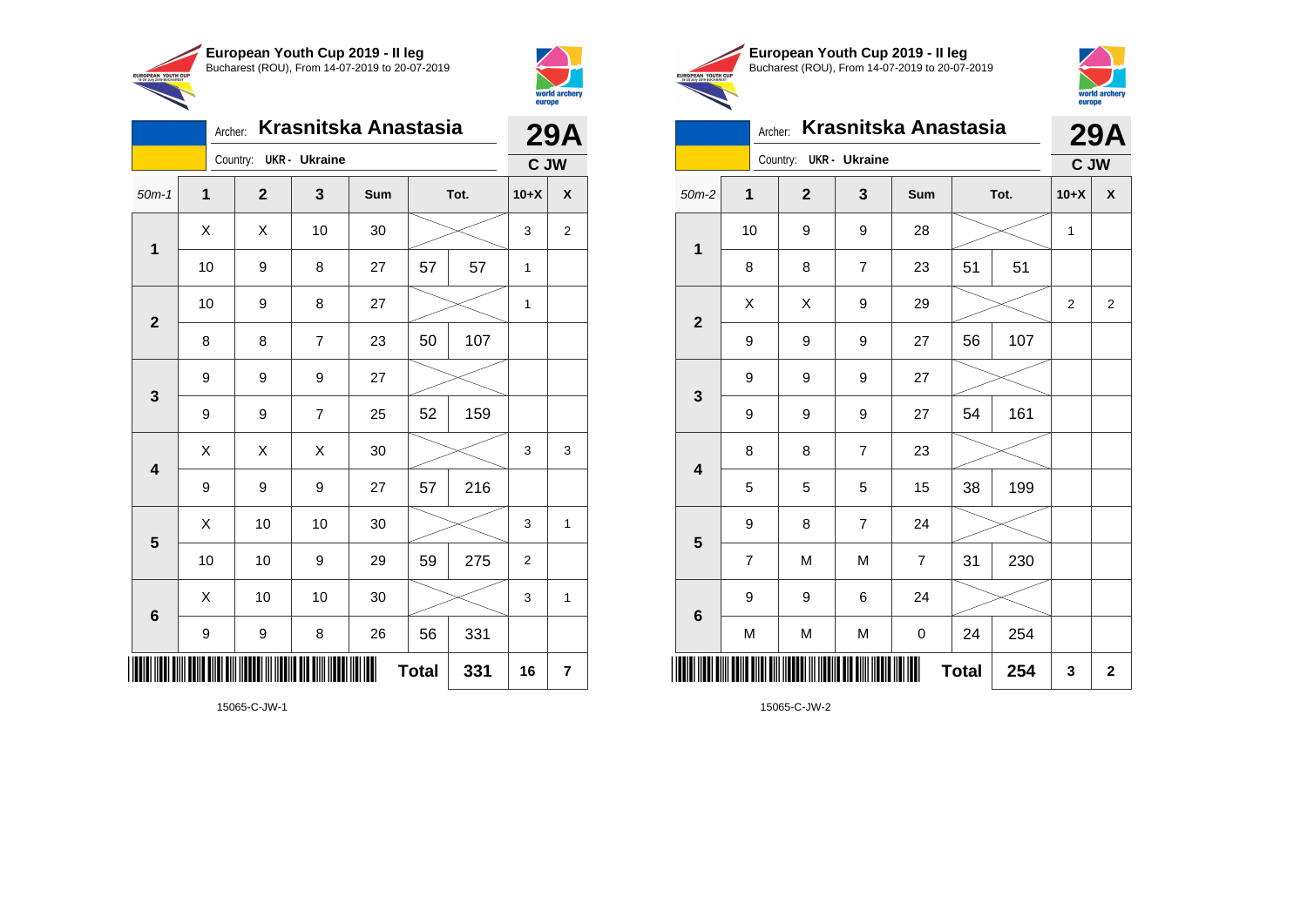

Country: **SUI - Switzerland**

9 9 9 27

**1**

÷

**2**

**3**

**4**

**5**

**6**

Archer: **Hunsperger Janine**

50m-1 **1 2 3 Sum Tot. 10+X X**

9 | 9 | 27 | 57 | 57

9 | 8 | 8 | 25 | 52 | 168

9 | 9 | 9 | 27 | 56 | 224

9 | 9 | 9 | 27 | 57 | 281

9 | 9 | 9 | 27 | 56 | 337

10 | 10 | 9 | 29 |  $\!\!\!\!\!\times$  | 2

10 | 10 | 10 | 30 |  $\,\gg$  | 3

10 | 10 | 9 | 29 | 59 | 116 | 2

10 | 10 | 9 | 29 |  $\times$  | 2

 $\begin{array}{|c|c|c|c|c|c|}\hline \hspace{.1cm}X & \hspace{.1cm} \text{ 10} & \hspace{.1cm} \text{ 10} & \hspace{.1cm} \text{ 30} & \hspace{.1cm} \end{array} \hspace{1.2cm} \begin{array}{|c|c|c|c|c|c|}\hline \hspace{.1cm}X & \hspace{.1cm} \text{ 3} & \hspace{.1cm} \text{ 1} & \hspace{.1cm} \text{ 4} & \hspace{.1cm} \end{array} \hspace{1.2cm}$ 

**Total 337 15 4**

 $X \quad | \quad X \quad | \quad X \quad | \quad 30 \quad | \quad \textcolor{red}{\textbf{3}} \textcolor{red}{\textbf{2}} \sim \quad | \quad 3 \quad | \quad 3$ 



**29B C JW**

|                                                        | European Youth Cup 2019 - Il leg               |
|--------------------------------------------------------|------------------------------------------------|
| <b>EUROPEAN YOUTH CUP</b><br>15-20 July 2019 BUCHAREST | Bucharest (ROU), From 14-07-2019 to 20-07-2019 |
|                                                        |                                                |



**29B**



| ▬                       | Country: SUI - Switzerland<br>$\mathbf{2}$<br>3<br>Sum<br>Tot.<br>1<br>10<br>10<br>9<br>29<br>56<br>9<br>9<br>9<br>27<br>56<br>Χ<br>9<br>9<br>28<br>109<br>53<br>9<br>9<br>$\overline{7}$<br>25<br>Χ<br>9<br>9<br>28<br>51<br>160<br>8<br>8<br>$\overline{7}$<br>23<br>Χ<br>Χ<br>Χ<br>$30\,$<br>218<br>10<br>9<br>9<br>28<br>58<br>Χ<br>X<br>9<br>29 |    |   | C JW |              |     |                |                    |
|-------------------------|------------------------------------------------------------------------------------------------------------------------------------------------------------------------------------------------------------------------------------------------------------------------------------------------------------------------------------------------------|----|---|------|--------------|-----|----------------|--------------------|
| $50m-2$                 |                                                                                                                                                                                                                                                                                                                                                      |    |   |      |              |     | $10+X$         | $\pmb{\mathsf{X}}$ |
| $\mathbf 1$             |                                                                                                                                                                                                                                                                                                                                                      |    |   |      |              |     | 2              |                    |
|                         |                                                                                                                                                                                                                                                                                                                                                      |    |   |      |              |     |                |                    |
| $\mathbf{2}$            |                                                                                                                                                                                                                                                                                                                                                      |    |   |      |              |     | 1              | $\mathbf{1}$       |
|                         |                                                                                                                                                                                                                                                                                                                                                      |    |   |      |              |     |                |                    |
| $\mathbf{3}$            |                                                                                                                                                                                                                                                                                                                                                      |    |   |      |              |     | 1              | 1                  |
|                         |                                                                                                                                                                                                                                                                                                                                                      |    |   |      |              |     |                |                    |
| $\overline{\mathbf{4}}$ |                                                                                                                                                                                                                                                                                                                                                      |    |   |      |              |     | 3              | 3                  |
|                         |                                                                                                                                                                                                                                                                                                                                                      |    |   |      |              |     | $\mathbf{1}$   |                    |
| 5                       |                                                                                                                                                                                                                                                                                                                                                      |    |   |      |              |     | 2              | $\overline{2}$     |
|                         | 9                                                                                                                                                                                                                                                                                                                                                    | 8  | 8 | 25   | 54           | 272 |                |                    |
| $\bf 6$                 | Χ                                                                                                                                                                                                                                                                                                                                                    | 10 | 9 | 29   |              |     | $\overline{2}$ | 1                  |
|                         | 9                                                                                                                                                                                                                                                                                                                                                    | 9  | 9 | 27   | 56           | 328 |                |                    |
|                         |                                                                                                                                                                                                                                                                                                                                                      |    |   | Ⅲ    | <b>Total</b> | 328 | 12             | 8                  |

16650-C-JW-2

16650-C-JW-1

\*16650-C-JW-1\*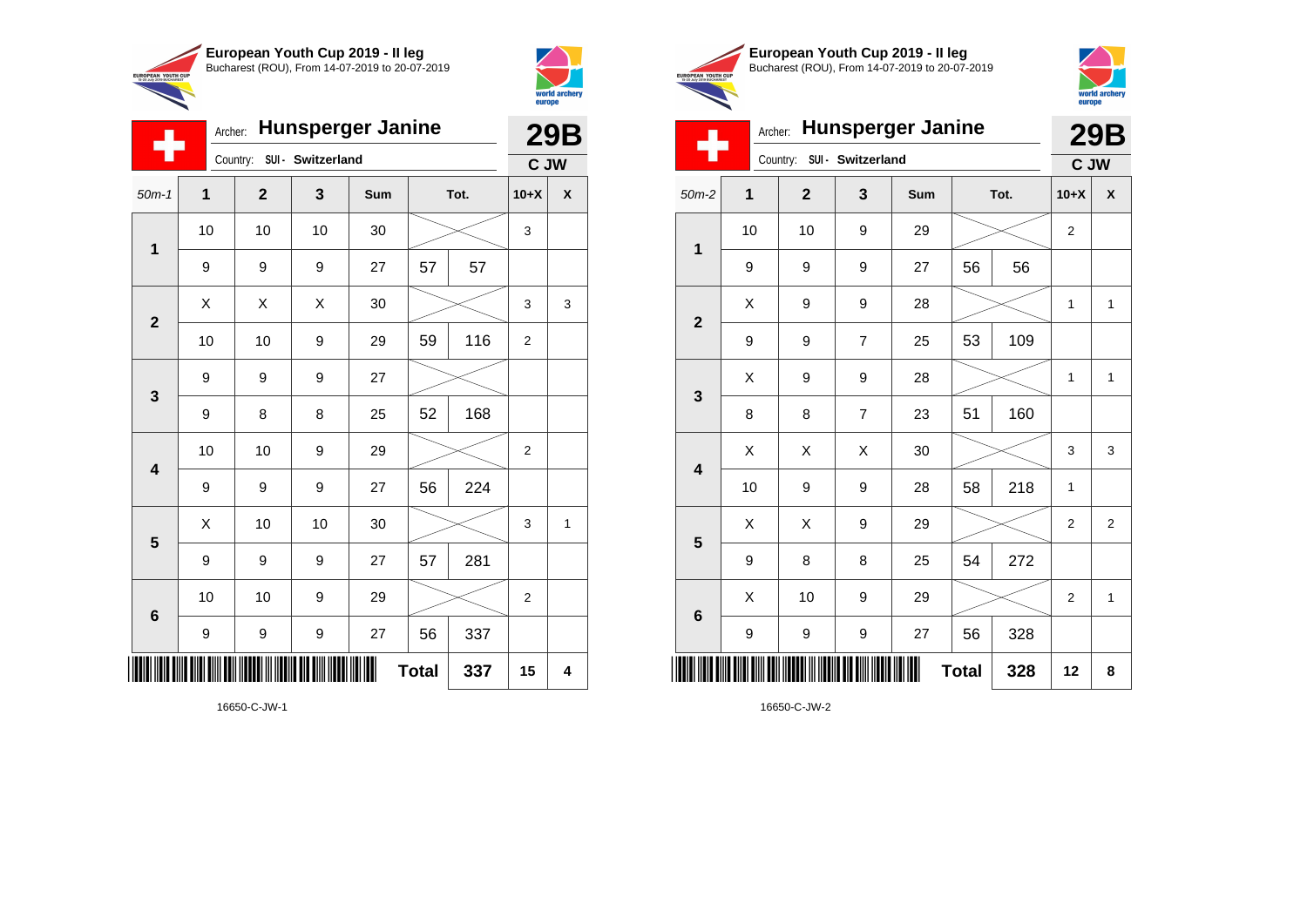

Country: **LAT - Latvia**

Archer: **Grinvalde Janeta**



**29C C JW**

|                     | European Youth Cup 2019 - Il leg               |
|---------------------|------------------------------------------------|
| I CUP<br><b>HAT</b> | Bucharest (ROU), From 14-07-2019 to 20-07-2019 |
|                     |                                                |



## Archer: **Grinvalde Janeta 29C**

|                         |      | Country: LAT - Latvia |                |     |              |      | C JW             |                |
|-------------------------|------|-----------------------|----------------|-----|--------------|------|------------------|----------------|
| $50m-2$                 | 1    | $\mathbf{2}$          | 3              | Sum |              | Tot. | $10+X$           | χ              |
|                         | 10   | 10                    | 9              | 29  |              |      | $\overline{2}$   |                |
| $\mathbf 1$             | 9    | 9                     | $\overline{7}$ | 25  | 54           | 54   |                  |                |
|                         | 10   | 10                    | 10             | 30  |              |      | 3                |                |
| $\mathbf{2}$            | 10   | 9                     | 8              | 27  | 57           | 111  | 1                |                |
|                         | Χ    | Χ                     | 10             | 30  |              |      | 3                | $\overline{c}$ |
| $\mathbf 3$             | 10   | 9                     | 8              | 27  | 57           | 168  | 1                |                |
| $\overline{\mathbf{4}}$ | 10   | 10                    | 9              | 29  |              |      | $\boldsymbol{2}$ |                |
|                         | 9    | 8                     | $\overline{7}$ | 24  | 53           | 221  |                  |                |
| $5\phantom{1}$          | $10$ | 10                    | 10             | 30  |              |      | 3                |                |
|                         | 10   | 9                     | 9              | 28  | 58           | 279  | 1                |                |
| $6\phantom{1}$          | X    | 10                    | 9              | 29  |              |      | $\overline{2}$   | 1              |
|                         | 9    | 9                     | 8              | 26  | 55           | 334  |                  |                |
|                         |      |                       |                | Ш   | <b>Total</b> | 334  | 18               | 3              |

20499-C-JW-2

| $50m-1$                 | 1                       | $\mathbf{2}$     | $\mathbf 3$             | Sum |              | Tot. | $10+X$                  | X            |
|-------------------------|-------------------------|------------------|-------------------------|-----|--------------|------|-------------------------|--------------|
| $\mathbf{1}$            | Χ                       | 10               | 9                       | 29  |              |      | $\overline{c}$          | $\mathbf{1}$ |
|                         | 9                       | 9                | 6                       | 24  | 53           | 53   |                         |              |
| $\mathbf 2$             | $\mathsf X$             | 9                | 9                       | 28  |              |      | $\mathbf 1$             | $\mathbf{1}$ |
|                         | 9                       | 8                | $\overline{\mathbf{7}}$ | 24  | 52           | 105  |                         |              |
| $\mathbf 3$             | Χ                       | 10               | 9                       | 29  |              |      | $\overline{\mathbf{c}}$ | $\mathbf{1}$ |
|                         | 9                       | 8                | 8                       | 25  | 54           | 159  |                         |              |
| $\overline{\mathbf{4}}$ | 8                       | 8                | 8                       | 24  |              |      |                         |              |
|                         | $\overline{\mathbf{7}}$ | $\boldsymbol{7}$ | $\overline{7}$          | 21  | 45           | 204  |                         |              |
| $\overline{\mathbf{5}}$ | 9                       | 9                | 9                       | 27  |              |      |                         |              |
|                         | 9                       | 9                | 8                       | 26  | 53           | 257  |                         |              |
| $\bf 6$                 | 10                      | 9                | 9                       | 28  |              |      | $\mathbf{1}$            |              |
|                         | 9                       | 8                | $\overline{\mathbf{7}}$ | 24  | 52           | 309  |                         |              |
|                         |                         |                  |                         | Ш   | <b>Total</b> | 309  | 6                       | 3            |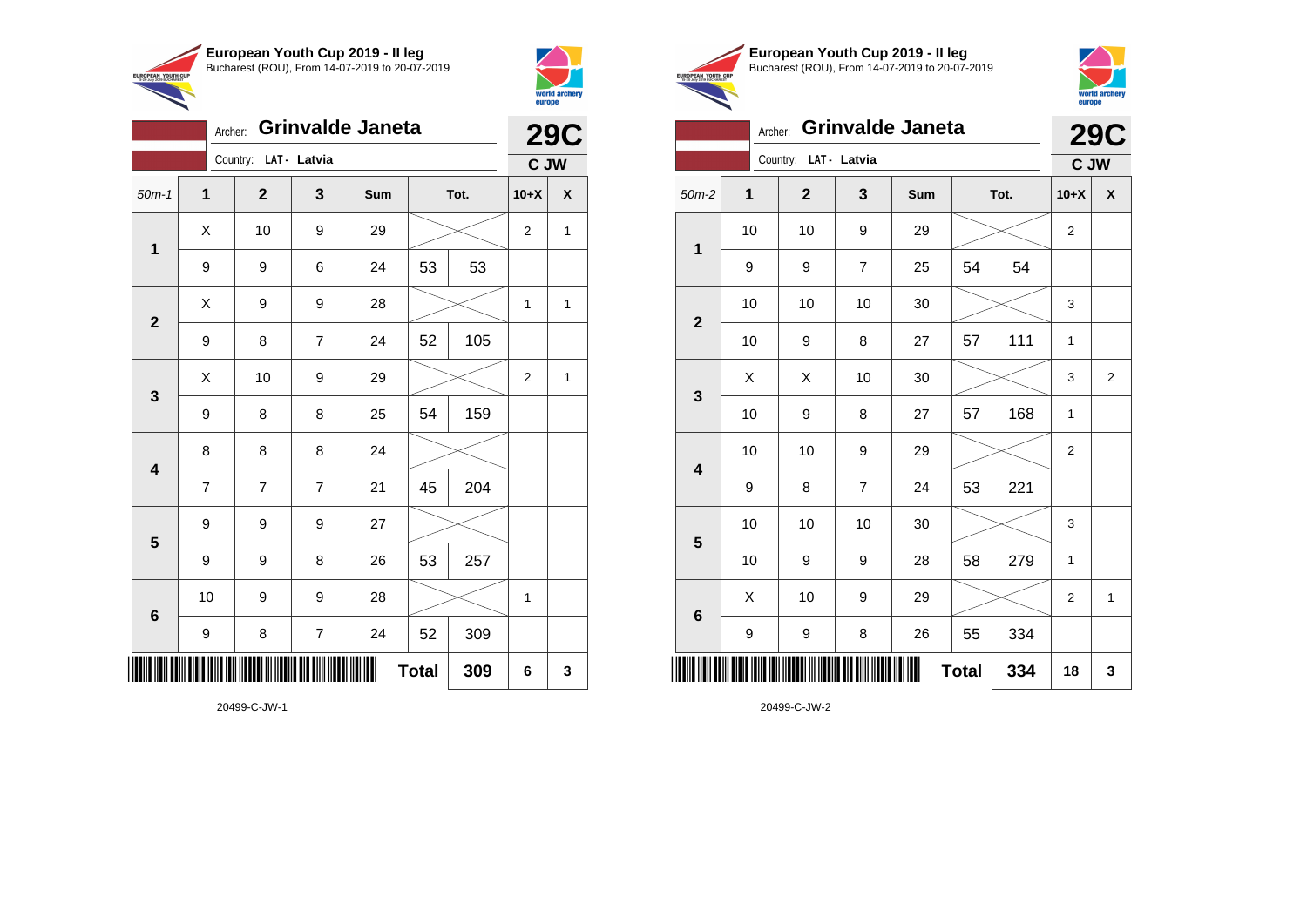



|                         |    | Grandjean Lola<br>Archer: |              |     |              |      |                | <b>30A</b>     |
|-------------------------|----|---------------------------|--------------|-----|--------------|------|----------------|----------------|
|                         |    | Country:                  | FRA - France |     |              |      | C JW           |                |
| $50m-1$                 | 1  | $\mathbf 2$               | 3            | Sum |              | Tot. | $10+X$         | X              |
| 1                       | 9  | 9                         | 9            | 27  |              |      |                |                |
|                         | 9  | 9                         | 9            | 27  | 54           | 54   |                |                |
| $\overline{2}$          | X  | 10                        | 10           | 30  |              |      | 3              | 1              |
|                         | 10 | 10                        | 10           | 30  | 60           | 114  | 3              |                |
| $\mathbf{3}$            | X  | X                         | 10           | 30  |              |      | 3              | $\overline{2}$ |
|                         | 10 | 9                         | 9            | 28  | 58           | 172  | 1              |                |
| $\overline{\mathbf{4}}$ | X  | 9                         | 9            | 28  |              |      | 1              | 1              |
|                         | 9  | 9                         | 9            | 27  | 55           | 227  |                |                |
| 5                       | X  | 10                        | 10           | 30  |              |      | 3              | 1              |
|                         | 9  | 9                         | 9            | 27  | 57           | 284  |                |                |
| $6\phantom{1}6$         | X  | 10                        | 9            | 29  |              |      | $\overline{2}$ | 1              |
|                         | 9  | 9                         | 9            | 27  | 56           | 340  |                |                |
| IIII                    |    |                           |              |     | <b>Total</b> | 340  | 16             | 6              |





|                         | Archer: |              |              | <b>Grandjean Lola</b> |              |      |        | <b>30A</b>              |
|-------------------------|---------|--------------|--------------|-----------------------|--------------|------|--------|-------------------------|
|                         |         | Country:     | FRA - France |                       |              |      | C JW   |                         |
| $50m-2$                 | 1       | $\mathbf{2}$ | 3            | Sum                   |              | Tot. | $10+X$ | X                       |
| 1                       | X       | 10           | 10           | 30                    |              |      | 3      | 1                       |
|                         | 10      | 10           | 10           | 30                    | 60           | 60   | 3      |                         |
| $\overline{2}$          | Χ       | Χ            | 10           | 30                    |              |      | 3      | $\overline{\mathbf{c}}$ |
|                         | 10      | 9            | 9            | 28                    | 58           | 118  | 1      |                         |
| 3                       | X       | X            | 10           | 30                    |              |      | 3      | $\overline{2}$          |
|                         | 10      | 9            | 9            | 28                    | 58           | 176  | 1      |                         |
| $\overline{\mathbf{4}}$ | Χ       | 10           | 10           | 30                    |              |      | 3      | 1                       |
|                         | 10      | 10           | 9            | 29                    | 59           | 235  | 2      |                         |
| $\overline{\mathbf{5}}$ | 10      | 10           | 10           | 30                    |              |      | 3      |                         |
|                         | 10      | 9            | 9            | 28                    | 58           | 293  | 1      |                         |
| 6                       | X       | Χ            | 10           | 30                    |              |      | 3      | 2                       |
|                         | 9       | 9            | 9            | 27                    | 57           | 350  |        |                         |
| ║║║                     |         |              |              |                       | <b>Total</b> | 350  | 26     | 8                       |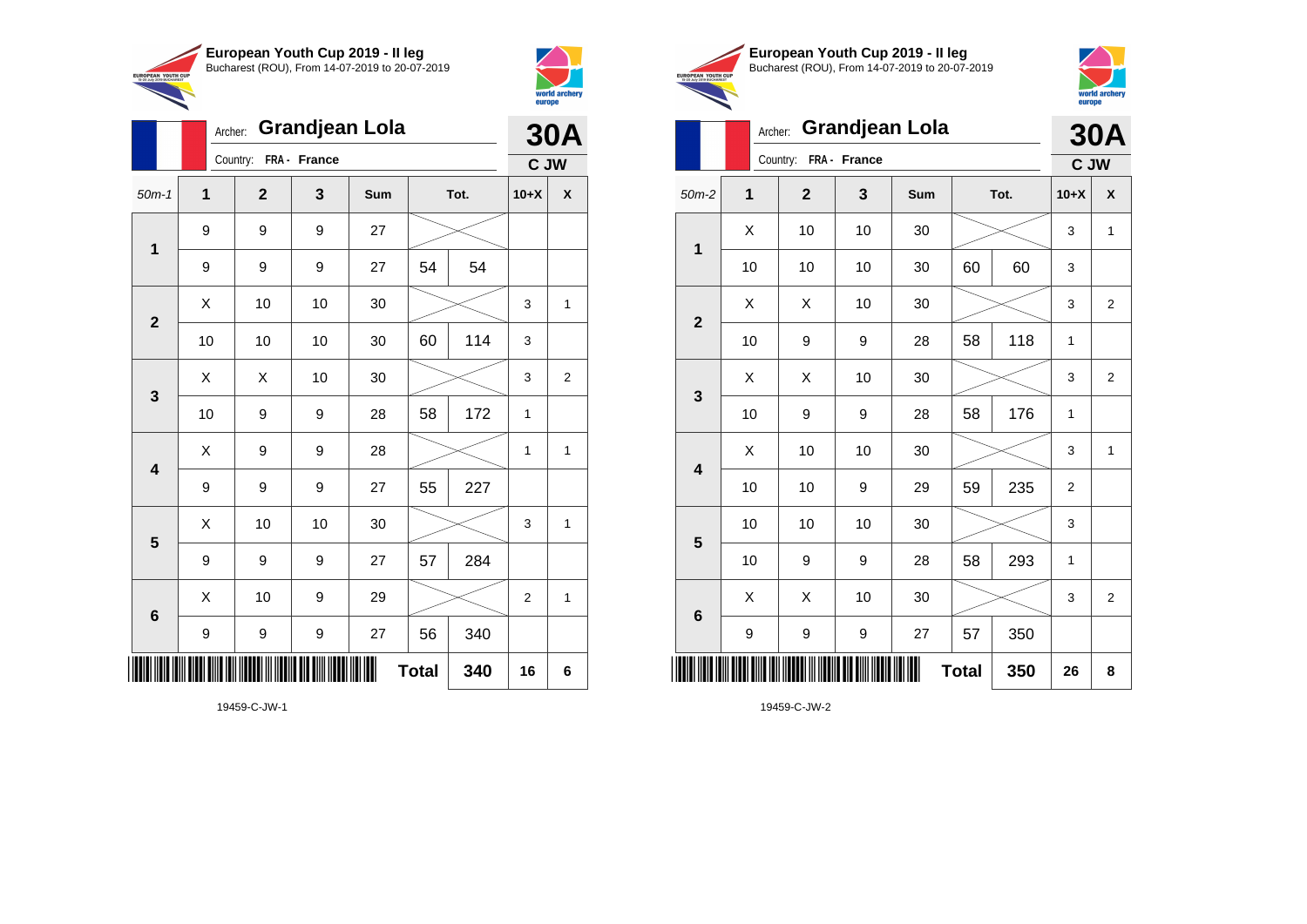



|                         | Archer:        |              |                               | Zikmundova Martina |              |      | 30 <sub>B</sub> |              |  |
|-------------------------|----------------|--------------|-------------------------------|--------------------|--------------|------|-----------------|--------------|--|
|                         |                |              | Country: CZE - Czech Republic |                    |              |      |                 | C JW         |  |
| $50m-1$                 | $\overline{1}$ | $\mathbf{2}$ | 3                             | Sum                |              | Tot. | $10+X$          | X            |  |
|                         | X              | 10           | 10                            | 30                 |              |      | 3               | $\mathbf{1}$ |  |
| $\mathbf 1$             | 9              | 9            | 9                             | 27                 | 57           | 57   |                 |              |  |
| $\overline{2}$          | X              | 10           | 10                            | 30                 |              |      | 3               | 1            |  |
|                         | 10             | 9            | 9                             | 28                 | 58           | 115  | 1               |              |  |
| 3                       | 10             | 10           | 9                             | 29                 |              |      | $\overline{2}$  |              |  |
|                         | 9              | 9            | 9                             | 27                 | 56           | 171  |                 |              |  |
| $\overline{\mathbf{4}}$ | 10             | 10           | 9                             | 29                 |              |      | 2               |              |  |
|                         | 9              | 8            | 8                             | 25                 | 54           | 225  |                 |              |  |
| 5                       | X              | 10           | 9                             | 29                 |              |      | $\overline{2}$  | $\mathbf{1}$ |  |
|                         | 9              | 9            | 9                             | 27                 | 56           | 281  |                 |              |  |
| $6\phantom{1}6$         | 10             | 10           | 10                            | 30                 |              |      | 3               |              |  |
|                         | 10             | 10           | 9                             | 29                 | 59           | 340  | $\overline{2}$  |              |  |
|                         |                |              |                               |                    | <b>Total</b> | 340  | 18              | 3            |  |





|                         |                |                |                      |                    |              |      | <b>vurupu</b>  |             |
|-------------------------|----------------|----------------|----------------------|--------------------|--------------|------|----------------|-------------|
|                         | Archer:        |                |                      | Zikmundova Martina |              |      |                | 30B         |
|                         |                | Country:       | CZE - Czech Republic |                    |              |      | C JW           |             |
| $50m-2$                 | $\overline{1}$ | $\overline{2}$ | 3                    | Sum                |              | Tot. | $10+X$         | X           |
| 1                       | 9              | 9              | 9                    | 27                 |              |      |                |             |
|                         | 9              | 9              | 8                    | 26                 | 53           | 53   |                |             |
| $\overline{2}$          | 10             | 10             | 9                    | 29                 |              |      | $\overline{2}$ |             |
|                         | 9              | 9              | 9                    | 27                 | 56           | 109  |                |             |
| 3                       | 10             | 10             | 9                    | 29                 |              |      | $\overline{2}$ |             |
|                         | 9              | 9              | 9                    | 27                 | 56           | 165  |                |             |
| $\overline{\mathbf{4}}$ | X              | X              | 10                   | 30                 |              |      | 3              | 2           |
|                         | 9              | 8              | 8                    | 25                 | 55           | 220  |                |             |
| 5                       | 10             | 9              | 9                    | 28                 |              |      | 1              |             |
|                         | 9              | 8              | 8                    | 25                 | 53           | 273  |                |             |
| $6\phantom{1}6$         | 10             | 9              | 9                    | 28                 |              |      | 1              |             |
|                         | 9              | 9              | 9                    | 27                 | 55           | 328  |                |             |
| ║                       |                |                |                      |                    | <b>Total</b> | 328  | 9              | $\mathbf 2$ |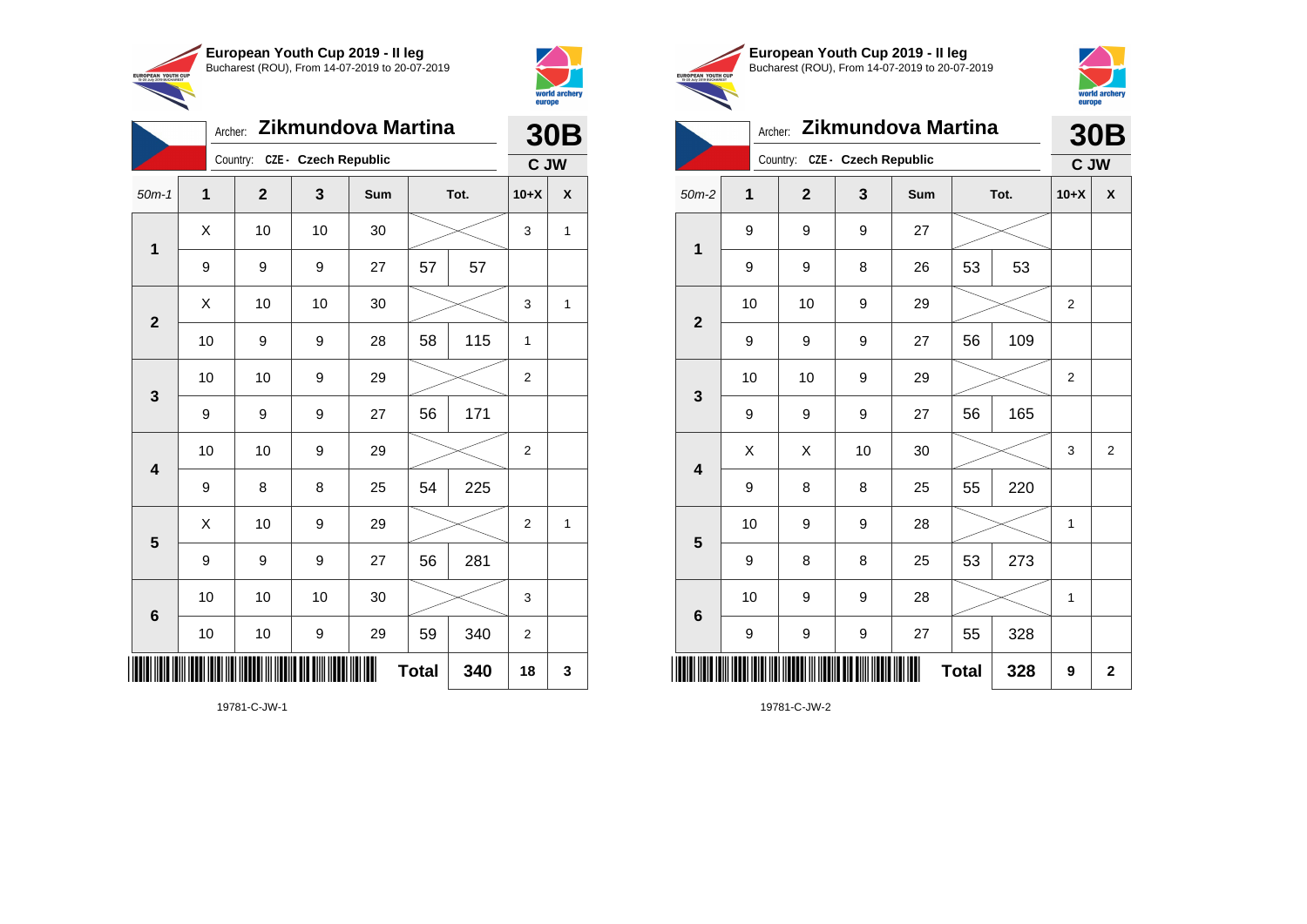



|                         | Sanina Veronika<br>Archer: |                       |    |     |              |      |                |                         |  |
|-------------------------|----------------------------|-----------------------|----|-----|--------------|------|----------------|-------------------------|--|
|                         |                            | Country: RUS - Russia |    |     |              |      | C JW           | <b>30C</b>              |  |
| $50m-1$                 | 1                          | $\mathbf{2}$          | 3  | Sum |              | Tot. | $10+X$         | χ                       |  |
| $\mathbf 1$             | Χ                          | 10                    | 10 | 30  |              |      | 3              | 1                       |  |
|                         | 10                         | 9                     | 9  | 28  | 58           | 58   | 1              |                         |  |
| $\overline{2}$          | 10                         | 10                    | 9  | 29  |              |      | 2              |                         |  |
|                         | 9                          | 9                     | 9  | 27  | 56           | 114  |                |                         |  |
| $\mathbf{3}$            | 10                         | 10                    | 9  | 29  |              |      | 2              |                         |  |
|                         | 9                          | 8                     | 6  | 23  | 52           | 166  |                |                         |  |
| $\overline{\mathbf{4}}$ | Χ                          | Χ                     | 10 | 30  |              |      | 3              | $\overline{\mathbf{c}}$ |  |
|                         | 10                         | 10                    | 9  | 29  | 59           | 225  | $\overline{2}$ |                         |  |
| 5                       | X                          | X                     | 10 | 30  |              |      | 3              | $\overline{2}$          |  |
|                         | 9                          | 8                     | 8  | 25  | 55           | 280  |                |                         |  |
| $6\phantom{1}6$         | 10                         | 10                    | 10 | 30  |              |      | 3              |                         |  |
|                         | $\boldsymbol{9}$           | 9                     | 9  | 27  | 57           | 337  |                |                         |  |
|                         |                            |                       |    | ∭   | <b>Total</b> | 337  | 19             | 5                       |  |





|                         |    |                       |                | Archer: Sanina Veronika |              |      |                | <b>30C</b>              |
|-------------------------|----|-----------------------|----------------|-------------------------|--------------|------|----------------|-------------------------|
|                         |    | Country: RUS - Russia |                |                         |              |      | C JW           |                         |
| $50m-2$                 | 1  | $\mathbf{2}$          | 3              | Sum                     |              | Tot. | $10+X$         | X                       |
| $\mathbf{1}$            | X  | X                     | 10             | 30                      |              |      | 3              | $\overline{2}$          |
|                         | 10 | 9                     | 8              | 27                      | 57           | 57   | $\mathbf{1}$   |                         |
| $\mathbf 2$             | X  | 10                    | 9              | 29                      |              |      | 2              | 1                       |
|                         | 9  | 9                     | 9              | 27                      | 56           | 113  |                |                         |
| 3                       | X  | 10                    | 10             | 30                      |              |      | 3              | $\mathbf{1}$            |
|                         | 10 | 9                     | 9              | 28                      | 58           | 171  | 1              |                         |
| $\overline{\mathbf{4}}$ | X  | X                     | 10             | 30                      |              |      | 3              | $\overline{2}$          |
|                         | 9  | 9                     | 9              | 27                      | 57           | 228  |                |                         |
| 5                       | 10 | 10                    | 9              | 29                      |              |      | $\overline{2}$ |                         |
|                         | 9  | 9                     | 9              | 27                      | 56           | 284  |                |                         |
| 6                       | X  | 10                    | 9              | 29                      |              |      | $\overline{2}$ | $\mathbf{1}$            |
|                         | 8  | 8                     | $\overline{7}$ | 23                      | 52           | 336  |                |                         |
|                         |    |                       |                | Ⅲ                       | <b>Total</b> | 336  | 17             | $\overline{\mathbf{r}}$ |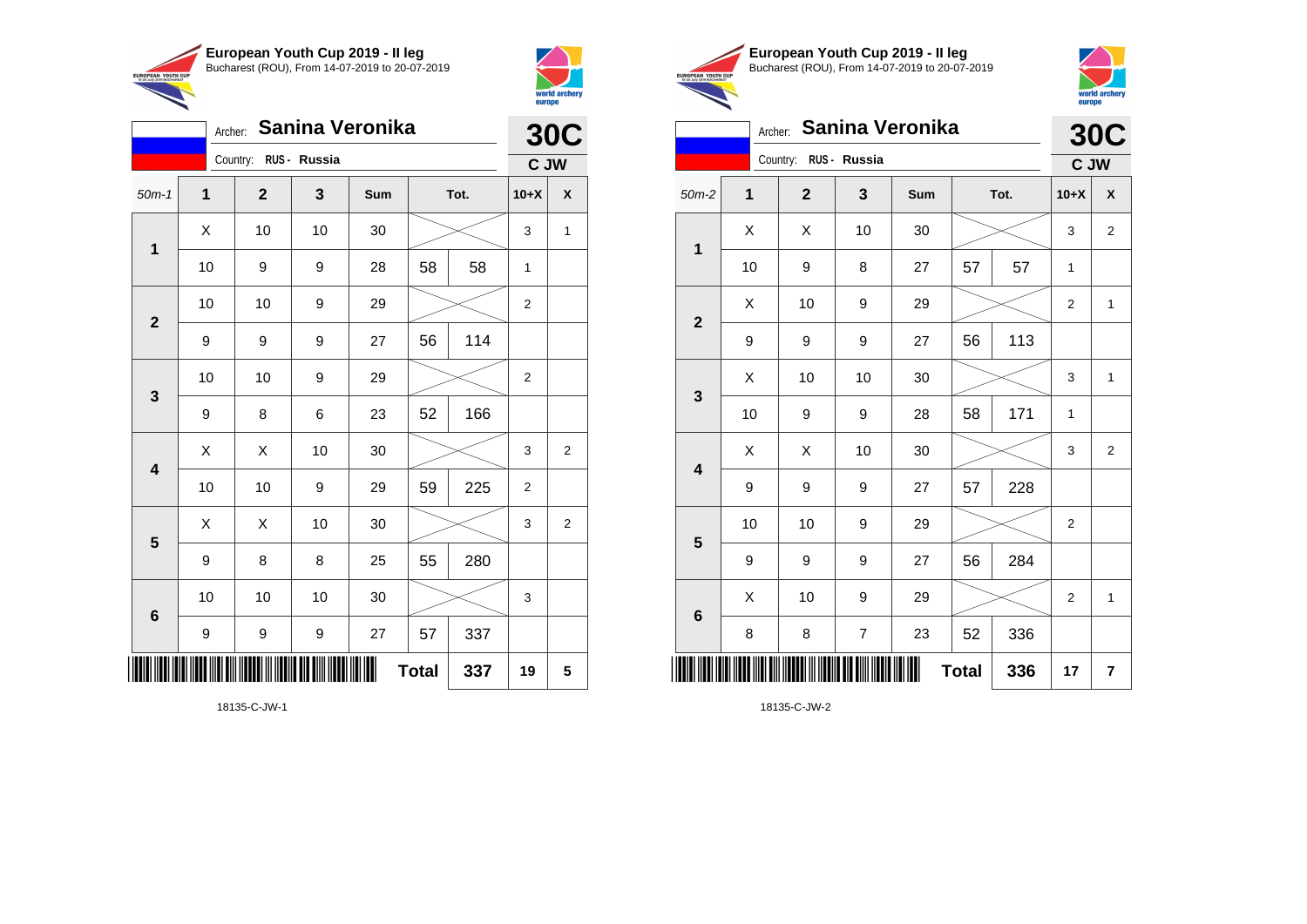



|                         | Archer: |                       | <b>Persson Erik</b> |     |              |      |        | <b>32A</b>   |
|-------------------------|---------|-----------------------|---------------------|-----|--------------|------|--------|--------------|
|                         |         | Country: SWE - Sweden |                     |     |              |      | C JM   |              |
| $50m-1$                 | 1       | $\mathbf{2}$          | 3                   | Sum |              | Tot. | $10+X$ | χ            |
| $\mathbf 1$             | 10      | 10                    | 10                  | 30  |              |      | 3      |              |
|                         | 9       | 9                     | 8                   | 26  | 56           | 56   |        |              |
| $\overline{2}$          | X       | 10                    | 10                  | 30  |              |      | 3      | $\mathbf{1}$ |
|                         | 9       | 9                     | 9                   | 27  | 57           | 113  |        |              |
|                         | X       | 10                    | 10                  | 30  |              |      | 3      | $\mathbf{1}$ |
| $\mathbf{3}$            | 10      | 9                     | 9                   | 28  | 58           | 171  | 1      |              |
| $\overline{\mathbf{4}}$ | 10      | 10                    | 10                  | 30  |              |      | 3      |              |
|                         | 9       | 9                     | 9                   | 27  | 57           | 228  |        |              |
| $\overline{\mathbf{5}}$ | 10      | 9                     | 9                   | 28  |              |      | 1      |              |
|                         | 9       | 9                     | 8                   | 26  | 54           | 282  |        |              |
| $\bf 6$                 | X       | X                     | X                   | 30  |              |      | 3      | 3            |
|                         | 10      | 9                     | 8                   | 27  | 57           | 339  | 1      |              |
|                         |         |                       |                     |     | <b>Total</b> | 339  | 18     | 5            |

23998-C-JM-1





## Archer: **Persson Erik 32A**

|                         | Country:<br>SWE- Sweden |              |    |        |              | C JM |                  |                         |
|-------------------------|-------------------------|--------------|----|--------|--------------|------|------------------|-------------------------|
| $50m-2$                 | 1                       | $\mathbf{2}$ | 3  | Sum    | Tot.         |      | $10+X$           | χ                       |
| $\mathbf 1$             | X                       | Χ            | 10 | $30\,$ |              |      | 3                | $\overline{2}$          |
|                         | 10                      | 10           | 9  | 29     | 59           | 59   | $\boldsymbol{2}$ |                         |
| $\mathbf{2}$            | X                       | 10           | 10 | 30     |              |      | 3                | $\mathbf{1}$            |
|                         | 9                       | 9            | 9  | 27     | 57           | 116  |                  |                         |
| $\mathbf{3}$            | X                       | X            | 10 | 30     |              |      | 3                | 2                       |
|                         | 9                       | 9            | 8  | 26     | 56           | 172  |                  |                         |
| $\overline{\mathbf{4}}$ | 10                      | 10           | 10 | 30     |              |      | 3                |                         |
|                         | 9                       | 9            | 9  | 27     | 57           | 229  |                  |                         |
| $\overline{\mathbf{5}}$ | Χ                       | 10           | 10 | 30     |              |      | 3                | $\mathbf{1}$            |
|                         | 10                      | 9            | 9  | 28     | 58           | 287  | 1                |                         |
| $\bf 6$                 | Χ                       | 10           | 10 | $30\,$ |              |      | 3                | $\mathbf{1}$            |
|                         | 10                      | 9            | 9  | 28     | 58           | 345  | 1                |                         |
|                         |                         |              |    |        | <b>Total</b> | 345  | 22               | $\overline{\mathbf{r}}$ |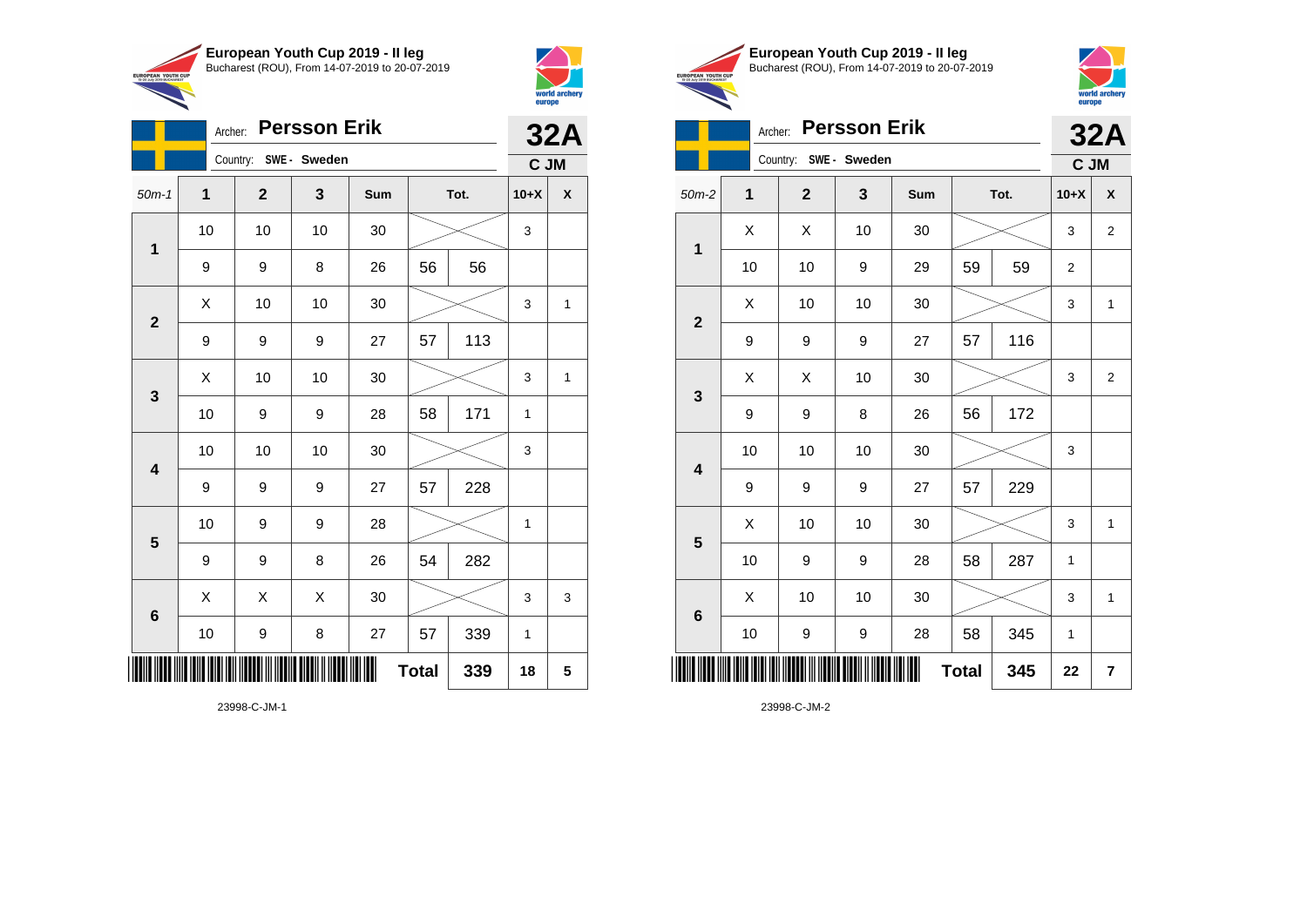

 $\overline{\mathscr{D}}$ 

**6**



|                         |    |                              |    |     |    |      |              | world archery<br>europe |
|-------------------------|----|------------------------------|----|-----|----|------|--------------|-------------------------|
|                         |    | <b>Archer: Wong Matthew</b>  |    |     |    |      |              | <b>32B</b>              |
|                         |    | Country: GBR - Great Britain |    |     |    |      | C JM         |                         |
| $50m-1$                 | 1  | $\overline{2}$               | 3  | Sum |    | Tot. | $10+X$       | $\mathbf{x}$            |
| $\mathbf 1$             | X  | 10                           | 10 | 30  |    |      | 3            | $\mathbf{1}$            |
|                         | 9  | 9                            | 9  | 27  | 57 | 57   |              |                         |
|                         | X  | 10                           | 10 | 30  |    |      | 3            | $\mathbf{1}$            |
| $\mathbf{2}$            | 10 | 10                           | 9  | 29  | 59 | 116  | 2            |                         |
|                         | X  | X                            | 10 | 30  |    |      | 3            | $\overline{2}$          |
| $\mathbf{3}$            | 10 | 9                            | 9  | 28  | 58 | 174  | $\mathbf{1}$ |                         |
|                         | X  | X                            | X  | 30  |    |      | 3            | 3                       |
| $\overline{\mathbf{4}}$ | X  | 10                           | 9  | 29  | 59 | 233  | 2            | $\mathbf{1}$            |
|                         | X  | X                            | X  | 30  |    |      | 3            | 3                       |
| ${\bf 5}$               | X  | 9                            | 8  | 27  | 57 | 290  | $\mathbf{1}$ | $\mathbf{1}$            |
|                         | X  | 10                           | 10 | 30  |    |      | 3            | $\mathbf{1}$            |
| 6                       |    |                              |    |     |    |      |              |                         |

**Total 346 25 13**









|                         |    | Country: GBR - Great Britain |    |     |              |      |                  |              |
|-------------------------|----|------------------------------|----|-----|--------------|------|------------------|--------------|
| $50m-2$                 | 1  | $\mathbf{2}$                 | 3  | Sum |              | Tot. | $10+X$           | χ            |
| $\mathbf{1}$            | Χ  | 10                           | 10 | 30  |              |      | 3                | $\mathbf{1}$ |
|                         | 9  | 9                            | 9  | 27  | 57           | 57   |                  |              |
| $\mathbf{2}$            | X  | 9                            | 9  | 28  |              |      | 1                | $\mathbf{1}$ |
|                         | 9  | 9                            | 8  | 26  | 54           | 111  |                  |              |
| 3                       | Χ  | Χ                            | Χ  | 30  |              |      | 3                | 3            |
|                         | 10 | 10                           | 9  | 29  | 59           | 170  | $\boldsymbol{2}$ |              |
| $\overline{\mathbf{4}}$ | Χ  | Χ                            | X  | 30  |              |      | 3                | 3            |
|                         | 10 | 10                           | 9  | 29  | 59           | 229  | 2                |              |
| $\overline{\mathbf{5}}$ | Χ  | 10                           | 9  | 29  |              |      | $\overline{c}$   | $\mathbf{1}$ |
|                         | 9  | 9                            | 9  | 27  | 56           | 285  |                  |              |
| $\bf 6$                 | X  | Χ                            | Χ  | 30  |              |      | 3                | 3            |
|                         | 10 | 10                           | 9  | 29  | 59           | 344  | $\overline{2}$   |              |
|                         |    |                              |    | ∭   | <b>Total</b> | 344  | 21               | 12           |

20472-C-JM-1

\*20472-C-JM-1\*

10 | 9 | 7 | 26 | 56 | 346 | 1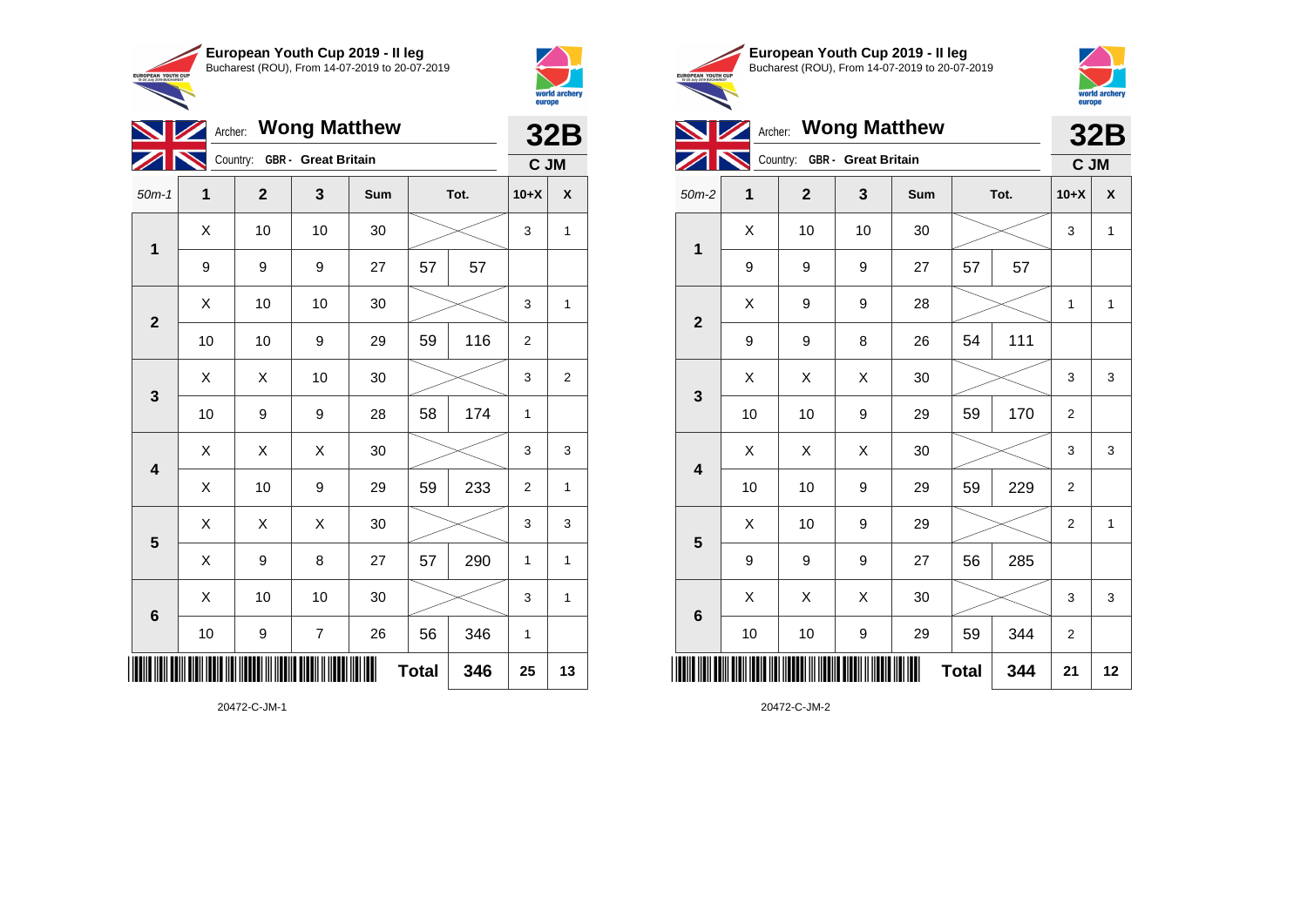

Archer: **Oprea Gabriel**

50m-1 **1 2 3 Sum Tot. 10+X X**

8 | 7 | M | 15 | 43 | 43

9 | 8 | 6 | 23 | 51 | 94

8 | 7 | 6 | 21 |49 | 143

8 | 7 | 6 | 21 | 47 | 190

6 6 6 18 42 232

7 | 6 | 5 | 18 | 41 | 273

**Total**  $\begin{array}{|c|c|c|c|c|} 273 & 3 & 2 \end{array}$ 

9 9 8 26

9 8 7 24

9 7 7 23

10 | 9 | 9 | 28 |  $\times$  | 1

 $X$  | 9 | 9 | 28 |  $\times$  | 1 | 1

 $X$  | 9 | 9 | 28 |  $\swarrow$  | 1 | 1

Country: **ROU - Romania**

**1**

**2**

**3**

**4**

**5**

**6**



**32C C JM**

|                                                        | European Youth Cup 2019 - Il leg               |
|--------------------------------------------------------|------------------------------------------------|
| <b>EUROPEAN YOUTH CUP</b><br>15-20 July 2019 BUCHAREST | Bucharest (ROU), From 14-07-2019 to 20-07-2019 |
|                                                        |                                                |



## Archer: **Oprea Gabriel 32C**

|                         |             | Country:<br>ROU - Romania |                  |        |              |     |                | C JM                    |
|-------------------------|-------------|---------------------------|------------------|--------|--------------|-----|----------------|-------------------------|
| $50m-2$                 | $\mathbf 1$ | $\mathbf{2}$              | $\mathbf{3}$     | Sum    | Tot.         |     | $10+X$         | $\pmb{\mathsf{X}}$      |
| $\mathbf 1$             | 10          | 10                        | 8                | 28     |              |     | $\overline{c}$ |                         |
|                         | 8           | $\overline{7}$            | 6                | 21     | 49           | 49  |                |                         |
|                         | 9           | 8                         | $\overline{7}$   | 24     |              |     |                |                         |
| $\mathbf{2}$            | 6           | 5                         | 5                | 16     | 40           | 89  |                |                         |
|                         | Χ           | Χ                         | 10               | $30\,$ |              |     | 3              | $\overline{\mathbf{c}}$ |
| $\mathbf 3$             | 8           | 6                         | M                | 14     | 44           | 133 |                |                         |
|                         | Χ           | 10                        | 10               | $30\,$ |              |     | 3              | $\mathbf 1$             |
| $\overline{\mathbf{4}}$ | 5           | 5                         | M                | 10     | 40           | 173 |                |                         |
| $\overline{\mathbf{5}}$ | 8           | 8                         | 8                | 24     |              |     |                |                         |
|                         | 8           | 8                         | $\overline{7}$   | 23     | 47           | 220 |                |                         |
|                         | Χ           | 9                         | 9                | 28     |              |     | 1              | $\mathbf{1}$            |
| $\bf 6$                 | 9           | 8                         | $\boldsymbol{7}$ | 24     | 52           | 272 |                |                         |
|                         |             |                           |                  | Ⅲ      | <b>Total</b> | 272 | 9              | 4                       |

31012-C-JM-2

31012-C-JM-1

\*31012-C-JM-1\*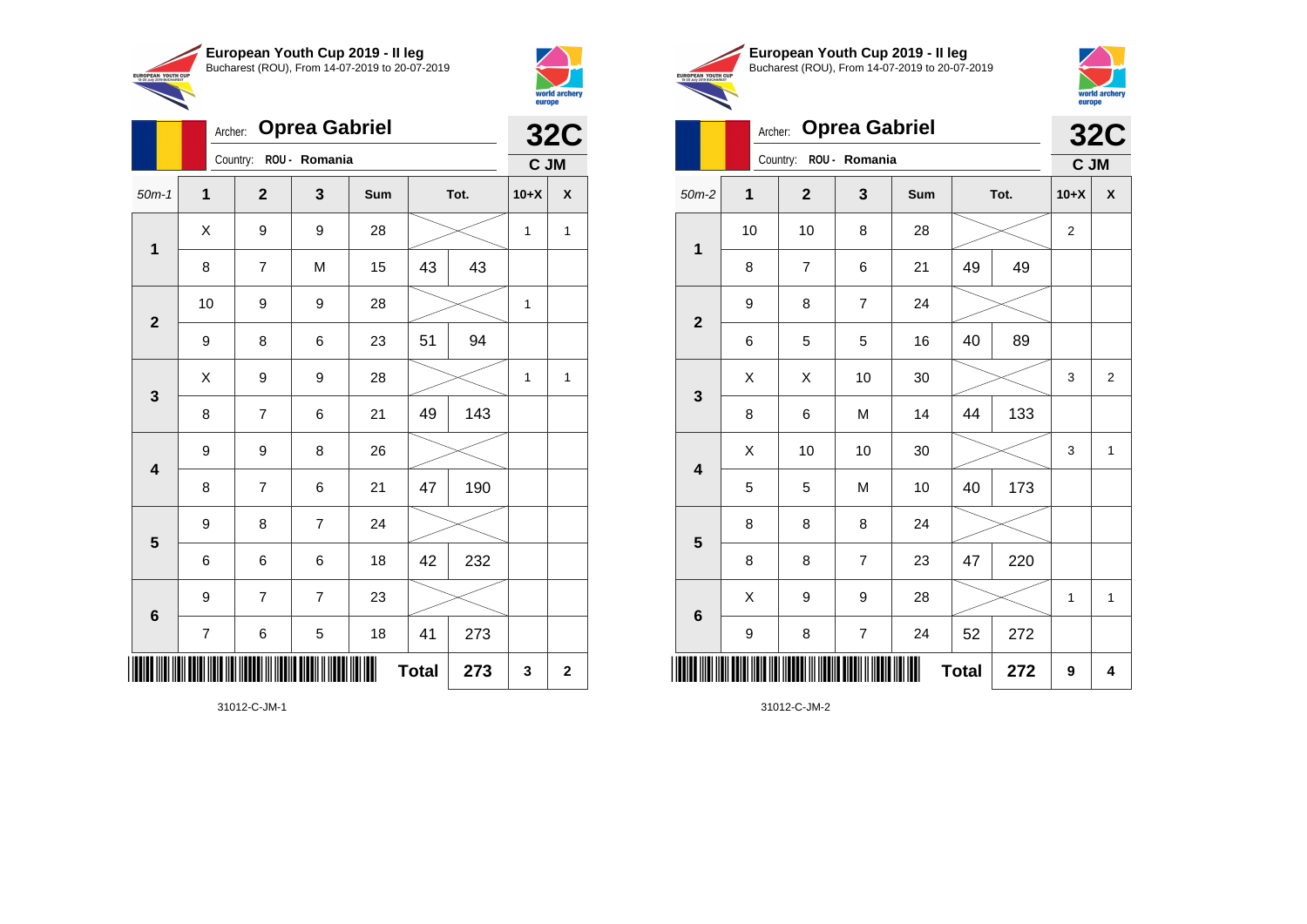

Archer: **Varone Justin**

50m-1 **1 2 3 Sum Tot. 10+X X**

9 | 9 | 27 | 57 | 57

9 | 9 | 9 | 27 | 57 | 114

9 9 9 27 57 171

X X 10 30 3 2

 $\begin{array}{|c|c|c|c|c|c|}\hline \hspace{.1cm}X & \hspace{.1cm} \text{ 10} & \hspace{.1cm} \text{ 10} & \hspace{.1cm} \text{ 30} & \hspace{.1cm} \end{array} \hspace{.2cm} \begin{array}{|c|c|c|c|c|c|}\hline \hspace{.1cm}X & \hspace{.1cm} \text{ 3} & \hspace{.1cm} \text{ 1} & \hspace{.1cm} \text{ 4} & \hspace{.1cm} \end{array}$ 

 $\begin{array}{|c|c|c|c|c|c|}\hline \hspace{.1cm}X & \hspace{.1cm} \text{ 10} & \hspace{.1cm} \text{ 10} & \hspace{.1cm} \text{ 30} & \hspace{.1cm} \end{array} \hspace{.2cm} \begin{array}{|c|c|c|c|c|c|}\hline \hspace{.1cm}X & \hspace{.1cm} \text{ 3} & \hspace{.1cm} \text{ 1} & \hspace{.1cm} \text{ 4} & \hspace{.1cm} \end{array}$ 

 $\begin{array}{|c|c|c|c|c|}\hline \hspace{0.8cm}X & X & 10 & 30 & \nearrow & \ \hline \end{array} \hspace{0.2cm} \begin{array}{|c|c|c|c|c|}\hline \hspace{0.8cm}3 & 3 & 2 \end{array}$ 

 $X$   $\mid$   $X$   $\mid$   $X$   $\mid$  30  $\mid$   $\gg$   $\sim$   $\mid$  3  $\mid$  3

 $\begin{array}{|c|c|c|c|c|}\hline \hspace{0.8cm}X & X & X & 30 & \nearrow & \hline \end{array} \hspace{0.2cm} \begin{array}{|c|c|c|c|c|c|}\hline \hspace{0.8cm}X & 3 & 3 & 3 \hline \end{array}$ 

**Total 346 22 12**

10 | 9 | 9 | 28 | 58 | 229 | 1

10 | 9 | 9 | 28 | 58 | 287 | 1

10 | 10 | 9 | 29 | 59 | 346 | 2

Country: **SUI - Switzerland**

**1**

÷

**2**

**3**

**4**

**5**

**6**



**32D C JM**

|                                                        | European Youth Cup 2019 - Il leg               |
|--------------------------------------------------------|------------------------------------------------|
| <b>EUROPEAN YOUTH CUP</b><br>15-20 July 2019 BUCHAREST | Bucharest (ROU). From 14-07-2019 to 20-07-2019 |



|                         |              | Archer: Varone Justin      |              |     |              |      |                | <b>32D</b>     |
|-------------------------|--------------|----------------------------|--------------|-----|--------------|------|----------------|----------------|
|                         |              | Country: SUI - Switzerland |              |     |              |      | C JM           |                |
| $50m-2$                 | $\mathbf{1}$ | $\mathbf{2}$               | $\mathbf{3}$ | Sum |              | Tot. | $10+X$         | $\mathsf{x}$   |
|                         | X            | 10                         | 10           | 30  |              |      | 3              | $\mathbf{1}$   |
| $\mathbf{1}$            | 10           | 9                          | 9            | 28  | 58           | 58   | 1              |                |
|                         | X            | 10                         | 9            | 29  |              |      | 2              | $\mathbf{1}$   |
| $\mathbf{2}$            | 9            | 9                          | 8            | 26  | 55           | 113  |                |                |
| $\mathbf{3}$            | X            | X                          | 10           | 30  |              |      | 3              | $\overline{2}$ |
|                         | 10           | 10                         | 9            | 29  | 59           | 172  | $\overline{c}$ |                |
| $\overline{\mathbf{4}}$ | Χ            | X                          | 10           | 30  |              |      | $\mathbf{3}$   | $\overline{2}$ |
|                         | 10           | 9                          | 9            | 28  | 58           | 230  | $\mathbf{1}$   |                |
| $\overline{\mathbf{5}}$ | 10           | 10                         | 9            | 29  |              |      | $\mathbf{2}$   |                |
|                         | 9            | 9                          | 9            | 27  | 56           | 286  |                |                |
|                         | Χ            | X                          | 10           | 30  |              |      | $\mathsf 3$    | $\overline{2}$ |
| $\bf 6$                 | $10$         | 9                          | 8            | 27  | 57           | 343  | 1              |                |
| IIII                    |              |                            |              |     | <b>Total</b> | 343  | 21             | 8              |

19838-C-JM-1

\*19838-C-JM-1\*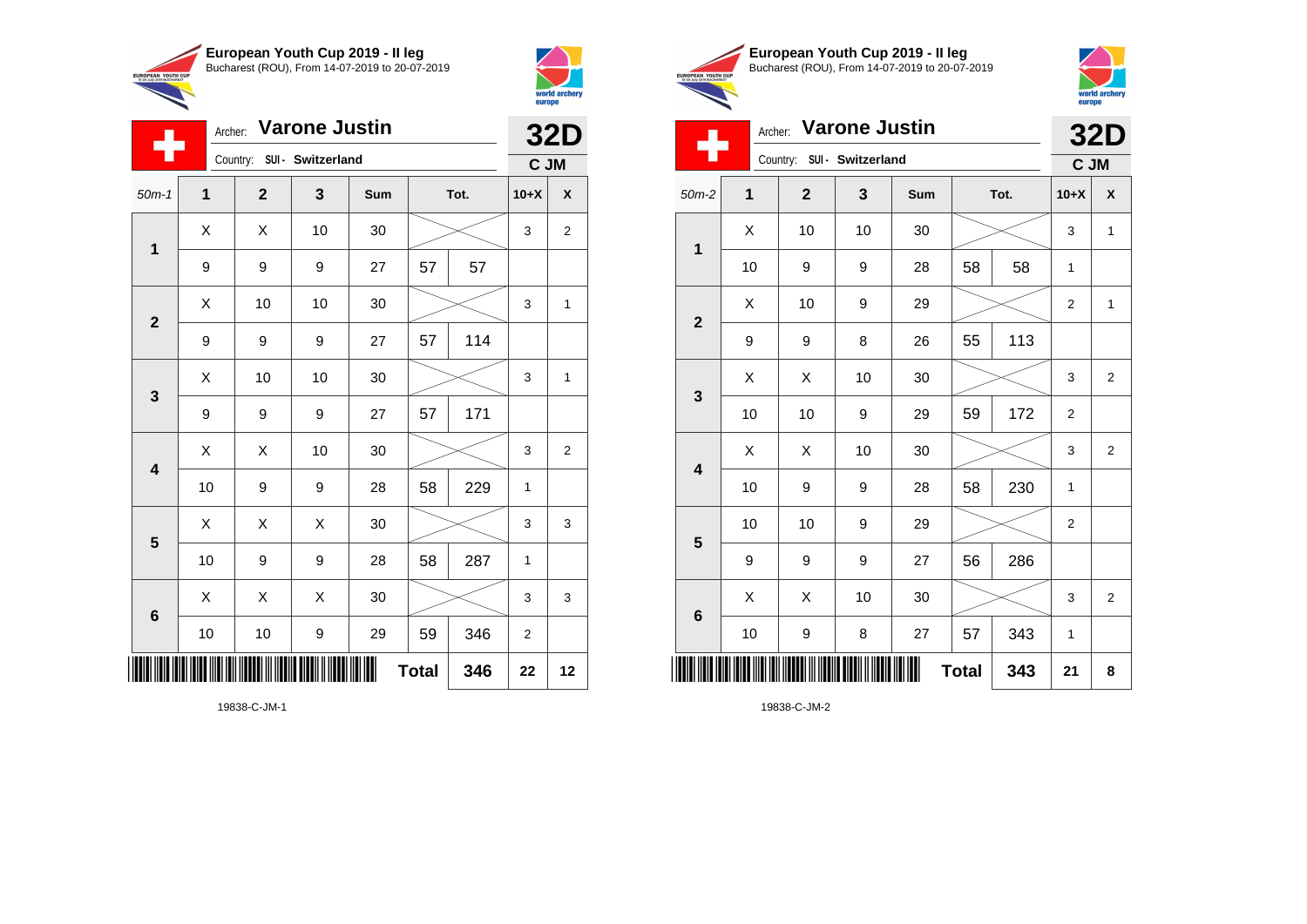



|                 | Archer: |                       |    | Arlefur-Wällstedt Marcus |              |      | <b>33A</b>     |   |
|-----------------|---------|-----------------------|----|--------------------------|--------------|------|----------------|---|
|                 |         | Country: SWE - Sweden |    |                          |              |      | C JM           |   |
| $50m-1$         | 1       | $\mathbf{2}$          | 3  | Sum                      |              | Tot. | $10+X$         | X |
| 1               | X       | 9                     | 9  | 28                       |              |      | $\mathbf{1}$   | 1 |
|                 | 9       | 9                     | 9  | 27                       | 55           | 55   |                |   |
| $\overline{2}$  | Χ       | Χ                     | X  | 30                       |              |      | 3              | 3 |
|                 | 10      | 10                    | 9  | 29                       | 59           | 114  | 2              |   |
| 3               | 9       | 9                     | 9  | 27                       |              |      |                |   |
|                 | 9       | 9                     | 9  | 27                       | 54           | 168  |                |   |
| 4               | X       | Χ                     | 10 | 30                       |              |      | 3              | 2 |
|                 | 10      | 10                    | 10 | 30                       | 60           | 228  | 3              |   |
| 5               | Χ       | 10                    | 10 | 30                       |              |      | 3              | 1 |
|                 | 10      | 10                    | 9  | 29                       | 59           | 287  | $\overline{2}$ |   |
| $6\phantom{1}6$ | X       | X                     | 10 | 30                       |              |      | 3              | 2 |
|                 | 10      | 9                     | 9  | 28                       | 58           | 345  | 1              |   |
| ║║║             |         |                       |    |                          | <b>Total</b> | 345  | 21             | 9 |

2625-C-JM-1





|                |    |                |            | Archer: Arlefur-Wällstedt Marcus |              |      | 33A            |                |
|----------------|----|----------------|------------|----------------------------------|--------------|------|----------------|----------------|
|                |    | Country:       | SWE-Sweden |                                  |              |      | C JM           |                |
| $50m-2$        | 1  | $\overline{2}$ | 3          | Sum                              |              | Tot. | $10+X$         | X              |
| 1              | Χ  | X              | X          | 30                               |              |      | 3              | 3              |
|                | 10 | 9              | 9          | 28                               | 58           | 58   | 1              |                |
| $\overline{2}$ | 10 | 10             | 9          | 29                               |              |      | 2              |                |
|                | 9  | 9              | 9          | 27                               | 56           | 114  |                |                |
| 3              | X  | X              | 10         | 30                               |              |      | 3              | $\overline{2}$ |
|                | 10 | 10             | 9          | 29                               | 59           | 173  | 2              |                |
| 4              | X  | X              | X          | 30                               |              |      | 3              | 3              |
|                | 10 | 10             | 8          | 28                               | 58           | 231  | $\overline{2}$ |                |
| 5              | X  | 10             | 10         | 30                               |              |      | 3              | 1              |
|                | 10 | 9              | 9          | 28                               | 58           | 289  | 1              |                |
| 6              | 10 | 9              | 9          | 28                               |              |      | 1              |                |
|                | 9  | 9              | 9          | 27                               | 55           | 344  |                |                |
|                |    |                |            |                                  | <b>Total</b> | 344  | 21             | 9              |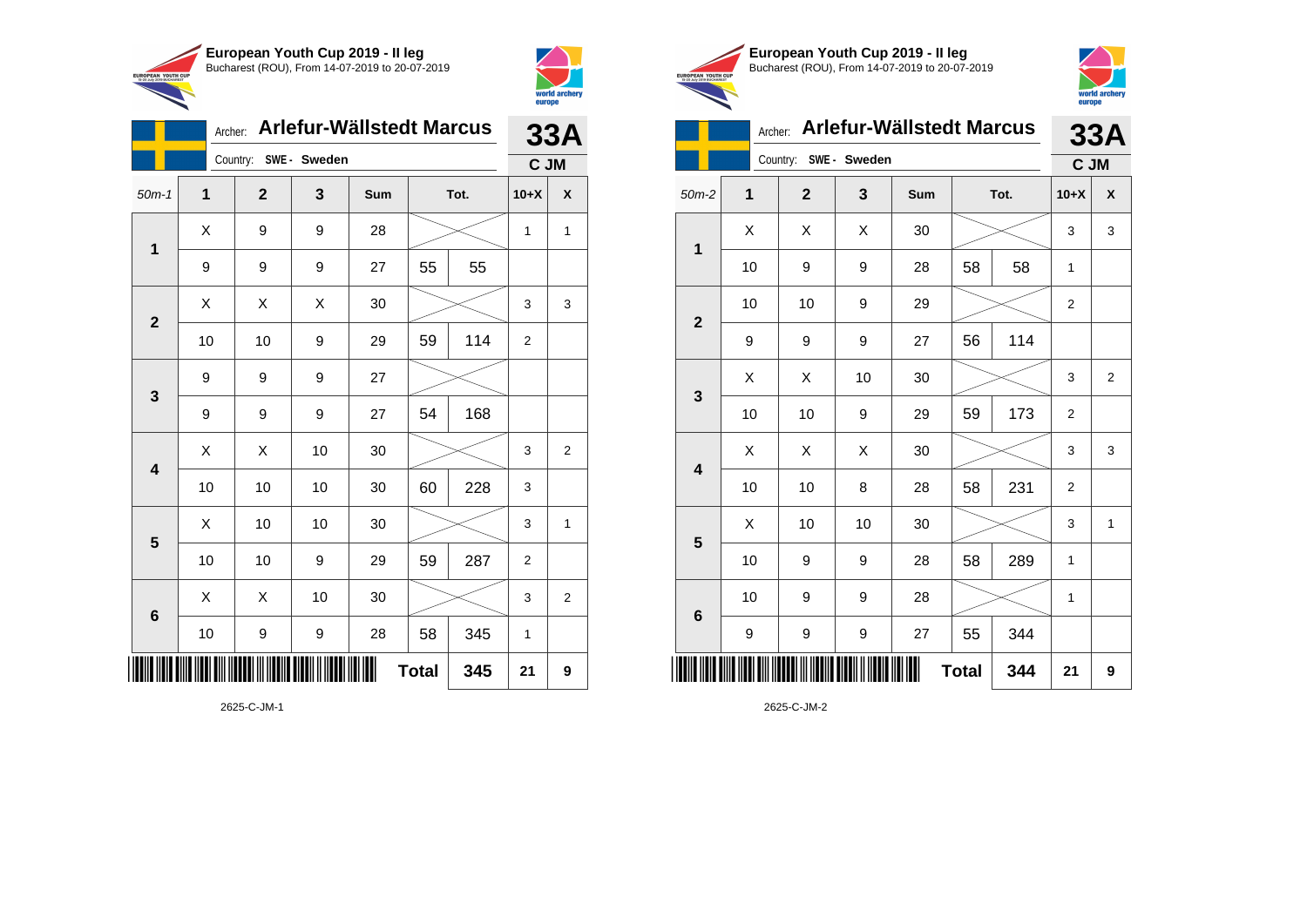



**1**

| <b>NZ</b>               |    | Archer: Thomas-Prause Kai    |    |     |              |     |                |   |  |  |  |
|-------------------------|----|------------------------------|----|-----|--------------|-----|----------------|---|--|--|--|
|                         |    | Country: GBR - Great Britain |    |     |              |     | C JM           |   |  |  |  |
| $50m-1$                 | 1  | $\mathbf{2}$                 | 3  | Sum | Tot.         |     | $10+X$         | X |  |  |  |
| $\mathbf 1$             | X  | 10                           | 10 | 30  |              |     | 3              | 1 |  |  |  |
|                         | 9  | 9                            | 9  | 27  | 57           | 57  |                |   |  |  |  |
| $\overline{2}$          | X  | 10                           | 10 | 30  |              |     | 3              | 1 |  |  |  |
|                         | 9  | 9                            | 9  | 27  | 57           | 114 |                |   |  |  |  |
| $\mathbf{3}$            | 10 | 10                           | 10 | 30  |              |     | 3              |   |  |  |  |
|                         | 10 | 10                           | 9  | 29  | 59           | 173 | $\overline{c}$ |   |  |  |  |
| $\overline{\mathbf{4}}$ | Χ  | X                            | 10 | 30  |              |     | 3              | 2 |  |  |  |
|                         | 10 | 9                            | 9  | 28  | 58           | 231 | 1              |   |  |  |  |
| $\overline{\mathbf{5}}$ | X  | X                            | X  | 30  |              |     | 3              | 3 |  |  |  |
|                         | 10 | 10                           | 9  | 29  | 59           | 290 | $\overline{2}$ |   |  |  |  |
| 6                       | X  | 10                           | 10 | 30  |              |     | 3              | 1 |  |  |  |
|                         | 10 | 9                            | 9  | 28  | 58           | 348 | 1              |   |  |  |  |
| ║║║                     |    |                              |    | ║   | <b>Total</b> | 348 | 24             | 8 |  |  |  |

19865-C-JM-1





**Archer:** Thomas-Prause Kai **33B**  $\overline{\mathscr{D}}$ **Country: GBR - Great Britain C JM** 50m-2 **1 2 3 Sum Tot. 10+X X**  $X$   $\mid$   $X$   $\mid$  10  $\mid$  30  $\mid$   $\gg$   $\mid$  3  $\mid$  2 ℸ

|                         | 10 | 9  | 9                | 28 | 58           | 58  | 1                       |                         |
|-------------------------|----|----|------------------|----|--------------|-----|-------------------------|-------------------------|
| $\mathbf{2}$            | 10 | 10 | 10               | 30 |              |     | 3                       |                         |
|                         | 9  | 9  | 9                | 27 | 57           | 115 |                         |                         |
| $\mathbf{3}$            | X  | X  | 10               | 30 |              |     | 3                       | $\overline{\mathbf{c}}$ |
|                         | 10 | 9  | $\boldsymbol{9}$ | 28 | 58           | 173 | 1                       |                         |
| $\overline{\mathbf{4}}$ | Χ  | X  | Χ                | 30 |              |     | 3                       | 3                       |
|                         | 10 | 10 | $\boldsymbol{9}$ | 29 | 59           | 232 | $\overline{\mathbf{c}}$ |                         |
| $\overline{\mathbf{5}}$ | Χ  | Χ  | 10               | 30 |              |     | 3                       | $\overline{c}$          |
|                         | 10 | 10 | 9                | 29 | 59           | 291 | $\overline{\mathbf{c}}$ |                         |
|                         | Χ  | Χ  | 10               | 30 |              |     | 3                       | $\boldsymbol{2}$        |
| $\bf 6$                 | 10 | 10 | 9                | 29 | 59           | 350 | $\overline{\mathbf{c}}$ |                         |
|                         |    |    |                  | ∭  | <b>Total</b> | 350 | 26                      | 11                      |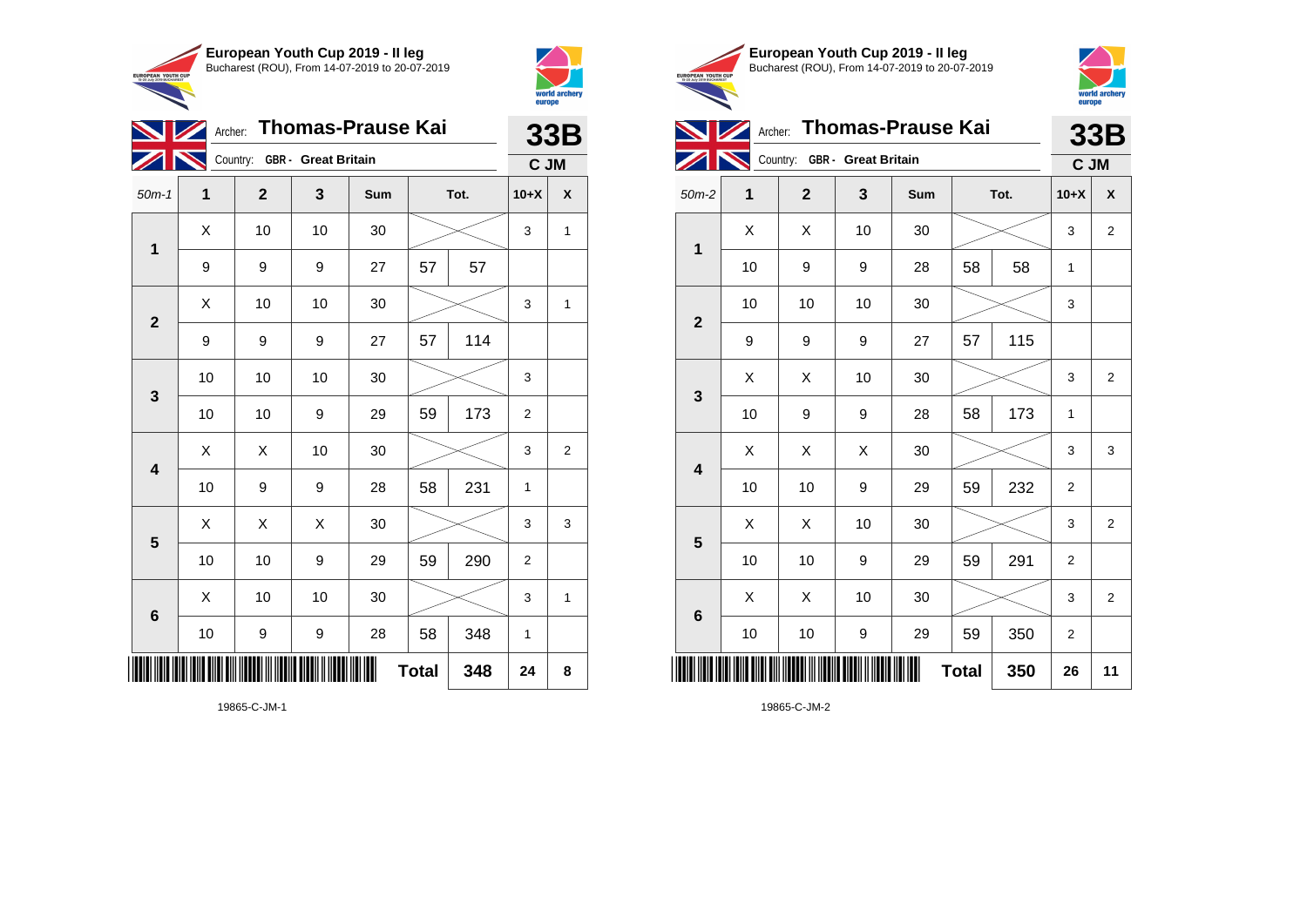



|                         |                  | Archer: |                         |                         | <b>Alexandrescu Rares Daniel</b> |              |     |                | <b>33C</b>              |
|-------------------------|------------------|---------|-------------------------|-------------------------|----------------------------------|--------------|-----|----------------|-------------------------|
|                         |                  |         | Country:                | ROU - Romania           |                                  |              |     | C JM           |                         |
| $50m-1$                 | $\mathbf{1}$     |         | $\mathbf{2}$            | 3                       | Sum                              | Tot.         |     | $10+X$         | X                       |
| $\mathbf 1$             | 9                |         | 9                       | 9                       | 27                               |              |     |                |                         |
|                         | 9                |         | 8                       | $\overline{7}$          | 24                               | 51           | 51  |                |                         |
| $\overline{2}$          | 9                |         | 9                       | 9                       | 27                               |              |     |                |                         |
|                         | 9                |         | 8                       | 8                       | 25                               | 52           | 103 |                |                         |
| 3                       | 10               |         | 8                       | 8                       | 26                               |              |     | 1              |                         |
|                         | $\overline{7}$   |         | $\overline{7}$          | 6                       | 20                               | 46           | 149 |                |                         |
| $\overline{\mathbf{4}}$ | Χ                |         | 10                      | 10                      | 30                               |              |     | 3              | 1                       |
|                         | 9                |         | 8                       | 8                       | 25                               | 55           | 204 |                |                         |
| 5                       | 10               |         | 9                       | 9                       | 28                               |              |     | 1              |                         |
|                         | $\boldsymbol{9}$ |         | 8                       | $\overline{7}$          | 24                               | 52           | 256 |                |                         |
| $6\phantom{1}6$         | Χ                |         | 10                      | 9                       | 29                               |              |     | 2              | 1                       |
|                         | 9                |         | $\overline{\mathbf{7}}$ | $\overline{\mathbf{7}}$ | 23                               | 52           | 308 |                |                         |
| IIIIII                  |                  |         |                         |                         |                                  | <b>Total</b> | 308 | $\overline{7}$ | $\overline{\mathbf{2}}$ |

30787-C-JM-1





|              | Archer:  |                | <b>Alexandrescu Rares Daniel</b> |     |              |     |        | <b>33C</b>     |  |  |
|--------------|----------|----------------|----------------------------------|-----|--------------|-----|--------|----------------|--|--|
|              | Country: | ROU - Romania  |                                  |     |              |     |        | C JM           |  |  |
| $50m-2$      | 1        | $\overline{2}$ | 3                                | Sum | Tot.         |     | $10+X$ | X              |  |  |
| 1            | X        | 9              | 9                                | 28  |              |     | 1      | $\mathbf{1}$   |  |  |
|              | 8        | 8              | 6                                | 22  | 50           | 50  |        |                |  |  |
| $\mathbf{2}$ | 9        | 9              | 8                                | 26  |              |     |        |                |  |  |
|              | 8        | 8              | 8                                | 24  | 50           | 100 |        |                |  |  |
| 3            | 9        | 9              | 9                                | 27  |              |     |        |                |  |  |
|              | 9        | 9              | 8                                | 26  | 53           | 153 |        |                |  |  |
| 4            | 9        | 9              | 9                                | 27  |              |     |        |                |  |  |
|              | 8        | 8              | 7                                | 23  | 50           | 203 |        |                |  |  |
| 5            | X        | X              | 10                               | 30  |              |     | 3      | $\overline{2}$ |  |  |
|              | 9        | $\overline{7}$ | 6                                | 22  | 52           | 255 |        |                |  |  |
| $\bf 6$      | 9        | 9              | 9                                | 27  |              |     |        |                |  |  |
|              | 8        | 8              | $\overline{\mathbf{7}}$          | 23  | 50           | 305 |        |                |  |  |
|              |          |                |                                  |     | <b>Total</b> | 305 | 4      | 3              |  |  |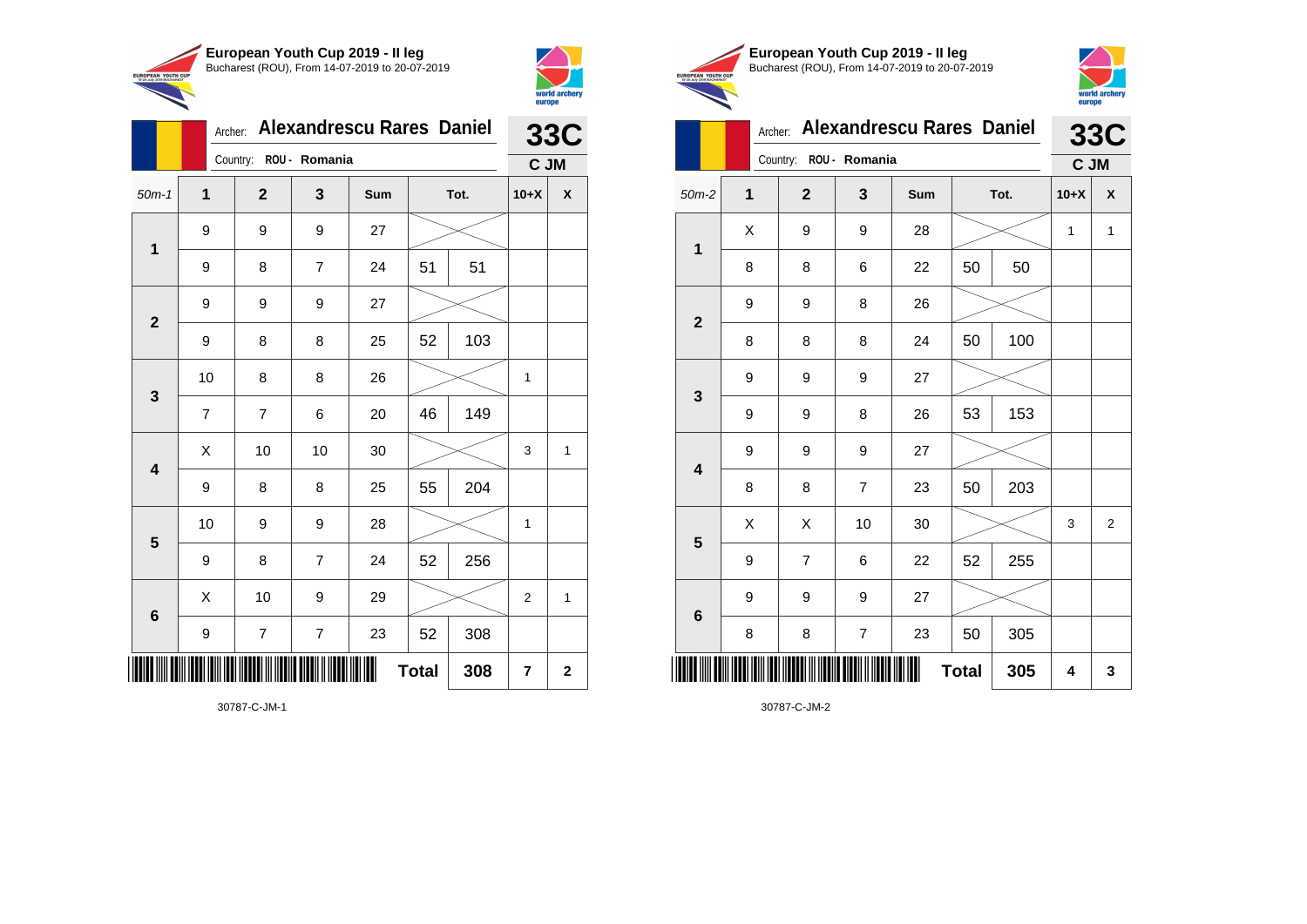

Country: **SUI - Switzerland**

**1**

÷

**2**

**3**

Archer: **Vallaro Andrea**

50m-1 **1 2 3 Sum Tot. 10+X X**

10 | 9 | 9 | 28 | 58 | 58 | 1

10 | 10 | 10 | 30 |  $\!\!\!\!\!\!\!\!\times$  | 3

9 | 9 | 9 | 27 | 57 | 115

 $\begin{array}{|c|c|c|c|c|c|}\hline \hspace{.1cm}X & \hspace{.1cm} \text{ 10} & \hspace{.1cm} \text{ 10} & \hspace{.1cm} \text{ 30} & \hspace{.1cm} \end{array} \hspace{.2cm} \begin{array}{|c|c|c|c|c|c|}\hline \hspace{.1cm}X & \hspace{.1cm} \text{ 3} & \hspace{.1cm} \text{ 1} & \hspace{.1cm} \text{ 4} & \hspace{.1cm} \end{array}$ 

 $\begin{array}{|c|c|c|c|c|}\hline \hspace{0.8cm}X & X & 10 & 30 & \nearrow & \ \hline \end{array} \hspace{0.2cm} \begin{array}{|c|c|c|c|c|}\hline \hspace{0.8cm}3 & 3 & 2 \end{array}$ 



**33D C JM**

|                                                        | European Youth Cup 2019 - Il leg               |
|--------------------------------------------------------|------------------------------------------------|
| <b>EUROPEAN YOUTH CUP</b><br>15-20 July 2019 BUCHAREST | Bucharest (ROU), From 14-07-2019 to 20-07-2019 |
|                                                        |                                                |



## Archer: **Vallaro Andrea 33D**

| ш                       | Country:<br>SUI - Switzerland |              |    |        |      |     |                | C JM                    |  |  |
|-------------------------|-------------------------------|--------------|----|--------|------|-----|----------------|-------------------------|--|--|
| $50m-2$                 | 1                             | $\mathbf{2}$ | 3  | Sum    | Tot. |     | $10+X$         | $\pmb{\mathsf{X}}$      |  |  |
| $\mathbf 1$             | Χ                             | Χ            | Χ  | $30\,$ |      |     | 3              | 3                       |  |  |
|                         | Χ                             | 10           | 8  | 28     | 58   | 58  | 2              | $\mathbf 1$             |  |  |
| $\mathbf{2}$            | Χ                             | Χ            | 10 | 30     |      |     | 3              | $\overline{\mathbf{c}}$ |  |  |
|                         | 10                            | 9            | 9  | 28     | 58   | 116 | 1              |                         |  |  |
| $\mathbf{3}$            | Χ                             | Χ            | Χ  | $30\,$ |      |     | 3              | 3                       |  |  |
|                         | 10                            | 10           | 9  | 29     | 59   | 175 | 2              |                         |  |  |
| $\overline{\mathbf{4}}$ | X                             | 10           | 10 | $30\,$ |      |     | 3              | $\mathbf{1}$            |  |  |
|                         | 9                             | 9            | 9  | 27     | 57   | 232 |                |                         |  |  |
| $5\phantom{1}$          | X                             | Χ            | Χ  | $30\,$ |      |     | 3              | 3                       |  |  |
|                         | X                             | 10           | 9  | 29     | 59   | 291 | $\overline{2}$ | 1                       |  |  |
|                         | Χ                             | 10           | 10 | 30     |      |     | 3              | 1                       |  |  |
| $\bf 6$                 | 9                             | 9            | 8  | 26     | 56   | 347 |                |                         |  |  |
|                         | Ⅲ<br><b>Total</b><br>347      |              |    |        |      | 25  | 15             |                         |  |  |

20433-C-JM-2

|                         |    |    |    |    | <b>Total</b> | 344 | 22             | $\overline{7}$ |
|-------------------------|----|----|----|----|--------------|-----|----------------|----------------|
|                         | 9  | 9  | 9  | 27 | 57           | 344 |                |                |
| $6\phantom{1}$          | X  | X  | 10 | 30 |              |     | 3              | $\overline{2}$ |
|                         | 9  | 9  | 8  | 26 | 56           | 287 |                |                |
| $\overline{\mathbf{5}}$ | 10 | 10 | 10 | 30 |              |     | 3              |                |
|                         | 10 | 10 | 8  | 28 | 58           | 231 | $\overline{2}$ |                |
| $\overline{\mathbf{4}}$ | X  | X  | 10 | 30 |              |     | 3              | $\overline{2}$ |
|                         | 10 | 9  | 9  | 28 | 58           | 173 | $\mathbf{1}$   |                |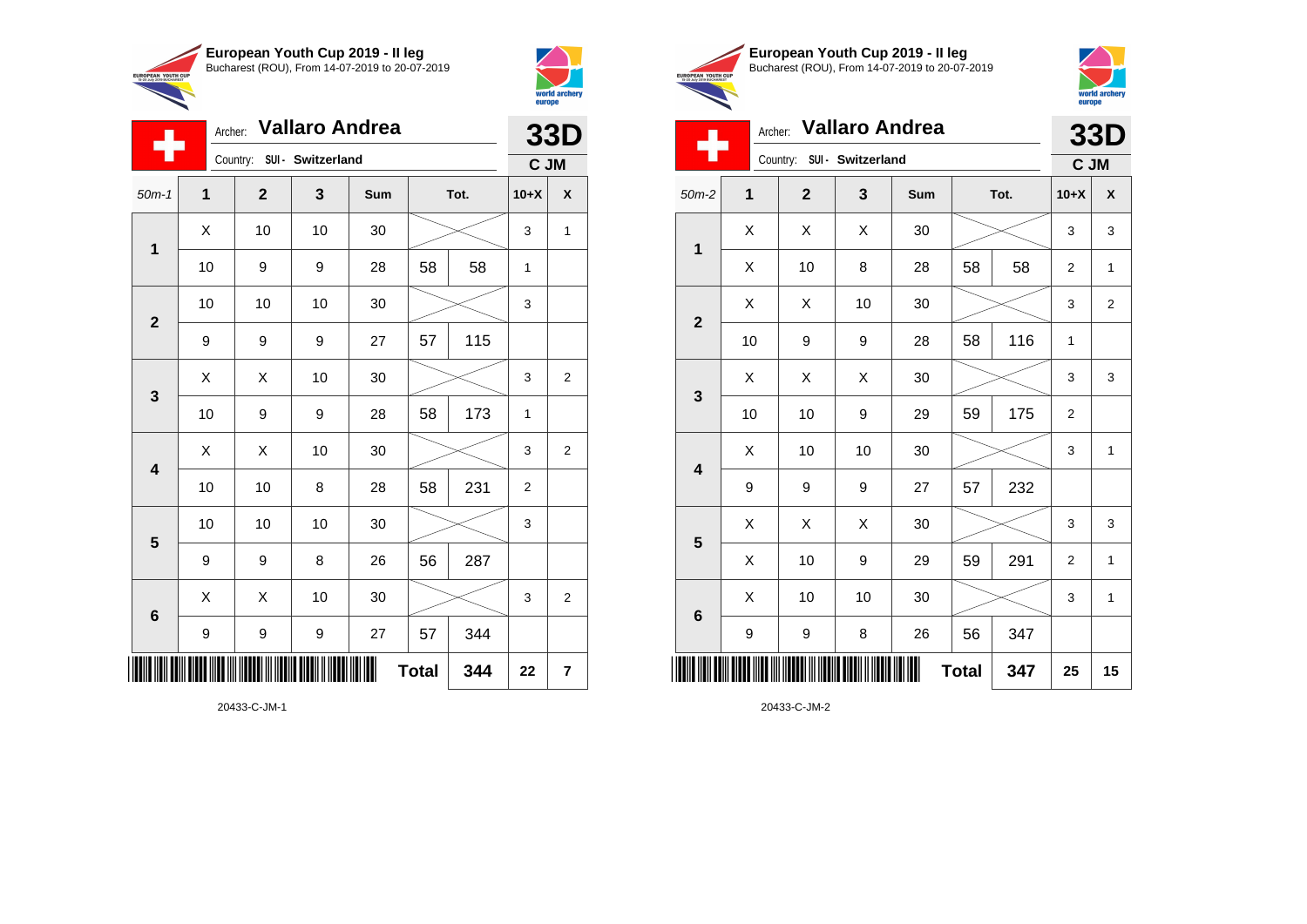



|                         | Archer:          |                       | <b>34A</b> |     |              |      |                |                |
|-------------------------|------------------|-----------------------|------------|-----|--------------|------|----------------|----------------|
|                         |                  | Country: SWE - Sweden |            |     |              |      | C JM           |                |
| $50m-1$                 | 1                | $\mathbf{2}$          | 3          | Sum |              | Tot. | $10+X$         | X              |
| $\mathbf 1$             | X                | Χ                     | 10         | 30  |              |      | 3              | $\overline{2}$ |
|                         | 9                | 9                     | 8          | 26  | 56           | 56   |                |                |
| $\mathbf{2}$            | 10               | 10                    | 9          | 29  |              |      | $\overline{2}$ |                |
|                         | 9                | 9                     | 9          | 27  | 56           | 112  |                |                |
| 3                       | X                | 10                    | 9          | 29  |              |      | 2              | $\mathbf{1}$   |
|                         | 9                | 9                     | 8          | 26  | 55           | 167  |                |                |
| $\overline{\mathbf{4}}$ | X                | 9                     | 9          | 28  |              |      | 1              | 1              |
|                         | 9                | 8                     | 8          | 25  | 53           | 220  |                |                |
| $\overline{\mathbf{5}}$ | 10               | 10                    | 9          | 29  |              |      | $\overline{c}$ |                |
|                         | 9                | 9                     | 8          | 26  | 55           | 275  |                |                |
| $\bf 6$                 | 10               | 10                    | 9          | 29  |              |      | $\overline{2}$ |                |
|                         | $\boldsymbol{9}$ | 9                     | $\bf8$     | 26  | 55           | 330  |                |                |
| IIIII                   |                  |                       |            |     | <b>Total</b> | 330  | 12             | 4              |

|                | European Youth Cup 2019 - Il leg<br>Bucharest (ROU), From 14-07-2019 to 20-07-2019<br>EUROPEAN YOUTH CUP |              |                |            |              |      |                |                         |  |  |  |
|----------------|----------------------------------------------------------------------------------------------------------|--------------|----------------|------------|--------------|------|----------------|-------------------------|--|--|--|
|                | Åkerman Fredrik<br>Archer:                                                                               |              |                |            |              |      |                |                         |  |  |  |
|                | Country:<br>SWE- Sweden                                                                                  |              |                |            |              |      |                |                         |  |  |  |
| $50m-2$        | 1                                                                                                        | $\mathbf{2}$ | 3              | <b>Sum</b> |              | Tot. | $10+X$         | X                       |  |  |  |
| 1              | X                                                                                                        | 10           | 9              | 29         |              |      | $\overline{2}$ | $\mathbf{1}$            |  |  |  |
|                | 9                                                                                                        | 9            | 8              | 26         | 55           | 55   |                |                         |  |  |  |
| $\overline{2}$ | X                                                                                                        | 10           | 9              | 29         |              |      | $\overline{2}$ | $\mathbf{1}$            |  |  |  |
|                | 9                                                                                                        | 9            | 9              | 27         | 56           | 111  |                |                         |  |  |  |
| 3              | X                                                                                                        | 10           | 10             | 30         |              |      | 3              | $\mathbf{1}$            |  |  |  |
|                | 9                                                                                                        | 9            | $\overline{7}$ | 25         | 55           | 166  |                |                         |  |  |  |
| 4              | X                                                                                                        | Χ            | 10             | 30         |              |      | 3              | $\overline{2}$          |  |  |  |
|                | 10                                                                                                       | 9            | 9              | 28         | 58           | 224  | $\mathbf{1}$   |                         |  |  |  |
| 5              | X                                                                                                        | 10           | 10             | 30         |              |      | 3              | $\mathbf{1}$            |  |  |  |
|                | 10                                                                                                       | 9            | 9              | 28         | 58           | 282  | $\mathbf{1}$   |                         |  |  |  |
| 6              | X                                                                                                        | 10           | 9              | 29         |              |      | $\overline{2}$ | $\mathbf{1}$            |  |  |  |
|                | 9                                                                                                        | 9            | 9              | 27         | 56           | 338  |                |                         |  |  |  |
|                |                                                                                                          |              |                |            | <b>Total</b> | 338  | 17             | $\overline{\mathbf{r}}$ |  |  |  |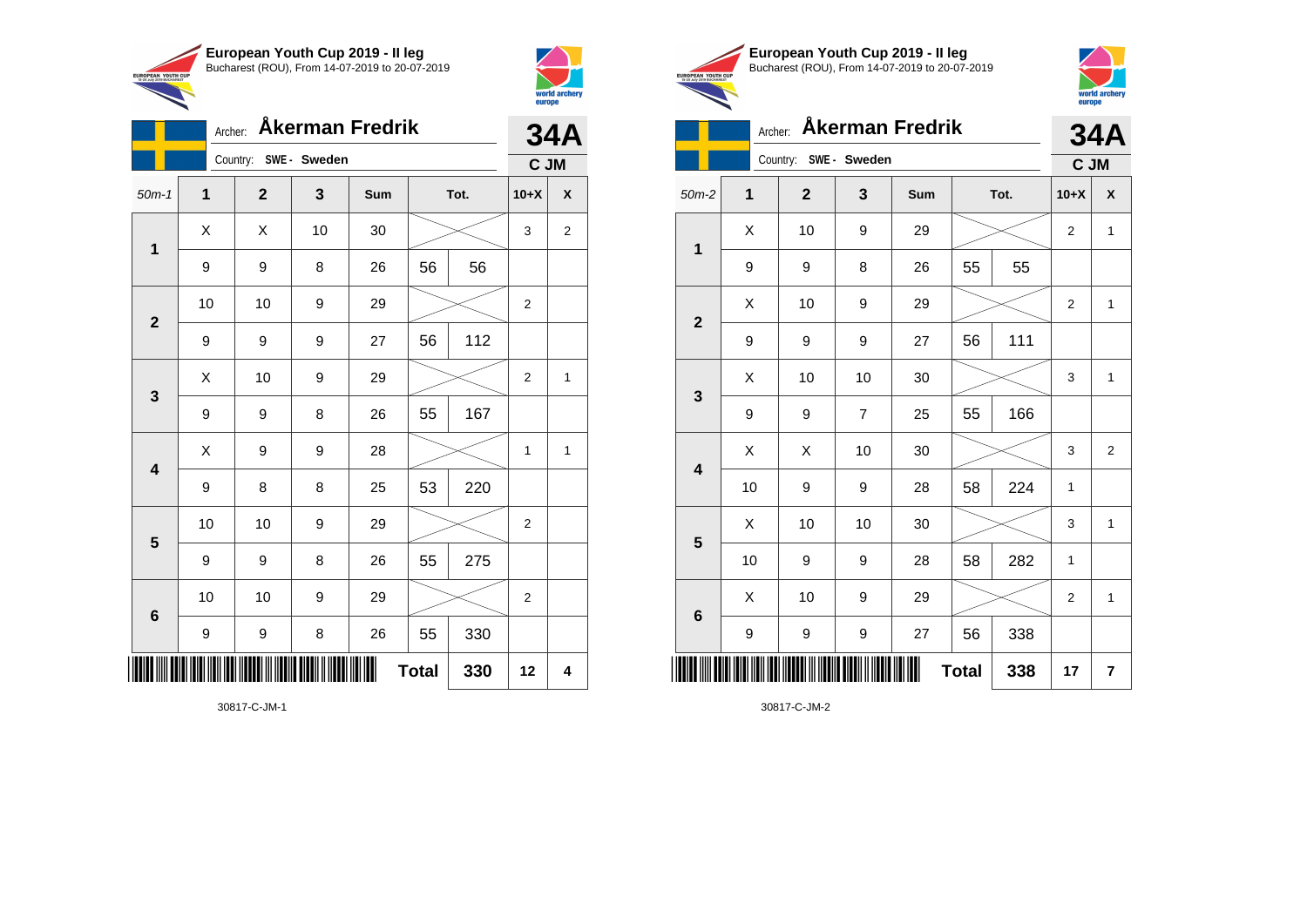



|                         |    |                       |                    |     |    |      |              | europe     |
|-------------------------|----|-----------------------|--------------------|-----|----|------|--------------|------------|
|                         |    |                       | Archer: Isnes Trym |     |    |      |              | <b>34B</b> |
|                         |    | Country: NOR - Norway |                    |     |    |      | C JM         |            |
| $50m-1$                 | 1  | $\mathbf{2}$          | 3                  | Sum |    | Tot. | $10+X$       | X          |
| $\mathbf{1}$            | X  | 10                    | 10                 | 30  |    |      | 3            | 1          |
|                         | 10 | 9                     | 8                  | 27  | 57 | 57   | 1            |            |
|                         | 10 | 10                    | 10                 | 30  |    |      | 3            |            |
| $\mathbf{2}$            | 9  | 9                     | 8                  | 26  | 56 | 113  |              |            |
|                         | 10 | 10                    | 10                 | 30  |    |      | 3            |            |
| $\mathbf{3}$            | 9  | 9                     | 8                  | 26  | 56 | 169  |              |            |
| $\overline{\mathbf{4}}$ | Χ  | 10                    | 10                 | 30  |    |      | 3            | 1          |
|                         | 10 | 9                     | 9                  | 28  | 58 | 227  | 1            |            |
| $5\phantom{1}$          | 10 | 9                     | 9                  | 28  |    |      | $\mathbf{1}$ |            |
|                         | 9  | 9                     | 8                  | 26  | 54 | 281  |              |            |
|                         | X  | 10                    | 10                 | 30  |    |      | 3            | 1          |
| $\bf 6$                 | 10 | 9                     | 9                  | 28  | 58 | 339  | 1            |            |

**Total 339 19 3**

20755-C-JM-1

\*20755-C-JM-1\*





|                         | <b>Isnes Trym</b><br>Archer: |                       |                |     |              |      |                |                |  |  |
|-------------------------|------------------------------|-----------------------|----------------|-----|--------------|------|----------------|----------------|--|--|
|                         |                              | Country: NOR - Norway |                |     |              |      | C JM           |                |  |  |
| $50m-2$                 | $\mathbf 1$                  | $\mathbf{2}$          | 3              | Sum |              | Tot. | $10+X$         | X              |  |  |
| 1                       | X                            | 10                    | 10             | 30  |              |      | 3              | $\mathbf{1}$   |  |  |
|                         | 10                           | 9                     | 9              | 28  | 58           | 58   | 1              |                |  |  |
| $\mathbf{2}$            | X                            | 10                    | 8              | 28  |              |      | $\overline{2}$ | $\mathbf{1}$   |  |  |
|                         | 8                            | 8                     | $\overline{7}$ | 23  | 51           | 109  |                |                |  |  |
| $\mathbf{3}$            | 10                           | 9                     | 9              | 28  |              |      | 1              |                |  |  |
|                         | 9                            | 8                     | 8              | 25  | 53           | 162  |                |                |  |  |
| $\overline{\mathbf{4}}$ | Χ                            | X                     | 10             | 30  |              |      | 3              | $\overline{2}$ |  |  |
|                         | 9                            | 9                     | $\overline{7}$ | 25  | 55           | 217  |                |                |  |  |
| $5\phantom{1}$          | X                            | 10                    | 10             | 30  |              |      | 3              | $\mathbf{1}$   |  |  |
|                         | 9                            | 9                     | 8              | 26  | 56           | 273  |                |                |  |  |
| $6\phantom{1}$          | X                            | 10                    | 10             | 30  |              |      | 3              | $\mathbf{1}$   |  |  |
|                         | 9                            | 8                     | 8              | 25  | 55           | 328  |                |                |  |  |
| ║║║                     |                              |                       |                |     | <b>Total</b> | 328  | 16             | 6              |  |  |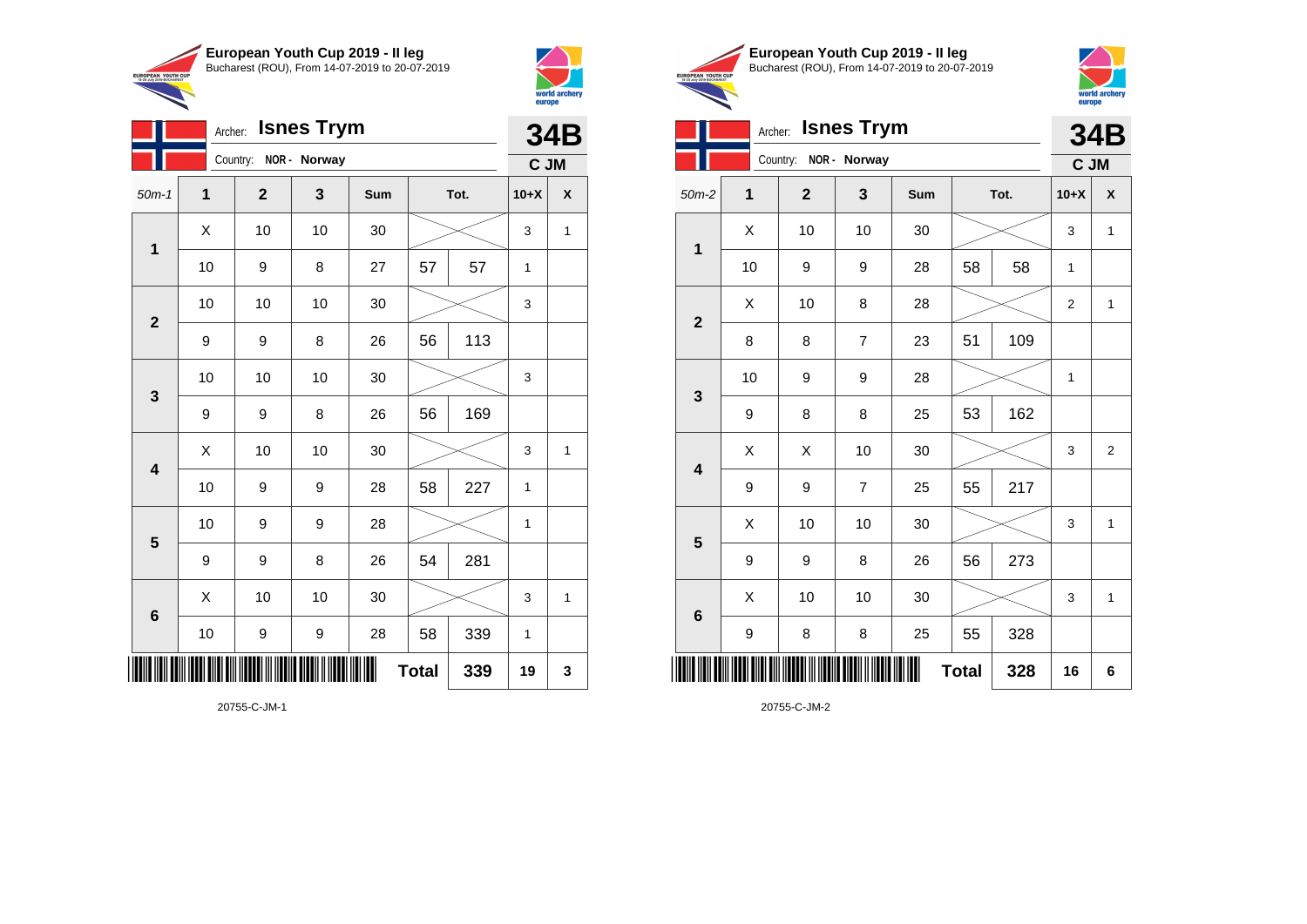



|                 | Archer:                  |                        |                | <b>34C</b> |              |      |                |              |
|-----------------|--------------------------|------------------------|----------------|------------|--------------|------|----------------|--------------|
|                 |                          | Country: ROU - Romania |                |            |              |      | C JM           |              |
| $50m-1$         | $\mathbf{1}$             | $\mathbf{2}$           | $\mathbf{3}$   | Sum        |              | Tot. | $10+X$         | X            |
| $\mathbf 1$     | 9                        | 9                      | 9              | 27         |              |      |                |              |
|                 | 8                        | $\overline{7}$         | $\overline{7}$ | 22         | 49           | 49   |                |              |
| $\overline{2}$  | Χ                        | 10                     | $\overline{7}$ | 27         |              |      | $\overline{2}$ | 1            |
|                 | 7                        | 6                      | 5              | 18         | 45           | 94   |                |              |
| 3               | 9                        | 9                      | 9              | 27         |              |      |                |              |
|                 | 8                        | 8                      | 7              | 23         | 50           | 144  |                |              |
| 4               | 10                       | 9                      | 9              | 28         |              |      | $\mathbf{1}$   |              |
|                 | 9                        | 6                      | 6              | 21         | 49           | 193  |                |              |
| 5               | X                        | 10                     | 9              | 29         |              |      | $\overline{2}$ | $\mathbf{1}$ |
|                 | 8                        | 8                      | 8              | 24         | 53           | 246  |                |              |
| $6\phantom{1}6$ | 9                        | 8                      | 8              | 25         |              |      |                |              |
|                 | $\overline{\mathcal{I}}$ | $\overline{7}$         | 7              | 21         | 46           | 292  |                |              |
| ║║║             |                          |                        |                |            | <b>Total</b> | 292  | 5              | $\mathbf 2$  |





|                         | Archer:        |                |                        | <b>34C</b> |              |      |        |                    |
|-------------------------|----------------|----------------|------------------------|------------|--------------|------|--------|--------------------|
|                         |                |                | Country: ROU - Romania |            |              |      | C JM   |                    |
| $50m-2$                 | 1              | $\overline{2}$ | 3                      | Sum        |              | Tot. | $10+X$ | $\pmb{\mathsf{X}}$ |
| $\mathbf{1}$            | 10             | 9              | 9                      | 28         |              |      | 1      |                    |
|                         | 8              | 8              | 8                      | 24         | 52           | 52   |        |                    |
| $\mathbf 2$             | 10             | 8              | 8                      | 26         |              |      | 1      |                    |
|                         | 8              | 8              | 6                      | 22         | 48           | 100  |        |                    |
| 3                       | 8              | 8              | 8                      | 24         |              |      |        |                    |
|                         | $\overline{7}$ | 6              | 5                      | 18         | 42           | 142  |        |                    |
| $\overline{\mathbf{4}}$ | 10             | 9              | 9                      | 28         |              |      | 1      |                    |
|                         | $\overline{7}$ | 6              | M                      | 13         | 41           | 183  |        |                    |
| 5                       | 9              | 8              | $\overline{7}$         | 24         |              |      |        |                    |
|                         | $\overline{7}$ | 5              | 5                      | 17         | 41           | 224  |        |                    |
| $\boldsymbol{6}$        | 10             | 9              | 8                      | 27         |              |      | 1      |                    |
|                         | 6              | 6              | 6                      | 18         | 45           | 269  |        |                    |
|                         |                |                |                        | Ш          | <b>Total</b> | 269  | 4      | $\mathbf 0$        |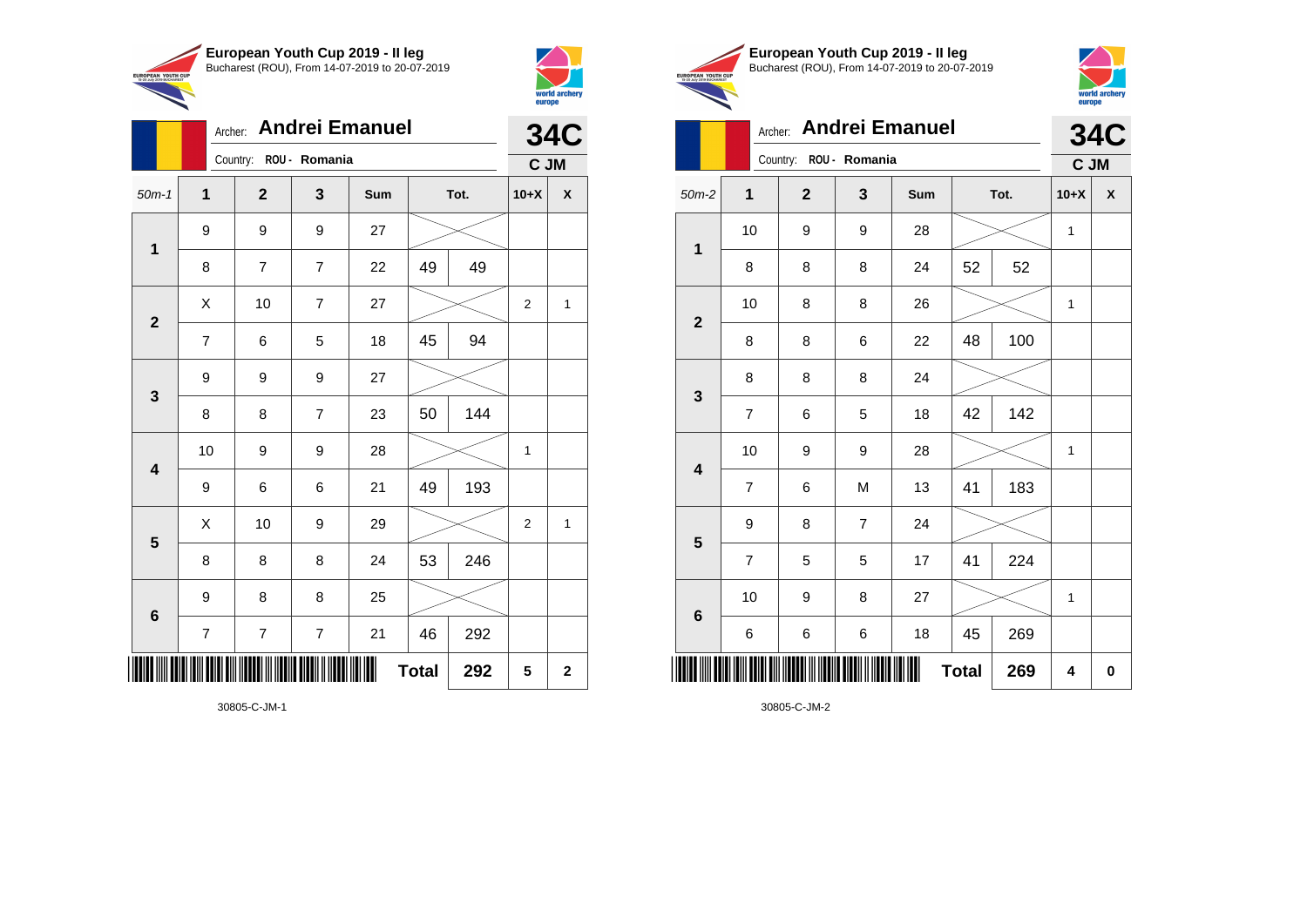

Archer: **Boggiatto Alex**

3546-C-JM-1

\*3546-C-JM-1\*



|                                                        | European Youth Cup 2019 - Il leg               |
|--------------------------------------------------------|------------------------------------------------|
| <b>EUROPEAN YOUTH CUP</b><br>15-20 July 2019 BUCHAREST | Bucharest (ROU), From 14-07-2019 to 20-07-2019 |



**34D C JM**

**Total 352 28 11**

## Archer: **Boggiatto Alex**

|                         |                     | Archer:              | <b>Boggiatto Alex</b> |     |              |      |                | <b>34D</b>     |                 |              | Archer:              | <b>Boggiatto Alex</b> |     |              |      | <b>34L</b>   |                           |
|-------------------------|---------------------|----------------------|-----------------------|-----|--------------|------|----------------|----------------|-----------------|--------------|----------------------|-----------------------|-----|--------------|------|--------------|---------------------------|
|                         |                     | Country: ITA - Italy |                       |     |              |      |                | C JM           |                 |              | Country: ITA - Italy |                       |     |              |      |              | C JM                      |
| $50m-1$                 | $\mathbf{1}$        | $\mathbf{2}$         | $\mathbf{3}$          | Sum |              | Tot. | $10+X$         | $\pmb{\chi}$   | $50m-2$         | $\mathbf 1$  | $\mathbf{2}$         | $\mathbf{3}$          | Sum |              | Tot. | $10+X$       | $\boldsymbol{\mathsf{x}}$ |
|                         | $\times$            | X                    | 10                    | 30  |              |      | 3              | $\overline{c}$ | $\mathbf{1}$    | X            | X                    | X                     | 30  |              |      | 3            | 3                         |
| 1                       | 9                   | 9                    | 9                     | 27  | 57           | 57   |                |                |                 | X            | 10                   | $\boldsymbol{9}$      | 29  | 59           | 59   | 2            | $\mathbf 1$               |
| $\overline{2}$          | $\mathsf{X}$        | 10                   | 10                    | 30  |              |      | 3              | $\mathbf{1}$   | $\overline{2}$  | $\mathsf{X}$ | $\mathsf{X}$         | 10                    | 30  |              |      | 3            | $\overline{2}$            |
|                         | 10                  | 10                   | 8                     | 28  | 58           | 115  | $\overline{2}$ |                |                 | 10           | 10                   | $\boldsymbol{9}$      | 29  | 59           | 118  | $\sqrt{2}$   |                           |
| $\mathbf{3}$            | 10                  | 10                   | $10$                  | 30  |              |      | 3              |                | $\mathbf{3}$    | X            | 10                   | 10                    | 30  |              |      | 3            |                           |
|                         | 9                   | 9                    | $9\,$                 | 27  | 57           | 172  |                |                |                 | 10           | 10                   | $\boldsymbol{9}$      | 29  | 59           | 177  | $\sqrt{2}$   |                           |
| $\overline{\mathbf{4}}$ | $\mathsf{X}$        | $\mathsf{X}$         | X                     | 30  |              |      | 3              | 3              | 4               | 10           | 10                   | 10                    | 30  |              |      | 3            |                           |
|                         | X                   | X                    | 10                    | 30  | 60           | 232  | 3              | $\overline{2}$ |                 | 9            | 9                    | 9                     | 27  | 57           | 234  |              |                           |
| $5\phantom{.0}$         | X                   | $\mathsf X$          | $\mathsf X$           | 30  |              |      | 3              | 3              | $5\phantom{1}$  | X            | $\mathsf X$          | 10                    | 30  |              |      | 3            | $\overline{2}$            |
|                         | $\mathsf{X}$        | $\boldsymbol{9}$     | $9\,$                 | 28  | 58           | 290  | $\mathbf{1}$   | $\mathbf{1}$   |                 | 10           | 9                    | $\boldsymbol{9}$      | 28  | 58           | 292  | $\mathbf{1}$ |                           |
| $6\phantom{1}6$         | $\mathsf{X}$        | 10                   | 9                     | 29  |              |      | $\overline{2}$ | $\mathbf{1}$   | $6\phantom{1}6$ | $\mathsf{X}$ | $\mathsf{X}$         | 10                    | 30  |              |      | 3            | $\overline{2}$            |
|                         | 9                   | 9                    | 9                     | 27  | 56           | 346  |                |                |                 | 10           | 10                   | 10                    | 30  | 60           | 352  | 3            |                           |
|                         | IIII IIII IIIII III |                      |                       |     | <b>Total</b> | 346  | 23             | 13             |                 |              |                      |                       |     | <b>Total</b> | 352  | 28           | 1 <sup>1</sup>            |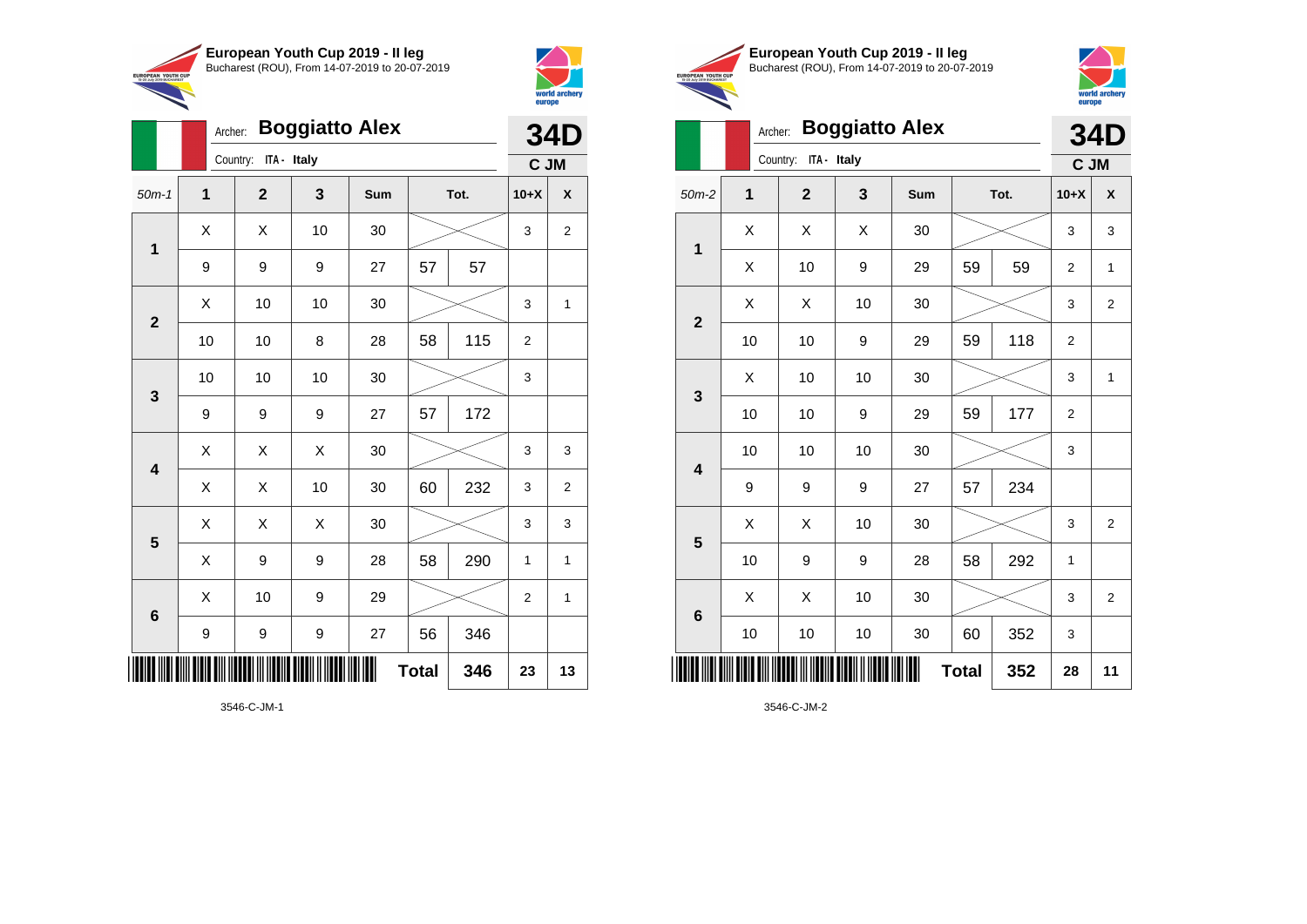



|                         |              |              |                       |     |              |      | emope          |                         |
|-------------------------|--------------|--------------|-----------------------|-----|--------------|------|----------------|-------------------------|
|                         | Archer:      |              | <b>Dufour Camille</b> |     |              |      |                | <b>35B</b>              |
|                         |              | Country:     | FRA - France          |     |              |      | C JM           |                         |
| $50m-1$                 | $\mathbf{1}$ | $\mathbf{2}$ | 3                     | Sum |              | Tot. | $10+X$         | $\pmb{\mathsf{X}}$      |
| $\mathbf{1}$            | X            | 10           | 10                    | 30  |              |      | 3              | $\mathbf{1}$            |
|                         | 10           | 9            | 9                     | 28  | 58           | 58   | 1              |                         |
|                         | X            | 10           | 10                    | 30  |              |      | 3              | 1                       |
| $\mathbf{2}$            | 9            | 9            | $\overline{7}$        | 25  | 55           | 113  |                |                         |
| 3                       | 10           | 10           | 10                    | 30  |              |      | 3              |                         |
|                         | 10           | 10           | 9                     | 29  | 59           | 172  | $\overline{c}$ |                         |
| $\overline{\mathbf{4}}$ | X            | X            | 10                    | 30  |              |      | 3              | $\overline{2}$          |
|                         | 10           | 9            | 9                     | 28  | 58           | 230  | 1              |                         |
| 5                       | X            | X            | 10                    | 30  |              |      | 3              | $\overline{2}$          |
|                         | 10           | 9            | 9                     | 28  | 58           | 288  | 1              |                         |
| 6                       | X            | 10           | 10                    | 30  |              |      | 3              | 1                       |
|                         | 10           | 9            | 9                     | 28  | 58           | 346  | 1              |                         |
|                         |              |              |                       |     | <b>Total</b> | 346  | 24             | $\overline{\mathbf{r}}$ |

30451-C-JM-1





|                         | Archer:     |                       | 35B |     |              |      |                |                |
|-------------------------|-------------|-----------------------|-----|-----|--------------|------|----------------|----------------|
|                         |             | Country: FRA - France |     |     |              |      | C JM           |                |
| $50m-2$                 | $\mathbf 1$ | $\mathbf{2}$          | 3   | Sum |              | Tot. | $10+X$         | X              |
| $\mathbf{1}$            | X           | X                     | X   | 30  |              |      | 3              | 3              |
|                         | 10          | 10                    | 9   | 29  | 59           | 59   | 2              |                |
| $\mathbf{2}$            | X           | X                     | 10  | 30  |              |      | 3              | $\overline{2}$ |
|                         | 10          | 9                     | 9   | 28  | 58           | 117  | 1              |                |
| 3                       | X           | Χ                     | Χ   | 30  |              |      | 3              | 3              |
|                         | 10          | 9                     | 9   | 28  | 58           | 175  | 1              |                |
| $\overline{\mathbf{4}}$ | 10          | 10                    | 10  | 30  |              |      | 3              |                |
|                         | 10          | 9                     | 9   | 28  | 58           | 233  | 1              |                |
| $5\phantom{1}$          | X           | 10                    | 10  | 30  |              |      | 3              | 1              |
|                         | 10          | 10                    | 9   | 29  | 59           | 292  | $\overline{2}$ |                |
| 6                       | Χ           | X                     | 9   | 29  |              |      | $\overline{2}$ | $\overline{2}$ |
|                         | 9           | 9                     | 8   | 26  | 55           | 347  |                |                |
|                         |             |                       |     |     | <b>Total</b> | 347  | 24             | 11             |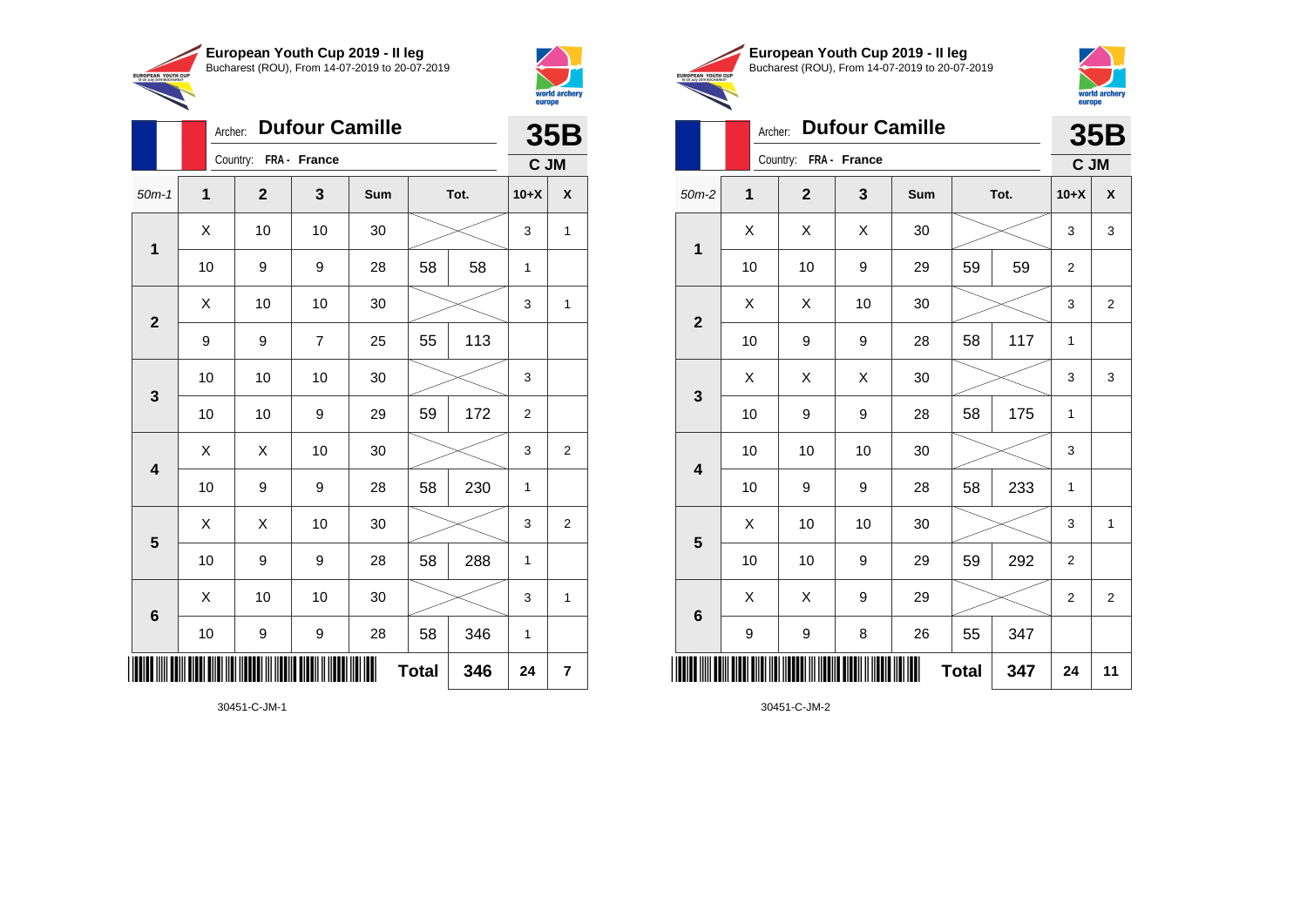

Archer: **Jaatma Robin**

50m-1 **1 2 3 Sum Tot. 10+X X**

10 | 10 | 9 | 29 | 59 | 59 | 2

 $\begin{array}{|c|c|c|c|c|c|}\hline \hspace{.1cm}X & \hspace{.1cm} \text{ 10} & \hspace{.1cm} \text{ 10} & \hspace{.1cm} \text{ 30} & \hspace{.1cm} \end{array} \hspace{.2cm} \begin{array}{|c|c|c|c|c|c|}\hline \hspace{.1cm}X & \hspace{.1cm} \text{ 3} & \hspace{.1cm} \text{ 1} & \hspace{.1cm} \text{ 4} & \hspace{.1cm} \end{array}$ 

 $X \quad | \quad X \quad | \quad X \quad | \quad 30 \quad | \quad \textcolor{red}{\textbf{3}} \textcolor{red}{\textbf{2}} \sim \quad | \quad 3 \quad | \quad 3$ 

X | 10 | 9 | 29 | 59 | 118 | 2 | 1

 $X$   $\mid$   $X$   $\mid$   $X$   $\mid$  30  $\mid$   $\gg$   $\sim$   $\mid$  3  $\mid$  3

 $\begin{array}{|c|c|c|c|c|c|}\hline \hspace{.1cm}X & \hspace{.1cm} \text{ 10} & \hspace{.1cm} \text{ 10} & \hspace{.1cm} \text{ 30} & \hspace{.1cm} \end{array} \hspace{.2cm} \begin{array}{|c|c|c|c|c|c|}\hline \hspace{.1cm}X & \hspace{.1cm} \text{ 3} & \hspace{.1cm} \text{ 1} & \hspace{.1cm} \text{ 4} & \hspace{.1cm} \end{array}$ 

 $\begin{array}{|c|c|c|c|c|}\hline \hspace{0.8cm}X & X & 10 & 30 & \nearrow & \ \hline \end{array} \hspace{0.2cm} \begin{array}{|c|c|c|c|c|}\hline \hspace{0.8cm}3 & 3 & 2 \end{array}$ 

 $\begin{array}{|c|c|c|c|c|}\hline \hspace{0.8cm}X & X & 10 & 30 & \nearrow \ \hline \end{array} \hspace{0.2cm} \begin{array}{|c|c|c|c|c|}\hline \hspace{0.8cm}3 & 3 & 2 \end{array}$ 

**Total 354 30 13**

10 | 10 | 9 | 29 | 59 | 177 | 2

10 | 10 | 10 | 30 | 60 | 237 | 3

10 | 9 | 9 | 28 | 58 | 295 | 1

10 | 10 | 9 | 29 | 59 | 354 | 2

Country: **EST - Estonia**

**1**

**2**

**3**

**4**

**5**

**6**



EUROPEAN YOUTH

**35C C JM**

|            | European Youth Cup 2019 - Il leg               |
|------------|------------------------------------------------|
| <b>CUP</b> | Bucharest (ROU), From 14-07-2019 to 20-07-2019 |



|                         | Jaatma Robin<br>Archer: |                |    |     |              |      |                |                         |  |  |
|-------------------------|-------------------------|----------------|----|-----|--------------|------|----------------|-------------------------|--|--|
|                         | Country: EST - Estonia  |                |    |     |              |      |                |                         |  |  |
| $50m-2$                 | 1                       | $\overline{2}$ | 3  | Sum |              | Tot. | $10+X$         | X                       |  |  |
| $\mathbf{1}$            | X                       | Χ              | 10 | 30  |              |      | 3              | $\overline{2}$          |  |  |
|                         | 10                      | 9              | 9  | 28  | 58           | 58   | $\mathbf{1}$   |                         |  |  |
| $\overline{2}$          | X                       | X              | X  | 30  |              |      | 3              | 3                       |  |  |
|                         | X                       | 10             | 10 | 30  | 60           | 118  | 3              | $\mathbf{1}$            |  |  |
| 3                       | Χ                       | X              | X  | 30  |              |      | 3              | 3                       |  |  |
|                         | 10                      | 9              | 9  | 28  | 58           | 176  | $\mathbf{1}$   |                         |  |  |
| $\overline{\mathbf{4}}$ | X                       | Χ              | X  | 30  |              |      | 3              | 3                       |  |  |
|                         | 10                      | 10             | 9  | 29  | 59           | 235  | $\overline{2}$ |                         |  |  |
| $\overline{\mathbf{5}}$ | Χ                       | X              | 10 | 30  |              |      | 3              | $\overline{\mathbf{c}}$ |  |  |
|                         | 10                      | 10             | 9  | 29  | 59           | 294  | $\overline{2}$ |                         |  |  |
| $6\phantom{1}$          | Χ                       | X              | 10 | 30  |              |      | 3              | 2                       |  |  |
|                         | 9                       | 9              | 9  | 27  | 57           | 351  |                |                         |  |  |
|                         |                         |                |    |     | <b>Total</b> | 351  | 27             | 16                      |  |  |

3403-C-JM-2

3403-C-JM-1

\*3403-C-JM-1\*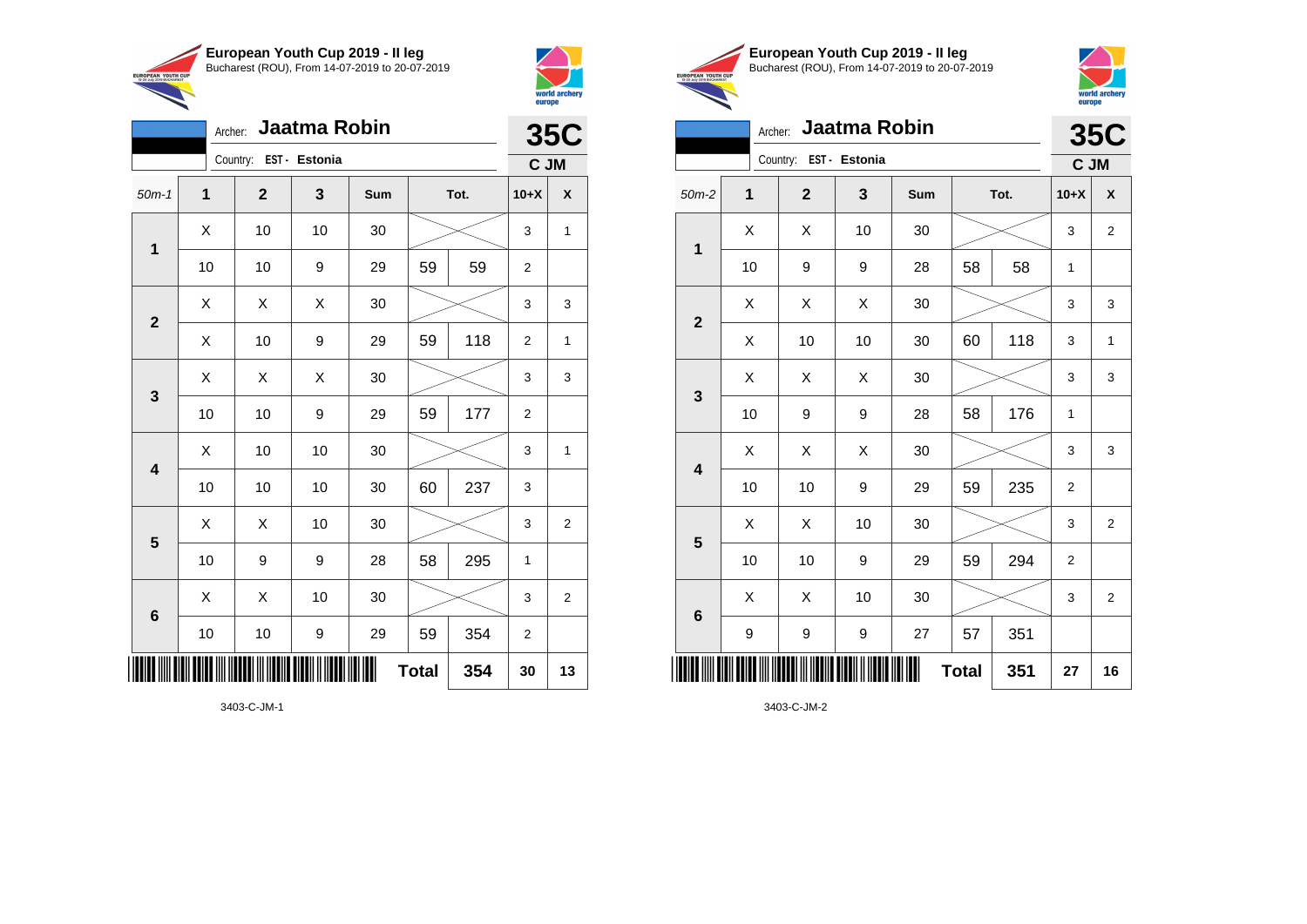



| <b>Anastasiadis Panteleimon</b><br>Archer:<br>Country: GRE - Greece<br>$\mathbf 1$<br>$\mathbf{3}$<br>$\mathbf 2$<br>$50m-1$<br>Sum<br>Tot.<br>X<br>10<br>9<br>29<br>2<br>$\mathbf 1$<br>55<br>55<br>$\boldsymbol{9}$<br>9<br>8<br>26<br>10<br>10<br>30<br>10<br>3<br>$\overline{\mathbf{2}}$<br>112<br>57<br>9<br>9<br>9<br>27<br>Χ<br>X<br>10<br>30<br>3<br>$\mathbf{3}$<br>169<br>57<br>10<br>9<br>8<br>27<br>1<br>10<br>10<br>10<br>30<br>3<br>$\overline{\mathbf{4}}$<br>226<br>9<br>27<br>57<br>9<br>9<br>Χ<br>10<br>10<br>30<br>3<br>$5\phantom{1}$<br>284<br>10<br>9<br>58<br>9<br>28<br>$\mathbf{1}$ |                  |    |    |    |              |     |        | 35D                     |  |
|---------------------------------------------------------------------------------------------------------------------------------------------------------------------------------------------------------------------------------------------------------------------------------------------------------------------------------------------------------------------------------------------------------------------------------------------------------------------------------------------------------------------------------------------------------------------------------------------------------------|------------------|----|----|----|--------------|-----|--------|-------------------------|--|
|                                                                                                                                                                                                                                                                                                                                                                                                                                                                                                                                                                                                               |                  |    |    |    |              |     | C JM   |                         |  |
|                                                                                                                                                                                                                                                                                                                                                                                                                                                                                                                                                                                                               |                  |    |    |    |              |     | $10+X$ | X                       |  |
|                                                                                                                                                                                                                                                                                                                                                                                                                                                                                                                                                                                                               |                  |    |    |    |              |     |        | $\mathbf{1}$            |  |
|                                                                                                                                                                                                                                                                                                                                                                                                                                                                                                                                                                                                               |                  |    |    |    |              |     |        |                         |  |
|                                                                                                                                                                                                                                                                                                                                                                                                                                                                                                                                                                                                               |                  |    |    |    |              |     |        |                         |  |
|                                                                                                                                                                                                                                                                                                                                                                                                                                                                                                                                                                                                               |                  |    |    |    |              |     |        |                         |  |
|                                                                                                                                                                                                                                                                                                                                                                                                                                                                                                                                                                                                               |                  |    |    |    |              |     |        | $\overline{\mathbf{c}}$ |  |
|                                                                                                                                                                                                                                                                                                                                                                                                                                                                                                                                                                                                               |                  |    |    |    |              |     |        |                         |  |
|                                                                                                                                                                                                                                                                                                                                                                                                                                                                                                                                                                                                               |                  |    |    |    |              |     |        |                         |  |
|                                                                                                                                                                                                                                                                                                                                                                                                                                                                                                                                                                                                               |                  |    |    |    |              |     |        |                         |  |
|                                                                                                                                                                                                                                                                                                                                                                                                                                                                                                                                                                                                               |                  |    |    |    |              |     |        | 1                       |  |
|                                                                                                                                                                                                                                                                                                                                                                                                                                                                                                                                                                                                               |                  |    |    |    |              |     |        |                         |  |
| 6                                                                                                                                                                                                                                                                                                                                                                                                                                                                                                                                                                                                             | X                | 10 | 10 | 30 |              |     | 3      | 1                       |  |
|                                                                                                                                                                                                                                                                                                                                                                                                                                                                                                                                                                                                               | $\boldsymbol{9}$ | 9  | 10 | 28 | 58           | 342 | 1      |                         |  |
|                                                                                                                                                                                                                                                                                                                                                                                                                                                                                                                                                                                                               |                  |    |    |    | <b>Total</b> | 342 | 20     | 5                       |  |





|              | Archer:                                                                                        |                       |    | <b>Anastasiadis Panteleimon</b> |    |     |                                                                                       | <b>35D</b>     |
|--------------|------------------------------------------------------------------------------------------------|-----------------------|----|---------------------------------|----|-----|---------------------------------------------------------------------------------------|----------------|
|              |                                                                                                | Country: GRE - Greece |    |                                 |    |     |                                                                                       |                |
| $50m-2$      | 1                                                                                              | $\overline{2}$        | 3  | Sum                             |    |     | $10+X$                                                                                | χ              |
|              | 10                                                                                             | 10                    | 10 | 30                              |    |     | 3                                                                                     |                |
|              | 9                                                                                              | 9                     | 8  | 26                              | 56 | 56  |                                                                                       |                |
|              | X                                                                                              | 10                    | 10 | 30                              |    |     | 3                                                                                     | $\mathbf{1}$   |
|              | 9                                                                                              | 9                     | 9  | 27                              | 57 | 113 |                                                                                       |                |
|              | Χ                                                                                              | 10                    | 10 | 30                              |    |     | C JM<br>3<br>172<br>$\mathbf 2$<br>1<br>227<br>1<br>282<br>3<br>340<br>1<br>340<br>17 | $\mathbf{1}$   |
| $\mathbf{3}$ | 10                                                                                             | 10                    | 9  | 29                              | 59 |     |                                                                                       |                |
|              | X                                                                                              | 9                     | 9  | 28                              |    |     |                                                                                       | 1              |
|              | 9                                                                                              | 9                     | 9  | 27                              | 55 |     |                                                                                       |                |
|              | X                                                                                              | 9                     | 9  | 28                              |    |     |                                                                                       | 1              |
|              | 9                                                                                              | 9                     | 9  | 27                              | 55 |     |                                                                                       |                |
|              | X                                                                                              | X                     | 10 | 30                              |    |     |                                                                                       | $\overline{2}$ |
|              | 10                                                                                             | 9                     | 9  | 28                              | 58 |     |                                                                                       |                |
| ║║║          | Tot.<br>$\mathbf 1$<br>$\mathbf{2}$<br>$\overline{\mathbf{4}}$<br>5<br>$\bf 6$<br><b>Total</b> |                       |    |                                 |    | 6   |                                                                                       |                |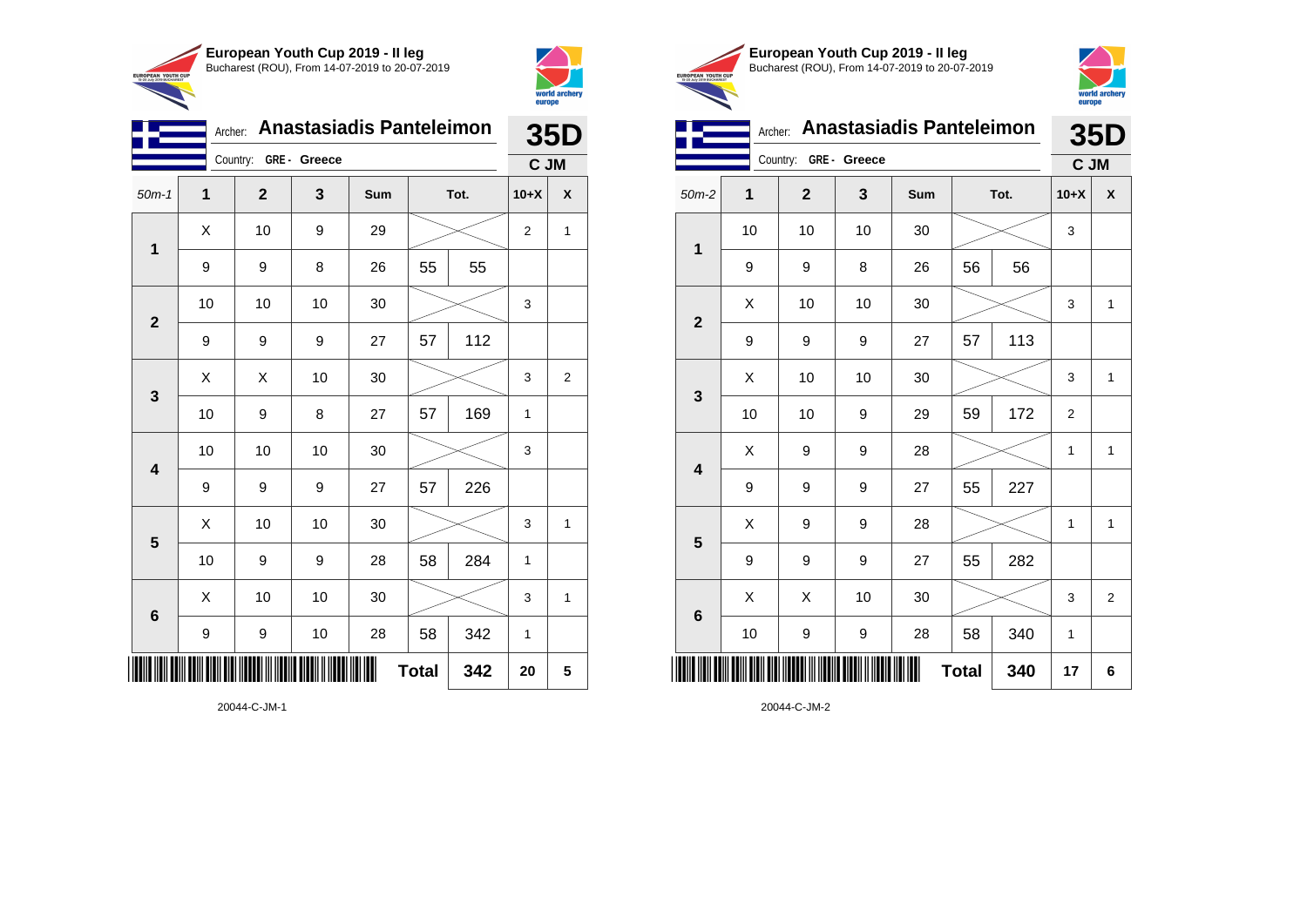

Archer: **Olsen Simon**

Country: **DEN - Denmark**



**36A C JM**

**Total 349 25 10**

**European Youth Cup 2019 - II leg** Bucharest (ROU), From 14-07-2019 to 20-07-2019 EUROPEAN YOUTH CUP



## Archer: **Olsen Simon 36A**

|                         |                                                                      | Country:<br>DEN - Denmark |    | C JM |    |      |                |                |
|-------------------------|----------------------------------------------------------------------|---------------------------|----|------|----|------|----------------|----------------|
| $50m-2$                 | $\mathbf{1}$                                                         | $\mathbf 2$               | 3  | Sum  |    | Tot. | $10+X$         | X              |
|                         | Χ                                                                    | 10                        | 10 | 30   |    |      | 3              | 1              |
| $\mathbf 1$             | 10                                                                   | 9                         | 9  | 28   | 58 | 58   | 1              |                |
| $\mathbf{2}$            | X                                                                    | X                         | 10 | 30   |    |      | 3              | $\overline{2}$ |
|                         | 10                                                                   | 10                        | 9  | 29   | 59 | 117  | $\overline{2}$ |                |
| $\mathbf{3}$            | X                                                                    | 10                        | 10 | 30   |    |      |                | 1              |
|                         | 9                                                                    | 9                         | 9  | 27   | 57 | 174  |                |                |
| $\overline{\mathbf{4}}$ | X                                                                    | 10                        | 10 | 30   |    |      |                | 1              |
|                         | 10                                                                   | 10                        | 10 | 30   | 60 | 234  | 3              |                |
| $\overline{\mathbf{5}}$ | Χ                                                                    | 10                        | 10 | 30   |    |      | 3              | 1              |
|                         | 10                                                                   | 10                        | 9  | 29   | 59 | 293  | 2              |                |
| $\bf 6$                 | X                                                                    | Χ                         | X  | 30   |    |      | 3              | 3              |
|                         | 10                                                                   | 9                         | 9  | 28   | 58 | 351  | 1              |                |
|                         | <b>Total</b><br>351<br>ADI IIDIN OIII IIDDOODI III IIDDIID OIDDII II |                           |    |      |    |      |                |                |

3416-C-JM-2

3416-C-JM-1

| ║║║                     |        |    |    | $\blacksquare$ | <b>Total</b> | 349 | 25          | $\ddot{\phantom{0}}$    |
|-------------------------|--------|----|----|----------------|--------------|-----|-------------|-------------------------|
|                         | $10\,$ | 10 | 10 | 30             | 60           | 349 | $\mathsf 3$ |                         |
| $\bf 6$                 | X      | Χ  | 10 | 30             |              |     | 3           | $\overline{\mathbf{c}}$ |
|                         | 9      | 9  | 9  | 27             | 57           | 289 |             |                         |
| $\overline{\mathbf{5}}$ | 10     | 10 | 10 | 30             |              |     | 3           |                         |
| 4                       | 9      | 9  | 9  | 27             | 57           | 232 |             |                         |
|                         | X      | Χ  | X  | $30\,$         |              |     | 3           | 3                       |
| $\mathbf{3}$            | 9      | 9  | 9  | 27             | 56           | 175 |             |                         |
|                         | Χ      | 10 | 9  | 29             |              |     | $\mathbf 2$ | $\mathbf{1}$            |
|                         | $10$   | 10 | 9  | 29             | 59           | 119 | $\mathbf 2$ |                         |
| $\mathbf{2}$            | Χ      | 10 | 10 | 30             |              |     | 3           | 1                       |
|                         | $10$   | 10 | 10 | 30             | 60           | 60  | 3           |                         |
| $\mathbf{1}$            | Χ      | Χ  | Χ  | 30             |              |     |             | 3                       |

50m-1 **1 2 3 Sum Tot. 10+X X**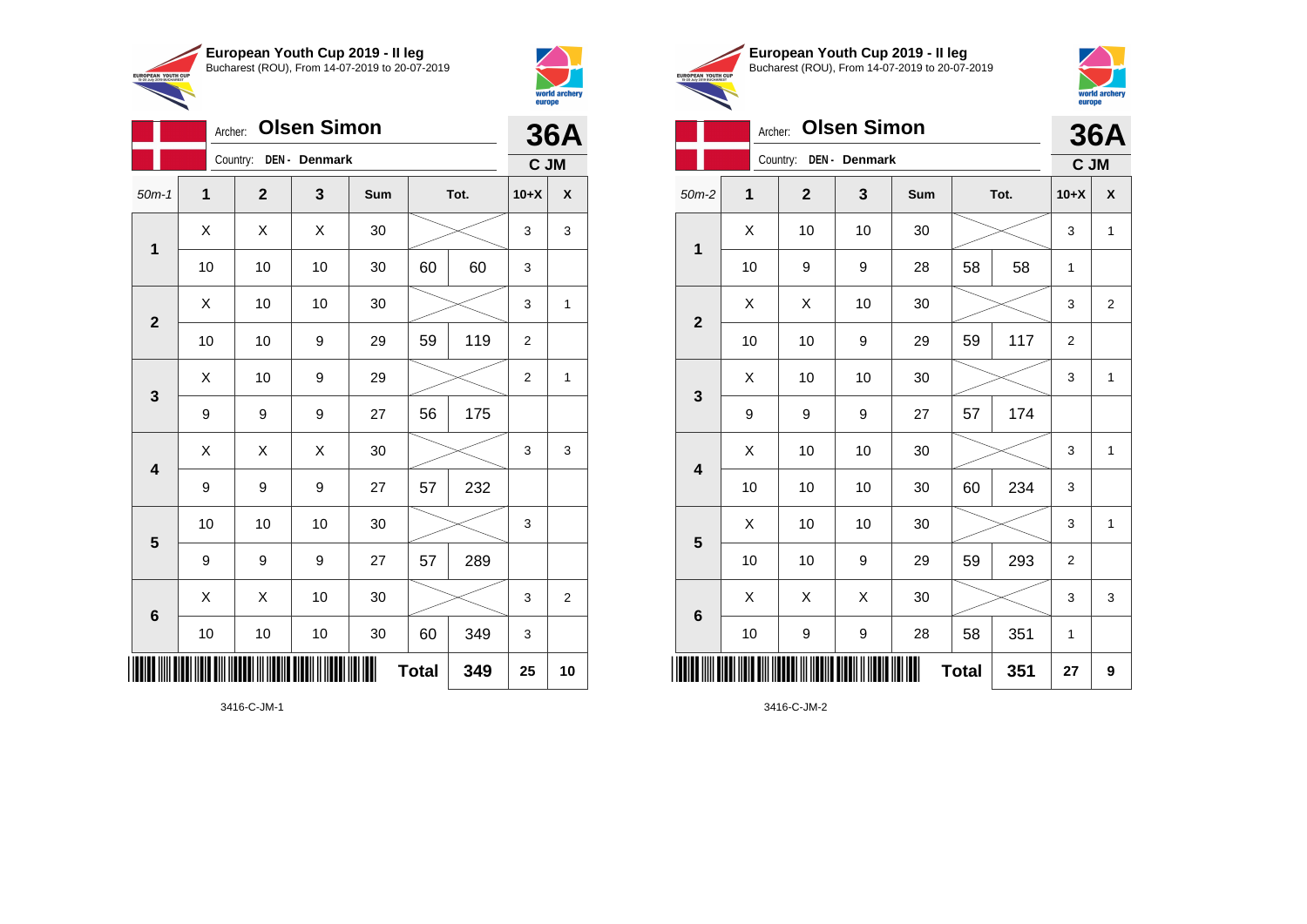

Archer: **Snelder Rik**

Country: **NED - Netherlands**

**1**

**2**

**3**

**4**

**5**

**6**

50m-1 **1 2 3 Sum Tot. 10+X X**

10 | 10 | 9 | 29 | 59 | 59 | 2

10 | 9 | 9 | 28 | 58 | 117 | 1

10 | 9 | 9 | 28 | 58 | 175 | 1

10 | 9 | 9 | 28 | 58 | 233 | 1

9 | 9 | 9 | 27 | 56 | 289

 $\begin{array}{|c|c|c|c|c|c|}\hline \hspace{.1cm}X & \hspace{.1cm} \text{ 10} & \hspace{.1cm} \text{ 10} & \hspace{.1cm} \text{ 30} & \hspace{.1cm} \end{array} \hspace{.2cm} \begin{array}{|c|c|c|c|c|c|}\hline \hspace{.1cm}X & \hspace{.1cm} \text{ 3} & \hspace{.1cm} \text{ 1} & \hspace{.1cm} \text{ 4} & \hspace{.1cm} \end{array}$ 

 $\begin{array}{|c|c|c|c|c|}\hline \hspace{0.8cm}X & X & 10 & 30 & \nearrow & \ \hline \end{array} \hspace{0.2cm} \begin{array}{|c|c|c|c|c|}\hline \hspace{0.8cm}3 & 3 & 2 \end{array}$ 

 $\begin{array}{|c|c|c|c|c|c|}\hline \hspace{.1cm}X & \hspace{.1cm} \text{ 10} & \hspace{.1cm} \text{ 10} & \hspace{.1cm} \text{ 30} & \hspace{.1cm} \end{array} \hspace{.2cm} \begin{array}{|c|c|c|c|c|c|}\hline \hspace{.1cm}X & \hspace{.1cm} \text{ 3} & \hspace{.1cm} \text{ 1} & \hspace{.1cm} \text{ 4} & \hspace{.1cm} \end{array}$ 

 $\begin{array}{|c|c|c|c|c|c|}\hline \hspace{.1cm}X & \hspace{.1cm} \text{ 10} & \hspace{.1cm} \text{ 10} & \hspace{.1cm} \text{ 30} & \hspace{.1cm} \end{array} \hspace{.2cm} \begin{array}{|c|c|c|c|c|c|}\hline \hspace{.1cm}X & \hspace{.1cm} \text{ 3} & \hspace{.1cm} \text{ 1} & \hspace{.1cm} \text{ 4} & \hspace{.1cm} \end{array}$ 

 $\begin{array}{|c|c|c|c|c|}\hline \hspace{.1cm}X & \hspace{.1cm} \text{10} & \hspace{.1cm} \text{9} & \hspace{.1cm} \text{29} & \hspace{.1cm} \hline \end{array} \hspace{.2cm} \begin{array}{|c|c|c|c|c|c|}\hline \hspace{.1cm}X & \hspace{.1cm} \text{2} & \hspace{.1cm} \text{2} & \hspace{.1cm} \text{1} & \hspace{.1cm} \hline \end{array}$ 

 $\begin{array}{|c|c|c|c|c|c|}\hline \hspace{.1cm}X & \hspace{.1cm} \text{ 10} & \hspace{.1cm} \text{ 10} & \hspace{.1cm} \text{ 30} & \hspace{.1cm} \end{array} \hspace{1.2cm} \begin{array}{|c|c|c|c|c|c|}\hline \hspace{.1cm}X & \hspace{.1cm} \text{ 3} & \hspace{.1cm} \text{ 1} & \hspace{.1cm} \text{ 4} & \hspace{.1cm} \end{array} \hspace{1.2cm}$ 

**Total 348 24 7**

10 | 10 | 9 | 29 | 59 | 348 | 2



**IPOPEAN YOUTH** 

**36D C JM**

|            | European Youth Cup 2019 - Il leg               |
|------------|------------------------------------------------|
| <b>CUP</b> | Bucharest (ROU), From 14-07-2019 to 20-07-2019 |



| <b>Snelder Rik</b><br>Archer: |    |                |                            |     |              |      |                |                |
|-------------------------------|----|----------------|----------------------------|-----|--------------|------|----------------|----------------|
|                               |    |                | Country: NED - Netherlands |     |              |      | C JM           | 36D            |
| $50m-2$                       | 1  | $\overline{2}$ | 3                          | Sum |              | Tot. | $10+X$         | X              |
| $\mathbf 1$                   | X  | 10             | 10                         | 30  |              |      | 3              | $\mathbf{1}$   |
|                               | 10 | 10             | 9                          | 29  | 59           | 59   | $\overline{2}$ |                |
| $\overline{2}$                | X  | X              | X                          | 30  |              |      | 3              | 3              |
|                               | 10 | 10             | 9                          | 29  | 59           | 118  | $\overline{2}$ |                |
|                               | X  | X              | 10                         | 30  |              |      | 3              | $\overline{2}$ |
| $\mathbf{3}$                  | 10 | 9              | 9                          | 28  | 58           | 176  | 1              |                |
| $\overline{\mathbf{4}}$       | X  | 10             | 10                         | 30  |              |      | 3              | $\mathbf{1}$   |
|                               | 10 | 9              | 9                          | 28  | 58           | 234  | 1              |                |
| 5                             | X  | X              | 10                         | 30  |              |      | 3              | $\overline{2}$ |
|                               | 9  | 9              | 9                          | 27  | 57           | 291  |                |                |
| $6\phantom{1}6$               | Χ  | Χ              | X                          | 30  |              |      | 3              | 3              |
|                               | 10 | 9              | 9                          | 28  | 58           | 349  | 1              |                |
|                               |    |                |                            |     | <b>Total</b> | 349  | 25             | 12             |

30764-C-JM-2

30764-C-JM-1

\*30764-C-JM-1\*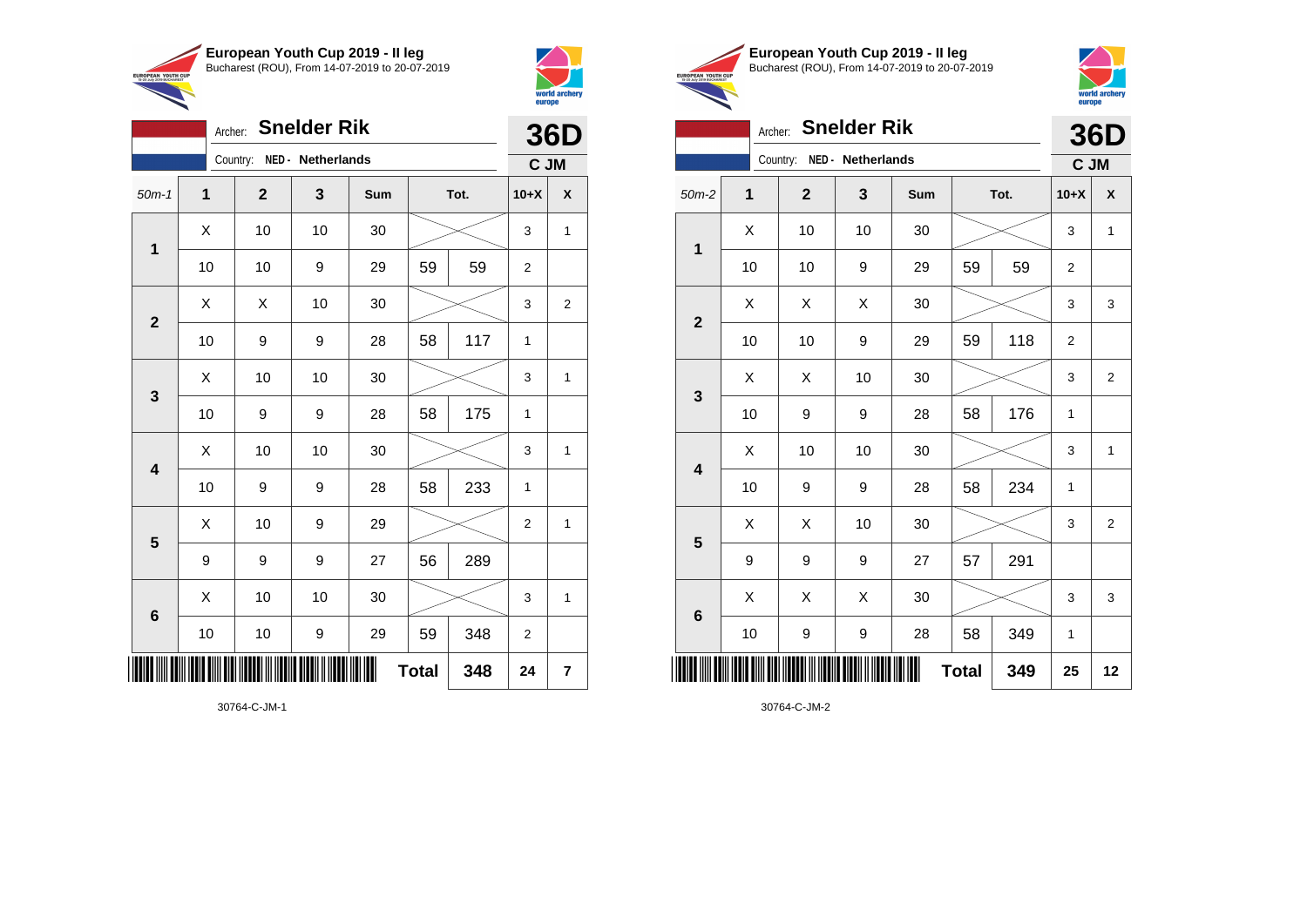



| <b>Shenkhorov Sergei</b><br>Archer:                |                |  |                |              |     |              |      |                | <b>37A</b>                                 |  |
|----------------------------------------------------|----------------|--|----------------|--------------|-----|--------------|------|----------------|--------------------------------------------|--|
|                                                    |                |  | Country:       | RUS - Russia |     |              |      |                |                                            |  |
| $50m-1$                                            | $\overline{1}$ |  | $\overline{2}$ | 3            | Sum |              | Tot. | $10+X$         | X                                          |  |
|                                                    | X              |  | 10             | 10           | 30  |              |      | 3              | 1                                          |  |
| 1<br>$\overline{2}$<br>$\mathbf{3}$<br>4<br>5<br>6 | 10             |  | 9              | 9            | 28  | 58           | 58   |                |                                            |  |
|                                                    | Χ              |  | X              | 10           | 30  |              |      | 3              | C JM<br>2<br>$\overline{2}$<br>1<br>3<br>9 |  |
|                                                    | 10             |  | 10             | 10           | 30  | 60           | 118  | 3              |                                            |  |
|                                                    | Χ              |  | Χ              | 10           | 30  |              |      | 3              |                                            |  |
|                                                    | 10             |  | 9              | 8            | 27  | 57           | 175  |                |                                            |  |
|                                                    | Χ              |  | 10             | 10           | 30  |              |      | 3              |                                            |  |
|                                                    | 10             |  | 10             | 9            | 29  | 59           | 234  | $\overline{2}$ |                                            |  |
|                                                    | 10             |  | 10             | 10           | 30  |              |      | 3              |                                            |  |
|                                                    | 10             |  | 10             | 9            | 29  | 59           | 293  | $\overline{2}$ |                                            |  |
|                                                    | X              |  | X              | X            | 30  |              |      | 3              |                                            |  |
|                                                    | 10             |  | 10             | $10$         | 30  | 60           | 353  | 3              |                                            |  |
| ║║║                                                |                |  |                |              |     | <b>Total</b> | 353  | 30             |                                            |  |





## Archer: **Shenkhorov Sergei 37A**

|                                                               |    | Country: RUS - Russia |    |                                                                                                                                                                                                                                                                                                      |             |    | C JM   |                         |  |
|---------------------------------------------------------------|----|-----------------------|----|------------------------------------------------------------------------------------------------------------------------------------------------------------------------------------------------------------------------------------------------------------------------------------------------------|-------------|----|--------|-------------------------|--|
| $50m-2$                                                       | 1  | $\mathbf{2}$          | 3  | Sum                                                                                                                                                                                                                                                                                                  |             |    | $10+X$ | X                       |  |
|                                                               | Χ  | Χ                     | Χ  | $30\,$                                                                                                                                                                                                                                                                                               |             |    | 3      | 3                       |  |
| $\mathbf 1$<br>$\mathbf{2}$<br>$\mathbf{3}$                   | 10 | 10                    | 10 | $30\,$                                                                                                                                                                                                                                                                                               | 60          | 60 | 3      |                         |  |
|                                                               | Χ  | Χ                     | 10 | Tot.<br>$30\,$<br>3<br>118<br>58<br>9<br>28<br>$\mathbf{1}$<br>Χ<br>30<br>3<br>59<br>177<br>9<br>29<br>$\overline{2}$<br>10<br>30<br>3<br>235<br>58<br>9<br>28<br>1<br>$30\,$<br>X<br>3<br>9<br>293<br>28<br>58<br>1<br>10<br>$30\,$<br>3<br>60<br>353<br>10<br>30<br>3<br><b>Total</b><br>353<br>29 | $\mathbf 2$ |    |        |                         |  |
|                                                               | 10 | 9                     |    |                                                                                                                                                                                                                                                                                                      |             |    |        |                         |  |
|                                                               | Χ  | Χ                     |    |                                                                                                                                                                                                                                                                                                      |             |    |        | 3                       |  |
|                                                               | Χ  | 10                    |    |                                                                                                                                                                                                                                                                                                      |             |    |        | 1                       |  |
|                                                               | Χ  | Χ                     |    |                                                                                                                                                                                                                                                                                                      |             |    |        | 2                       |  |
|                                                               | 10 | 9                     |    |                                                                                                                                                                                                                                                                                                      |             |    |        |                         |  |
|                                                               | X  | Χ                     |    |                                                                                                                                                                                                                                                                                                      |             |    |        | 3                       |  |
|                                                               | Χ  | 9                     |    |                                                                                                                                                                                                                                                                                                      |             |    |        | $\mathbf{1}$            |  |
|                                                               | Χ  | Χ                     |    |                                                                                                                                                                                                                                                                                                      |             |    |        | $\overline{\mathbf{c}}$ |  |
| $\overline{\mathbf{4}}$<br>$\overline{\mathbf{5}}$<br>$\bf 6$ | X  | $10\,$                |    |                                                                                                                                                                                                                                                                                                      |             |    |        | $\mathbf{1}$            |  |
|                                                               |    |                       |    | Ш                                                                                                                                                                                                                                                                                                    |             |    |        | 18                      |  |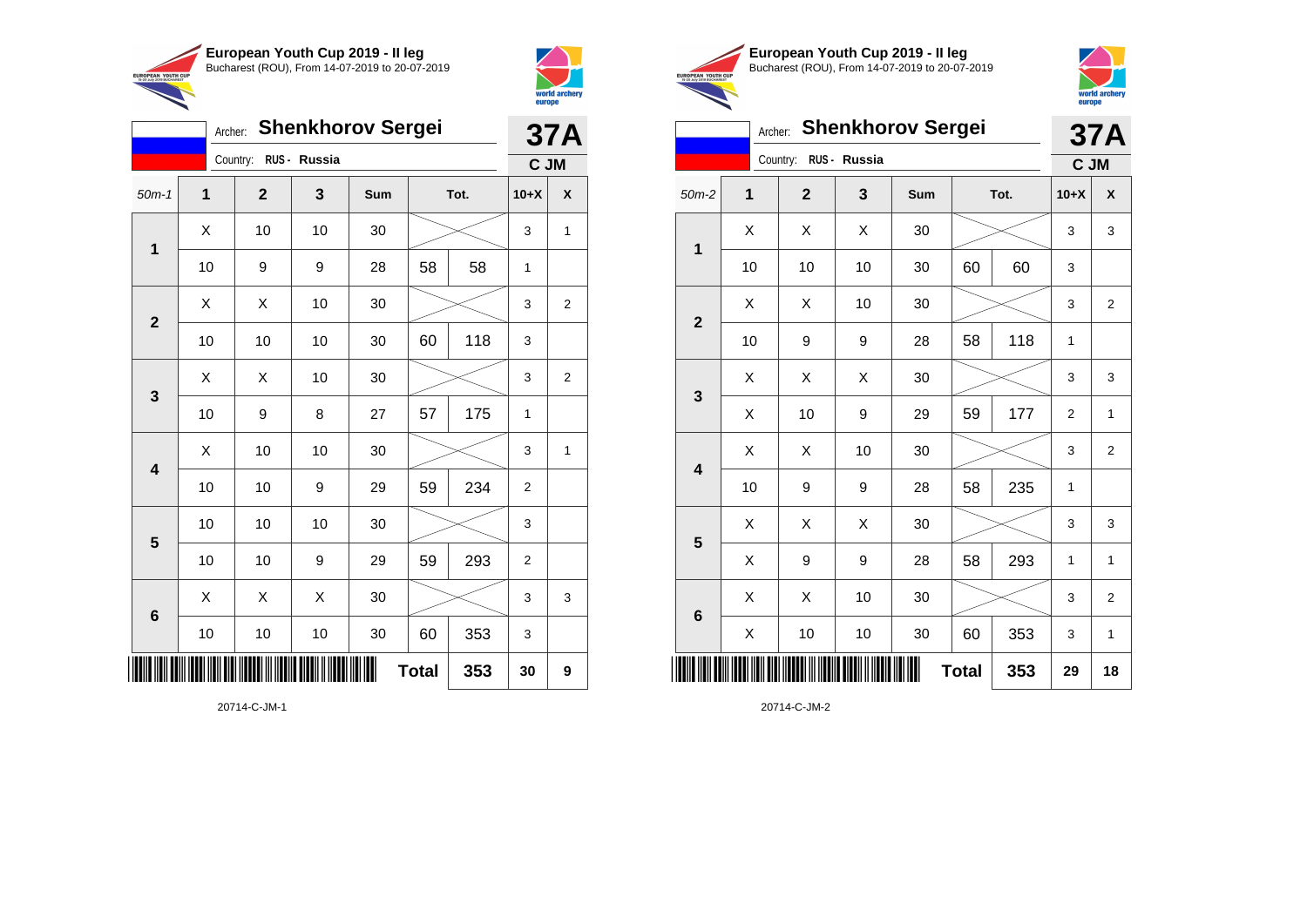

Country: **RUS - Russia**

**1**

**2**

**3**

**4**

**5**

**6**

Archer: **Efimov Roman**

50m-1 **1 2 3 Sum Tot. 10+X X**

10 | 10 | 9 | 29 | 59 | 59 | 2

10 | 10 | 10 | 30 | 60 | 119 | 3

 $X \quad | \quad X \quad | \quad X \quad | \quad 30 \quad | \quad \textcolor{red}{\textbf{3}} \textcolor{red}{\textbf{2}} \textcolor{red}{\textbf{3}} \quad | \quad 3 \quad | \quad 3$ 

 $\begin{array}{|c|c|c|c|c|c|}\hline \hspace{.1cm}X & \hspace{.1cm} \text{ 10} & \hspace{.1cm} \text{ 10} & \hspace{.1cm} \text{ 30} & \hspace{.1cm} \end{array} \hspace{.2cm} \begin{array}{|c|c|c|c|c|c|}\hline \hspace{.1cm}X & \hspace{.1cm} \text{ 3} & \hspace{.1cm} \text{ 1} & \hspace{.1cm} \text{ 4} & \hspace{.1cm} \end{array}$ 

 $X$   $\mid$   $X$   $\mid$   $X$   $\mid$  30  $\mid$   $\gg$   $\sim$   $\mid$  3  $\mid$  3

X | 10 | 10 | 30 | 60 | 179 | 3 | 1

 $\begin{array}{|c|c|c|c|c|}\hline \hspace{0.8cm}X & X & 10 & 30 & \nearrow & \ \hline \end{array} \hspace{0.2cm} \begin{array}{|c|c|c|c|c|}\hline \hspace{0.8cm}3 & 3 & 2 \end{array}$ 

 $\begin{array}{|c|c|c|c|c|}\hline \hspace{0.8cm}X & X & 10 & 30 & \nearrow & \ \hline \end{array} \hspace{0.2cm} \begin{array}{|c|c|c|c|c|}\hline \hspace{0.8cm}3 & 3 & 2 \end{array}$ 

10 | 9 | 9 | 28 | 58 | 294 | 1

10 | 10 | 10 | 30 |  $\!\!\!\!\!\!\!\!\!\!\times$  | 3

10 | 10 | 9 | 29 | 59 | 353 | 2

**Total 353 29 12**

9 | 9 | 9 | 27 | 57 | 236



**37B C JM**

|     | European Youth Cup 2019 - Il leg               |
|-----|------------------------------------------------|
| CUP | Bucharest (ROU), From 14-07-2019 to 20-07-2019 |



| <b>Efimov Roman</b><br>Archer:              |              |                       |    |     |              |      |        | <b>37B</b>     |  |  |
|---------------------------------------------|--------------|-----------------------|----|-----|--------------|------|--------|----------------|--|--|
|                                             |              | Country: RUS - Russia |    |     |              |      | C JM   |                |  |  |
| $50m-2$                                     | $\mathbf{1}$ | $\mathbf{2}$          | 3  | Sum |              | Tot. | $10+X$ | X              |  |  |
|                                             | X            | Χ                     | 10 | 30  |              |      | 3      | $\overline{2}$ |  |  |
|                                             | 9            | 9                     | 9  | 27  | 57           | 57   |        |                |  |  |
|                                             | Χ            | Χ                     | Χ  | 30  |              |      | 3      | 3              |  |  |
|                                             | 9            | 9                     | 9  | 27  | 57           | 114  |        |                |  |  |
|                                             | X<br>10      | 10                    | 10 | 30  |              |      | 3      | $\mathbf{1}$   |  |  |
| 3<br>$\overline{\mathbf{4}}$                |              | 10                    | 9  | 29  | 59           | 173  |        |                |  |  |
|                                             | X            | Χ                     | 10 | 30  |              |      | 3      | $\overline{2}$ |  |  |
|                                             | 10           | 10                    | 10 | 30  | 60           | 233  | 3      |                |  |  |
|                                             | X            | X                     | 9  | 29  |              |      | 2      | $\overline{2}$ |  |  |
|                                             | 9            | 9                     | 9  | 27  | 56           | 289  |        |                |  |  |
|                                             | X            | 10                    | 10 | 30  |              |      | 3      | $\mathbf{1}$   |  |  |
|                                             | 10           | 9                     | 9  | 28  | 58           | 347  | 1      |                |  |  |
| 1<br>$\overline{2}$<br>5<br>$6\phantom{1}6$ |              |                       |    |     | <b>Total</b> | 347  | 23     | 11             |  |  |

19718-C-JM-1

\*19718-C-JM-1\*